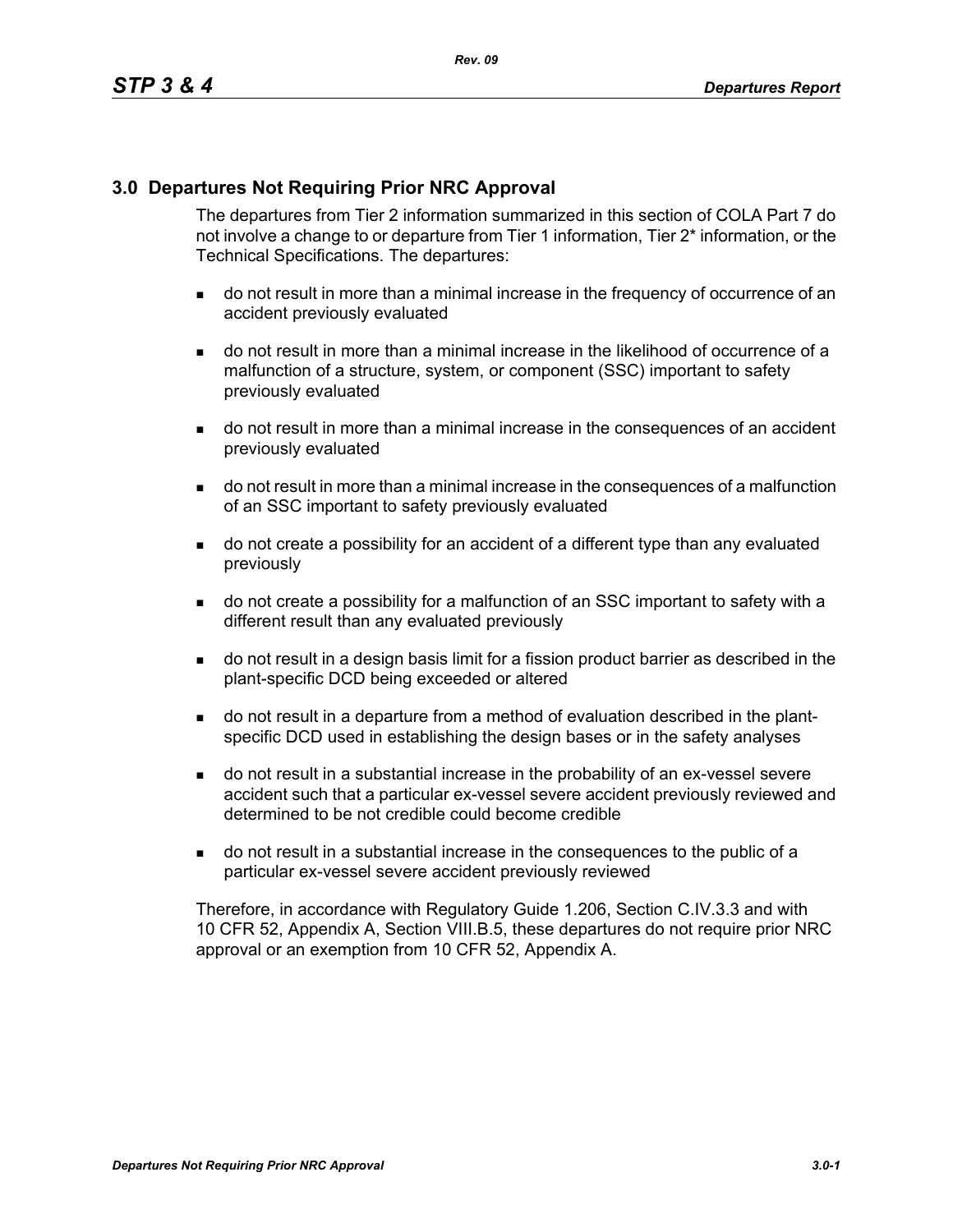## **STD DEP 1.1-1, Type of License Required Description**

The reference ABWR DCD was submitted to receive a design certification. The COL applicant submits a site-specific DCD to receive a Class 103 combined operating license under 10 CFR 52.

### **Evaluation Summary**

This departure has been evaluated pursuant to the requirements in 10 CFR 52, Appendix A, Section VIII.B.5. This change only updates the DCD to reflect the type of license for which the applicant is applying. There is no change in any design or function of an SSC important to safety as described in the DCD as a result of this change. Consequently, this change has no impact on the frequency or consequences of any accident or malfunction of an SSC important to safety previously evaluated. There is no impact on the frequency or consequences of any ex-vessel severe accident previously reviewed. This change has no impact on any Tier 1, Tier 2\*, Technical Specifications, bases for the Technical Specifications, or operational requirements information.

As a result of this evaluation, prior NRC approval of this change is not required.

## **STP DEP 1.1-2, Dual Units at STP 3 & 4**

### **Description**

The reference ABWR DCD is based on a single-unit site. Because STP 3 & 4 is a dualunit project on an existing site, some supporting systems described in the DCD are single systems that support two or more units. In addition, STP 3 & 4 share the main cooling reservoir with STP 1 & 2.

The systems shared by STP 3 & 4 include:

- Fire Protection Water Supply System Regulatory Guide 1.189, Rev. 1, allows for use of a common water supply at multi-unit nuclear power plant sites. A single fire protection pump house and two storage tanks provide water for fire suppression to both units via piping in the yard. Since STP 3 & 4 do not share fire areas where safe shutdown systems are located, and it is extremely unlikely that there will be simultaneous fires in areas of the plant affecting safe shutdown areas, it is extremely unlikely that protection systems for both units will need to function at the same time.
- A common nonsafety-related communication system is required for multi-unit sites to provide plant wide communications. A common communication system providing plant wide communications is a personnel safety enhancement since it allows for ease of communication between units.
- **Makeup Water Preparation A common nonsafety-related makeup water** preparation system that utilizes a common raw water storage tank and a common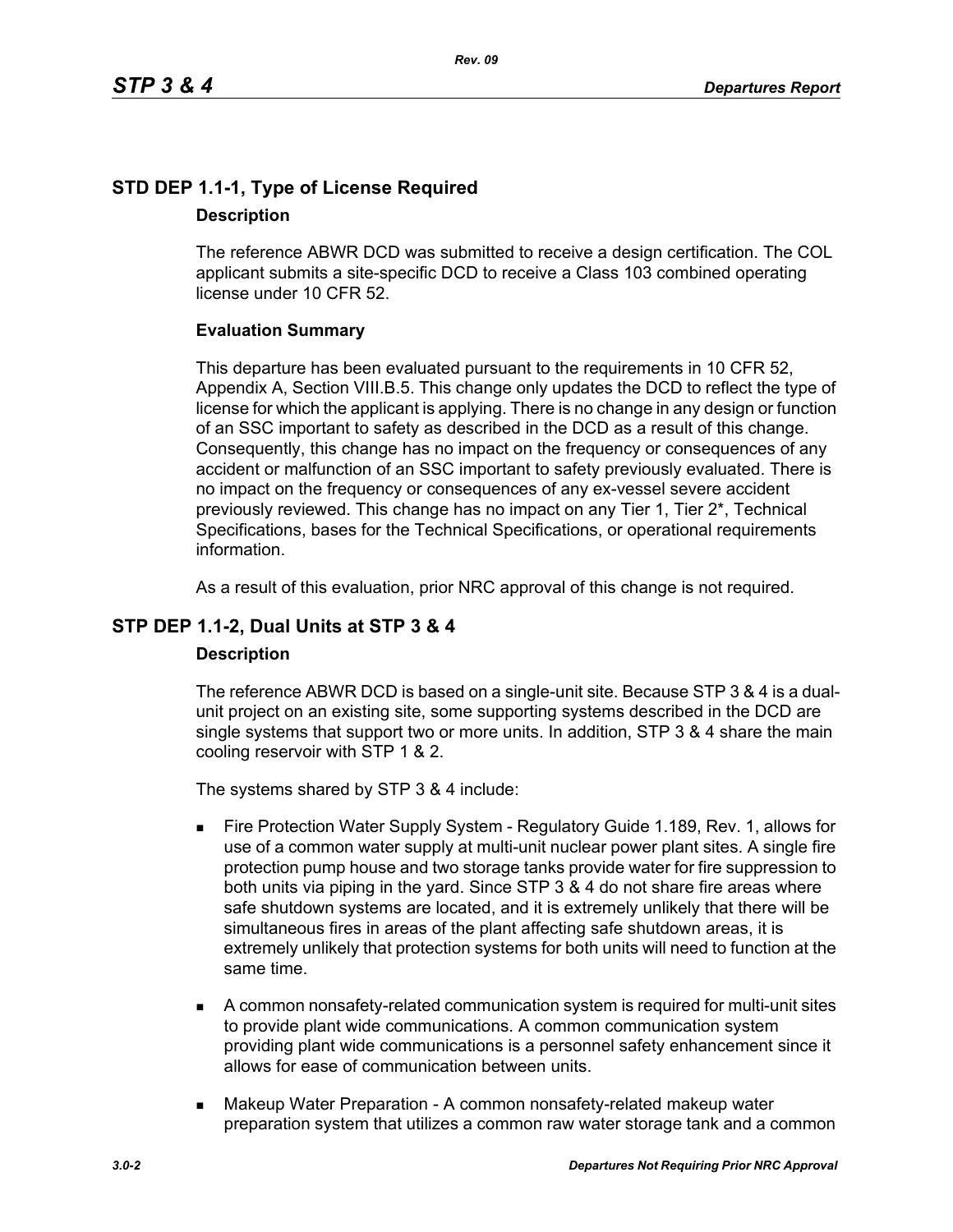demineralized water storage tank will supply water to the makeup water condensate system and makeup water purified system of both units. This system is discussed further in STP DEP 9.2-2. Sharing of the MWP System does not impair the ability to cooldown STP Units 3 & 4 under Station Blackout conditions. The Station Blackout analysis is contained in Appendix 1C of the ABWR DCD. The primary source of water during the initial 10 to 60 minute period of a Station Blackout event is from the Condensate Storage Tank (CST) for each unit. The source of water for each CST is the shared MWP System via the Makeup Water Condensate (MUWC) System. During a Station Blackout, each unit's respective CST is capable of providing at least 8 hours of makeup water without replenishment. The Alternate AC power source (i.e., the CombustionTurbine Generator) for each unit is designed to start and load 10 minutes into the event. With the use of Alternate AC power sources other water sources (including MWP) are readily available for makeup, heat removal, and plant equipment cooling.

- Hydrogen Gas Storage Facility A single nonsafety-related bulk hydrogen gas storage facility will be used to store hydrogen compressed gas cylinders for two units. The bulk hydrogen storage facility will be located at least 100m from any safety-related building or structure to prevent damage to safety-related equipment due to a fire or explosion at the facility.
- A common plant grounding grid is used that extends the contact area to ground and meets the resistance-to-ground criterion. The system in electrically interconnected between units.
- Potable Water system is shared between STP 3 and 4 and the Sanitary Treatment system are shared between all four units on site as well as with common buildings. This is discussed further in STP DEP 9.2-8.

#### **Evaluation Summary**

This departure has been evaluated pursuant to the requirements in 10 CFR 52, Appendix A, Section VIII.B.5.

There is no impact on any Tier 1, Tier  $2^*$ , technical specifications, basis for technical specifications or operational requirements as a result of this change.

The functional description of each of the systems proposed to be shared between STP 3 & 4 that are affected by this change (Fire Protection System Water Supply, Communications System, Makeup Water Preparation, Potable and Sanitary Water, Bulk Hydrogen Gas Storage Facility, and common grounding grid) is not significantly changed by this departure. Each system is consistent with the description contained in the ABWR DCD except that each will be sized and designed to serve two units instead of one standard ABWR.

The proposed changes to these common systems to both Units 3 & 4 do not involve a reduction in their ability to support the mitigation of an accident or a malfunction of equipment important to safety in that they will not impede required actions by Engineered Features designed for this purpose. In the case of the shared Fire Water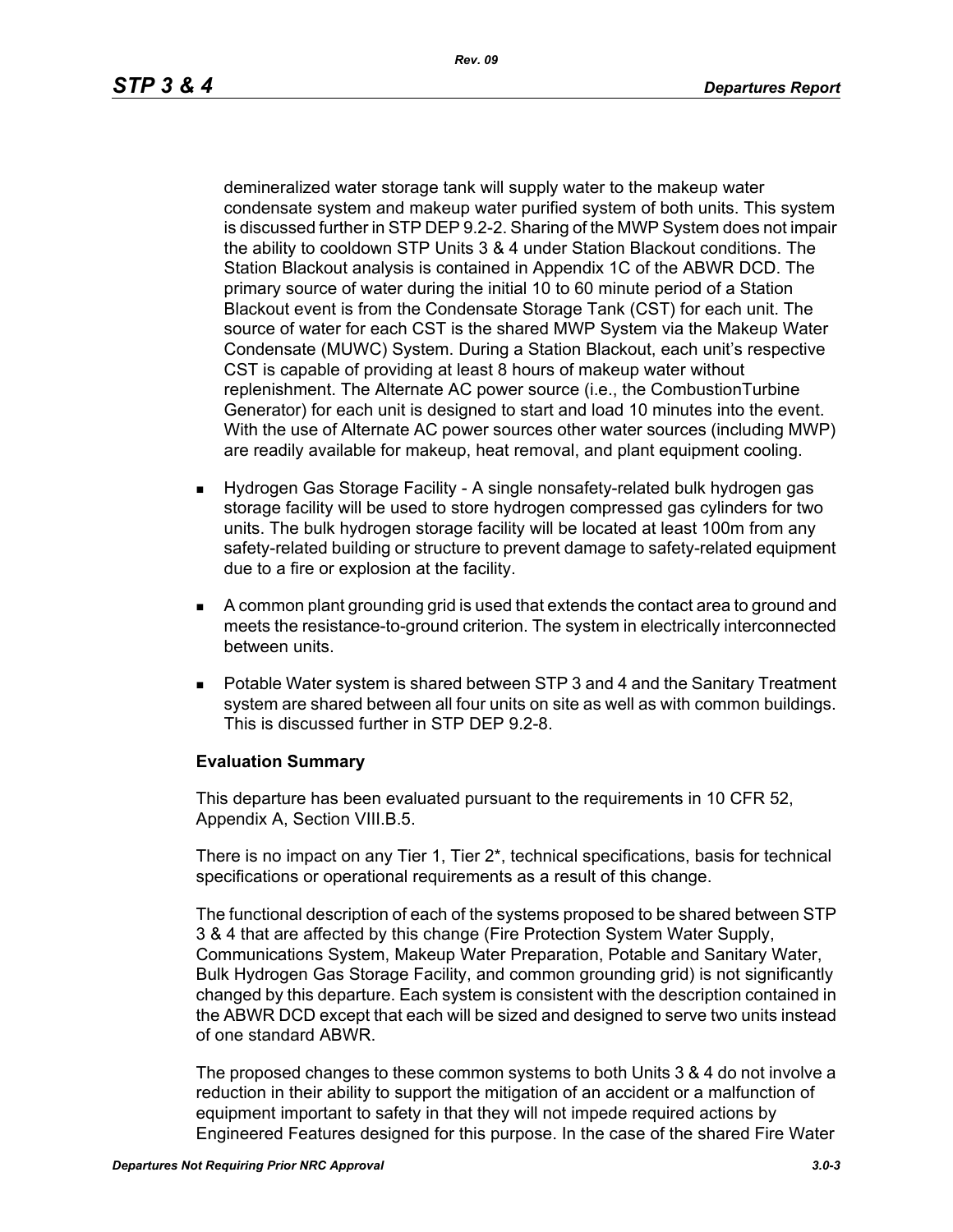Supply System, the occurrence of simultaneous fires in separate fire areas containing safe shutdown equipment in either or both units simultaneously is extremely unlikely.

Changes associated with this departure do not affect fission product barriers. These changes do not affect the probability of occurrence of a severe accident as described by the DCD, nor do they increase the consequences of a severe accident.

Additionally, the Ultimate Heat Sink that is specific to each unit (i.e., not shared) is consistent with the approved ABWR DCD.

Based on this evaluation, prior NRC approval of the change is not required.

### **STD DEP 1.2-1, Control Building Annex**

### **Description**

The Reactor Internal Pump (RIP) motor-generator sets and associated support components are relocated to a new, Non-Seismic Category I Control Building Annex adjacent to the Control Building. There was insufficient space in the CB for the two RIP MG sets and their associated equipment. This departure creates no new adverse effects and eliminates potential adverse effects that were identified for the standard design.

### **Evaluation Summary**

The Control Building Annex is a nonsafety-related structure located adjacent to the Control Building. It houses the two reactor internal pump motor-generator sets, control panels, and the cooling water lines, HVAC system, and electrical lines that support the motor-generator sets. As described in DCD Tier 2 Section 9.5.10.3, the reactor internal pump motor-generator set equipment performs no safety-related function. Failure of the motor-generator set equipment does not compromise any safety-related system or component and does not prevent safe reactor shutdown.

The Control Building Annex has no personnel or equipment access paths to the Reactor Building. The Control Building Annex has one access path which is used for both personnel and equipment. This access path has a watertight door installed at the entrance to the Control Building designed to protect the Control Building from flood effects external to the Control Building. This includes protection from the effects of internal flood initiated within the Control Building Annex or the effect of external floods due to natural phenomena. Any penetrations between the Control Building and the Control Building Annex are either above any design basis flood levels or are designed to be watertight. This approach is consistent with FSAR Tier 2 Section 3.4.3.1 that addresses penetrations and doors that penetrate the exterior walls of Seismic Category I (safety-related) buildings. Therefore, flooding in the Control Building Annex won't have any effect on any safety-related buildings.

The CB Annex is also a Non-Seismic Category I building, but is designed to withstand the SSE to avoid jeopardizing adjacent Seismic Category I buildings.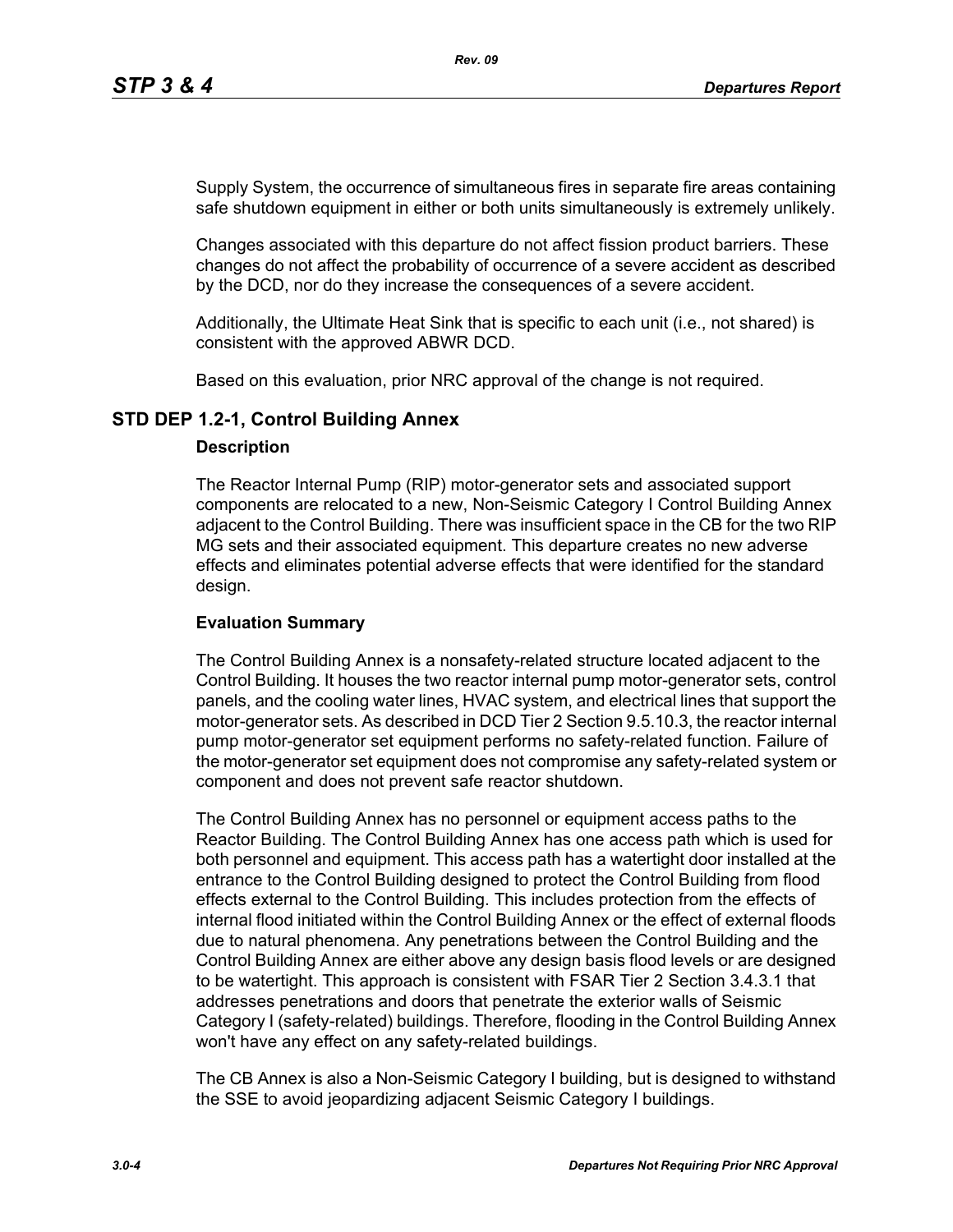Consequently , there is no impact on the probability or consequences of an accident or malfunction of an SSC important to safety. Furthermore, there is no impact on fission product barriers or the probability of an ex-vessel severe accident. Therefore, this change has no adverse impacts and does not require prior NRC approval.

This change meets the criteria of 10 CFR 52 VIII.B.5. This change does not affect Tier 1, Tier 2\*, or Technical Specifications or operational requirements. Therefore prior NRC approval of this change is not required.

### **STP DEP 1.2-2, Turbine Building**

### **Description**

The Turbine Building design has changed because of the following:

- **The turbine generator described in the reference ABWR DCD is now obsolete and** the replacement will differ dimensionally. The turbine cycle equipment such as feedwater heaters and pumps also differ from the cycle equipment described in the DCD.
- The power generation heat sink described in the DCD (natural draft cooling tower) is being replaced by a cooling reservoir. This affects the sizing of the condenser and circulating water piping. The design now includes condensate booster pumps.
- **The DCD medium voltage electrical system design is being replaced by a dual** voltage design and requires relocation of major components into and within the Turbine Building.

#### **Evaluation Summary**

This departure has been evaluated pursuant to the requirements in 10 CFR 52, Appendix A, Section VIII.B.5. The change affects the function, but is bounded by the safety analysis.

The Turbine Building (T/B) s a nonsafety-related structure located adjacent to the Control Building. The T/B includes the electrical building and houses the main turbine generator and other power conversion cycle equipment and auxiliaries. With the exception of instrumentation associated with Reactor Protection System (RPS) and the safety-related condensate pump motor trip circuit breakers, there are no safetyrelated equipment in the T/B. The electrical building houses various plant support systems and equipment such as non-divisional switchgear and chillers.

Since the safety-related condensate pump motor trip circuit breakers are located above the design basis flood level and the T/B is designed to withstand the SSE, this change does not result in any increase in the frequency of an accident previously evaluated.

The Circulating Water System (CWS) and the Turbine Building Service Water System (TSW) are the only systems large enough to fill the condenser pit; therefore, only these two systems are required to be addressed to show that the T/B design is adequate to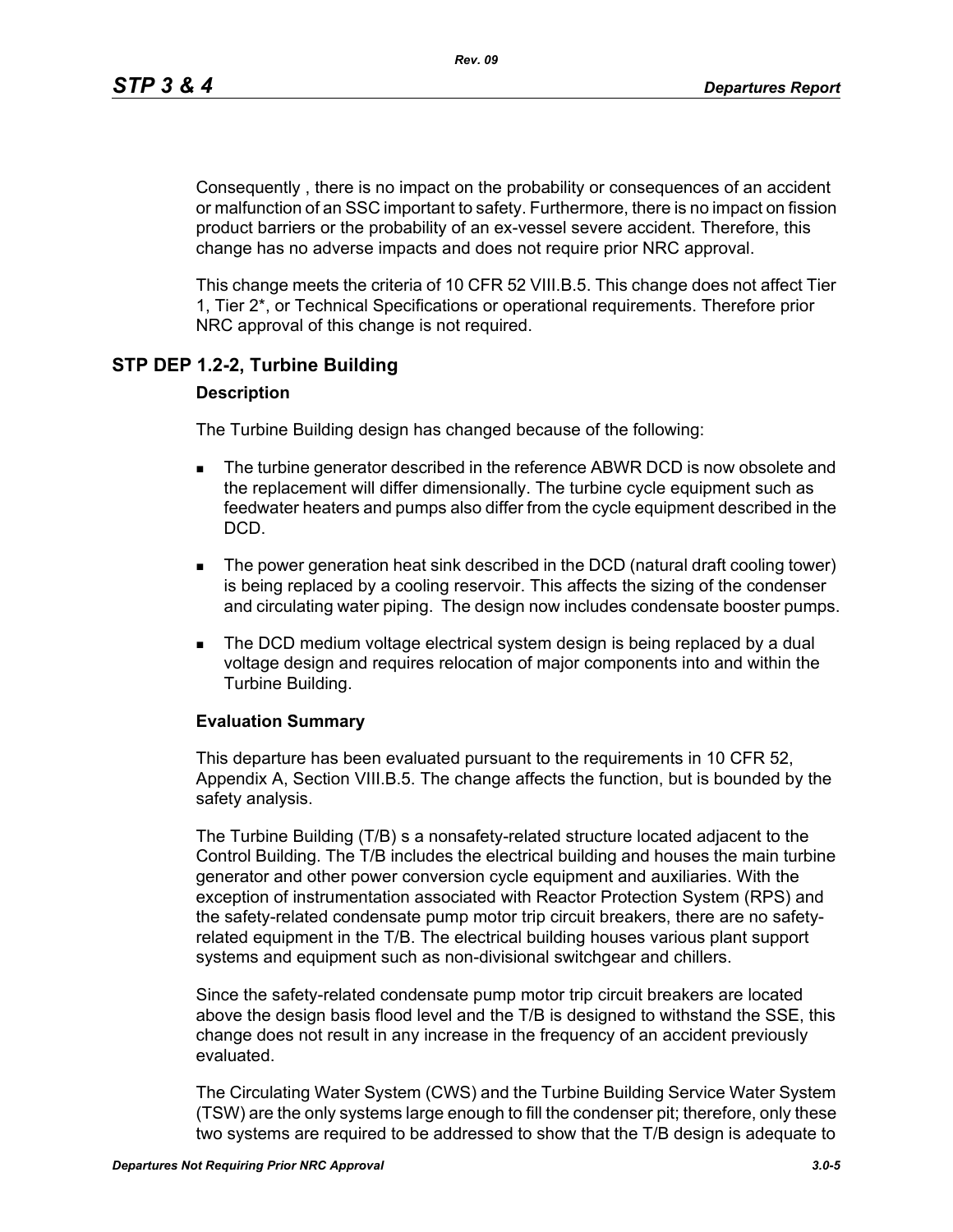*Rev. 09*

prevent flooding into the adjacent Reactor Building and Control Building. The CWS and TSW floods are limited by system isolation signals from leak detectors in the condenser pit and the TSW System equipment room. The increased area in T/B provides adequate volume for storing the limited flooding water from CWS and TSW to assure that water level remains below the access level to R/B and C/B via Service Building. Therefore, this change has no adverse impact to the result of DCD T/B flooding protection analysis evaluation, which means the flooding won't have any effect on any safety-related buildings.

The T/B is also a Non-Seismic Category I building, but is designed to withstand the SSE to avoid jeopardizing adjacent Seismic Category I buildings.

Consequently, this change does not result in any increase in the frequency of a malfunction of a structure, system, or component (SSC) important to safety.

This change affects the function, but is bounded by the safety analysis and as discussed above has no adverse impact. It does not require prior NRC approval.

### **STD DEP 1AA-1, Shielding Design Review**

#### **Description**

Appendix 1AA of the reference ABWR DCD provides the integrated doses for environmental qualification of safety-related equipment. These doses have been reevaluated in the STP 3 & 4 FSAR using similar regulatory guidance, but incorporating the results of design detailing. The doses for the ECCS pump rooms and the SGTS area increase compared to the original DCD values. Safety-related equipment will be qualified to the increased values as required.

### **Evaluation Summary**

This departure is the result of re-evaluation of the post-accident radiation conditions inside the reactor building. There is no impact on the frequency of occurrence or the consequences of an accident as a result of this change. In addition, any SSCs important to safety will be qualified to the revised radiation dose limit, so there is no impact on the likelihood of occurrence or consequences of a malfunction of an SSC important to safety as a result of this change.

There is no new accident scenario or no unexpected malfunction of an SSC important to safety as a result of this change. A design basis limit for a fission product barrier is not exceeded or altered. A method of evaluation in establishing the design bases or in the safety analyses does not change. There is no impact on the probability or the consequences to the public of an ex-vessel severe acident.

Based on this evaluation, prior NRC approval of these changes is not required.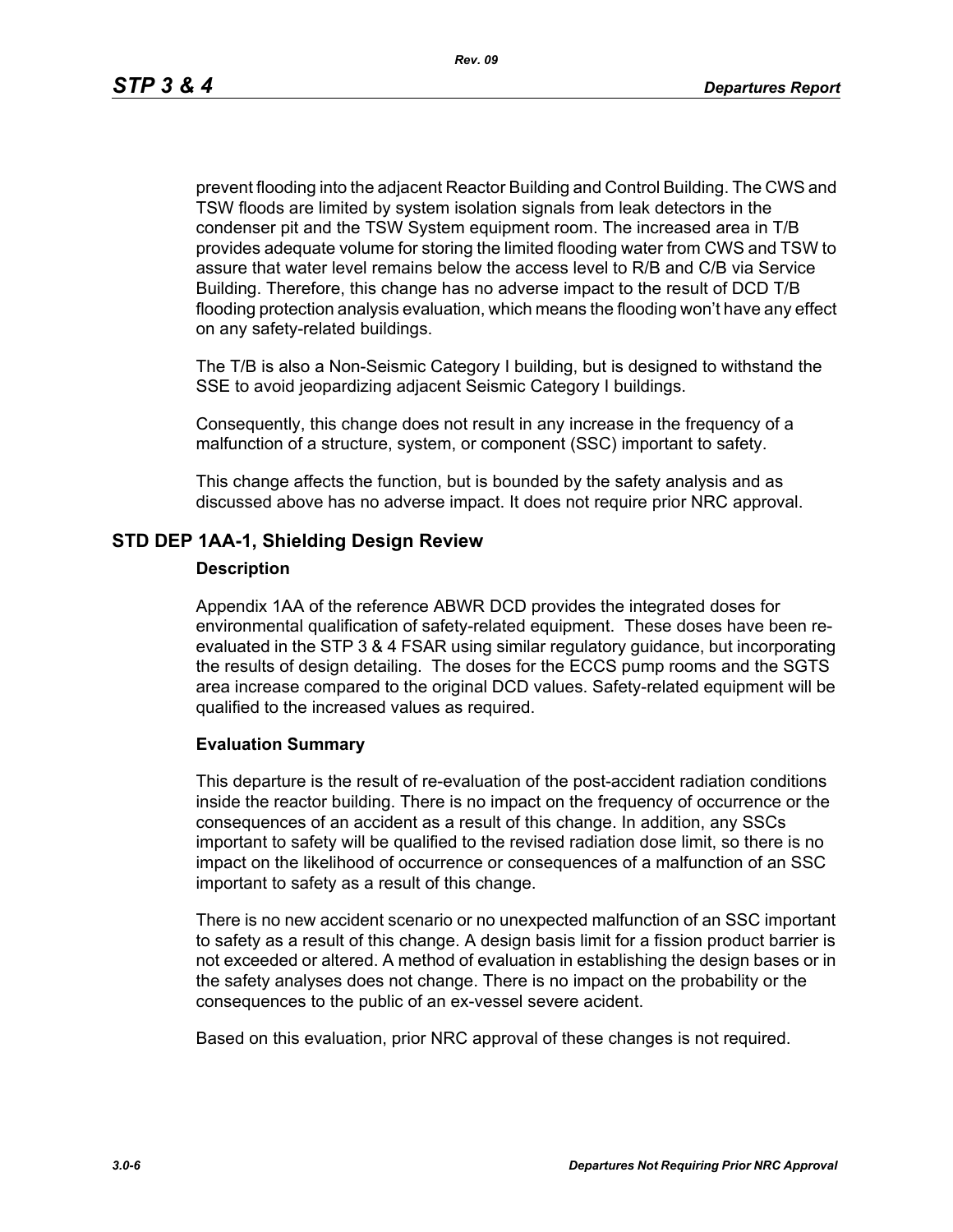## **STD DEP 2.2-5, CRAC2 and MACCS2 Codes Description**

This departure includes the use of another accident analysis computer code known as MACCS2 (MELCOR Accident Consequence Code System, Version 2) for the analysis of site-specific characteristics in the offsite dose assessment for STP 3 & 4. The reference ABWR DCD references the use of CRAC2, and the FSAR analysis supplements the existing DCD analysis. Since approval of the DCD, offsite dose methodology and computer codes have been improved, with the MACCS2 code considered the best available code for performing offsite dose analysis. Therefore MACCS2 is being included along with CRAC2.

### **Evaluation Summary**

This departure has been evaluated in accordance with the requirements in 10 CFR 52, Appendix A, Section VIII.B.5. The change represents an improved methodology to better calculate potential offsite doses and has no adverse impact.

The NRC has approved the use of MACCS2 for this type of analysis (NUREG/CR-6613). This change to the DCD incorporates the latest accident analysis computer code along with site specific data. The results were compared to the generic results using CRAC2 previously approved by the NRC in the ABWR DCD and found to be bounded by the earlier criteria. The change in analysis methodology does not introduce new equipment nor does it affect redundancy. The site specific accident consequences reanalysis performed with MACCS2 demonstrates that the acceptance criteria have been met. No design basis limit for a fission product barrier is being exceeded or altered by this departure. There is no impact on any Tier 1, Tier 2<sup>\*</sup>, Technical Specifications, Bases for the Technical Specifications or operational requirements as a result of this departure. Consequently, prior NRC approval is not required.

### **STP DEP 3.5-1, Missile Protection**

### **Description**

This departure addresses the change from a single unit with a favorable turbine generator placement and orientation to a dual unit in which the turbine generator placement and orientation is considered unfavorable to essential systems of the adjoining unit per Regulatory Guide 1.115. The probability for missile generation (P1) is revised accordingly and criteria for Licensee Actions contained in Table 3.5-1 are revised in accordance with Standard Review Plan 3.5.1.3. Figure 3.5-2 is revised to show the +/- 25 degree low-trajectory turbine missile ejection zones for the two adjacent STP 3 & 4 units and the relation to corresponding essential equipment of the adjoining unit.

### **Evaluation Summary**

The NRC has provided guidance in Regulatory Guide 1.115, Rev 1 for protection against low-trajectory turbine missiles. Further criteria were provided in NUREG-0800,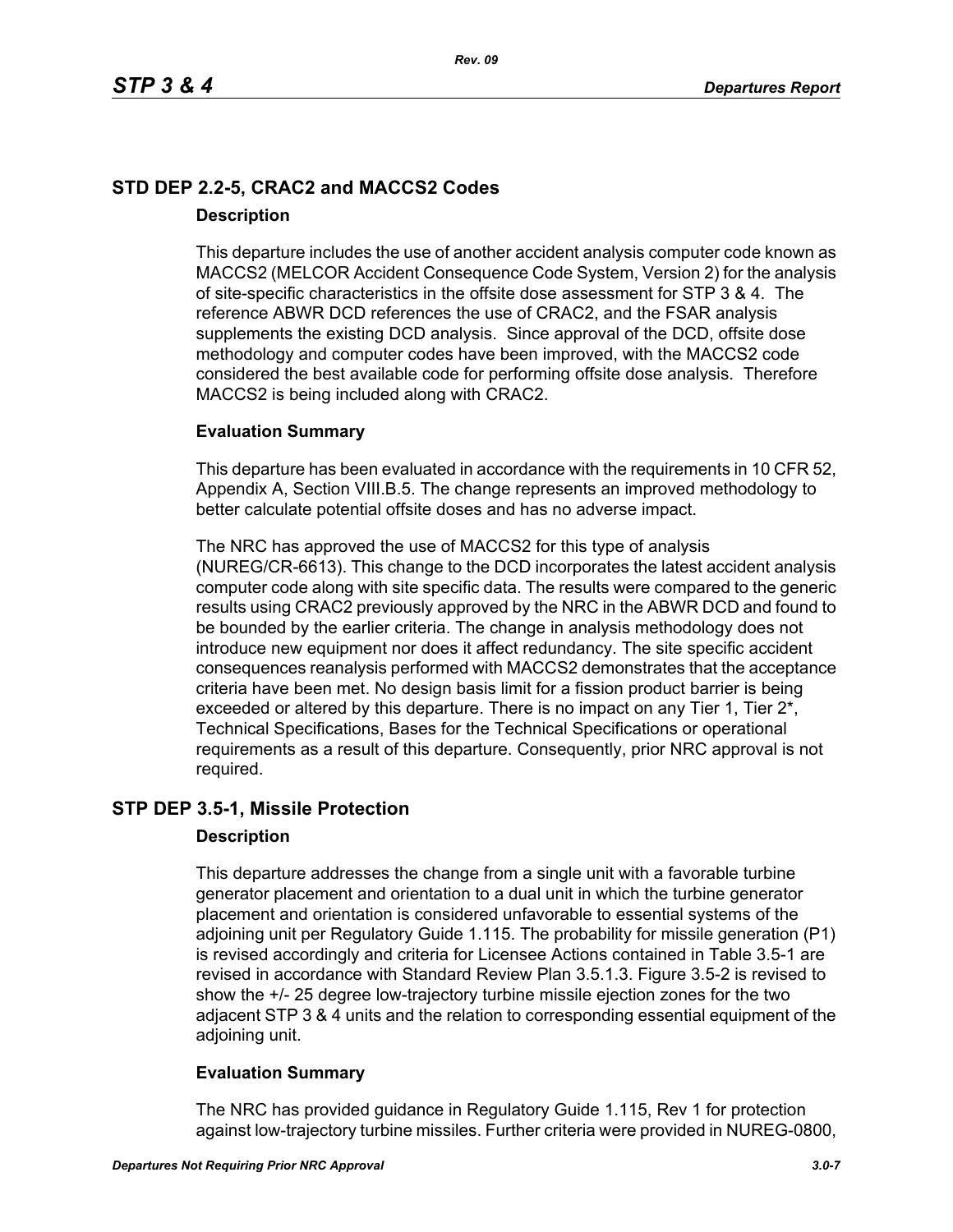Standard Review Plan (SRP) Section 3.5.1.3. Previously the DCD contained information based on a single unit plant. This was evaluated in the FSER (NUREG-1503) Chapter 3.5.

The design in the DCD assumed a single unit with a favorably oriented turbine. The STP 3 & 4 dual unit plant has an unfavorably oriented turbine when considered in relation to the other unit. The SRP also addresses an unfavorable orientation. This change incorporates the probability values for an unfavorable orientation in Table  $3.5 - 1.$ 

The change does not affect Tier 1, Tier 2\*, Tech Specs, the basis for Tech Specs or Operational Requirements. The NRC Commitment for a turbine system maintenance program is being tracked separately (COL Item 3.13, Commitment Number COM 3.5-1).

This departure has been evaluated and determined to comply with the requirements in 10 CFR 52, Appendix A, Section VIII.B.5. Although not part of a safety related system, the turbine is a potential source of high energy missiles that could damage SSCs important to safety. The turbine is designed to minimize the possibility of failure of a turbine blade or rotor. That design in addition to the recommended maintenance and inspection program ensures that the probabilities of missile generation are maintained at or below the acceptable level contained in the SRP. As a result, this change will not result in more than a minimal increase in the probability of an accident. The change does not affect the consequences of previously evaluated accidents. Turbine missiles have been addressed in the DCD. The change results in more targets but that change does not affect the possibility of a malfunction of any SSC important to safety and therefore does not result in an increase to the consequences of such a malfunction. This change results in no new accident scenarios which were not previously analyzed. This change does not affect the design basis limits for fission product barriers. The methodologies for evaluating turbine missiles are outlined in RG1.115 and SRP Section 3.5.1.3. This change does not depart from those methodologies.

The NRC established criteria for both favorably and unfavorably oriented turbines. While this change results in an unfavorable orientation and thus in an increase in the product of strike probability and damage probability, the missile generation probability values (P1) included in Table 3.5-1 are such that the probability calculation of unacceptable turbine missile damage results in a probability of less than  $1x10^{-7}$  per year for STP 3 & 4 and therefore no new ex-vessel severe accidents will become credible. This calculation will be made available for NRC review (COL Item 3.13, Commitment number COM 3.5-1).

Therefore, this change has no adverse impact and does not require prior NRC approval.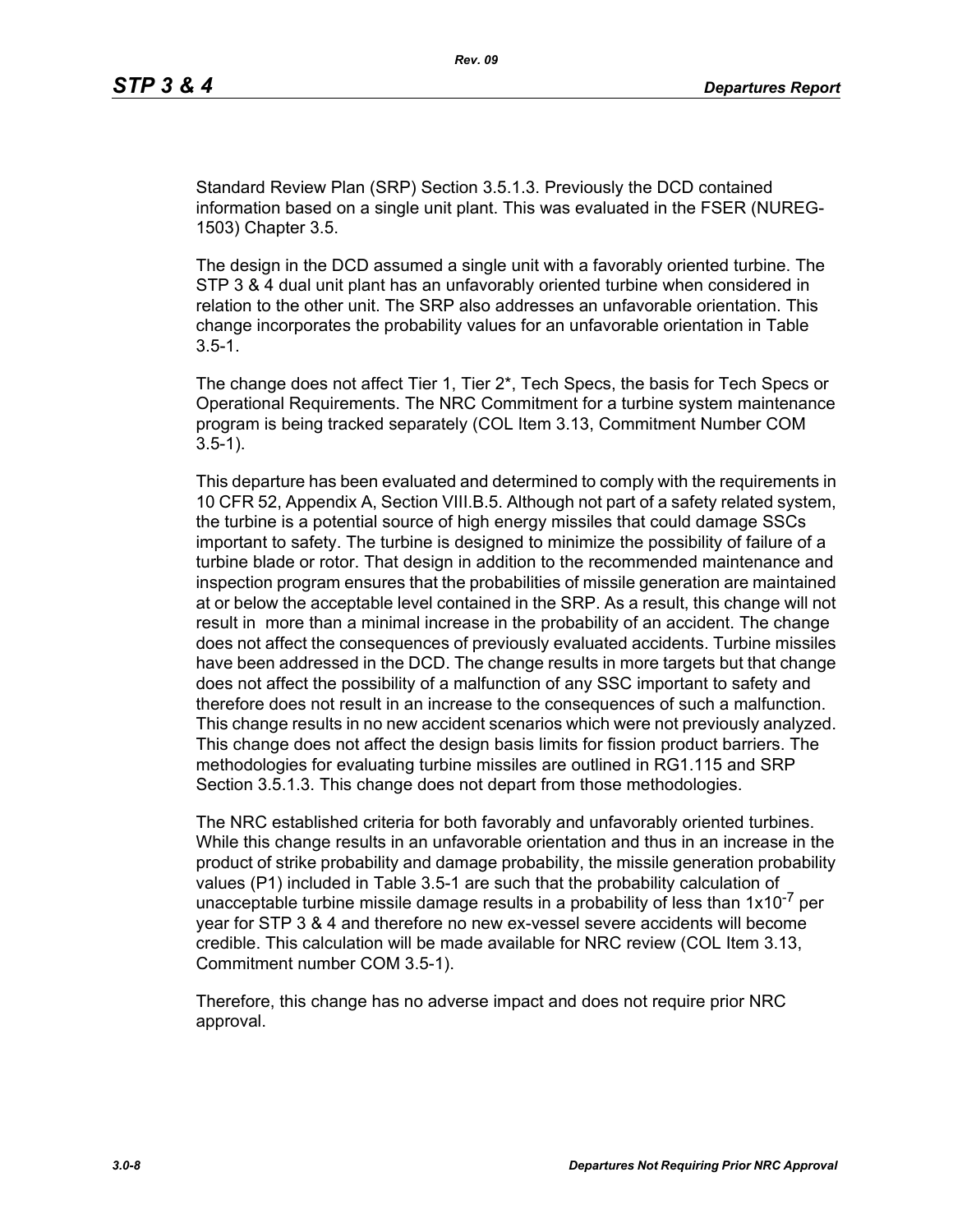## **STP DEP 3.5-2, Hurricane Generated Missile Protection Description**

Regulatory Guide 1.221, "Design-Basis Hurricane and Hurricane Missiles for Nuclear Power Plants," issued October 2011, provides guidance for designing structures for loads associated with hurricane winds and hurricane generated missiles. Based on the guidance provided in this Regulatory Guide, DCD Tier 2 Section 3.5.1.4 has been modified to state that tornado/hurricane-generated missiles have been determined to be the limiting natural phenomena for the design of structures required for safe shutdown. Based on a comparison of the tornado wind and missile parameters listed in DCD Tier 1 Table 5.0 and the hurricane wind and missile parameters derived from Regulatory Guide 1.221 for STP 3&4 site, the horizontal velocity of the hurricanegenerated automobile missile (59.7 m/sec) are also considered for the STP 3 & 4 design since this value exceeds the tornado-generated automobile missile velocity listed in DCD Tier 2 Table 2.0-1 (47 m/sec). Also, the parameters of the armor piercing artillery shell missile in the DCD Tier 2 Table 2.0-1 are slightly different from, and do not bound, the Schedule 40 pipe missile parameters in Regulatory Guide 1.221. No changes are required to the standard ABWR design parameters provided in Table 2.0-1 for tornado wind speed and tornado missile spectra as a result of the guidance provided in Regulatory Guide 1.221. As stated in supplemental Section 3H.11, design requirements and exceptions related to design basis wind speed and corresponding missiles, where noted throughout the FSAR, are clarified to also be applicable to the hurricane wind and hurricane generated missiles.

### **Evaluation Summary**

This departure has been evaluated pursuant to the requirements in 10 CFR 52, Appendix A, Section VIII.B.5. This departure has no significant impact on the frequency or consequences of any accident or malfunction of an SSC important to safety previously evaluated. There is no impact on the frequency or consequences of any ex-vessel severe accident previously reviewed. This change has no impact on any Tier 1, Tier 2\*, Technical Specifications, bases for the Technical Specifications, or operational requirements information.

The overall design of structures is not affected by an increase in the automobile missile velocity and differences between the armor piercing artillery shell missile of the DCD and the Schedule 40 pipe missile parameters in Regulatory Guide 1.221 since the overall design is significantly governed by the earthquake and tornado wind loading (300 mph for tornado wind versus 210 mph for hurricane wind).

Implementation of the requirements of Regulatory Guide 1.221 provides additional assurance that the STP 3 & 4 design is capable of withstanding the effects of the most adverse design basis weather events, including hurricanes. Therefore, this change does not result in any significant adverse impact to the plant design.

Based on this evaluation, this departure does not require prior NRC approval.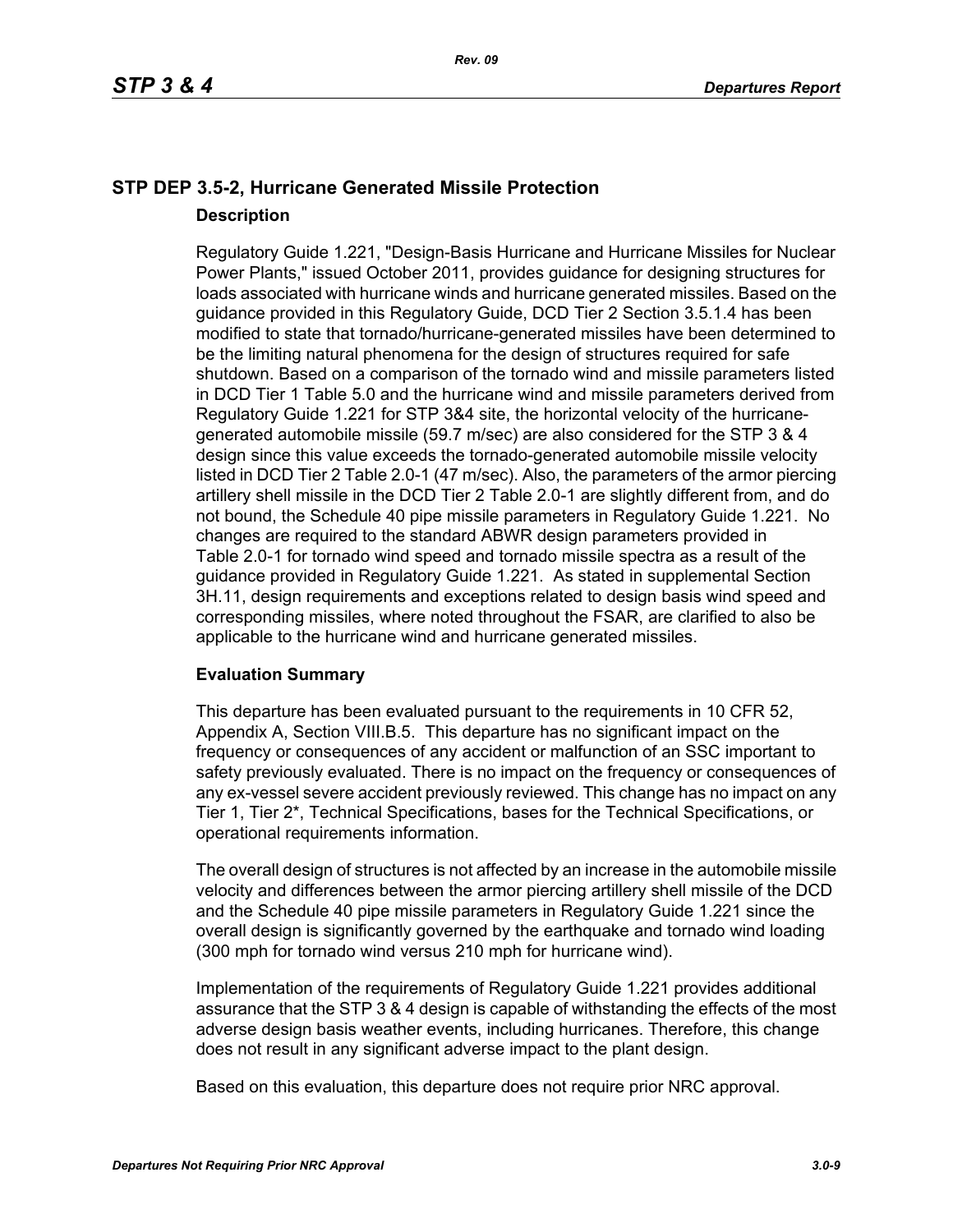## **STD DEP 3.6-1, Main Steam Tunnel Concrete Thickness Description**

DCD Tier 2 Subsection 3.6.1.3.2.3 specifies a 2 meter minimum wall thickness for concrete in the main steam tunnel. However, a minimum concrete wall thickness of less than 2 meters is acceptable in some locations, based on structural and shielding calculations. The location-specific minimum required wall thickness will be evaluated. ABWR DCD Tier 2 Subsection 3.6.1.3.2.3 is revised to remove this requirement. STP 3 & 4 will be designed using the more general requirement specifying a Steam Tunnel thickness of 1600 mm or greater provided in ABWR DCD Tier 1 Table 2.15.12.

### **Evaluation Summary**

The Steam Tunnel concrete thickness has been evaluated for structural stability and radiation shielding.

The structural calculation has been based on ACI 349 requirements using estimated loads from a similar plant.

The DCD specifies ACI 349-80 edition. However, based on a Code Edition Change, ACI 349-97 is used for this evaluation and is considered equivalent. The results of the structural calculation demonstrate that the concrete thicknesses below the ABWR DCD Tier 2 Subsection 3.6.1.3.2.3 requirements are adequate.

A dose rate calculation for the MS Tunnel has also been performed at the most critical radiation shielding requirement areas in the Reactor and Control Building. These calculations were performed using a N-16 activity concentration of 11.1 MBq/g, as specified in the DCD. The calculation shows that Steam Tunnel concrete thicknesses below the ABWR DCD Tier 2 Subsection 3.6.1.3.2.3 requirements are also adequate.

This proposed change affects the MS Tunnel concrete thickness, and does not affect any active plant SSC important to safety. Thus, there is no effect on any malfunctions previously evaluated in the DCD, therefore, there is no increase in occurrence and the likelihood of occurrence of a malfunction of an SSC important to safety previously evaluated.

The structural integrity and shielding requirement of MS Tunnel were verified. The proposed change is not relied upon for probability and consequences of an ex-vessel severe accident.

Consequently, the proposed change does not have any adverse impact on safety, accident and other aspects evaluated in the DCD, and prior NRC approval is not required for this departure.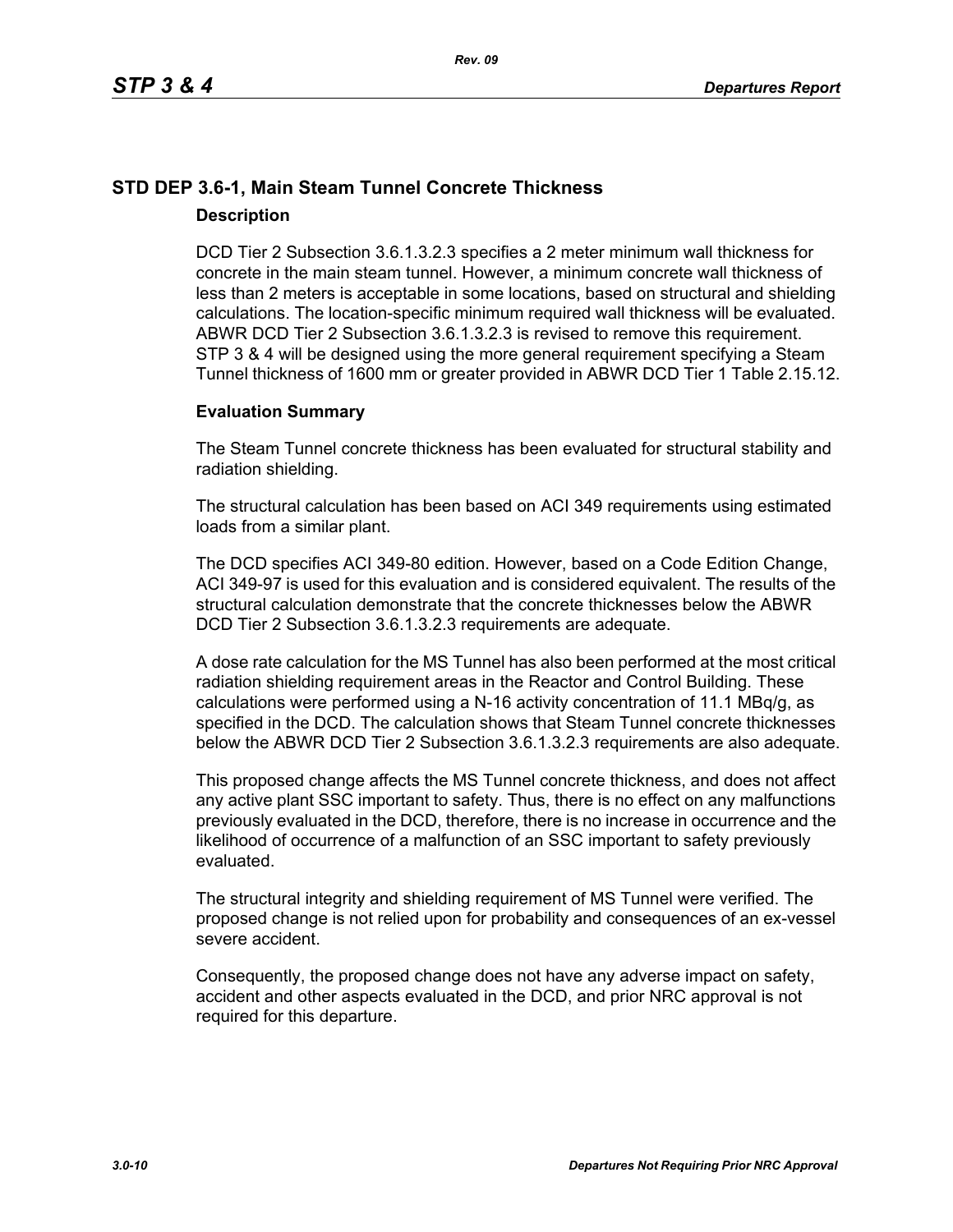## **STD DEP 3.8-1, Resizing the Radwaste Building Description**

Due to process changes to the radioactive waste treatment systems described in departures STD DEP 11.2-1 and 11.4-1, the dimensions and layout have changed from the DCD. The major changes from the Liquid Waste Management System (LWMS) and Solid Waste Management System (SWMS) described in the DCD are caused by the use of mobile processing equipment rather that permanently installed processing equipment. Permanently installed equipment is limited to the tanks and pumps used for collection, transfer and sampling of liquid and solid radwaste. In addition to the change to mobile processing equipment, some major system components described in the DCD, such as the radwaste evaporator, incinerator and compacter, will not be used. The result is a building that is slightly longer and slightly narrower than the Radwaste Building described in the DCD. The overall height of the new layout is larger than the DCD layout, but the depth of the below grade substructure (which contains all of the liquid storage) is nearly identical to the below grade substructure described in the DCD.

The new layout of the Radwaste Building is depicted on the general arrangement drawings in FSAR Section 1.2 (Figures 1.2-23a through 1.2-23e). The new arrangement also affected the fire protection drawings in FSAR Section 9a (Figures 9A.4-28 through 9A.4-32). Note that although the fire protection drawings are affected, there is no effect on the Fire Hazards Analysis contained in FSAR Section 9A. As stated in FSAR Section 9A.4.5, there are no safe shutdown components located in the Radwaste Building, so there is no evaluation of fire hazards in specific rooms in the Radwaste Building. The new arrangement of the Radwaste Building does not include safe shutdown components, so there is no evaluation of fire hazards in specific rooms in the Radwaste Building. The new arrangment of the Radwaste Building also required that the radiation zone drawings and the radiation monitor location drawings be updated for the new layout (Figures 12.3-37 through 12.3-41, and Figures 12.3-65 through 12.3-68, and Table 12.3-6).

### **Evaluation Summary**

This departure has been evaluated pursuant the requirements in 10 CFR 52, Appendix A, Section VIII.B.5.

There is no impact on Tier 1, Tier 2\*, technical specifications, basis for technical specifications, or operational requirements as a result of this change.

This is a change to the dimensions and arrangement of the Radwaste Building. The limiting accident for the Radwaste Building is the failure of the Low Conductivity Waste (LCW) tank and the subsequent airborne release. The new arrangement is based on a different number of tanks with different sizes. However, this change does not alter the design of the radwaste storage tanks and therefore will not increase the frequency of a tank failure. The change in layout results in a footprint for the new building that is slightly larger than the Radwaste Building described in the DCD, and the depth of the below grade substructure is nearly identical to the Radwaste Building described in the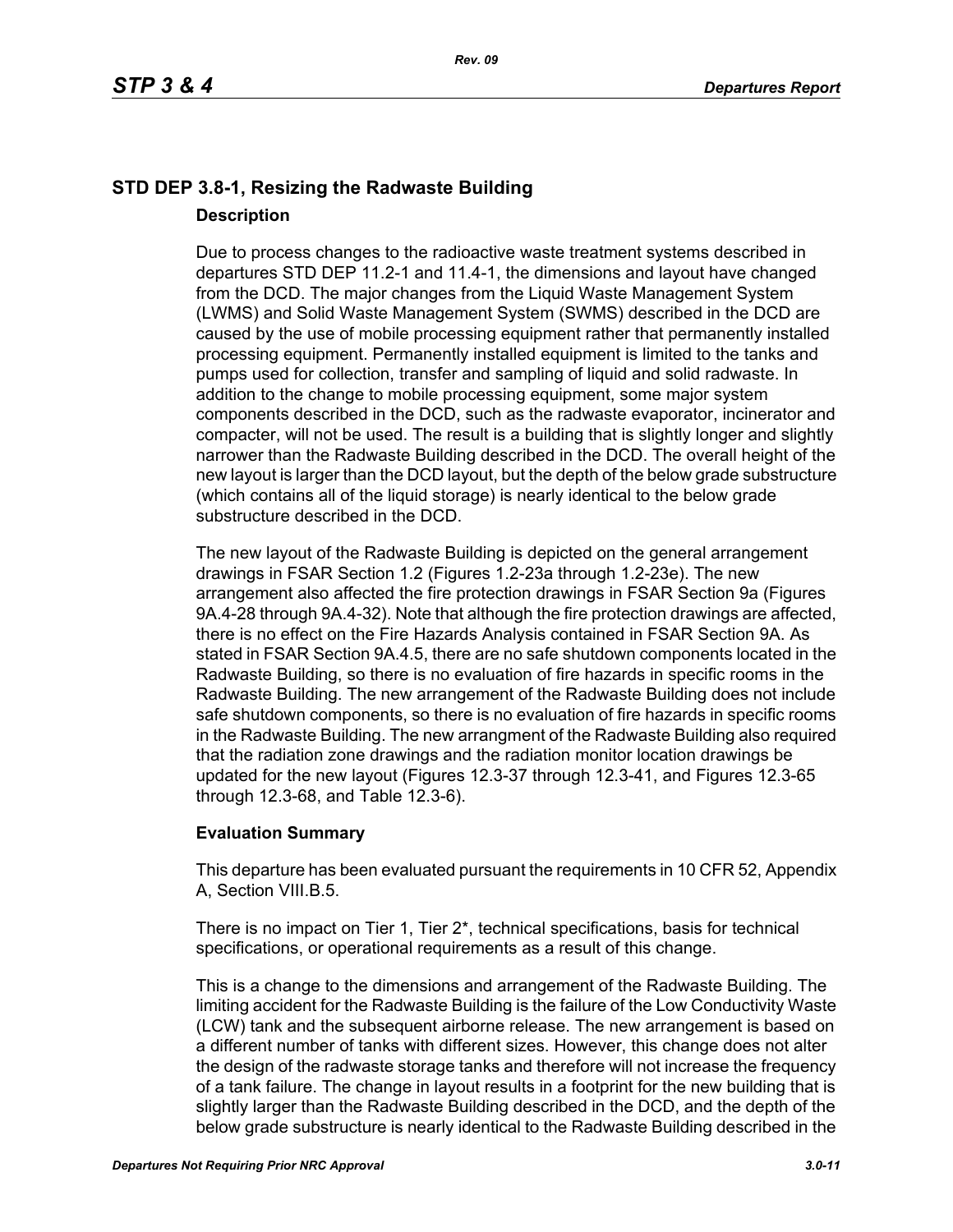DCD. The construction of the below grade substructures includes concrete slabs and walls that are lined with steel. The new layout results in all equipment (tanks) containing contaminated liquid located in the below grade substructure, similar to the Radwaste Building design in the DCD. Therefore, a release to groundwater caused by the new layout of the Radwaste Building is not considered credible and the airborne release remains bounding. Therefore, the proposed change does not result in more than a minimal increase in the frequency or the consequences of the limiting accident previously evaluated in the DCD.

No new processes or equipment are introduced by this change. Therefore, the proposed change does not result in more than a minimal increase in the occurrence or the consequences of a malfunction of a structure, system, or component (SSC) important to safety previously evaluated in the DCD.

All equipment containing a large quantity of radioactive liquid is located in the substructure of the building so that failure of the equipment will lead to the collection of the liquid in the building substructure. This prevents liquid release to the groundwater or to the surface of the ground in the event of a tank failure. This design is consistent with the design of the Radwaste Building in the DCD. Therefore, the proposed change does not create the possibility for an accident of a different type than evaluated previously in the DCD.

The Radwaste Building does not contain any safe shutdown or other safety related equipment, so no equipment important to safety is affected by the new layout of the Radwaste Building. Therefore, the proposed changes do not create the possibility for a malfunction of an SSC important to safety with a different result than evaluated previously in the DCD.

The changes to the Radwaste Building dimensions do not involve any interaction with the fuel, reactor system boundary, or the containment boundary. Therefore the proposed change does not affect the fission product barriers as described in the DCD.

No evaluations related to the plant safety analysis are affected by the changes to the dimensions of the Radwaste Building. Therefore, the proposed change does not result in a departure from the method of evaluation described in the DCD used in establishing the design basis or in safety analysis.

The changes to the dimensions and arrangement of the Radwaste Building do not involve any interaction with fuel, reactor system boundary, or the containment structure or interact directly with systems associated with ex-vessel severe accidents or severe accident mitigation. Therefore, there is no substantial increase in the probability or consequences of an ex-vessel severe accident previously reviewed.

Based on this evaluation, prior NRC approval of the change in not required.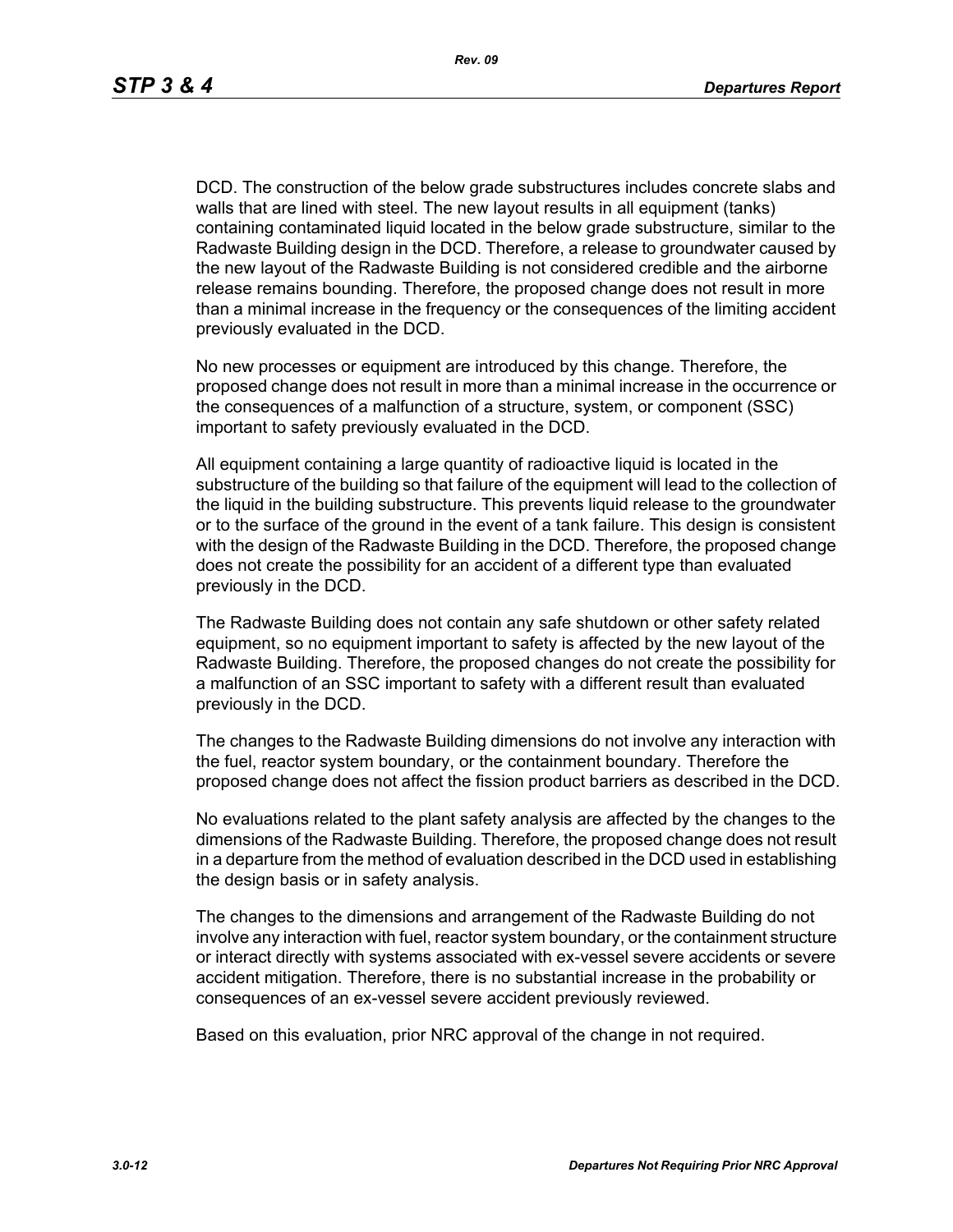## **STD DEP 3.9-1 Reactor Internals Materials Description**

DCD Tier 2 Section 3.9.5.1.2.9 states that the reactor incore guide tubes have "two levels of stainless steel stabilizer." It specifies the material as stainless steel for the stabilizer. On all currently operating ABWRs, the lower level of stabilizer is Ni-Cr-Fe Alloy. This departure specifies that there are two levels of Incore guide tube stabilizers. The upper stabilizer is welded to Shroud made from stainless steel. The lower stabilizer is welded to Shroud Support made from Ni-Cr-Fe alloy. The material of stabilizers needs to be the same or similar material as the components to be welded in order to minimize differential thermal expansion. Therefore, the upper stabilizer needs to be stainless steel and the lower stabilizer needs to be Ni-Cr-Fe Alloy.

#### **Evaluation Summary**

This change has been evaluated pursuant to the requirements in 10CFR52, Appendix A, Section VIII.B.5.

There is no impact on any Tier 1, Tier 2\*, DCD, technical specifications, basis for technical specifications or operational requirements as a result of this change.

Reliability of the Incore Guide Tube Stabilizer is increased using the same material as the welded component and minimizing the differential thermal expansion. Due to the increased reliability of the Incore Guide Tube stabilizer provided by this change, this change does not result in more than a minimal increase in the frequency of occurrence of an accident previously evaluated in the DCD. This change does not affect any systems relied upon to prevent or mitigate a severe accident.

Based on this evaluation, prior NRC approval of the change is not required.

### **STD DEP 3B-1, Equation Error in Containment Impact Load**

#### **Description**

Reference ABWR DCD Appendix 3B, Section 3B.4.2.3 provides two equations for calculating the pulse duration for a flat target, one of which, for  $V < 2.13$  m/s, is:

$$
T = (0.0016 \times W)
$$

Where:

T= the duration of impact (seconds)

W= the width of the flat structure (meters)

The multiplying factor for W is incorrect because its dimensions are seconds/foot instead of seconds/meter as required in this case. This departure corrects the multiplying factor from 0.0016 seconds/foot to 0.0052 seconds/meter.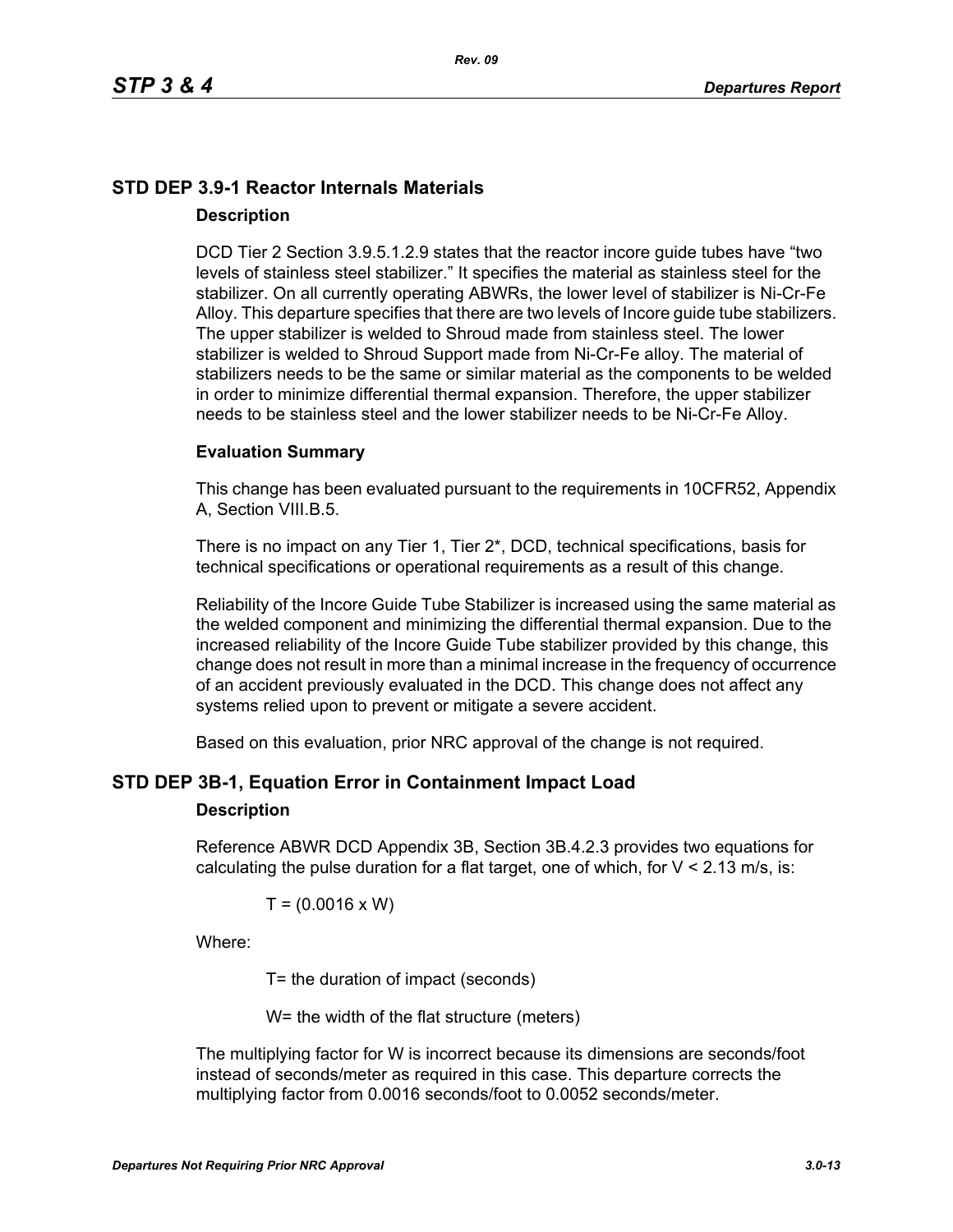### **Evaluation Summary**

This departure has been evaluated pursuant to the requirements in 10 CFR 52, Appendix A, Section VIII.B.5. There is no impact on any Tier 1, Tier 2\*, technical specifications, bases for technical specifications or operational requirements as a result of these changes.

The change affects a multiplying factor required for the correct application of units. It does not affect the design or function of the structures and components that can be impacted by a suppression pool swell. The correct loads are used for the structural analyses to show that the structures and components withstand the loads adequately and no failure results. The change does not apply to the analyses of containment penetrations or containment boundary. Consequently, there is no impact on the probability or consequences of an accident or malfunction of an SSC important to safety.

This change involves a correction of a formula, but does not alter the hydrodynamic method of evaluation for the pool swell load effects, or any method used in the design bases or safety analyses. The structures and components above the pool have not been identified as a design feature in the plant specific DCD for mitigating an exvessel severe accident. Therefore, the likelihood or consequences of a severe accident is not impacted.

As a result of this evaluation, prior NRC approval of the change is not required.

### **STD DEP 3H -1, Liner Anchor Material**

#### **Description**

ABWR DCD Tier 2 Subsection 3H.1.4.4.3 incorrectly identifies the Containment Liner Anchor material as ASTM A-633 Gr. C, which is not an ASME Code allowable material. ASTM A-633 Gr. C is inconsistent with ABWR DCD Subsection 19F.3.2.1, which identifies the Containment Liner Anchor Material used in the containment severe accident evaluation as ASTM A-36. ASME SA-36 and ASTM A-36 have the same physical properties. This departure corrects the Containment Liner Anchor material identified in Subsection 3H.1.4.4.3 to SA-36.

#### **Evaluation Summary**

This change has been evaluated pursuant to the requirements set forth in 10 CFR 52 Appendix A Section VIII.B.5. This change does not affect Tier 1, Tier 2\* or Technical Specifications, the bases for Technical Specifications, or operational requirements. The containment severe accident structural evaluation described in ABWR DCD Tier 2 Chapter 19F includes an assessment of the Containment Liner and Liner Anchors. The material properties used for the Liner Anchors in the Subsection 19F.3.2.1 analysis are for ASTM A-36. ASME permitted material SA-36 meets the requirements of ASTM A-36. This evaluation, supplemented with Bechtel Topical Report BC-TOP-1, "Containment Building Liner Plate Design Report" (ABWR DCD Reference 19F-7), demonstrates that the A-36 Liner Anchor material is acceptable. Furthermore, ABWR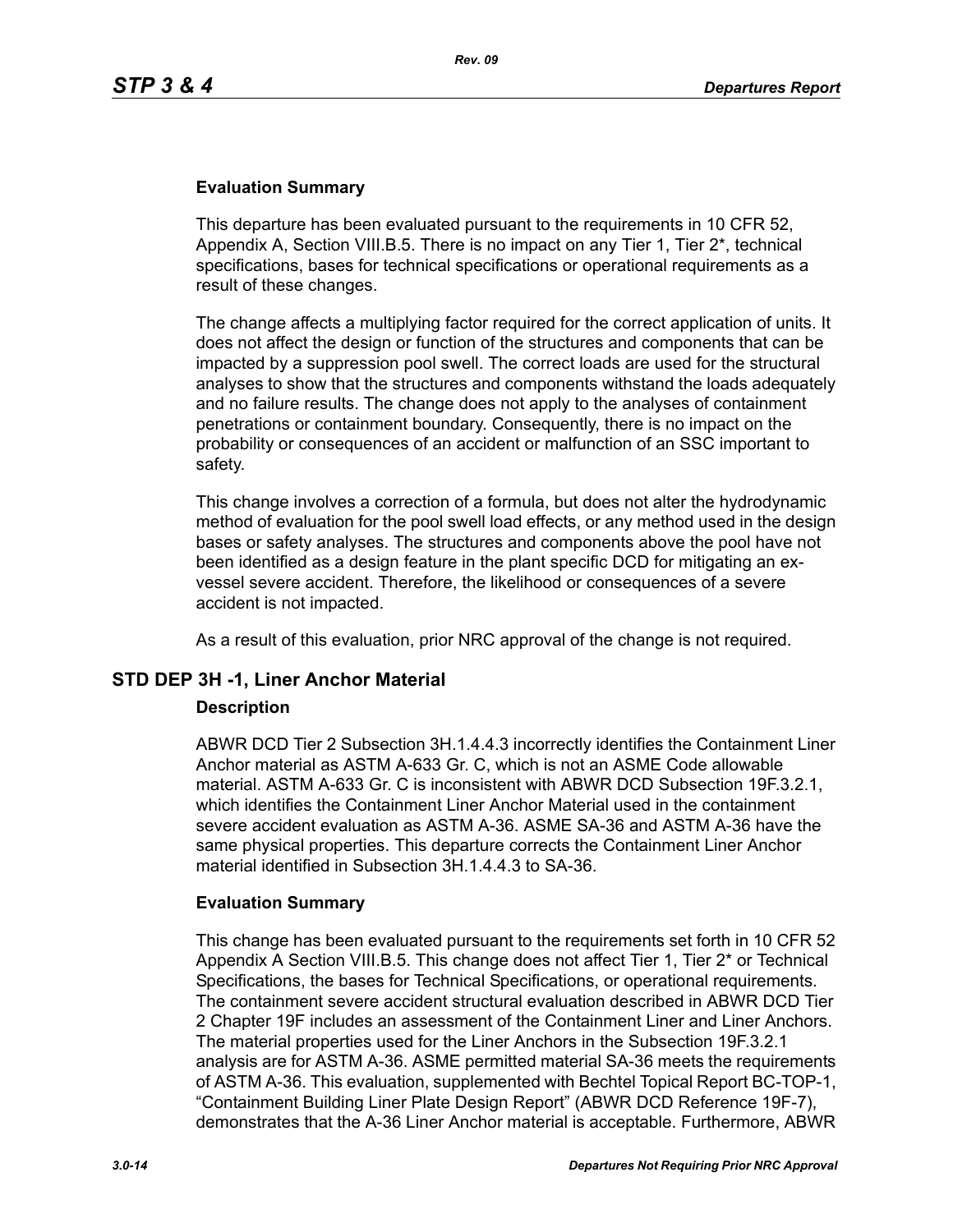DCD Tier 2 Subsection 3H.1.5.1 indicates that the Liner Anchors are considered rigid links and are not explicitly evaluated in the containment analysis. Based on this, the use of SA-36 Containment Liner Anchors is appropriate and ABWR DCD 3H.1.4.4.3, which identifies the material as ASTM A-633 Gr. C, is incorrect. Subsection 3H.1.4.4.3 is revised to identify the material as SA-36.

No change is required for Section 19F.3.2.1 because this section is documenting an historical calculation and the properties of ASME SA-36 and ASTM A-36 are the same.

This departure does not change any severe accident evaluation including those in ABWR DCD Tier 2 Chapter 19F. Therefore, the likelihood of a severe accident is not impacted. There is also no impact on the probability or consequences of an accident or malfunction of an SSC important to safety. Furthermore, there is no impact on fission product barriers. Therefore, this change has no adverse impacts and does not require prior NRC approval.

### **STD DEP 3I-2, Environmental Qualification - Radiation**

#### **Description**

This departure revises the integrated gamma radiation dose for the main steam tunnel presented in Table 3I-17. The increase in this value is based on current results of post-accident radiation calculations and analysis. These results show increases in the integrated accident gamma dose to the affected area. Table 3I-17 was updated to ensure that equipment located in this area will meet their design requirements to operate in a post-accident environment. Therefore, this change ensures continued compliance with the regulatory requirements for safety-related equipment.

#### **Evaluation Summary**

This departure is the result of re-evaluation of the post-accident radiation conditions inside the reactor building. There is no impact on the frequency of occurrence or the consequences of an accident as a result of this change. In addition, any SSCs important to safety will be qualified to the revised radiation dose limit, so there is no impact on the likelihood of occurrence or consequences of a malfunction of an SSC important to safety as a result of this change.

There is no new accident scenario or malfunction of an SSC important to safety as a result of this change. A design basis limit for a fission product barrier is not exceeded or altered. A method of evaluation in establishing the design bases or in the safety analyses does not change. There is no impact on the probability or the consequences to the public of an ex-vessel severe accident.

Based on this evaluation, prior NRC approval of these changes is not required.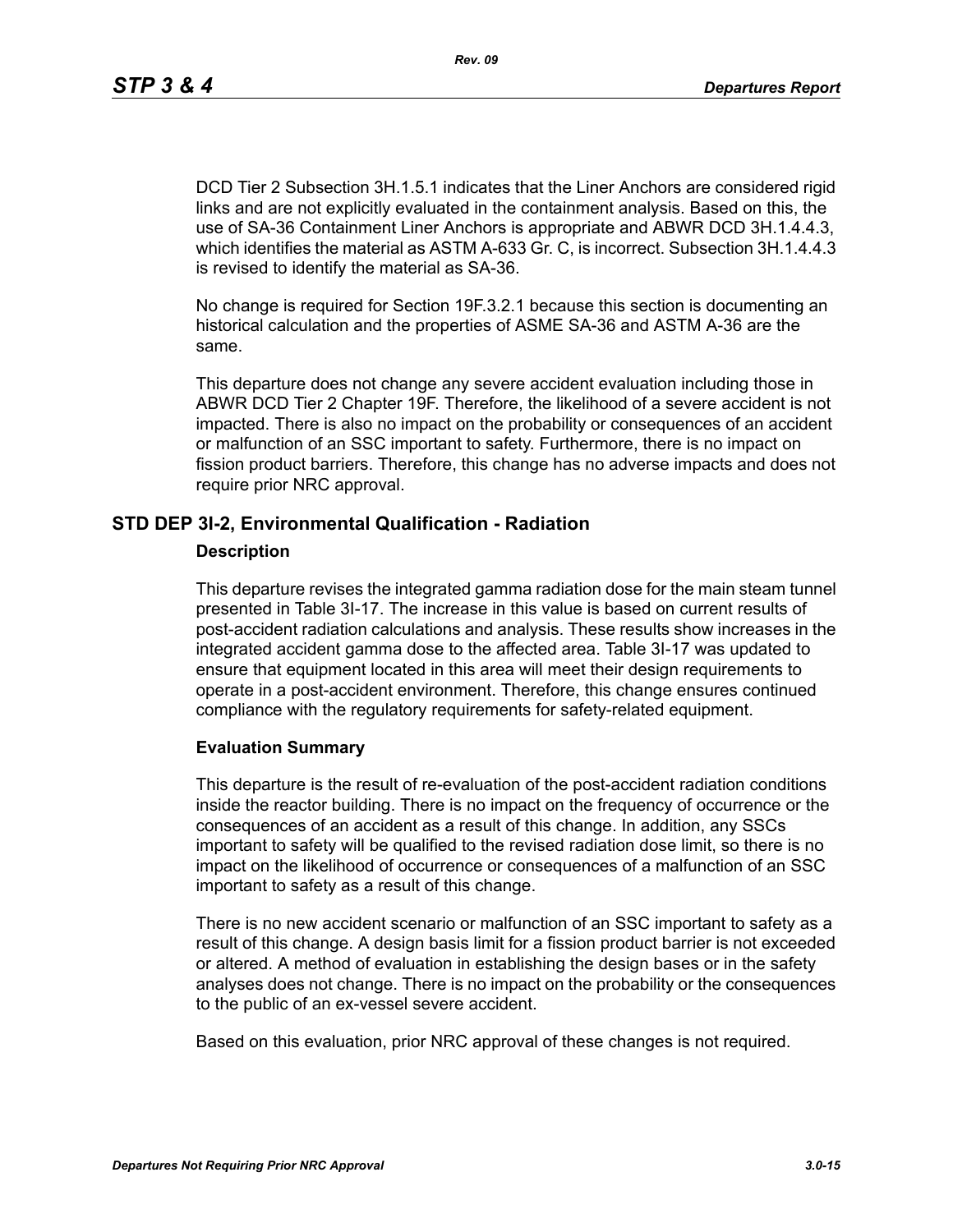## **STD DEP 3MA-1, Correction of Inconsistencies In System Evaluation for ISLOCA Description**

The system evaluation for ISLOCA as described in the ABWR DCD Tier 2 Appendix 3MA. This departure consists of the following correction of inconsistencies between Appendix 3MA and P&IDs in Chapter 21.

The following corrections are made:

- (1) Addition of missing components.
- (2) Correction of nominal diameter of the piping.
- (3) Correction or addition of the P&ID sheet number.
- (4) Correction of the number of a component.
- (5) Correction of design pressure of a component. No change to the actual design pressure of a system.
- (6) Correction of design temperature of a component. No change to the actual design temperature.
- (7) Correction of group classification of a component.
- (8) Deletion of an unnecessary component.
- (9) Correction of seismic category of a component.
- (10) Correction of a typographical error.

#### **Evaluation Summary**

This departure has been evaluated in accordance with 10 CFR 52, Appendix A, Section VIII.B.5. This change is a correction of inconsistencies. The correction of the ISLOCA evaluation does not adversely impact the ABWR design. In fact, these clarifications add numerous valves and piping to the list of ISLOCA upgraded components, thus providing greater protection against ISLOCA events, thereby, reducing the probability and consequence of accidents and failure of SSCs important to safety.

Consequently, prior NRC approval is not required.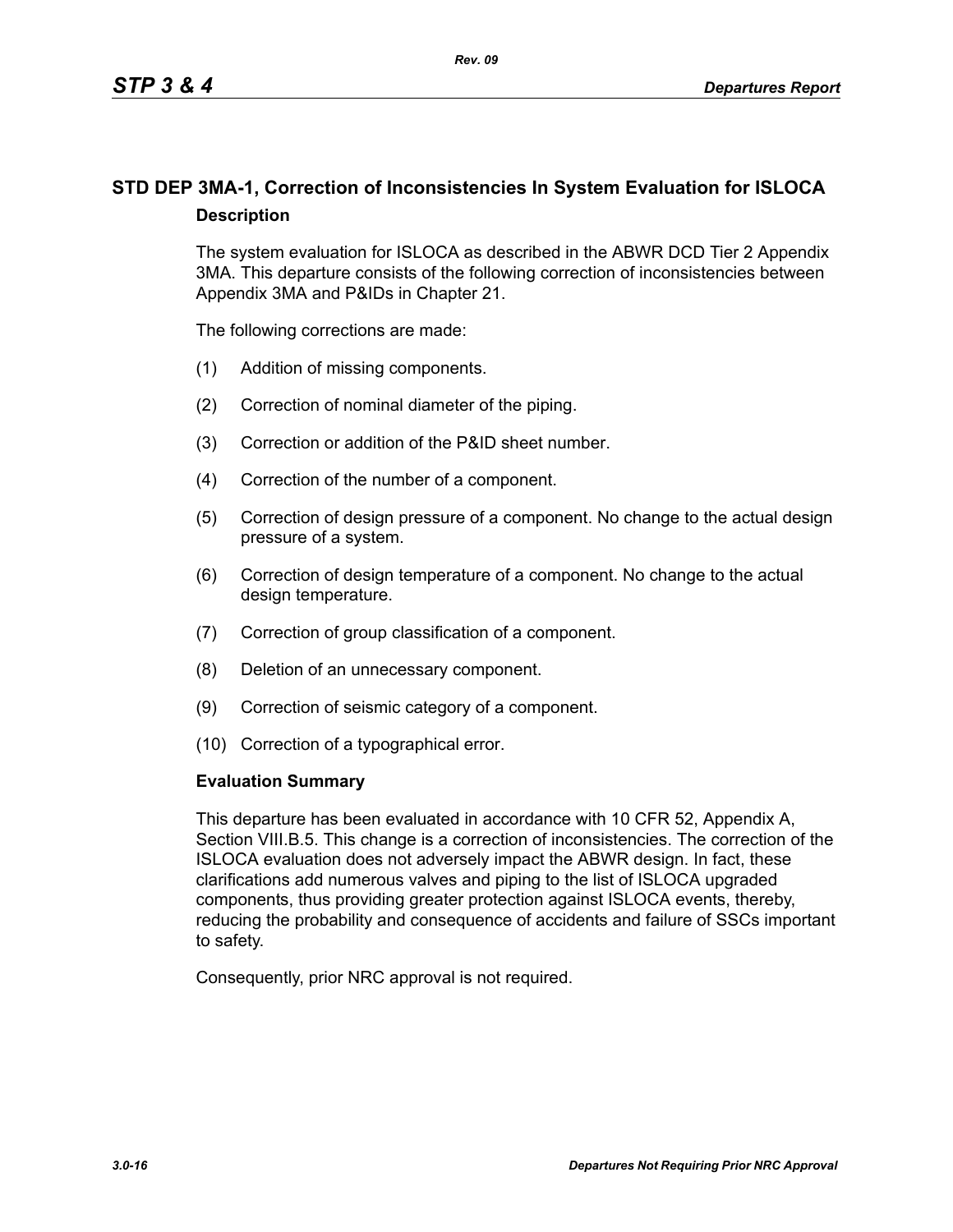## **STD DEP 4.5-1, Reactor Materials Description**

The description of the materials for the control rod drive (CRD) mechanisms in Section 4.5.1, the reactor internals in Section 4.5.2, and the reactor coolant pressure boundary materials in Table 5.2-4 of the DCD has been revised (1) to reflect the materials successfully used in operating ABWR designs over the last 10 years; (2) to clarify some data and provide equivalent materials, as appropriate; and (3) to clarify some fabrication and material issues for reactor internals materials. In addition, changes have been made to Table 5.2-4 to clarify product form and material type and to clarify a component definition, and to Sections 4.5.1 and 4.5.2 to remove classes F304L and F316L for ASME Grade SA336/336M because these classes were not listed for use in Section III, Appendix I, Table I-1.2 of the ASME code.

The description of Code Case applied to RPV, Reactor Internals and the reactor coolant pressure boundary materials has been revised in Section 5.2 and Table 5.2-4 to reflect the issuance by ASME of "N-580-2".

In addition, some non-technical editorial corrections will be incorporated into Table 5.2-4, and Subsections 4.5.1, 4.5.2.1, 4.5.2.2, 4.5.2.4, and 4.5.2.5, consistent with STD DEP 4.5-1. These corrections include corrections to typographical errors, changes in terminology for correctness, insertion of omissions, and to clarify material categorization.

A summary of the changes to the DCD is as follows: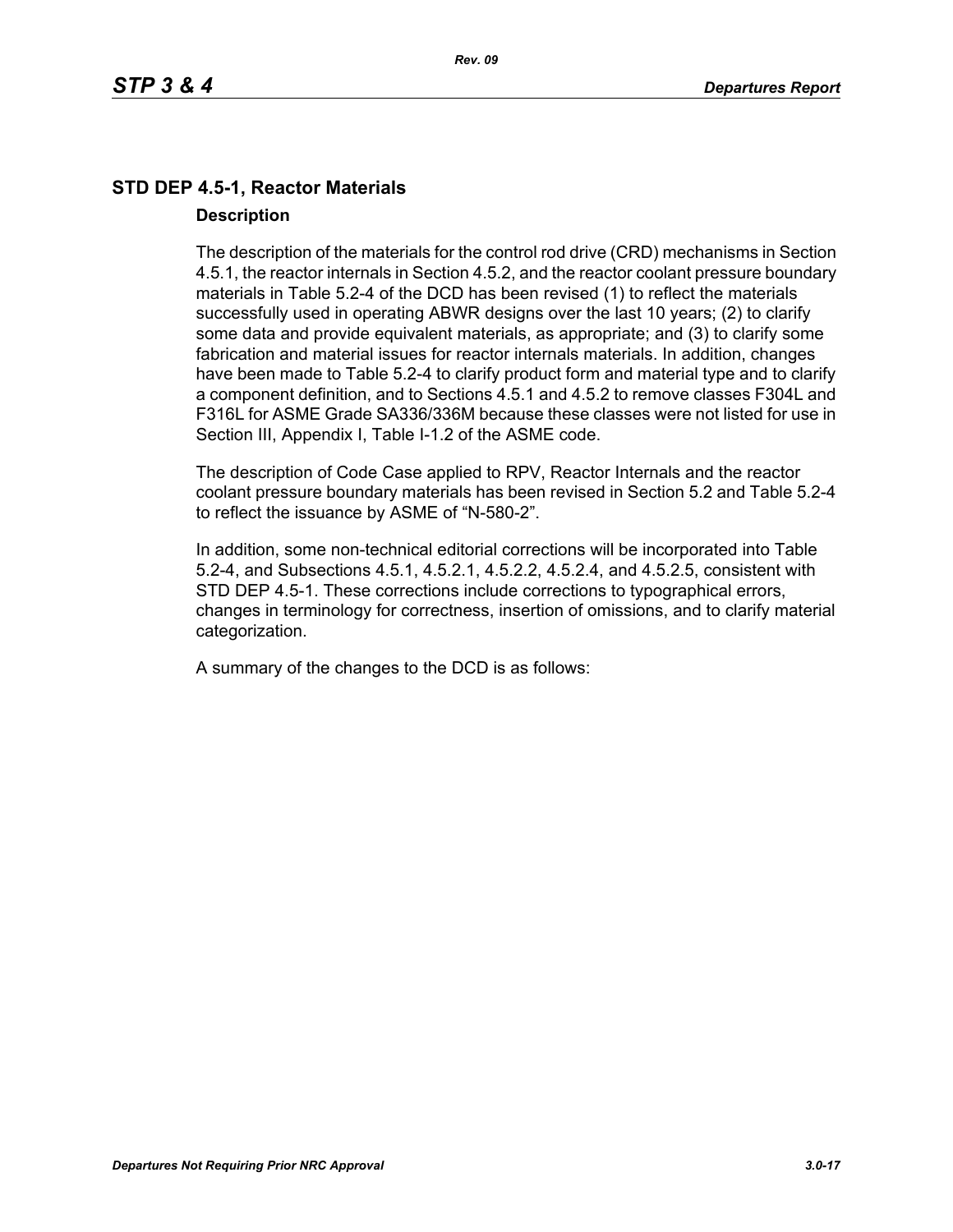| Component                           | <b>Description of Change</b>                                                                                                    | <b>Evaluation</b>                                                                                                                                     |
|-------------------------------------|---------------------------------------------------------------------------------------------------------------------------------|-------------------------------------------------------------------------------------------------------------------------------------------------------|
| MSIV: Valve Stem                    | Change material term<br>from "17-4 ph" to<br>"Precipitation Hardened<br>Stainless Steel"                                        | Editorial change to<br>generic terminology. The<br>referenced material<br>specification, type, and<br>condition are unchanged.                        |
| MSIV: Body Bolt                     | Change material term<br>from "Alloy Steel" to "Low-<br>Alloy Steel"                                                             | Editorial change for<br>clarification. The<br>referenced material<br>specification, grade, and<br>class are unchanged.                                |
| <b>MSIV: Hex Nuts</b>               | Change material term<br>from "Alloy Steel" to "Low-<br>Alloy Steel"                                                             | Editorial change for<br>clarification. The<br>referenced material<br>specification and grade<br>are unchanged.                                        |
| MSS/R Valve:<br>Body to Bonnet Stud | Change product form<br>term from "Bar/Rod" to<br>"Bolting"                                                                      | Editorial change for<br>clarification of form. The<br>referenced material<br>specification and grade<br>are unchanged.                                |
| MSS/R Valve:<br>Body to Bonnet Nut  | Change product form<br>term from "Bar/Rod" to<br>"Bolting Nuts" and<br>material term from "Alloy<br>Steel" to "Low-Alloy Steel" | Editorial change for<br>clarification of form and<br>material categorization.<br>The referenced material<br>specification and grade<br>are unchanged. |

## **Table 5.2-4 Reactor Coolant Pressure Boundary Materials**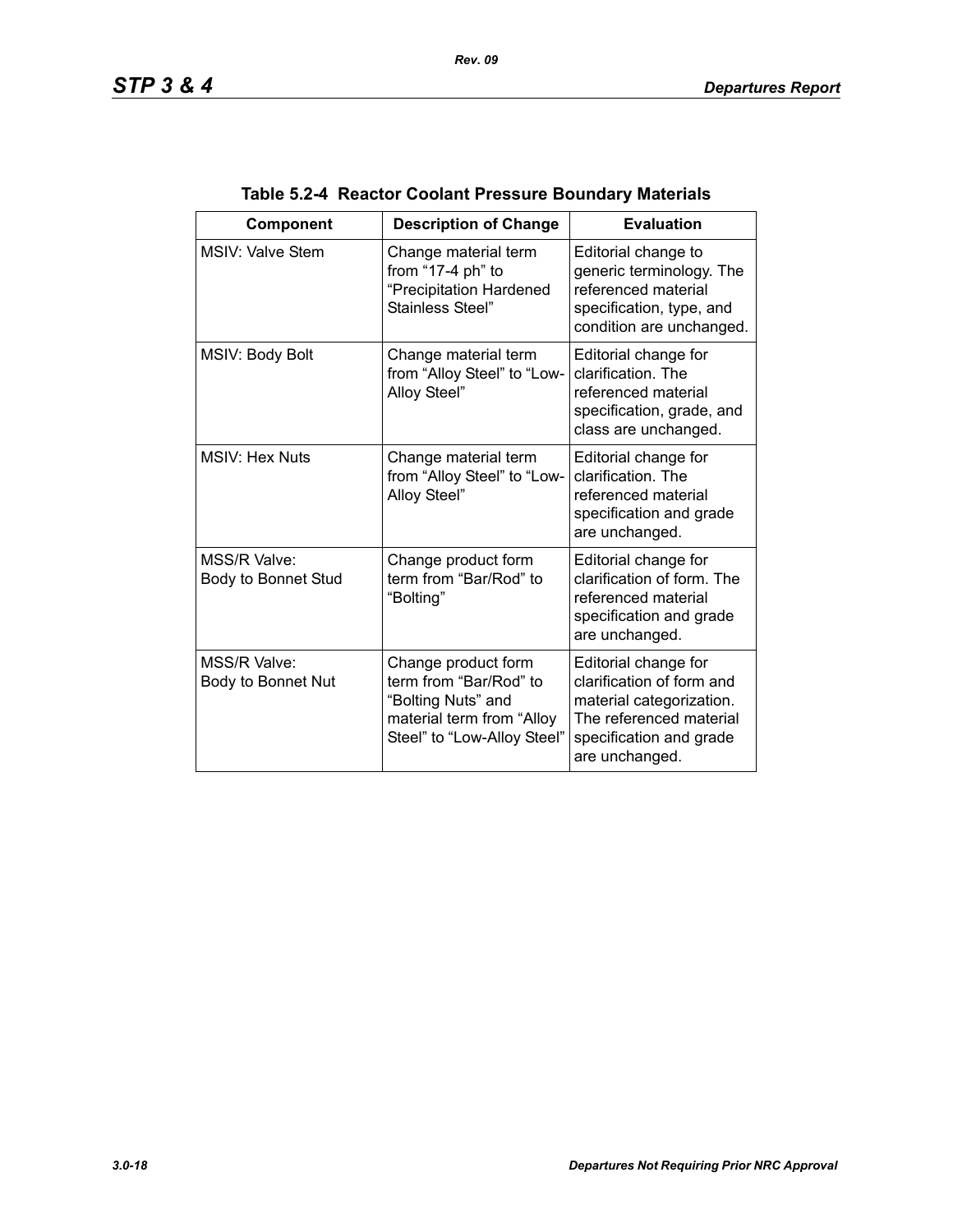| Component                                                             | <b>Description of Change</b>                                                                                                                                                     | <b>Evaluation</b>                                                                                                                                                                                                                                                                                                                                                                                                                                                                                                 |
|-----------------------------------------------------------------------|----------------------------------------------------------------------------------------------------------------------------------------------------------------------------------|-------------------------------------------------------------------------------------------------------------------------------------------------------------------------------------------------------------------------------------------------------------------------------------------------------------------------------------------------------------------------------------------------------------------------------------------------------------------------------------------------------------------|
| <b>MSS/R Valve: Disk</b>                                              | Change specification<br>designation from "SA 637<br>Gr 718" to "SB-637 Gr<br>718." Change the<br>material term from "Alloy<br>steel NiCrFe" to "NiCrFe<br>Alloy Stainless Steel" | Editorial change to<br>specification designation<br>to correct typographical<br>error in the original DCD<br>(SA-637 Gr 718 does not<br>exist). Change material<br>terminology for editorial<br>correctness, i.e., "Alloy<br>steel NiCrFe" is incorrect<br>as a combined term. The<br>change is made so that<br>"NiCrFe Alloy"<br>corresponds to<br>nonferrous specification<br>"SB 637" and "Stainless<br>Steel" corresponds to<br>ferrous specification "SA<br>351". No technical<br>changes have been<br>made. |
| MSS/R Valve:<br><b>Adjusting Screw</b>                                | Change to add the term<br>"Bolting" in the blank<br>space in the product form<br>column of the table.                                                                            | Editorial change to<br>correct omission of a term<br>from the table in order to<br>clarify the form.                                                                                                                                                                                                                                                                                                                                                                                                              |
| MSS/R Valve:<br>Spindle (stem)                                        | Change material term<br>from "Precipitation-<br>hardened steel" to<br>"Precipitation-hardened<br>stainless steel"                                                                | Editorial change for<br>clarification of material<br>categorization. The<br>referenced material<br>specification, type, and<br>condition are unchanged.                                                                                                                                                                                                                                                                                                                                                           |
| MS Piping:<br>200A 10.36 MPaG<br>large groove flange                  | The component<br>description is changed<br>from "200A 10.36 MpaG"<br>to "250 A"                                                                                                  | This change is a<br>correction of a<br>typographical error.                                                                                                                                                                                                                                                                                                                                                                                                                                                       |
| <b>Recirculation Pump</b><br>Motor Cover:<br>Bottom flange<br>(cover) | Change material term<br>from "Alloy Steel" to "Low-<br>Alloy Steel"                                                                                                              | Editorial change for<br>clarification of material<br>categorization. The<br>referenced material<br>specification, grade, and<br>class are unchanged.                                                                                                                                                                                                                                                                                                                                                              |
| <b>Recirculation Pump</b><br>Motor Cover: Stud                        | Change material term<br>from "Alloy Steel" to "Low-<br>Alloy Steel"                                                                                                              | Editorial change for<br>clarification of material<br>categorization. The<br>referenced material<br>specification, grade, and<br>class are unchanged.                                                                                                                                                                                                                                                                                                                                                              |

| Table 5.2-4 Reactor Coolant Pressure Boundary Materials |  |  |  |  |  |
|---------------------------------------------------------|--|--|--|--|--|
|---------------------------------------------------------|--|--|--|--|--|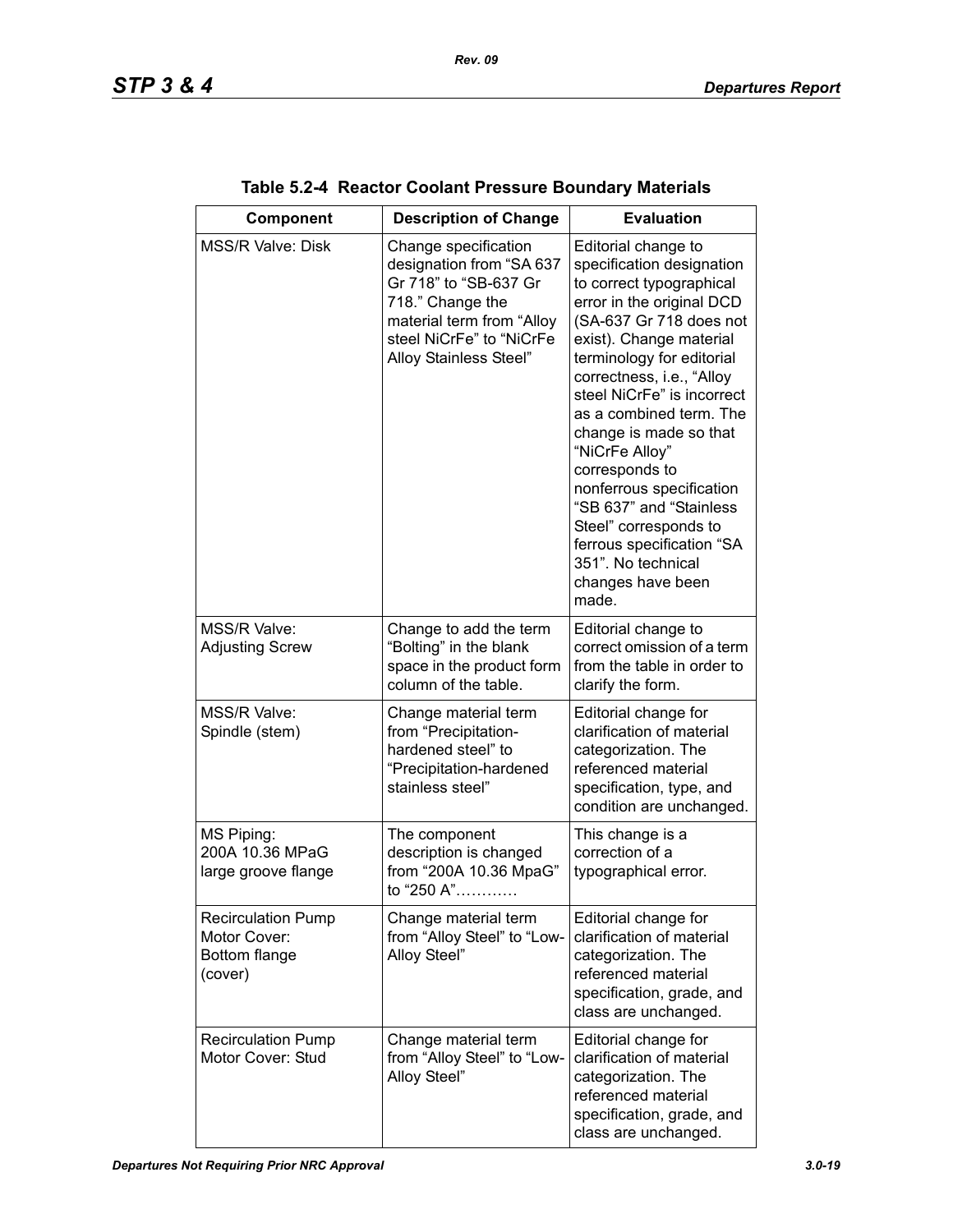| Component                                     | <b>Description of Change</b>                                                                                                          | <b>Evaluation</b>                                                                                                                                                                                                                                                                                                                                                                                                                                                                          |
|-----------------------------------------------|---------------------------------------------------------------------------------------------------------------------------------------|--------------------------------------------------------------------------------------------------------------------------------------------------------------------------------------------------------------------------------------------------------------------------------------------------------------------------------------------------------------------------------------------------------------------------------------------------------------------------------------------|
| <b>Recirculation Pump</b><br>Motor Cover: Nut | Change product form<br>term from "Bolting" to<br>"Bolting Nuts" and<br>material term from "Alloy<br>Steel" to "Low-Alloy Steel"       | Editorial change for<br>clarification of form and<br>material categorization.<br>The referenced material<br>specification and grade<br>are unchanged.                                                                                                                                                                                                                                                                                                                                      |
| CRD: Middle flange                            | Change adds Grades<br>F304 and F316 for<br>Specification SA-182, and<br>adds Specification SA-<br>336/336M, Classes F304<br>and F316. | Technical change adds<br>F304 and F316 for both<br>SA-182 and SA-336.<br>F304 and F316 have the<br>same mechanical<br>properties for both<br>specifications and the<br>mechanical properties<br>are superior to the L<br>grades already<br>referenced in the DCD.<br>Further, the added<br>grades are still limited to<br>0.020% carbon by the<br>note. The editorial<br>change to the<br>specification designation<br>is made to correctly<br>identify the title of the<br>specification. |
| CRD: Spool piece                              | Change adds Grades<br>F304 and F316 for<br>Specification SA-182, and<br>adds Specification SA-<br>336, Classes F304 and<br>F316.      | Technical change adds<br>F304 and F316 for both<br>SA-182 and SA-336.<br>F304 and F316 have the<br>same mechanical<br>properties for both<br>specifications and the<br>mechanical properties<br>are superior to the L<br>grades already<br>referenced in the DCD.<br>Further, the added<br>grades are still limited to<br>0.020% carbon by the<br>note. The editorial<br>change to the<br>specification designation<br>is made to correctly<br>identify the title of the<br>specification. |

### **Table 5.2-4 Reactor Coolant Pressure Boundary Materials**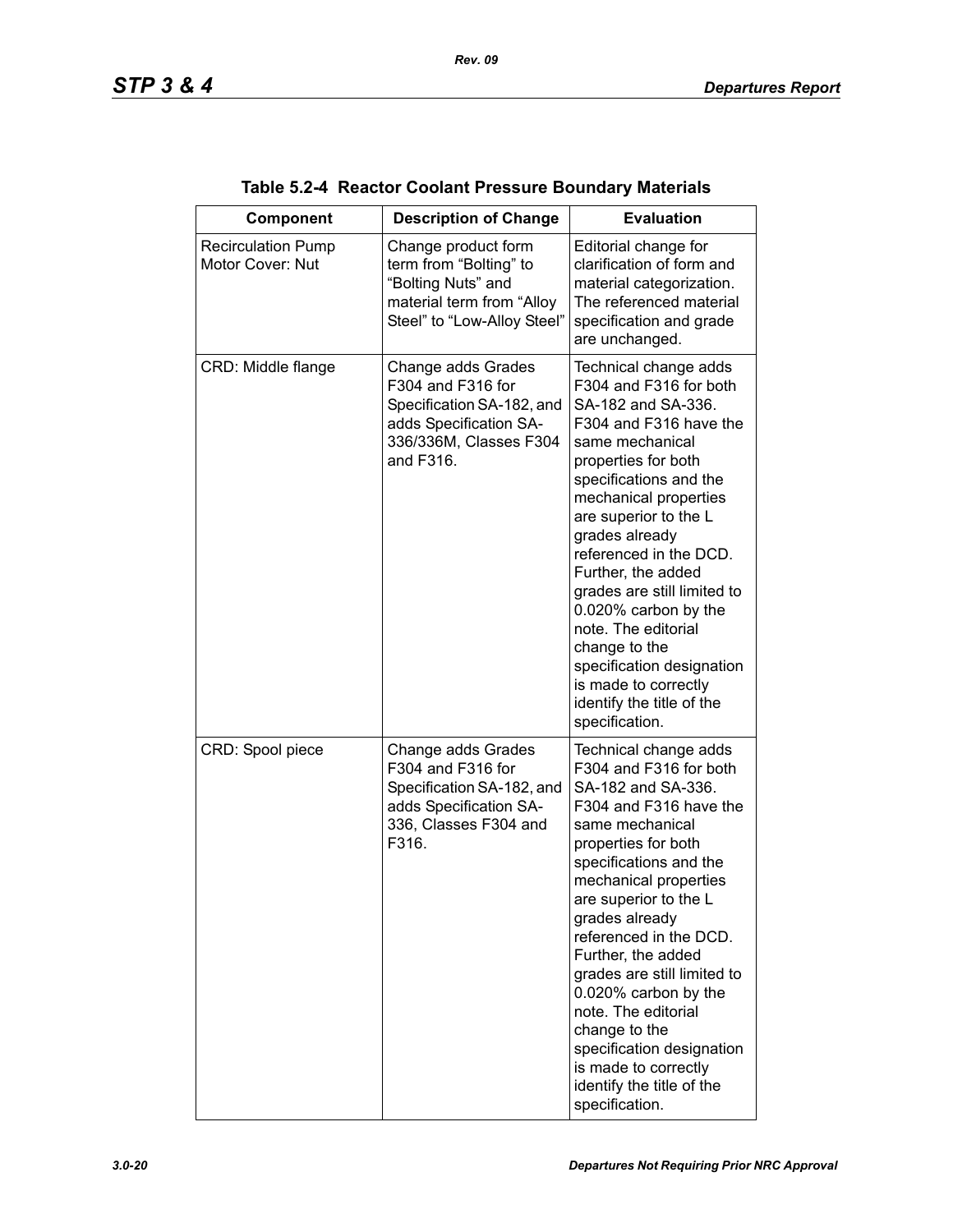| Component                              | <b>Description of Change</b>                                                                                                                                                                                                                           | <b>Evaluation</b>                                                                                                                                                                                                                                                                                                                                                                                                                                                                          |
|----------------------------------------|--------------------------------------------------------------------------------------------------------------------------------------------------------------------------------------------------------------------------------------------------------|--------------------------------------------------------------------------------------------------------------------------------------------------------------------------------------------------------------------------------------------------------------------------------------------------------------------------------------------------------------------------------------------------------------------------------------------------------------------------------------------|
| <b>CRD: Mounting</b><br><b>Bolts</b>   | Change product form<br>term from "Bar" to<br>"Bolting" and material<br>term from "Alloy steel" to<br>"Low-Alloy steel."<br>Changes material<br>specification from "SA<br>194" to "SA193"                                                               | The product form and<br>material terms are<br>editorial changes for<br>clarification. The<br>specification designation<br>is corrected from the<br>specification for nuts (SA-<br>194) to the specification<br>for bolts (SA-193).                                                                                                                                                                                                                                                         |
| <b>CRD: Seal Housing</b>               | Change adds Grades<br>F304 and F316 for<br>Specification SA-182, and<br>adds Specification SA-<br>336, Classes F304 and<br>F316.                                                                                                                       | Technical change adds<br>F304 and F316 for both<br>SA-182 and SA-336.<br>F304 and F316 have the<br>same mechanical<br>properties for both<br>specifications and the<br>mechanical properties<br>are superior to the L<br>grades already<br>referenced in the DCD.<br>Further, the added<br>grades are still limited to<br>0.020% carbon by the<br>note. The editorial<br>change to the<br>specification designation<br>is made to correctly<br>identify the title of the<br>specification. |
| <b>CRD: Seal Housing</b><br><b>Nut</b> | Change the specification<br>designation from "SA<br>564, 17-4PH" to "SA-564<br>630 (H1100)"                                                                                                                                                            | The change reflects the<br>materials successfully<br>used in operating ABWR<br>designs over the last 10<br>years.                                                                                                                                                                                                                                                                                                                                                                          |
| RPV: Shell and<br>Heads: Plate         | Change "Mn 1/2 Mo 1/2 Ni"<br>to "Low-alloy steel."<br>Change "Mn 1/2 Mo 1/2 Ni"<br>to "Low-alloy steel."<br>Delete the notes "Carbon<br>content is maximum<br>0.020% and nitrogen<br>from 0.060 to 0.120" and<br>"Added niobium content<br>is 1 to 4%" | Editorial change to<br>generic terminology. The<br>referenced material<br>specification, type, and<br>class are unchanged.                                                                                                                                                                                                                                                                                                                                                                 |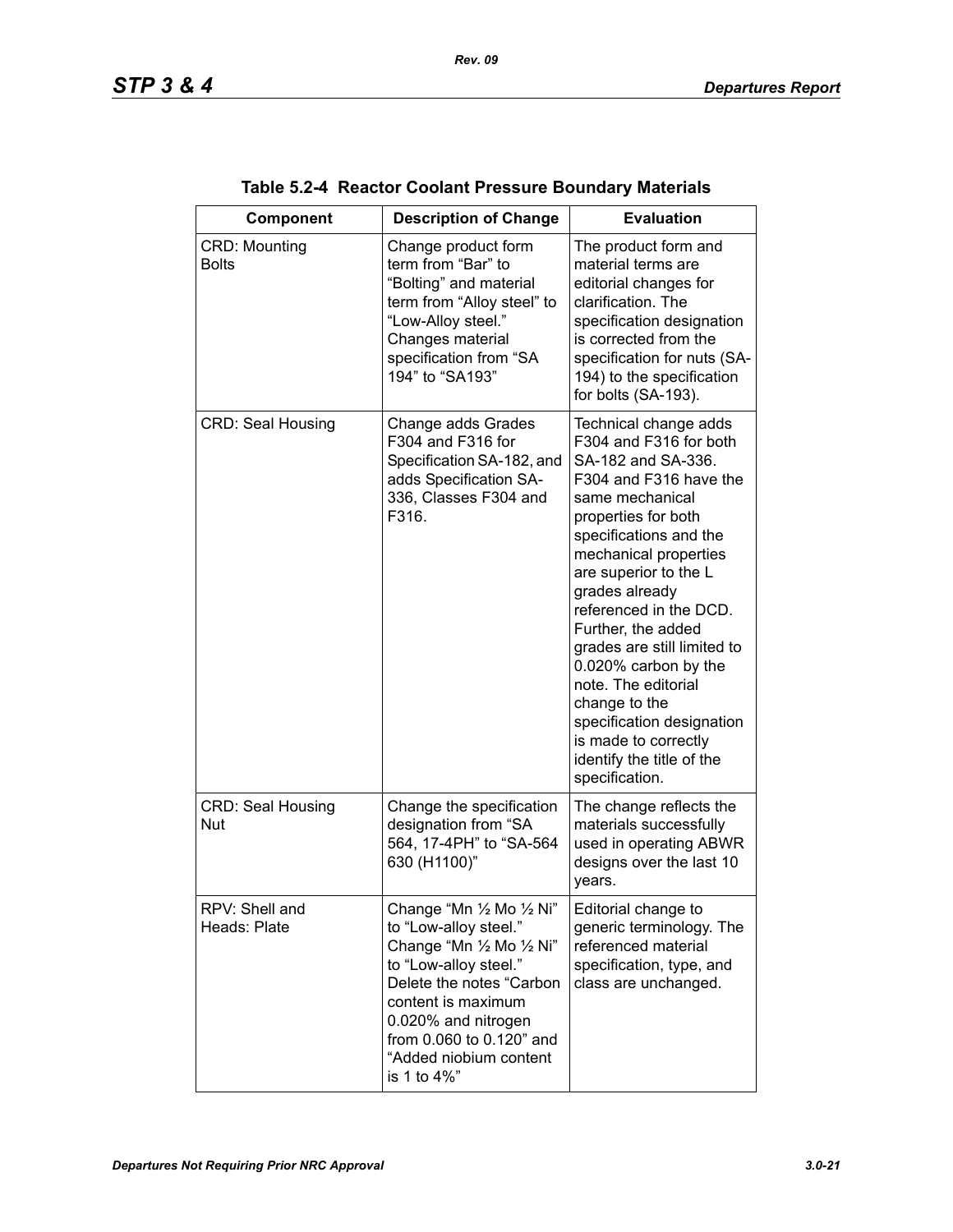| Component                                                                      | <b>Description of Change</b>                                                                                                                | <b>Evaluation</b>                                                                                                                                     |
|--------------------------------------------------------------------------------|---------------------------------------------------------------------------------------------------------------------------------------------|-------------------------------------------------------------------------------------------------------------------------------------------------------|
| RPV: Forging                                                                   | Change "3/4 Ni 1/2 Mo Cr<br>V" to "Low alloy steel"                                                                                         | Editorial change to<br>generic terminology. The<br>referenced material<br>specification and class<br>are unchanged.                                   |
| RPV:Flanged<br>Nozzles Forging                                                 | Change "C Si" to "Low<br>alloy steel"                                                                                                       | Correct typographical<br>error. SA-508 applies to<br>low alloy steel.                                                                                 |
| <b>RPV: Drain Nozzles</b><br>Forging                                           | Change "C Si" to "Low<br>alloy steel" and add<br>stainless steel to material<br>list.                                                       | Correct typographical<br>error. SA-508 applies to<br>low alloy steel. Stainless<br>steel added to expand<br>material selection<br>opportunity.        |
| <b>RPV</b><br>Appurtenances/<br>Instrumentation<br>Nozzles: Bar, Smls.<br>Pipe | Change specification<br>from "SB 166 or SB 167."<br>to "Code Case N-580-2"<br>Delete the note "Added<br>niobium content is 1 to<br>$4\%$ ." | Code Case N-580-2<br>allows the use of UNS<br>N06600 (Alloy 600)<br>material stabilized with<br>niobium. Referencing this<br>Code Case eliminates the |
| RPV Stub Tubes:<br>Forging                                                     | Change specification<br>from "SB 564" to "Code<br>Case N-580-2." Delete<br>the note "Added niobium<br>content is 1 to 4%."                  | need for the note. The<br>notes were used because<br>this revision of this Code<br>Case had not been<br>approved when the DCD<br>was issued.          |
| <b>RPV Stub Tubes:</b><br>Bar, Smls. Pipe                                      | Change specification<br>from "SB 166 or SB 167"<br>to "Code Case N-580-2."<br>Delete the note "Added<br>niobium content is 1 to<br>4%."     |                                                                                                                                                       |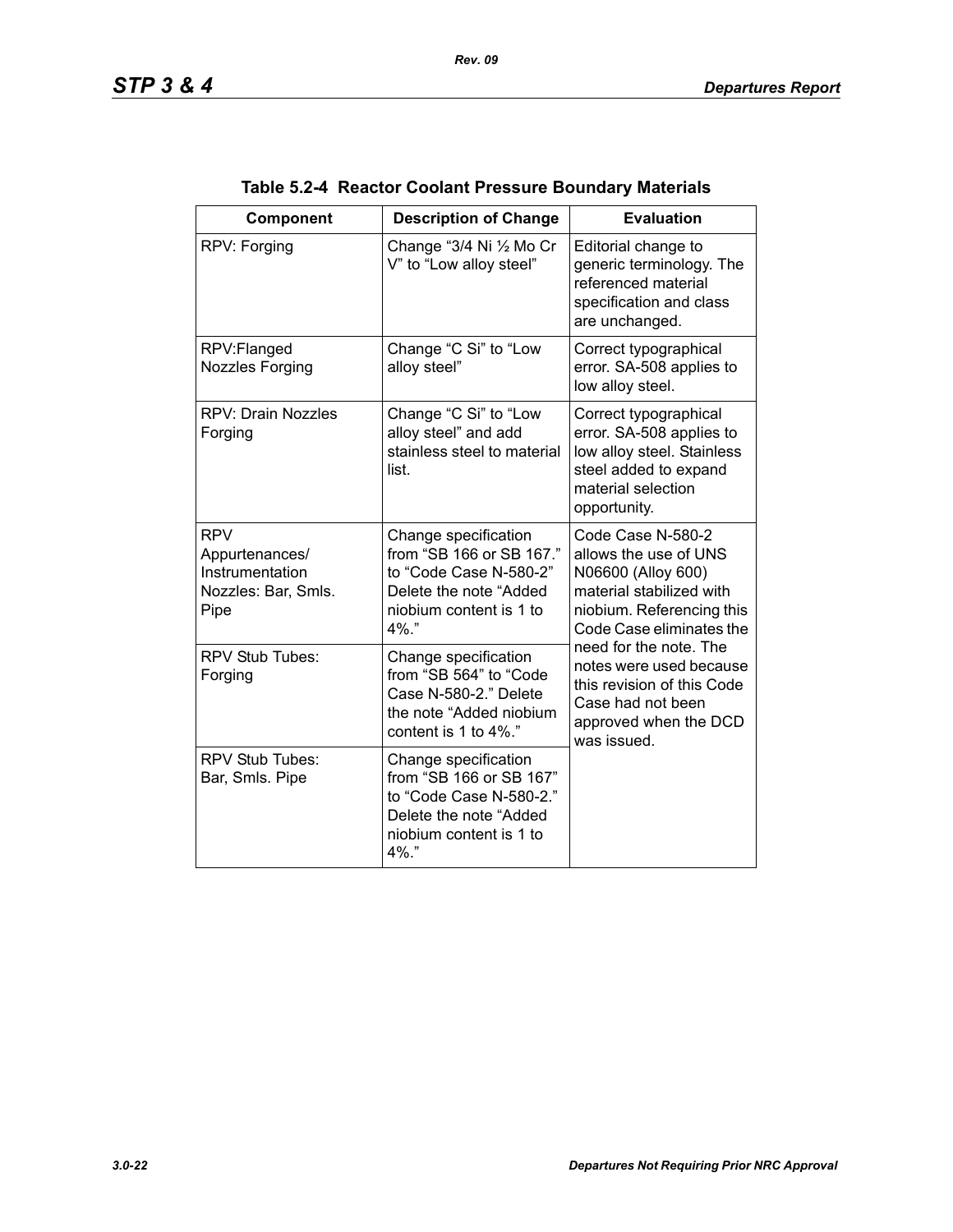| Section 4.5.1                                              |                                                                                                                                                                   |                                                                                                                                                                                                                                                                                                                                                                                                                                                                                                                                                                                                                                                                  |  |
|------------------------------------------------------------|-------------------------------------------------------------------------------------------------------------------------------------------------------------------|------------------------------------------------------------------------------------------------------------------------------------------------------------------------------------------------------------------------------------------------------------------------------------------------------------------------------------------------------------------------------------------------------------------------------------------------------------------------------------------------------------------------------------------------------------------------------------------------------------------------------------------------------------------|--|
| Component                                                  | <b>Description of Change</b>                                                                                                                                      | <b>Evaluation</b>                                                                                                                                                                                                                                                                                                                                                                                                                                                                                                                                                                                                                                                |  |
| <b>CRD Spool Piece</b><br>Assembly: Spool<br>Piece Housing | Change from "ASME 182<br>Grade F304L" to ASME<br>SA-182/182M Grade<br>F304L, F304*, F316L,<br>F316* or ASME SA-<br>336/336M Grade F304L,<br>F304*, F316L, F316*." | Technical change adds<br>F304 and F316 for both<br>SA-182 and SA-336.<br>F304 and F316 have the<br>same mechanical<br>properties for both<br>specifications and the<br>mechanical properties<br>are superior to the F304L<br>grade already referenced<br>in the DCD. The carbon<br>content of the F304 and<br>F316 is controlled to a<br>maximum 0.020% by the<br>note (*). Change also<br>adds F316L for SA-182,<br>which has the same<br>mechanical properties as<br>the currently referenced<br>F304L. The editorial<br>change to the<br>specification designation<br>(to SA-182/182M) is<br>made to correctly identify<br>the title of the<br>specification. |  |

### Changes to Part 2, Tier 2, Section 4.5.1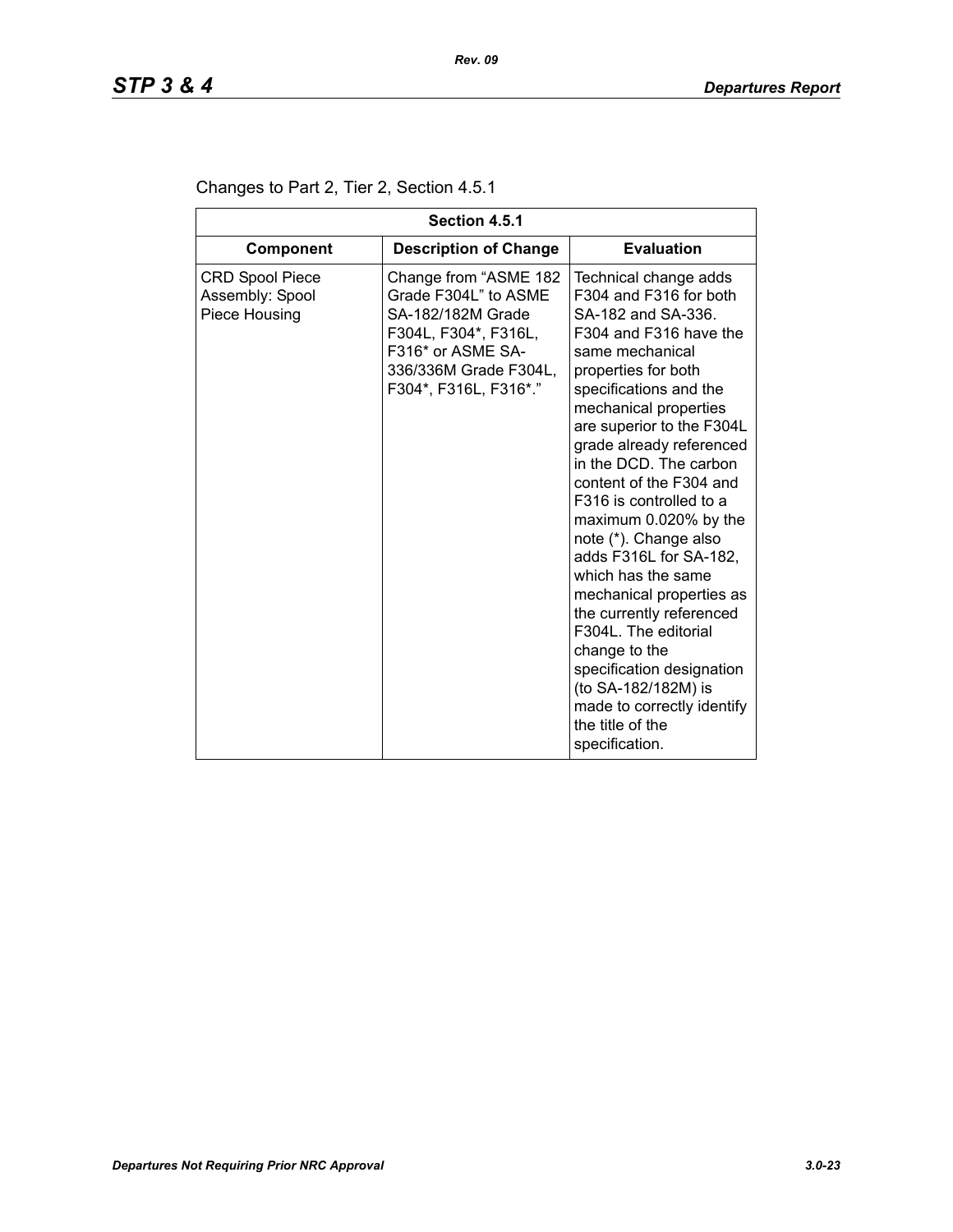# *STP 3 & 4 Departures Report*

| Section 4.5.1                                       |                                                                                                                                                                   |                                                                                                                                                                                                                                                                                                                                                                                                                                                                                                                                                                                                                                                                  |  |
|-----------------------------------------------------|-------------------------------------------------------------------------------------------------------------------------------------------------------------------|------------------------------------------------------------------------------------------------------------------------------------------------------------------------------------------------------------------------------------------------------------------------------------------------------------------------------------------------------------------------------------------------------------------------------------------------------------------------------------------------------------------------------------------------------------------------------------------------------------------------------------------------------------------|--|
| <b>Component</b>                                    | <b>Description of Change</b>                                                                                                                                      | <b>Evaluation</b>                                                                                                                                                                                                                                                                                                                                                                                                                                                                                                                                                                                                                                                |  |
| <b>CRD Spool Piece</b><br>Assembly: Seal<br>Housing | Change from "ASME 182<br>Grade F304L" to ASME<br>SA-182/182M Grade<br>F304L, F304*, F316L,<br>F316* or ASME SA-<br>336/336M Grade F304L,<br>F304*, F316L, F316*." | Technical change adds<br>F304 and F316 for both<br>SA-182 and SA-336.<br>F304 and F316 have the<br>same mechanical<br>properties for both<br>specifications and the<br>mechanical properties<br>are superior to the F304L<br>grade already referenced<br>in the DCD. The carbon<br>content of the F304 and<br>F316 is controlled to a<br>maximum 0.020% by the<br>note (*). Change also<br>adds F316L for SA-182,<br>which has the same<br>mechanical properties as<br>the currently referenced<br>F304L. The editorial<br>change to the<br>specification designation<br>(to SA-182/182M) is<br>made to correctly identify<br>the title of the<br>specification. |  |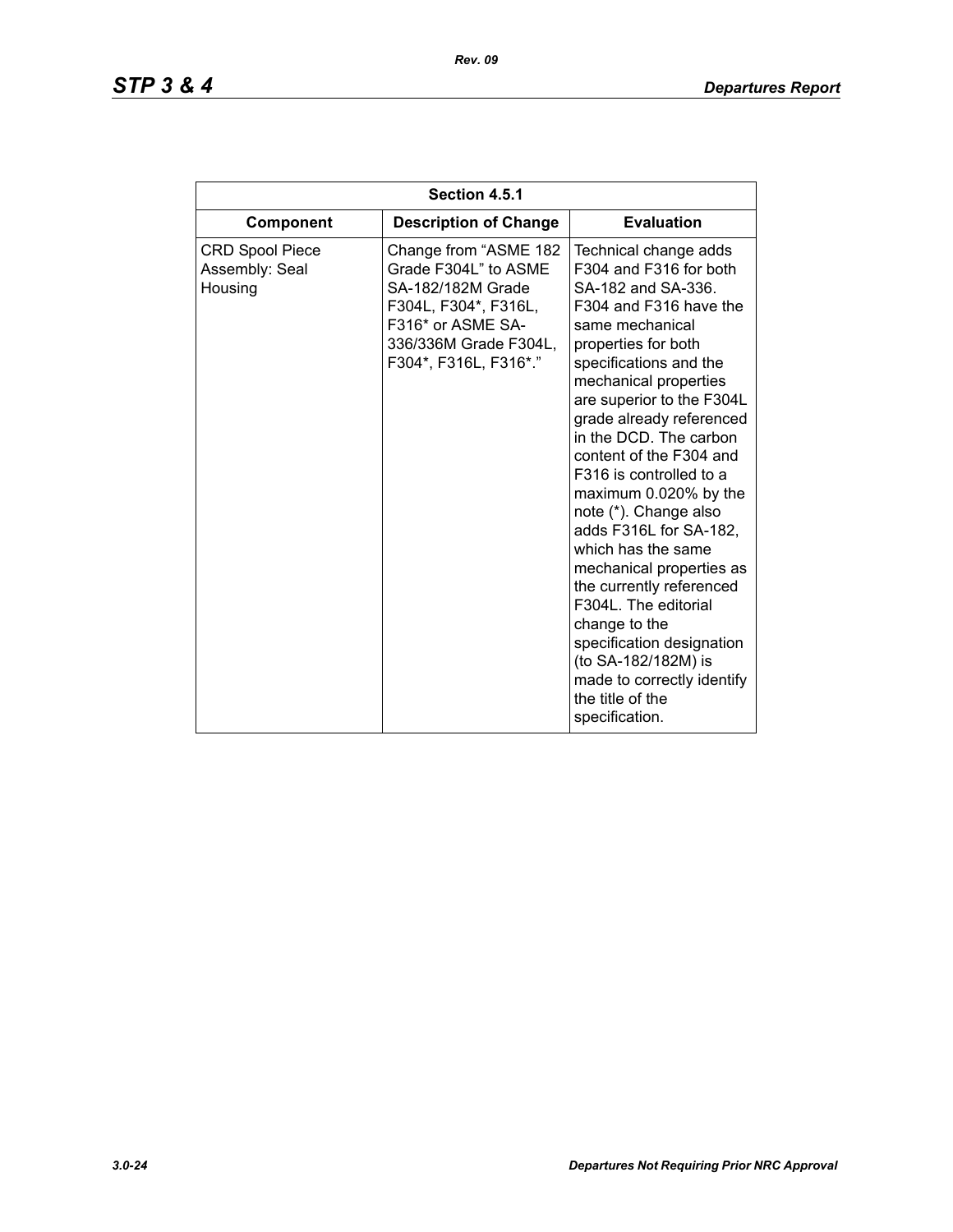| Section 4.5.1                                               |                                                                                                                                                                                                                                    |                                                                                                                                                                                                                                                                                                                                                                                                                                                                                                                             |  |
|-------------------------------------------------------------|------------------------------------------------------------------------------------------------------------------------------------------------------------------------------------------------------------------------------------|-----------------------------------------------------------------------------------------------------------------------------------------------------------------------------------------------------------------------------------------------------------------------------------------------------------------------------------------------------------------------------------------------------------------------------------------------------------------------------------------------------------------------------|--|
| <b>Component</b>                                            | <b>Description of Change</b>                                                                                                                                                                                                       | <b>Evaluation</b>                                                                                                                                                                                                                                                                                                                                                                                                                                                                                                           |  |
| <b>CRD Spool Piece</b><br>Assembly: Drive<br>Shaft          | Change material from<br>"SA-479 Grade XM-19" to<br>"SA-479/479M Type<br>316*, 316L, or ASTM<br>A479/479M Type 316*/**,<br>316L**. Change "Hard<br>surfaced with Colmonoy<br>No. 6" to add "or<br>equivalent Nickel base<br>alloy". | Change to Type<br>316*/316L from XM-19<br>justified based on the fact<br>that drive shaft is partly<br>hard surfaced with<br>Colmonoy No. 6 or<br>equivalent Nickel base<br>alloy. Further justified by<br>plant operating<br>experience.                                                                                                                                                                                                                                                                                   |  |
|                                                             |                                                                                                                                                                                                                                    | Technical change to allow<br>substitution of another<br>nickel based alloy for<br>hard surfacing, but<br>requires that the alloy<br>must be equivalent<br>Colmonoy No. 6 currently<br>referenced in the DCD.<br>An Editorial change to the<br>specification designation<br>(to SA-479/479M) is<br>made to correctly identify<br>the specification.                                                                                                                                                                          |  |
| <b>CRD Spool Piece</b><br>Assembly: Ball<br><b>Bearings</b> | Change component<br>description to "Ball<br>Bearings (in water)."<br>Change material<br>specification designation<br>from "A756 Type 440C" to<br>"ASTM A756 Type<br>440C** or A276 Type<br>440C**."                                | Non-technical change for<br>materials adds an<br>additional ASTM<br>specification (A276) from<br>which Type 440C<br>material can be ordered.<br>There is no actual<br>technical change to the<br>specified material (440C).<br>regardless of which<br>specification is used.<br>Editorial correction to the<br>referenced specification<br>title adds "ASTM."<br>Technical change to the<br>component description<br>clarifies that the specified<br>material applies to the<br>Ball Bearing used for<br>services in water. |  |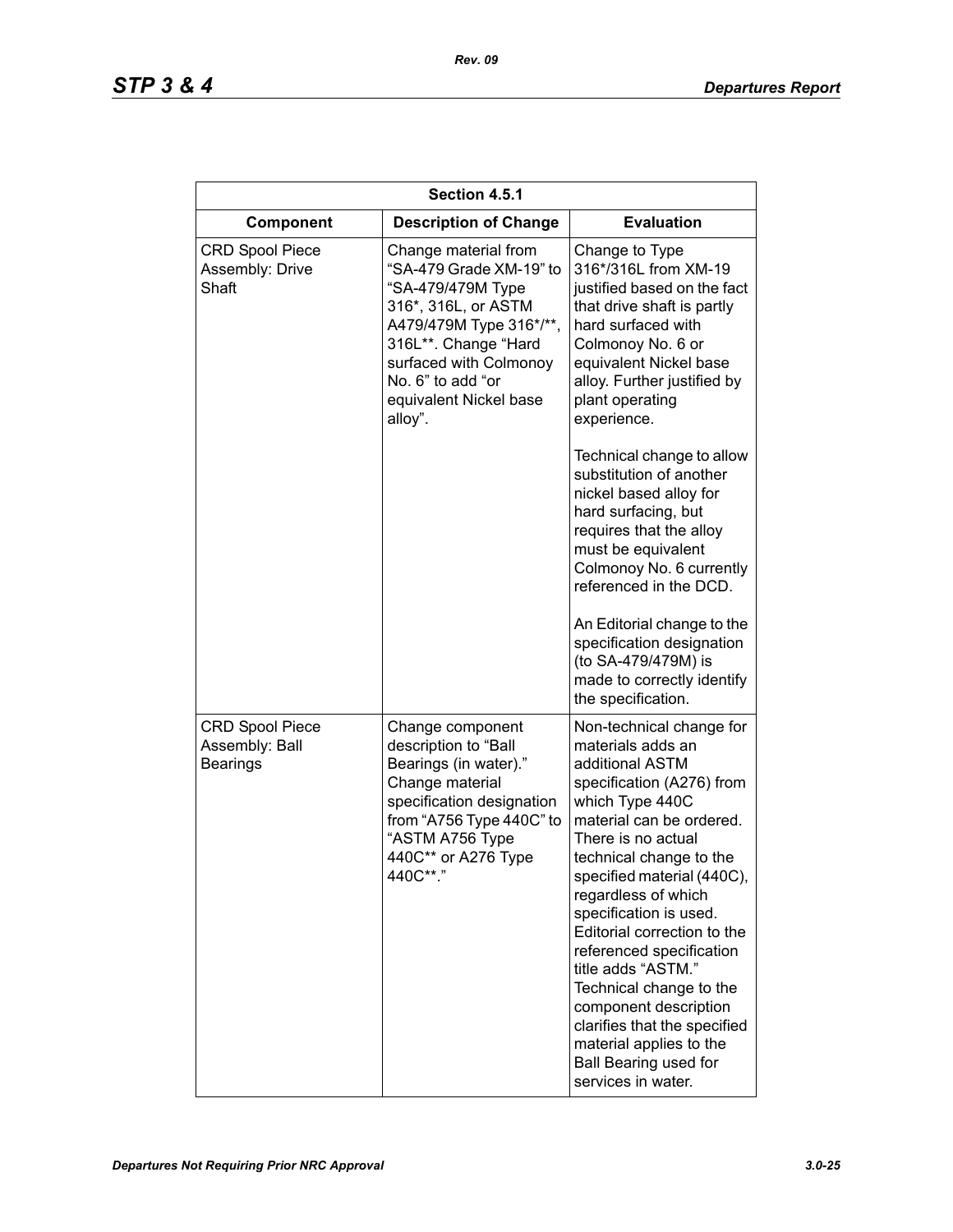| Section 4.5.1                                               |                                                                                                                                                                             |                                                                                                                                                                                                                                                                                                                                                                                                                                                        |  |
|-------------------------------------------------------------|-----------------------------------------------------------------------------------------------------------------------------------------------------------------------------|--------------------------------------------------------------------------------------------------------------------------------------------------------------------------------------------------------------------------------------------------------------------------------------------------------------------------------------------------------------------------------------------------------------------------------------------------------|--|
| Component                                                   | <b>Description of Change</b>                                                                                                                                                | <b>Evaluation</b>                                                                                                                                                                                                                                                                                                                                                                                                                                      |  |
| <b>CRD Spool Piece</b><br>Assembly: Ball<br><b>Bearings</b> | Add a component<br>description for "Ball<br>Bearings (in air)" and a<br>corresponding material<br>"AISI 52100**"                                                            | This technical change<br>allows the use of a<br>standard low alloy<br>bearing steel in place of<br>440C stainless for use in<br>air-only applications<br>where the corrosion<br>resistance of stainless<br>steel is not needed.                                                                                                                                                                                                                        |  |
| <b>CRD Spool Piece</b><br>Assembly: Gland<br>Packing Spring | Change from "Inconel X<br>750" to AMS 5699 Alloy<br>N07750** (Alloy X-750)"                                                                                                 | Non-technical change to<br>reference a specification<br>for the material rather<br>than call out only the<br>trade name. There is no<br>actual technical change<br>to the specified material<br>(UNS N07750)                                                                                                                                                                                                                                           |  |
| <b>CRD Spool Piece</b><br>Assembly: Separation<br>Spring    | Add a component<br>"Separation Spring" and<br>specify material AMS<br>5699 Alloy N07750**<br>(Alloy X-750)                                                                  | Technical change to<br>identify an additional<br>component (Separation<br>Spring) and its<br>corresponding material<br>(UNS N07750).                                                                                                                                                                                                                                                                                                                   |  |
| <b>CRD Spool Piece</b><br>Assembly: Separation<br>Magnet    | Add a component<br>"Separation Magnet" and<br>specify a material "Alnico<br>No. 5 and ASME SA-<br>479/479M Type 316*,<br>316L or ASTM<br>A479/479M Type 316*/**,<br>316L**" | Technical change to<br>identify an additional<br>component (Separation<br>Magnet) and its<br>corresponding materials<br>(Alnico No. 5 and either<br>Type 316 or 316L<br>material). The specified<br>materials are a standard<br>permanent magnet<br>material and a non-<br>ferromagnetic stainless<br>steel material for the<br>surrounding structure.<br>The carbon content of the<br>316 is controlled to a<br>maximum 0.020% by the<br>note $(*)$ . |  |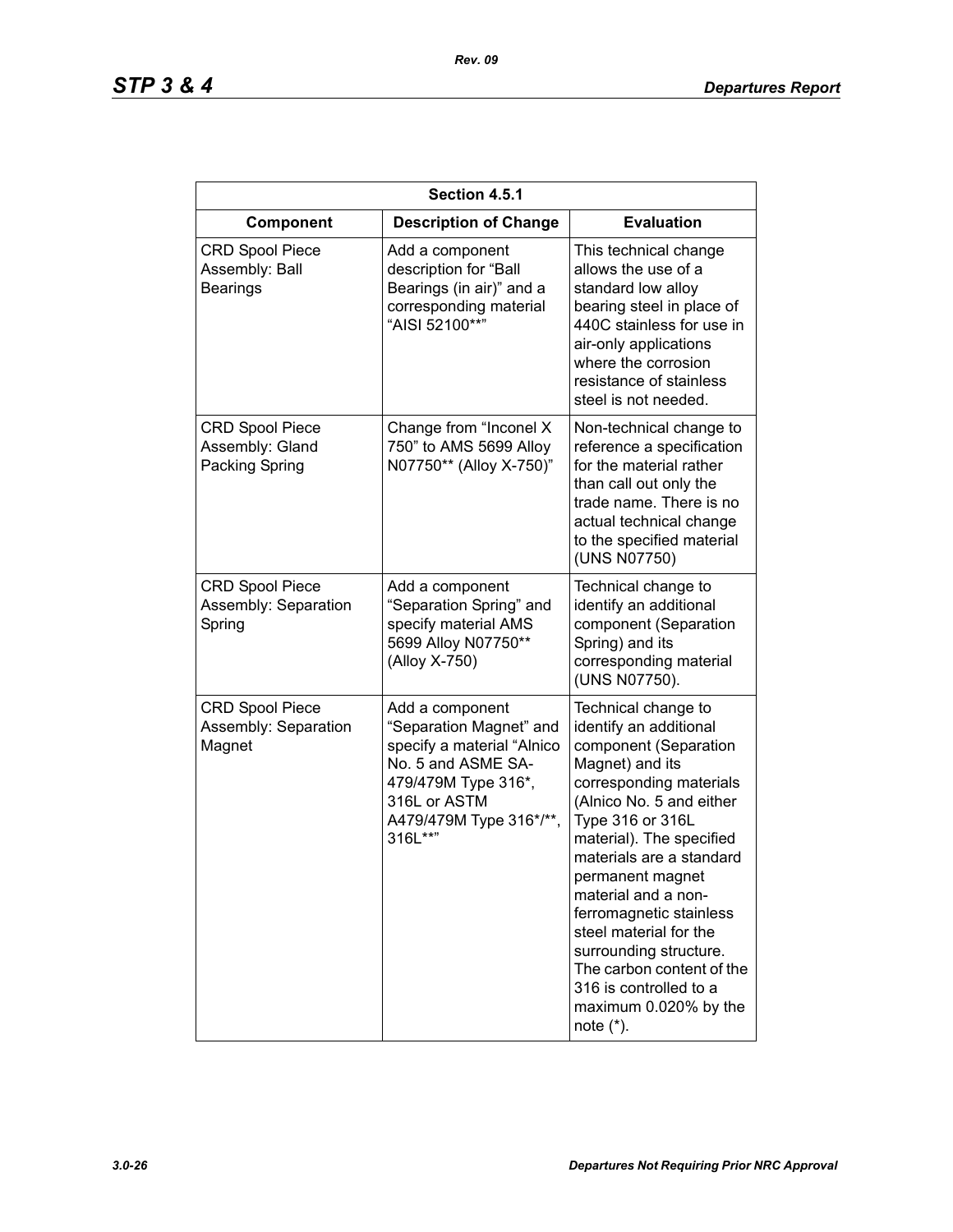| Section 4.5.1                                   |                                                                                                                                                                                                                              |                                                                                                                                                                                                                                                                                                                                                                               |  |
|-------------------------------------------------|------------------------------------------------------------------------------------------------------------------------------------------------------------------------------------------------------------------------------|-------------------------------------------------------------------------------------------------------------------------------------------------------------------------------------------------------------------------------------------------------------------------------------------------------------------------------------------------------------------------------|--|
| Component                                       | <b>Description of Change</b>                                                                                                                                                                                                 | <b>Evaluation</b>                                                                                                                                                                                                                                                                                                                                                             |  |
| <b>Ball Spindle: Ball</b><br><b>Screw Shaft</b> | Change material<br>specification designation<br>from ASTM A564 TP630<br>(17-4PH) Condition H-<br>1100 to "ASME SA-<br>564/564M Type 630<br>Condition H-1100 or<br>ASTM A564/564M Type<br>630 (17-4PH)** Condition<br>H-1100" | Non-technical change to<br>materials to reference the<br>ASME version of the<br>currently referenced<br><b>ASTM specification (SA-</b><br>564/564M). Editorial<br>correction to the title of<br>the currently referenced<br>ASTM specification.                                                                                                                               |  |
| <b>Ball Spindle: Ball Nut</b>                   | Change material<br>specification designation<br>from ASTM A564 TP630<br>(17-4PH) Condition H-<br>1100 to "ASME SA-<br>564/564M Type 630<br>Condition H-1100 or<br>ASTM A564/564M Type<br>630 (17-4PH)** Condition<br>H-1100" | Non-technical change to<br>materials to reference the<br>ASME version of the<br>currently referenced<br><b>ASTM</b> specification (SA-<br>564/564M). Editorial<br>correction to the title of<br>the currently referenced<br>ASTM specification.                                                                                                                               |  |
| <b>Ball Spindle: Balls</b>                      | Change material<br>specification designation<br>from "A756 Type 440C" to<br>"ASTM A756 Type<br>440C** or A580/580M<br>Type 440C** or A276<br>Type 440C**."                                                                   | Non-technical change for<br>materials adds an<br>additional ASTM<br>specification (A580/580M<br>or A276) from which Type<br>440C material can be<br>ordered. There is no<br>actual technical change<br>to the specified material<br>(440C), regardless of<br>which specification is<br>used. Editorial correction<br>to the referenced<br>specification title adds<br>"ASTM." |  |
| <b>Ball Spindle: Guide</b><br>Roller            | Change material<br>specification from "Stellite<br>No. 3" to add "or nickel<br>base alloy."                                                                                                                                  | The nickel base alloy is a<br>cobalt replacement alloy<br>$(CRA)$ .                                                                                                                                                                                                                                                                                                           |  |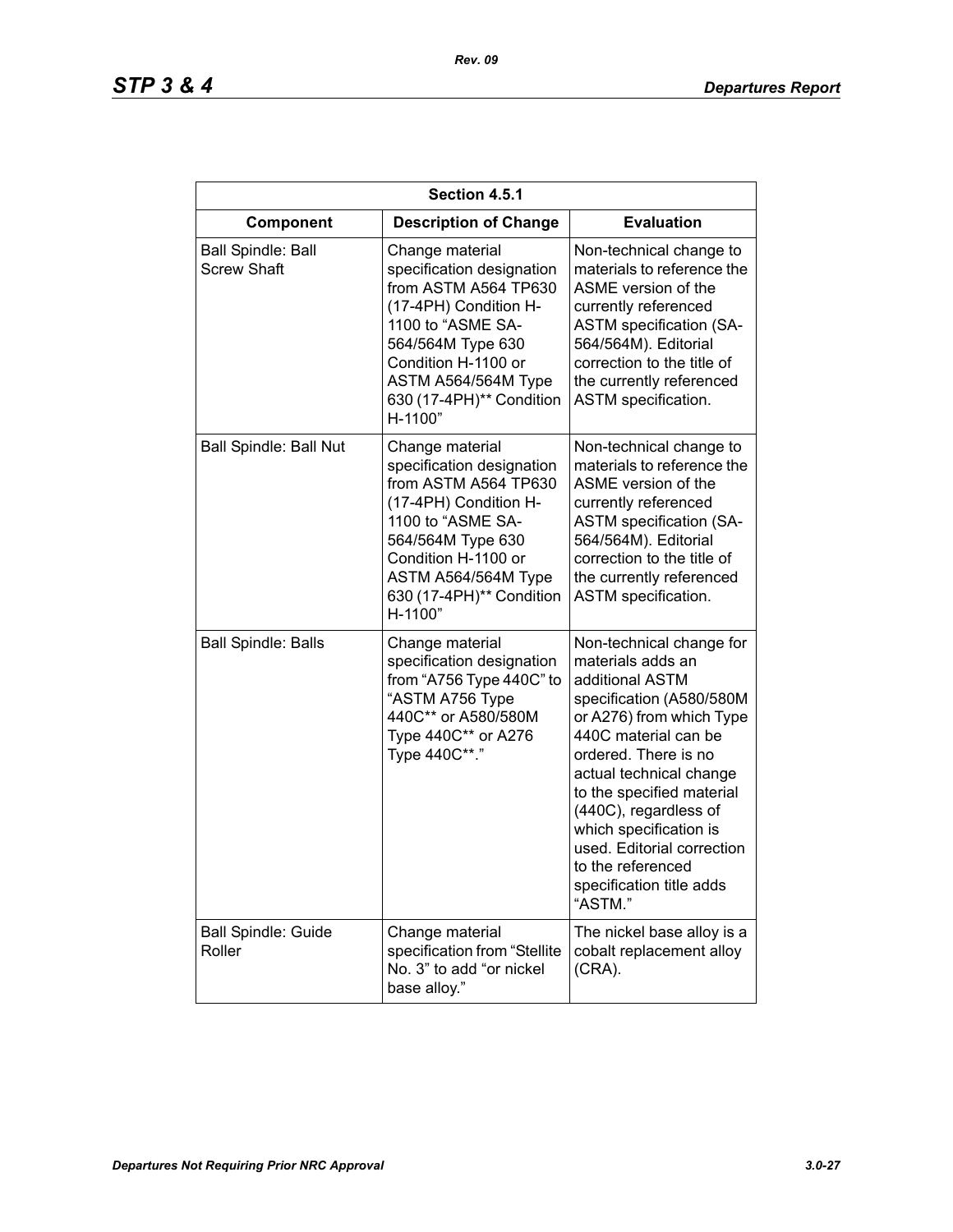# *STP 3 & 4 Departures Report*

| Section 4.5.1                                         |                                                                                                                                                                                 |                                                                                                                                                                                                                                 |  |
|-------------------------------------------------------|---------------------------------------------------------------------------------------------------------------------------------------------------------------------------------|---------------------------------------------------------------------------------------------------------------------------------------------------------------------------------------------------------------------------------|--|
| Component                                             | <b>Description of Change</b>                                                                                                                                                    | <b>Evaluation</b>                                                                                                                                                                                                               |  |
| <b>Ball Spindle: Guide</b><br><b>Roller Pin</b>       | Change from "Haynes<br>Alloy No. 25" to "ASME<br>SA-479/479M Type XM-<br>19 (Nitrided) or ASTM<br>A479/479M Type XM-<br>19** (Nitrided) or<br>equivalent ferrous base<br>alloy" | Technical change from a<br>cobalt-based alloy to a<br>ferrous alloy, nitrided for<br>wear resistance. Change<br>of material for ALARA<br>concerns associated with<br>cobalt.                                                    |  |
| <b>Ball Spindle: Spindle</b><br><b>Head Bolt</b>      | Change to add "**" after<br>Stellite No. 6B                                                                                                                                     | Change provided to allow<br>use of equivalent<br>materials based on the<br>restrictions in the<br>footnote.                                                                                                                     |  |
| Ball Spindle: Spindle<br>head Bushing                 | Change to add "**" after<br>Stellite No. 12                                                                                                                                     | Change provided to allow<br>use of equivalent<br>materials based on the<br>restrictions in the<br>footnote.                                                                                                                     |  |
| <b>Ball Spindle:</b><br>Separation Spring             | Delete part                                                                                                                                                                     | Change corrects section<br>to list part with the CRD<br>Spool Piece Assembly<br>rather than the Ball<br>Spindle.                                                                                                                |  |
| <b>Ball Spindle:</b><br><b>Separation Magnet</b>      | Delete part                                                                                                                                                                     | Change corrects section<br>to list part with the CRD<br>Spool Piece Assembly<br>rather than the Ball<br>Spindle.                                                                                                                |  |
| <b>Buffer Mechanism:</b><br><b>Buffer Disk Spring</b> | ASME SB-637 Alloy<br>N07750 or ASTM B-637<br>Alloy N07750** or AMS<br>5542 Alloy N07750**<br>(Alloy X-750)                                                                      | Non-technical change to<br>provide complete<br>references to the material<br>specifications rather than<br>call out only the trade<br>name. There is no actual<br>technical change to the<br>specified material (UNS<br>N07750) |  |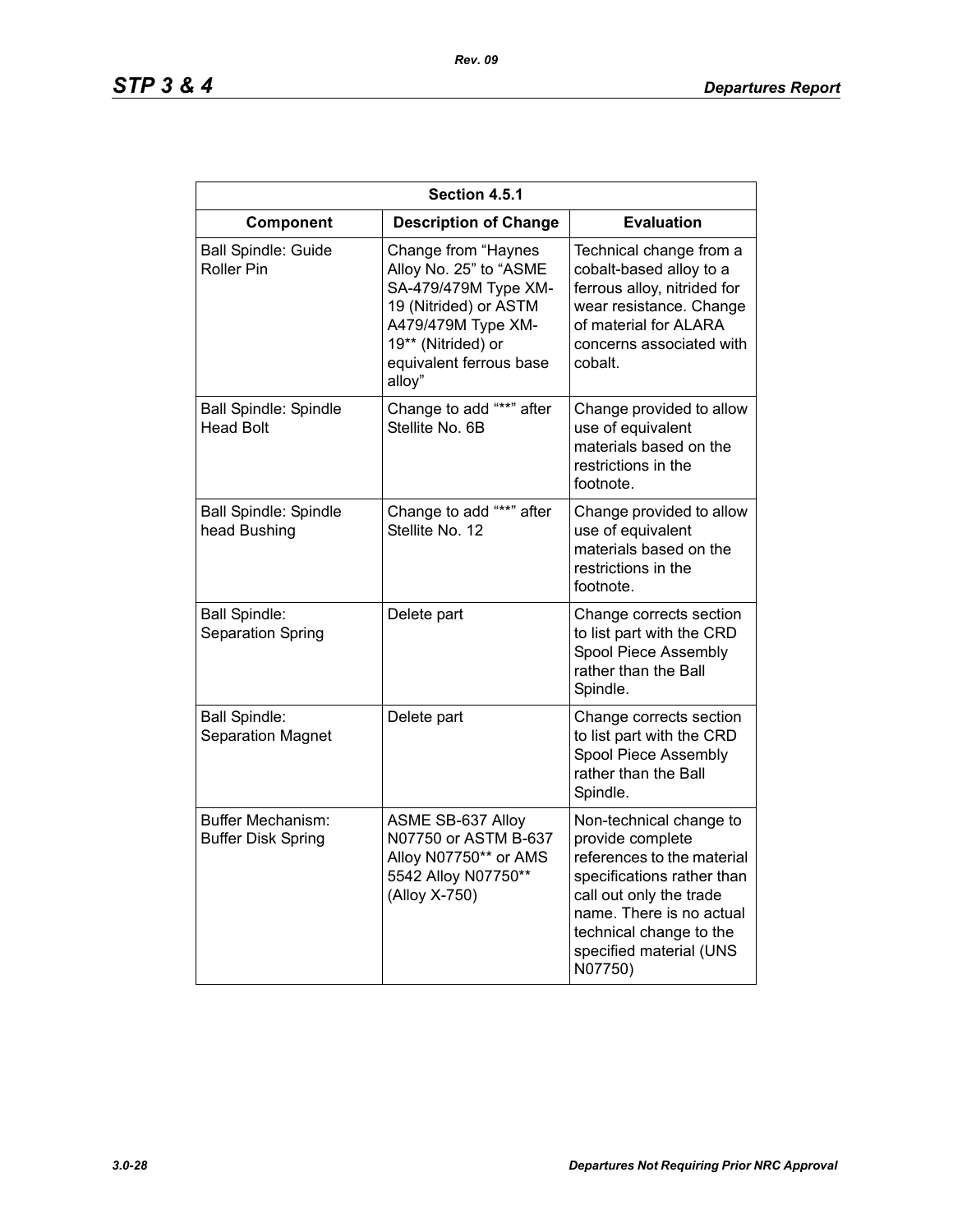| Section 4.5.1                                  |                                                                                                                                                                                                                               |                                                                                                                                                                                                                                                                                                                                                                                                            |  |
|------------------------------------------------|-------------------------------------------------------------------------------------------------------------------------------------------------------------------------------------------------------------------------------|------------------------------------------------------------------------------------------------------------------------------------------------------------------------------------------------------------------------------------------------------------------------------------------------------------------------------------------------------------------------------------------------------------|--|
| Component                                      | <b>Description of Change</b>                                                                                                                                                                                                  | <b>Evaluation</b>                                                                                                                                                                                                                                                                                                                                                                                          |  |
| Buffer Mechanism:<br><b>Buffer Sleeve</b>      | Change "316L<br>(Hardsurfaced with<br>Colmonoy No. 6)" to<br>"ASME SA-479/479M<br>Type 316*, 316L<br>(Hardsurfaced with<br>Colmonoy No. 6), or<br>ASTM 479/479M Type<br>316*/**, 316L**"                                      | Technical change adds<br>Type 316 material. The<br>mechanical properties of<br>316 are superior to the L<br>grade already referenced<br>and the carbon content of<br>the 316 is controlled to a<br>maximum of 0.020% by<br>the note (*). Non-<br>technical changes<br>provide the complete<br>reference to the material<br>specifications rather than<br>call out only the Type<br>designation (316/316L). |  |
| Buffer Mechanism:<br><b>Guide Roller</b>       | Change material<br>specification from "Stellite<br>No. 3" to add "or nickel<br>base alloy."                                                                                                                                   | The nickel base alloy is<br><b>Cobalt Replacement</b><br>Alloy (CRA).                                                                                                                                                                                                                                                                                                                                      |  |
| Buffer Mechanism:<br>Guide Roller Pin          | Change from "Haynes<br>Alloy No. 25" to "ASME<br>SA-479/479M Type XM-<br>19 (Nitrided) or ASTM<br>A479/479M Type XM-<br>19** (Nitrided) or<br>equivalent ferrous base<br>alloy"                                               | Technical change from a<br>cobalt-based alloy to a<br>ferrous alloy, nitrided for<br>wear resistance. Change<br>of material for ALARA<br>concerns associated with<br>cobalt.                                                                                                                                                                                                                               |  |
| <b>Buffer Mechanism:</b><br><b>Stop Piston</b> | Change "316L<br>(Hardsurfaced with<br>Stellite No. 6)" to "ASME<br>SA-479/479M Type 316*,<br>316L (Hardsurfaced with<br>Stellite No. 6), or ASTM<br>479/479M Type 316*/**,<br>316L** (Hard surfaced<br>with Stellite No. 6)*" | Technical change adds<br>Type 316 material. The<br>mechanical properties of<br>316 are superior to the L<br>grade already referenced<br>and the carbon content of<br>the 316 is controlled to a<br>maximum of 0.020% by<br>the note (*). Non-<br>technical change to<br>provide complete<br>references to the material<br>specifications rather than<br>call out only the Type<br>designation (316/316L).  |  |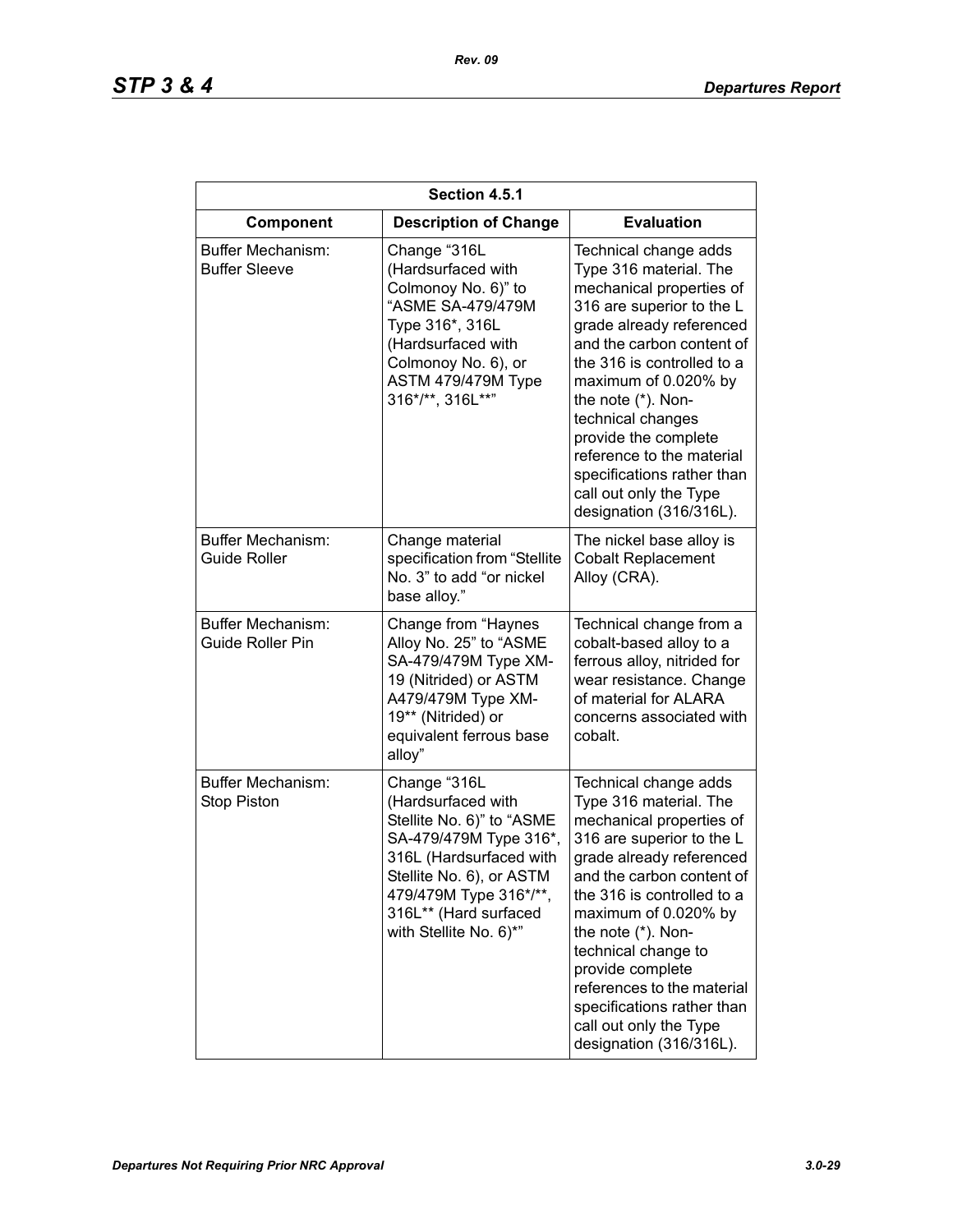| Section 4.5.1                        |                                                                                                                                                                                                                                                                                                             |                                                                                                                                                                                                                                                                                                                                                                                                                                                                                                                                                                                                               |  |
|--------------------------------------|-------------------------------------------------------------------------------------------------------------------------------------------------------------------------------------------------------------------------------------------------------------------------------------------------------------|---------------------------------------------------------------------------------------------------------------------------------------------------------------------------------------------------------------------------------------------------------------------------------------------------------------------------------------------------------------------------------------------------------------------------------------------------------------------------------------------------------------------------------------------------------------------------------------------------------------|--|
| Component                            | <b>Description of Change</b>                                                                                                                                                                                                                                                                                | <b>Evaluation</b>                                                                                                                                                                                                                                                                                                                                                                                                                                                                                                                                                                                             |  |
| <b>Hollow Piston: Piston</b><br>Tube | Change from "XM-19" to<br>"ASME SA-312/312M<br>Grade TPXM-19 or<br><b>ASTM A 312/312M</b><br>Grade TPXM19"                                                                                                                                                                                                  | Non-technical change to<br>provide complete<br>references to the material<br>specifications rather than<br>call out only the Grade<br>(XM-19) designation.                                                                                                                                                                                                                                                                                                                                                                                                                                                    |  |
| <b>Hollow Piston: Piston</b><br>Head | Change component<br>description from "Piston<br>Head" to "Drive Piston"<br>and change "316L<br>(Hardsurfaced with<br>Stellite No. 3)" to "ASME<br>SA-479/479M Type 316*,<br>316L (Hardsurfaced with<br>Stellite No. 6), or ASTM<br>479/479M Type 316*/**,<br>316L** (Hard surfaced<br>with Stellite No. 6)" | Non-technical change to<br>correct the component<br>description. Technical<br>change adds Type 316<br>material. The mechanical<br>properties of 316 are<br>superior to the L grade<br>already referenced and<br>the carbon content of the<br>316 is controlled to a<br>maximum of 0.020% by<br>the note (*). Non-<br>technical change to<br>provide complete<br>references to the material<br>specifications rather than<br>call out only the Type<br>designation (316/316L).<br>Technical change from<br>Stellite No. 3 to Stellite<br>No. 6, consistent with the<br><b>Buffer Mechanism Stop</b><br>Piston. |  |
| Hollow Piston: Latch                 | Change from "Inconel X<br>750" to ASME SB-637<br>Alloy N07750 or ASTM B-<br>637 Alloy N07750** (Alloy<br>$X-750$                                                                                                                                                                                            | Non-technical change to<br>reference a specification<br>for the material rather<br>than call out only the<br>trade name. There is no<br>actual technical change<br>to the specified material<br>(UNS N07750)                                                                                                                                                                                                                                                                                                                                                                                                  |  |
| Hollow Piston: Latch<br>Spring       | Specify material AMS<br>5699 Alloy N07750**<br>(Alloy X-750)                                                                                                                                                                                                                                                | Non-technical change to<br>reference a specification<br>for the material rather<br>than call out only the<br>trade name. There is no<br>actual technical change<br>to the specified material<br>(UNS N07750)                                                                                                                                                                                                                                                                                                                                                                                                  |  |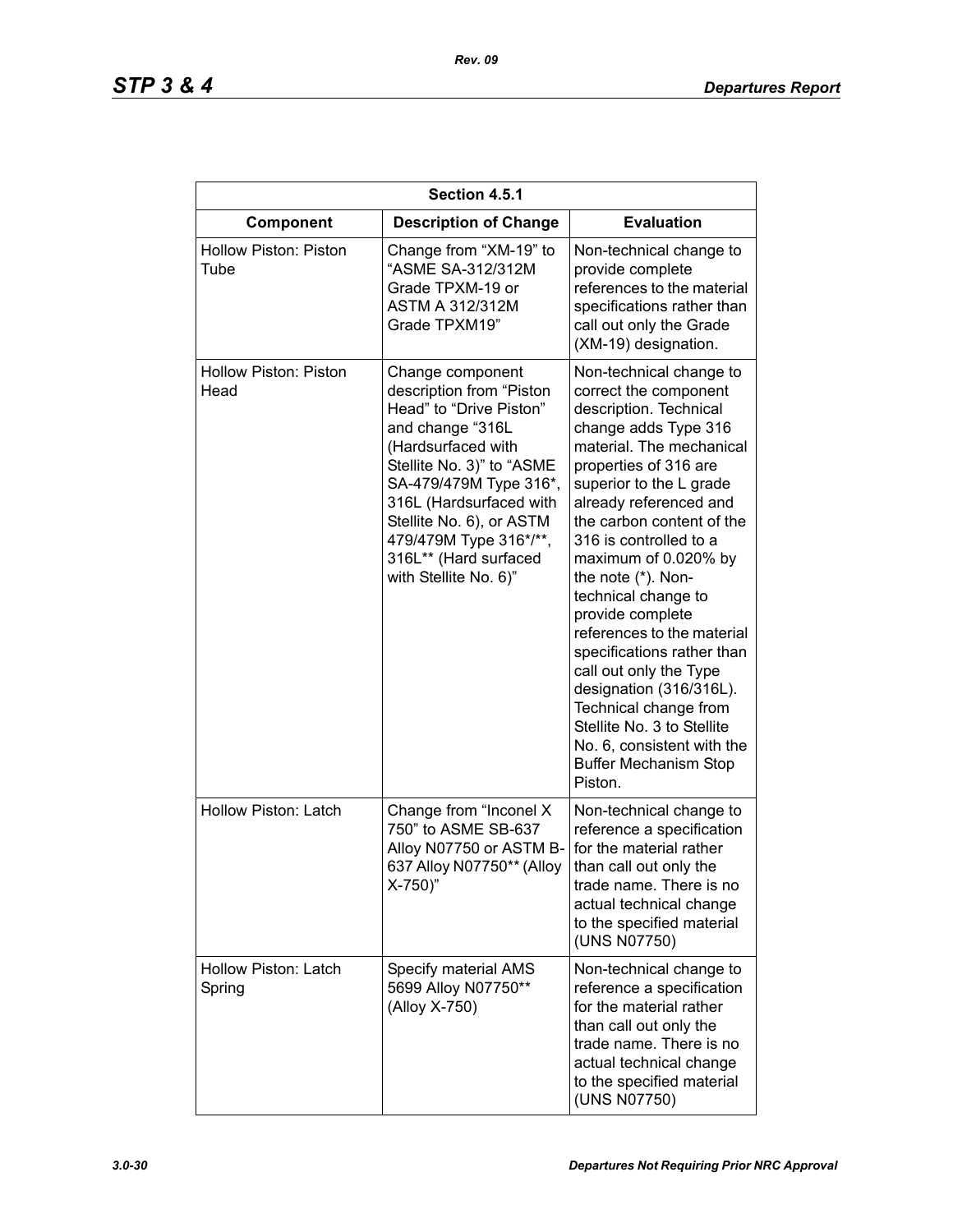| Section 4.5.1                             |                                                                                                                           |                                                                                                                                                                                                                                                                                                                                                                                                       |  |
|-------------------------------------------|---------------------------------------------------------------------------------------------------------------------------|-------------------------------------------------------------------------------------------------------------------------------------------------------------------------------------------------------------------------------------------------------------------------------------------------------------------------------------------------------------------------------------------------------|--|
| Component                                 | <b>Description of Change</b>                                                                                              | <b>Evaluation</b>                                                                                                                                                                                                                                                                                                                                                                                     |  |
| Hollow Piston:<br><b>Bayonet Coupling</b> | Change from "Inconel X<br>750" to ASME SB-637<br>Alloy N07750 or ASTM B-<br>637 Alloy N07750** (Alloy<br>$X-750$ )"       | Non-technical change to<br>reference a specification<br>for the material rather<br>than call out only the<br>trade name. There is no<br>actual technical change<br>to the specified material<br>(UNS N07750)                                                                                                                                                                                          |  |
| Guide Tube: Guide<br>Tube                 | Change from "316L" to<br>"ASME SA-312/312M<br>Grade TP316*, TP316L<br>or ASTM A 312/312M<br>Grade TP316*/**,<br>TP316L**" | Technical change adds<br>Type 316 material. The<br>mechanical properties of<br>316 are superior to the L<br>grade already referenced<br>and the carbon content of<br>the 316 is controlled to a<br>maximum of 0.020% by<br>the note (*). Non-<br>technical change to<br>provide complete<br>references to the material<br>specifications rather than<br>call out only the Type<br>designation (316L). |  |
| Outer Tube<br>Assembly: Outer<br>Tube     | Change from "XM-19" to<br><b>ASME SA-312/312M</b><br>Grade TPXM-19 or<br>ASTM A312/312M,<br>Grade TPXM-19**"              | Non-technical change to<br>provide complete<br>references to the material<br>specifications rather than<br>call out only the Grade<br>(XM-19) designation.                                                                                                                                                                                                                                            |  |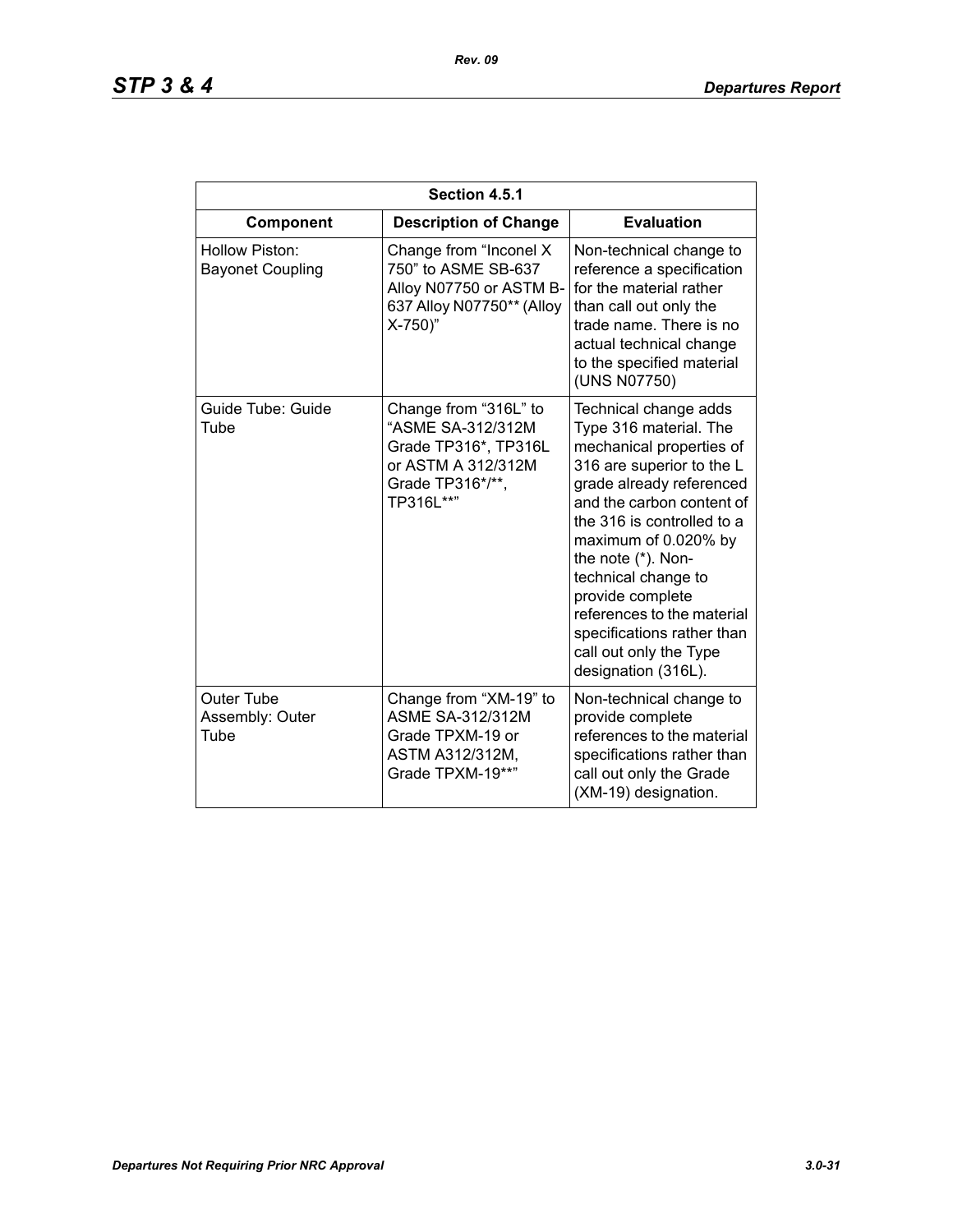| Section 4.5.1                                                           |                                                                                                                                                                                  |                                                                                                                                                                                                                                                                                                                                                                                                                                                                                                                                                                                                                                                                  |  |
|-------------------------------------------------------------------------|----------------------------------------------------------------------------------------------------------------------------------------------------------------------------------|------------------------------------------------------------------------------------------------------------------------------------------------------------------------------------------------------------------------------------------------------------------------------------------------------------------------------------------------------------------------------------------------------------------------------------------------------------------------------------------------------------------------------------------------------------------------------------------------------------------------------------------------------------------|--|
| <b>Component</b>                                                        | <b>Description of Change</b>                                                                                                                                                     | <b>Evaluation</b>                                                                                                                                                                                                                                                                                                                                                                                                                                                                                                                                                                                                                                                |  |
| Outer Tube<br>Assembly: Middle<br>Flange                                | Change from "ASME SA-<br>182 Grade F304LC" to<br><b>ASME SA-182/182M</b><br>Grade F304L, F304*,<br>F316L, F316* or ASME<br>SA- 336/336M Grade<br>F304L, F304*, F316L,<br>F316*." | Technical change adds<br>F304 and F316 for both<br>SA-182 and SA-336.<br>F304 and F316 have the<br>same mechanical<br>properties for both<br>specifications and the<br>mechanical properties<br>are superior to the F304L<br>grade already referenced<br>in the DCD. The carbon<br>content of the F304 and<br>F316 is controlled to a<br>maximum 0.020% by the<br>note (*). Change also<br>adds F316L for SA-182,<br>which has the same<br>mechanical properties as<br>the currently referenced<br>F304L. The editorial<br>change to the<br>specification designation<br>(to SA-182/182M) is<br>made to correctly identify<br>the title of the<br>specification. |  |
| <b>Miscellaneous Parts:</b><br><b>Ball for Check Valve</b>              | Change "Haynes Stellite"<br>No. 3" to "Stellite No. 3, or<br>equivalent cobalt base<br>alloy."                                                                                   | Non-technical change to<br>delete a specific<br>manufacturer's name<br>(Haynes). Technical<br>change to allow<br>equivalent cobalt based<br>alloys. Requiring that the<br>other alloys be equivalent<br>ensures that the alloy<br>selected has sufficient<br>wear resistance.                                                                                                                                                                                                                                                                                                                                                                                    |  |
| Miscellaneous Parts:<br>O-Ring Seal<br>(Between CRD<br>Housing and CRD) | Change "321 SS" to<br>"Type 321 Stainless steel<br>coated with a qualified<br>material"                                                                                          | Editorial change to delete<br>acronym (SS) and<br>replace it with a more<br>complete identification.                                                                                                                                                                                                                                                                                                                                                                                                                                                                                                                                                             |  |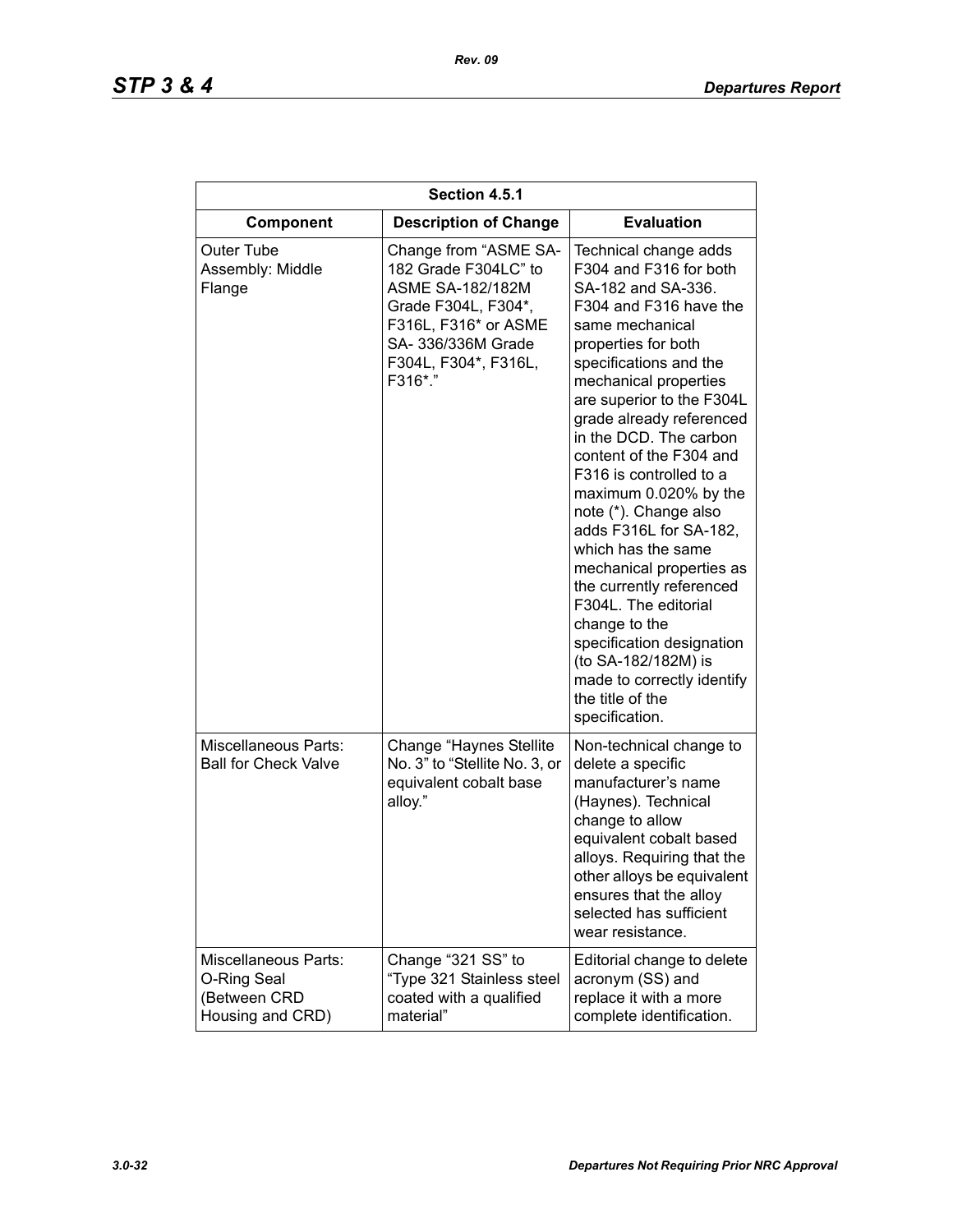| Section 4.5.1                                                   |                                                                                                                                                                                                                                                              |                                                                                                                                                      |  |
|-----------------------------------------------------------------|--------------------------------------------------------------------------------------------------------------------------------------------------------------------------------------------------------------------------------------------------------------|------------------------------------------------------------------------------------------------------------------------------------------------------|--|
| Component                                                       | <b>Description of Change</b>                                                                                                                                                                                                                                 | <b>Evaluation</b>                                                                                                                                    |  |
| Miscellaneous Parts:<br><b>CRD</b> Installation<br><b>Bolts</b> | Change "ASME SA193<br>Grade B7" to "ASME SA-<br>193/193M Grade B7"                                                                                                                                                                                           | The editorial change to<br>the specification<br>designation (to SA-<br>193/193M) is made to<br>correctly identify the title<br>of the specification. |  |
| <b>Notes</b>                                                    | Change from "The base<br>material shall be qualified<br>to assure that it is free<br>from sensitization." to "*<br>The material shall be<br>qualified to ensure that it<br>is free from sensitization.<br>Carbon content specified<br>to be 0.020% maximum." | Technical change<br>explains the basis for<br>qualification to ensure<br>resistance to<br>sensitization.                                             |  |
| <b>Notes</b>                                                    | Note added as follows: "**<br>Equivalent materials have<br>been provided. Materials<br>with similar chemical<br>composition, mechanical<br>properties, and operating<br>experience are<br>considered equivalent."                                            | Note intended to provide<br>for additional choices for<br>allowable materials.                                                                       |  |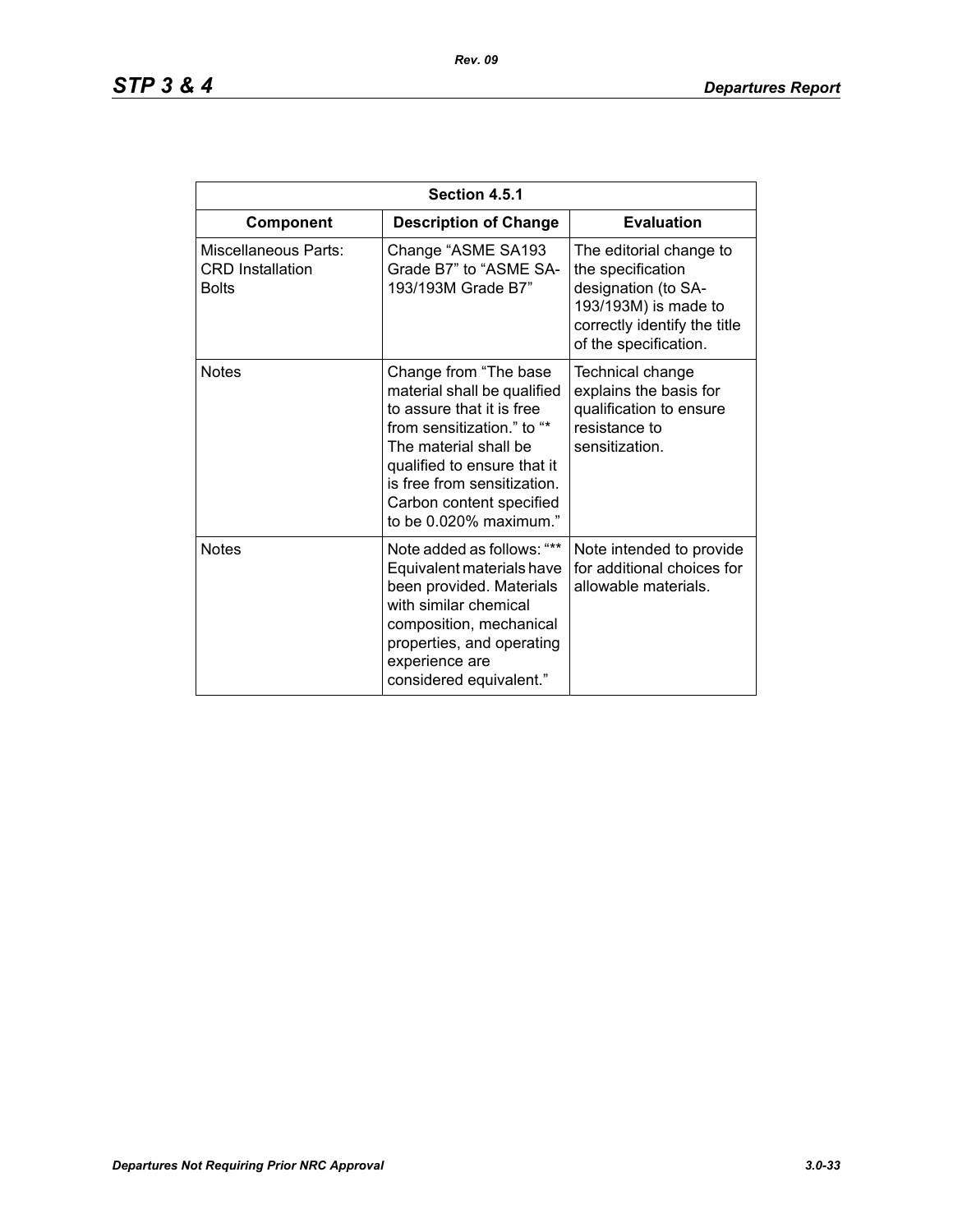Changes to Part 2, Tier 2, Section 4.5.2

| <b>Section 4.5.2.1</b>                                     |                                                                                                                                                                                                                                                               |                                                                                                                                                                                                                                                                                                                                                                                                                                                                                                                                                                                                                                                                                                                                                 |  |
|------------------------------------------------------------|---------------------------------------------------------------------------------------------------------------------------------------------------------------------------------------------------------------------------------------------------------------|-------------------------------------------------------------------------------------------------------------------------------------------------------------------------------------------------------------------------------------------------------------------------------------------------------------------------------------------------------------------------------------------------------------------------------------------------------------------------------------------------------------------------------------------------------------------------------------------------------------------------------------------------------------------------------------------------------------------------------------------------|--|
| <b>Item</b>                                                | <b>Description of Change</b>                                                                                                                                                                                                                                  | <b>Evaluation</b>                                                                                                                                                                                                                                                                                                                                                                                                                                                                                                                                                                                                                                                                                                                               |  |
| Core Support<br>Structure: Shroud<br><b>Support Plate</b>  | Change from "Nickel-<br>Chrome-Iron-Alloy, ASME<br>SB166 or SB168" to<br>"Niobium modified Nickel-<br>Chromium-Iron Alloy 600<br>per ASME Code Case N-<br>580-2"                                                                                              | Code Case N-580-2<br>allows the use of UNS<br>N06600 (Alloy 600)<br>material stabilized with<br>niobium. Referencing this<br>Code Case eliminates the<br>need for the note. The<br>notes were used because<br>even the first revision of<br>this Code Case was<br>developed to support the<br>ABWR and was not<br>approved when the DCD<br>was issued.                                                                                                                                                                                                                                                                                                                                                                                          |  |
| Core Support<br>Structure: Shroud,<br>Core Plate, and Grid | Change from "ASME<br>SA240, SA182, SA479,<br>SA312, SA249,<br>or<br>SA213 (all Type 304L or<br>316L)" to "ASME SA-<br>240/240M Type 316L or<br>Type 316* and SA-<br>479/479M Type XM-19,<br>SA-479/479M Type 316L,<br><b>ASME SA-182/182M</b><br>Grade F316L" | Technical change deletes<br>Type 304L and<br>references to SA-312,<br>SA-249, and SA-213 and<br>adds Type 316 for SA-<br>240/240M and SA-<br>479/479M XM-19. Both<br>316 and XM-19 have<br>mechanical properties<br>superior to the 316L<br>grade already referenced<br>and retained in the DCD.<br>The carbon content of the<br>316 is controlled to a<br>maximum 0.020% by the<br>note (*). The editorial<br>change to the<br>specification designations<br>(to SA-240/240M and SA-<br>182/182M) is made to<br>correctly identify the title<br>of the specification and<br>the editorial change also<br>includes the correct<br>designation for 316L:<br>Grade F316L for SA-<br>182/182M and SA-<br>479/479M and Type 316<br>for SA-240/240M. |  |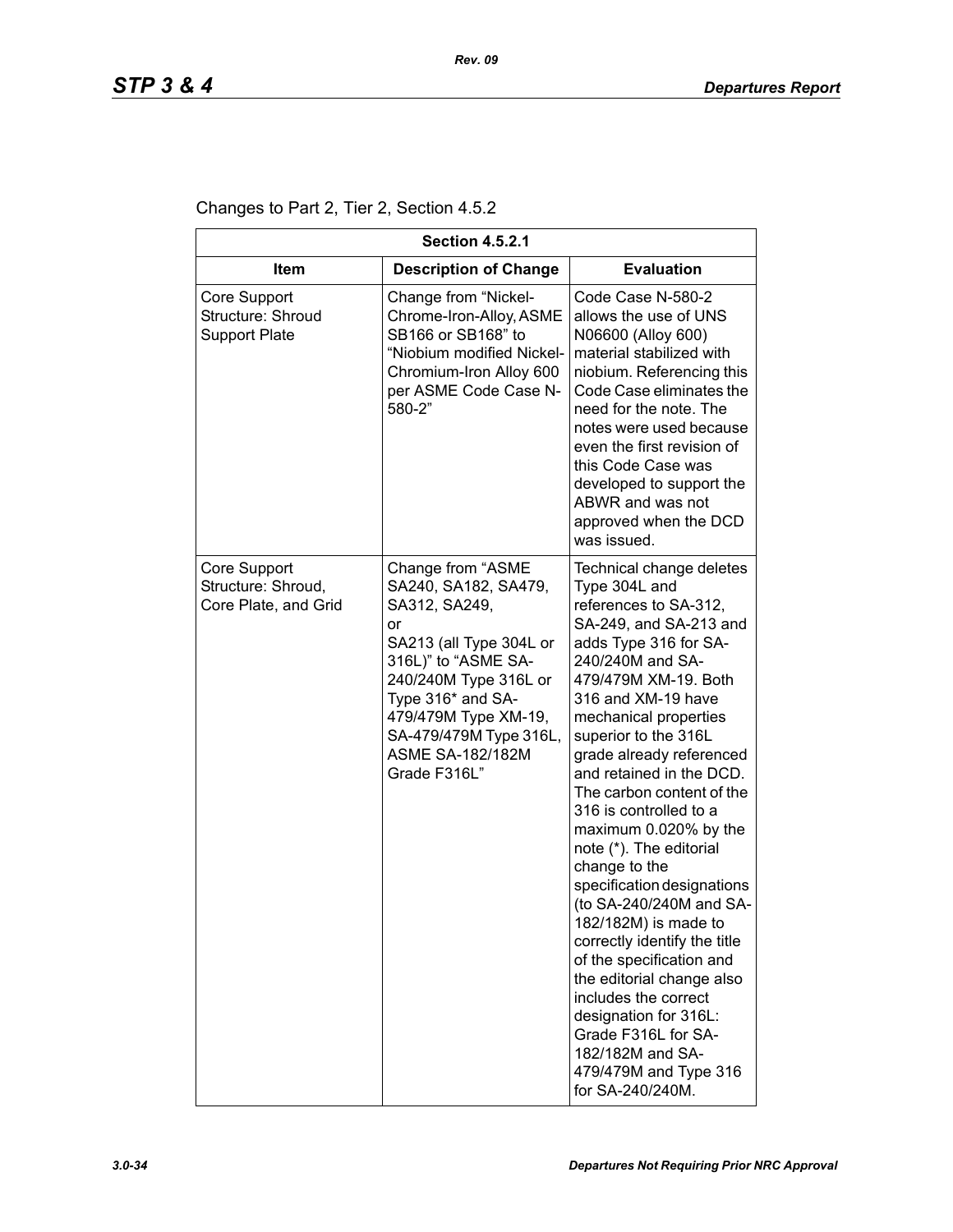| <b>Section 4.5.2.1</b>                                                                |                                                                                                                                                                                                                                                                                                                                                                                              |                                                                                                                                                                                                                                                                                                                                                                                                                                                                                                                                                                |  |
|---------------------------------------------------------------------------------------|----------------------------------------------------------------------------------------------------------------------------------------------------------------------------------------------------------------------------------------------------------------------------------------------------------------------------------------------------------------------------------------------|----------------------------------------------------------------------------------------------------------------------------------------------------------------------------------------------------------------------------------------------------------------------------------------------------------------------------------------------------------------------------------------------------------------------------------------------------------------------------------------------------------------------------------------------------------------|--|
| <b>Item</b>                                                                           | <b>Description of Change</b>                                                                                                                                                                                                                                                                                                                                                                 | <b>Evaluation</b>                                                                                                                                                                                                                                                                                                                                                                                                                                                                                                                                              |  |
| Core Support<br>Structure: Peripheral<br><b>Fuel Supports</b>                         | Change from "ASME<br>SA312 Grade Type-304L<br>or 316L" to "SA-<br>479/479M 316* or Type<br>316L"                                                                                                                                                                                                                                                                                             | Technical change deletes<br>Type 304L and<br>references to SA-312 and<br>adds Type 316 and 316L<br>for SA-479/479M. The<br>mechanical properties of<br>Type 316L are the same<br>for SA-312 and SA-479<br>and the mechanical<br>properties of Type 316<br>are superior to the 316L<br>grade. The carbon<br>content of the 316 is<br>controlled to a maximum<br>0.020% by the note $(*)$ .<br>An editorial change to the<br>specification designation<br>(to SA-479/479M) is<br>made to correctly identify<br>the specification.                                |  |
| Core Support<br>Structure:<br>Core Plate and Top<br>Guide Studs, Nuts,<br>and Sleeves | Change material from<br>"ASME SA-479 (Type<br>304, 316, or XM-19) (all<br>parts); or SA-193 Grade<br>B8 Type 304 (studs); or<br>SA-194 Grade 8 (Type<br>304) (nuts); or SA-479<br>(Type 304L or 316L), SA-<br>182 (Grade F304L or<br>F316L), SA-213 (Type<br>304L, 316 or 316L), SA-<br>249 (Type 304L, 316, or<br>316L) (sleeves)" to "SA-<br>479/479M Type 316* or<br>Type 316L and XM-19" | Technical change deletes<br>Type 304L and<br>references to SA-312,<br>SA-193, SA-194, SA-182,<br>SA-213, and SA-249.<br>Technical change adds<br>Type 316 and XM-19 for<br>SA-479/479M. Both 316<br>and XM-19 have<br>mechanical properties<br>superior to the 316L<br>grade already referenced<br>and retained in the DCD.<br>The carbon content of the<br>316 is controlled to a<br>maximum 0.020% by the<br>note (*). An editorial<br>change to the<br>specification designation<br>(to SA-479/479M) is<br>made to correctly identify<br>the specification. |  |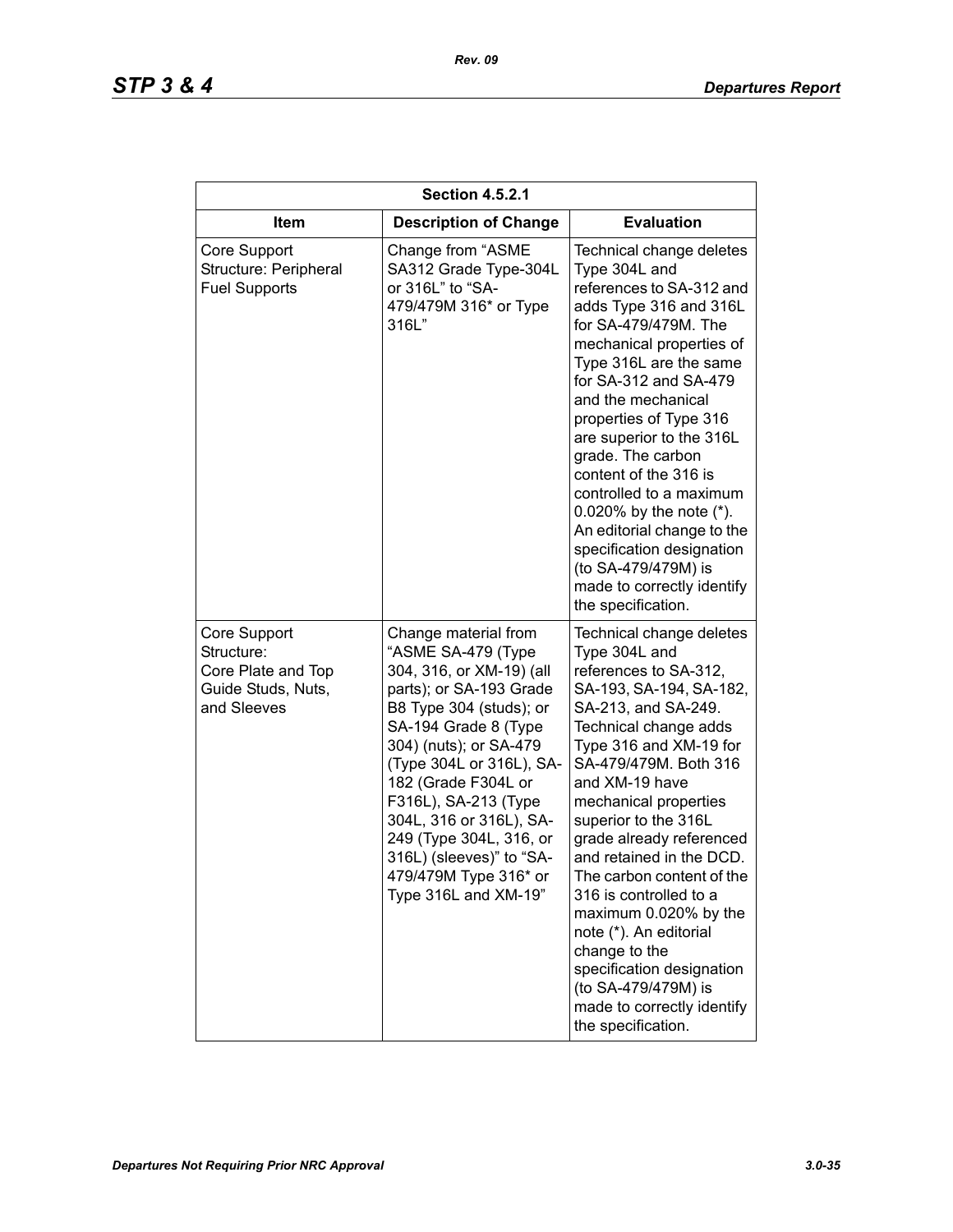| <b>Section 4.5.2.1</b>                                     |                                                                                                                                                                                                                                                        |                                                                                                                                                                                                                                                                                                                                                                                                                                        |  |
|------------------------------------------------------------|--------------------------------------------------------------------------------------------------------------------------------------------------------------------------------------------------------------------------------------------------------|----------------------------------------------------------------------------------------------------------------------------------------------------------------------------------------------------------------------------------------------------------------------------------------------------------------------------------------------------------------------------------------------------------------------------------------|--|
| <b>Item</b>                                                | <b>Description of Change</b>                                                                                                                                                                                                                           | <b>Evaluation</b>                                                                                                                                                                                                                                                                                                                                                                                                                      |  |
| Core Support<br>Structure: Control<br>Rod Drive Housing    | Change material<br>designation from "ASME<br>SA-312 Grade TP304L or<br>316L SA-182 Grade<br>F304L or F316L, and<br>ASME SA-351 Type CF3<br>(Type 304L) or Type<br>CF3M (Type 316L)" to<br>ASME SA-336/336M<br>Grade F316* or SAME<br>SA312/312M TP316" | Technical change deletes<br>Type 304L, Type 316L,<br>CF3, and CF3M and adds<br>Grade F316 (for SA-<br>336/336M) and TP316<br>(for SA-312/312M).<br>References to SA-351<br>(cast material) are<br>deleted. The technical<br>change replaces the low<br>carbon grades with<br>standard 316 which has<br>superior mechanical<br>properties. The carbon<br>content of the 316 is<br>controlled to a maximum<br>0.020% by the note $(*)$ . |  |
| Core Support<br>Structure: Guide<br>Tube                   | Change "ASME SA-351<br>Type CF3 or CF3M, or<br>SA-358, SA-312, or SA-<br>249 (Type 304L or 316L)"<br>to "SA-312/312M Grade<br>TP316* or Type 316L<br>(Body), SA-479/479M<br>Type XM-19 (Base), SA-<br>312/312M Grade TPXM-<br>19 (Sleeve)"             | Technical change deletes<br>SA-351 Type CF3 and<br>CF3M, and Type 304L<br>and 316L of SA-312, SA-<br>249, and SA-358. The<br>replacement materials<br>316 and XM-19 have<br>mechanical properties<br>superior to the low carbon<br>grades previously<br>specified. The carbon<br>content of the 316 is<br>controlled to a maximum<br>0.020% by the note $(*)$ .                                                                        |  |
| Core Support<br>Structure: Orificed<br><b>Fuel Support</b> | Change from "ASME SA-<br>351 Type CF3 (Type<br>304L) or CF3M (Type<br>316L)" to "ASME SA-<br>351/351M Grade CF3"                                                                                                                                       | Technical change deletes<br>the CF3M material. Use<br>of the CF3M in the<br>original DCD was<br>optional and the CF3<br>material which is retained<br>has the same mechanical<br>properties as CF3M.<br>Non-technical change to<br>correct the title of the<br>referenced material<br>specification, eliminate<br>the parenthetical<br>references to wrought<br>equivalents and add the<br>word "grade."                               |  |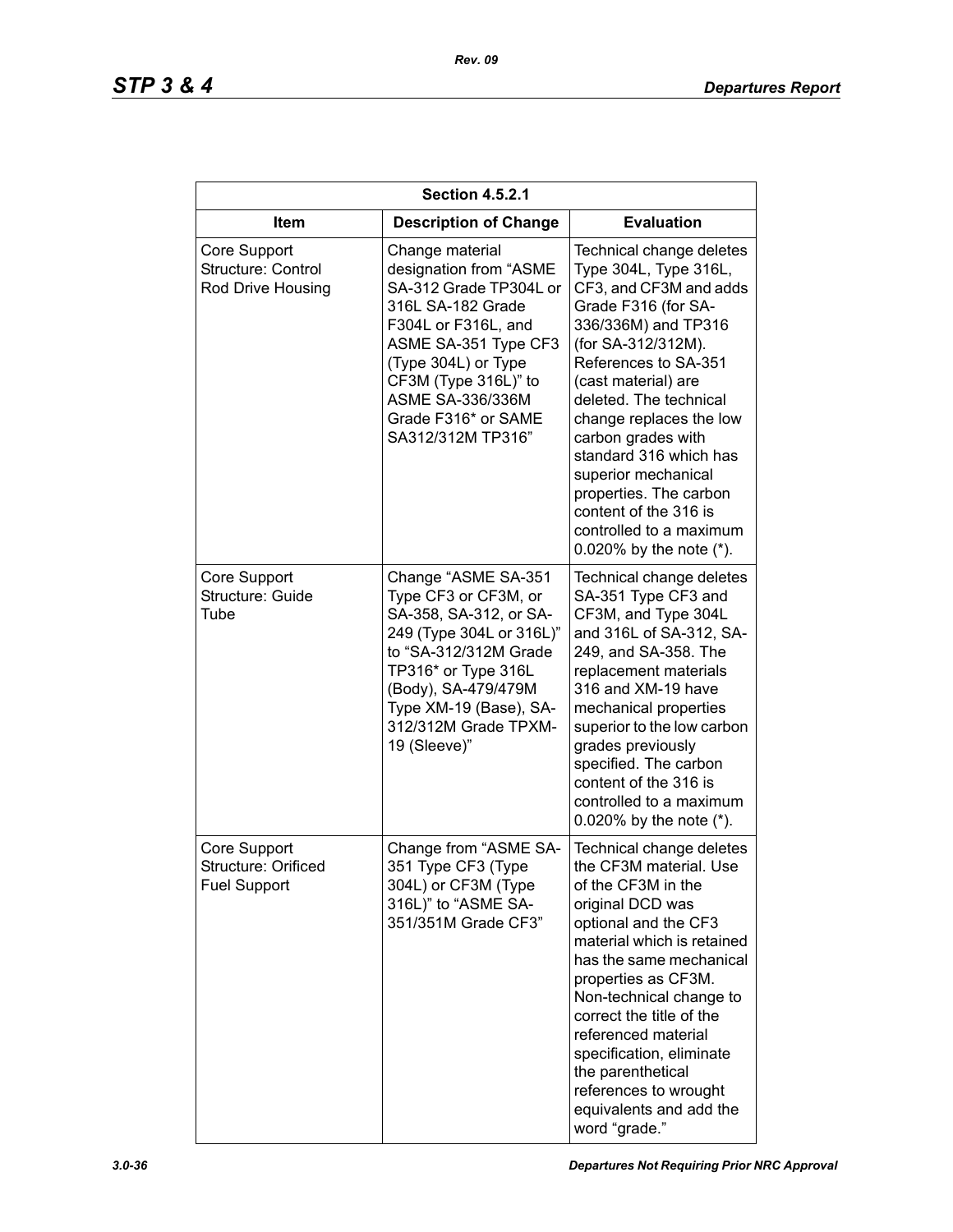| <b>Section 4.5.2.1</b>                                                                       |                                                                                                                                                                                                                                   |                                                                                                                                                                                                                                                                                                                                                           |  |
|----------------------------------------------------------------------------------------------|-----------------------------------------------------------------------------------------------------------------------------------------------------------------------------------------------------------------------------------|-----------------------------------------------------------------------------------------------------------------------------------------------------------------------------------------------------------------------------------------------------------------------------------------------------------------------------------------------------------|--|
| Item                                                                                         | <b>Description of Change</b>                                                                                                                                                                                                      | <b>Evaluation</b>                                                                                                                                                                                                                                                                                                                                         |  |
| Shroud Head and<br>Separator Assembly<br>and Steam Dryer<br>Assembly                         | Introductory paragraph is<br>changed from "All<br>materials are 304L or<br>316L stainless steel" to<br>"All materials are 316L<br>stainless steel except<br>castings, Steam Dryer<br>Vanes, and Steam Dryer<br>Seismic Blocks"    | Technical change to<br>eliminate the statement<br>that 304 is optional for all<br>material. The mechanical<br>properties of the 316L<br>material retained in the<br>DCD are equivalent to the<br>304L. Non-technical<br>change clarifies that<br>castings, Steam Dryer<br>Vanes, and Steam Dryer<br>Seismic Blocks may not<br>be 316L.                    |  |
| Shroud Head and<br>Separator Assembly<br>and Steam Dryer<br>Assembly: Plate,<br><b>Sheet</b> | Editorial change to move<br>"and strip" from the<br>material description to the<br>component description<br>and change the material<br>designation from "ASTM<br>A240 Type 304L or 316L<br>and Strip" to "ASTM<br>A240/240M 316L" | Technical change to<br>delete the optional use of<br>304L material. The<br>mechanical properties of<br>the 316L material<br>retained in the DCD are<br>equivalent to the 304L.<br>Editorial change to<br>correct the title of the<br>referenced specification.                                                                                            |  |
| Shroud Head and<br>Separator Assembly<br>and Steam Dryer<br>Assembly: Forgings               | Change material<br>specification designation<br>from "ASTM A182 Grade<br>F or A336 Grade F316L<br>or ASME SA-182/182M<br>Grade F316L or SA-<br>336/336M Grade F316L"                                                              | Non-technical change to<br>materials to reference the<br>ASME version of the<br>currently referenced<br><b>ASTM specification (SA-</b><br>564/564M). Editorial<br>correction to the title of<br>the currently referenced<br>ASTM specification.                                                                                                           |  |
| Shroud Head and<br>Separator Assembly<br>and Steam Dryer<br>Assembly: Bars                   | Change material<br>specification designation<br>from "ASTM A276 Type<br>316L or 304L" to "ASTM<br>A479 Type 316L or<br><b>ASME SA-479/479M</b><br>Type 316L"                                                                      | Technical change to<br>delete the optional use of<br>304L material. The<br>mechanical properties of<br>the 316L material<br>retained in the DCD are<br>equivalent to the 304L.<br>The materials<br>specification reference is<br>changed to A-479 and the<br>ASME equivalent but the<br>mechanical properties of<br>the referenced 316L are<br>unchanged. |  |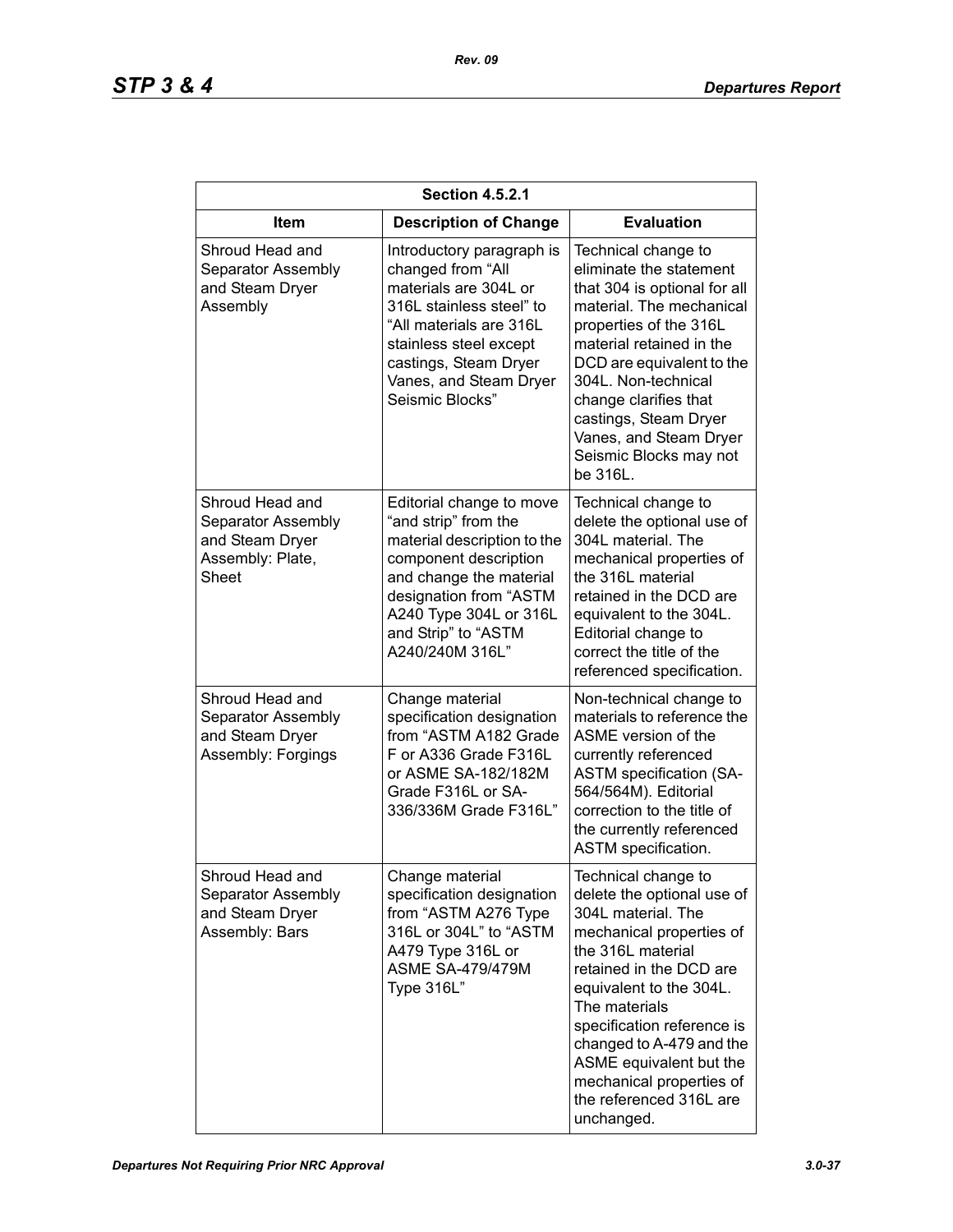| <b>Section 4.5.2.1</b>                                                         |                                                                                                                                                                                                                     |                                                                                                                                                                                                                                                                                                                                                                               |  |
|--------------------------------------------------------------------------------|---------------------------------------------------------------------------------------------------------------------------------------------------------------------------------------------------------------------|-------------------------------------------------------------------------------------------------------------------------------------------------------------------------------------------------------------------------------------------------------------------------------------------------------------------------------------------------------------------------------|--|
| Item                                                                           | <b>Description of Change</b>                                                                                                                                                                                        | <b>Evaluation</b>                                                                                                                                                                                                                                                                                                                                                             |  |
| Shroud Head and<br>Separator Assembly<br>and Steam Dryer<br>Assembly: Pipe     | Change material<br>specification designation<br>from "ASTM A312 Grade<br>TP-304L or 316L" to<br>"ASTM A312 Grade TP<br>316L or ASME SA-<br>312/312M Grade TP<br>316L"                                               | Technical change to<br>delete the optional use of<br>304L material. The<br>mechanical properties of<br>the 316L material<br>retained in the DCD are<br>equivalent to the 304L.<br>Non-technical change<br>adds the ASME<br>equivalent materials<br>specification                                                                                                              |  |
| Shroud Head and<br>Separator Assembly<br>and Steam Dryer<br>Assembly: Tube     | Change material<br>specification designation<br>from "ASTM A269 Grade<br>TP-304L or 316L" to add<br>"ASTM A269 Grade TP-<br>316L or ASME SA-<br>312/312M Grade TP<br>316L or ASME SA-<br>403/403M Grade TP<br>316L" | Technical change to<br>delete the optional use of<br>304L material. The<br>mechanical properties of<br>the 316L material<br>retained in the DCD are<br>equivalent to the 304L.<br><b>Additional ASME material</b><br>specifications are added<br>but the mechanical<br>properties of the<br>referenced 316L material<br>are the same in all the<br>referenced specifications. |  |
| Shroud Head and<br>Separator Assembly<br>and Steam Dryer<br>Assembly: Castings | Change material<br>specification designation<br>from "ASTM A351 Grade<br>CF8, CF8M" to "ASTM<br>A351 Grade CF3 or<br><b>ASME SA-351/351M</b><br>Grade CF3."                                                         | Technical change from<br>the standard grade CF8<br>to the low carbon grade<br>CF3. The CF3<br>mechanical properties<br>are consistent with the<br>mechanical properties of<br>the wrought grades used<br>for all the dryer materials<br>except the seismic<br>blocks. Non-technical<br>change references the<br>equivalent ASME<br>materials specification.                   |  |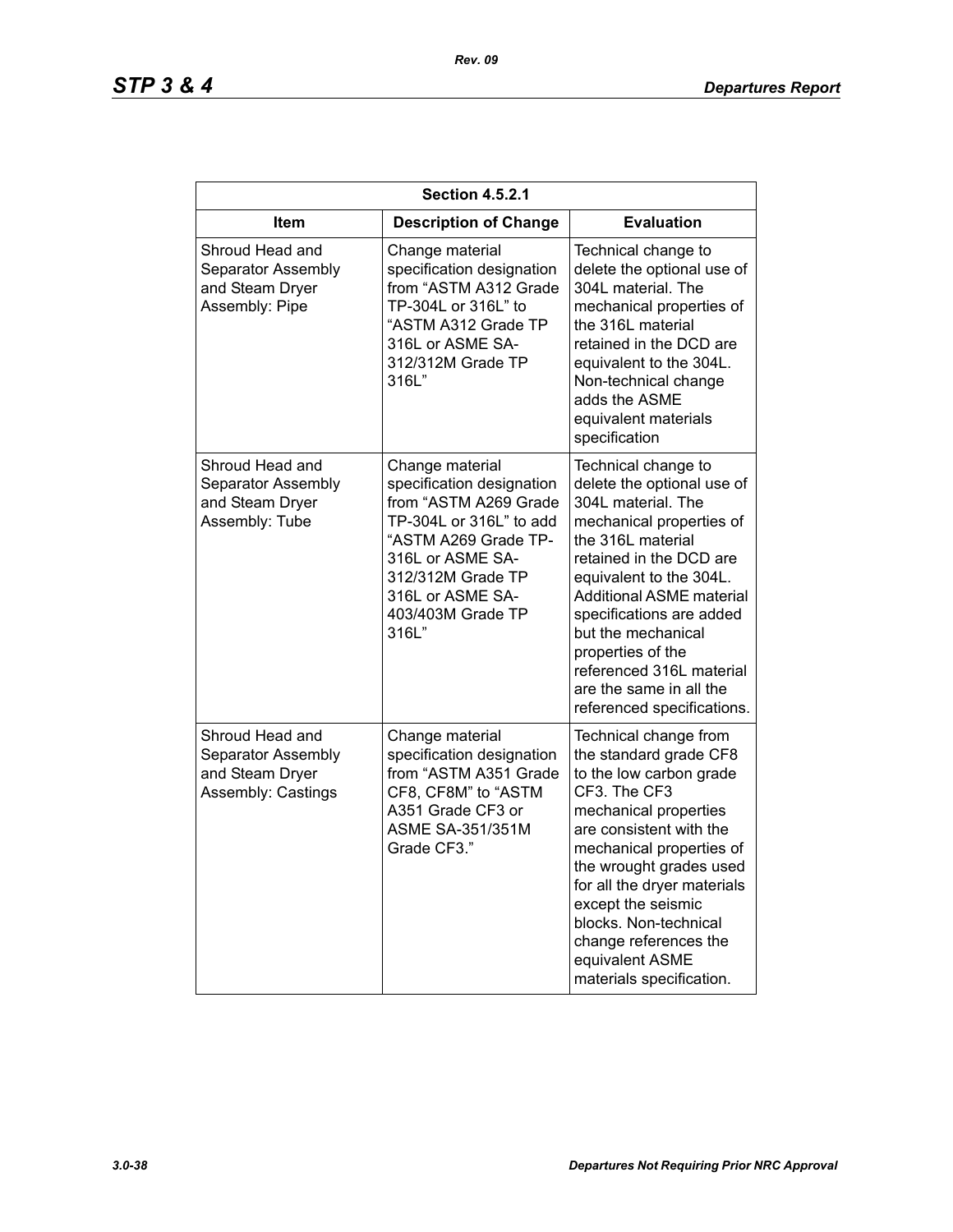| <b>Section 4.5.2.1</b>                                                                                     |                                                                                                                                                                                                       |                                                                                                                                                                                                                                                                                                                         |  |
|------------------------------------------------------------------------------------------------------------|-------------------------------------------------------------------------------------------------------------------------------------------------------------------------------------------------------|-------------------------------------------------------------------------------------------------------------------------------------------------------------------------------------------------------------------------------------------------------------------------------------------------------------------------|--|
| Item                                                                                                       | <b>Description of Change</b>                                                                                                                                                                          | <b>Evaluation</b>                                                                                                                                                                                                                                                                                                       |  |
| Shroud Head and<br>Separator Assembly<br>and Steam Dryer<br>Assembly: Steam<br><b>Dryer Seismic Blocks</b> | Add Steam Dryer Seismic<br><b>Blocks and material</b><br>specification designation<br>"ASTM A240 Type XM-19<br>or ASME SA-240/240M<br>Type XM-19"                                                     | Change identifies a part<br>(Steam Dryer Seismic<br>Blocks) that was<br>previously not listed in<br>this section of the DCD.<br>The mechanical<br>properties of the specified<br>material, XM-19, exceed<br>the mechanical properties<br>in material specifications<br>listed for other dryer<br>components.            |  |
| Shroud Head and<br>Separator Assembly<br>and Steam Dryer<br>Assembly: Steam<br><b>Dryer Vanes</b>          | Add Steam Dryer Vanes<br>and material specification<br>designation "ASTM A240<br>Type 304L or 316L or<br><b>ASME SA-240/240M</b><br>Type 304L or 316L"                                                | Change identifies a part<br>(Steam Dryer Vanes) that<br>was previously not listed<br>in this section of the<br>DCD. The mechanical<br>properties of the specified<br>materials, 304L and<br>316L, are equivalent to<br>the mechanical properties<br>in material specifications<br>listed for other dryer<br>components. |  |
|                                                                                                            | <b>Section 4.5.2.2</b>                                                                                                                                                                                |                                                                                                                                                                                                                                                                                                                         |  |
| Item                                                                                                       | <b>Description of Change</b>                                                                                                                                                                          | <b>Evaluation</b>                                                                                                                                                                                                                                                                                                       |  |
| <b>Fabrication of vessel</b><br>internal components<br>other than the core<br>support structure.           | Clarification added that<br>industry standards, e.g.,<br>ASME and AWS, as<br>applicable, will be used in<br>fabrication of vessel<br>internal components<br>other than the core<br>support structure. | This change represents<br>clarification describing<br>the practices applied<br>during past ABWR<br>construction projects.                                                                                                                                                                                               |  |
| Welding of core support<br>structures.                                                                     | Adds clarification that<br><b>ASME Section IX welding</b><br>qualification requirements<br>are applied to the core<br>support structures and<br>that welding heat input<br>control is applied.        | This change represents<br>clarification describing<br>the practices applied<br>during past ABWR<br>construction projects                                                                                                                                                                                                |  |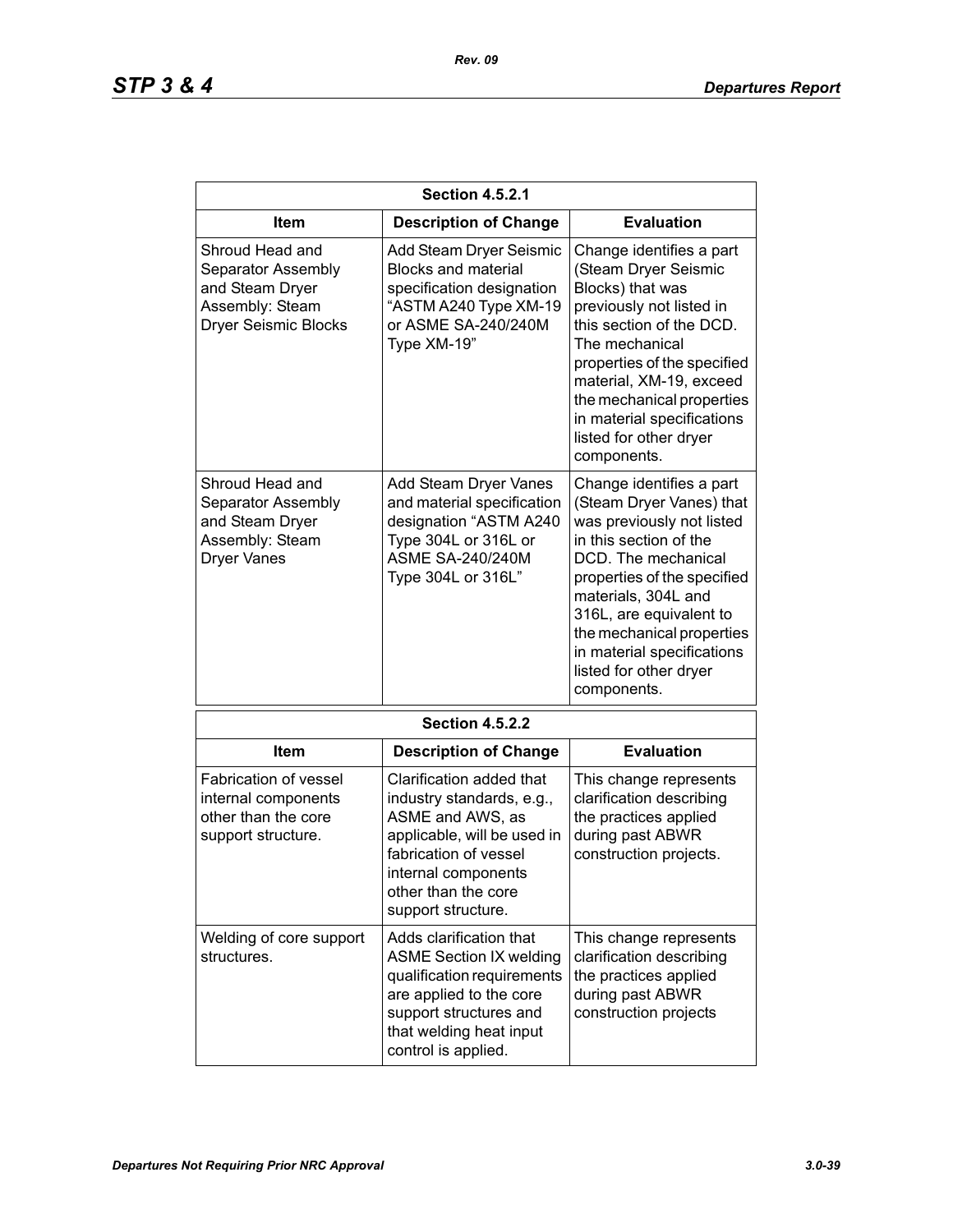| <b>Section 4.5.2.3</b>               |                                                                                                                                                                                                                                                                                                                                      |                                                                                                                                                                                                                                                                        |  |
|--------------------------------------|--------------------------------------------------------------------------------------------------------------------------------------------------------------------------------------------------------------------------------------------------------------------------------------------------------------------------------------|------------------------------------------------------------------------------------------------------------------------------------------------------------------------------------------------------------------------------------------------------------------------|--|
| <b>Item</b>                          | <b>Description of Change</b>                                                                                                                                                                                                                                                                                                         | <b>Evaluation</b>                                                                                                                                                                                                                                                      |  |
| NDE of control rod drive<br>housings | Revised to state that NDE<br>of the Control Rod Drive<br>Housings (CRDHs)<br>satisfies the requirements<br>for ASME Section III<br>Class I (Subsection NB)<br>as well as the current<br>DCD requirement of<br><b>Class CS (Subsection</b><br>NG) since the CRDHs<br>also serve as pressure<br>boundary outside the<br>reactor vessel | Adds clarification only                                                                                                                                                                                                                                                |  |
| <b>Section 4.5.2.4</b>               |                                                                                                                                                                                                                                                                                                                                      |                                                                                                                                                                                                                                                                        |  |
| <b>Item</b>                          | <b>Description of Change</b>                                                                                                                                                                                                                                                                                                         | <b>Evaluation</b>                                                                                                                                                                                                                                                      |  |
| Weld material                        | Change in delta ferrite<br>content for weld material<br>from "5.0 Ferrite Number<br>(FN)" to "a minimum<br>average Ferrite Number<br>(FN) of 8 FN, with no<br>individual reading less<br>than 5 FN"                                                                                                                                  | The change to the delta<br>ferrite requirements for<br>weld metal is consistent<br>with industry practice and<br>exceeds the RG 1.31<br>requirement by imposing<br>the additional<br>requirement that the<br>average delta ferrite<br>reading be a minimum of<br>8 FN. |  |
| Delta ferrite in<br>castings         | Change delta ferrite limit<br>in austenitic stainless<br>steel castings from "8FN<br>(ferrite number) minimum<br>and a maximum value of<br>20FN" to "8% minimum<br>and a maximum value of<br>20%".                                                                                                                                   | Limitations are added for<br>the delta ferrite content in<br>castings to address<br>thermal aging concerns<br>for components designed<br>for 60 years of service.                                                                                                      |  |

*Rev. 09*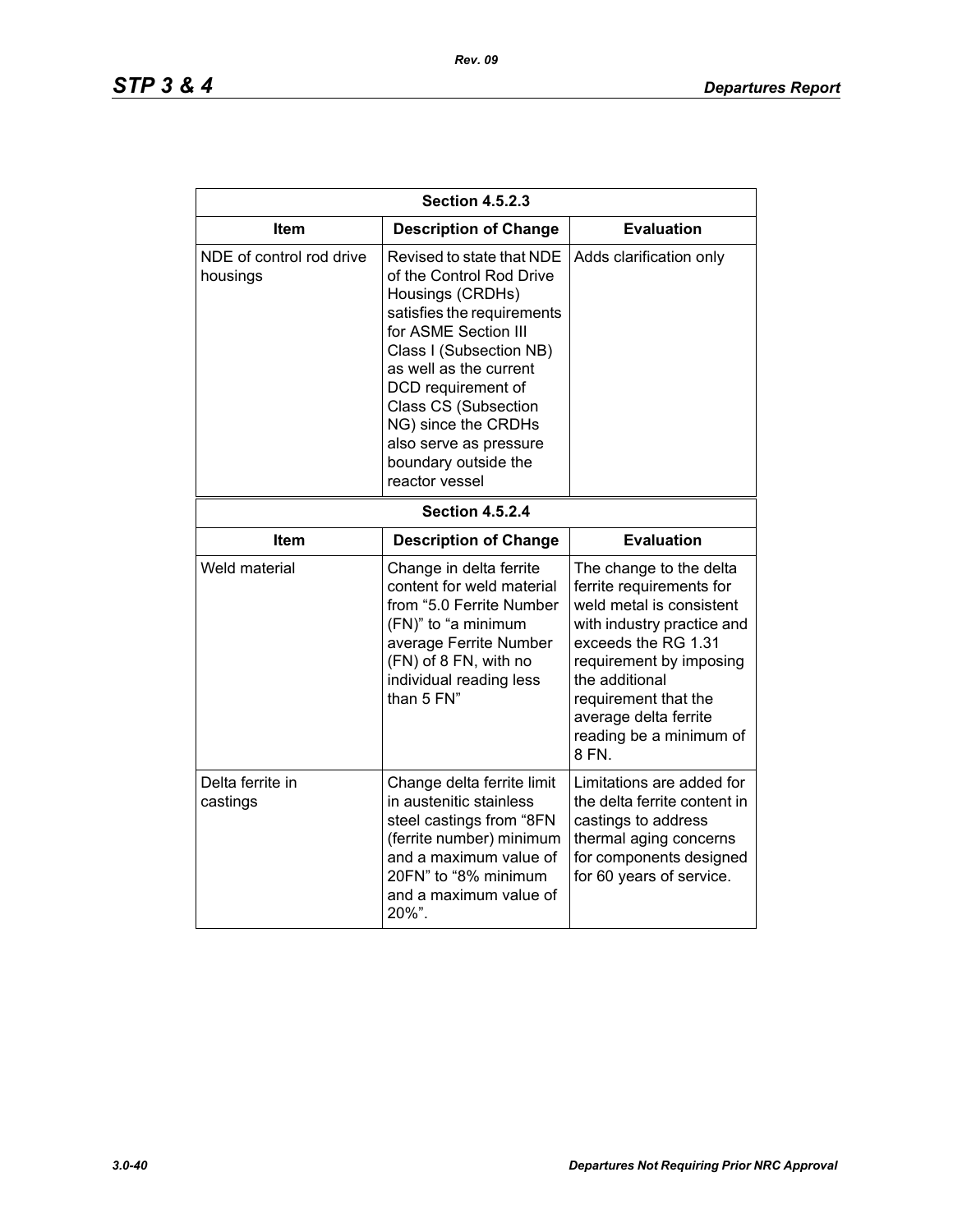# *STP 3 & 4 Departures Report*

| <b>Section 4.5.2.4</b>                                    |                                                               |                                                                                                                                                                                                                                                                                                                                                                                                                                                                                                                                                                                                                                                                                                                                                                                                                                                                                                                                                                                         |  |
|-----------------------------------------------------------|---------------------------------------------------------------|-----------------------------------------------------------------------------------------------------------------------------------------------------------------------------------------------------------------------------------------------------------------------------------------------------------------------------------------------------------------------------------------------------------------------------------------------------------------------------------------------------------------------------------------------------------------------------------------------------------------------------------------------------------------------------------------------------------------------------------------------------------------------------------------------------------------------------------------------------------------------------------------------------------------------------------------------------------------------------------------|--|
| Item                                                      | <b>Description of Change</b>                                  | <b>Evaluation</b>                                                                                                                                                                                                                                                                                                                                                                                                                                                                                                                                                                                                                                                                                                                                                                                                                                                                                                                                                                       |  |
| <b>Regulatory Guide</b><br>1.44 compliance<br>discussion. | Revised discussion on<br>sensitization of stainless<br>steel. | The change to the<br>discussion of<br>sensitization clarifies that<br>the primary means of<br>addressing the intent of<br>RG 1.44 is to require the<br>use of low carbon<br>(<0.020%) for all 300<br>series stainless exposed<br>to the high temperature<br>reactor water<br>environment, where<br>industry experience has<br>identified that<br>sensitization may render<br>the material subject to<br>intergranular stress<br>corrosion cracking. Also,<br>the change specifies that<br>solution annealing of 300<br>series stainless steel is<br>verified by specific<br>controls, i.e., requiring a<br>standard practice (ASTM<br>A262) for verifying that<br>the material has been<br>properly solution<br>annealed. For welded<br>stainless steel, the<br>section is changed to<br>identify specific controls<br>by requiring the use of<br><b>ASME Section IX for</b><br>welding qualifications and<br>that filler materials be in<br>accordance with ASME<br>Section II Part C. |  |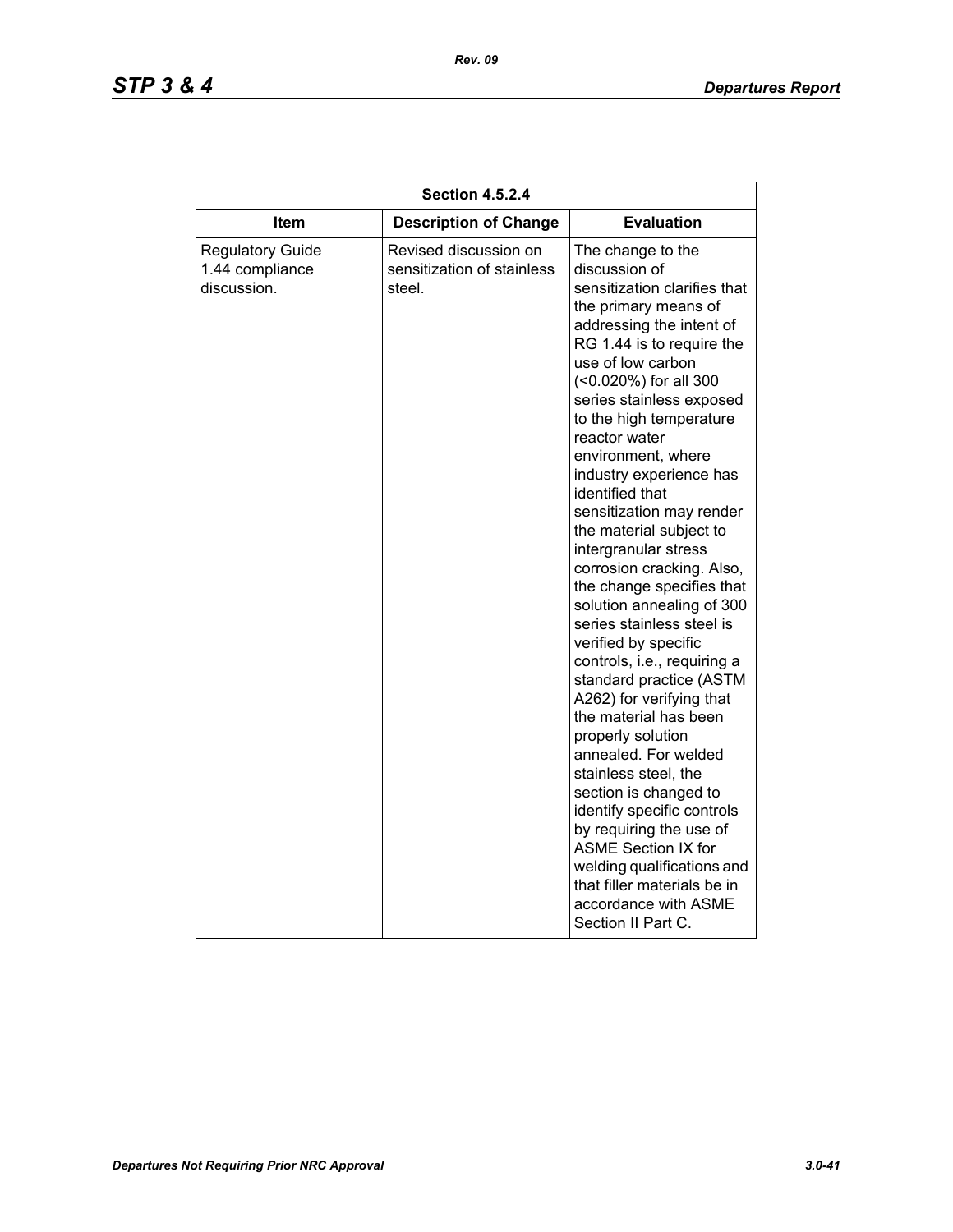| <b>Section 4.5.2.5</b>              |                                                                                                                                                                                |                                                                                                                                                                                                                                                                                                                                                                                                     |
|-------------------------------------|--------------------------------------------------------------------------------------------------------------------------------------------------------------------------------|-----------------------------------------------------------------------------------------------------------------------------------------------------------------------------------------------------------------------------------------------------------------------------------------------------------------------------------------------------------------------------------------------------|
| <b>Item</b>                         | <b>Description of Change</b>                                                                                                                                                   | <b>Evaluation</b>                                                                                                                                                                                                                                                                                                                                                                                   |
| Item $(1)$                          | Deleted SA-479                                                                                                                                                                 | The reference to<br>specification SA-479 for<br><b>XM-19 stainless steel</b><br>material is deleted<br>because other<br>specifications are now<br>referenced for this<br>material by the<br>departures.                                                                                                                                                                                             |
| Item $(2)$                          | Changed material<br>specification from<br>"SB166, 167, and 168,<br>Nickel Chrome Iron (Alloy<br>600)" to "Niobium<br>modified Alloy 600 per<br>ASME Code Case No. N-<br>580-2" | Code Case N-580-2 is<br>referenced for niobium-<br>stabilized Alloy 600. This<br>Code Case was not<br>available when the<br>original DCD was issued<br>so the requirements for<br>the stabilized grade were<br>handled in footnotes. This<br>Code Case is now used<br>for ordering the stabilized<br>material and reference to<br>the Code Case eliminates<br>the need for additional<br>footnotes. |
| Item $(3)$                          | Changed material<br>specification from "SA637<br>Grade 688 Alloy X 750" to<br>"ASTM B 637 or ASME<br>SB-637, AMS 5542, AMS<br>5699 UNS N07750 (Alloy<br>X-750) or equivalent"  | The references for Alloy<br>X-750 are corrected (from<br>SA-637 to SB-637) and<br>updated (to reference the<br>UNS number N07750).                                                                                                                                                                                                                                                                  |
| Solution annealing of<br>Alloy 600. | Revises description of<br>solution annealing of<br>Alloy 600.                                                                                                                  | The section is changed to<br>add clarification that NB-<br>modified Alloy 600 is<br>used in the solution<br>annealed condition.                                                                                                                                                                                                                                                                     |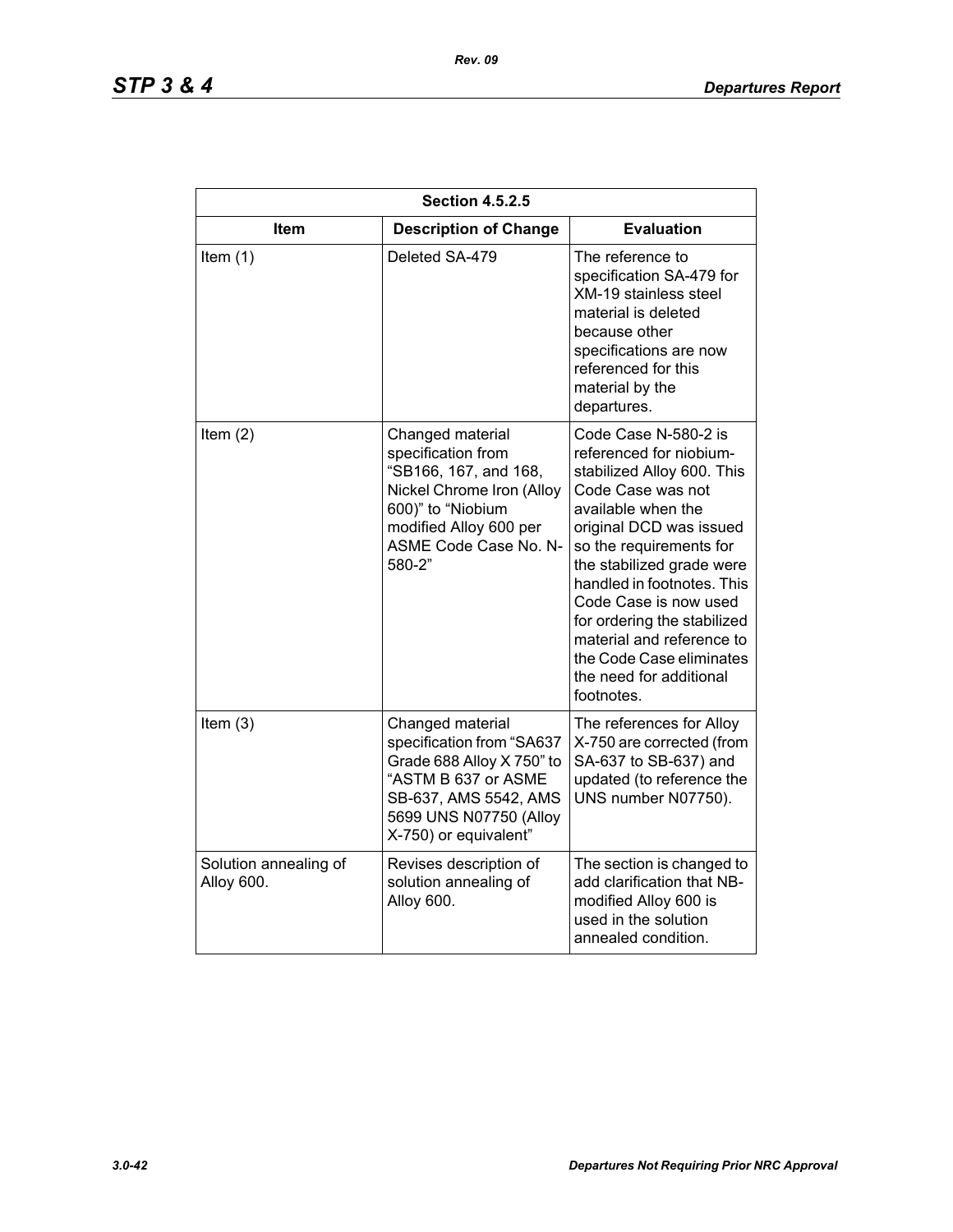| <b>Section 4.5.2.5</b>                    |                                                                                                                                                                                 |                                                                                                                                                                                                                                                                                                                                                                                                                                                                 |
|-------------------------------------------|---------------------------------------------------------------------------------------------------------------------------------------------------------------------------------|-----------------------------------------------------------------------------------------------------------------------------------------------------------------------------------------------------------------------------------------------------------------------------------------------------------------------------------------------------------------------------------------------------------------------------------------------------------------|
| <b>Item</b>                               | <b>Description of Change</b>                                                                                                                                                    | <b>Evaluation</b>                                                                                                                                                                                                                                                                                                                                                                                                                                               |
| Annealing condition<br>for Alloy X 750.   | The section is changed to<br>identify that X-750 will be<br>used in the 1093°C<br>annealed and single aged<br>condition for maximum<br>stress corrosion cracking<br>resistance. | The section is changed to<br>identify that X-750 will be<br>used in the 1093°C<br>annealed and single aged<br>condition for maximum<br>stress corrosion cracking<br>resistance. The option for<br>using the material in the<br>equalized and aged<br>condition, where industry<br>experience has shown<br>the material to be more<br>susceptible to stress<br>corrosion cracking under<br>significant stress in the<br>reactor water<br>environment is deleted. |
| Plating of austenitic<br>stainless steel. | Removes reference to<br>Stellite 6 (or its<br>equivalent) for HPCF<br>couplings and replaces<br>with a hard chromium<br>plating surface.                                        | It is advantageous from<br>an ALARA standpoint to<br>use alternatives to Stellite<br>when practical.                                                                                                                                                                                                                                                                                                                                                            |
| Use of XM-19                              | Revised to include SA479<br>Grade XM-19 as being<br>successfully used in<br>BWR applications. The<br>experience base is also<br>updated.                                        | The section is modified to<br>identify XM-19 as a<br>suitable material for use<br>in the ABWR reactor<br>environment based on<br>laboratory testing.                                                                                                                                                                                                                                                                                                            |

Changes to Part 2, Tier 2, Section 5.2.3

| Section 5.2.3                              |                              |                                                                                                                                                                                     |
|--------------------------------------------|------------------------------|-------------------------------------------------------------------------------------------------------------------------------------------------------------------------------------|
| Item                                       | <b>Description of Change</b> | <b>Evaluation</b>                                                                                                                                                                   |
| Section 5.2.3.2.3<br>Items $(1)$ and $(2)$ | Material list updated.       | These items are updated<br>to reflect the types of<br>solution-annealed<br>austenitic stainless steels<br>as well as the Alloy 600<br>description as reflected in<br>STD DEP 4.5-1. |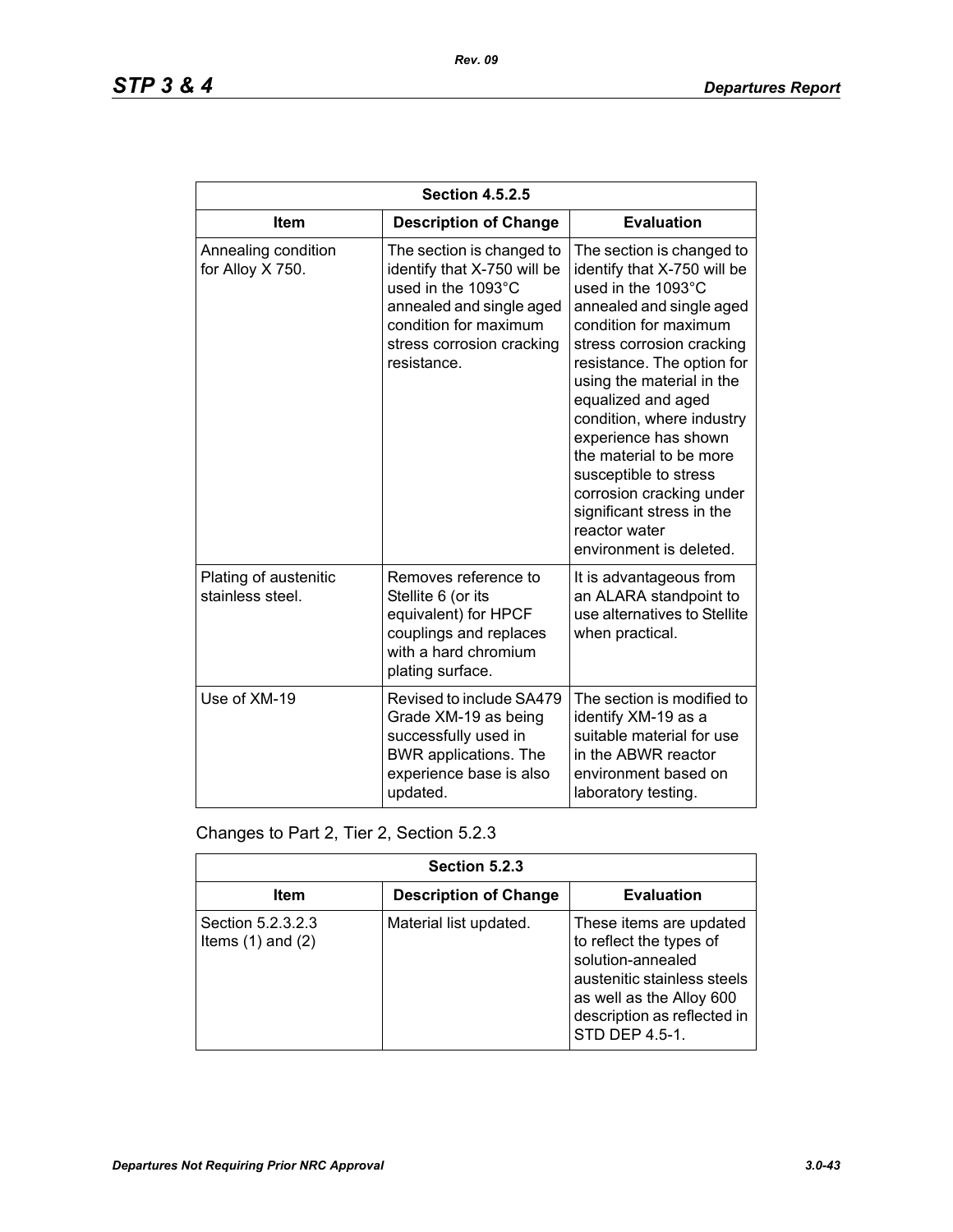### **Evaluation Summary**

This departure has been evaluated pursuant to the requirements in 10 CFR 52, Appendix A, Section VIII.B.5. There is no impact on any Tier 1 or Tier 2\* DCD, Technical Specifications, Basis for Technical Specifications or operational requirements as a result of these changes.

The changes associated with this departure are primarily equivalent material substitutions, changes in material form, editorial clarifications and format changes. Since the proposed material or editorial changes are equivalent to the original DCD design, there is no effect on any accident previously evaluated in the plant specific DCD. Furthermore, it doesn't change any plant physical features, SSCs important to safety, or fission product barriers. Any previously evaluated accident is not affected, and the possibility for an accident of a different type is not created. Also, it does not affect any method used for evaluation in establishing the design bases or in the safety analyses. This departure does not have an adverse impact on any feature for mitigation of an ex-vessel severe accident. For the same reason, and because there is no effect on any event, operational requirement, or SSC function, the change does not create a different ex-vessel accident scenario.

Therefore, the change has no adverse impact and does not require prior NRC approval.

### **STD DEP 4.6-1, FMCRD Friction Test Equipment**

#### **Description**

ABWR Tier 2 Subsection 4.6.1.2.3(5) describes a test fixture used in Fine Motion Control Rod Drive (FMCRD) friction testing. The test fixture contains a small pump and associated hydraulic controls to pressurize the underside of the hollow piston of FMCRD. The proposed departure removes the small pump from the test fixture. Water for friction testing is supplied from the CRD pump discharge.

#### **Evaluation Summary**

This departure has been evaluated pursuant to the requirements in 10CFR52, Appendix A, Section VIII.B.5. There is no impact on any Tier 1, Tier 2\*, technical specifications, basis for technical specifications or operational requirements as a result of this departure.

The proposed departure removes the small pump from the test fixture for use in FMCRD friction testing. Water for the test fixture is supplied from the CRD pump discharge. This test fixture is only used for testing and not during reactor operation. The change has no impact on the FMCRD or Hydraulic Control Unit (HCU) component design or function. Furthermore, this departure has no impact on any SSC important to safety, and it does not result in more than a minimal increase in the frequency of occurrence of an accident previously evaluated in the DCD. The FMCRD friction test equipment has not been identified as a design feature in the DCD for mitigating an ex-vessel severe accident. Fission product barriers are not impacted by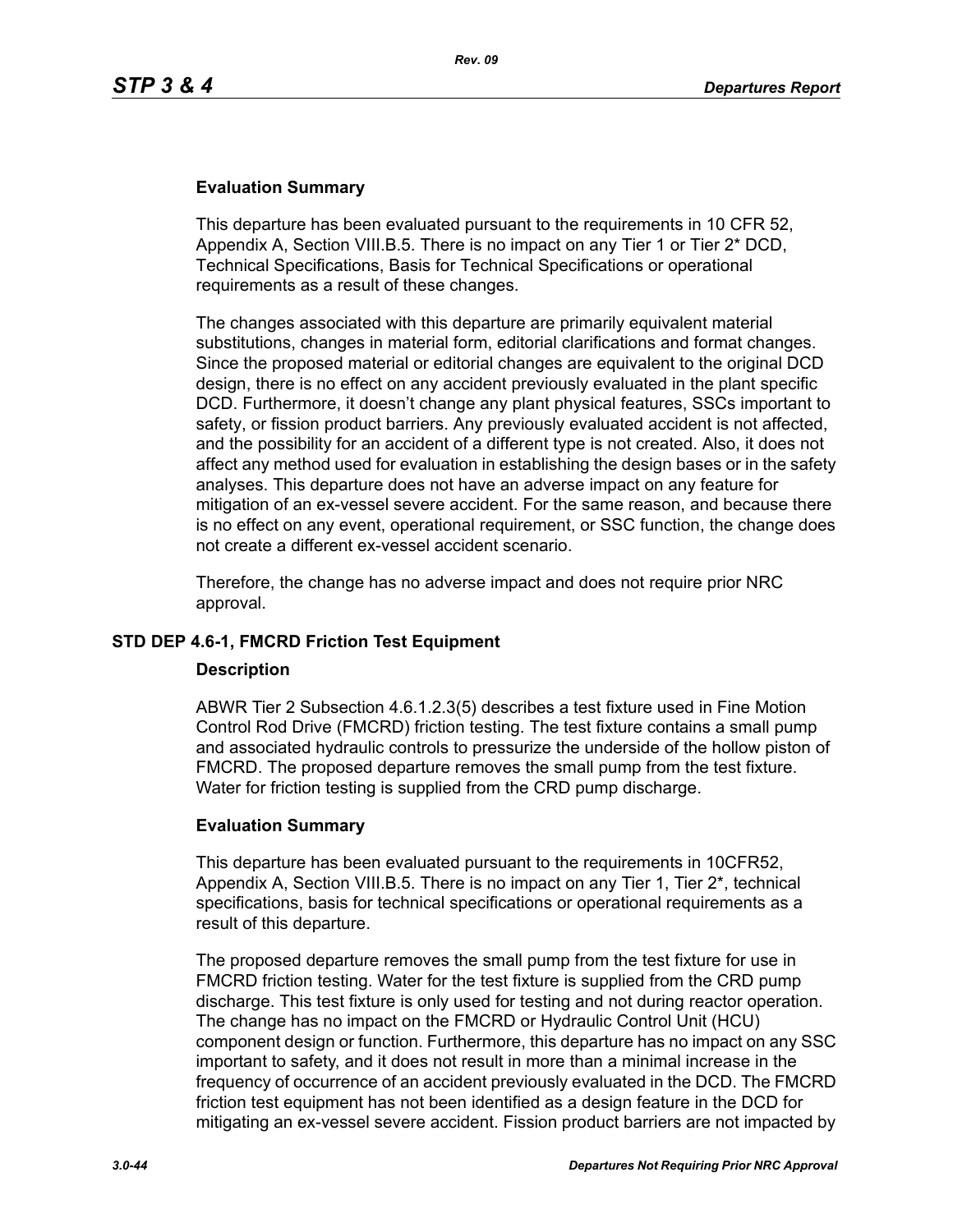the proposed departure.

Based on this evaluation, prior NRC approval of the change is not required.

# **STD DEP 5.2-2, PSI/ISI NDE of the Reactor Coolant Pressure Boundary**

**Description**

A departure from DCD Subsections 5.2.4.2.2 and 5.2.4.3.1 is provided for PSI and ISI of welds in Reactor Coolant System piping to meet the requirements of ASME Section XI, Appendix VIII as mandated by 10 CFR 50.55a, rather than meeting the requirements of Regulatory Guide 1.150, Rev. 1.

### **Evaluation Summary**

This departure has been evaluated pursuant to 10 CFR 52, Appendix A, Section VIII $B<sub>5</sub>$ 

This change is necessary because of the NRC withdrawal of the previous Regulatory Guide following the requirements being codified in 10CFR50.55a (g)(6)(ii)(C)(1). It provides additional guidance and does not adversely affect any functional or safety requirements. Since this change does not affect any other plant SSCs, there is no effect on any accident previously evaluated in the DCD. This departure does not change the Technical Specifications or any other underlying design. The operational requirements for conduct of preservice inspection remain unchanged. This departure does not change any plant physical features, SSCs important to safety or fission product barriers. Any previously evaluated accident is not affected, and the possibility for an accident of a different type is not created. Also, it does not affect any method used for evaluation in establishing the design bases or in the safety analyses. This departure does not affect any feature for mitigation of an ex-vessel severe accident. For the same reason, and because there is no effect on any event, operation or SSC function, the change does not create a different ex-vessel accident scenario. Therefore, this change has no adverse impact and does not require prior NRC approval.

# **STD DEP 5.3-1, Reactor Pressure Vessel Material Surveillance Program Description**

This departure pertains to the RPV material surveillance program. The RPV material surveillance program monitors changes in the fracture toughness properties of ferritic materials in the reactor vessel beltline region resulting from exposure to neutron irradiation. The test results of the RPV material surveillance program are used to evaluate pressure and temperature limitations for the RPV hydro pressure test. This departure is a clarification of the number of the test specimens, the lead factor, and it addresses COL License information Item 5.5 of the DCD. Specifically.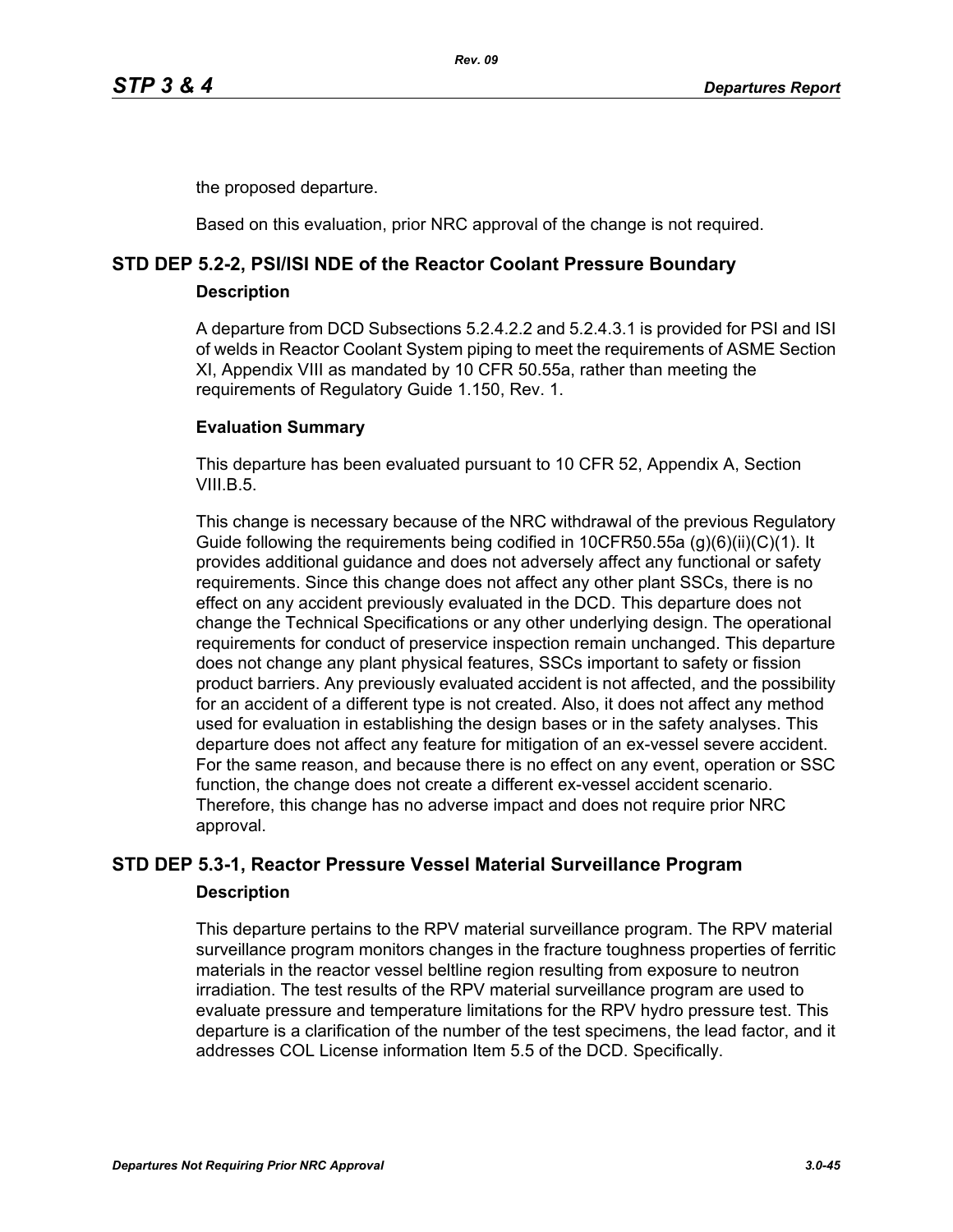This change has been evaluated pursuant to the requirements in 10CFR52, Appendix A, Section VIII.B.5. There is no impact on any Tier 1, Tier 2\*, technical specifications, basis for technical specifications or operational requirements as a result of this change. This changes the RPV Material and Surveillance program only; there are no changes to any plant systems or to the manner in which the plant is operated. This program ensures that the RPV maintains its fracture toughness margins throughout the vessel lifetime.

Therefore, this change does not result in more than a minimal increase in the frequency of occurrence or consequences of an accident previously evaluated in the DCD, and it does not increase the likelihood or consequences of malfunctions previously evaluated, does not effect design basis limits for fission product barriers, and does not involve a method of evaluation.

This change does not affect any systems and therefore does not affect the evaluation of ex vessel severe accidents.

Based on this evaluation, prior NRC approval of the change is not required.

### **STD DEP 5.4-1, Reactor Water Cleanup System**

factors are 1 to 1.5.

**Evaluation Summary**

DCD Subsection 5.3.5.

#### **Description**

The flow capacity of the two pumps and two filter demineralizers in the Reactor Water Cleanup System are doubled from 1% of rated feedwater flow to 2%. This will improve system maintainability and availability by allowing only one of the two pumps to handle the full cleanup flow and filtering requirements. The pump discharge head at shutoff is increased from 160m to 182m and the design pressure of the pumps and heat exchangers is changed from 10.20 MPaG to 10.65 MPaG as described in Table 5.4-6 of the FSAR.

(1) ABWR DCD Tier 2 Subsection 5.3.1.6.1 specifies the number of the test specimens required by ASTM E185-82 for each specimen capsule. This departure clarifies that the number of test specimens listed in the Reference DCD are the minimum amount required by the Standard. Additional test

(2) ABWR DCD Tier 2 Subsection 5.3.1.6.4 specifies that the applicable lead factor for surveillance capsule is approximately 1.2 to 1.5. On all currently operating ABWRs, the capsules are placed closer to the vessel wall and the lead factors are approximately 1.1. Therefore, this departure clarifies the width of the lead

(3) A reference for the RPV Material Surveillance Program for STP 3&4 is added in

specimens may be included in the capsules.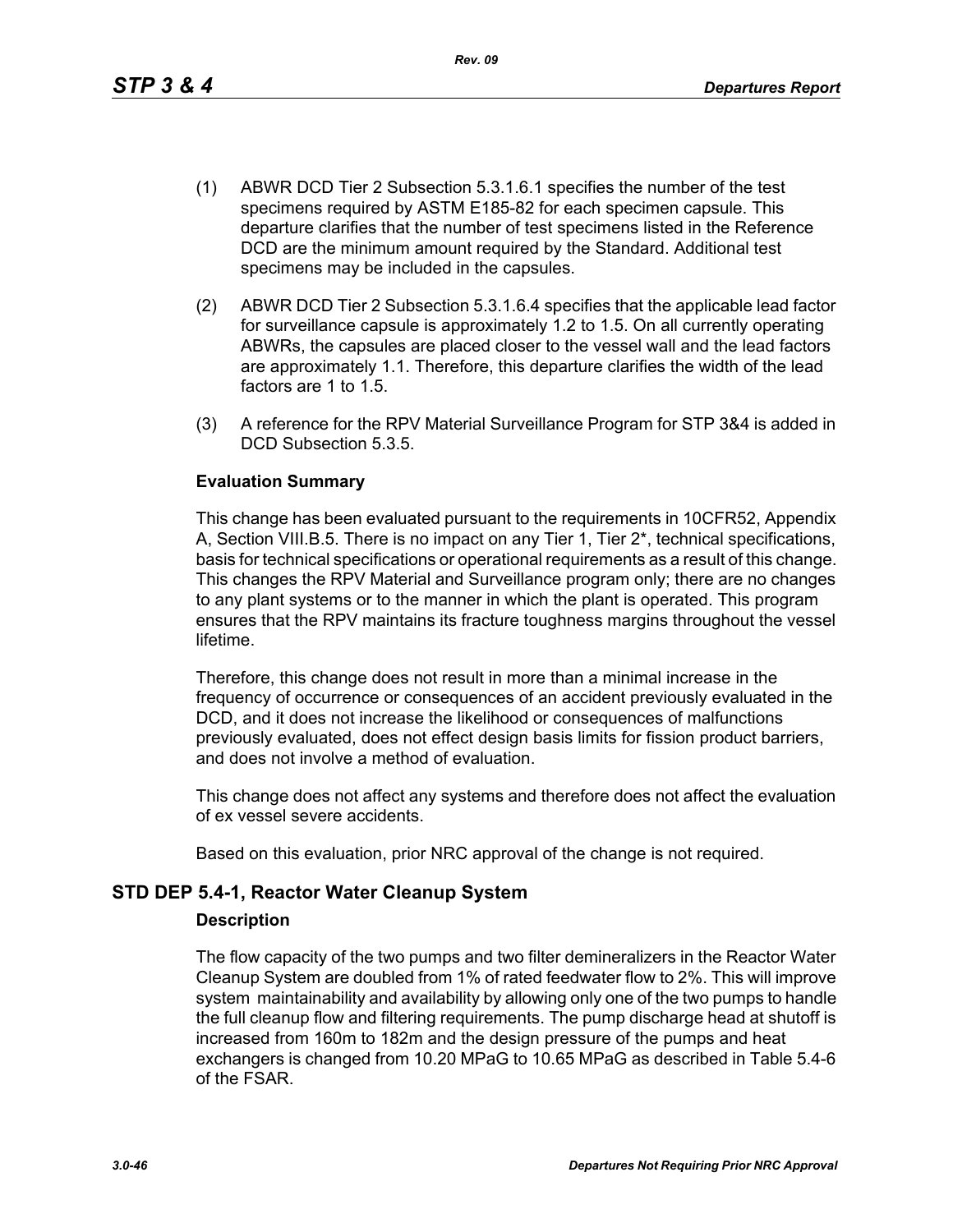### **Evaluation Summary**

This departure has been evaluated in accordance with the requirements in 10 CFR 52, Appendix A, Section VIII.B.5. There is no impact on Tier 1, Tier 2\*, technical specifications, basis for technical specifications and operational requirements.

The proposed change improves CUW system reliability by providing backup pump and filter demineralizer capability to handle 100% CUW flow and filtering requirements. The probability of situations whereby system flow would be greater than 100% (such as operating both pumps at the same time) are minimized since the CUW system flow rate is controlled to its rated flow by the flow control valve at the outlet of the filter demineralizer when two CUW pumps run at the same time for some duration, as described in the DCD. Consequently, the effect on accident and SSC malfunction frequency is minimal.

A break in the CUW system, should one occur, will be automatically isolated by either of two redundant safety related isolation valves which receive signals including low reactor water level, high ambient CUW equipment room area temperature, high main steam tunnel area temperature and high mass differential flow. Any one of these signals will isolate the system. All of the piping upstream of the two safety related isolation valves is Seismic Category I and Quality Group A and is located inside the containment. All CUW operating conditions, including pump flow under normal operating conditions are unchanged from the DCD. Consequently, there is no adverse impact on accident or SSC malfunction consequences previously analyzed nor is there an adverse affect on likelihood or consequences of a severe accident.

There are no new accident scenarios as a result of this change. Any breaks in the CUW system, should they occur, would continue to be bounded by the feedwater line break.

As a result, this departure satisfies all VIII.B.5 criteria and prior NRC review is not required.

### **STD DEP 5.4-2, Reactor Internal Pump (RIP) Motor Cable Box**

#### **Description**

Subsection 5.4.1 of the reference ABWR DCD describes component and subsystem design information of the Reactor Recirculation System. The FSAR revises the RIP cross section illustration, Figure 5.4-1, to reduce the size of the cable box and to show a plug-in type power connector. Neither the motor cable box nor the power connector is described in any section of the DCD.

#### **Evaluation Summary**

This departure has been evaluated pursuant to the requirements in 10 CFR 52, Appendix A, Section VIII.B.5. There is no impact on any Tier 1, Tier 2\*, DCD technical specifications, basis for technical specifications or operational requirements as a result of this change.

This change revises the RIP motor cable box to a smaller size box with a plug-in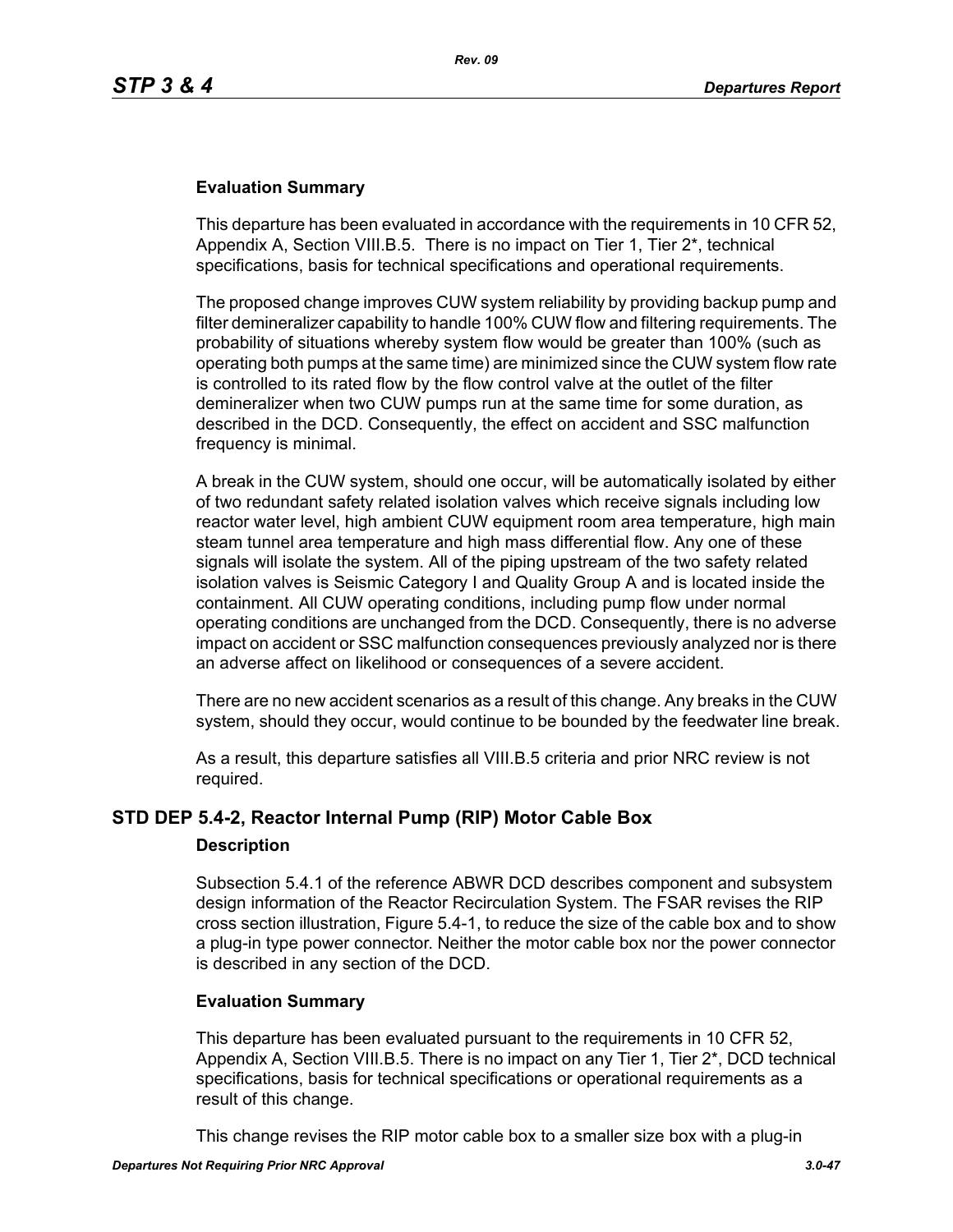power connector. It has no effect on the Reactor Internal Pump operation or performance. The change is made to improve maintainability. The RIP motor cable box and plug-in connector are nonsafety-related components that are not required for safe shutdown or accident mitigation, and thus this change does not increase the probability or consequences of any previously analyzed accident or malfunction of an SSC important to safety, and does not create the possibility of a different type of accident than previously analyzed or the possibility of a malfunction of an SSC with a different result. It has no effect on fission product barrier limits, and does not involve a change in methodology.

The RIPs are not design features important for ex-vessel severe accidents. Therefore this change has no impact on ex-vessel evaluations.

Based on this evaluation, prior NRC approval of these changes is not required.

### **STD DEP 5.4-3 Residual Heat Removal System Interlock**

#### **Description**

ABWR DCD Tier 2 subsection 5.4.7.1.1.6 states that the wetwell spray can be used in conjunction with the low pressure flooder (LPFL) mode. However, ABWR DCD Tier 2 Figure 7.3-4 sheet 11 of 20 indicates that the wetwell spray valve will close when the LPFL injection valve is not fully closed. This is in accordance with the ABWR design and the assumptions of the safety analysis. Therefore, the statement in the DCD that the wetwell spray can be operated in conjunction with the LPFL mode is inconsistent and clarified by the proposed departure.

ABWR DCD Tier 2 Table 5.4-3 NOTE C indicates that Minimum Flow Valves open logic is "Pump is running and low loop flow signal." However, ABWR DCD Tier 2 Figure 7.3-4 sheet 12 of 20 indicates that Minimum Flow Valves open logic is "Pump discharge pressure high and low loop flow signal." This proposed departure clarifies the Minimum Flow Valves open logic in Table 5.4-3 to be consistent with the figures.

ABWR DCD Tier 2 Table 5.4-5 indicates that relief pressure of E11-F028A-C and E11-F051A-C is 3.44 MPaG. However, ABWR DCD Tier 2 Figures 5.4-10 sheets 3, 4 and 6 indicate that design pressure of these relief valves is 3.43 MPaG. This proposed departure clarifies the relief pressure of E11-F028A-C and E11-F051A-C in Table 5.4-5 to be consistent with the figures.

#### **Evaluation Summary**

This departure has been evaluated in accordance with 10 CFR 52, Appendix A, Section VIII.B.5. The proposed departures are corrections of inconsistencies in the ABWR DCD Tier 2 information. The proposed departures make no change to the ABWR design. Consequently, prior NRC approval is not required.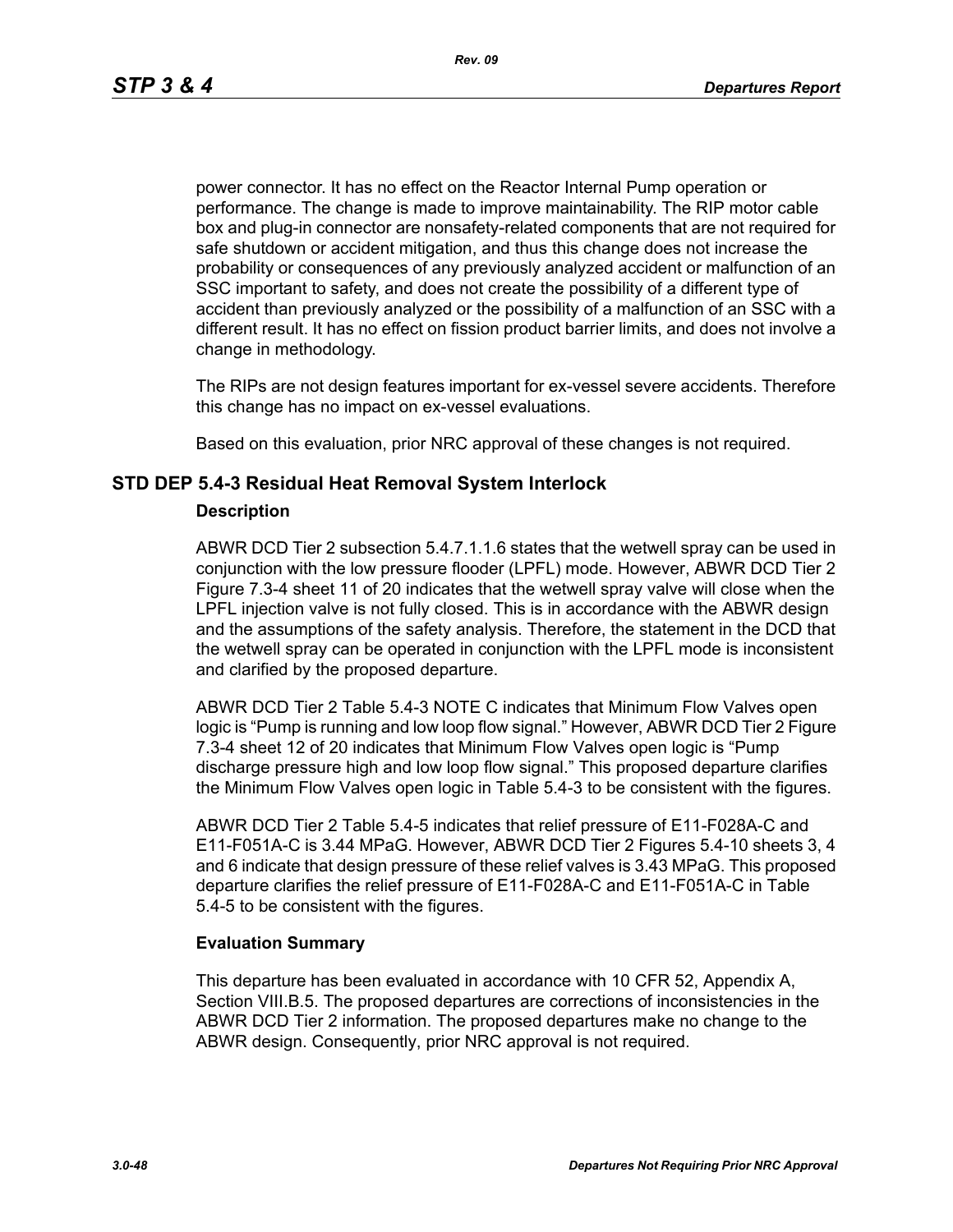# **STD DEP 5.4-4 Recirculation Motor Cooling System**

#### **Description**

ABWR DCD Tier 2 Section 5.4.1.3.1 identifies the Recirculation Motor Heat Exchanger (RMHX) shell, tube, sheet and water box material as carbon steel. This departure permits fabrication of these components using carbon steel or stainless steel. Similar changes are made to ABWR DCD Tier 2 Figure 5.4-4 for consistency.

### **Evaluation Summary**

This departure has been evaluated in accordance with the requirements of 10 CFR 52 Appendix A, Section VIII.B.5. The departure has no impact on ABWR DCD Tier 1, Tier 2\*, Technical Specification or Technical Specification Bases sections.

The proposed change offers enhanced resistance for RMHX components which are sensitive to flow assisted corrosion (FAC). ASME Boiler and Pressure Vessel Code structural margins are maintained. Accordingly, the departure results in less likelihood of a malfunction of any SSC important to safety. It also has no impact on the frequency of occurrence or consequences of an accident or ex-vessel severe accident previously evaluated. There is no impact on design basis limits to fission product barriers. Thus, the departure meets the requirements outlined in 10 CFR 52, Appendix A Section VIII-B.5, and prior NRC review is not required.

### **STD DEP 5.4-5 Addition of a vent line from the Reactor Water Cleanup System Reactor Pressure Vessel (RPV) head-spray line to the Reactor Head Vent Line.**

### **Description**

Addition of a vent line for RPV head-spray line to the Reactor Water Cleanup System (CUW) is to preclude accumulation of hydrogen gas in the head spray line. The vent line will connect to the RPV head vent line. ABWR DCD Tier 2 Figure 5.4-12, Reactor Water Cleanup System P&ID, and Figure 5.1-3 Nuclear Boiler System P&ID will be changed as a Standard Departure.

The hydrogen gas accumulation problem was identified at Hamaoka #1 (H-1) and Brunsbuttel BWRs. As a result, the NRC initiated GI-195 "Hydrogen Combustion in Foreign BWR Piping" and formulated a plan of action. The result was an analysis of core damage probability caused by piping rupture consequent to hydrogen combustion, modeled for the Peach Bottom plant. The probability of the event was evaluated at 10-7.

The RPV head-spray line has a "high-point" for injection of spray water from the RPV upper elevation. Since the head-spray piping contains no fluid during normal operating conditions, the potential for accumulating hydrogen gas exists. It is difficult to remove the high-point in the piping design; therefore adding a vent line is the optimum solution. The vent line connects to the RPV vent (suction) line to avoid hydrogen gas accumulation.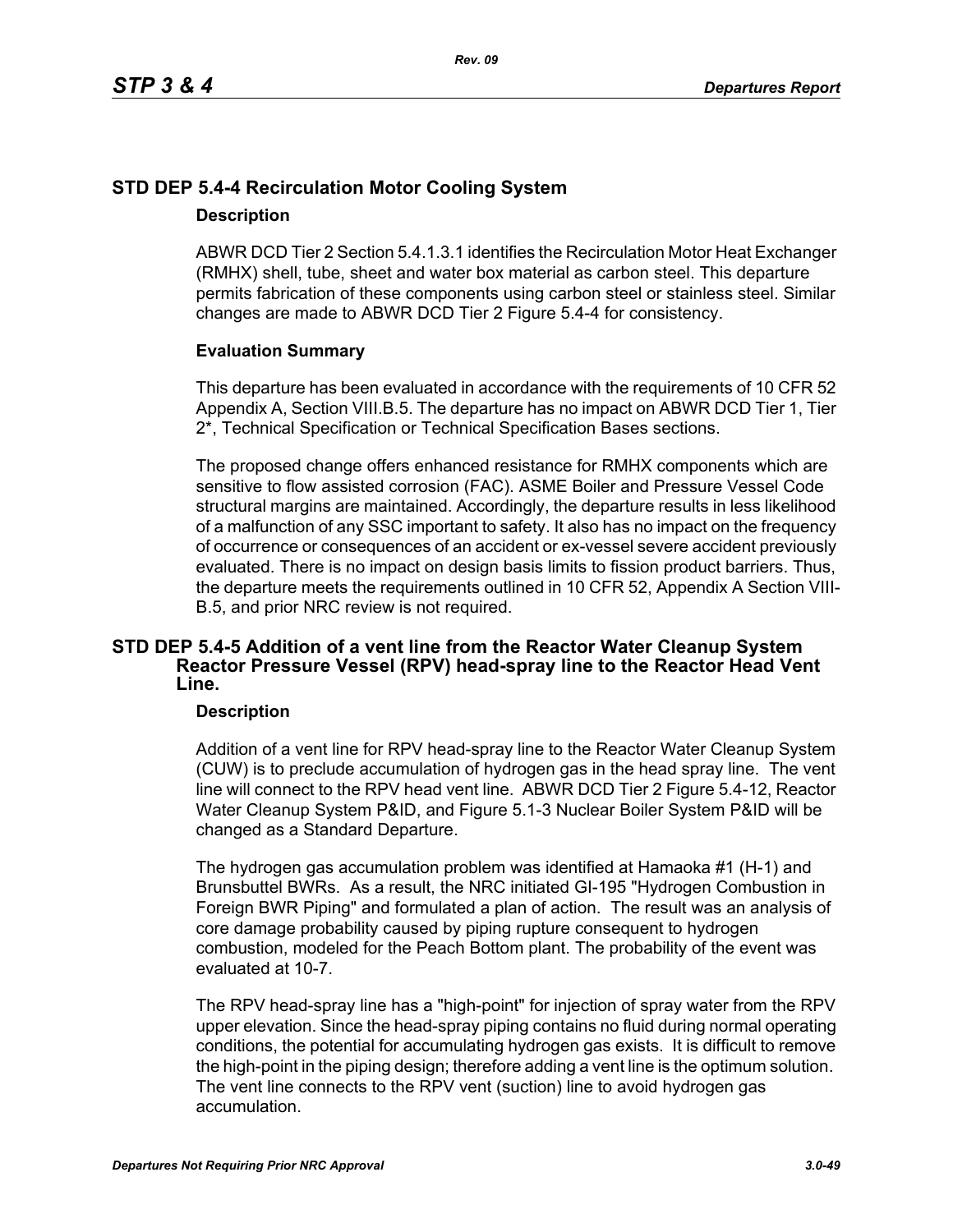### **Evaluation Summary**

This departure has been evaluated pursuant to the requirement in 10 CFR 52, Appendix A, Section VIII.B.5. There is no impact on Tier 1, Tier 2\*, or Technical Specifications. The changes have no effect on the frequency or consequences of accidents, or the probability or consequences of malfunctions. The systems involved are not relied upon for ex-vessel severe accident mitigation. This change is an improvement in safety, designed to reduce the probability for accidents.

As a result, prior NRC approval of this change is not required.

# **STD DEP 5A-1, Delete Appendix on Compliance with Regulatory Guide 1.150 Description**

 NRC requirements for performance demonstration of ultrasonic examination of reactor pressurevessel and piping for preservice inspection and inservice inspection once addressed by RG 1.150 will be conducted in accordance with ASME Section XI, Appendix VIII as required by 10 CFR 50.55a.

### **Evaluation Summary**

This departure has been evaluated pursuant to the requirements in 10 CFR 52, Appendix A, Section VIII.B.5

RG 1.150 was issued by the NRC in the early 1980's in order to provide guidance on ultrasonic testing of reactor vessel welds during preservice and inservice examanations at a time when the Staff felt that industry guidance was inadequate. The NRC subsequently withdrew the RG in February, 2008 and in its withdrawal stated that the requirements for such testing have been superceded by 10 CFR 50.55a. Specifically, 10 CFR 50.55a requires both preservice and inservice inspection activities to be performed using personnel, equipment, and procedures qualified in accordance with the ASME, Boiler and Pressure Vessel Code, Section XI, Appendix VIII. This requirement is met by STP Units 3 & 4 as stated in Subsection 5.2.4 of the STP 3 & 4 FSAR. With the withdrawal of RG 1.150, no evaluation against that RG is required and the plant meets the latest NRC requirements. Consequently, this change has no impact on the likelihood or consequences of an accident or malfunction of an SSC important to safety previously evaluated. There is no impact on ex-vessel severe accident likelihood or consequences.

This change has no impact on any Tier 1, Tier 2\*, Technical Specifications, bases for the Technical Specification, or operational requirements information.

Based on the results of this evaluation, prior NRC approval of this change is not required.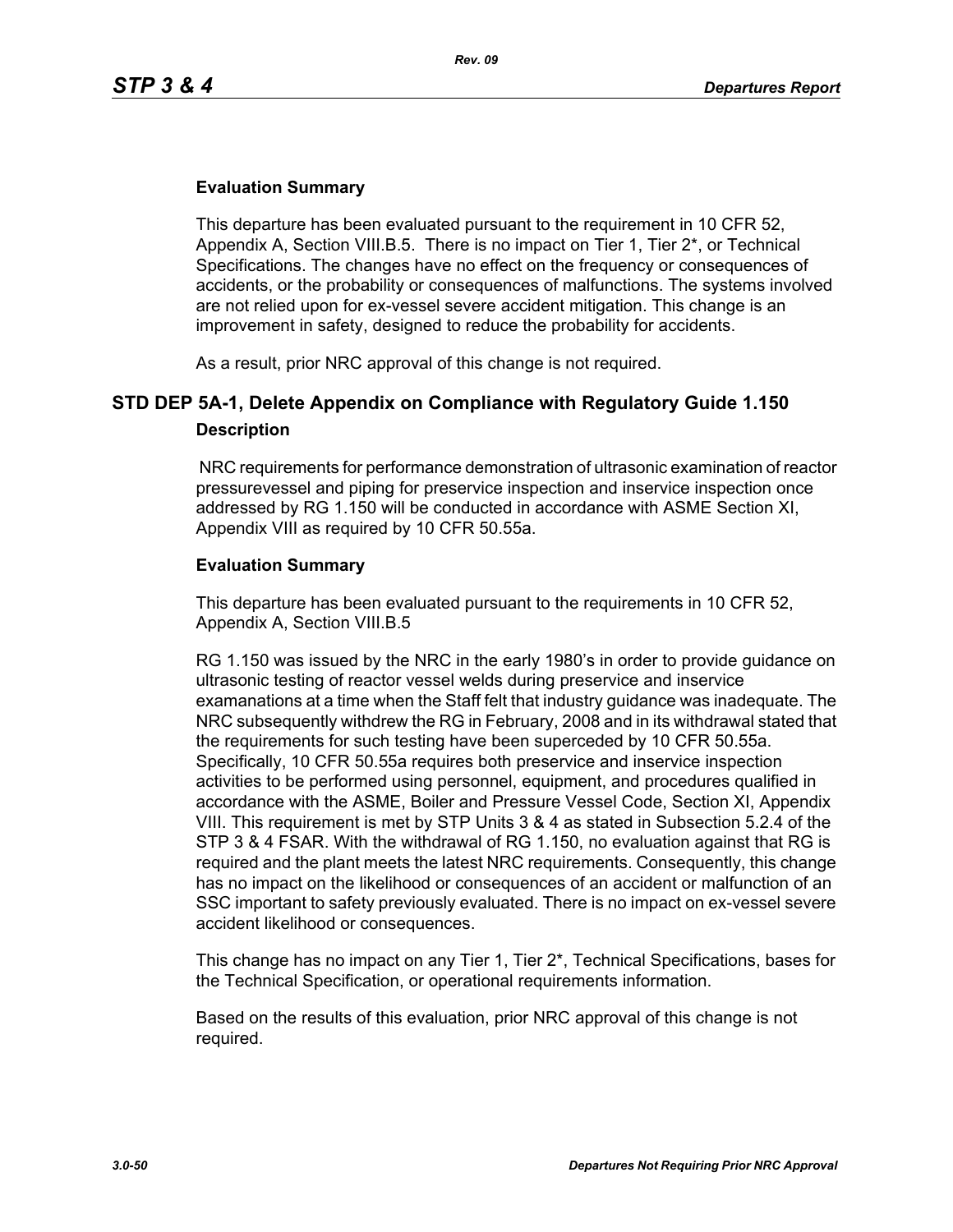# **STD DEP 5B-1, Residual Heat Removal Flow and Heat Capacity Analysis Description**

The K-Value<sup>\*</sup> for the Residual Heat Removal heat exchangers is increased from 3.69 x 10<sup>5</sup> W/ $^{\circ}$ C to 4.27 x 10<sup>5</sup> W/ C to reflect an ultimate heat sink water temperature of 35°C . The limiting event for heat exchanger sizing is now the rapid cooldown required for a 17-day outage in accordance with the Utilities Requirement Document. Previously, the limiting event for heat exchanger sizing was a LOCA.

This departure increases the heat removal capacity of the RHR heat exchanges to allow reduced outage time. This change improves system performance, maintainability, and availability.

### **Evaluation Summary**

This departure has been evaluated pursuant to the requirements in 10 CFR 52, Appendix A, Section VIII.B.5, as described previously. The proposed change improves the heat removal capability of the RHR system for off-normal and accident events by specifying a more conservative design condition for sizing of the RHR heat exchangers.

This change will not impact the reactor systems in any way which would result in any increase in the likelihood of an accident or a malfunction of an SSC. In addition, the consequences of an accident or malfunction of an SSC with implementation of this change will not be affected.

There are no new accident scenarios or SSC failures leading to a different result as presented in the DCD as a result of this change. By designing the RHR heat exchangers to a higher heat removal capacity, the heat removal capability of the RHR system is enhanced and additional heat removal capability margin is being added relative to the DCD. The change will not adversely impact the performance or capability of any fission product barriers.

The method of evaluation being used to size the heat exchangers is consistent with the method provided in Appendix 5B to Part 2 Tier 2 of the DCD. Neither the likelihood nor consequences of an ex-vessel severe accident are adversely affected by this change. The increase in the heat removal capability of the RHR heat exchangers improves mitigating the consequences of a severe accident. Consequently, prior NRC approval is not required.

<sup>\*</sup> The K-Value, or K-Factor, is a method of determining the amount of heat transferred per unit of time based on the temperature difference across the heat exchanger without considering the heat exchanger area or other heat exchanger factors.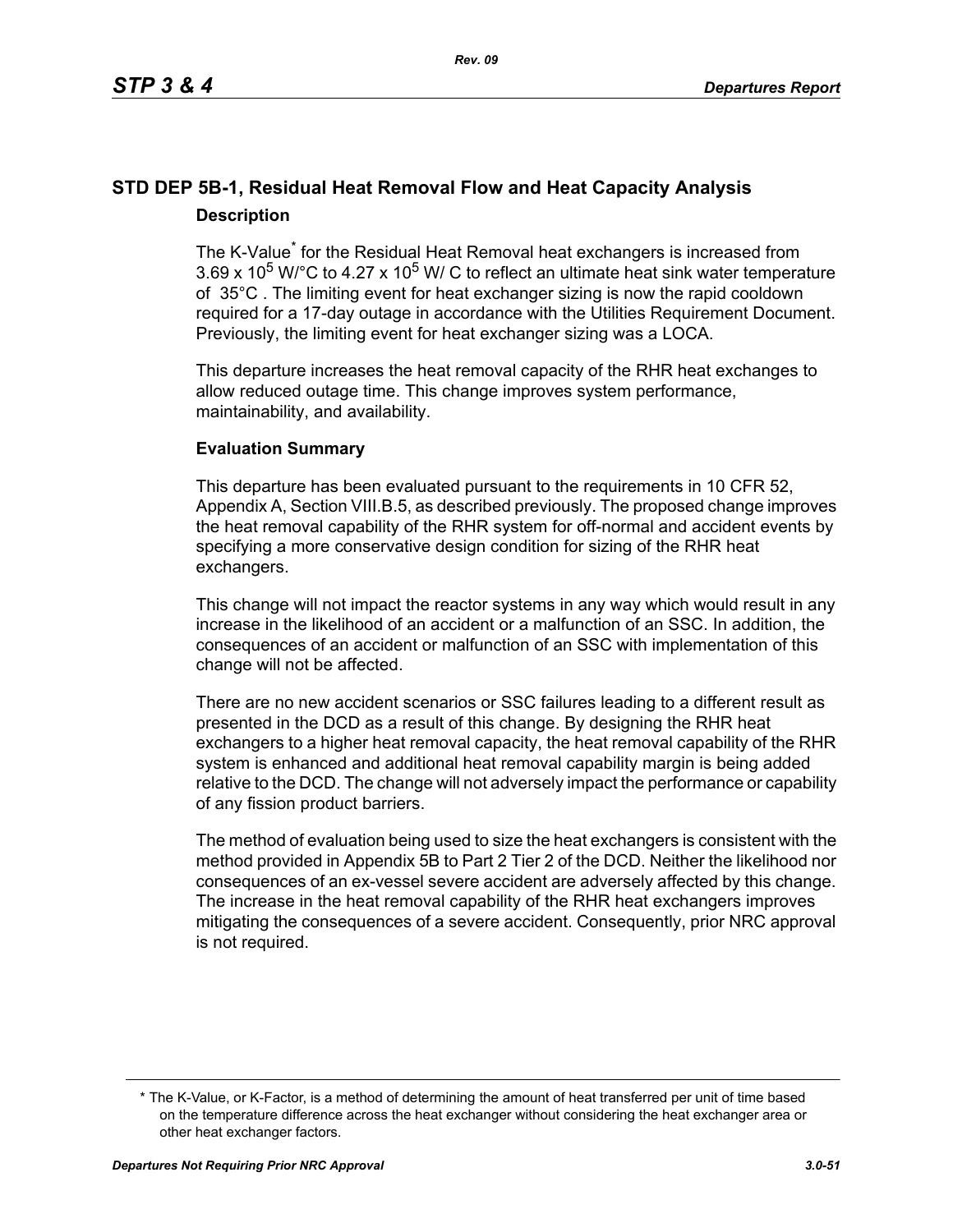# **STD DEP 6.2-3, Containment Penetrations and Isolation Description**

This departure corrects primary containment penetration errors and inconsistencies in Section 6.2 of the reference ABWR DCD and provides additional design detail that was not present in the reference ABWR DCD. This departure is the result of detailed 3-D layout analysis that was performed to ensure that the penetrations meet U.S. codes and standards for mechanical and electrical separation. Changes to the tables include the correction of containment penetration elevation, azimuth, offset, and diameter. In addition, containment isolation barrier type information is provided for valves that did not contain this level of detail in the reference ABWR DCD.

This departure primarily affects the detailed containment isolation valve listings in Tables 6.2-5, 6.2-6, 6.2-7, 6.2-8, and 6.2-10. The changes to each table are discussed below. Because Tables 6.2-7, 6.2-8, and 6.2-10 are also affected by four other departures, listings of the penetrations that are changed due to STD DEP 6.2-3 are provided .

- Table 6.2-5 identifies the reactor coolant pressure boundary (RCPB) influent lines penetrating the drywell. This change consists of the correction of inconsistencies of valve type between Table 6.2-5 and Chapter 21 P&ID.
- Table 6.2-6 identifies the RCPB effluent lines penetrating the drywell. This change consists of the correction of inconsistencies of valve type between Table 6.2-6 and Chapter 21 P&ID.
- Table 6.2-7 identifies the containment isolation valves associated with the ABWR Containment. This change consists of the following correction of inconsistencies between Table 6.2-7 and drawings of Chapter 21.
	- (1) Addition of the missing valve that should be listed.
	- (2) Correction of line size.
	- (3) Correction of valve type.
	- (4) Clarification of valve position in various operating condition.
	- (5) Correction of note.
	- (6) Correction of a typographical error.
	- (7) Clarification of applied GDC.
	- (8) Correction of power source (division). (To be consistent with Tier 1 Figures 2.1.2b and 2.11.5.)
	- (9) Change of closure time of T31-F009 to be identical with T31-F005 for bleed isolation.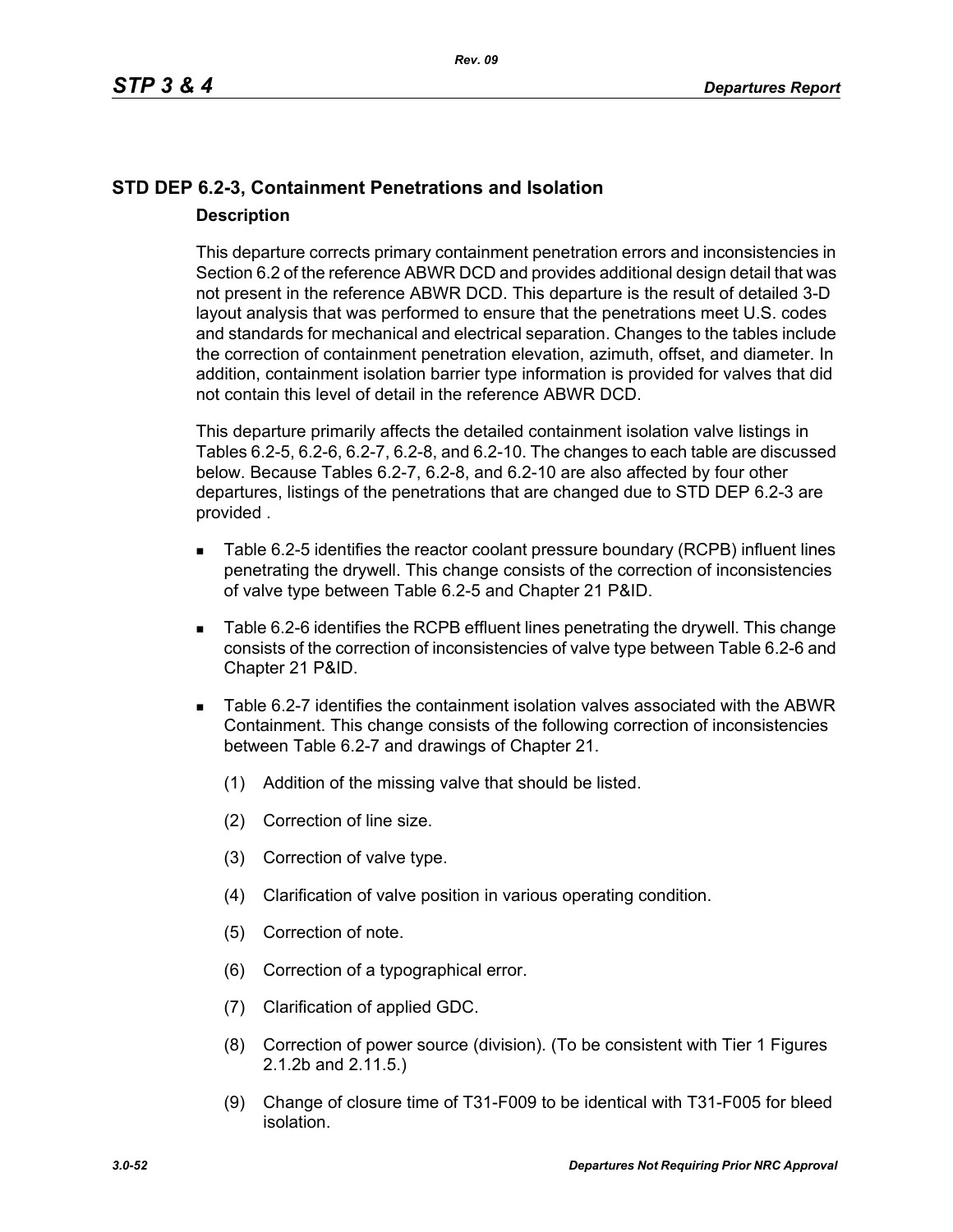In Table 6.2-7, the following are changed:

- Line size for Reactor Recirculation System Valves B31- F008A- H/J/K
- Leak test type for Standby Liquid Control System Valves C41-F008 and F006A/B
- Valve position for Containment Atmospheric Monitoring System valves D23-F004A/B, F005A/B, F006A/B, F007A/B and F008A/B
- **CIV signal for Containment Atmospheric Monitoring System valves** D23-F001A/B, F004A/B, F005A/B, F006A/B, F007A/B and F008A/B
- **Notable 20 as Valve position for Residual Heat Removal System Wetwell Spray Valves** E11-F019B/C
- Valve position for Residual Heat Removal System Drywell Spray Valves E11-F017B/C and F018B/C
- Valve position for Residual Heat Removal System Minimum Flow Line Valves E11-F021A/B/C
- Valve position for Residual Heat Removal System S/P Suction (LPFL)Valves E11-F001A/B/C
- Valve position for Residual Heat Removal System Inboard Shutdown Cooling E11-F010A/B/C
- Valve position for Residual Heat Removal System Outboard Shutdown Cooling E11-F011A/B/C
- **Nalve position for Residual Heat Removal System Injection and Testable** Check Valves E11-F005B/C and F006B/C
- Valve position and CIV signal for High Pressure Core Flooder System S/P Suction Valves E22-F006B/C
- CIV signal for High Pressure Core Flooder System Test and Minimum Flow Valves E22-F009B/C and F010B/C
- **Nalve position for High Pressure Core Flooder System Injection Valves** E22-F003B/C and F004B/C
- **Primary actuation for Nuclear Boiler System Main Steam Lines A, B, C and D** Valves B21-F009 A/B C/D
- Valve position for Nuclear Boiler System Feed Water Line A and B Valves B21-F004 A/B and B21-F003 A/B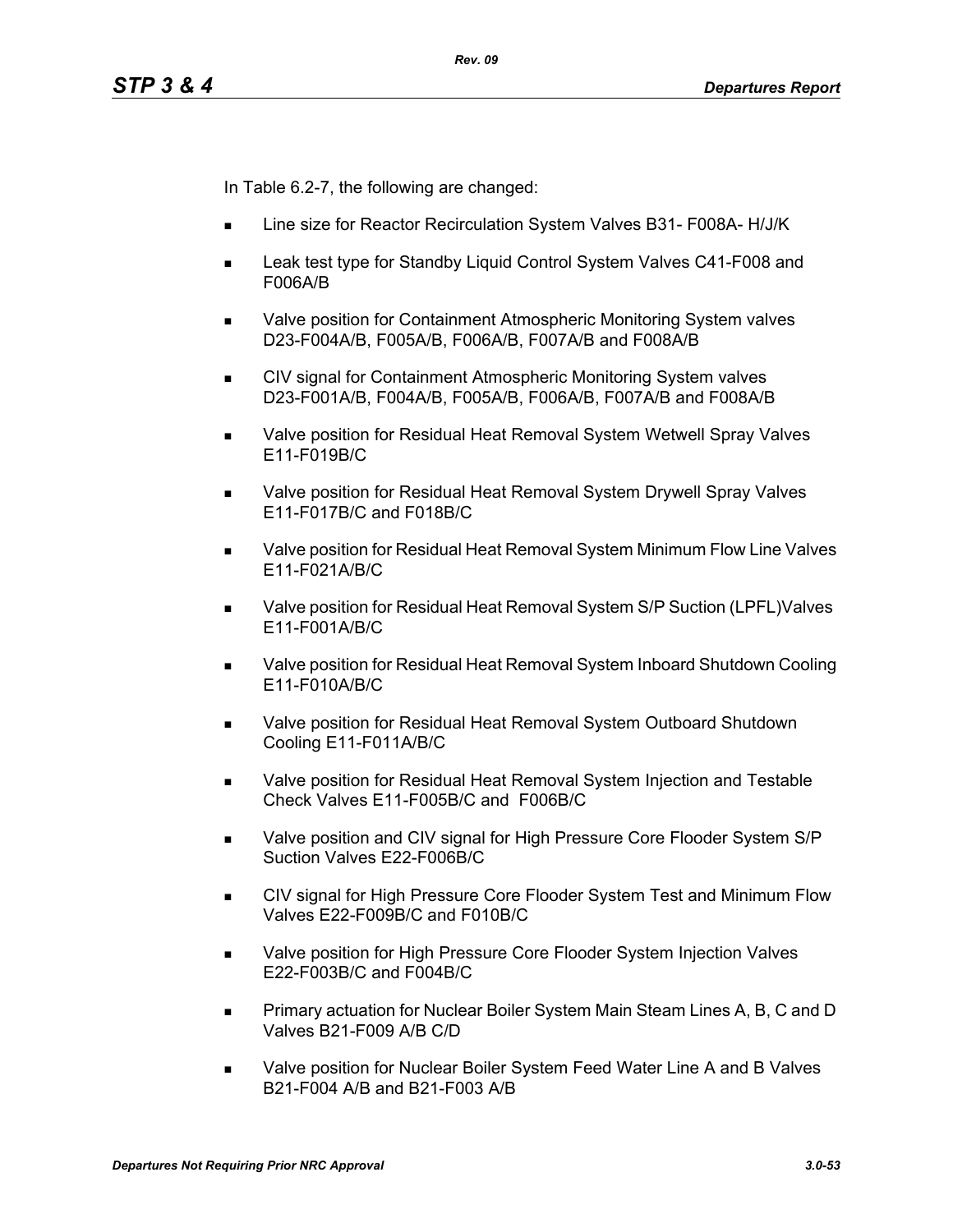- Valve position for Reactor Core Isolation Cooling System Steam Supply Valves E51-F035, F048, and F036
- Valve position for Reactor Core Isolation Cooling System S/P Suction Valve E51-F006
- Valve position for Reactor Core Isolation Cooling System Turbine exhaust Valve E51-F038
- CIV signal for Atmospheric Control System Valves T31-F001, F002, F003, F004, F005, F006, F008, F009, F025, F039, F040, F041 and F011
- Closure time for Atmospheric Control System Valve T31-F009
- CIV signal for Reactor Water Cleanup System Valves F002, F003 and F017
- Valve information for Reactor Water Cleanup System valves G31-F071 and F072
- Leak test type, Valve position and CIV signal for Suppression Pool Cleanup System Valves G51-F001, F002, F006, and F007
- GDC basis and Valve position for Reactor Building Cooling Water System Valves P21-F075A/B, F076A/B, F080A/B, F081A/B
- GDC basis for HVAC Normal Cooling Water System Valves P24-F053, F054, F142 and F141
- CIV signal for HVAC Normal Cooling Water System Valves P24-F053, F142 and F141
- **Power source for HVAC Normal Cooling Water System Valve F141**
- GDC basis for Instrument Air System Valves P52-F276 and F277
- **GDC basis for High Pressure Nitrogen Gas Supply System Valves** P54-F007A/B, F008A/B and F200/F209
- CIV signal for High Pressure Nitrogen Gas Supply System Valves P54-F007A/B, F008A/B and F200/F209
- CIV signal for Leak Detection & Isolation System Valves E31-F002, F003, F004 and F005
- GDC basis and CIV signal for Radwaste System Valves K17-F003, F004, F103 and F104
- Valve information for Neutron Monitoring System Valves C51-XXX A/B/C and XXX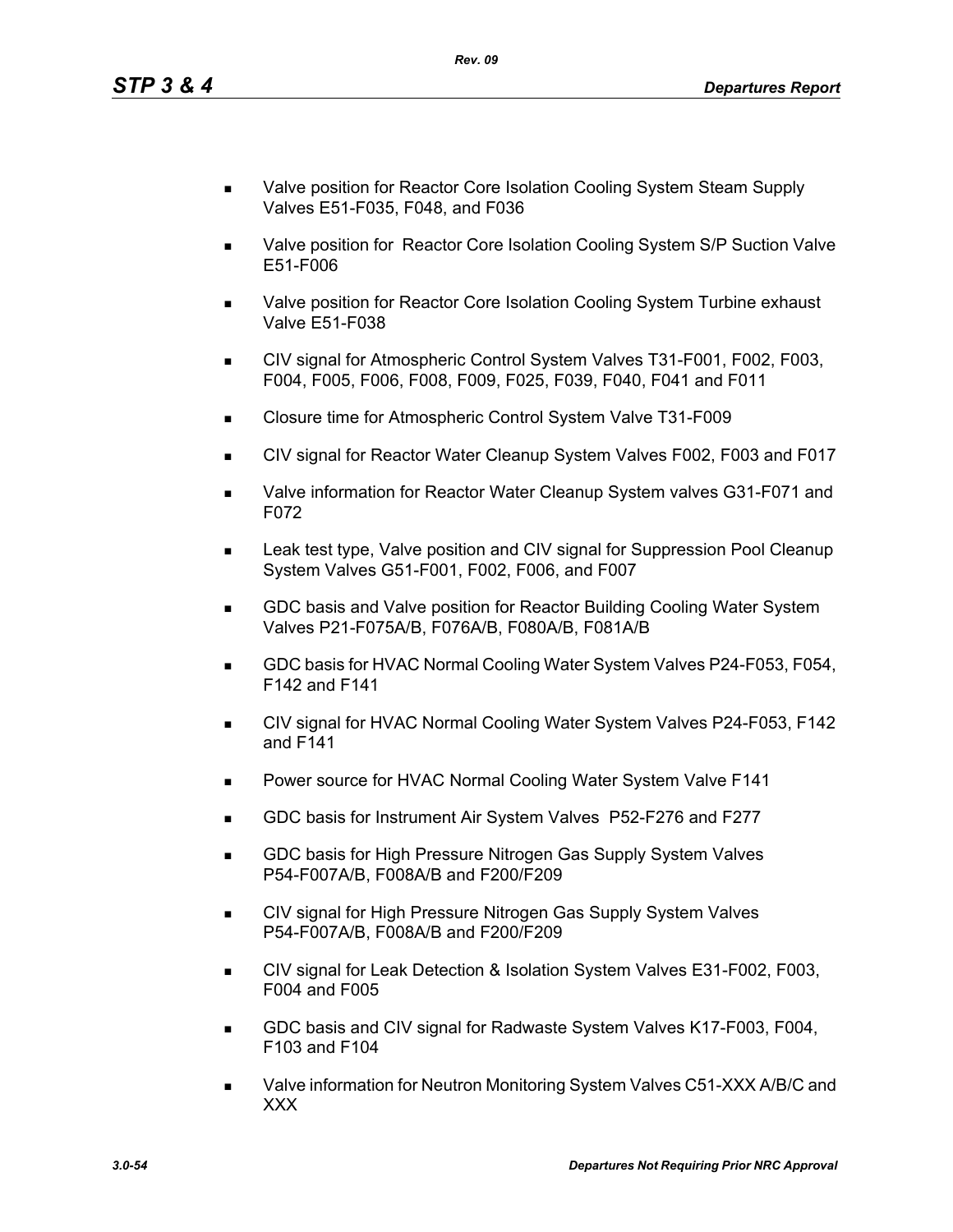Table 6.2-8 identifies the ABWR Primary Containment Penetrations. It was determined that this arrangement needed to be changed to meet US mechanical and electrical separation requirements. Containment penetrations are physically isolated in accordance with the requirement specified in 10CFR50, Appendix J. Containment electrical penetrations are physically separated in accordance with the requirement specified in Section 6.5 of IEEE Std 384-1992, which is endorsed by Regulatory Guide 1.75 Revision 3. Changes were also necessary to satisfy electrical load and to reflect the detailed physical location plan.

The following parameters are changed in Table 6.2-8 as a result of Departure STD DEP 6.2-3.

#### **Penetration Elevation**

Penetrations 37, 61, 62, 70, 92, 103 A/B/C/D/E, 110, 111, 112, 140A, 144A/B/C/D, 161A/B, 171, 201, 202, 203, 204, 205, 206, 213, 250, 321 A/B, 322 E/F, 323C, 331 A/B, 332 A/B, 600A/B/C/D, 610, 620,621, 650A/B/C/D, 651A/B/C/D, 680A/B, 700A/B/C/D/E/F/G/H/J/K, 710, 740, 750 A/B/C/D, 751 A/B/C/D, 780 A/B

#### **Azimuth**

Penetrations 90, 101 D/E/F, 102 F, 103 A/B/C/D/E, 104 E/G, 110, 111, 112, 160, 161 A/B, 171, 204, 205, 206, 241, 250, 321 A/B, 322 E/F, 323 C, 331 A/B, 332 A/B

#### **Offset**

Penetrations 92, 100B, 100E, 101 B/C/D, 101 C/G/F, 102 B/C/D/G, 103 A/B/C/D/E, 104 C/D/E/G, 105 C/D, 110, 111,112, 140 A, 161 A, 171, 250, 600 A/C/D, 610, 620, 621, 650 A/B/C/D, 651 A/B/C/D, 680 A/B, 700 A/B/C/D/E/F/G/H/J/K, 710, 740, 750 A/B/C/D, 751A/B/C/D, 780 A/B

#### **Diameter**

Penetrations 5, 6, 91, 92, 140 A, 100C, 101A/B, 102B, 103A/B/C/D, 104C/D/F/H, 105A/B/C/D, 147, 171, 250, 600A/B/C/D, 610, 620, 650 A/B/C/D, 651 A/B/C/D, 680 A/B, 700 A/B/C/D/E/F/G/H/J/K, 710, 750 A/B/C/D, 751 A/B/C/D, 780A/B

#### **Barrier Type**

Penetrations 10 A/B/C/D , 11,12 A/B, 22, 30 B/C, 31 A/B, 32 A/B, 33 A/B/C, 37, 38, 50, 60, 61, 62, 63, 64, 65, 66, 69, 70, 71 A/B, 72, 80, 81, 82, 90, 91, 92, 93, 110, 130 A/B/C/D, 140 A/B, 141 A/B, 142 A/B/C/D, 143 A/B/C/D, 144 A/B/C/D, 146 A/B/C/D, 147, 160, 161A/B, 162A/B, 170, 171, 177, 200 B/C, 201, 202, 203, 204, 205, 206, 210, 211, 213, 214, 216, 217, 240, 241, 242, 250, 252, 254, 320, 321A/B, 322A/B/C/D/E/F, 323A/B/C/D/E/F, 331A/B, 332A/B, 342, 600 A/B/C/D, 610, 650 A/B/C/D, 651 A/B/C/D, 680A, 700 A/B/C/D/E/F/G/H/J/K, 710, 740, 750 A/B/C/D, 751 A/B/C/D, 780A/B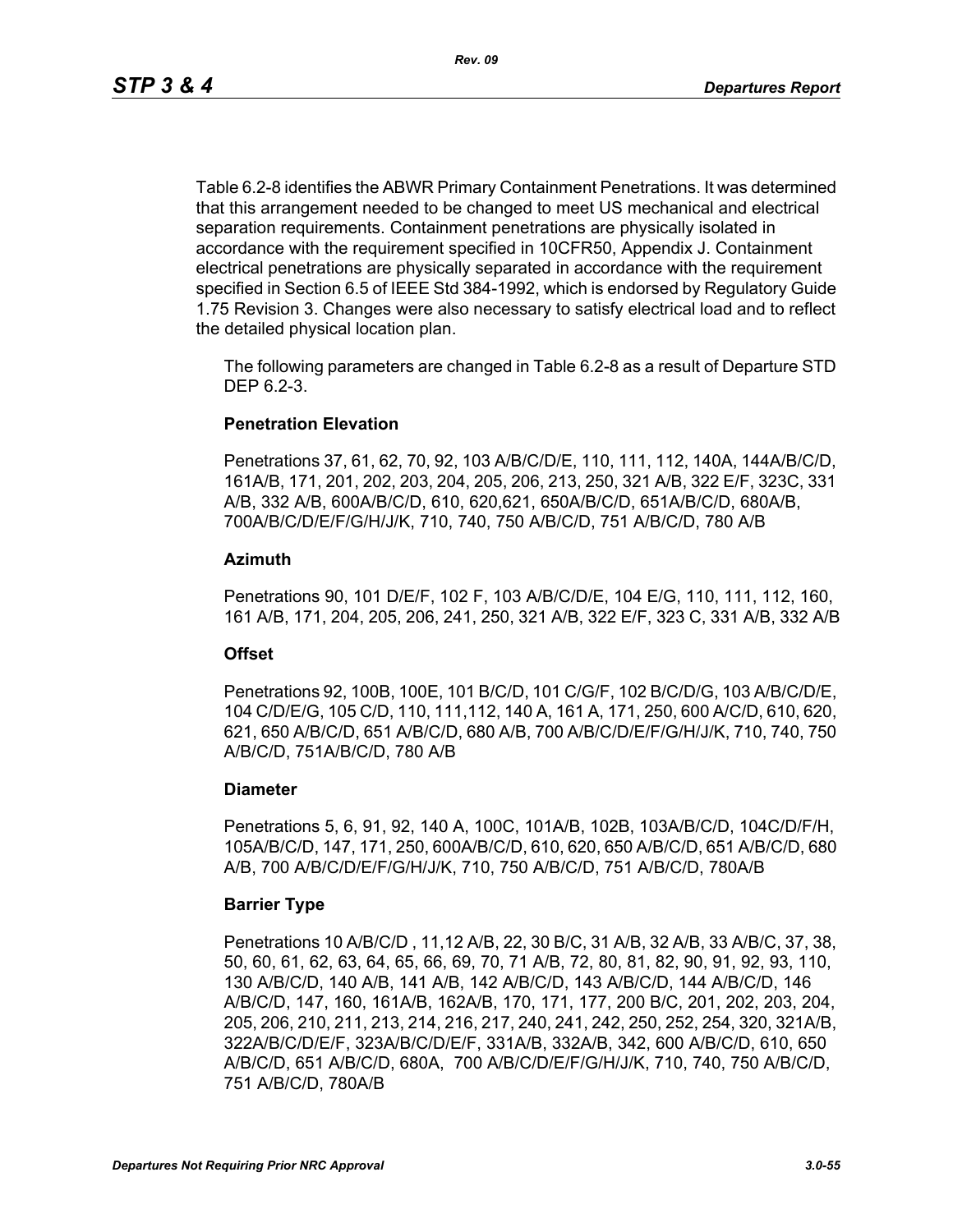#### **Testing Type**

10 A/B/C/D, 11,12 A/B, 37, 38, 50, 60, 65, 66, 69, 70, 80, 81, 90, 91, 92, 93, 110, 130 A/B/C/D, 140 A/B, 141 A/B, 142 A/B/C/D, 143 A/B/C/D, 144 A/B/C/D , 146 A/B/C/D, 147, 160, 161 A/B, 162A/B, 170, 171, 177, 213, 240, 241, 250, 252, 254, 320, 321A/B, 322A/B/C/D/E/F, 323 A/B/C/D/E/F, 331 A/B, 332A/B, 342, 650 A/B/C/D, 651 A/B/C/D, 680 A, 750 A, 780A, 780B, 750 B/C/D, 751 A/B/C/D

**New**

Penetrations 94, 95, 100F, 101J/K, 102 H/J, 106 A/B/C/D/F/G/H/J, 107A/B

#### **Removed**

Penetrations 113, 215, 220, 251, 253, 255, 300A/B

Table 6.2-10 contains the potential leakage paths from the Primary Containment to the environment. Corrections to this table included fields that were identified as requiring change based on changes to Table 6.2-8.

#### **Penetration Diameter**

Penetrations 5, 6, 91, 92, 100C, 101A/B, 102A/B, 103A/B/C, 104C/D/F/H, 105A/B/C/D, 110,140A, 171, 250, 252, 600 A/B/C/D, 610, 620, 650A, 650 B/C/D, 651 A/B/C/D, 680 A/B, 700 A/B/C/D/E/F/G/H/J/K, 750 A/B/C/D, 751 A/B/C/D, 780 A/B

#### **Termination Region**

Penetration 250

#### **Leakage Barriers**

Penetration 250

#### **Potential Bypass Paths**

Penetration 250

#### **Added**

Penetrations 94, 95, 100F, 101 J/K, 102 H/J, 103 D/E, 106 A/B/C/D/F/G/H/J, 107 A/B, 710, 740

#### **Removed**

Penetrations 113, 220, 215, 251, 253, 255, 300A/B, 334 , 341, 660D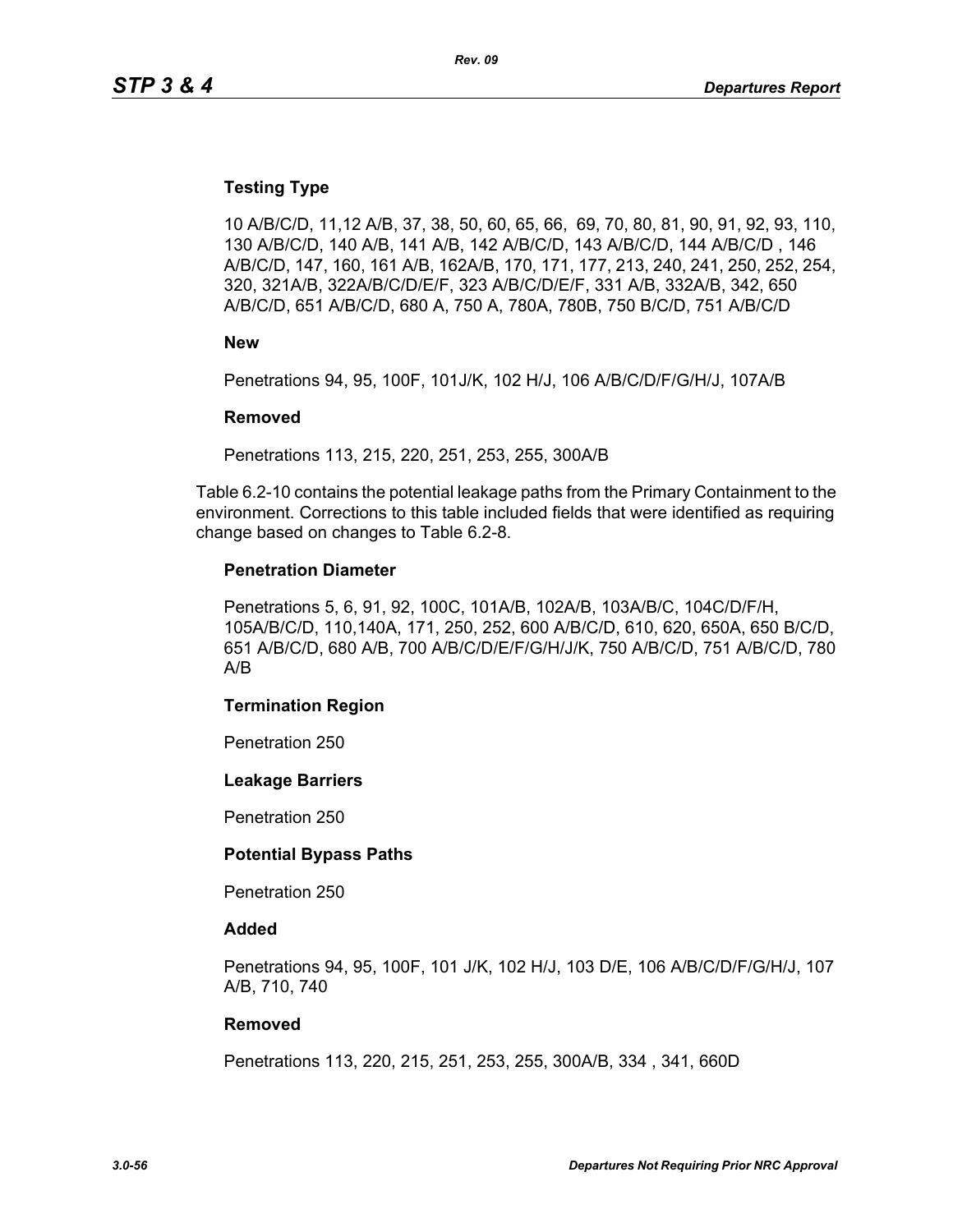### **Evaluation Summary**

This change ensures the ABWR design conforms to US Codes and Standards, corrects errors and inconsistencies in the reference ABWR DCD, revises penetration locations to ensure they meet separation criteria based on 3-D layout analysis, and provides additional design information regarding containment isolation valve testing that was not present in the reference ABWR DCD. These changes collectively ensure the design is in full compliance with NRC rules and regulations and therefore do not impact the probability of occurrence of accidents, the consequence of accidents, and do not create accidents of a different type than previously evaluated. These changes do not adversely affect the containment fission product barrier, there is no change in any method of analysis, and there is no adverse effect on Severe Accident mitigation.

This departure has been evaluated and determined to comply with the requirements in 10 CFR 52, Appendix A, Section VIII.B.5. The change has no adverse impact and prior NRC review and approval is not needed.

### **STD DEP 6.6-1, Pre-Service and Inservice Inspection and Testing of Class 2 and 3 Components and Piping**

#### **Description**

Departures from Subsections 6.6.2.1 and 6.6.2.2 of the reference ABWR DCD:

- A sentence in Subsection 6.6.2.1 regarding RHR heat exchangers nozzle having 100% accessibility for PSI during fabrication is deleted because it is no longer applicable.
- A paragraph in subsection 6.6.2.2 indicates restrictions for the use of some piping system configurations to ensure that accessibility for ISI is maintained. However, if some of the restricted piping system configurations are used, an evaluation is required to ensure ISI accessibility is provided.
- A sentence is added for clarification at the end of the Subsection 6.6.2.2 requiring an evaluation to be performed where less than the minimum straight pipe is used.
- **The comprehensive plant-specific PSI and ISI program plan will be developed and** submitted at least 12 months prior to commercial power operation.
- Access requirements are incorporated in the applicable specifications as an integral part of the design process.

#### **Evaluation Summary**

This departure has been evaluated pursuant to 10 CFR 52, Appendix A, Section VIII.B.5.

This change provides additional guidance and does not adversely affect any functional or safety requirements. Since this change does not affect any other plant SSCs, there is no effect on any accident previously evaluated in the plant-specific DCD. This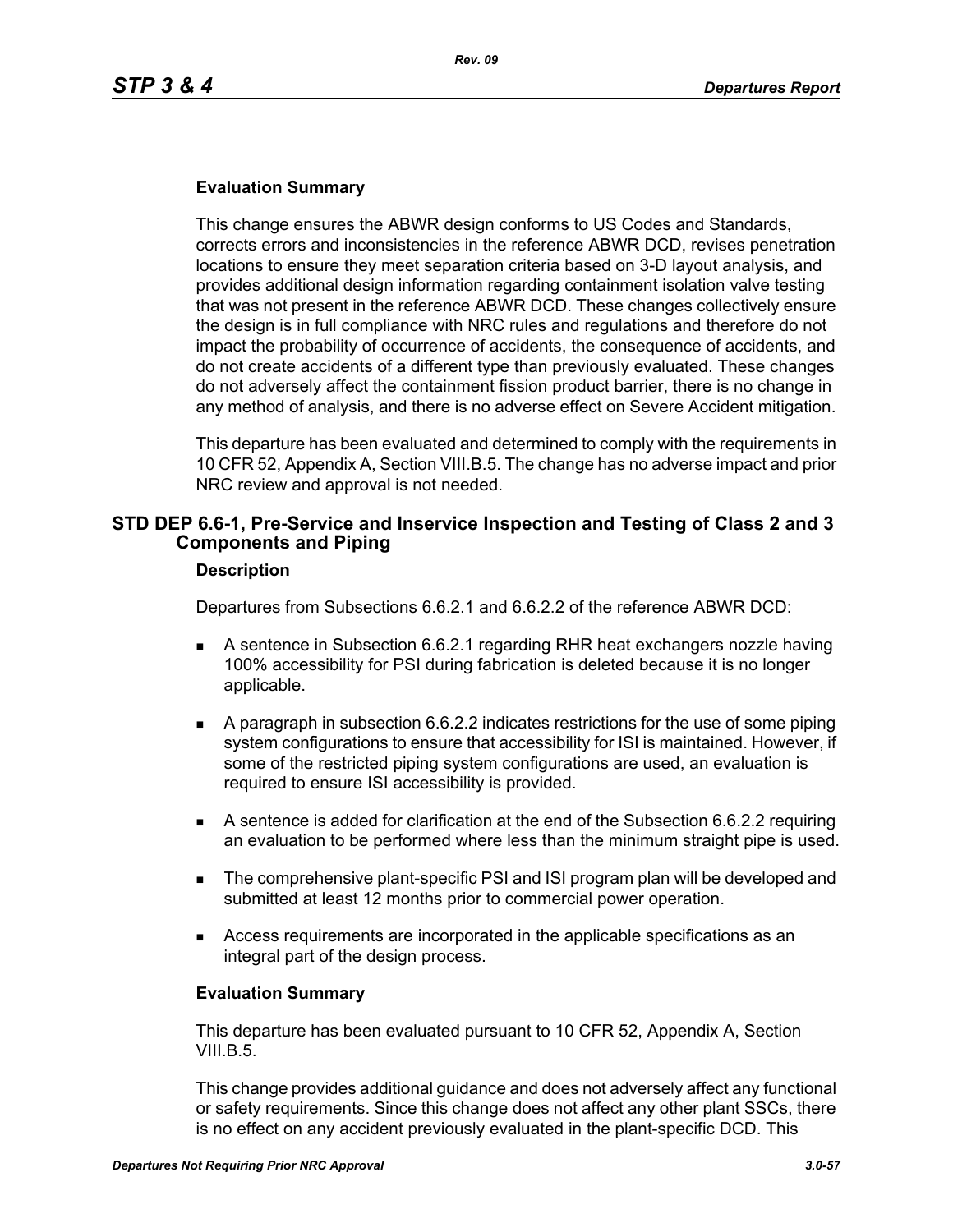departure does not change the Technical Specifications or any other underlying design. The operational requirements for conduct of preservice inspection remain unchanged. This departure does not change any plant physical features, SSCs important to safety or fission product barriers. Any previously evaluated accident is not affected, and the possibility for an accident of a different type is not created. Also, it does not affect any method used for evaluation in establishing the design bases or in the safety analyses. This departure does not affect any feature for mitigation of an exvessel severe accident. For the same reason, and because there is no effect on any event, operation or SSC function, the change does not create a different ex-vessel accident scenario. Therefore, this change has no adverse impact and does not require prior NRC approval.

### **STD DEP 6.6-2, Erosion-Corrosion Program**

#### **Description**

ABWR DCD Tier 2 Subsection 6.6.7.2 addresses the ABWR erosion-corrosion program. This program was based on the NUMARC program that was the industry standard at the time of certification. Since then, the industry has largely adopted the EPRI program described in NSAC-202L Rev. 3. The DCD wording is revised to reference the EPRI program and also to clarify that this program applies to both single-phase and two-phase flows as discussed in the EPRI document.

#### **Evaluation Summary**

This departure has been evaluated in accordance with the requirements of 10 CFR 52 Appendix A, Section VIII.B.5. The departure has no impact on ABWR DCD Tier 1, Tier 2\*, Technical Specifications or Technical Specifications Bases sections. The proposed change adopts the latest industry guidance for erosion-corrosion that is described in EPRI-NSAC-202L Rev. 3, "Recommendations for an Effective Flow-Accelerated Corrosion Program." This guidance reflects industry operating experience and research since certification, provides for enhanced methods for predicting, monitoring and detection of erosion-corrosion, and is therefore an improvement over the NUMARC program. This program is used on STP Units 1 and 2. The DCD wording is also changed to clarify that this program applies to both single-phase and two-phase flow as described in the EPRI guidance. Accordingly this departure results in less likelihood of a malfunction of any SSC important to safety. It also has no impact on the frequency of occurrence or consequences of an accident or ex-vessel severe accident previously evaluated. There is no impact on design basis limits to fission product barriers. Thus, this departure meets the requirements outlined in 10 CFR 52, Appendix A Section VIIIB. 5, and prior NRC review is not required.

### **STD DEP 6C-1, Containment Debris Protection for ECCS Strainers Description**

A departure from Appendix 6C incorporates the new- complex ECCS strainers (e.g. Cassette Type Strainer) design per NUREG/CR-6224, NUREG/CR-6808 and from Utility Resolution Guidance for ECCS Strainer Blockage, NEDO-32868-A. The ECCS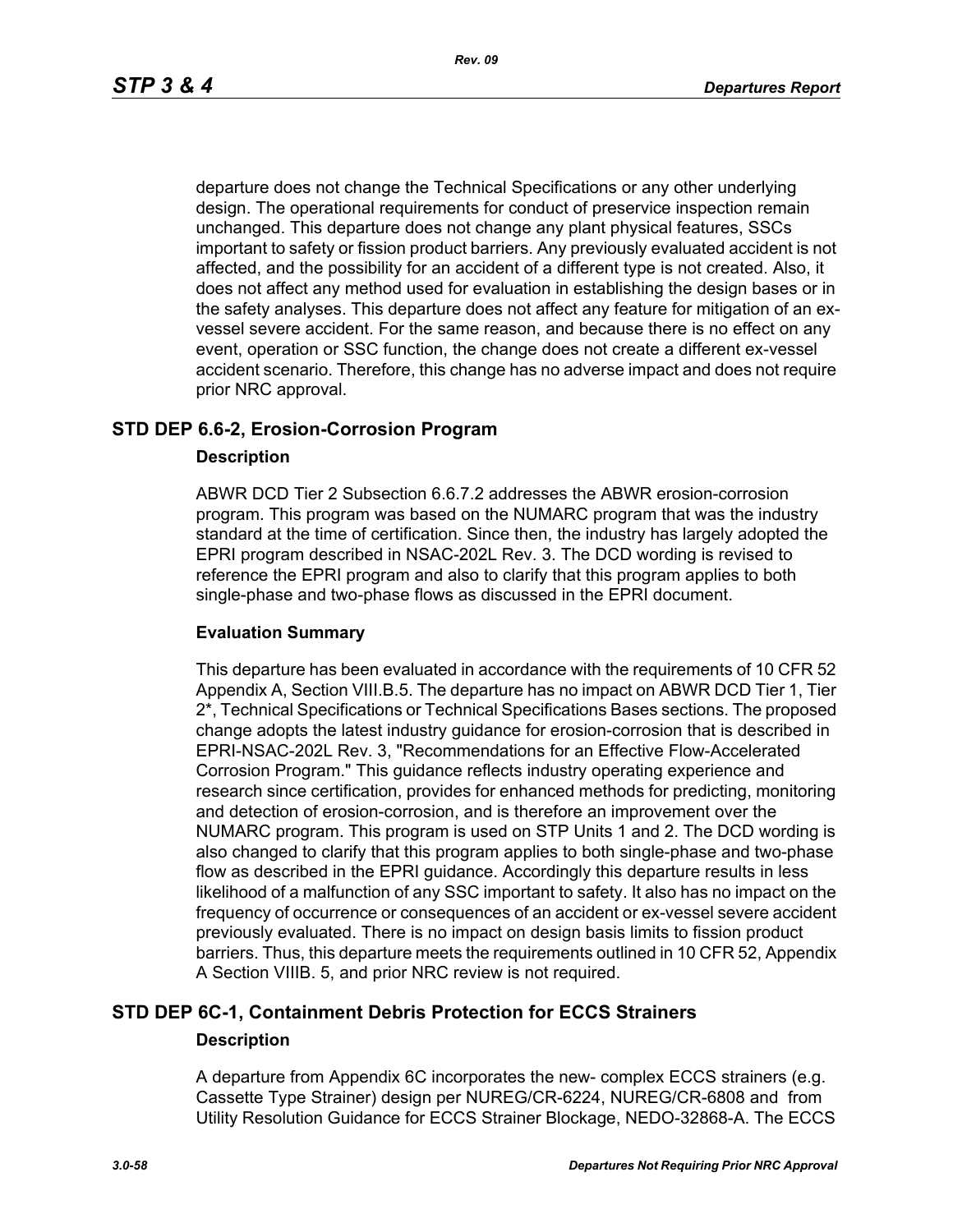Strainer design also affects the description and the available NPSH of the ECCS pumps. Changes are made to DCD Tier 2 Section 5.4.7.2.2 and Tables 5.4-1a, 5.4-2, 6.2-2b, 6.2-2c, 6.3-8 and 6.3-9, Figure 5.4-9, Figure 5.4-11 and Figure 6.3-1. Additional mitigating features, such as use of reflective metal insulation (RMI) for large bore piping, Inservice Inspection Program as a Surveillance Requirement, temporary filters during post-construction system testing, and a foreign material exclusion program are introduced. Tables 6C-1 and 6C-2 have been deleted since they are not applicable to the new strainer design.

There is no impact on any Tier 1, Tier 2\*, technical specifications, basis for technical specifications or operational requirements as a result of this change.

This departure changes type of ECCS suction strainers and provides design methodology for these strainers. The cassette type strainer improves upon the conical type strainer in alleviating strainer blockage. The strainer design incorporates requirements outlined in latest Regulatory Guide 1.82 (Rev.3). These strainers are designed as follows.

- (1) The head loss calculation was performed using head loss equation in NUREG/CR-6224. It was experimentally verified that this calculated head loss overestimates the actual head loss.
- (2) The hydrodynamic and structural analysis calculations for submerged strainers can be performed on S/P penetrations, tee pipes and the strainers. These load calculation procedures take into consideration the effect of size, geometry, porosity and location of the new strainers.

### **Evaluation Summary**

This departure has been evaluated and determined to comply with the requirements in 10 CFR 52, Appendix A, Section VIII.B.5, as described previously. The change affects the function of the strainers, but represents an improvement in safety and ensures that the design is bounded by the safety analysis.

The strainers are passive components that do not impact the operation of the ABWR and therefore do not impact the frequency of occurrence of an accident. Since the new strainers reduce the risk of blockage and improve the reliability of RHR, there is no adverse impact on the likelihood of malfunction of an SSC, the consequences of an accident, and the consequences of a malfunction of an SSC important to safety. Since the strainer improves the performance of the RHR system in an accident scenario, there is no impact on any fission product barriers. The new strainer does use a different methodology for evaluation, however, this methodology has been approved by the NRC in NUREG-6224. This change increases suction strainer surface area and reduces the risk of blockage and therefore there is no adverse impact on the severe accident evaluations. For this reason, prior NRC review and approval is not needed.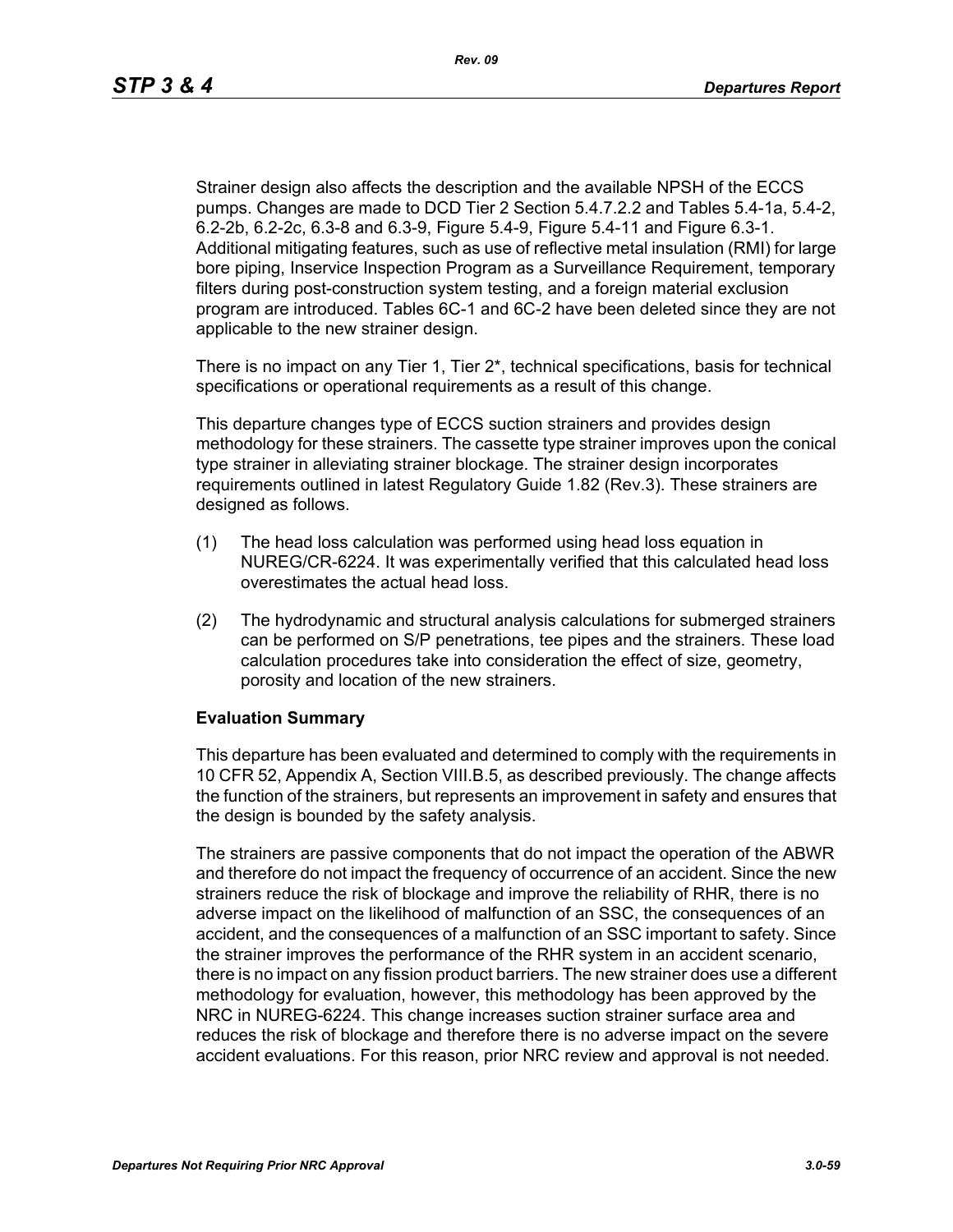# **STD DEP 7.1-1, References to Setpoints and Allowable Values Description**

The Technical Specifications (TS) Section 5.5.2.11 for STP 3 & 4 establishes a Setpoint Control Program (SCP) that implements the regulatory requirement of 10 CFR 50.36(c)(1)(ii)(A). The SCP establishes a document containing the Allowable Value (AV) for each Technical Specification required automatic protection instrumentation function. The purpose of this departure is to clarify in the FSAR that wherever the TS are referenced for setpoints or margins, the correct reference is to the Setpoint Control Program defined in TS Section 5.5.2.11. Setpoints for high radiation levels on instruments pertaining to gaseous and liquid releases included in the scope of the Offsite Dose Calculation Manual are in accordance with the Offsite Dose Calculation Manual. Also, references to the TS are deleted if not necessary or if they need to be replaced with another proper reference.

### **Evaluation Summary**

This departure has been evaluated pursuant to the requirements in 10 CFR 52, Appendix A, Section VIII.B.5. In summary, the departure clarifies the TS reference in the FSAR for setpoints and margins. The TS themselves are not being updated or reformatted under this departure. This departure does not change any Tier 1 or Tier 2<sup>\*</sup> information, the Technical Specifications or Bases, or other operational requirements. Since the change involves only the reference substitution or deletion in the plant specific DCD (FSAR), there is no change to any SSC important to safety or fission product barrier, or any evaluated technical information. No change is made, due to this departure, to any method used for evaluation in establishing the design basis or in the safety analyses. Also, there is no effect on any accident evaluated previously, and no accident of a different type can occur. Since no design feature is changed, there is no impact on any method of mitigation of ex-vessel accident that relies on certain design features. For the same reason, and because there is no effect on any event, operation or SSC function, the change does not create a different ex-vessel accident scenario. Therefore, this change has no adverse impact and does not require prior NRC approval.

### **STD DEP 7.1-2, ATWS DB for Startup Range Neutron Monitoring**

### **Description**

Subsection 7.1.2 of the reference ABWR DCD described the safe shutdown systems I&C and the Neutron Monitoring System I&C. The STP 3 & 4 FSAR provides the following departures:

 DCD Subsection 7.1.2.4.1 states that the FMCRD motors shall be connected to the emergency diesel generators. The FSAR subsection clarifies that power for the stepping motor driver modules (SMDMs) that control the power to the FMCRD motors derive their power from a bus that can automatically receive power from the EDG, if necessary.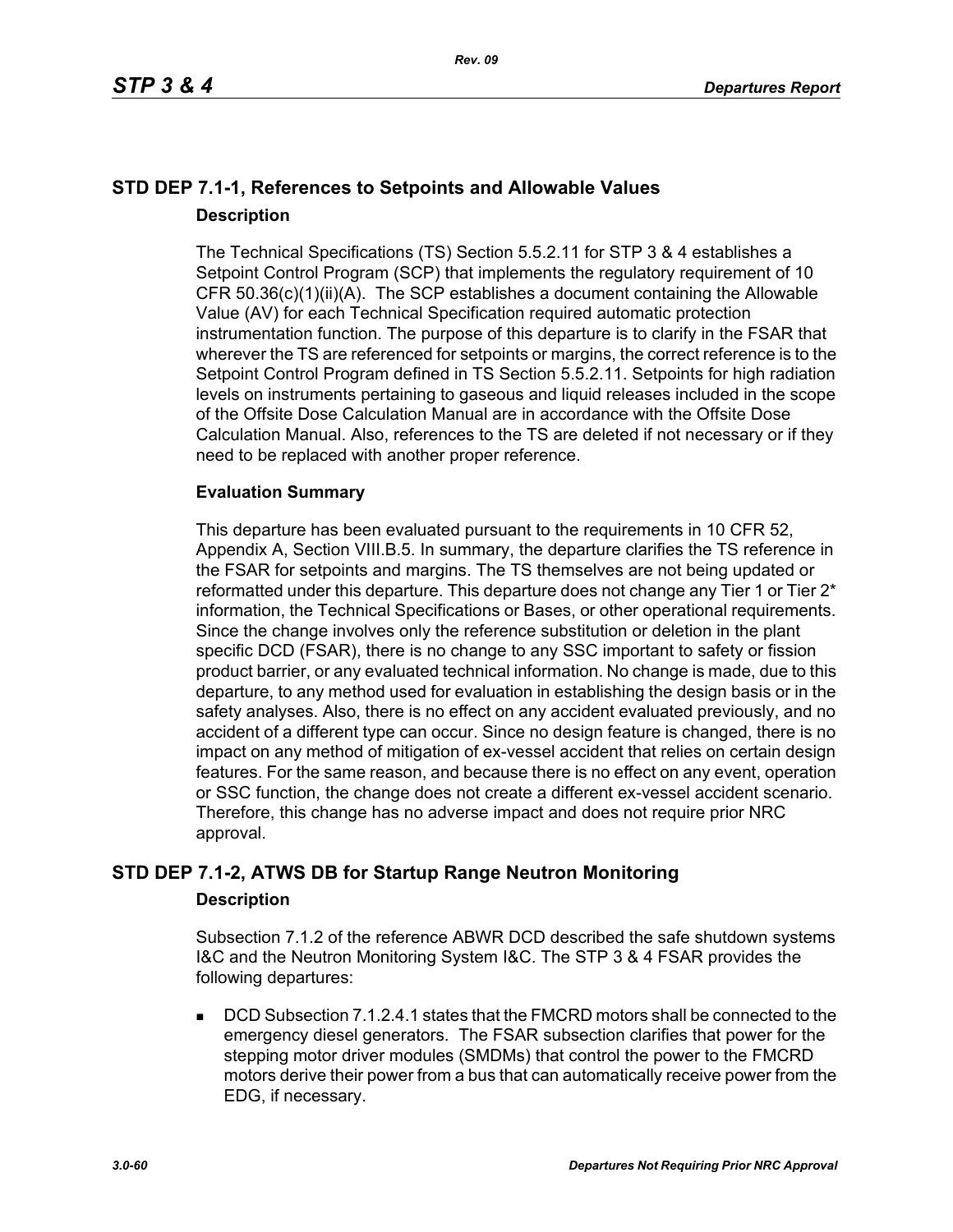STP 3 & 4 FSAR Subsections 7.1.2.6.1.1 (1) and 7.1.2.6.1.4 (1) add as a General Functional Requirement under the Safety Design Bases that the Startup Range Neutron Monitoring (SRNM) subsystem and the Average Power Range Monitor (APRM) subsystem, respectively, will provide ATWS permissive signals to the ESF Logic and Control System (ELCS). These changes are also reflected in Table 7.6- 5.

### **Evaluation Summary**

This departure has been evaluated pursuant to the requirements in 10 CFR 52, Appendix A, Section VIII.B.5. There is no impact on any Tier 1, Tier 2\* DCD, Technical Specifications, Bases for Technical Specifications or operational requirements.

The first item of the departure clarifies in more detail how the FMCRD motors receive power from the EDG. The second item reflects the existing design as described in Section 7.6.1.1.1(6) of the DCD whereby the SRNM sends an "ATWS Permissive" signal to the SSLC system to permit ATWS protection action, and the existing design in Section 7.6.1.1.2.2(5) of the DCD whereby the APRM sends an ATWS permissive signal to the SSLC system. These changes are for added clarification and completeness, do not affect the underlying design of any plant SSC important to safety, and do not impact the likelihood or consequences of an accident or malfunction of an SSC important to safety nor is there any impact on ex-vessel severe accident likelihood or consequences. No new accident scenarios are created by this change and no fission product barrier design basis limits are impacted. Therefore this change has no adverse impact and prior NRC approval is not required.

### **STD DEP 7.2-4, Manual Scram Monitoring**

### **Description**

Subsection 7.2.1.1.4.2 (6) (c) of the reference ABWR DCD describes the two manual scram switches or the reactor mode switch as providing the means to manually initiate a reactor trip. The subsection also states that one bypass initiating variable is also monitored in addition to the scram initiating variables. This departure deletes the statement about monitoring initiating variables because it is misplaced in the Manual Scram subsection discussion and could be misleading in light of the manual scram not being bypassed.

### **Evaluation Summary**

This departure has been evaluated pursuant to the requirements in 10 CFR 52, Appendix A, Section VIII.B.5. This departure does not change the Tier 1, Tier2\*, Technical Specifications, bases for the Technical Specifications, nor any underlying design or other operational requirements. Furthermore, it does not change any plant physical features, SSCs important to safety, or fission product barriers. Any previously evaluated accident is not affected, and the possibility for an accident of a different type is not created. Also, it does not affect any method used for evaluation in establishing the design bases or in the safety analyses. This departure does not affect any feature for mitigation of an ex-vessel severe accident. For the same reason, and because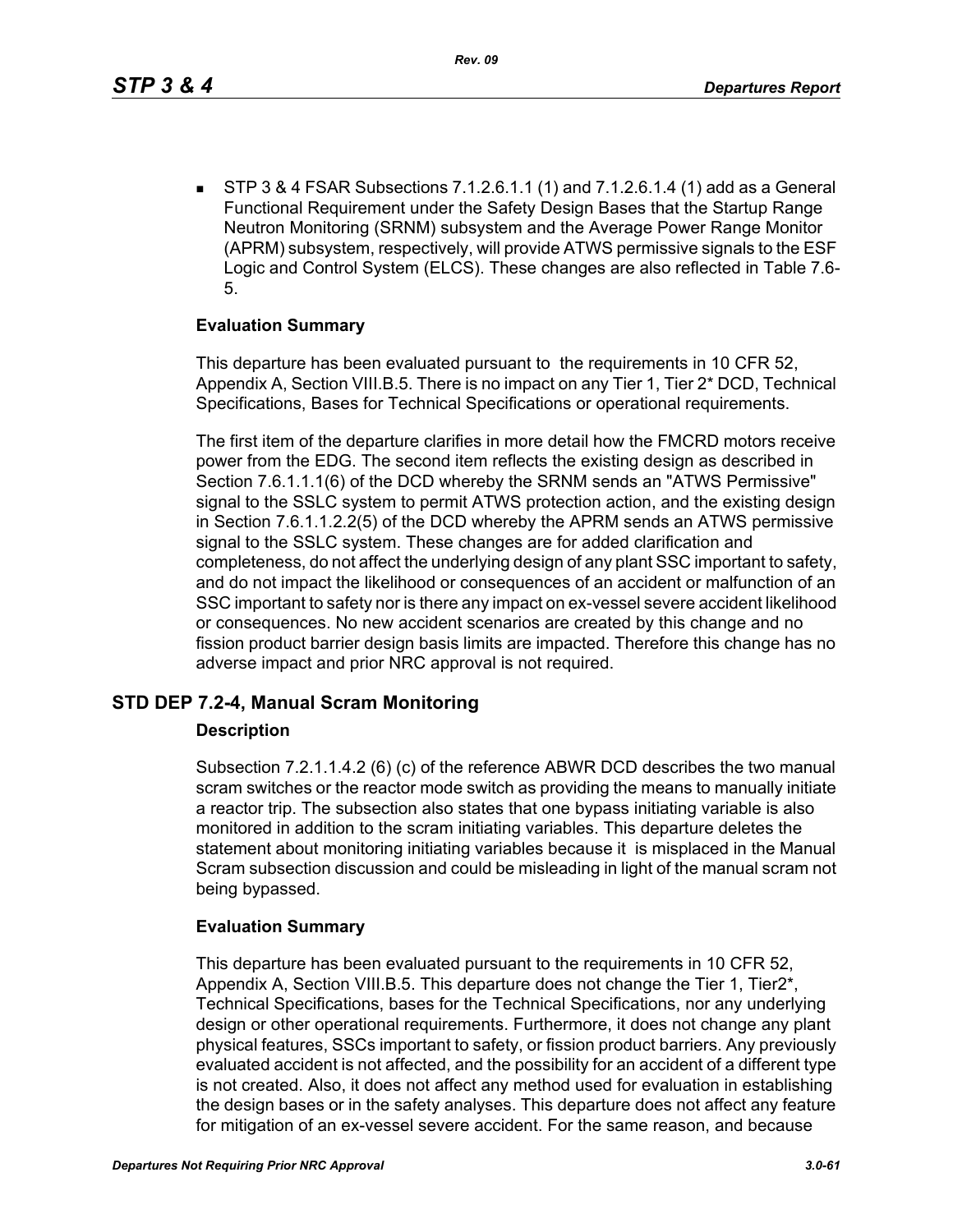there is no effect on any event, operation, or SSC function, the change does not create a different ex-vessel accident scenario. Therefore, this change has no adverse impact and does not require prior NRC approval.

### **STD DEP 7.2-6, RPS Instrumentation Ranges**

#### **Description**

Table 7.2-1 of the reference ABWR DCD provided specifications for Reactor Protection System Instrumentation. This departure provides new ranges for:

- Reactor Vessel High Pressure
- Drywell High Pressure
- Reactor Vessel Low Water Level 3
- CRD charging header pressure High
- **Turbine Control Valve Fast Closure**
- **High Suppression Pool Temperature**
- Turbine First-stage Pressure

Continuing design effort has determined that the original ranges did not provide for optimal performance. The ranges are now updated to reflect a range of values appropriate for optimal performance.

#### **Evaluation Summary**

This departure to update the RPS instrumentation ranges has been evaluated pursuant to and determined to comply with the requirements in 10 CFR 52, Appendix A, Section VIII.B.5. This departure does not change the Technical Specifications, any underlying design or other operational requirements. Furthermore, it does not change any plant physical features, SSCs important to safety or fission product barriers. Any previously evaluated accident is not affected, and the possibility for an accident of a different type is not created. Also, it does not affect any method used for evaluation in establishing the design bases or in the safety analyses. This departure does not affect any feature for mitigation of an ex-vessel severe accident. For the same reason, and because there is no effect on any event, operation or SSC function, the change does not create a different ex-vessel accident scenario. Therefore, this change has no adverse impact and does not require prior NRC approval.

### **STD DEP 7.3-1, Time Intervals for Licensing Analysis**

#### **Description**

Subsections 7.3.1.1.1.1, 7.3.1.1.1.3, and 7.3.1.1.1.4 of the reference ABWR DCD provide specific times for the High Pressure Core Flood System, the Reactor Core Isolation Cooling System, and the Low Pressure Flooder Subsystem to respond to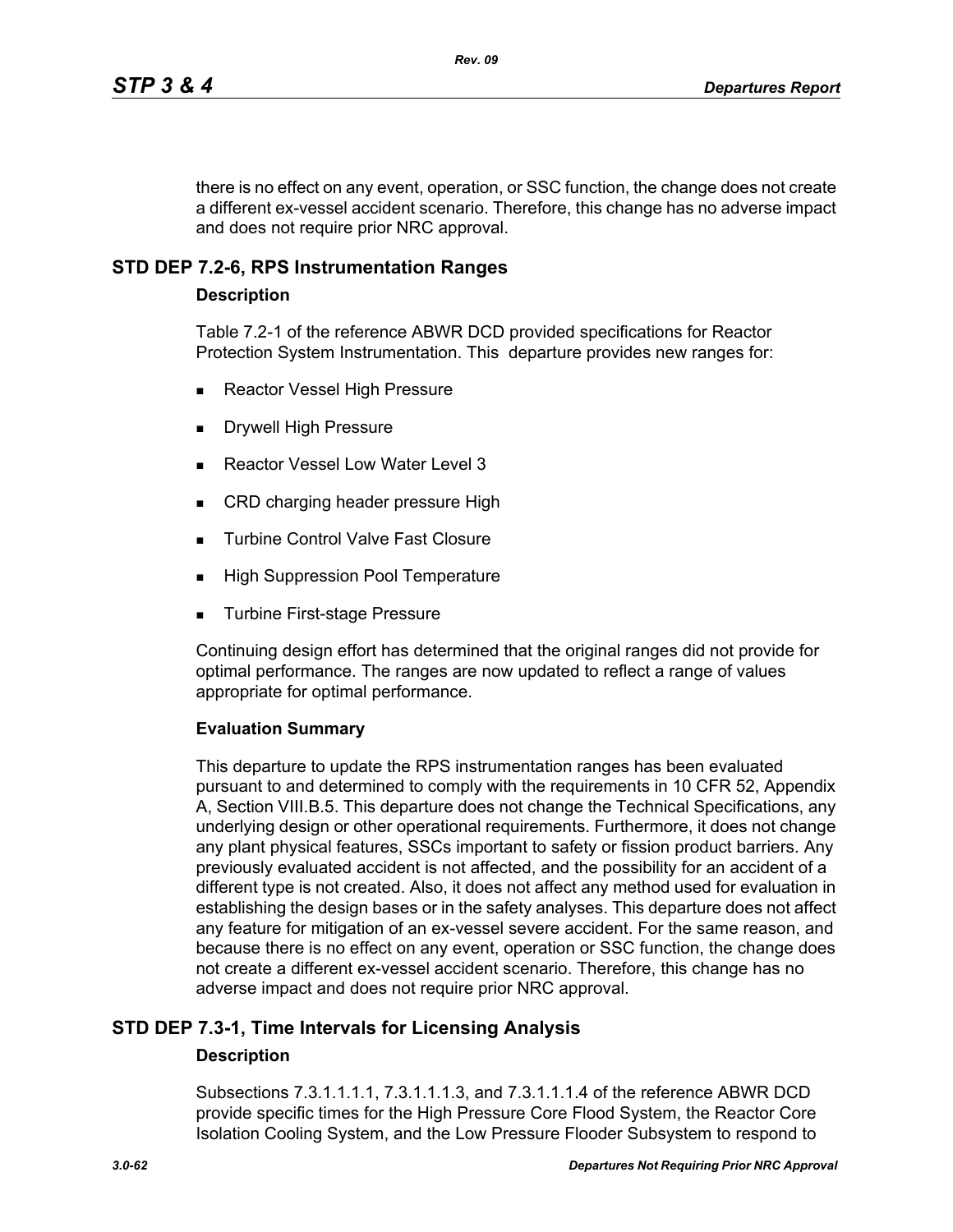accidents. Table 6.3-1 provides these same values in addition to other significant input variables used in the Loss-of-Coolant Accident analysis.

To ensure consistency of information within the DCD, the specific values have been deleted from these Chapter 7 subsections and a reference has been inserted to Table 6.3-1. This ensures that all data relative to these inputs remain in one place, consistent with the accident analysis.

#### **Evaluation Summary**

This departure has been evaluated pusuant to the requirements in 10 CFR 52, Appendix A, Section VIII.B.5.

Specific response times for the Low Pressure Flooder, the Reactor Core Isolation Cooling, and the High Pressure Core Flood systems exist both in the text narrative in Section 7.3 and in tables in Section 6.3 of the DCD. This change removes the specific times from the text narrative in Section 7.3 and references the appropriate table in Section 6.3. This removes the possibility of there being inconsistencies in the COLA. This change is intended to improve the quality and consistency of the information in the COLA and does not change any design or function for an SSC important to safety. Consequently, this change has no impact on the frequency or consequences of any accident or malfunction of an SSC important to safety previously evaluated. There is no impact on ex-vessel severe accident likelihood or consequences.

This change has no impact on any Tier 1, Tier 2\*, Technical Specifications, bases for the Technical Specification, or operational requirements information.

Based on the results of this evaluation, prior NRC approval of this change is not required.

# **STD DEP 7.3-2, Automatic Depressurization System (ADS) Operator**

#### **Description**

Subsection 7.3.1.1.1.2 of the reference ABWR DCD incompletely describes actuation of the automatic safety/relief valves as "with electrical power." The valve utilizes pneumatic action for the relieving function, but the operating air is introduced via an electric signal to a solenoid valve. The relief (power) mode of operation is initiated when an electrical signal is received at any of the solenoid valves located on the pneumatic actuator assembly. These valves also operate by mechanical function as described in this subsection. The STP 3 & 4 FSAR states "pneumatic action" as the actuation method to clearly describe the ADS function of the SRV.

### **Evaluation Summary**

This departure has been evaluated pursuant to the requirements in 10 CFR 52, Appendix A, Section VIII.B.5. The change is a rewording for clarification that does not change the meaning or intent and has no impact on the ADS system design or function. As a result, there is no impact on the probability or the consequences of an accident or malfunction of an SSC important to safety. There is also no impact on the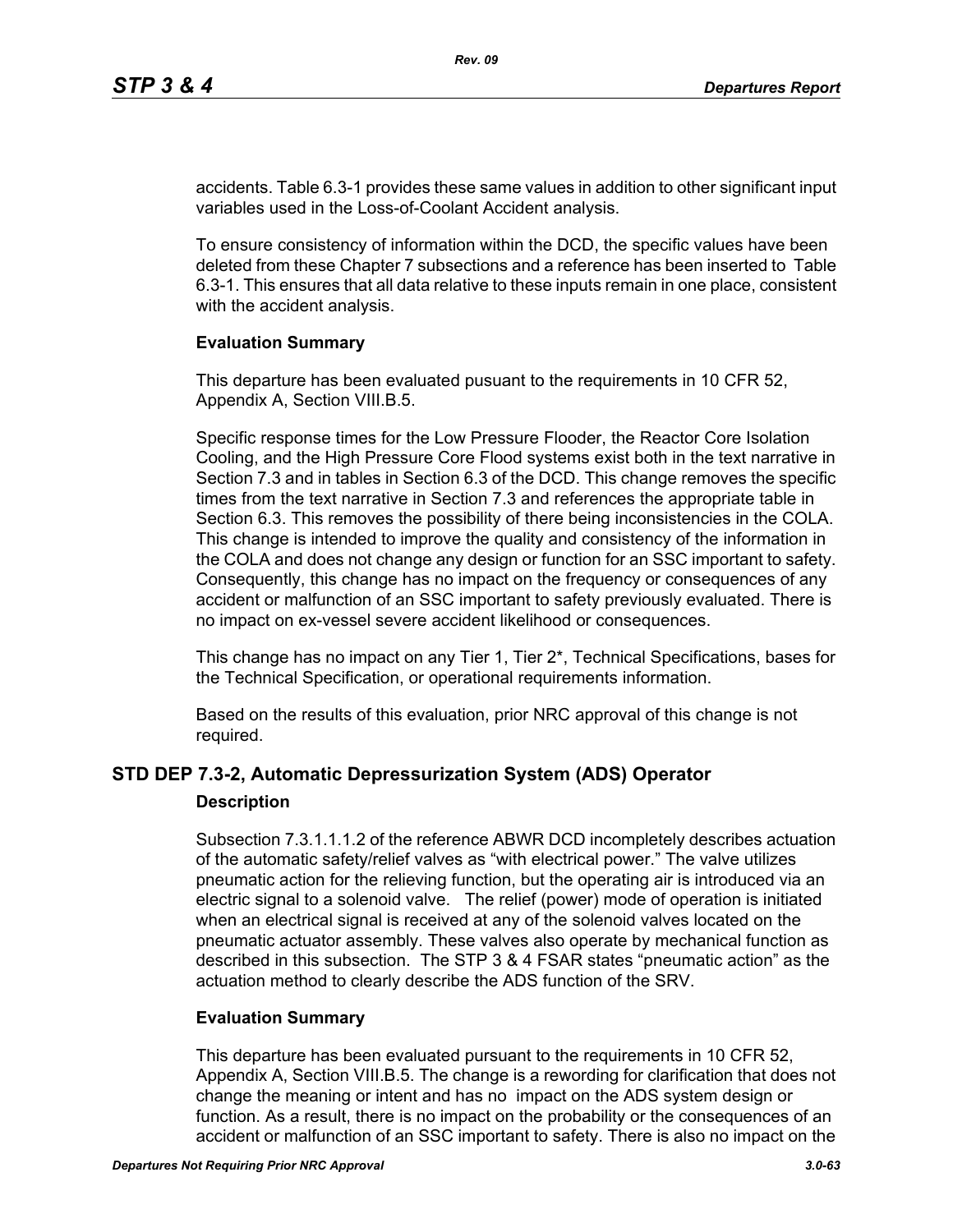likelihood or the consequences of an ex-vessel severe accident. There is no impact on any Tier 1, Tier 2\*, Technical Specifications, bases for Technical Specifications, or operational requirements information as a result of this change.

Based on the results of this evaluation, prior NRC approval of this change is not required.

# **STD DEP 7.3-4, ADS Logic**

### **Description**

Subsection 7.3.1.1.1.2 (3) (b) of the reference ABWR DCD describes the logic and sequencing for the ADS. The original description did not clearly describe the conditions under which ADS could be initiated. The description identifies the two parameters required as Reactor Water Level and Drywell Pressure. The description could be misinterpreted as requiring both parameters simultaneously to initiate ADS. The actual logic includes a bypass timer that initiates on Reactor Water Level (Level 1) that will initiate ADS without the presence of High Drywell Pressure after eight minutes (nominal). Subsection 7.3.2.1.1 discusses this timer, but does not provide the information that it is initiated by the Level 1 signal.

The above subsections are amended in the STP 3 & 4 FSAR to state that the bypass timer is initiated by the Reactor Vessel Water Level (Level 1) input. Additionally, the 8-minute exact value for the timer setting is removed from Subsection 7.3.2.1.1 to ensure that there is no conflict with Tier 1 information regarding the setting of less than or equal to 8 minutes for this timer.

### **Evaluation Summary**

This departure has been evaluated pursuant to the requirements in 10 CFR 52, Appendix A, Section VIII.B.5. This departure does not change the Technical Specifications, setpoints for the parameters or other operational requirements. Furthermore, it does not change the ADS design, any plant physical features, or SSCs important to safety or fission product barriers. Previously evaluated accidents are not affected, and the possibility for an accident of a different type is not created. Also, it does not affect any method used for evaluation in establishing the design bases or in the safety analyses. The ADS has not been identified as a design feature in the plant specific DCD for mitigating an ex-vessel severe accident. Consequently, this change has no impact on ex-vessel severe accident likelihood or consequences. Therefore, this change has no adverse impact and does not require prior NRC approval.

# **STD DEP 7.3-5, Water Level Monitoring**

### **Description**

Subsections 7.3.1.1.1.2 and 7.3.1.1.1.4 of the reference ABWR DCD describe the equipment design for the ADS and RHR/LPFL I&C using the terms "Low" and "Low-Low" when describing the initiation inputs from the Reactor Water Level instrumentation. These terms are replaced by the standard ABWR nomenclature of Level 1.5 and Level 1, respectively, for initiating signals. This instrumentation also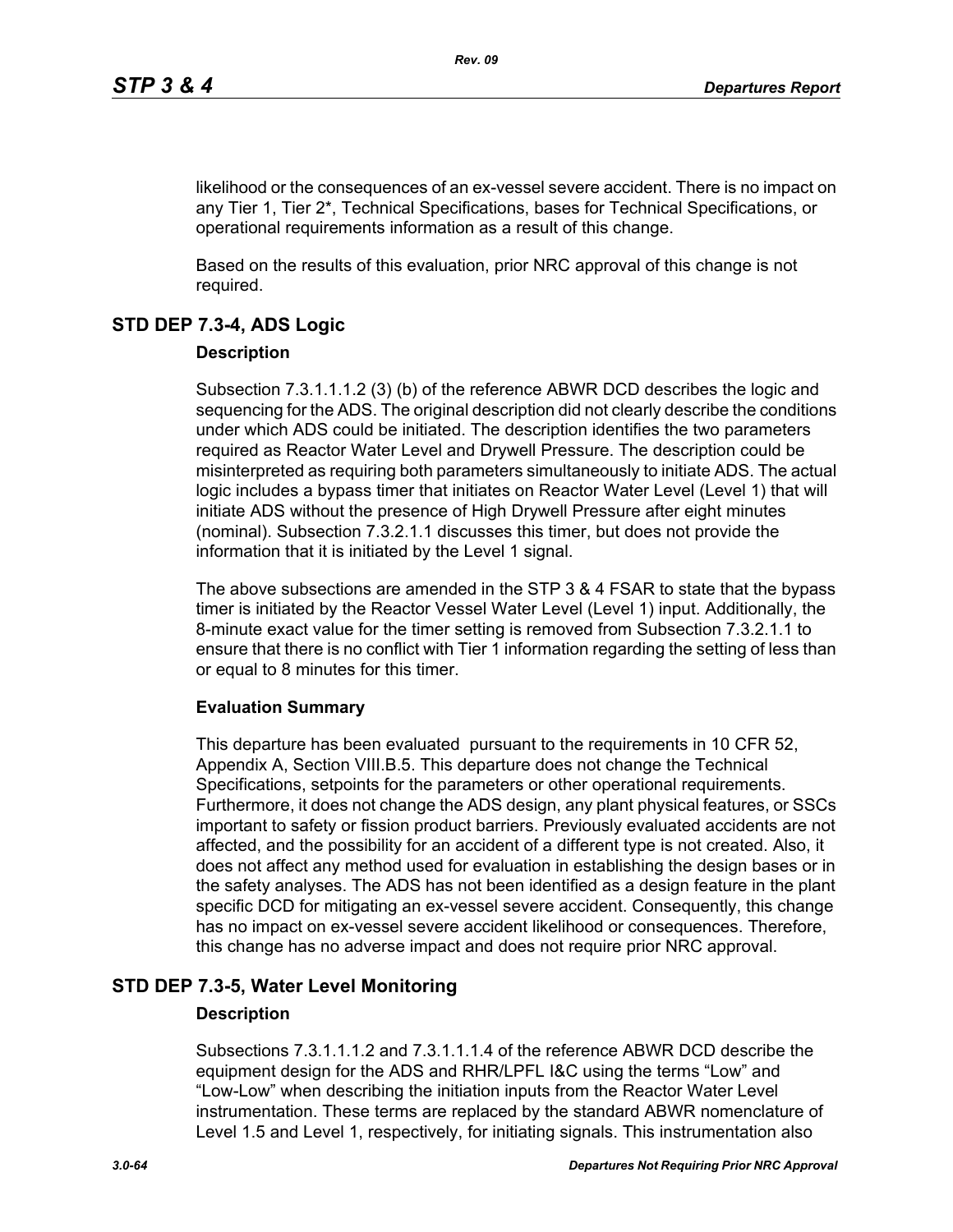provides initiating signals for other levels, such as Level 2, Level 3, and Level 8, etc. Additional clarity for low water level initiating a scram is achieved by adding "(Level 3)" after "Reactor vessel low water level" in Subsections 7.2.2.1(3) and 7.2.2.2.3.1(8)(a) and (12)(a), and Table 7.2-2.

To ensure clarity for all users, terms such as "Low" and "Low-Low" are replaced with the actual level nomenclature, e.g., "Level 1.5" and "Level 1," in Subsections 7.3.1.1.1.2 (3) (a), (3) (b) and (3) (d) and 7.3.1.1.1.4 (3) (a), (3) (d), and (3) (e).

#### **Evaluation Summary**

This departure has been evaluated pursuant to the requirements in 10 CFR 52, Appendix A, Section VIII.B.5and determined not to require prior NRC approval. There is no underlying design change to any plant SSC. In summary, the evaluation demonstrates that this departure is a clarification since it provides the standard ABWR nomenclature for the reactor vessel level initiating instrumentation. This departure does not change any Tier 1 or Tier 2\* information, change the Technical Specifications, or other operational requirements, and does not affect any previously evaluated accident or create the possibility for an accident of a different type. Further, there is no effect on any SSC important to safety or fission product barrier, and it does not affect any method used for evaluation in establishing the design basis or in the safety analyses. Therefore, this change has no adverse impact and does not require prior NRC approval.

### **STD DEP 7.3-6, SRV Position Indication**

#### **Description**

Subsection 7.3.1.1.1.2 (3) (b) of the reference ABWR DCD describes the position indication provided in the main control room for the safety/relief valves. The description states that lights are provided when the solenoid-operated pilot valves are energized to open. It also states that linear variable differential transformers (LVDTs) are mounted on the valve operators.

As stated in the STP 3 & 4 FSAR subsection, the current design for main control room indication of safety/relief valve position is provided by a limit switch. ADS solenoid energized status is not indicated as this is not a direct indication of the safety/ relief valve position. The incorporation of the limit switch on the valve provides a direct, positive indication of the safety/relief valve position that is more reliable than the original described LVDT. The requirement for position indication of the safety/relief valve is assured by this limit switch.

### **Evaluation Summary**

This departure has been evaluated pursuant to the requirements in 10 CFR 52, Appendix A, Section VIII.B.5. There is no impact on any Tier 1, Tier 2\*, technical specifications, basis for technical specifications or operational requirements as a result of this change.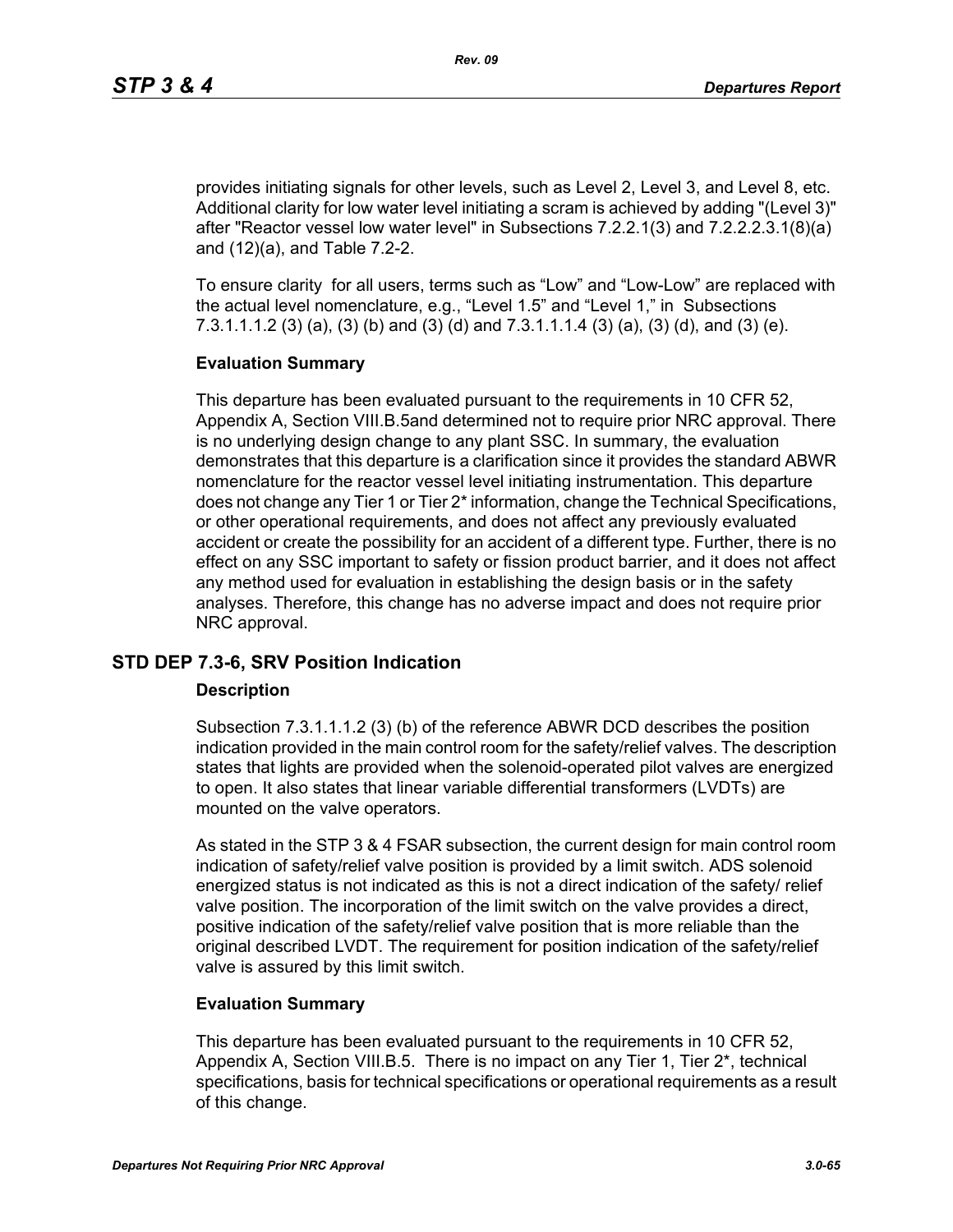*Rev. 09*

This change provides direct position indication of the safety relief valves using limit switches in place of the method described in the DCD where position of the safety relief valves was monitored with less reliable LVDTs or inferred by indication of energization of the solenoids to the pilot valves. The direct monitoring of SRV position with the more reliable limit switches versus LVDTs provides a more reliable and direct indication of SRV position status to the control room operator. There are no accidents described in the DCD or the COLA that are directly affected by this change, thus there is no adverse effect on the frequency or consequences of accidents, and the change does not affect the occurrence or consequences of a malfunction of SSCs important to safety. No accident analyses of fission product barrier design limits are impacted by this change. The change to SRV position indication swtiches has no impact on frequency of occurrence or consequences of ex-vessel severe accidents previously reviewed.

The result of the evaluation is that prior NRC approval is not required for this change.

### **STD DEP 7.3-7, Automatic Depressurization System (ADS) Manual Operation**

#### **Description**

Subsection 7.3.1.1.1.2(3)(b) of the reference ABWR DCD describes the manual controls associated with the ADS. This section describes the ADS inhibit switch as "keylocked." The ADS inhibit switches are no longer the keylock type. The subsection is modified in the STP 3 & 4 FSAR to present the current design.

### **Evaluation Summary**

DCD Tier 1 and Tier 2\* information, Technical Specifications, Technical Specification Bases, and operational requirements were reviewed and were found to not be impacted by this change.

This departure replaces the ADS inhibit switches from a keylock type to a normal manual switch. This change does not affect the overall function of the ADS inhibit switches. This change is to facilitate operator action.

The purpose of the ADS inhibit switch is to allow one ADS division to be taken out of service. This switch is ineffective once the ADS timers have timed out and thus cannot be used to abort and reclose the valves once they are signalled to open. The inhibit mode is continuously annunciated in the main control room. This departure only changes the type of switch and does not change the functionality of ADS.

This departure does not change any of the automatic initiation capabilities of the ADS on such signals as low reactor water level and high drywell pressure. Because there is no change in design or function of an SSC important to safety. This departure has no impact on the likelihood or consequences of analyzed accidents or of a malfunction of an SSC important to safety. No new accident scenarios are created and there is no impact on the design basis limit of any fission product barrier. The ADS has not been identified as a design feature in the plant specific DCD for mitigating an ex-vessel severe accident. Therefore this change has no impact on the likelihood or consequences of an ex-vessel severe accident.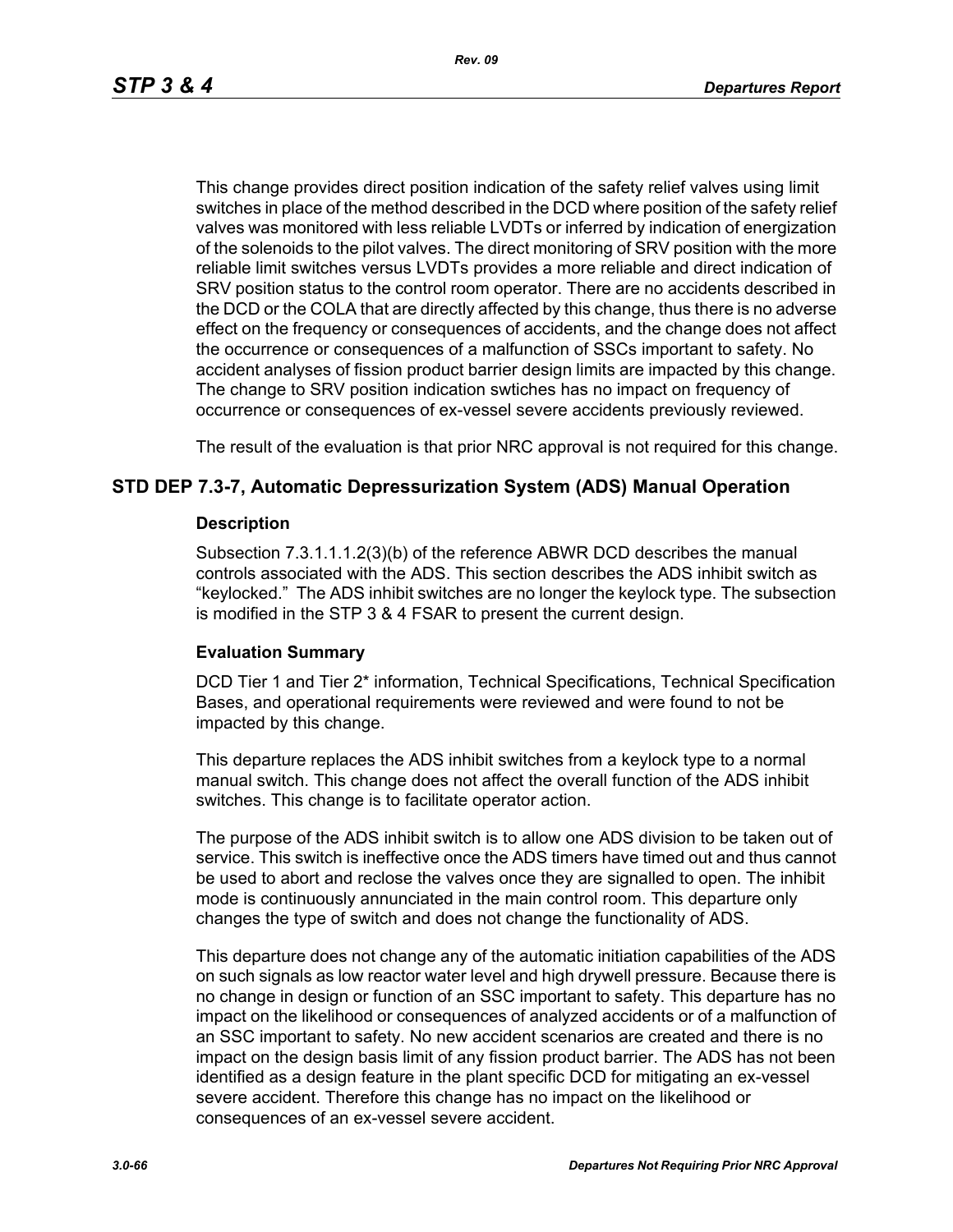Based on the results of this evaluation, prior NRC approval of this change is not required.

# **STD DEP 7.3-9, Shutdown Cooling Operation**

### **Description**

Subsection 7.3.1.1.1.4 (3) (e) of the STP 3 & 4 FSAR clarifies the reference ABWR DCD description of the RHR Shutdown Cooling Mode valve alignment after a Low Pressure Flooder (LPFL) actuation signal. In the shutdown cooling mode of operation, the RHR System removes decay heat from the reactor core to achieve and maintain a cold shutdown condition. In this mode, each division takes suction from the RPV via its dedicated suction line, pumps the water through its respective heat exchanger tubes, and returns the cooled water to the RPV. Each shutdown cooling suction valve automatically closes if reactor water level falls below Level 3. These valves will not open on high reactor pressure.

This clarification deletes reference to automatic closure of the RHR suction valves for the SCS mode on receipt of an LPFL initiation signal on Level 1. These valves are already automatically closed on a Level 3 signal. This departure further clarifies that the shutdown cooling isolation valves must be closed to permit suction from the Suppression Pool.

### **Evaluation Summary**

This departure has been evaluated pursuant to the requirements in 10 CFR 52, Appendix A, Section VIII.B.5. This departure does not change any Tier 1 or Tier 2<sup>\*</sup> information, the Technical Specifications, any underlying design or other operational requirements. This departure clarifies the correct alignment of RHR valves in the SCS mode upon receipt of an LPCF initiation signal and does not change any plant physical features, SSCs important to safety or fission product barriers. Any previously evaluated accident is not affected, and the possibility for an accident of a different type is not created. Also, it does not affect any method used for evaluation in establishing the design bases or in the safety analyses. This departure does not affect any feature for mitigation or an ex-vessel severe accident. For the same reason, and because there is no effect on any event, operation or SSC function, the change does not create a different ex-vessel accident scenario. Therefore, this change has no adverse impact and does not require prior NRC approval.

# **STD DEP 7.3-10, ESF Logic and Control System (ELCS) Mode Automation Description**

Subsection 7.3.1.1.1.4(3i) of the reference ABWR DCD states that the operator may control the RHR pumps and injection valves manually after LPFL initiation by using RHR capabilities in other modes if the core is being cooled by other emergency core cooling systems. Subsection 7.3.1.1.1.4(3i) of STP 3 & 4 COLA replaces that statement with an expanded description of the Mode switches in the main control room. In order to support the displays and to reduce operator burden, RHR has specific mode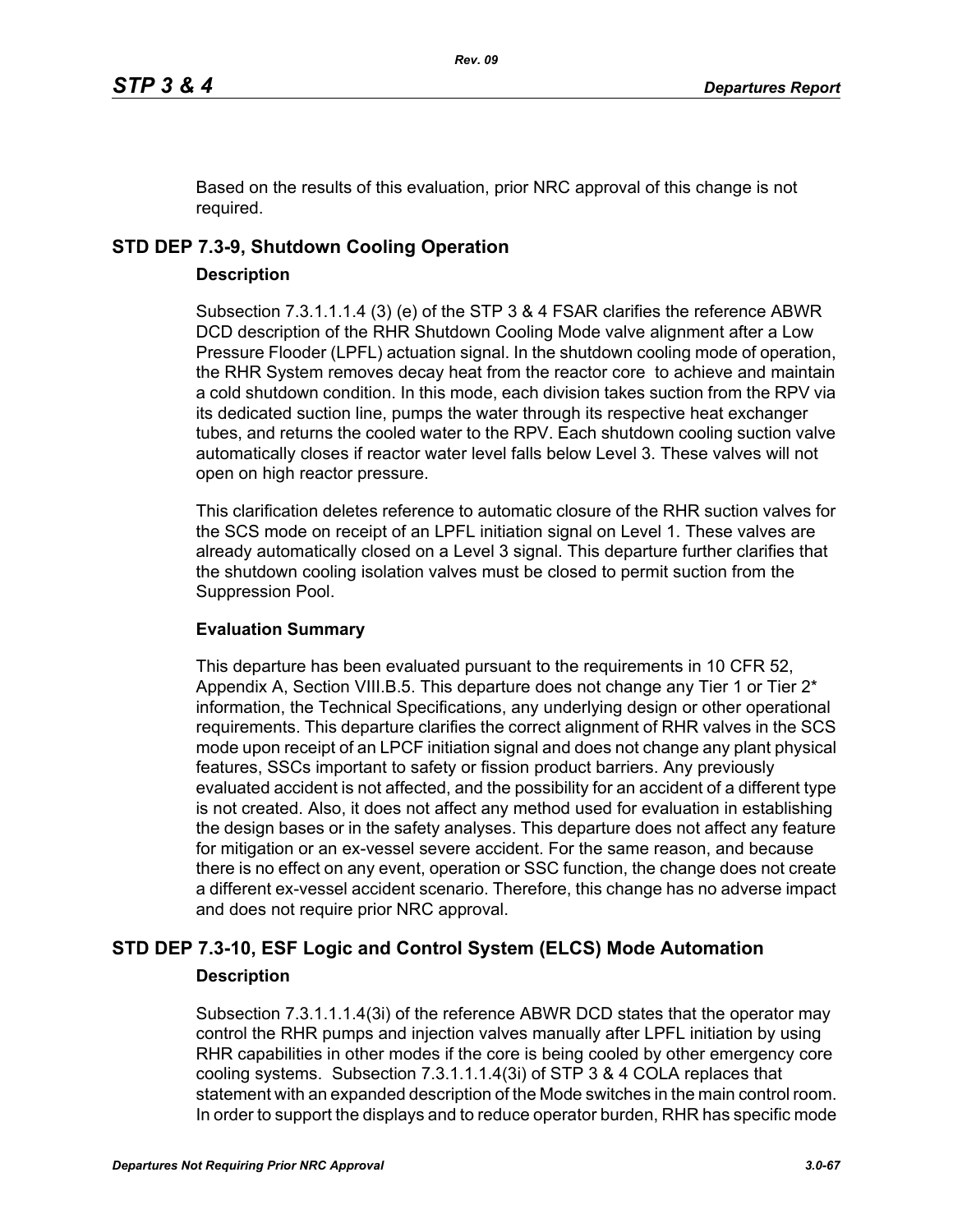operation capability. This eliminates the possibility of operator error and supports the display requirements. Mode-specific permissives are required for system alignment.

The change to Section 7.3.1.1.1.4 replaces the DCD text which states that the operator may control the RHR pumps and injection valves manually after LPFL initiation to use RHR capabilities in other modes if the core is being cooled by other emergency core cooling systems. The updated text expands this by describing the Mode switches in the main control room. These logic changes are reflected in a revision made to Figure 7.3-4, Sheets 10, 11, 13, 14, 19, 20 and 20a.

In addition, Section 7.3.1.1.1.4 (3) explains that logic power for the LPFL subsystem is from the ELCS power supply for the division involved. ELCS mode automatic logic changes are implemented for Figure 7.3-1, Sheets 5, 11, 13, 14 and 17 to assure that the HPCF "C" diverse hard-wired manual initiation function has priority over the normal automatic initiation logic for HPCF "C". This departure also modifies information in Figure 7.3-1, Sheets 2, 7-10, 15 and 16. These changes assure proper implementation of the diverse hard-wired HPCF "C" manual initiation capability described in Appendix 7C.5.

#### **Evaluation Summary**

This departure has been evaluated pursuant to the requirements in 10 CFR 52, Appendix A, Section VIII.B.5.

The Tier 1 and Tier 2\* DCD, Technical Specifications, Bases for Technical Specifications and operational requirements were reviewed and it was found that none of these documents are impacted by this change.

The change to Section 7.3.1.1.1.4 replaces the DCD text which states that the operator may control the RHR pumps and injection valves manually after LPFL initiation to use RHR capabilities in other modes if the core is being cooled by other emergency core cooling systems. The updated text expands this by describing the Mode switches in the main control room. In order to support the displays and to reduce operator burden, RHR has specific mode operation capability. These changes are also reflected in revisions made to Figure 7.3-4. These changes reduce the likelihood of operator error and support the display requirements. The logic changes to the ELCS are implemented to assure that the HPCF "C" diverse hard-wired manual initiation function has priority over the normal automatic initiation logic for HPCF "C". These changes assure proper implementation of the diverse hard-wired HPCF "C" manual initiation capability described in Appendix 7C.5.

These changes provide enhancements to reduce the likelihood of operator error, to support display requirements and to implement manual diversity as described in Appendix 7C.5. Consequently, these changes are favorable and have no adverse impact on the frequency or consequences of an accident or malfunction of an SSC important to safety. The changes do not create an accident of a different type than previously evaluated and do not adversely affect a fission product barrier limit. These changes also have no adverse effect on the likelihood or consequences of an exvessel severe accident.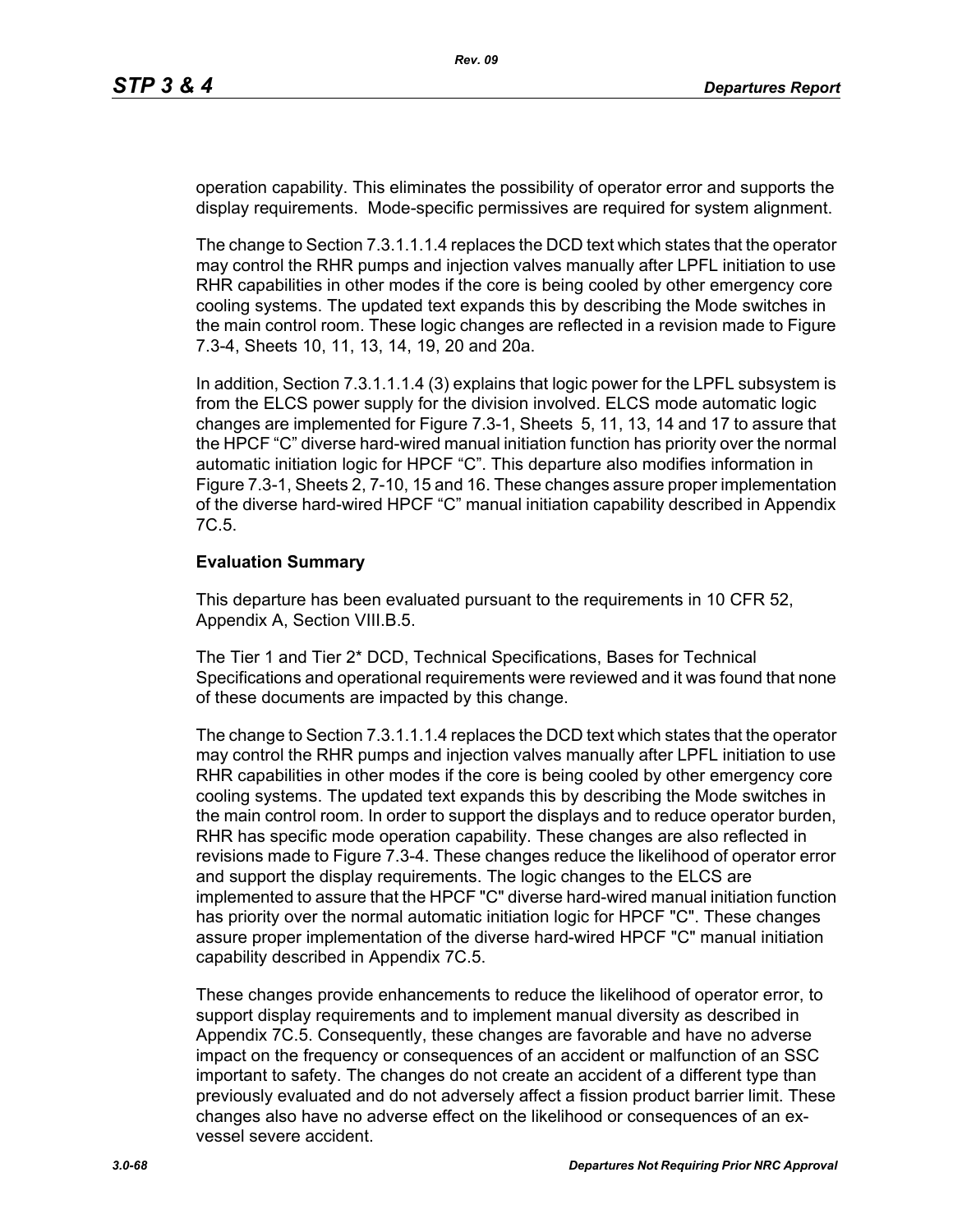Based on the results of this evaluation, prior NRC approval of this change is not required.

# **STD DEP 7.3-11, Leak Detection and Isolation System Valve Leakage Monitoring Description**

Reference ABWR DCD Subsection 7.3.1.1.2 (3)(l) provides a description of the leak detection instrumentation provided for valve stem leak-off lines of large bore reactor coolant pressure boundary isolation valves. Originally, valve stem packing rings were mostly made of asbestos material, which was prone to shrinkage during service. The shrinkage could cause voids in the packing chamber, which leads to leakage. To counter frequent leaks, two sets of packing rings were provided with a leak-off line from the chamber between the packing rings. The leak-off was then routed to a collection sump, where leakage was identified in accordance with pressure boundary leakage requirements. While providing relief from leakage requirements, this arrangement did not resolve the issue of stem leakage.

To resolve the stem leakage issue, valves were specified in the FSAR to use one set of expanded graphite packing to seal the valve stem penetration. Expanded graphite has shown superior sealing properties, is less likely to induce corrosion and damage to the valve stem due to trace material, retain their form longer and avoid the formation of voids that could lead to leakage. Due to the valve packing changes, during the design evolution of the ABWR, the valve stem leak-off lines have been eliminated. The valve gland leak-off lines have been eliminated for the valves and the described instrumentation is no longer applicable. The large remote power operated valves, located in the Drywell for Main Steam, Reactor Water Clean Up, Reactor Core Isolation Cooling and Residual Heat Removal Systems are affected by this change. A similar discussion is provided in STP 3 & 4 FSAR Subsection 5.2.5. The deletion of this section ensures the discussion of the Leakage Detection Instrumentation is consistent with the current design.

### **Evaluation Summary**

This departure to eliminate the RCS isolation valve stem/gland leakage monitoring system has been evaluated pursuant to the requirements in 10 CFR 52, Appendix A, Section VIII.B.5. This change is removal of the RCS isolation valve leak-off lines piping arrangement and the instrumentation for valve stem leakage monitoring.

This departure does not change any Tier 1, Tier 2<sup>\*</sup> information, the Technical Specifications, bases for technical Specifications, any underlying design or other operational requirements.

The improvements in valve packing have changed the way pressure boundary leakage from valves is assessed. The packing improvements have reduced valve stem leakage and result in a more reliable configuration. With the reduced stem leakage, and more reliable configuration, a leakage detection system is no longer needed. This conclusion results in the removal of the piping arrangement and the instrumentation for direct monitoring of valve stem leakage detection.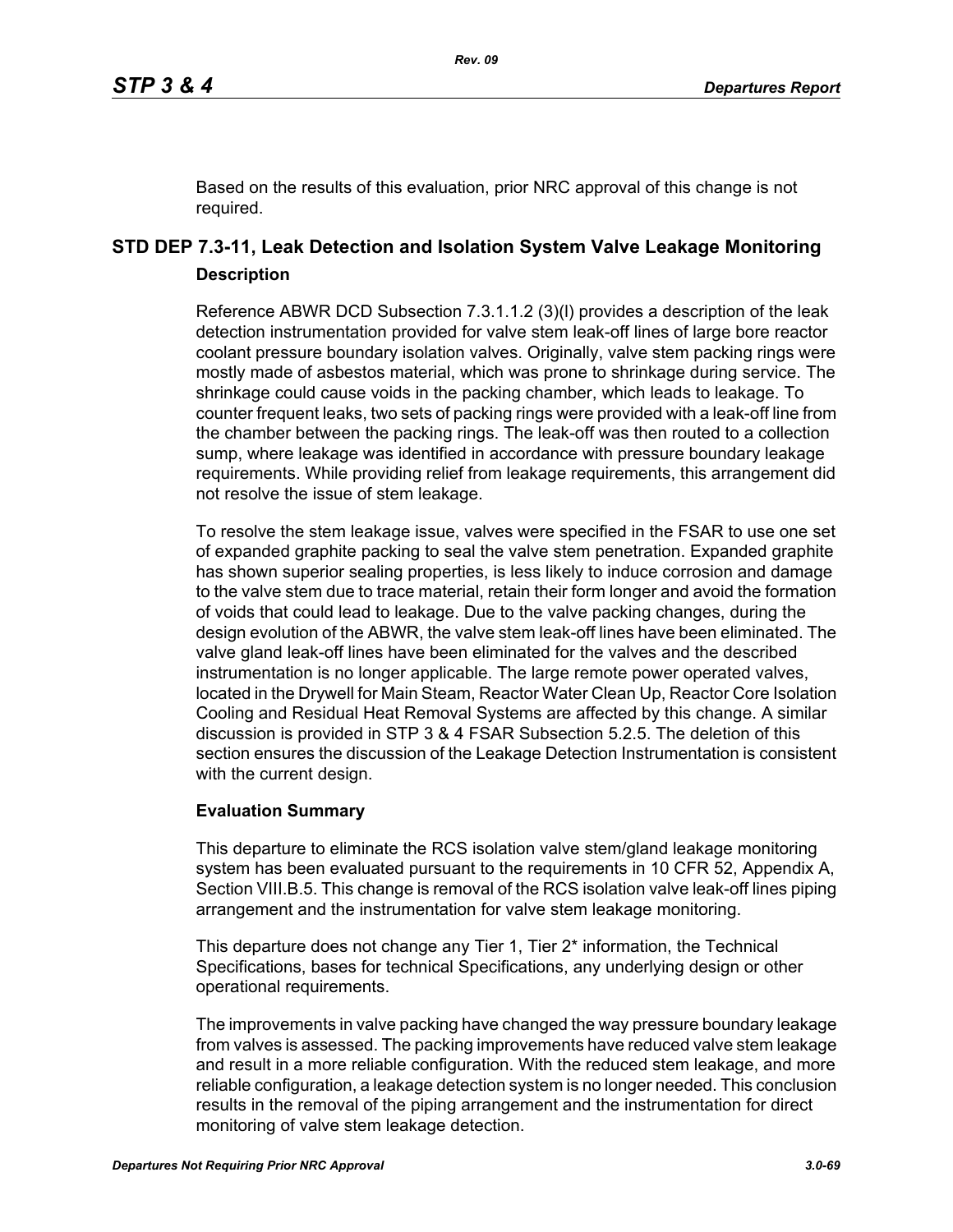It does not change any functional or safety requirements to monitor and assess valve leakage. Existing systems for detection of unidentified leakage (e.g. drywell floor drain sump monitoring) as described in Subsection 5.2.5.2.1 of the STP 3 & 4 COLA are capable of monitoring and alarming any leakage from these valves, including valve stem leakage.

Since this change does not affect any plant SSC except for removing the valve leakoff piping and associated monitoring instrumentation, there is no effect on any accident previously evaluated in the DCD. Furthermore, it does not change any plant physical features, SSCs important to safety or fission product barriers. Any previously evaluated accident is not affected, and the possibility for an accident of a different type is not created. Also, it does not affect any method used for evaluation in establishing the design bases or in the safety analyses. This departure does not affect any feature for mitigation of an ex-vessel severe accident. For the same reason, and because there is no effect on any event, operation or SSC function, the change does not create a different ex-vessel accident scenario.

Therefore, this change has no adverse impact and does not require prior NRC approval.

### **STD DEP 7.3-13, Containment Spray Logic**

#### **Description**

The reference ABWR DCD states that if Containment Spray has been initiated, then the system automatically realigns to the LPFL Mode if Reactor Vessel Water Level falls below Level 1. This departure changes STP 3 & 4 FSAR Subsections 7.3.1.1.3 (3) (a), (b), and (c), and 7.3.2.3.2(1) and (4) to; 1) emphasize that the LPFL mode has precedence over containment Spray when below Level 1, 2) clarify the method by which the Drywell and Wetwell sprays can be initiated, and 3) clarify the interlocks associated with this mode of RHR operation. Figure 7.3-4 sheets 4, 6, 10, 11, 13 & 20 are revised to reflect logic changes for removal of the manual override logic for the wetwell spray valves and suppression pool return valves. The annunciator status lights for these functions are removed from the table of status lights and annunciators.

#### **Evaluation Summary**

This departure clarifies the operation of the Containment Spray System, removes the manual override logic, and provides a more complete description of the operation of this mode of RHR. This departure has been evaluated in accordance with the requirements in 10 CFR 52, Appendix A, Section VIII.B.5. The containment spray system is discussed in Tier 1 and Chapter 15. Those sections have been reviewed and the departure has no adverse effect on them. The design change to remove the manual override logic is made to reflect that the spray system will continue to operate until manually terminated by the operator, or will automatically terminate and realign to the LPFL injection mode on receipt of a RPV Water Level 1 since core cooling has priority. There is no adverse effect on any SSC important to safety or fission product barrier. There is no increase in the frequency of accidents and no increase in the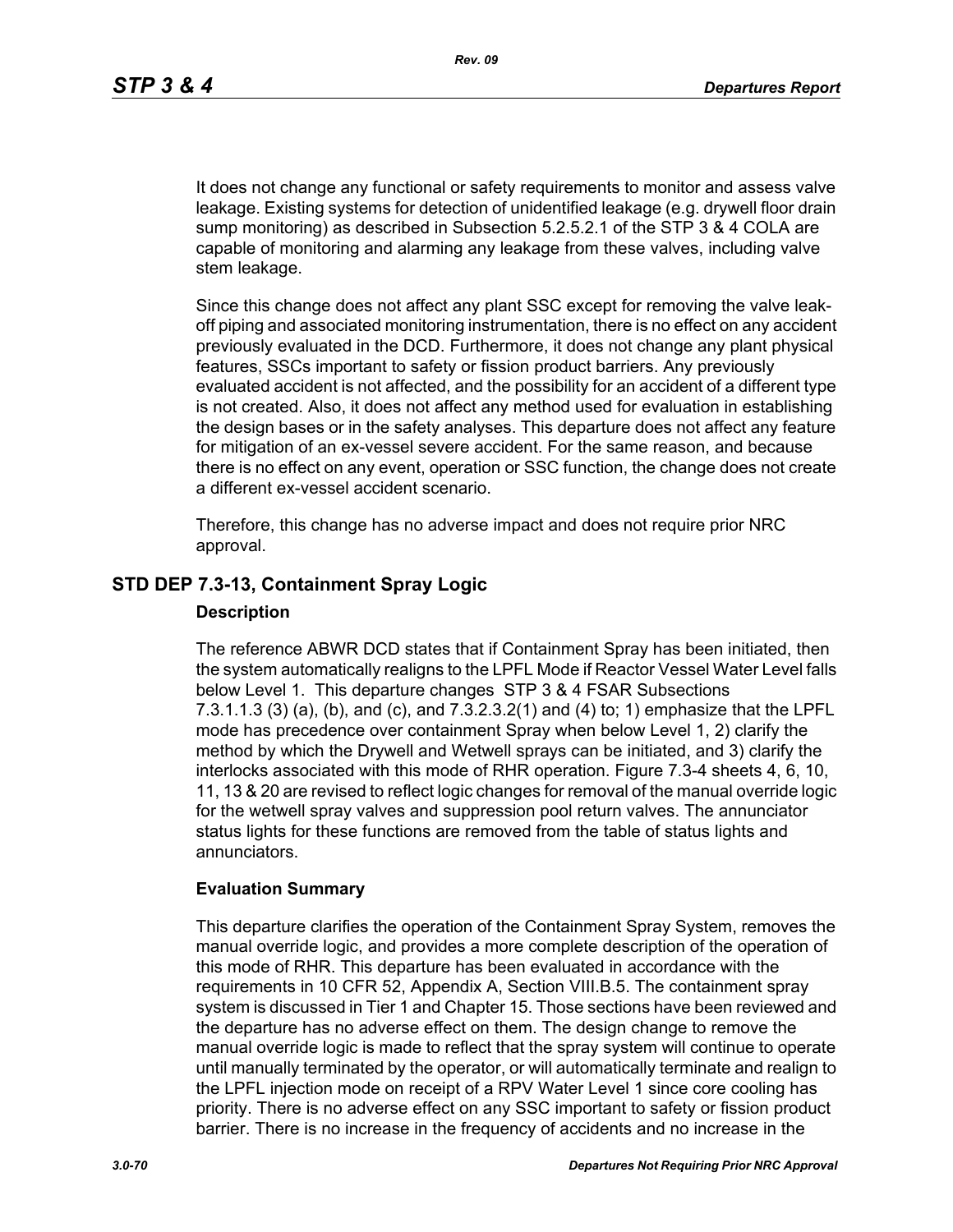likelihood of a malfunction of an SSC important to safety. Any previously evaluated accident is not affected and the possibility for an accident of a different type is not created. Also, it does not affect any method used for evaluation in establishing the design bases or in the safety analyses. This departure does not affect any feature for mitigation to an ex-vessel severe accident. For the same reason, and because there is no effect on any event, operation or SSC function, the change does not create a different ex-vessel accident scenario. Therefore, this change has no adverse impact and does not require prior NRC approval.

# **STD DEP 7.3-14, Residual Heat Removal Suppression Pool Cooling Logic Description**

Subsection 7.3.1.1.4 (3) (b) of the reference ABWR DCD describes the logic and sequencing of the RHR Suppression Pool Cooling Mode. The FSAR includes the following departures:

- Item (ii) has been corrected to show that valves in other RHR modes are automatically repositioned to align to the SPC mode.
- A description of the Suppression Pool Cooling Mode Switch has been added to Item (iv) to provide a more complete understanding of the initiation of this mode.
- Item (v) of this subsection has been augmented to state the SPC mode continues to operate until the operator closes the discharge valves. This operation is facilitated by the activation of another permitted mode of operation. This information has been added to ensure a complete understanding of the termination of this mode.
- Item (vi) has been added to this section to clarify that this mode only operates automatically when entered from the RHR Standby Mode.
- **Figure 7.3-4 has been revised to change the SPC manual initiation switch from an** "On/Off" to an "Arm/Disarm" type.

#### **Evaluation Summary**

 This departure has been evaluated pursuant to the requirements in 10 CFR 52, Appendix A, Section VIII.B.5. This change has no impact on Tier 1, Tier 2\*, technical specifications, basis for technical specifications and operational requirements. The logic and sequencing of the automatic and manual actions required to initiate and terminate the operation of the suppression pool cooling mode of the RHR system are correctly defined in ABWR DCD Tier 2 subsection 5.4.7.1.1.5. The changes to Section 7.3.1.1.4 provide a more complete description of the SPC mode automatic and manual operations and makes them consistent with the description in Section 5.4.7.1.1.5. The design change to an Arm and Initiate switch provides added assurance that the operator will not inadvertently switch to the SPC mode from the LPFL mode while performing the critical operation of maintaining water level in the RPV. This change does not impact the automatic initiation of the SPC mode on high SP temperature.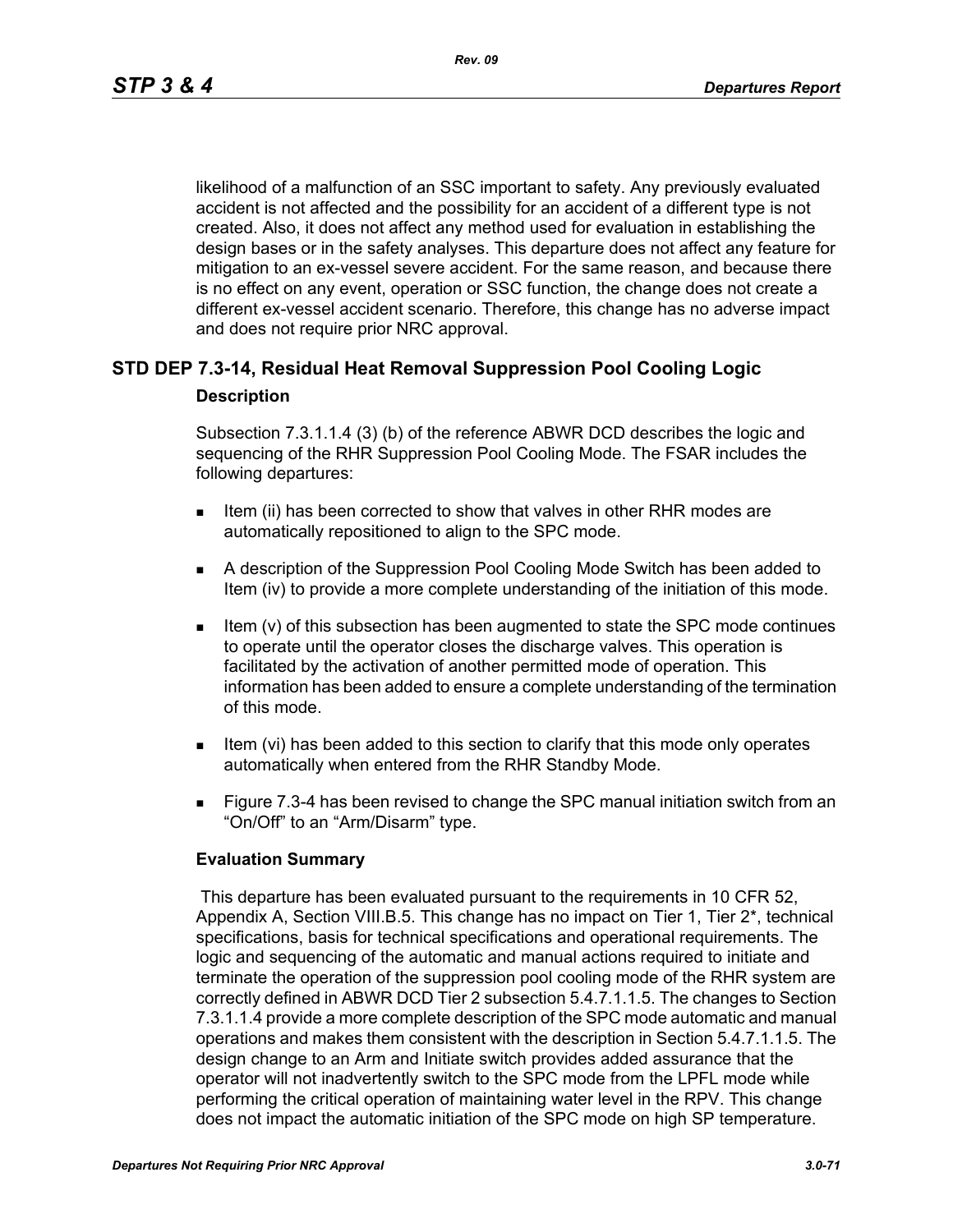Consequently, this change will not impact the frequency or consequences of accidents or malfunction of an SSC important to safety. There is no impact on any fission product barrier, nor is there any impact on the likelihood or consequences of an ex-vessel severe accident.

Consequently, prior NRC approval of this change is not required.

### **STD DEP 7.3-15, Reactor Service Water Logic Interfaces**

#### **Description**

Subsection 7.3.1.1.7(3i) of the reference ABWR DCD provides information about the safety interfaces for the Reactor Cooling Water controls. This description is modified in the FSAR Subsection as follows:

- The original information stated that only Division I and II provided flow signals to the Main Control Rooms. The current design provides flow signals for all three divisions (Div. I, II, and III) of RCW.
- This section also discusses the "RCW Hx A or D" differential pressure instrumentation. This equipment is actually the strainers on the discharge side of the two RSW pumps in each division. Therefore, the nomenclature of this equipment is changed to "RSW A or D strainer."

### **Evaluation Summary**

This departure has been evaluated pursuant to the requirements in 10 CFR 52, Appendix A, Section VIII.B.5.

The Tier 1 and Tier 2\* DCD, technical specifications, basis for technical specifications and operational requirements were reviewed and were found to not be impacted by this change.

The first bullet item in the departure description is an improvement as it provides the control room operator with additional and more complete information regarding RCW flow. The second bullet item changes the annunciator alarm on high differential pressure from the RCW heat exchangers to the RSW A or D strainers. It does not change any control room indications concerning these systems (e.g. flow rate, differential pressure, temperature) nor does it change any SSC important to safety. Because fouling of the strainers is more likely to restrict cooling flow in the RSW than fouling of the heat exchangers, providing differential pressure monitoring of the strainers will provide more effective monitoring of conditions that could impede flow in the RSW. Based on this discussion, this change will not have an adverse affect on the reliability of heat removal capability for the RCW/RSW. Consequently, there is no adverse impact on the likelihood or consequences of an accident or malfunction of an SSC important to safety previously evaluated. There are no new accident scenarios created as a result of this change nor is there any impact on a fission product barrier design basis limit. The likelihood or consequences of an ex-vessel severe accident are not impacted by this change.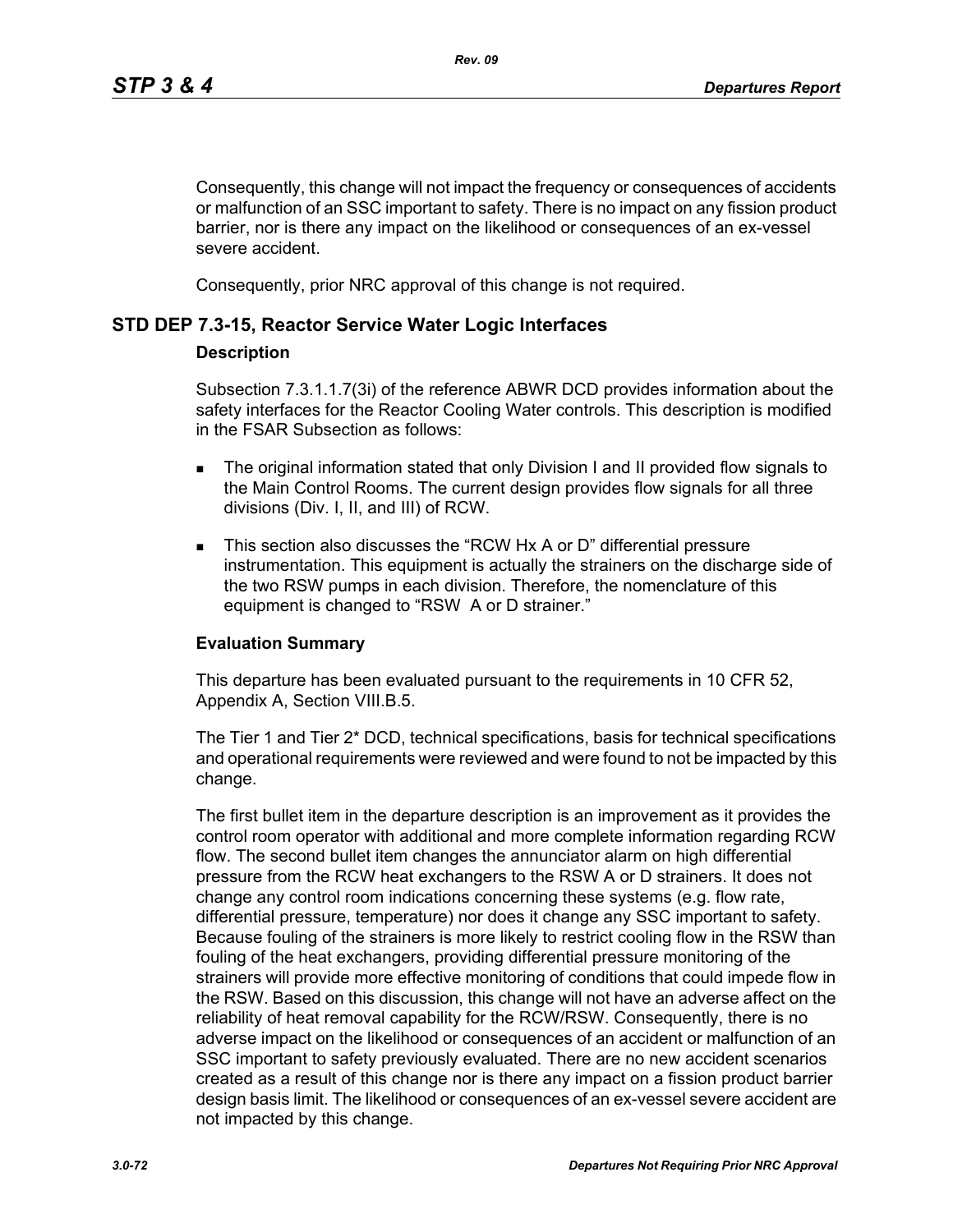Based on this evaluation, prior NRC approval of this change is not required.

# **STD DEP 7.3-16, Testing Safety Relief Valve Solenoid Valves**

# **Description**

Improved testing capabilities have been incorporated into the ABWR design compared with those described in of Subsection 7.3.1.1.1.2 (g) of the reference ABWR DCD. These improvements allow the testing of the safety/relief valve pilot solenoid valves to be performed at any pressure. Therefore, the restrictions that were discussed in the reference ABWR DCD are no longer applicable and have been removed.

# **Evaluation Summary**

This departure has been evaluated pursuant to the requirements in 10 CFR 52, Appendix A, Section VIII.B.5.

The Tier 1 and Tier 2\* DCD, Technical Specifications, Basis for Technical Specifications and operational requirements were reviewed and were found to not be impacted by this change.

Improved testing capabilities have been incorporated into the ABWR design described in Subsection 7.3.1.1.1.2 (g) of the reference ABWR DCD. These improvements allow the testing of the safety/relief valve pilot solenoid valves to be performed at any pressure instead of only when the reactor is not pressurized. By allowing testing at any pressure, flexibility for testing of these valves is enhanced. Consequently, this change has no adverse affect on the frequency or consequences of accidents or malfunction of an SSC important to safety. There is no adverse impact on any fission product barrier design basis limits, and there is no failure of an SSC leading to a different result than previously analyzed. The ADS has not been identified as a design feature in the plant specific DCD for mitigating an ex-vessel severe accident. Consequently, this change has no impact on ex-vessel severe accident likelihood or consequences.

As a result of this evaluation, prior NRC review of this change is not required.

# **STD DEP 7.4-1, Alternate Rod Insertion (ARI) Function Description**

# **Description**

This departure revises Subsections 7.1.1, 7.1.2, 7.4.1 and 7.4.2 of the STP 3 & 4 FSAR . The original description in the reference ABWR DCD described the implementation of the ARI function for the following features. The revised STP 3 & 4 FSAR wording clarifies the descriptions of these features. It specifies the:

- ARI function is a diverse method for inserting control rods by either hydraulic insertion or Fine Motion Control Rod Drive (FMCRD) motor run-in by providing a more complete discussion of the function.
- **Low-level signals or high vessel pressure from the safety systems (i.e., SSLC-ESF)** and the RFC system for the ARI function are isolated. The interface of the isolated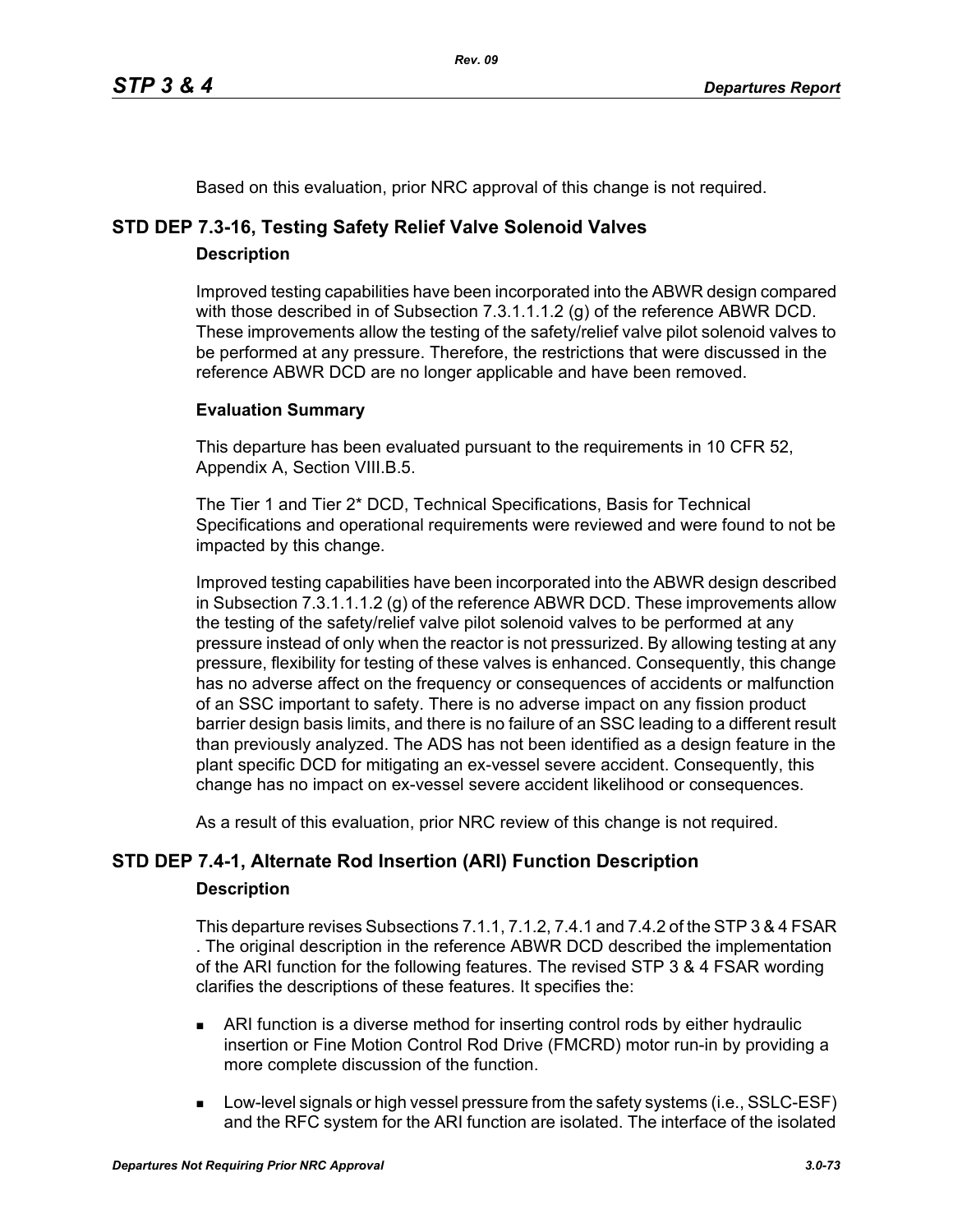signals from safety system to the non-safety RFC system ensures that no safety related functions are affected.

- Two dedicated switches on the Main Control Room Panel located near the RCIS dedicated operator interface to clarify the manual initiation capability.
- Complete scope of the key components related to the ARI function.

This departure provides a clear and concise understanding of the ARI function, which is not required for safety, nor are its components considered Class 1E. This departure has been evaluated pursuant to the requirements in 10 CFR 52, Appendix A, Section VIII.B. $5$ .

# **Evaluation Summary**

The Tier 1 and Tier 2\*, technical specifications, basis for technical specifications and operational requirements were reviewed and were found to not be impacted by this change.

This departure does not change the design nor the functioning of the ARI. It's purpose is to provide additional details on the functioning of the instrumentation and controls for this nonsafety-related system. The ARI system is described in several sections of the DCD such as 7.1.1.4.1, 4.6.1.2.5.4 and 19.3. It is described as a nonsafety-related system which is separate and diverse from the RPS safety-related shutdown system, and initiated by low reactor water level or high vessel pressure signals or by manual means. This departure does not change these basic characteristics of the system but only adds further details on each of these items. Because there is no change in design or function of an SSC important to safety, this departure has no impact on the likelihood or consequences of analyzed accidents or of a malfunction of an SSC important to safety. No new accident scenarios are created and there is no impact on the design basis limit of any fission product barrier. The ARI has not been identified as a design feature in the DCD for mitigating an ex-vessel severe accident, and therefore this change has no impact on the likelihood or consequences of and ex-vessel severe accident.

Based on the results of this evaluation, prior NRC approval of this change is not required.

# **STD DEP 7.4-2, Residual Heat Removal (RHR) Alarm**

# **Description**

Subsection 7.4.2.3.1 of the reference ABWR DCD provides functional requirements for the reactor shutdown cooling mode of the RHR system. Item (3) of this section provides a list of alarms that apply to all modes of the RHR System. As a result of detailed design evolution, the STP 3 & 4 FSAR replaces the alarm for "RHR Logic Power Failure" with the more general alarm "ELCS Out of Service." The FSAR also clarifies that the only time the "Manual Initiation Armed" alarm is activated is when the RHR system is in the Low Pressure Flooder (LPFL) Mode of operation.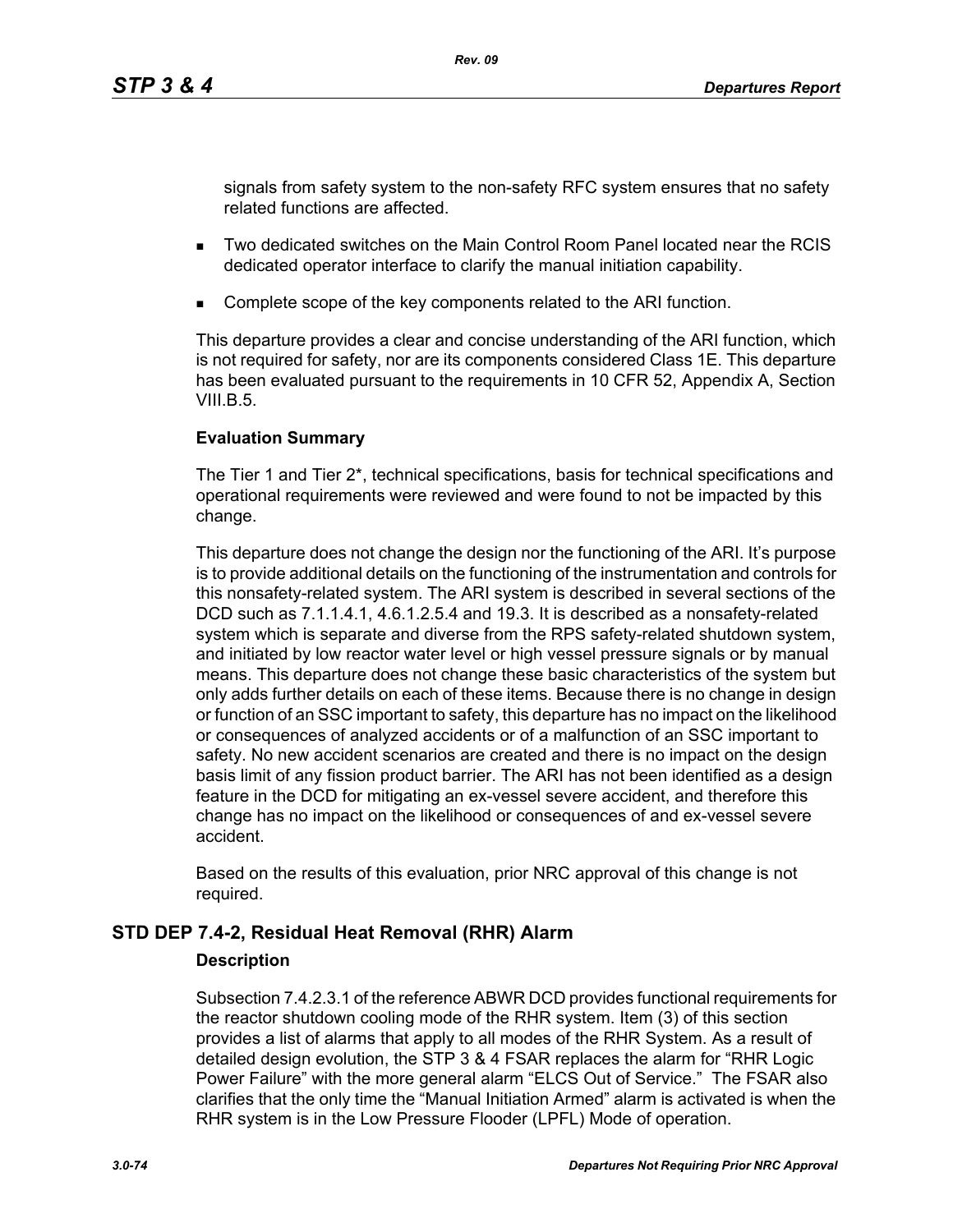### **Evaluation Summary**

This departure has been evaluated pursuant to the requirements in 10 CFR 52, Appendix A, Section VIII.B.5.

The Tier 1 and Tier 2\* DCD, Technical Specifications, Bases for Techical Specifications and operational requirements were reviewed and were found to not be impacted by this change.

The replacement of the alarm for "RHR Logic Power Failure" with the alarm "ELCS Out of Service" reflects the STP 3 & 4 logic design whereby the logic for all of the ECCS (e.g. HPCF, ADS, LDS, RHR systems) is controlled and powered by the ELCS. Because the ELCS powers the logic for the RHR system, the "ELCS Out of Service" alarm description provides the control room operator with the same information as for the previous alarm description and therefore would have no effect on the information available to the operator to take actions following any accident or malfunction of an SSC.

The second change is a clarification as only the LPFL mode of the RHR system has an arming feature. Typically, when a switch is "armed" an alarm is activated alerting the operator that they are about to operate a system.

These changes do not impact any SCC design or function. The likelihood and the consequences of an accident or malfunction of an SSC important to safety are not impacted. There is no impact on a design basis limit for a fission product barrier nor is there any change to a method of analysis previously approved. There is no impact on the probability or consequences of an ex-vessel severe accident.

Based on the evaluation, prior NRC approval of this change is not required.

# **STD DEP 7.6-1, Oscillation Power Range Monitor (OPRM) Logic**

#### **Description**

Subsection 7.6.1.1.2.2 of the STP 3 & 4 FSAR has been changed and clarified to now state

- **DPRM trip logic and input to RPS is performed separately from the APRM trip logic** in RPS
- The OPRM function has its own inoperative trip when the channel has less than the required minimum operable cells, or there is an OPRM self-test fault, the OPRM instrument watchdog timer has timed out, or if there is a loss of power to the OPRM.
- The trip signals from each division of APRM and OPRM are provided separately to the RPS, where the RPS performs two-out-of-four voting.
- The period tolerance factor ( $t_{\text{error}}$ ) is limited between 0.100 and 0.300 seconds and the time constant of the averaging flux filter is set at 0.95 seconds.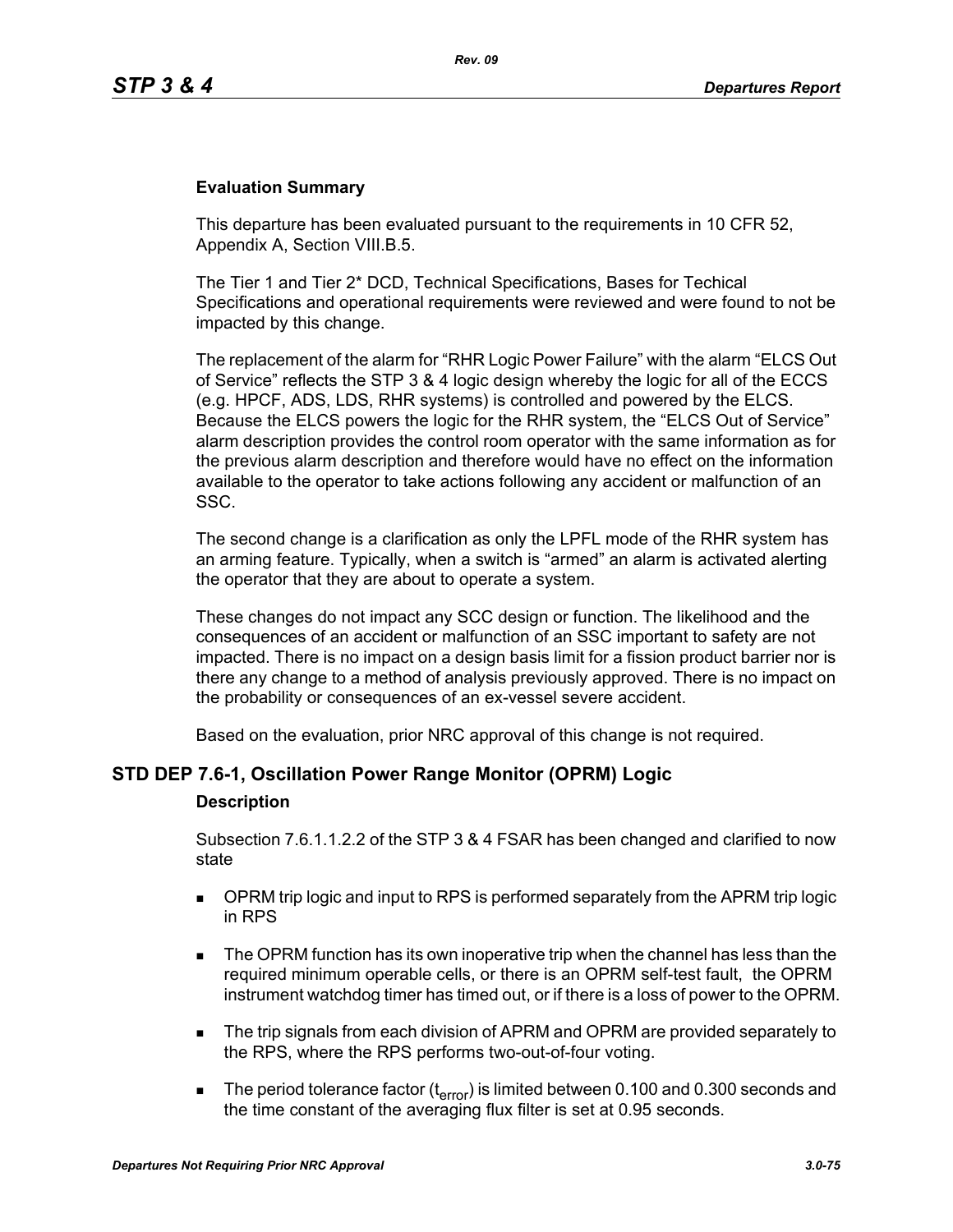Consistent with the changes above, Subsections 7.6.2.1.1 and 7.6.2.1.2 are also revised to reflect that the the OPRM is independent from the APRM.

At the Tier 1 level of design requirements, there is a brief presentation of the Neutron Monitoring System, which combines the system nomenclature and terminology with the safety and non-safety functions that are to be performed. Such presentation does not prevent implementation of robust separation of the functions to achieve enhanced reliability, fault tolerance, self-testing flexibility, and repairability of the different functions. The following information identifies the pertinent Tier 1 and Tier 2 information, which is interpreted to allow a robust design of the OPRM logic function separate from the APRM logic function, including separate trip inputs to RPS.

DCD Tier 1, Subsection 2.2.5, Neutron Monitoring System, states that the Oscillation Power Range Monitor (OPRM) is part of the APRM. Additionally, DCD Tier 1, Figure 2.2.5, Neutron Monitoring System, represents a NMS division configuration showing LPRM/APRM (includes OPRM) as an I/O function. DCD Tier 1, Table 2.2.5, Neutron Monitoring System ITAAC, item 2, states the design commitment as the OPRM protection provides trip output to the RPS. Item 6 states the design commitment as the APRM can generate high neutron flux trip, a STP trip signal, a rapid core flow decrease trip signal, or a core power oscillation trip signal. This is shown on COLA Tier 2, Figure 7.6-2, sheet 9.

In addition, the DCD Tech Specs 3.3.1.1 discuss the APRM and OPRM independently. Also, COL Item 7.2 implements the BWROG stability option III as evaluated by the NRC in NUREG-1503, Final Safety Evaluation Report Related to the Certification of the ABWR (FSER).

The revised COLA Tier 2 Figure 7.6-2, Neutron Monitoring System IBD, sheet 9b, shows that the OPRM logic is independent of the ARPM logic, but designated as part of the APRM channels. Revised Figure 7.6-2, sheet 27, also shows that the ARPM bypass also bypasses OPRM.

Consistent with the information above, Subsections 7.6.2.1.1 and 7.6.2.1.2 are also revised to clarify the independence of the OPRM logic from the APRM logic, and that the departure is consistent with Tier 1 information.

# **Evaluation Summary**

As described above, this design change to separate the OPRM trip logic and input to RPS from the APRM trip logic in RPS is an upgrade expected to reduce the likelihood of reactor scrams from separate failures of an OPRM and an APRM channel without affecting performance of their separate safety functions. With this logic design, a trip in one APRM channel and in one OPRM channel does not result in a reactor scram. Any two OPRM channels that sense an abnormal condition will result in a reactor scram through the RPS. The BWR Owner's Group has endorsed this separate OPRM and APRM logic configuration and there has been initial favorable response from the NRC as exhibited in NUREG-1503 and COL Item 7.2. This logic configuration also is consistent with the trip logic design philosophy implemented in the remainder of the RPS.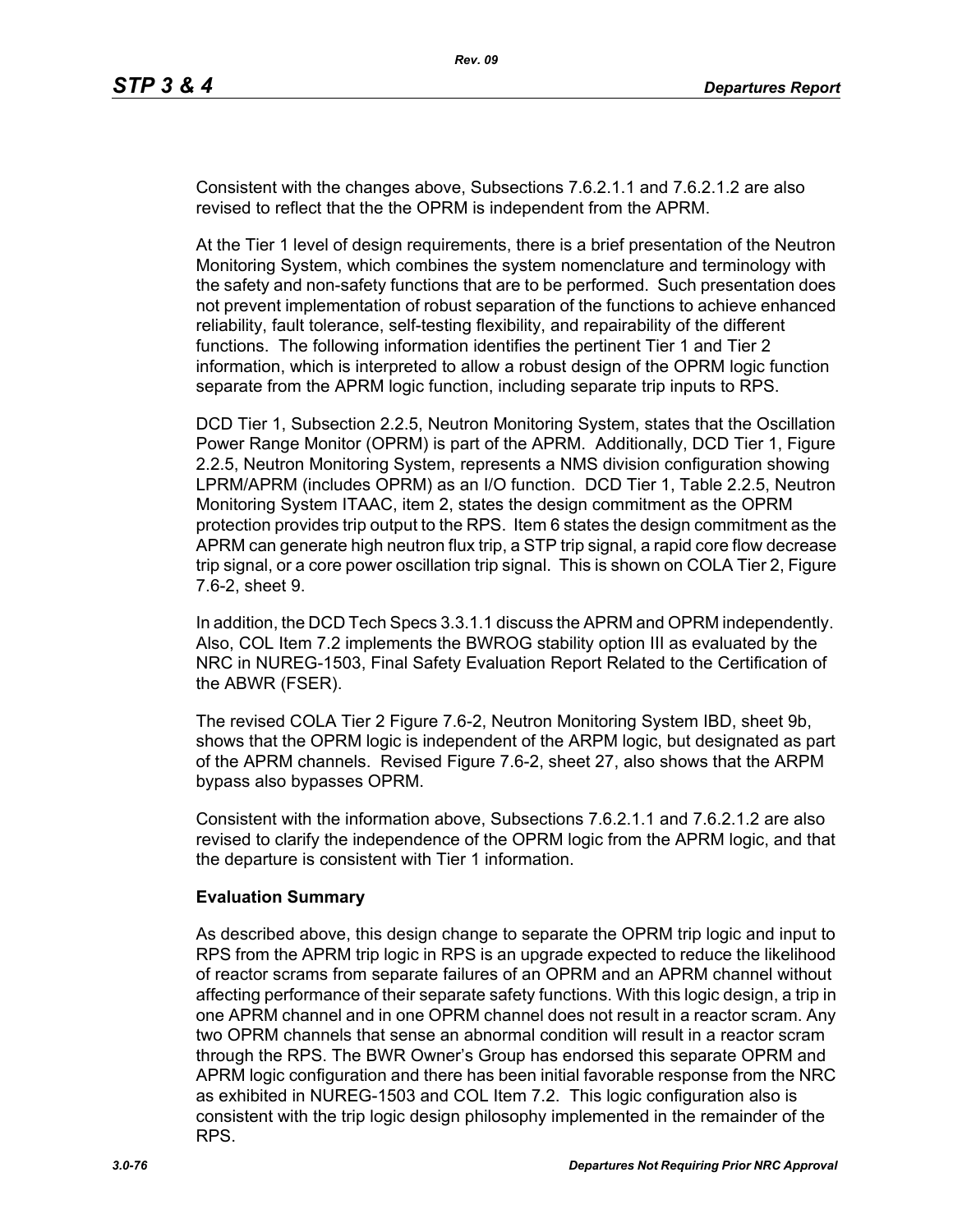This departure has been evaluated pursuant to the requirements in 10 CFR 52, Appendix A, Section VIII.B.5.

This departure does not change any Tier 1 or Tier 2\* information, the Technical Specifications or Bases, any underlying design or other operational requirements.The change to separate the OPRM and APRM trip logic still meets the intent of the information in Tier 1, Subsection 2.2.5. Furthermore, it does not change any other plant physical features, SSCs important to safety or fission product barriers. Any previously evaluated accident is not affected, and the possibility for an accident of a different type is not created, nor is the consequence of any accident increased. Also, it does not affect any method used for evaluation in establishing the design bases or in the safety analyses. This departure does not affect any feature for mitigation or the consequences of an ex-vessel severe accident. For the same reason, and because there is no effect on any event, operation or SSC function, the change does not create a different ex-vessel accident scenario. Therefore, this change has no adverse impact and does not require prior NRC approval.

# **STD DEP 7.6-2, SPTM Subsystem of Reactor Trip and Isolation System**

#### **Description**

The reference ABWR DCD description for the Suppression Pool Temperature Monitoring (SPTM) System in Subsection 7.6.1.7.1 has been clarified in the STP 3 & 4 FSAR to add that SPTM System is a subsystem of the Reactor Trip and Isolation System (RTIS).

### **Evaluation Summary**

This departure has been evaluated in accordance with the requirements in 10 CFR 52, Appendix A, Section VIII.B.5. Thisdeparture is clerical in that it adds further clarification as the result of STD DEP T1 3.4-1. Part 3 of STD DEP T1 3.4-1 in part states, "to better define the functional design and implementation of the digital controls platforms, specific I&C system names were assigned to the ESF digital controls systems and the Reactor Protection System (RPS)." It further states, "The RPS functions are implemented in two separate I&C systems: the Reactor Trip & Isolation System (RTIS) and the Neutron Monitoring System (NMS)."

Tier 1 changes have been reviewed separately. The SPTM System is not impacted by adding this clarification. This proposed change has no impact on Tier 1, Tier  $2^*$ , Tech Specs, bases for Tech Specs or operational requirements.

No underlying design change is made and no SSC important to safety or fission product barrier is affected. There is no increase in the frequency of accidents and there is no increase in the likelihood of a malfunction of an SSC important to safety. Any previously evaluated accident is not affected and the possibility for an accident of a different type is not created. Also, it does affect any method used for evaluation in establishing the design bases or in the safety analyses. This departure does not affect any feature for mitigation of an ex-vessel severe accident. For the same reason, and because there is no effect on any event, operation or SSC function, the change does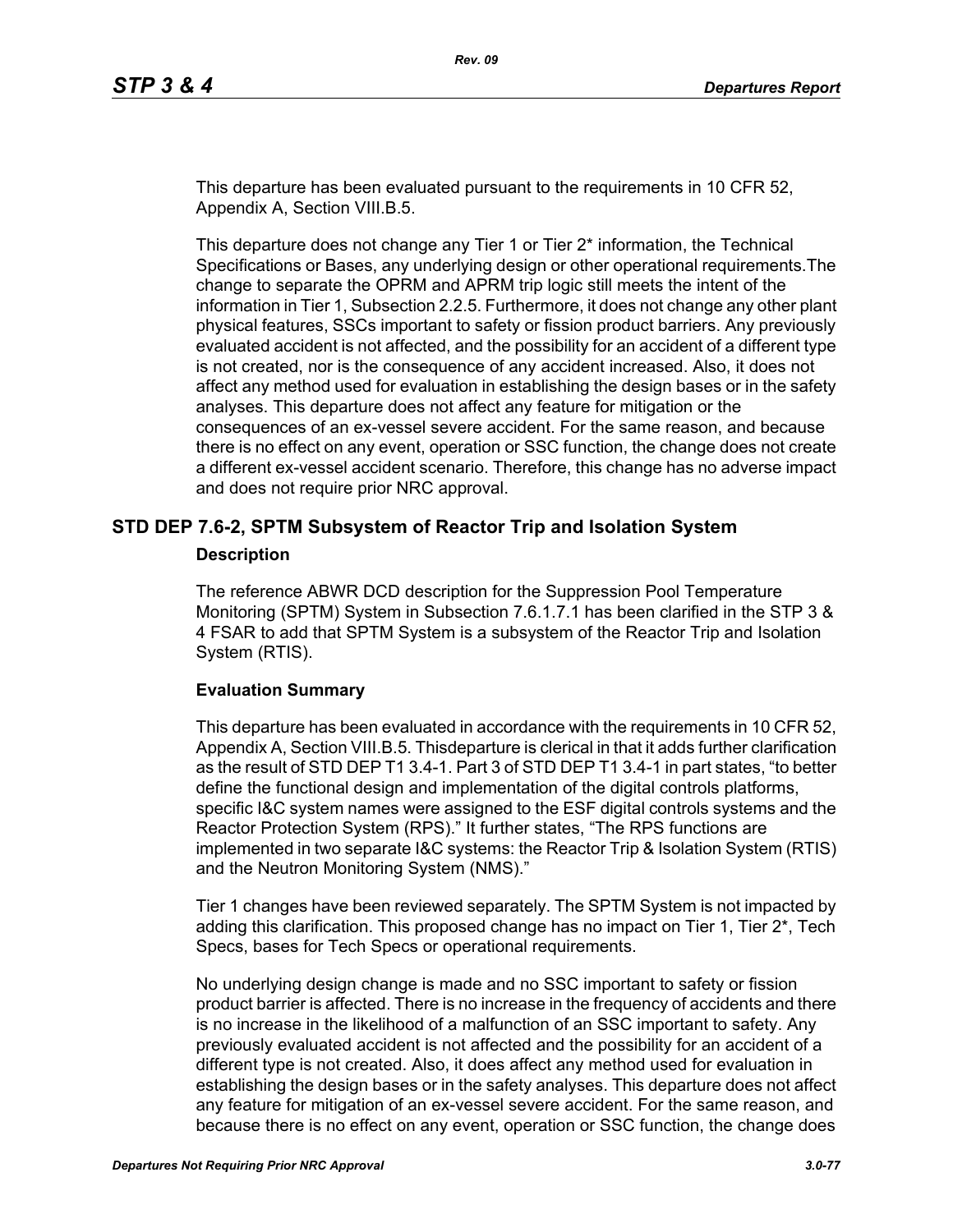not create a different ex-vessel accident scenario.Therefore, this change has no adverse impact and does not require prior NCR approval.

# **STD DEP 7.6-3, SPTM Sensor Arrangement**

# **Description**

The reference ABWR DCD description for the SPTM System in Section 7.6.1.7.3 is clarified in the FSAR to better illustrate the approximate temperature sensor locations in relation to the SRVs. The STP 3 & 4 FSAR rewording states that the SRV discharge line quenchers are in direct sight of two sets of SPTM system temperature sensors.

# **Evaluation Summary**

This departure has been evaluated pursuant to the requirements in 10 CFR 52, Appendix A, Section VIII.B.5.

The Tier 1 and Tier 2\* DCD, technical specifications, basis for technical specifications and operational requirements were reviewed and were found to not be impacted by this change.

This departure provides additional clarification and detail regarding the location of the temperature sensors in the suppression pool. The DCD indicates that the temperature sensors are in direct sight of the SRVs. The SRVs are located in the drywell and are mounted on the main steam piping whereas the suppression pool monitors are located in the suppression pool in the wetwell. The intent of this statement in the DCD was to note that the discharge from the SRVs is located in proximity to the suppression pool temperature monitors in order to provide an early and reliable indication of suppression pool temperature rise as a result of a transient or accident condition. Consequently, it has been clarified that the temperature monitor location is with respect to the SRV line quenchers at the discharge into the suppression pool. This is a clarifying change only and does not impact any SSC design or function. As a result, there is no impact on the likelihood or consequences of analyzed accidents or failure of an SSC important to safety. There is no impact on a fission product design basis limit nor are there any new accident scenarios created by this change, as it is only a clarifying change. The SPTM system has been identified as a design feature in the DCD for mitigating an ex-vessel severe accident. However, because this is a clarifying change only and does not impact the system design or function, there is no increase in the probability or consequences of an ex-vessel severe accident.

Based on this evaluation, prior NRC approval of this change is not required.

# **STD DEP 7.6-4, Range of Power Range Neutron Monitoring Operability Description**

The reference ABWR DCD description for the Power Range Neutron Monitors (PRNM) in Subsection 7.6.2.1.1 stated that the PRNM provide information for monitoring the average power level of the reactor core and for monitoring the local power level when the reactor power is in the power range (above approximately 15% power). The FSAR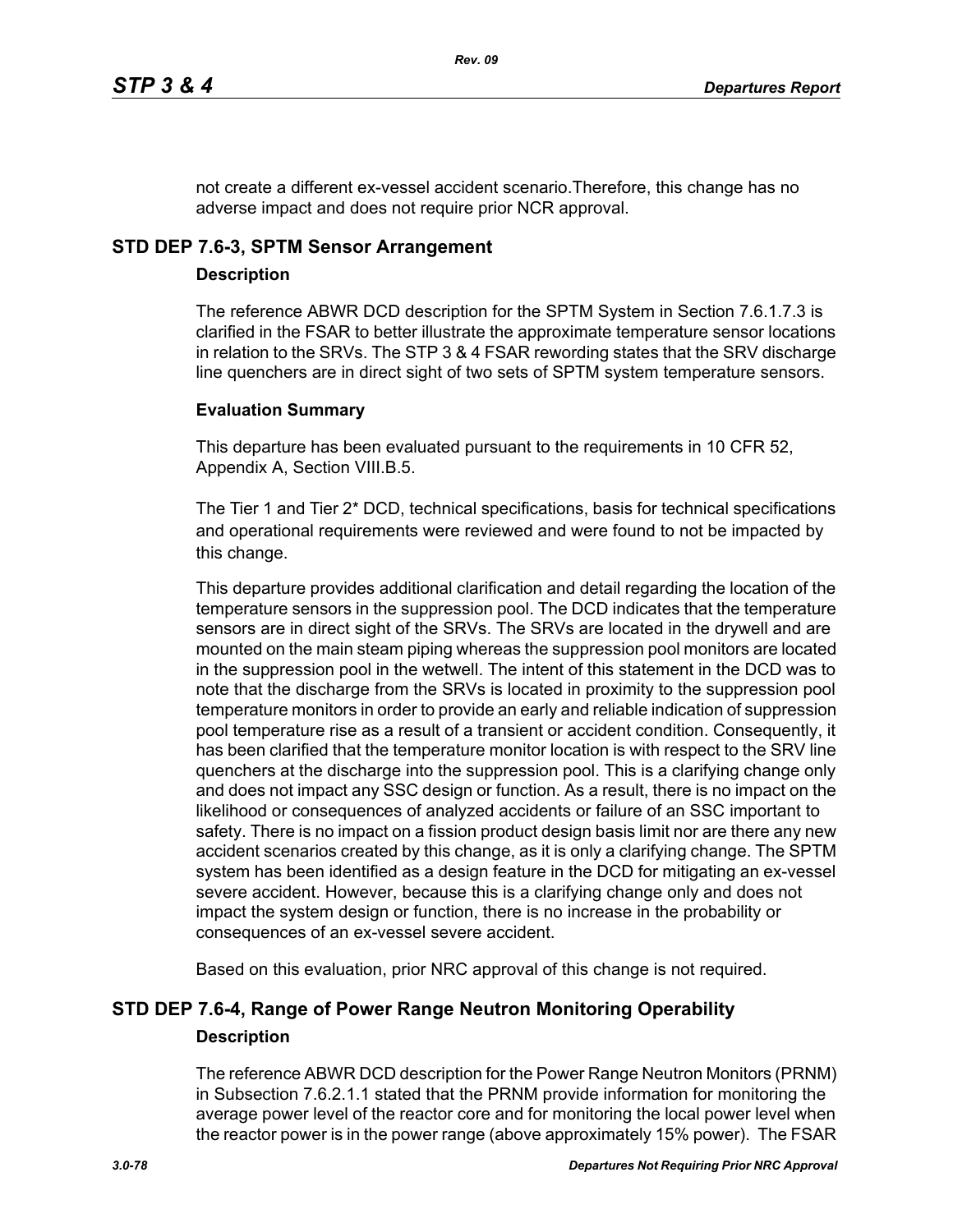clarifies the statement to indicate that the power range begins at approximately 5% power.

# **Evaluation Summary**

This departure has been evaluated pursuant to the requirements in 10 CFR 52, Appendix A, Section VIII.B.5. This departure does not change any Tier 1 or Tier  $2^*$ information, Technical Specifications, bases for Technical Specifications, any underlying design or other operational requirements. This change corrects the bottom of the power range for operation of the PRNM from 15% to its actual value of 5%. Consequently, this change is favorable and correctly reflects the actual design, which provides overlap with the SRNM for neutron flux monitoring in the range of 5%-15% power. Furthermore, it does not change any plant physical features, SSCs important to safety or fission product barriers. Any previously evaluated accident is not adversely affected, and the possibility for an accident of a different type is not created. Also, it does not affect any method used for evaluation in establishing the design bases or in the safety analyses. This departure does not adversely affect any feature for mitigation of an ex-vessel severe accident. For the same reason, and because there is no effect on any event, operation or SSC function, the change does not create a different exvessel accident scenario. Therefore, this change has no adverse impact and does not require prior NRC approval.

# **STD DEP 7.7-1, RPV Water Level Instrumentation**

# **Description**

Subsection 7.7.1.1 of the reference ABWR DCD implies that all instrument lines are flushed even when they do not need to be. A clarification indicates that only those instrument lines with a condensing chamber can have entrained non-condensible gasses. STP 3 & 4 FSAR Subsections 4.6.1.2, 7.7.1.1, 15B.2.3 and Figure 15B-1 now state that the concern of non-condensible gas build-up in the water column in the reactor vessel reference leg water level instrument lines, i.e. the reactor vessel instrument lines at the elevation near the main steam line nozzles, has been addressed by continually flushing these instrument lines with water supplied by the Control Rod Drive (CRD) System for those instrument lines with a condensing chamber.

The original design intent was to have flushing only apply to lines with condensing chambers which was not clear in the original DCD. Subsection 7.7.1.1 of the FSAR provides this clarification.

In addition, this departure also updates Section 4.6.1.2 and 15B.2.3 of the reference ABWR DCD to clarify that the Control Rod Drive Hydraulic System (CRDHS) supplies the purge flow for the NBS instrument lines.

# **Evaluation Summary**

This departure has been evaluated pursuant to the requirements in 10 CFR 52, Appendix A, Section VIII.B.5.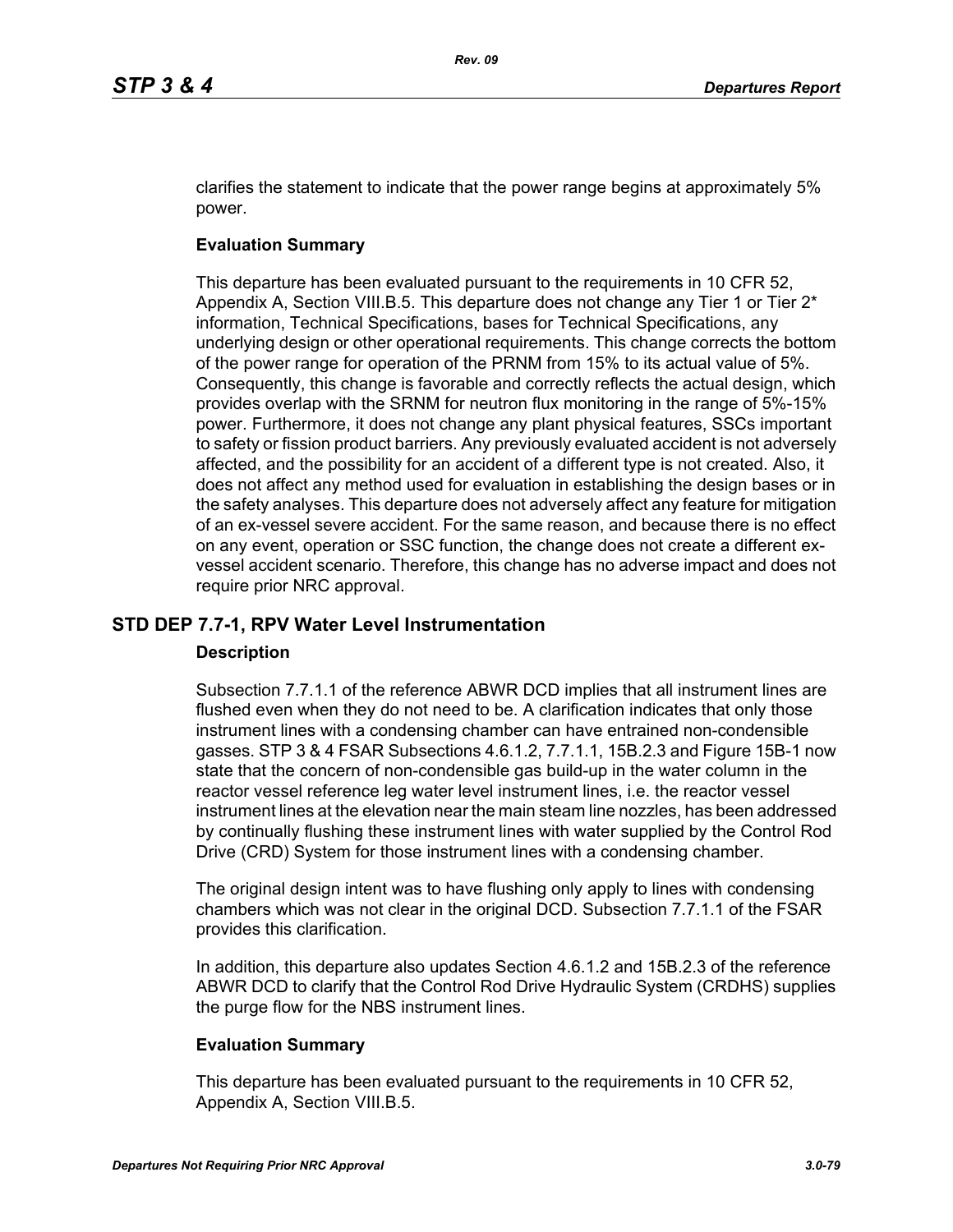This departure does not change any Tier 1, Tier 2<sup>\*</sup> information, the Technical Specifications or Bases, any underlying design or other operational requirements.

This departure clarifies that the source of water for purging of the instrument lines in the Nuclear Boiler System (NBS) is the CRD hydraulic system (CRDHS). It further clarifies that for the RPV level instruments, this purging is only performed on instrument lines with condensing chambers. The purpose of the instrument line purging is to eliminate any non-condensible gases which could lead to erroneous level indications. Because only those RPV level instruments with condensing chambers have the potential for buildup of non-condensible gases, this purging is only required for those lines. The function of the purging system for removal of non-condensible gases from instrument lines is unaffected by this change. This departure has no impact on any SSC system design intent or function and has no impact on the likelihood or consequences of analyzed accidents or malfunction of an SSC important to safety. Furthermore, it does not change any plant physical features, SSCs important to safety or fission product barriers. Any previously evaluated accident is not affected, and the possibility for an accident of a different type is not created. Also, it does not affect any method used for evaluation in establishing the design bases or in the safety analyses. This departure does not adversely affect any feature for mitigation of an ex-vessel severe accident. For the same reason, and because there is no effect on any event, operation or SSC function, the change does not create a different ex-vessel accident scenario.

Therefore, this change has no adverse impact and does not require prior NRC approval.

# **STD DEP 7.7-2, SRV Discharge Pipe Temperature Data Recording**

#### **Description**

There have been significant technological advances in data recording since the reference ABWR DCD was written. Subsections 7.3.1.1.1 and 7.7.1.1 of the FSAR now state that the discharge temperatures of all the safety/relief valves are shown on an historian function in the control room.

Recording SRV discharge temperature data is now performed in a more accurate manner and is easily retrievable. The recorded data rate meets all design criteria. The data recorded remains the same along with the parameters.

### **Evaluation Summary**

This departure has been evaluated pursuant to the requirements in 10 CFR 52, Appendix A, Section VIII.B.5. This departure does not change any Tier 1 or Tier  $2^*$ information, the Technical Specifications, the bases for Technical Specifications, any other underlying design or other operational requirements.

SRV discharge pipe temperature data recording and alarm change is a design upgrade to replace the multipoint recorders with a historian function digital system. It does not adversely affect any functional or safety requirements for temperature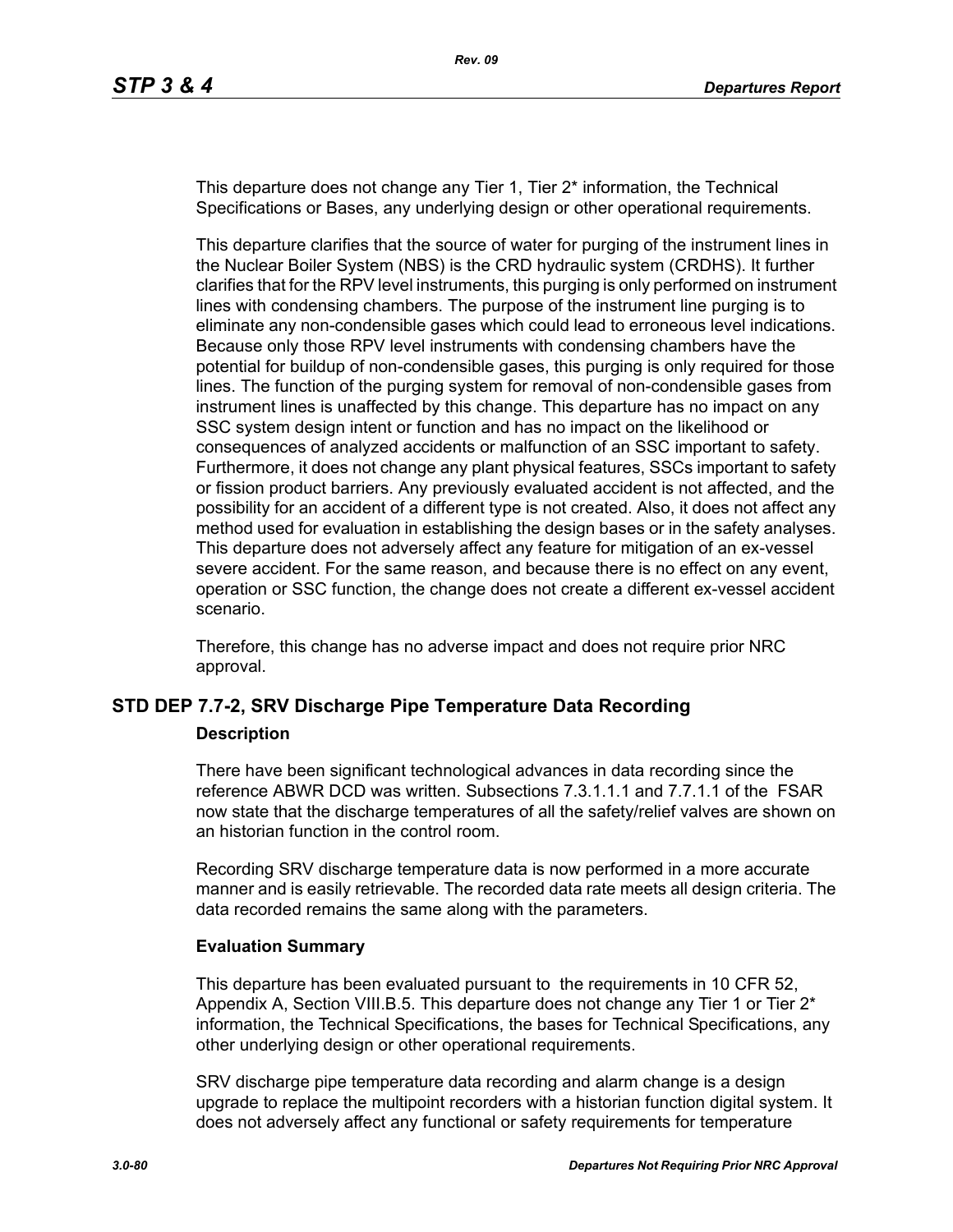monitoring, does not affect temperature detection or high temperature alarm setpoints, and the data recorded and parameters remain the same. Since this change does not affect any other plant SSCs, there is no effect on any accident previously evaluated in the DCD. Furthermore, it does not change any plant physical features other than that affected by this design change, SSCs important to safety or fission product barriers. Any previously evaluated accident is not affected, and the possibility for an accident of a different type is not created. Also, it does not affect any method used for evaluation in establishing the design bases or in the safety analyses. This departure does not affect any feature for mitigation of an ex-vessel severe accident. For the same reason, and because there is no effect on any event, operation or SSC function, the change does not create a different ex-vessel accident scenario.Therefore this change has no adverse impact and prior NRC approval is not required.

### **STD DEP 7.7-3, Feedwater Turbidity**

#### **Description**

The reference ABWR DCD Subsection 7.7.1 discusses the measurement of feedwater turbidity and signal transmission to the MCR, but turbidity is normally determined by sampling. There is no practical manner in which to perform this measurement. Because of this, and since measurement of turbidity is not considered to have any safety significance, it is being deleted.

#### **Evaluation Summary**

This departure to remove the feedwater turbidity monitoring subsystem has been evaluated pursuant to the requirements in 10 CFR 52, Appendix A, Section VIII.B.5. This departure does not change any Tier 1 or Tier 2\* information, the Technical Specifications and Bases, any underlying design or other operational requirements.

It does not change the functional or safety requirements of the feedwater or condensate systems. Filtering of corrosion products and other impurities from the feedwater system is accomplished by the condensate purification system and the reactor water cleanup system. The adequacy of performance of these systems is indicated by instruments such as conductivity monitors to assure adequate purity of water flowing to the reactor vessel. Any determination of turbidity for a system such as feedwater, if needed, could be performed through sampling techniques. Furthermore, this change does not impact any plant physical features, SSCs important to safety or fission product barriers. Any previously evaluated accident is not affected, and the possibility for an accident of a different type is not created. Also, it does not affect any method used for evaluation in establishing the design bases or in the safety analyses. This departure does not affect any feature for mitigation of an ex-vessel severe accident. For the same reason, and because there is no effect on any event, operation or SSC function, the change does not create a different ex-vessel accident scenario.

Therefore, this change has no adverse impact and does not require prior NRC approval.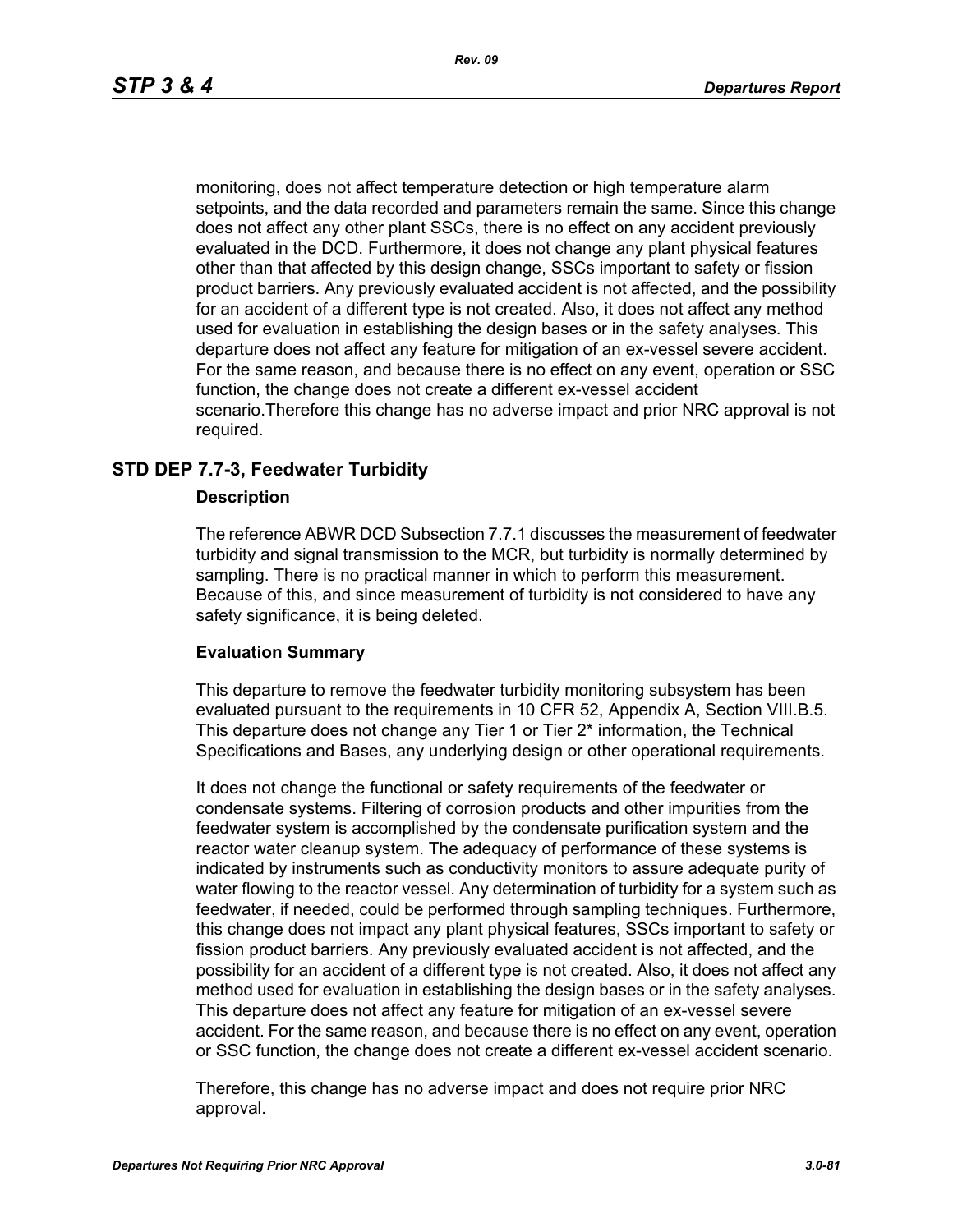# **STD DEP 7.7-4, Automatic Power Regulator / Rod Control and Information System Interface**

# **Description**

Section 7.7.1.2 (1) (a) (ii) of the reference ABWR DCD described the Power Generation and Control System (PGCS) as initiating control changes in the automatic rod movement mode. The STP 3 & 4 FSAR now clarifies that the APR is actually the direct controlling system that interfaces with the RCIS for accomplishing automatic rod movement mode and the PGCS interfaces only with APR for initiating various reactor power change control tasks.

# **Evaluation Summary**

This departure has been evaluated pursuant to the requirements in 10 CFR 52, Appendix A, Section VIII.B.5, .

The Tier 1, and Tier 2\*, DCD, Technical Specifications, basis for Technical Specifications and operational requirements were reviewed and not impacted by this change.

This departure clarifies and corrects Section 7.7.1.2(1)(a)(ii) of the DCD. As noted in Section 7.7.1.5.2 of the DCD, "The PGCS contains the algorithms for the automated control sequences associated with plant startup, shutdown and normal power range operation. The PGCS issues reactor command signals to the automatic power regulator (APR). The reactor power change algorithms are implemented in the APR." Section 7.7.1.2 was updated to be consistent with this DCD description which reflects the proper role of the APR and PGCS systems. This departure is a clarification only and does not affect the design or function of any SSC important to safety. As a result, there is no adverse impact on the likelihood or consequences of accidents or malfunction of any SSC important to safety. There are no new accident scenarios created as a result of this change nor is there any change to a fission product barrier design basis. The likelihood and consequences of ex-vessel severe accidents are not impacted by this change.

As a result of this evaluation, prior NRC review of this change is not required.

# **STD DEP 7.7-5, Rod Control and Information System (RCIS) Display**

# **Description**

Subsection 7.7.1.2 (1) (b) of the STP 3 & 4 FSAR clarifies the wording of the reference ABWR DCD by providing more precise information about available display information at the RCIS dedicated operator interface on the main control panel.

# **Evaluation Summary**

This departure has been evaluated and determined to comply with the requirements in 10 CFR 52, Appendix A, Section VIII.B.5. The change has no adverse impact.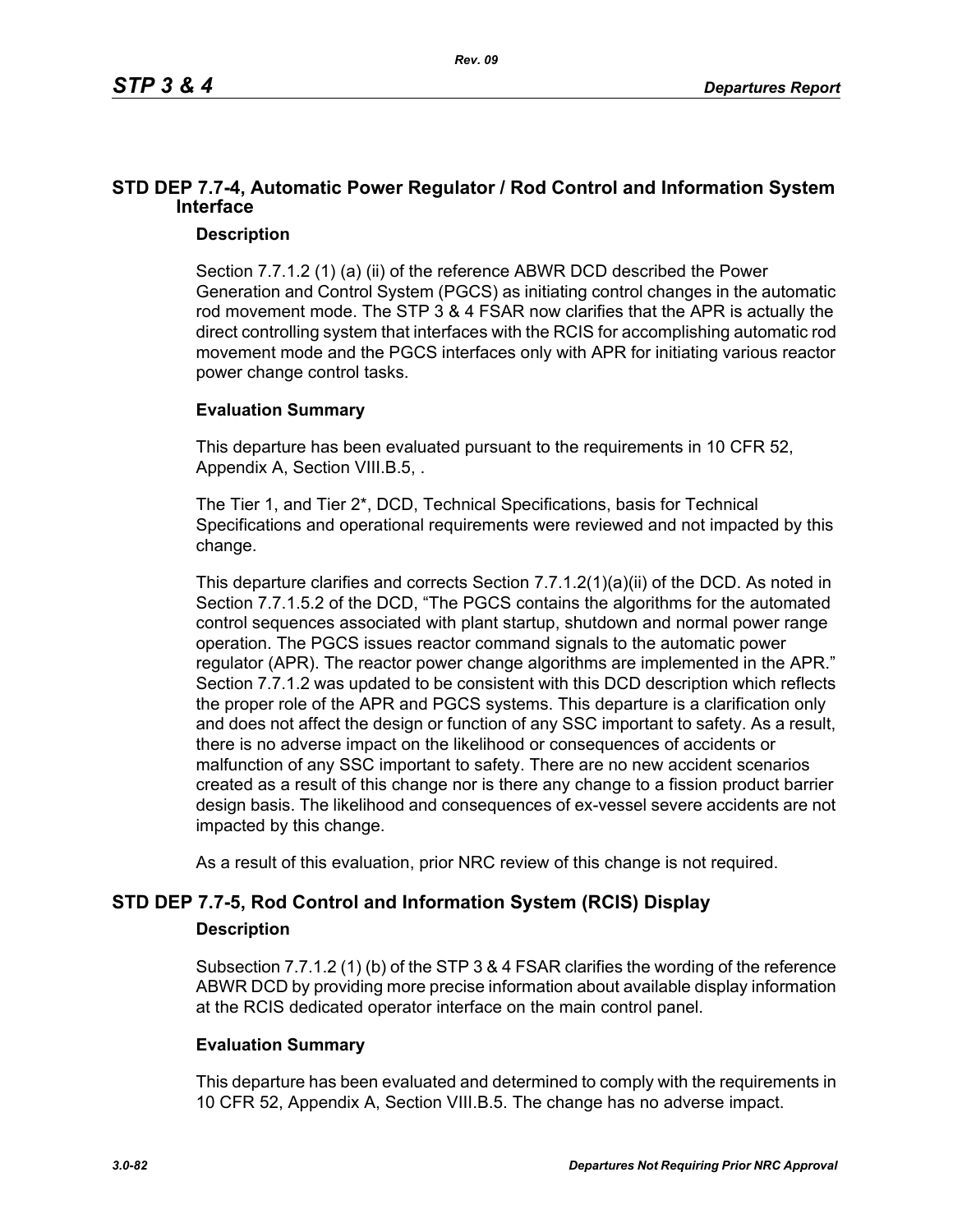The Tier 1 and Tier 2\* DCD, Technical Specifications, basis for Technical Specifications, and operational requirements were reviewed and are not impacted by this departure.

This departure clarifies descriptions to provide more complete design descriptions. This departure dose not affect the design or function of any SSC important to safety. As a result, there is no adverse impact on the likelihood or consequences of accidents or malfunction of any SSC important to safety. There are no new accident scenarios created as a result of this change nor is there any change to a fission product barrier design basis. The likelihood and consequences of ex-vessel severe accidents are not impacted by this change.

As a result of this evaluation, prior NRC review of this change is not required.

### **STD DEP 7.7-6, Rod Control and Information System Commands**

#### **Description**

ABWR DCD Tier 2 Subsection 7.7.1.2 (1) (f) describes the command signal from the Recirculation Flow Control System (RFCS) to the Rod Control and Information System (RCIS) for the Alternate Rod Insertion (ARI) and Subsection 7.7.1.2 (1) (g) describes the command signal from the RFCS to the selected control rod run-in (SCRRI). This COLA change implements the following clarifications to Subsections  $7.7.1.2$  (f) and (q):

- **Subsection 7.7.1.2 (1) (f) is revised to clarify that redundant command signals** (more than a single signal) are sent from RFCS to RCIS for the ARI function.
- Subsection 7.7.1.2 (1) (g) is revised to clarify that redundant command signals (more than a single signal) are sent from RFCS to RCIS for the SCRRI function.

### **Evaluation Summary**

These changes are consistent with the details of RCIS IED (Figure 7.7-2) and with the description of the command signals as provided in Section 7.7.1.2.2 (2) of the DCD.

This departure has been evaluated pursuant to the requirements in 10 CFR 52, Appendix A, Section VIII.B.5. Therefore this change has no adverse impact and prior NRC approval is not required.

This departure does not change any Tier 1, Tier 2\* information, the Technical Specifications or Bases, any underlying design or other operational requirements.

This departure is a clarification to Sections 7.7.1.2 (1) (f) and 7.7.1.2 (1) (g) of the DCD to make them consistent with the description of the command signals to the RCIS from the RFCS for the ARI and SCCRI functions, respectively, as provided in more detail in Section 7.7.1.2.2 (2) (a) and (b) of the DCD. In those sections, it is noted that the three channels of the RFCS provide each of the two channels of the RCIS logic with the ARI and SCRRI signals. RCIS internal logic to initiate the RCIS ARI and SCRRI functions is based on two-out-of-three logic within each channel of the RCIS. Consequently, initiation of the ARI and SCRRI functions is based on multiple signals from the RFCS.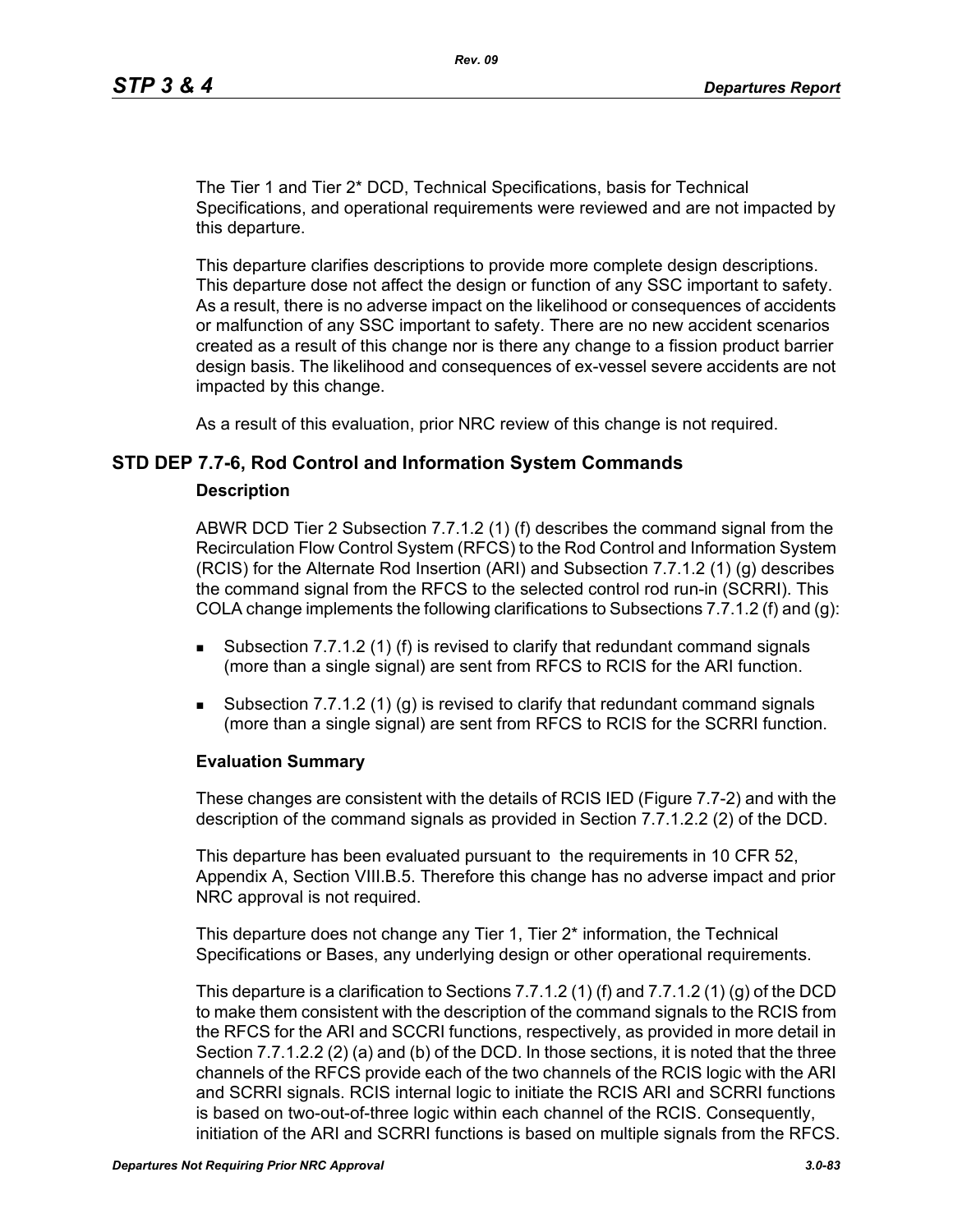The description of that initiation was accordingly changed in Sections 7.7.1.2 (1) (f) and 7.7.1.2 (1) (g) from a "signal" to "signals". This is also consistent with the IED in Figure 7.7-2. This change has no impact on the logic for the initiation of the ARI or SCRRI from the RFCS and changes no design or function of an SSC important to safety. It has no impact on any analyzed accident. This departure has no impact on any SSC system design or function and has no impact on the likelihood or consequences of analyzed accidents or malfunction of an SSC important to safety. Furthermore, it does not change any plant physical features, SSCs important to safety or fission product barriers. Any previously evaluated accident is not affected, and the possibility for an accident of a different type is not created. Also, it does not affect any method used for evaluation in establishing the design bases or in the safety analyses. This departure does not adversely affect any feature for mitigation of an ex-vessel severe accident. For the same reason, and because there is no effect on any event, operation or SSC function, the change does not create a different ex-vessel accident scenario.

# **STD DEP 7.7-7, Rod Control and Information System (RCIS) Design Details**

### **Description**

Changes were made to the reference ABWR DCD RCIS descriptions in FSAR Subsections 7.7.1.2 (2), (3), and (6), 7.7.1.2.1, and 7.7.1.2.2 to provide clarity, additional information, and provide a more complete design description. The changes addressed the following:

- Description of RCIS monitoring channels.
- "Rod Action Control Cabinet (RACC)" was changed to "Rod Action Control Subsystem (RACS) Cabinets" because the various major subsystem functions were segregated to different cabinets (RAPI panel and ATLM / RWM panel).
- Descriptions of additional RCIS-related panels/cabinets were provided to be consistent with figure 7.7-2 and various major RCIS subsystem functions were allocated into several cabinets.
- **Final Remote Communication Cabinet (RCC) implementation details.**
- Final Fine Motion Driver Cabinet (FMDC) implementation details.
- **Detailed descriptions of the RCIS Multiplexing Network information and the** interfaces with class -1E systems are provided

### **Evaluation Summary**

This departure has been evaluated pursuant to the requirements in 10 CFR 52, Appendix A, Section VIII.B.5.

This change to the STP 3 & 4 FSAR provides a more clear and complete description of the design and operation of the RCIS system. These changes are a result of RCIS design evolution based on experience at operating plants and involve segregation by RCIS subsystems of electronic, electrical, and logic circuitry to different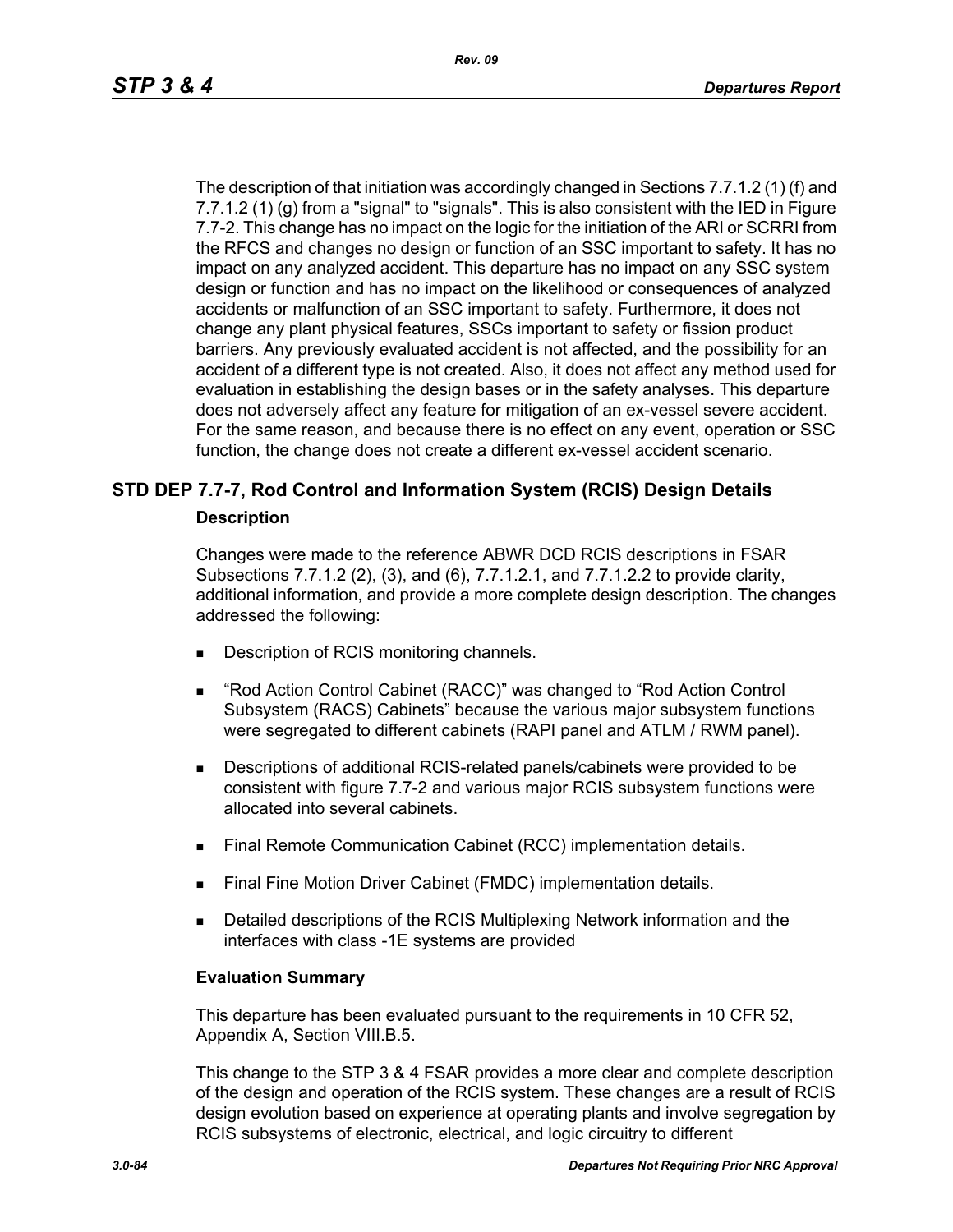cabinets/panels. This enhanced discussion is not the result of any underlying design change and functional requirements of the RCIS system are unchanged. This departure does not change any Tier 1 or Tier 2\* information, the Technical Specifications or Bases or other operational requirements. Furthermore, it does not change any plant physical features, SSCs important to safety or fission product barriers. Any previously evaluated accident is not affected, and the possibility for an accident of a different type is not created. Also, it does not affect any method used for evaluation in establishing the design bases or in the safety analyses. This departure does not affect any feature for mitigation of an ex-vessel severe accident. For the same reason, and because there is no affect on any event, operation or SSC function, the change does not create a different ex-vessel accident scenario.

Therefore this change has no adverse impact and does not require prior NRC approval.

# **STD DEP 7.7-9, Selected Control Rod Run-In (SCRRI) Function**

### **Description**

Subsection 7.7.1.2(6) of the reference ABWR DCD states that the Control Rod Drive (CRD) System provides for electromechanical insertion of selected control rods for core thermal/hydraulic stability control. The STP 3 & 4 FSAR adds that the CRD system also provides for mitigation of a loss of feedwater heating event. This change provided clarity with the additional information and a more complete design description showing the two functional needs for SCRRI.

# **Evaluation Summary**

This departure has been evaluated pursuant to the requirements in 10 CFR 52, Appendix A, Section VIII.B.5. This departure does not change any Tier 1, Tier 2\* information, the Technical Specifications or their Bases, any underlying design or other operational requirements.

This departure revises Subsection 7.7.1.2(6) to add that the CRD system provides for insertion of selected control rods in response to a loss of feedwater heater event. This function of the SCRRI system is already detailed in the DCD in Sections 7.7.1.2(1)(g) and in 7.7.1.2.2 (2) (b). Consequently, this departure does not change any system design as currently described in the DCD but only updates one particular section, Section 7.7.1.2(6), for completeness and accuracy of the overall documentation. This departure has no impact on any SSC system design or function and has no impact on the likelihood or consequences of analyzed accidents or malfunction of an SSC important to safety. Furthermore, it does not change any plant physical features, SSCs important to safety or fission product barriers. Any previously evaluated accident is not affected, and the possibility for an accident of a different type is not created. Also, it does not affect any method used for evaluation in establishing the design bases or in the safety analyses. This departure does not adversely affect any feature for mitigation of an ex-vessel severe accident. For the same reason, and because there is no effect on any event, operation or SSC function, the change does not create a different ex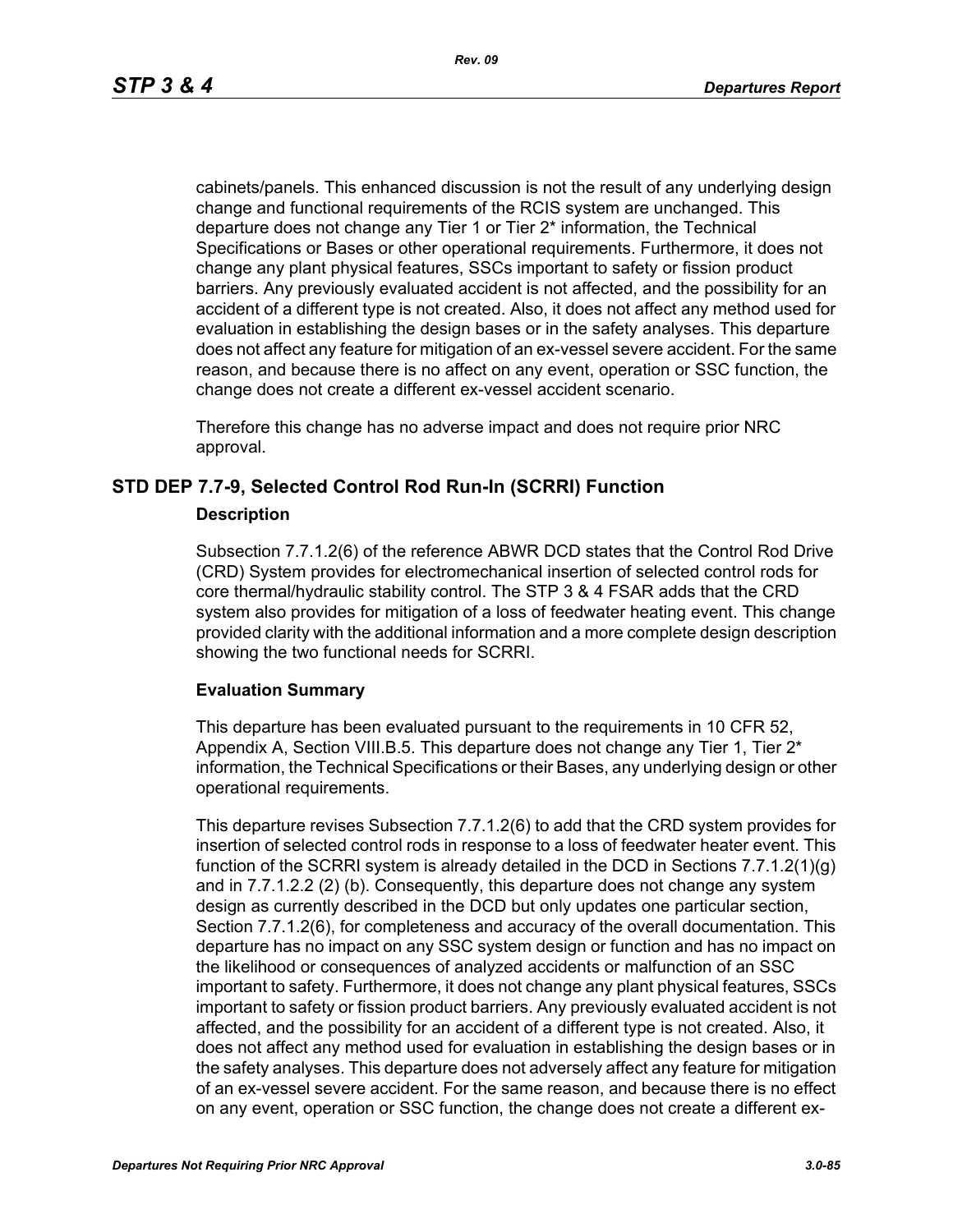vessel accident scenario. Therefore this change has no adverse impact and does not require prior NRC approval.

# **STD DEP 7.7-11, Rod Withdrawal Sequence Restrictions**

### **Description**

The STP 3 & 4 FSAR Section 7.7.1.2.1 (5) significantly expands the DCD discussion of the ganged rod movement and ganged withdrawal sequence restrictions. The STP 3 & 4 FSAR provides complete descriptions of these clarifications:

- **Provides additional details on the ganged rod mode consisting of one or two sets** of fixed control rod gang assignments
- States that the system allows up to 26-rod gangs, for control rods in rod groups 1, 2, 3, and 4, to be withdrawn simultaneously when the reactor is in the startup or run mode
- **Revises the maximum allowable difference in rod positions between the leading** and trailing operable control rods
- Revises the restrictions on withdrawal of rods in groups

### **Evaluation Summary**

These changes provide an updated design description showing the implemented system design. This departure has been evaluated pursuant to the requirements in 10 CFR 52, Appendix A, Section VIII.B.5.

This departure does not change any Tier 1, Tier 2<sup>\*</sup> information, the Technical Specifications or Bases, any underlying design or other operational requirements.

The departure changes as outlined in the description above have been evaluated to determine the impact on the likelihood of accidents previously evaluated. These changes are primarily adding further details to the description of the ganged rod withdrawal restrictions in the STP 3&4 FSAR. This provides for a more complete understanding of the implemented system design. The basic functioning of the RWM of the RCIS to ensure that there exist restrictions on certain ganged control rod movements is unchanged. This departure has no impact on any SSC system design or function and has no impact on the likelihood or consequences of analyzed accidents (e.g. contral rod drop or ATWS) or malfunction of an SSC important to safety. Furthermore, it does not change any plant physical features, SSCs important to safety or fission product barriers. Any previously evaluated accident is not affected, and the possibility for an accident of a different type is not created. Also, it does not affect any method used for evaluation in establishing the design bases or in the safety analyses. This departure does not adversely affect any feature for mitigation of an ex-vessel severe accident. For the same reason, and because there is no effect on any event, operation or SSC function, the change does not create a different ex-vessel accident scenario.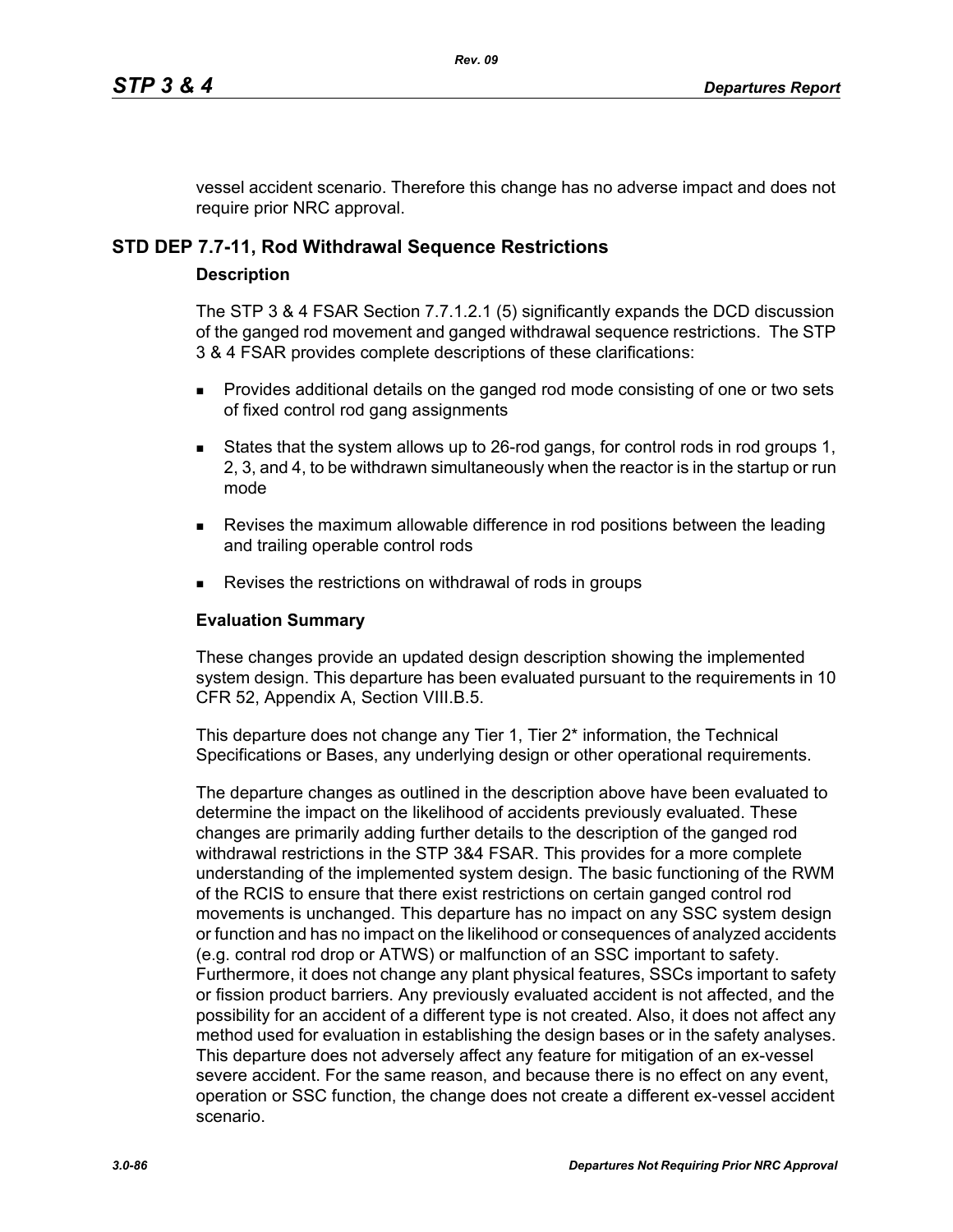Therefore, this change has no adverse impact and does not require prior NRC approval.

# **STD DEP 7.7-12, Rod Control and Information System Indication**

# **Description**

This departure updates the discussion of the detailed design of the reference rod pull sequence (RRPS) in STP 3 & 4 FSAR Subsection 7.7.1.2.1 (6). Included in these updates are the following:

- **EXECLARIGHT COMPUTER IS COMPUTER THE COMPUTER CONSTANT CONTEX** Clarifying that the Performance Monitoring and Control System (PMCS) is used for storing, modifying and providing compliance verification for the RRPS.
- Clarifying that download of the new RRPS data can only be completed when the RCIS is in manual and when a permissive switch located at the RAPI panel is activated and not when both keylock permissive switches located at each rod action control cabinet are activated.
- Clarifying that a rod withdrawal block signal (not signals) is generated whenever selected ganged (not single or ganged) rod movements differ from those allowed by the RRPS, when the RCIS is in automatic or semi-automatic rod movement mode.
- Clarifying that the RCIS "activates" an audible alarm instead of "sounding" an audible alarm.

# **Evaluation Summary**

This departure has been evaluated pursuant to the requirements in 10 CFR 52, Appendix A, Section VIII.B.5.

This departure does not change any Tier 1, Tier 2\* information, the Technical Specifications or Bases, any underlying design or other operational requirements.

These changes are primarily editorial in nature as noted in the departure description and update and correct several items in the detailed description of the establishment of reference rod pull sequence (RRPS). These changes have no impact on the how the RRPS data is stored, modified or verified. The ability to download the RRPS data using the RCIS is not impacted. Controls continue to be in place to prevent control rod withdrawals when movements differ from those allowed by RRPS. This departure has no impact on any SSC system design or function and has no impact on the likelihood or consequences of analyzed accidents or malfunction of an SSC important to safety. Furthermore, it does not change any plant physical features, SSCs important to safety or fission product barriers. Any previously evaluated accident is not affected, and the possibility for an accident of a different type is not created. Also, it does not affect any method used for evaluation in establishing the design bases or in the safety analyses. This departure does not adversely affect any feature for mitigation of an ex-vessel severe accident. For the same reason, and because there is no effect on any event,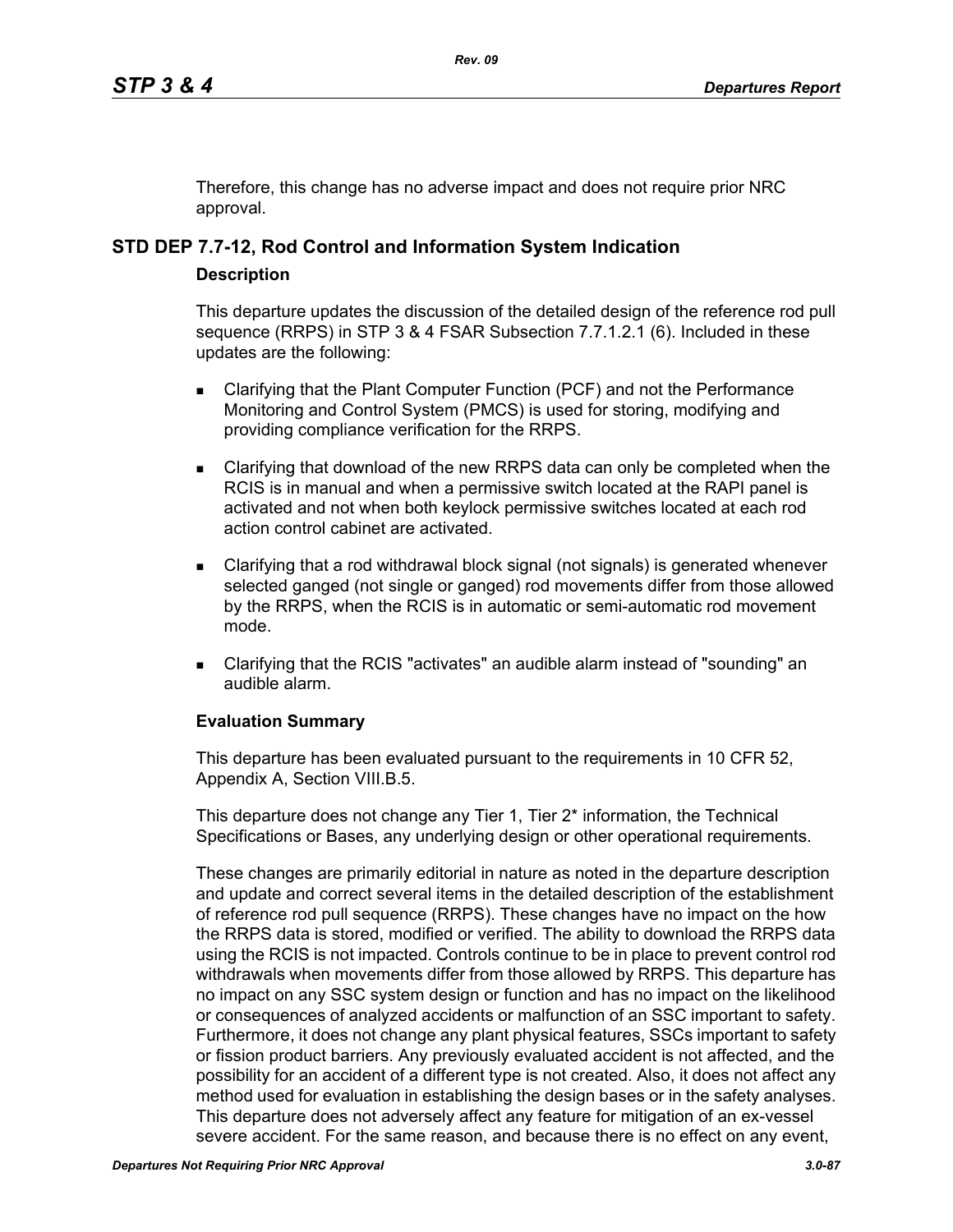operation or SSC function, the change does not create a different ex-vessel accident scenario.

Therefore, this change has no adverse impact and does not require prior NRC approval.

# **STD DEP 7.7-13, Optical Isolation**

### **Description**

This departure removes overly restrictive optical isolation information from the STP 3 & 4 FSAR Subsection 7.7.1.2.1(7) discussion of the Rod Block Function. The change removes the detailed description of the specific type of technology used for optical isolation of rod block signals received by the non-safety Rod Control and Information System (RCIS) from Class 1E systems. The reference ABWR DCD wording discusses the details of a specific technology. The description that all rod block signals from Class 1E systems provided to the RCIS are optically isolated is retained. Also, the description that the optical isolation provides complete isolation while keeping electrical failures from propagating into the RCIS and vice versa is also retained. The retained descriptions adequately cover the requirements for optical isolation of the rod block signals.

### **Evaluation Summary**

This change is deemed necessary to prevent overly restrictive description wording of the type of technology that can be used for achieving suitable optical isolation of the RCIS rod block signals.

This departure has been evaluated pursuant to and determined to comply with the requirements in 10CFR 52, Appendix A, Section VIII B.5. This departure does not change the Technical Specifications, any underlying design or other operational requirements. Furthermore, it does not change the requirements for non-safety system isolation from Class 1E systems, any plant physical features, SSCs important to safety or fission product barriers. Any previously evaluated accident is not affected, and the possibility for an accident of a different type is not created. Also, it does not affect any method used for evaluation in establishing the design bases or in the safety analyses.

This departure does not affect any feature for mitigation of an ex-vessel severe accident. For the same reason, and because there is no effect on any event, operation or SSC function, the change does not create a different ex-vessel accident scenario. Therefore, this change has no adverse impact and does not require prior NRC approval.

# **STD DEP 7.7-14, Rod Control and Information System Bypass**

### **Description**

Changes are incorporated in the STP 3 & 4 FSAR Subsection 7.7.1.2.1 discussion of the Rod Control and Information System (RCIS) bypass capabilities: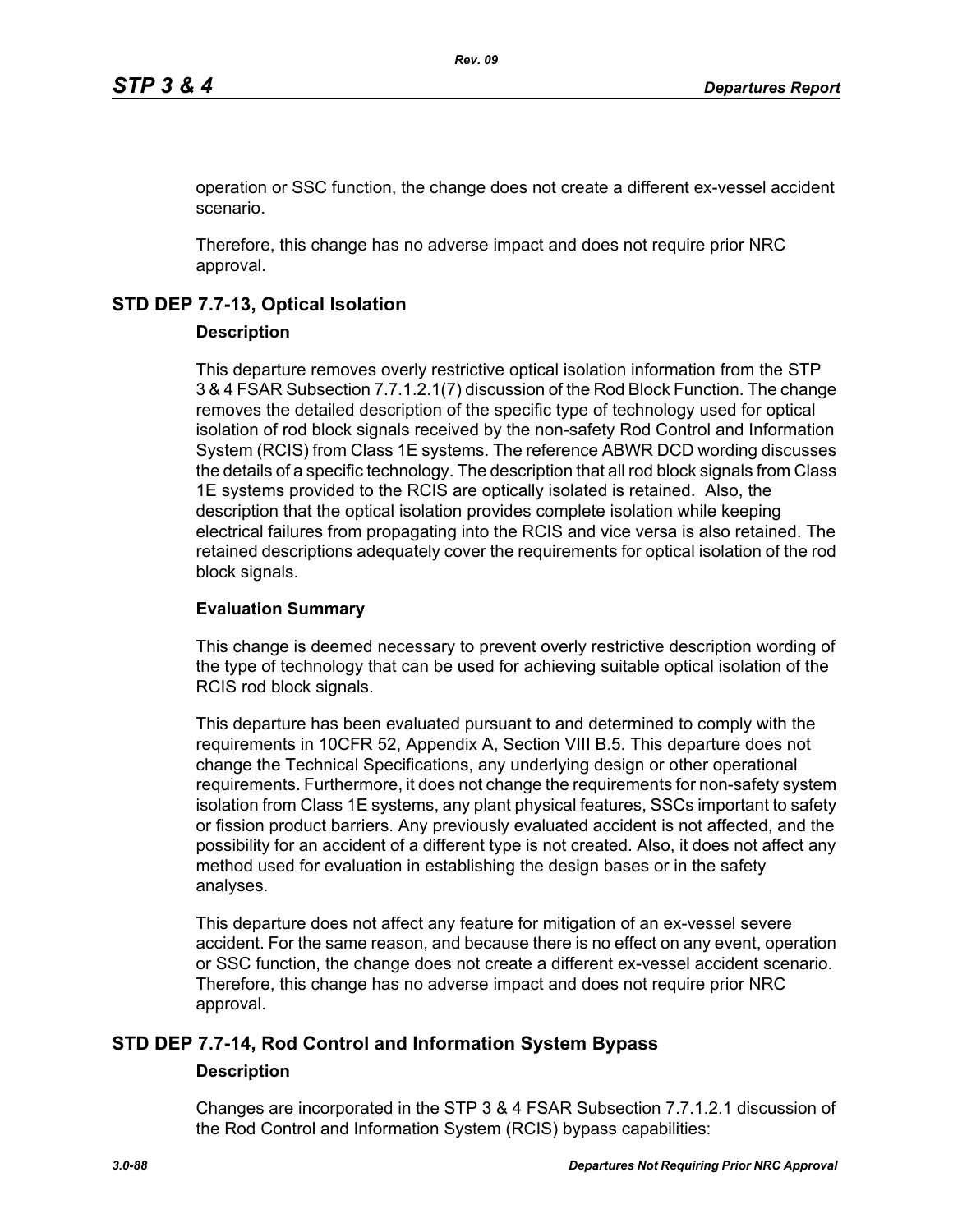*Rev. 09*

- Changes to the description of capabilities provided for performing bypass of either the Synchro A or Synchro B position feedback signals for any individual control rod, including the description of RCIS logic that prevents simultaneous bypassing of both synchro signals for an individual control rod.
- Changes in the descriptions regarding the specific location and related operator interface where specific bypass functions can be performed (e.g., update of control rods to be placed in the "Inoperable" status can be performed at the RCIS Dedicated Operator Interface and descriptions of bypass permissive switch for performing certain bypass operations is added for clarity) and the operator interface where bypass status information is available are incorporated.
- Change in the maximum number of control rods that can be placed into the "inoperable" bypass condition only when the reactor mode switch is in REFUEL mode is incorporated (i.e., change required to support control rod maintenance activities during a planned refueling outage nominally every 18 months, instead of nominally every 12 months).
- Changes in the description of the Single/Dual Rod Sequence Restrictions Override (S/DRSRO) bypass to reflect that it is applied to the one or two control rods associated with the same hydraulic control unit (HCU) when performing scram time surveillance testing (and is not a bypass that can be selected for specific individual control rods).
- **Addition of a new section to more clearly distinguish the Single Channel RCIS** Bypass features from the other RCIS bypass capabilities (i.e., synchro bypass, "Inoperable" bypass, and S/DRSRO bypass are RCIS bypass functions that do not bypass a single channel of the dual redundant RCIS channel equipment). Single Channel RCIS Bypass features are those RCIS bypass functions provided to allow bypass of single channel of dual channel RCIS equipment. The specific list of the available types of Single Channel RCIS Bypass features is also clarified by the changes incorporated.

# **Evaluation Summary**

These changes provide an updated design description showing the implemented system design.This departure has been evaluated pursuant to the requirements in 10 CFR 52, Appendix A, Section VIII.B.5. This change to the STP 3 & 4 FSAR provides a clearer and more complete description of the design and operation of the RCIS system. These changes are a result of RCIS design evolution based on experience at operating plants and involve an enhanced discussion of RCIS bypass capabilies. This departure is not the result of any underlying design change and functional requirements of the RCIS system are unchanged. This departure does not change any Tier 1 or Tier 2<sup>\*</sup> information, the Technical Specifications or Bases or other operational requirements. Furthermore, it does not change any plant physical features, SSCs important to safety or fission product barriers. Any previously evaluated accident is not affected, and the possibility for an accident of a different type is not created. Also, it does not affect any method used for evaluation in establishing the design bases or in the safety analyses.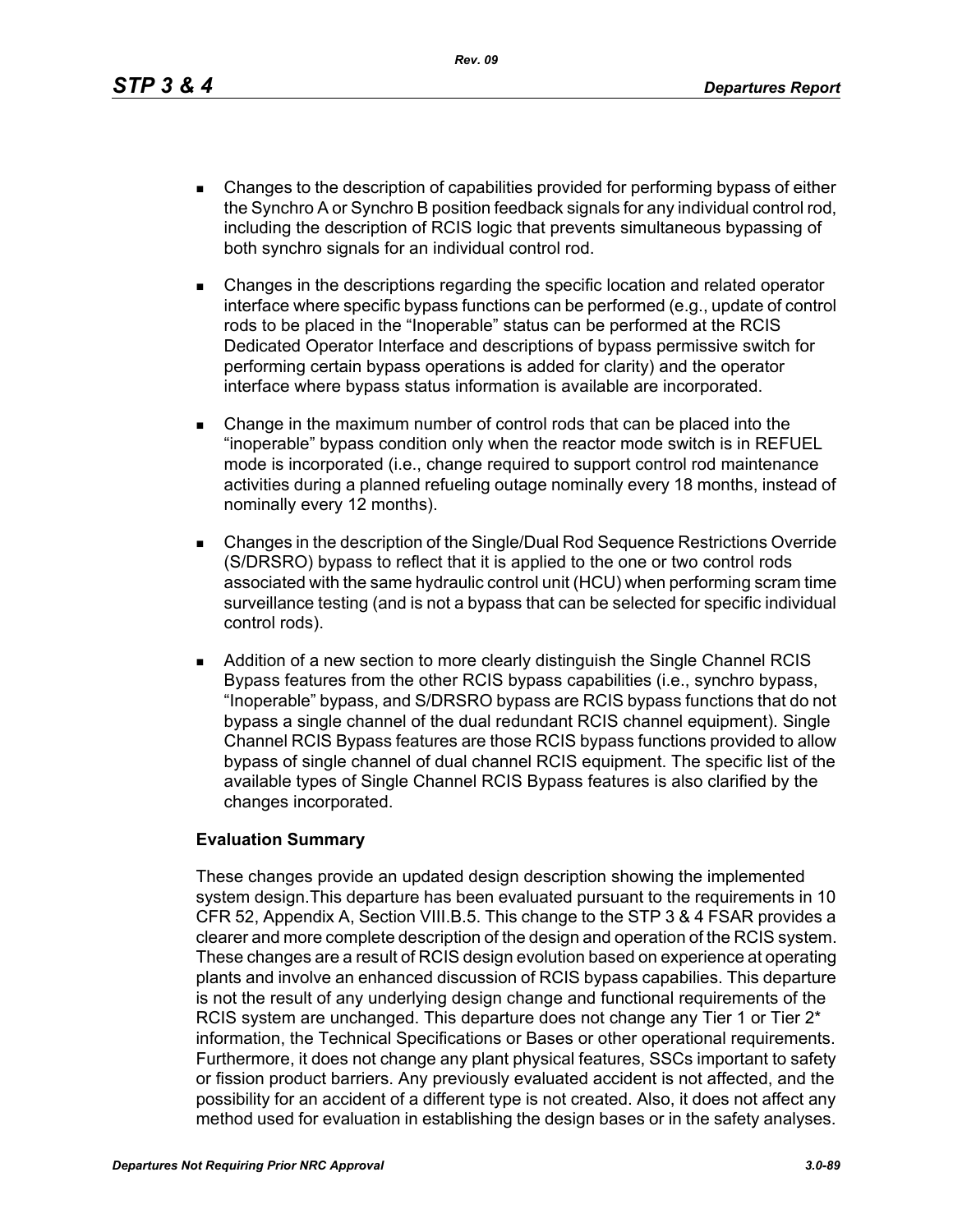This departure does not affect any feature for mitigation of an ex-vessel severe accident. For the same reason, and because there is no affect on any event, operation or SSC function, the change does not create a different ex-vessel accident scenario. Therefore this departure has no adverse impact and does not require prior NRC approval.

# **STD DEP 7.7-20, Recirculation Flow Control Logic**

### **Description**

Subsection 7.7.1.3 (1) of the reference ABWR DCD describes automatic operation of the Recirculation Flow Control System as only available above 70% power. Subsection 7.7.1.3 (4) provides a more complete description by stating the 70% limit is for a "rod pattern where rated power accompanies 100% flow." This subsection provides further information concerning manual and automatic operation for other rod patterns and power levels. Therefore, the statement "if the power level is above 70% rated" is removed from 7.7.1.3 (1).

FSAR Subsection 7.7.1.3 (4) is further clarified as follows:

- Operation below approximately 25% has been described in lieu of previous information about operation below 70%,
- **Load follow capability has been enhanced to include the specific interfacing** systems required for this mode of operation in lieu of the original "main turbine regulator control" and
- Terminology for the "main turbine pressure regulator" is changed to "APR" and "semi-automatic mode" is changed to "core flow mode".

Subsection 7.7.1.3(8)(e) revises the rate limiter rate of change to +5% for increasing speeds and -5% for decreasing speeds, consistent with the speed change rate described in DCD Tier 2 Subsections 15.3.2.1.1 and 15.4.5.1.1.

The terminology is updated in Figure 7.7-5 and Figure 7.7-7 to be consistent with Subsection 7.7.1.3.

### **Evaluation Summary**

This departure has been evaluated pursuant to the requirements in 10 CFR 52, Appendix A, Section VIII.B.5.

This change to the STP 3 & 4 FSAR to clarify and correct inconsistencies regarding operation of the recirculation flow control system does not change any Tier 1 or Tier 2\* information, the Technical Specifications or Bases or other operational requirements. Furthermore, it does not change any plant physical features, SSCs important to safety or fission product barriers. Any previously evaluated accident is not affected, and the possibility for an accident of a different type is not created. Also, it does not affect any method used for evaluation in establishing the design bases or in the safety analyses. This departure does not affect any feature for mitigation of an ex-vessel severe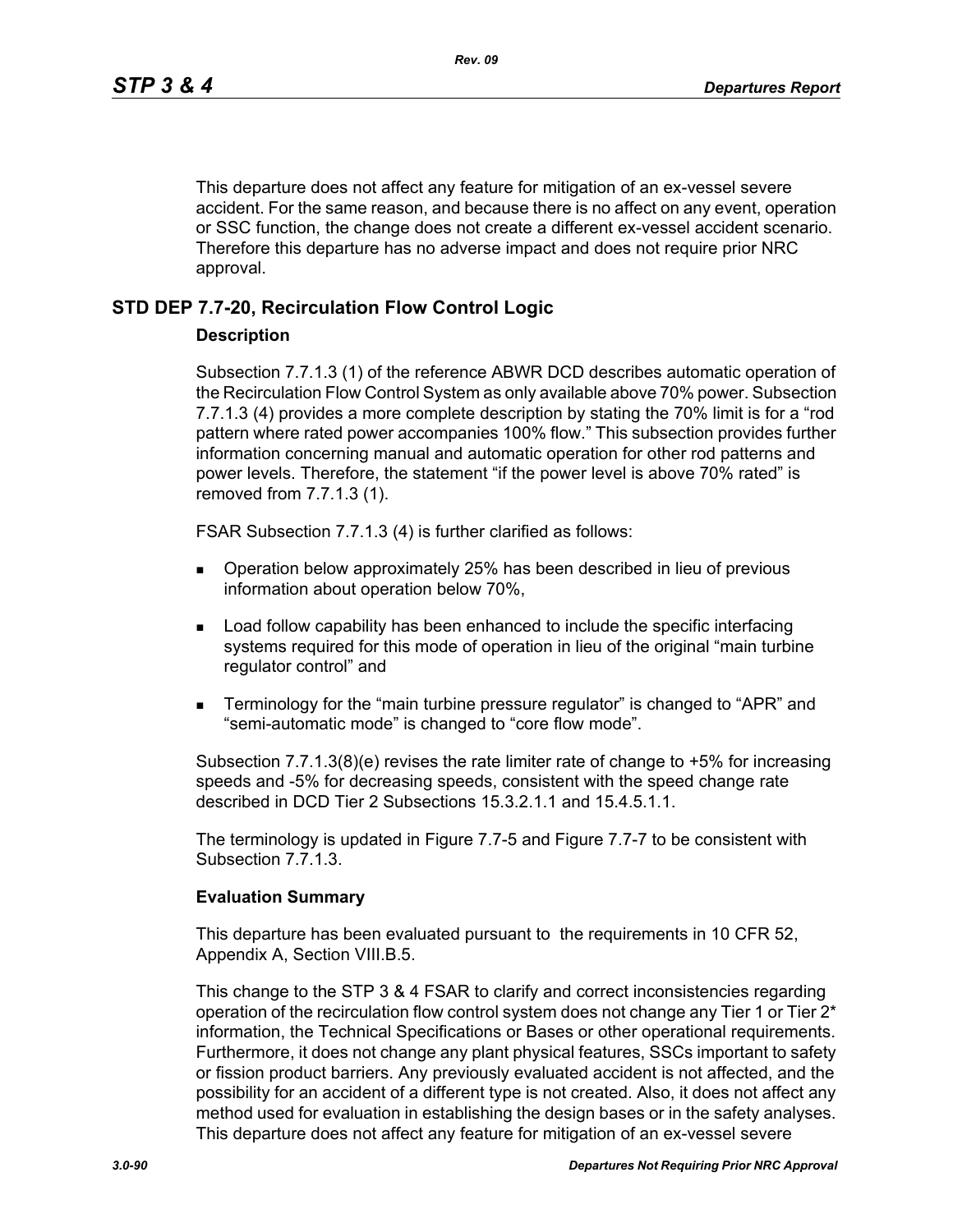accident. For the same reason, and because there is no effect on any event, operation or SSC function, the change does not create a different ex-vessel accident scenario.

Therefore this change has no adverse impact and does not require prior NRC approval.

# **STD DEP 7.7-22, Automated Thermal Limit Monitor (ATLM) Description**

# **Description**

The description of the ATLM setpoint and rod block action in reference ABWR DCD Subsections 7.7.1.5 (7) (c) and (7) (e), and 7.7.1.5.1 have been expanded in the STP 3 & 4 FSAR to further describe the interface of interacting systems and this application. The FSAR states that when an ATLM setpoint update is requested, after calculating the power distribution within the core, the computer sends data to the ATLM of the RCIS on the calculated fuel thermal operating limits and corresponding initial LPRM values. The ATLM monitors various functions and issues rod block signals to prevent violation of the fuel operating limits.

# **Evaluation Summary**

This departure has been evaluated in accordance with the requirements in 10 CFR 52, Appendix A, Section VIII.B.5, as described previously. The Automated Thermal Limit Monitor (ATLM) is discussed in Tier 1, the Tech Spec Bases and the LCOs for Control Rod Block Instrumentation. Those sections have been reviewed and the proposed change in the departure has no effect on them. This change is an expansion of the description of the interface of interacting systems and the ATLM. No underlying design change is made and no SSC important to safety or fission product barrier is affected. There is no increase in the frequency of accidents and there is no increase in the likelihood of a malfunction of an SSC important to safety. Any previously evaluated accident is not affected, and the possibility for an accident of a different type is not created. Also, it does not affect any method used for evaluation in establishing the design bases or in the safety analyses. This departure does not affect any feature for mitigation of an ex-vessel severe accident. For the same reason, and because there is no effect on any event, operation or SSC function, the change does not create a different ex-vessel accident scenario. Therefore, this change has no adverse impact and does not require prior NRC approval.

# **STD DEP 7.7-23, Automated Traversing Incore Probe (ATIP) Function**

# **Description**

Subsection 7.7.1.5.1 of the reference ABWR discusses inputs from the "automatic fixed incore probe (AFIP)" to be used for gain adjustment factors for Local Power Range Monitoring. The STP 3 & 4 FSAR explains that this function is provided by the ATIP rather than the AFIP in the US ABWR.

Subsection 7.7.1.6.1 (2) of DCD states that the ATIP is nonsafety-related, but the STP 3 & 4 FSAR expands that description to include that this sub-system of the Neutron Monitoring System has no safety function, but the system does contain safety-related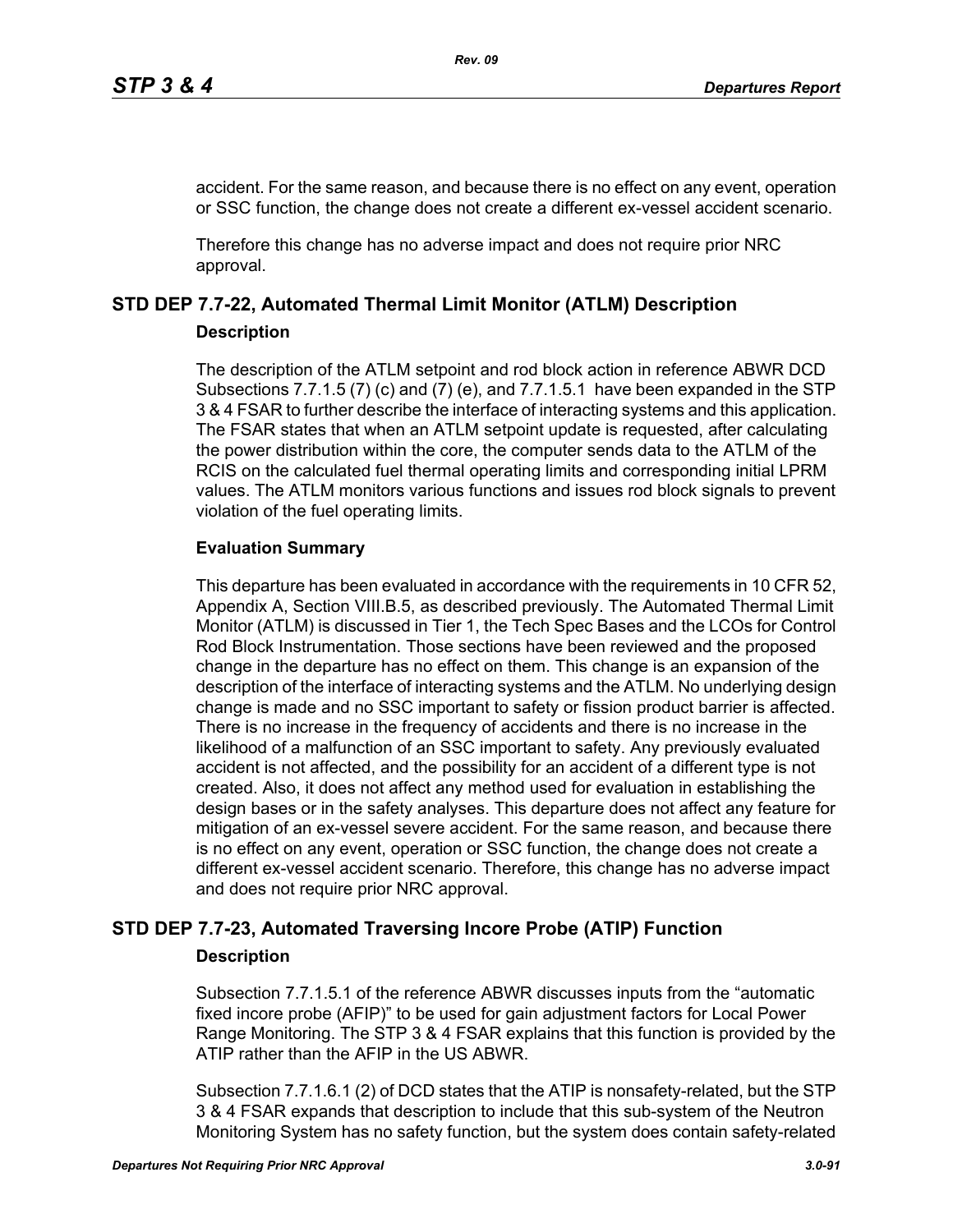components. In response to a containment isolation signal resulting from either low reactor water level or high drywell pressure, the ATIP system automatically initiates TIP probe withdrawal followed by closure of the ball valves and purge line valves to ensure containment isolation.

Subsection 7.7.2.6.2 adds that the ATIP system has isolation valves, and is required to perform automatic containment isolation function in compliance with GDC 56 by following the guidance of Reg. Guide 1.11.

Subsection 7.7.1.6.1 (4) of the DCD states that the ATIP equipment is tested and calibrated using heat balance data and procedures described in the instruction manual. The STP 3 & 4 FSAR states that only the procedures from the instruction manual are required for the calibration of this equipment.

### **Evaluation Summary**

This departure has been evaluated pursuant to the requirements in 10 CFR 52, Appendix A, Section VIII.B.5.

There is no impact on any Tier 1, Tier 2\*, DCD, technical specifications, basis for technical specifications or operational requirements as a result of these changes.

These items are all clarifying changes which do not involve a change to the ATIP design or function. The ATIP operation is a nonsafety related function which is used to calibrate the LPRM system. Consequently, there is no impact on the probability or consequences of an accident or malfunction of an SSC important to safety.

The ATIP System is not identified as a design feature in the DCD for mitigating an exvessel severe accident. These changes to the ATIP system description are clarifying, and therefore the likelihood or consequences of a severe accident are not impacted. As a result of this evaluation, prior NRC approval of these changes is not required.

# **STD DEP 7.7-24, Steam Bypass and Pressure Control Interfaces**

### **Description**

Subsection 7.7.1.8 (7a) of the reference ABWR DCD states that an external signal interface for the Steam Bypass and Pressure Control (SB&PC) System is narrow range dome pressure signals from the SB&PC System to the Recirculation Flow Control System. STP 3 & 4 FSAR Subsection 7.7.1.8 (7a) states that the "narrow range dome pressure signals" are replaced by "validated dome pressure signals." The signals are validated based on the value of the pressure and the number of signals that are in the valid range.

Based on pressure demand, the SB&PC System calculates position error and flow demand for each turbine valve. Based on these signals, the SB&PC System calculates emergency bypass valve fast opening signal and servo current signal for each turbine valve. Tier 2 Subsection 7.7.1.8 (7h) of the reference ABWR DCD lists these signals as an external interface from the Turbine Bypass System. Tier 2 Subsections 7.7.1.8 (7h) and (7i) of the STP 3 & 4 FSAR list servo current signals as external signal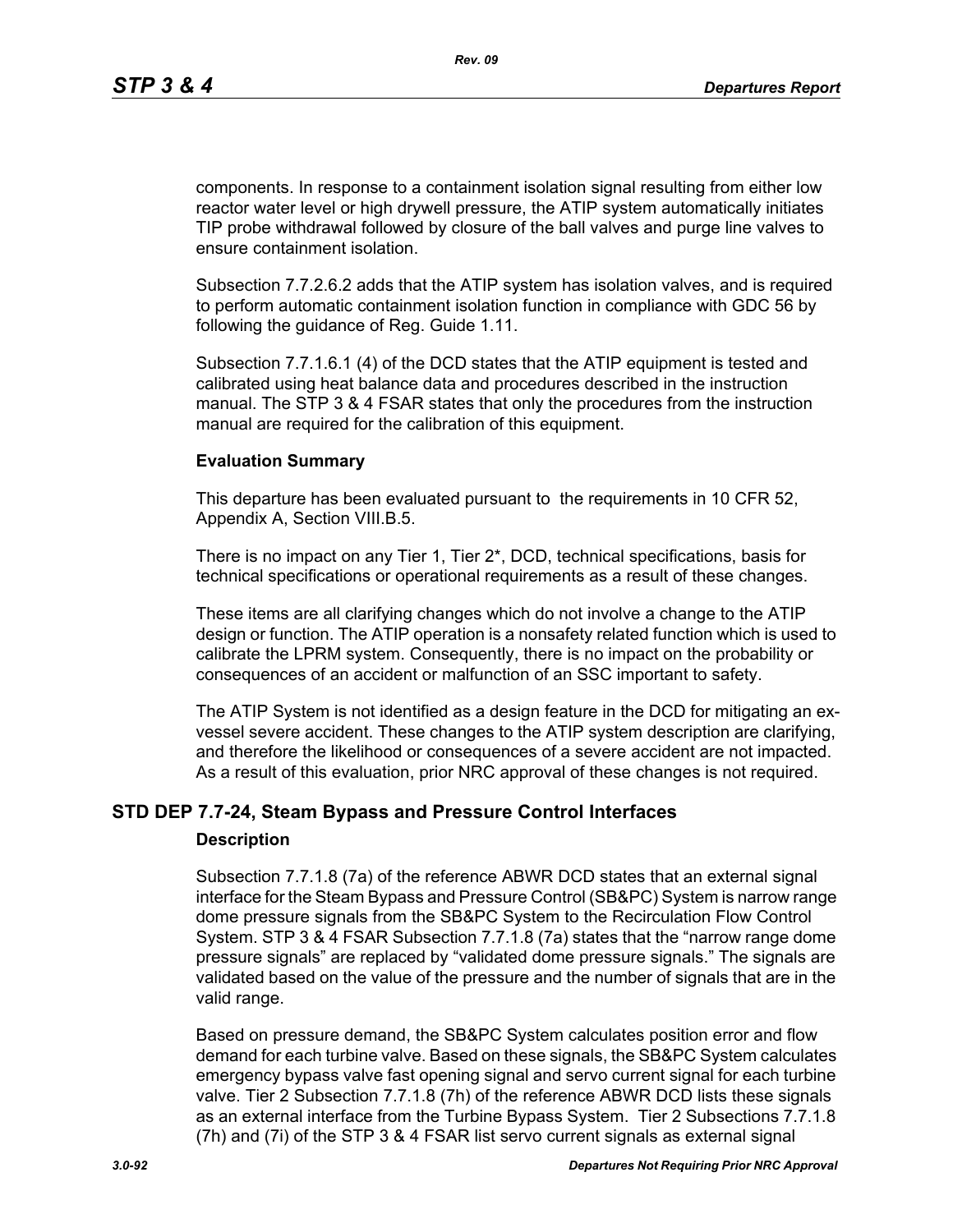interfaces sent from the SB&PC to the Turbine Bypass System. This clarifies which is the sending unit and which is the receiving unit.

Tier 2 Subsection 7.7.1.8 (7l) of the reference ABWR DCD lists "Governor free demand signal" as an external interface from the APR System. In STP 3 & 4 FSAR Subsection 7.7.1.8 (7l), this signal is replaced by "Automatic Frequency Control signal".

Tier 2 Subsection 7.7.1.8 (7m) of the reference ABWR DCD lists "reactor power compensation signal" as an external interface to the APR System. This list has been changed in Subsection 7.7.1.8 (7m) and (7o) of the STP 3 & 4 FSAR and now it lists "limited speed regulator output" and "pressure regulator output signal" as external interfaces sent to the APR System.

Tier 2 Subsection 7.7.2.8.1 of the reference ABWR DCD states that the SB&PC does not interface with any engineered safeguard or safety related system. STP 3 & 4 FSAR Tier 2 Subsection 7.7.2.8.1 states that the SB&PC System receives reactor pressure and water level from the NBS system but only from nonsafety instrumentation. This clarifies that the SB&PC System does not interface with any safety related instrumentation even though it interfaces with a safety related system.

Figure 7.7-12 and Figure 7.7-13 are also revised to be consistent with the revised description.

### **Evaluation Summary**

The Tier 1 and Tier2\* DCD, Technical Specifications, Bases for Technical Specifications and operational requirements were reviewed and were determined not to be impacted by this departure.

This departure clarifies and corrects the description of the I&C interface for the SB&PC System. This departure does not change any plant physical features, SSCs important to safety or fission product barriers. Any previously evaluated accident is not affected, and the possibility for an accident of a different type is not created. This departure does not affect any method of evaluation used in establishing the plant design bases or in the safety analyses. This departure does not affect any feature for mitigation of an exvessel severe accident. This departure does not create a possibility for an accident of a different type than any previously evaluated.

This departure has been evaluated and determined to comply with the requirements in 10 CFR 52, Appendix A, Section VIII.B.5. The change has no adverse impact and does not require prior NRC approval.

# **STD DEP 7.7-27, RCIS Table Deletion**

### **Description**

Table 7.7-1 of the reference ABWR DCD provides the environmental conditions for the Rod Control and Information System (RCIS) module operation environment, consisting of temperature, relative humidity, atmospheric pressure, radiation levels, and seismic acceleration. There is no reference to this table in DCD Section 7.7. or elsewhere in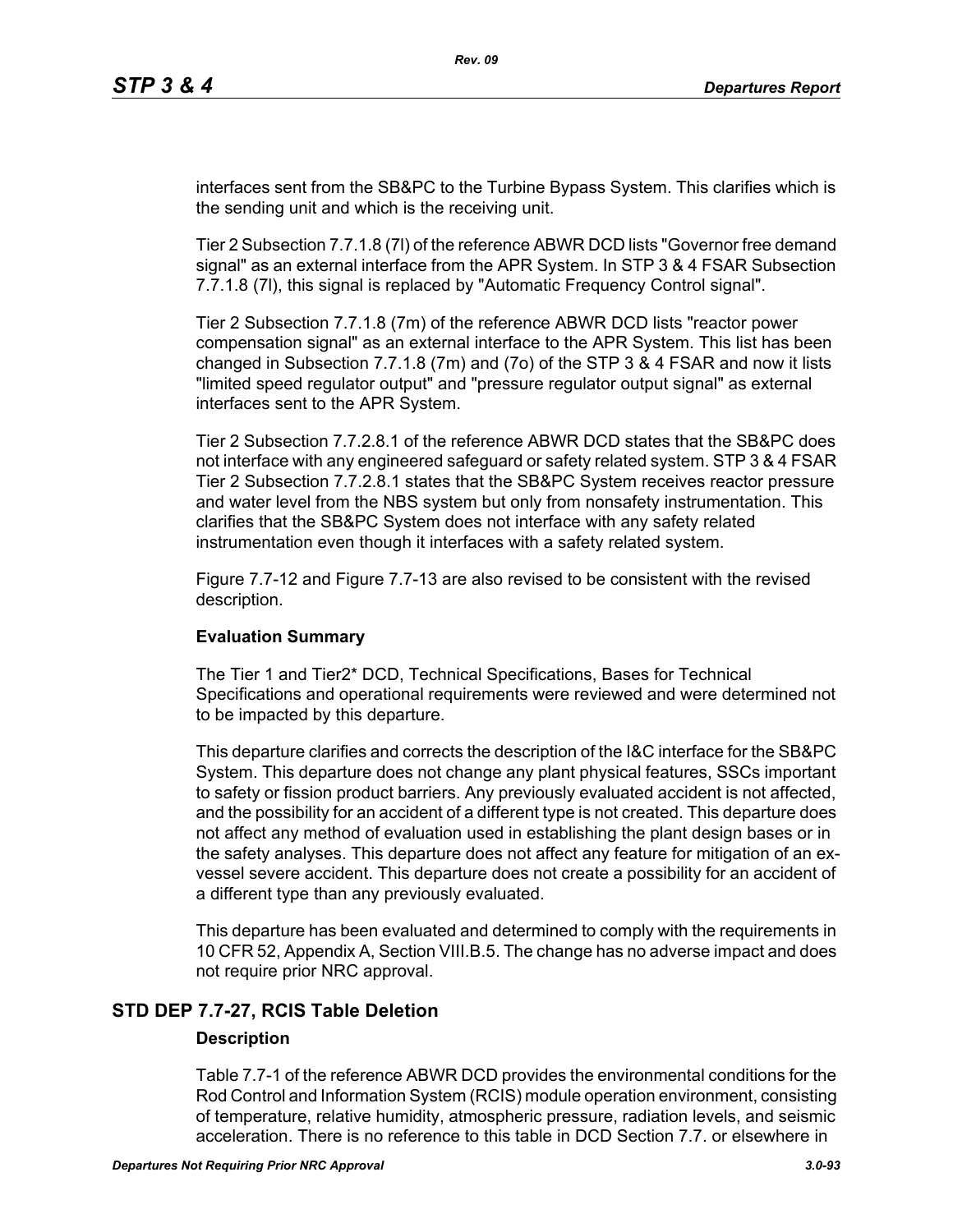the DCD. DCD Subsection 7.7.1.2.5 references Section 3.11, which provides the requirements for nonsafety-related equipment subject to adverse environments. Therefore, Table 7.7-1 is removed from the STP 3 & 4 FSAR because it is unnecessary.

### **Evaluation Summary**

This departure has been evaluated pursuant to the requirements in 10 CFR 52, Appendix A, Section VIII.B.5. This departure does not change any Tier 1 or Tier  $2^*$ information, Technical Specifications, any underlying design or other operational requirements. This change is editorial in nature and deletes a table which is not referenced in the DCD and therefore is not necessary. Furthermore, it does not change any plant physical features, SSCs important to safety or fission product barriers. Any previously evaluated accident is not affected, and the possibility for an accident or a different type is not created. Also, it does not affect any method used for evaluation in establishing the design or in the safety analyses. This departure does not affect any feature for mitigation of an ex-vessel severe accident. For the same reason, and because there is no effect on any event, operation or SSC function, the change does not create a different ex-vessel accident scenario. Therefore, this change has no adverse impact and does not require prior NRC approval.

# **STP DEP 8.2-1, Electrical Equipment Numbering**

### **Description**

Due to the site arrangements of the switchyard and other auxiliary structures, the internal routing of the major power circuits can differ between applicants. Bus assignments and nomenclature may also vary due to site-specific factors. (Also see associated STD DEP 8.3-1 which revised the medium voltage electrical distribution system.) Figure 8.2-1, Sheets 1-7, have been revised to show the new bus numbers and equipment location in the turbine building. Reference subsections were added to the interface requirements to direct the reader to those sections in which the requirements are incorporated.

# **Evaluation Summary**

This departure has been evaluated pursuant to the requirements in 10 CFR 52, Appendix A, Section VIII.B.5.This departure to update Figure 8.2-1 to reflect the STP 3 & 4 design for electrical power distribution as described in the FSAR does not change any Tier 1 or Tier 2\* information, the Technical Specifications or Bases or other operational requirements. Furthermore, it does not change any plant physical features other than the location of non-Class 1E electrical power distribution equipment. It does not change SSCs important to safety or fission product barriers. Any previously evaluated accident is not affected, and the possibility for an accident of a different type is not created. Also, it does not affect any method used for evaluation in establishing the design bases or in the safety analyses. This departure does not affect any feature for mitigation of an ex-vessel severe accident. For the same reason, and because there is no effect on any event, operation or SSC function, the change does not create a different ex-vessel accident scenario.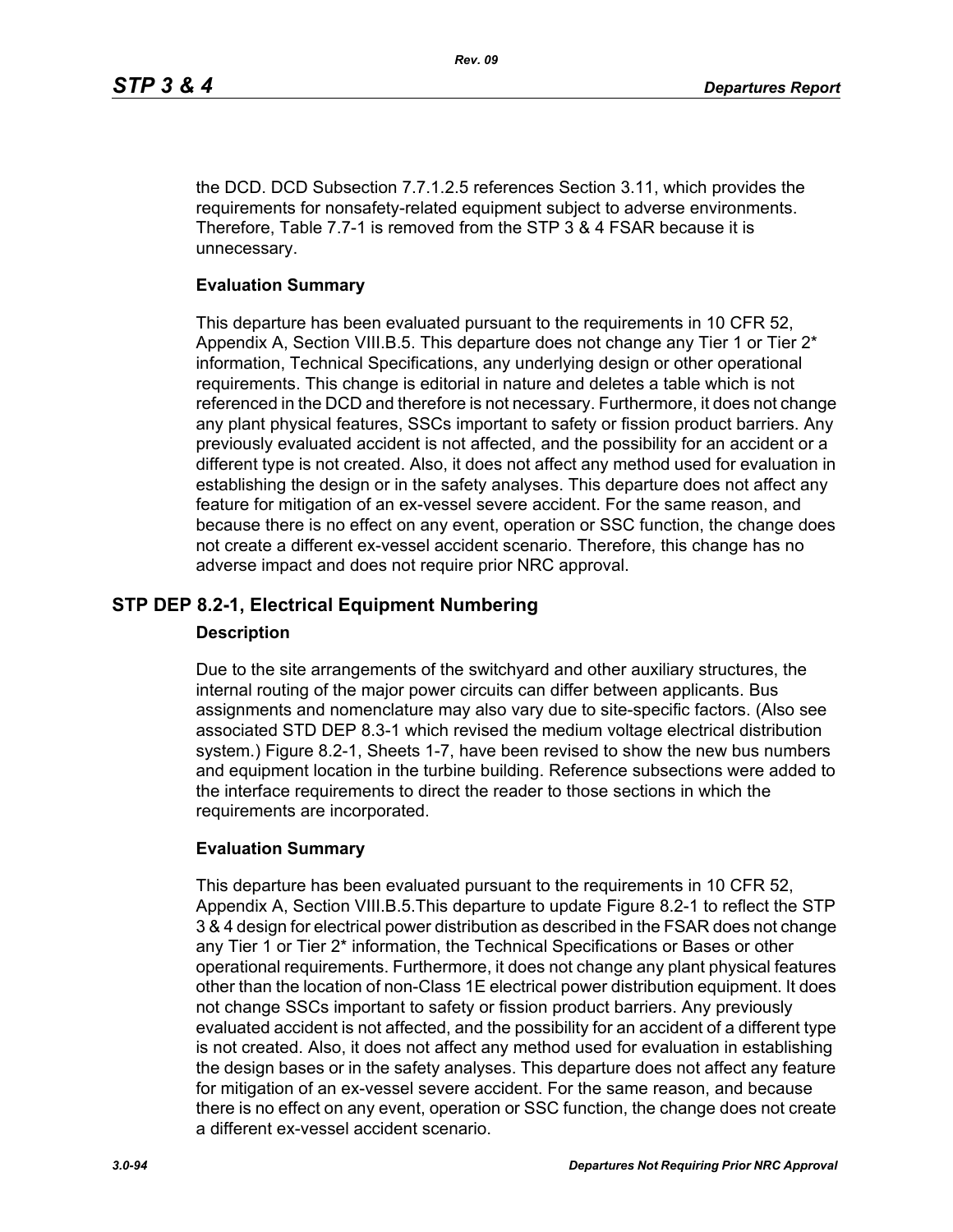Therefore this change has no adverse impact and does not require prior NRC approval.

# **STP DEP 8.3-3, Electrical Site-Specific Power and Other Changes**

This departure description and evaluation summary has been moved to Section 2.2.

# **STD DEP 8A.1-1, Regulatory Guidance for the Lightning Protection System Description**

This departure provides a change from the reference ABWR DCD in STP 3 & 4 FSAR Section 8A.1.2 to acknowledge availability of SRP and regulatory guidance for the lightning protection system. It adds a reference to RG 1.204, November 2005, which is cited in NUREG-0800, Section 8.1, Rev. 3. It also adds references to the applicable sections of IEEE Standards 666, 1050, and C62.23 as they relate to RG 1.204.

# **Evaluation Summary**

This departure has been evaluated pursuant to the requirements in 10 CFR 52, Appendix A, Section VIII.B.5.

This departure does not change any Tier 1, Tier 2\* information, the Technical Specifications or Bases, any underlying design or other operational requirements.

This departure updates the lightning protection system requirements from the DCD to reflect the issuance of RG 1.204, which had not been issued at the time of ABWR certification. This RG provides an acceptable approach for the design of lightning protection systems for nuclear power plants. There is no impact on the design or function of an SSC important to safety, and consequently, there is no impact on the likelihood or consequences of analyzed accidents or malfunction of an SSC important to safety. Furthermore, it does not change any plant physical features, SSCs important to safety or fission product barriers. Any previously evaluated accident is not affected, and the possibility for an accident of a different type is not created. Also, it does not affect any method used for evaluation in establishing the design bases or in the safety analyses. This departure does not adversely affect any feature for mitigation of an exvessel severe accident. For the same reason, and because there is no effect on any event, operation or SSC function, the change does not create a different ex-vessel accident scenario.

Therefore, this change has no adverse impact and does not require prior NRC approval.

# **STD DEP 9.1-1, Update of Fuel Storage and Handling Equipment Description**

Standard Departure 9.1-1 includes the following specific changes:

9.1 Fuel Storage and Handling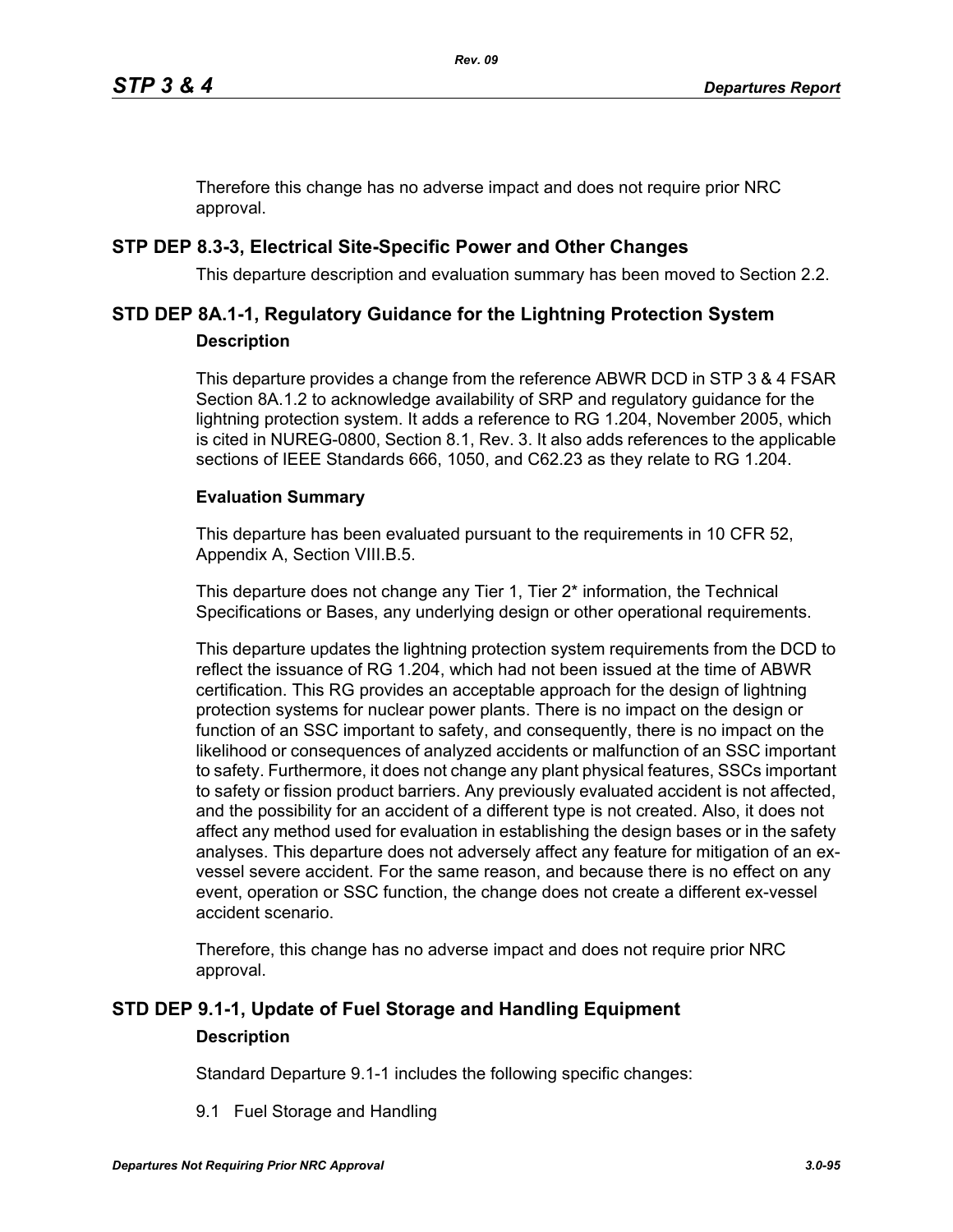The spent fuel storage rack capacity was clarified to be a minimum of 270% to match the description provided in Tier 1 Subsection 2.5.6 and to be consistent with the response to NRC certification question 410.33. In Subsection 9.1.3.3, the maximum 270% has been clarified to be the capacity used for the bounding heat load evaluation. For a pool having a capacity larger than 270%, the additional capacity may not be utilized without revision to the bounding heat load evaluation.

### 9.1.1.1.1 Nuclear Design

Subsection 9.1.6 was changed to Subsection 9.1.6.1 to provide the specific reference number to COL License information.

9.1.1.3.3 Protection Features of the New-Fuel Storage Facilities

Subsection 9.1.1.3.3 is clarified to note that the auxiliary hoist on the Reactor Building crane  $can$  be used (vs. is used) for some new fuel movements. The intent is to use the telescoping grapple on the refueling machine for most movements. Refer to Subsection 9.1.4.1 for additional discussion.

A reference to the "rechanneling" area was corrected by substituting "fuel preparation machine" area.

### 9.1.2.1.2 Storage Design

The spent fuel storage rack capacity was clarified to be a minimum of 270% to match the description provided in Tier 1 Subsection 2.5.6 and to be consistent with the response to NRC certification question 410.33. In Subsection 9.1.3.3, the maximum 270% has been clarified to be the capacity used for the bounding heat load evaluation. For a pool having a capacity larger than 270%, the additional capacity may not be utilized without revision to the bounding heat load evaluation.

### 9.1.2.1.3 Mechanical and Structural Design

Active vacuum breaker valves in potential siphon paths have been replaced by locating passive vent holes in each pool recirculation line.

The spent fuel rack design uses the load combinations described in SRP 3.8.4, Appendix D, instead of the previous DCD description of load combinations.

Language implying there is one acceptable dynamic analysis method was clarified to permit analysis by different methods if they are approved. Refer also to the COL License Information Item in Subsection 9.1.6.2.

Reference to the AISI code for compressive stability of light gauge structures was eliminated.

### 9.1.2.1.5 Material Considerations

The missing temperature unit for 16°C was inserted.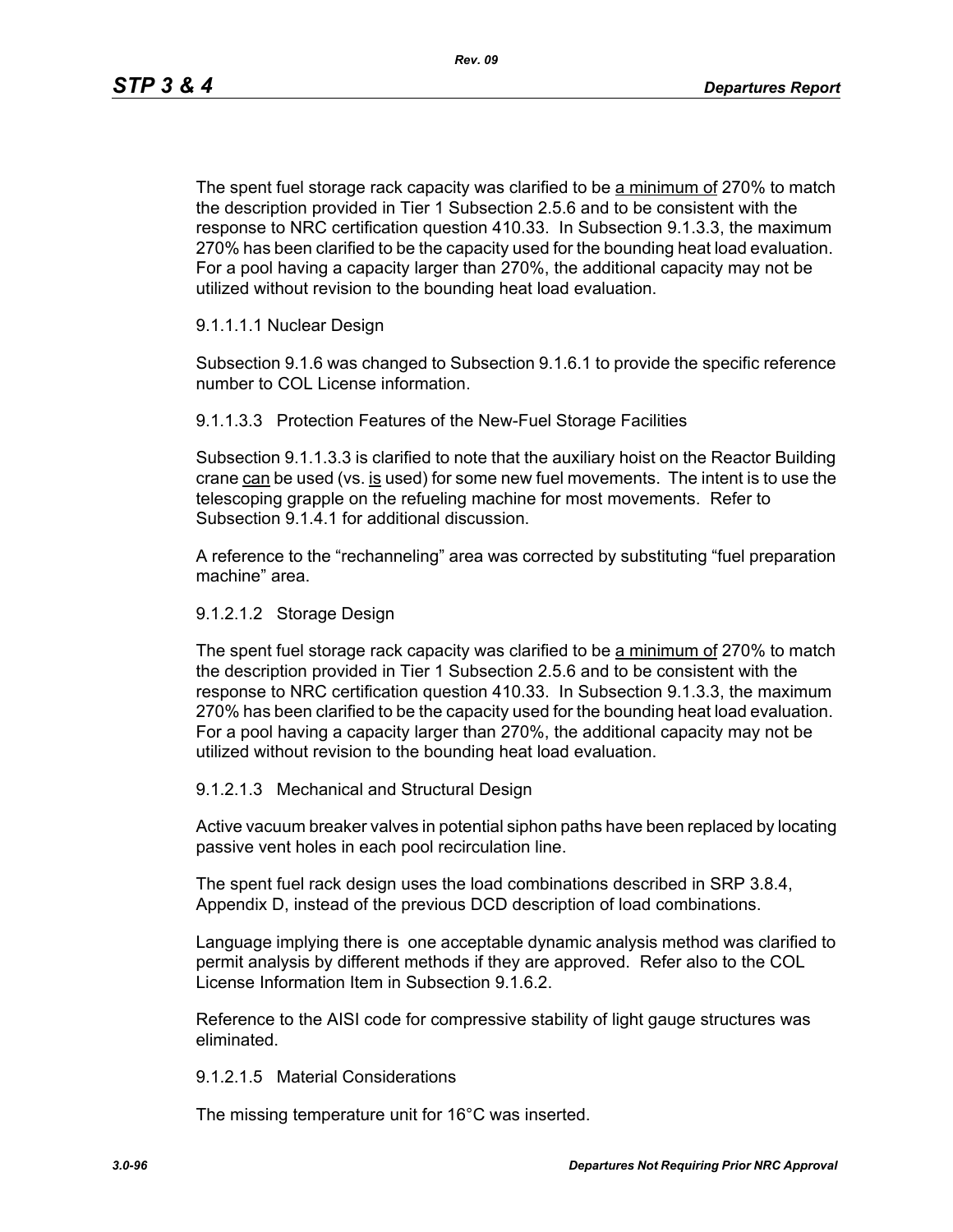9.1.2.3.2 Structural Design and Material Compatibility Requirements

Spent fuel rack anchoring/support details were updated to reflect current ABWR practice.

9.1.3 Fuel Pool Cooling and Cleanup:

9.1.3.1 Design Bases

An acronym for Residual Heat Removal was provided along with the clarification that FPC load is a heat load.

9.1.3.2 System Description:

The word Closed was deleted from "Reactor Building Closed Cooling Water System" for consistency throughout DCD.

The discussion of an RHR loop being available for meeting Mode 4/5 ECCS operability requirements was deleted because this discussion is more appropriately addressed in the Technical Specifications and associated Bases.

The discussion of fuel pool cleanup system performance was supplemented and clarified to add suspended solids removal capability, total corrosion product metal below 30 ppb, and a flow rate of two water changes per day.

9.1.3.3 Safety Evaluation

In previous sections, the spent fuel storage rack capacity was clarified to be a minimum of 270% to match the description provided in Tier 1 Subsection 2.5.6 and to be consistent with the response to NRC certification question 410.33. In this section the maximum 270% has been clarified to be the capacity used for the bounding heat load evaluation. For a pool having a capacity larger than 270%, the additional capacity may not be utilized without revision to the bounding heat load evaluation.

Clarified that the makeup water supply to the fuel pool is from the Makeup Water Condensate System (MUWC).

Clarified the description of the valve arrangement for isolating the non-seismic filterdemineralizers to be consistent with Figure 2.6.2 of the Tier 1 DCD.

Updated the COL License Item in Subsection 9.1.6.9.

9.1.4 Light Load Handling System (Related to Refueling)

Changes in this subsection were made to update the equipment and special tools utilized in ABWR refueling operations, including the inspection of new fuel. The Refueling machine is described as Seismic Category I. Outdated equipment (e.g. vacuum sipper) that is no longer utilized was deleted. The specific changes are noted in Subsection 9.1.4 and include the following: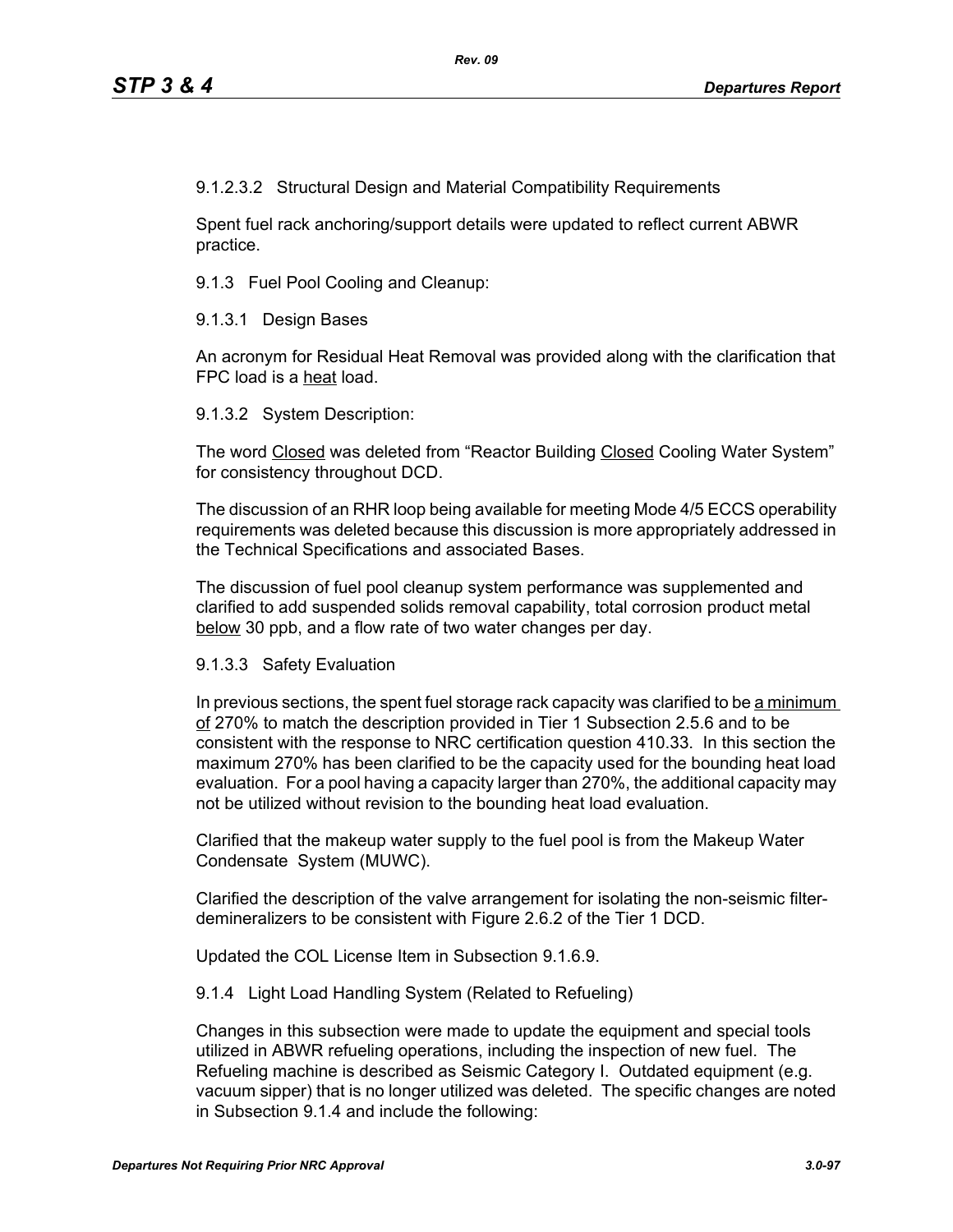- *(a)* Revised the channel bolt wrench size.
- *(b)* Revised the channel bolt wrench size.
- *(c)* Deletion of the Fuel Vacuum Sipper and restoration of the Fuel Assembly Sampler.
- *(d)* Renamed some of the reactor vessel service tools.
- *(e)* Clarified the description and operation of the RPV head strongback and stud tensioner.
- *(f)* Revised the capacity of one refueling machine auxiliary hoists.
- *(g)* Deletion of the use of In-vessel Rack.
- *(h)* Identified the maximum speed of the refueling machine grapple hoist.
- *(i)* Upgraded the steamline plug description to include materials and seals.
- *(j)* Upgraded the shroud head stud wrench description of materials.
- *(k)* Removed the description of the blade guide weight.
- *(l)* Corrected the weight and dimensions of the RIP motor.
- *(m)* Revised the description of the general purpose grapple.
- *(n)* Removed the spring reel for incore servicing.
- *(o)* Removed the incore flange seal test plug.

Additionally, Subsection 9.1.4 is updated to clarify the use and operation of the various equipment and special tools.

Other changes in this subsection not specifically related to equipment or special tools involved in refueling are:

### 9.1.4.1 Design Bases

Clarified that the minimum water level for shielding is the height above the top of active fuel (TAF).

### 9.1.4.2.1 Spent Fuel Cask

Revised this subsection to reflect that information related to a spent fuel cask will be the subject of future updates to the FSAR when movement of fuel from the spent fuel pool becomes necessary.

9.1.5 Overhead Heavy Load Handling Systems (OHLH)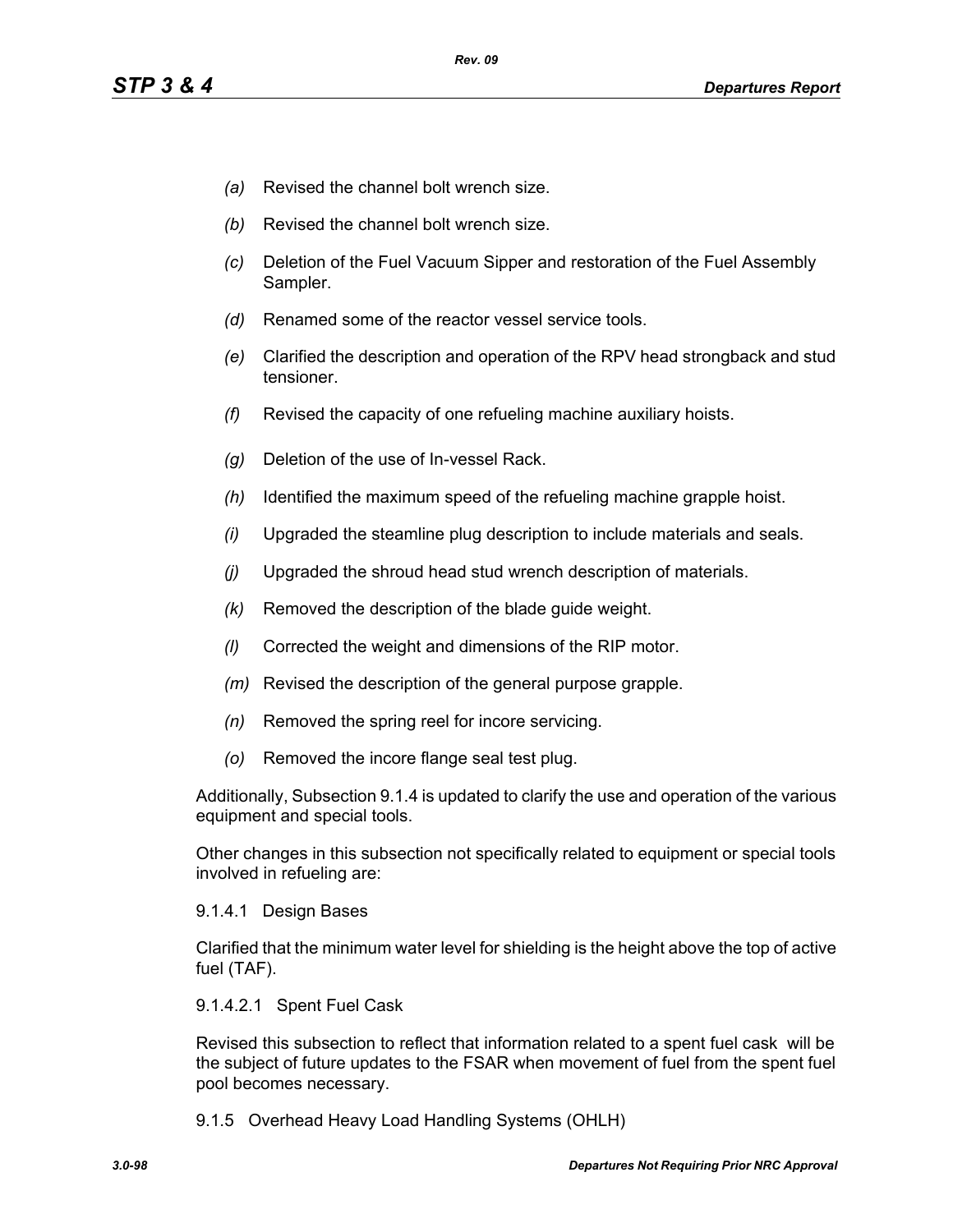Changes were made to update OHLH utilized in ABWR refueling operations, including the addition of ASME NOG-1 as a technical standard for the Type I Reactor Building crane. The description and use of the under vessel rotating platform was also updated. The specific changes are noted in Subsection 9.1.5 and summarized as follows:

- *(a)* Updated the RIP motor weight and dimensions.
- *(b)* Removed the in-vessel rack.
- 14.2.12.1.50 Fuel-Handling and Reactor Component Servicing Equipment Preoperational Test

The flange seal test plug is replaced with sealing equipment to be consistent with the information in Subsection 9.1.4.

Tables and Figures

Tables 9.1-1, 9.1-9, 9.1-10 and 9.1-12 were not changed. The remaining tables were revised to reflect revisions made in the text and other additional changes as shown. Table changes are presented as new tables with all changes incorporated.

Table 1.8-21 was revised to reflect the 2004 edition of ASME NOG-1.

Figure 9.1-7 is deleted.

Figures 9.1-1, 9.1-2, 9.1-4, 9.1-5, 9.1-8, 9.1-11, 9.1-12 and 9.1-14 are revised.

### **Evaluation Summary**

This departure has been evaluated pursuant to and determined to comply with the requirements in 10 CFR 52, Appendix A, Section VIII.B.5. The changes to fuel handling equipment and special tools are essentially material, weight and dimensional changes, corrections or clarifications (e.g., for wrenches and grapples, Steamline Plug, RIP motors, Blade Guide), use of the Fuel Assembly Sampler instead of the Fuel Vacuum Sipper, design changes to the RPV Stud Tensioner System, and Refueling Machine Auxiliary Hoist (for increased capacity) to adapt previous ABWR or other BWR plant experience, the addition of sealing to the Steamline Plug for more effective and reliable sealing, and the deletion of the In-Vessel Rack to minimize potential for objects to drop in the reactor during temporary moves.

This departure does not change the Technical Specifications, or other operational requirements of the fuel-handling operation. Furthermore, it does not change any plant physical features other than fuel-handling equipment and tools, and does not affect any SSCs important to safety or fission product barriers. Any previously evaluated accident is not affected, and the possibility for an accident of a different type is not created. Also, it does not affect any method used for evaluation in establishing the design bases or in the safety analyses. This departure does not affect any feature for mitigation of an ex-vessel severe accident. For the same reason, and because there is no effect on any event, operation or SSC function, the change does not create a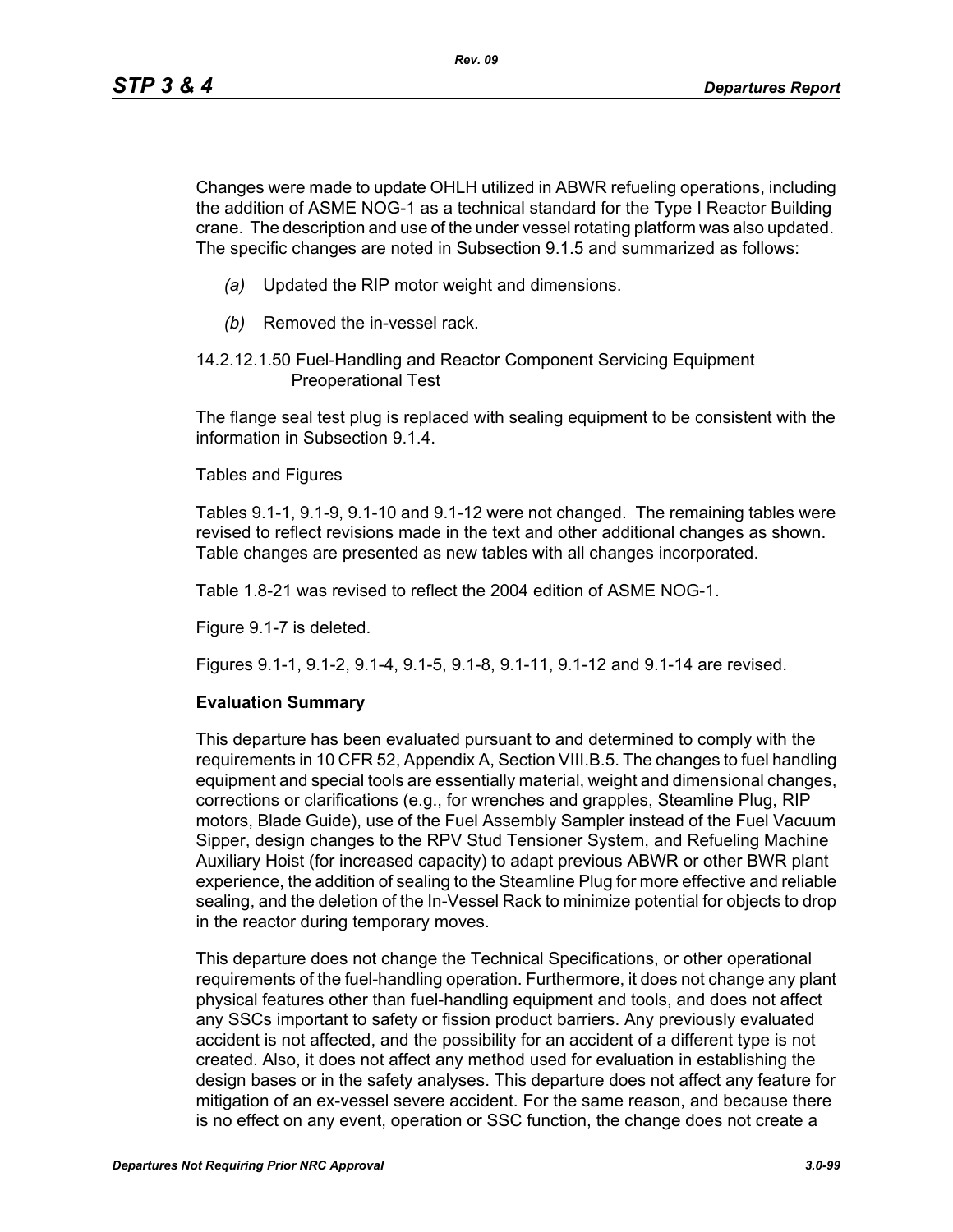different ex-vessel accident scenario. Therefore, this change has no adverse impact and does not require prior NRC approval.

# **STD DEP 9.2-1, Reactor Building Cooling Water System**

### **Description**

This departure revises the Design Characteristics Table 9.2-4d as follows: The Reactor Building Cooling Water (RCW) System heat exchanger design capacity for divisions A and B is increased from 47.73 GJ/h to 50.1 GJ/h each, and division C is increased from 44.38 GJ/h to 46.1 GJ/h. The increased RCW heat exchanger design capacity values are based on meeting the LOCA heat loads with a performance margin of 20% to allow for fouling. This also provides a greater heat removal capability during RHR operation. These changes represent a conservative increase in the ability of the system to perform its safety and power generation heat removal design functions.

This departure also corrects inconsistencies in the System Description in Section 9.2.11.2. The design heat removal capability of each division of the RCW from RHR was corrected in the text from 107.6 GJ/h to 108.02 GJ/h to make it consistent with the numbers already provided in Tables 9.2-4a, 9.2-4b and 9.2-4c. As a result of that change, the amount of sensible heat removed by each division with 3 divisions operating was revised in the text from 63.2 GJ/h to 63.62 GJ/h. Also as a result of that change, the amount of sensible heat removed by each division with 2 divisions operating was revised from 41.0 GJ/h to 41.42 GJ/h.

In addition, a clarification is made in Section 9.2.11.3.2 that all heat exchangers and pumps "are normally placed in operation" as opposed to "will be required" for shutdown cooling. Previous discussions in that section showed that shutdown cooling can be performed with less than all of the pumps and heat exchangers operating.

# **Evaluation Summary**

This departure has been evaluated in accordance with the requirements in 10 CFR 52, Appendix A, Section VIII.B.5.

This change increases the heat exchanger design capacity for the Reactor Building Cooling Water (RCW) System for all 3 divisions of this system. As a result, this change will provide a greater heat removal capability during RHR operation both for normal shutdown cooling and in response to a LOCA event. Greater margin is being provided between the decay and sensible heat generated in the reactor core following a LOCA event and the capability of the cooling system to remove the heat. The change in capacity does not introduce new equipment nor does it affect system redundancy. Essential plant cooling can still be met by the remaining operable heat exchangers should one fail and as such this change will not result in an increase in the frequency or consequences of an accident or malfunction of an SSC important to safety. No design basis limit for a fission product barrier is being exceeded or altered by this departure. There is no impact on any Tier 1, Tier 2\* DCD, technical specifications, bases for technical specifications or operational requirements as a result of this departure. Consequently, prior NRC approval is not required.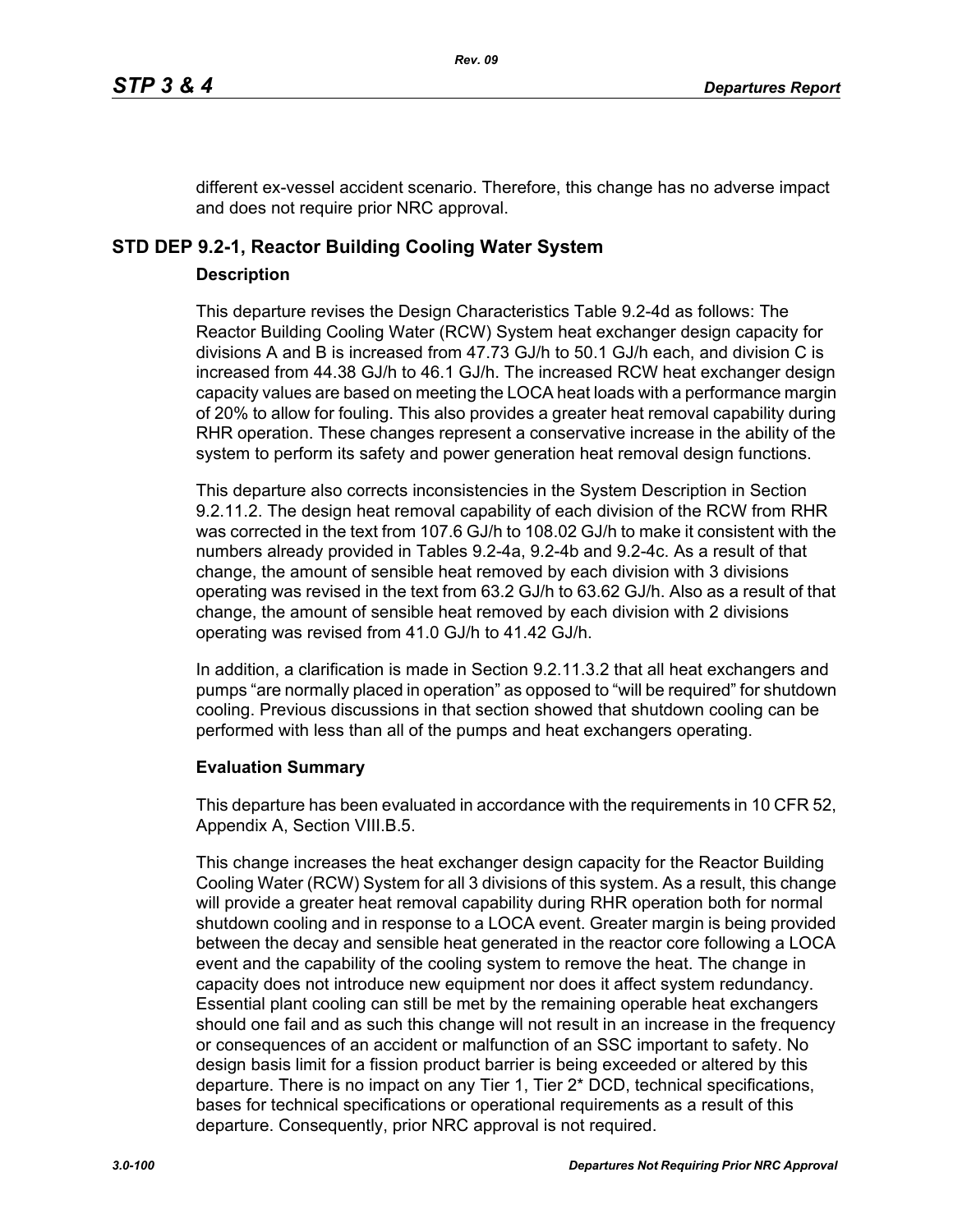# **STP DEP 9.2-2, Makeup Water Preparation System**

# **Description**

Changes specific to the operation of the Makeup Water Preparation (MWP) System are:

- The flow capacity of each division of the MWP System has been doubled from 45 m<sup>3</sup>/h to 90 m<sup>3</sup>/h.
- The storage capacity for demineralized water has been increased from 760  $m^3$  to at least 5320  $m<sup>3</sup>$ .
- **The MWP System is capable of providing demineralized water at the reference** ABWR DCD specified flow rate of 135  $\mathrm{m}^3$ /h per unit, but for periods of short duration. Average sustainable flows will be lower as needed to meet demands.
- **The MWP System is designed to supply makeup water to the Ultimate Heat Sink** (UHS) basin and the Fire Protection system on an as needed basis. New interfaces to the UHS basin and the Fire Protection System provide an additional makeup water supply. The MWP system interfaces do not serve any safety functions. The UHS and Fire Protection System are designed with adequate storage to serve all their safety related functions without the supply of makeup water.
- The capacity of the MWP System to provide water to the Potable and Sanitary Water System has been doubled from 45  $\mathrm{m}^3$ /h to 90  $\mathrm{m}^3$ /h for instantaneous flows and the source is well water, not filtered water. The potable water is supplied unfiltered directly from the wells in accordance with state and local codes and regulations. This is consistent with the STP 1 & 2 Potable Water System.
- **Demineralized water prover tanks have been added to increase the storage** capacity and monitor water quality and sulfuric acid chemical feed tanks have been added to further reduce fouling and scaling in the reverse osmosis filter membranes.

This is another dual unit change such that the MWP System is capable of supplying both STP Units 3 & 4. See STP DEP 1.1-2 for a discussion of shared structures, systems and components between STP 3 & 4.

Increased capacities of various tanks/basin provide more flexibility to accommodate peak demands for the MWP system.

# **Evaluation Summary**

This departure has been evaluated pursuant to the requirements in 10 CFR 52, Appendix A, Section VIII.B.5.

There is no impact on any Tier 1, Tier  $2^*$ , technical specifications, basis for technical specifications or operational requirements as a result of this change.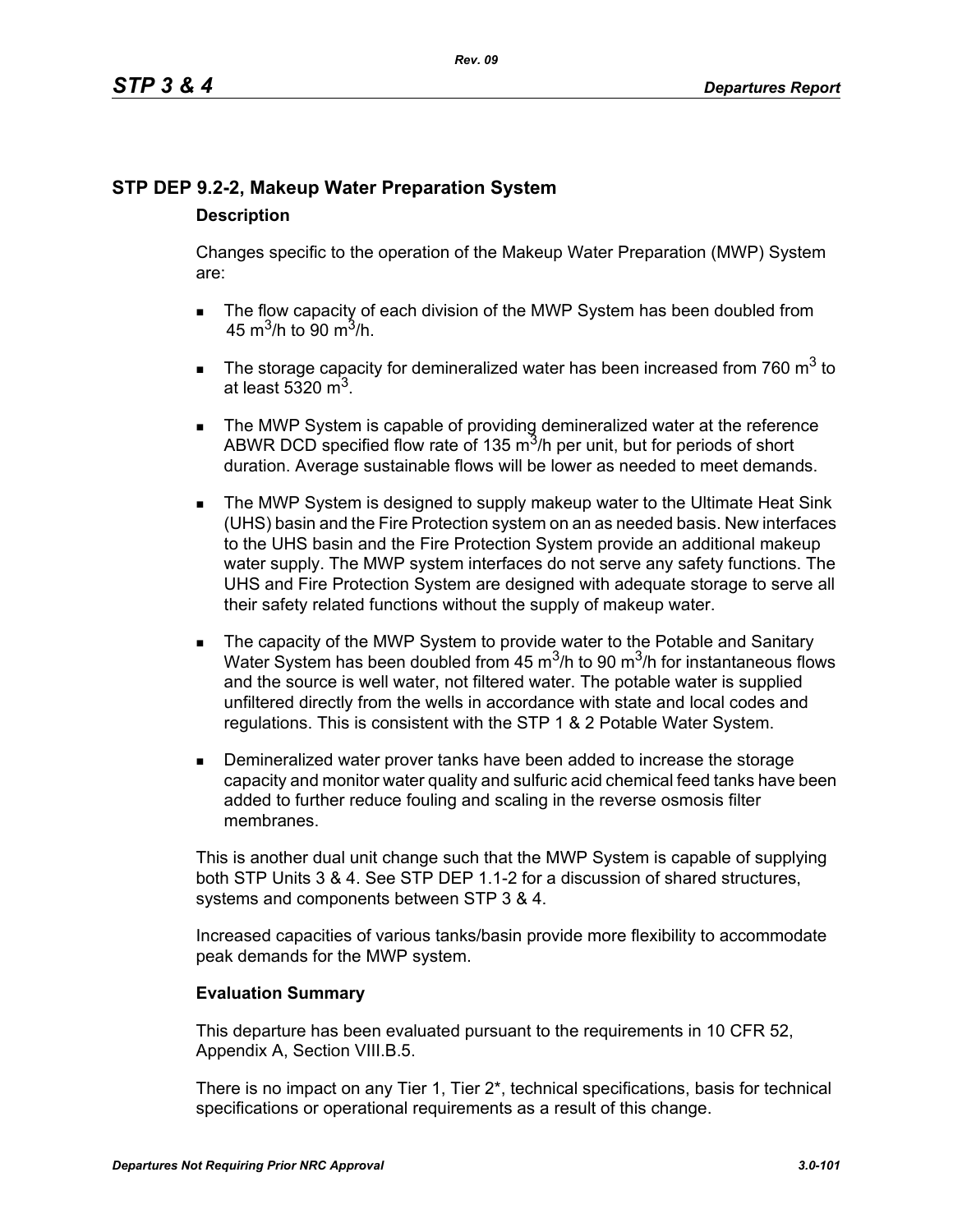The MWP System is described in the reference ABWR DCD and is not designated as equipment important to safety. The basic function of the MWP System as described by the DCD is not significantly changed by this departure nor do these changes affect interactions with previously designated equipment important to safety. Changing the description of the source of water to the Potable and Sanitary Water System, well water that is not filtered, and clarifications to the characteristics of MWP System equipment does not affect critical parameters associated with the cause of a previously described accident or malfunction of equipment important to safety. The MWP System is not relied upon to mitigate the consequences of accidents or equipment important to safety. Changes associated with this departure do not affect fission product barriers. These changes do not affect the probability of occurrence of a severe accident as described by the DCD, nor do they increase the consequences of a severe accident.

Based on the evaluation, prior NRC approval of the change is not required.

# **STP DEP 9.2-3, Turbine Building Cooling Water System**

### **Description**

The heat removal capacity of each of the three heat exchangers in the Turbine Building Cooling Water System is increased from 68.7 GJ/h to 114.5 GJ/h and the flow rate of each of the three pumps is increased from 3405  $\mathrm{m}^3$ /h to 4550  $\mathrm{m}^3$ /h due to increased heat loads caused by alterations to Turbine Island equipment (e.g., number of pumps and increased non-essential chiller size).

The following heat loads are changed from DCD:

- Additional Heat Loads
- Generator  $H_2$  gas dryer cooler
- Offgas condensers
- Condensate booster pumps
- Sample coolers

Deleted Heat Loads:

- Generator breaker coolers
- Seal oil coolers
- Exciter coolers

Modified Equipment Quantities:

- Mechanical vacuum pump seal water cooler: from one to two
- Heater drain pump oil and motor air cooler: from two to four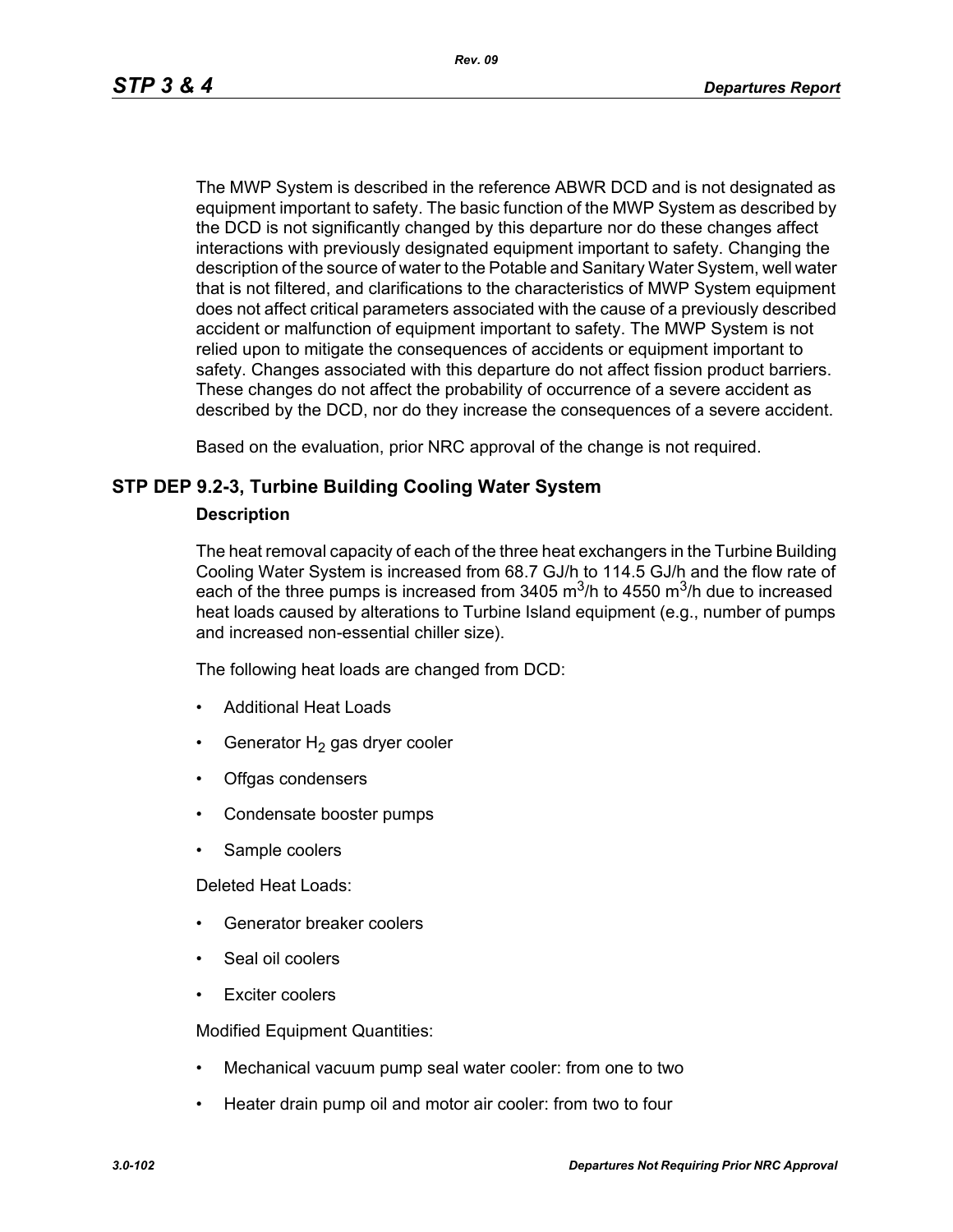- Reactor feedwater pump oil, motor air, and ASD coolers: from three to four
- Iso Phase Bus coolers: from two to three

### Relocated

• Lube oil temperature control valve from cooler downstream to upstream

### **Evaluation Summary**

The change discribed above is limited to the heat load capacity of the TCW equipment. This change does not affect the safety analyses as discussed below:

- The systems are all nonsafety-related. Therefore, they provide no safety functions and are not used to mitigate the consequences of any accidents.
- The departure does affect any safety system, structure and component. The departure does not cause an increase in dose exposure to public.
- The departure is not used as the assumption for plant transient analysis nor safety analysis. Therefore, the departure does not cause an increase in the dose exposure to public.
- The departure does not increase the consequence of a malfunction of systems, structures, and components important to safety.
- The departure will not cause any accident of a different type than evaluated previously in the reference ABWR DCD. There is no impact on the probability or consequences of an accident of malfunction of an SSC important to safety. This departure does not cause an increase in the dose exposure to public.

This departure has been evaluated pursuant to the requirements in 10 CFR 52, Appendix A, Section VIII.B.5, as described previously. The change has no adverse impact, and affects the function, but is bounded by the safety analysis.

There is no impact on any Tier 1 or Tier 2\* DCD, technical specifications, or operational requirements as a result of these changes. Consequently, prior NRC approval is not required for this departure.

# **STP DEP 9.2-5, Reactor Service Water (RSW) System**

### **Description**

During preparation of the STP 3 & 4 FSAR, it was identified that the RSW flow rate specified in the reference ABWR DCD needs to be increased in order for the sitespecific RSW system to accomplish its safety and power generation design bases. Increasing the RSW flow rate results in the following changes to Subsection 9.2.15:

- RSW system pipe sizes in Figure 9.2-7, Sheets 1-3, are increased
- RSW flow rate per pump in Table 9.2-13 is increased from 1,800  $\text{m}^3$ /h to 3,290  $m^3/h$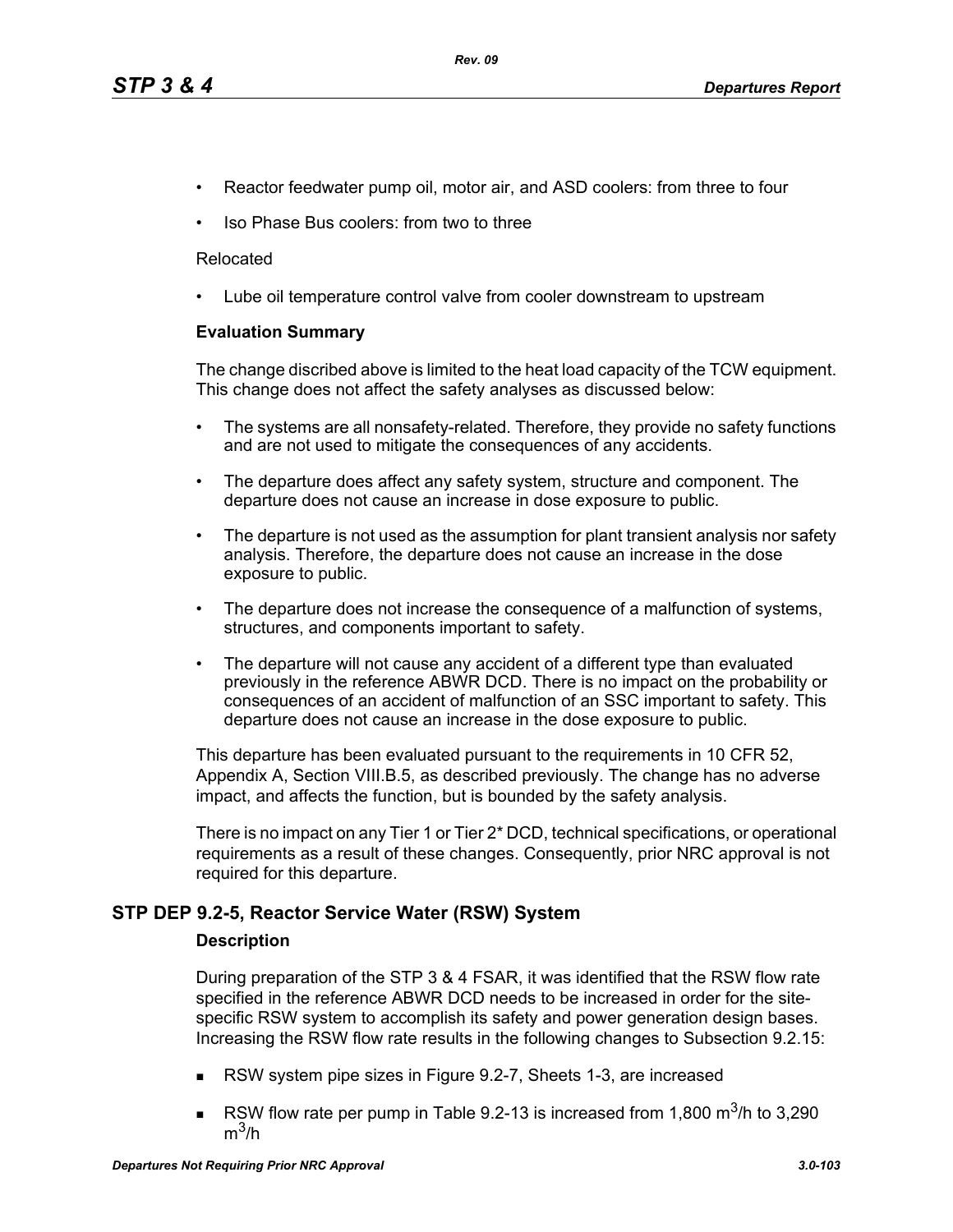RSW heat exchanger flow (heat removal requirement) has been increased due to the heat load from RCW System. This flow will be accommodated by higher capacity pumps and larger pipe diameter.

This departure also adds in-service testing requirements for the system valves as shown in Table 3.9-8.

Additionally, this departure is affected by the change in configuration of the UHS. The change of the UHS results in the following changes to Subsection 9.2.15:

- In Table 9.2-13, "Pump total head 0.34 MPa" is changed to "Pump total discharge pressure 0.67 MPa".
- **IF IN Table 9.2-13, "Design pressure 0.79 MPa" for RSW pump is changed to "Max.** operating pressure 1.42 MPa".
- Design pressure of RSW piping and valves in Table 9.2-13 is increased from 1.08 MPa to 1.56 MPa.

This departure has been evaluated pursuant to the requirements in 10 CFR 52, Appendix A, Section VIII.B.5.

### **Evaluation Summary**

This departure does not change any Tier 1, Tier 2\* information, the Technical Specifications or Bases, or other operational requirements.

This departure updates the STP 3 & 4 FSAR to provide site specific information on the RSW system in-service testing requirements. It further increases the heat removal capability of this system relative to that specified in the DCD. The individual pump flow rate was increased from 1800 m<sup>3</sup>/h to 3290 m<sup>3</sup>/h, "Pump total head, 0.34 MPa" was changed to "Pump total discharge pressure, 0.67 MPa", "Design pressure, 0.79 MPa" for RSW pump was changed to "Max. operating pressure, 1.42 MPa" and design pressure of RSW piping and valves was changed from 1.08 MPa to 1.56 MPa in Table 9.2-13. Piping sizes were also increased to accommodate the higher flow rate. This additional heat removal capability is required because of the additional RCW heat exchanger design heat removal capacity as identified in Departure STD DEP 9.2-1. That additional RCW capacity was based on meeting the LOCA heat loads with a performance margin of 20% to allow for fouling. As noted in the evaluation of that departure, the increased capacity of the RCW provides a greater heat removal capability during RHR operation both for normal shutdown cooling and in response to a LOCA event. Greater margin is being provided between the decay and sensible heat generated in the reactor core following a LOCA event and the capability of the cooling system to remove that heat and as such this is a favorable change.

On the other hand, increase in the RSW pump flow rate and diameter of the discharge piping has a potential to adversely impact the Control Building flooding analysis. Separation of each division of the RSW heat exchanger room and interlocks to trip the RSW pump and to close the motor-operated valves F013 and F014 by the flooding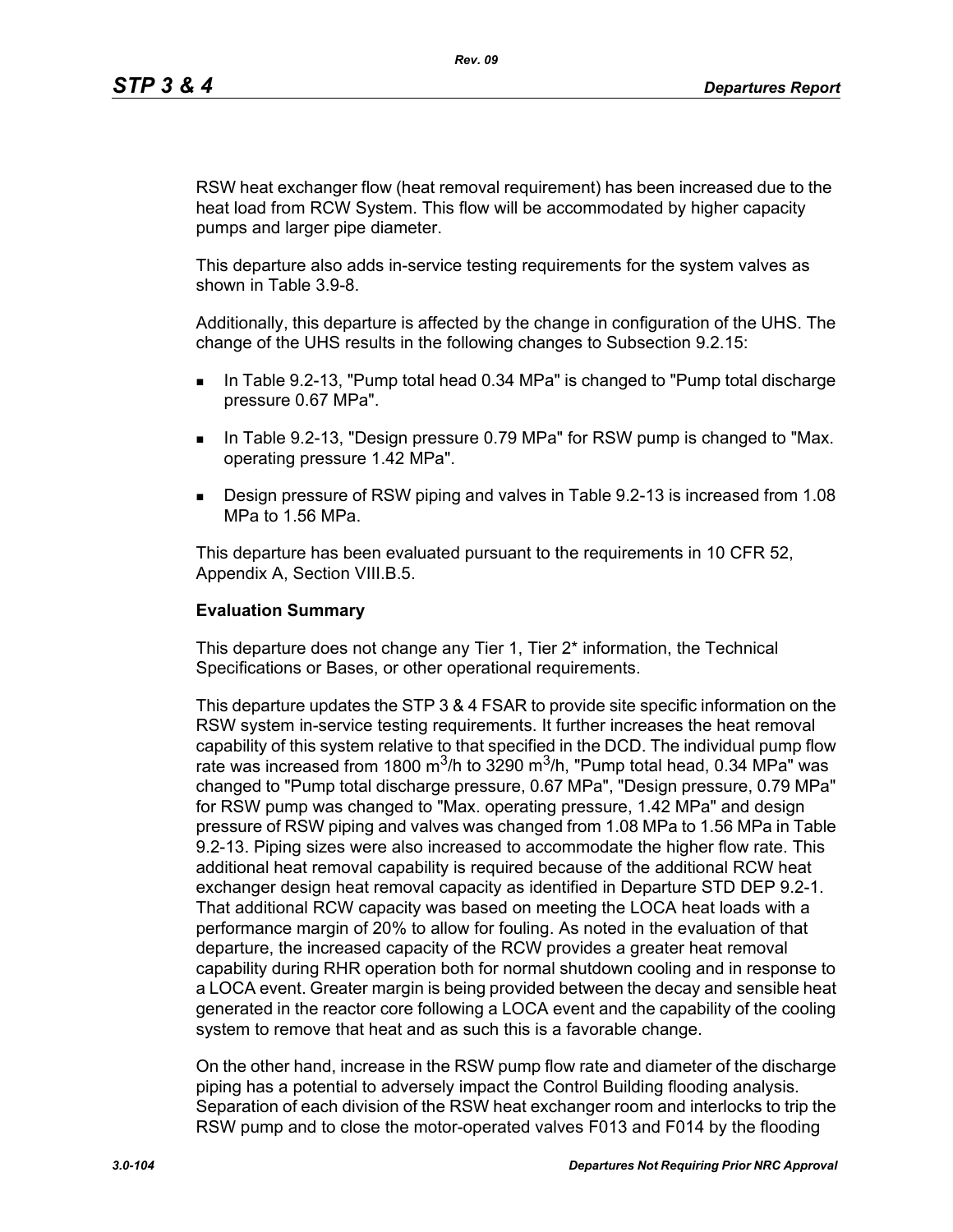level high signal mitigate the impact. Detail is indicated in COL License item 19.9.26. Consequently, this departure has no adverse impact on any SSC system design or function and has no adverse impact on the likelihood or consequences of analyzed accidents except the flooding or malfunction of an SSC important to safety. Furthermore, it does not change any fission product barriers. Any previously evaluated accident is not affected, and the possibility for an accident of a different type is not created. Also, it does not affect any method used for evaluation in establishing the design bases or in the safety analyses. This departure does not adversely affect any feature for mitigation of an ex-vessel severe accident. For the same reason, and because there is no effect on any event, operation or SSC function, the change does not create a different ex-vessel accident scenario.

Therefore, this change has no adverse impact and does not require prior NRC approval.

# **STD DEP 9.2-7, HVAC Normal Cooling Water System**

### **Description**

This departure reflects a design change to correct inconsistencies in reference ABWR DCD Tables 6.2-9, 9.2-6, 9.2-7, 9.4-1, and Figure 9.2-2 such that the nonsafety-related HVAC Normal Cooling Water (HNCW) system waterside heat removal rate is greater than or equal to the airside cooling duty heat loads. The capacity and flow rate for each HNCW chiller are also increased to include the revised heat loads. This will ensure that the waterside heat removal design capacity is sufficient to remove the heat load from the airside. Note that departure 9.2-9 increased the chilled water return temperature to help offset the impact of departure 9.2-7 on increased HNCW equipment size. Therefore the changes made in the Tables affected by departure 9.2-7 also included the effect of departure 9.2-9 with the exception of chiller cooling capacity and condenser water flow per unit, in Table 9.2-6.

### **Evaluation Summary**

This departure has been evaluated pursuant to the requirements in 10 CFR 52, Appendix A, Section VIII.B.5.

This design change from the ABWR DCD reflects changes to the HVAC Normal Cooling Water (HNCW) System to ensure there is sufficient heat removal capability for the revised heat loads. This change to the STP 3 & 4 FSAR to reflect the HNCW design does not change any Tier 1 or Tier 2\* information, the Technical Specifications or Bases or other operational requirements. Furthermore, it does not change any plant physical features other than the HNCW system. Any previously evaluated accident is not affected, and the possibility for an accident of a different type is not created. Also, it does not affect any method used for evaluation in establishing the design bases or in the safety analyses. This change modifies the HNCW line size, which penetrates the secondary containment, which is a fission product barrier. However, the small increase (by 50 mm) of the penetration size does not alter the design basis limit for this fission product barrier. The small diameter increase has a minimal effect on the secondary containment stresses, and does not result in the design basis limit being exceeded.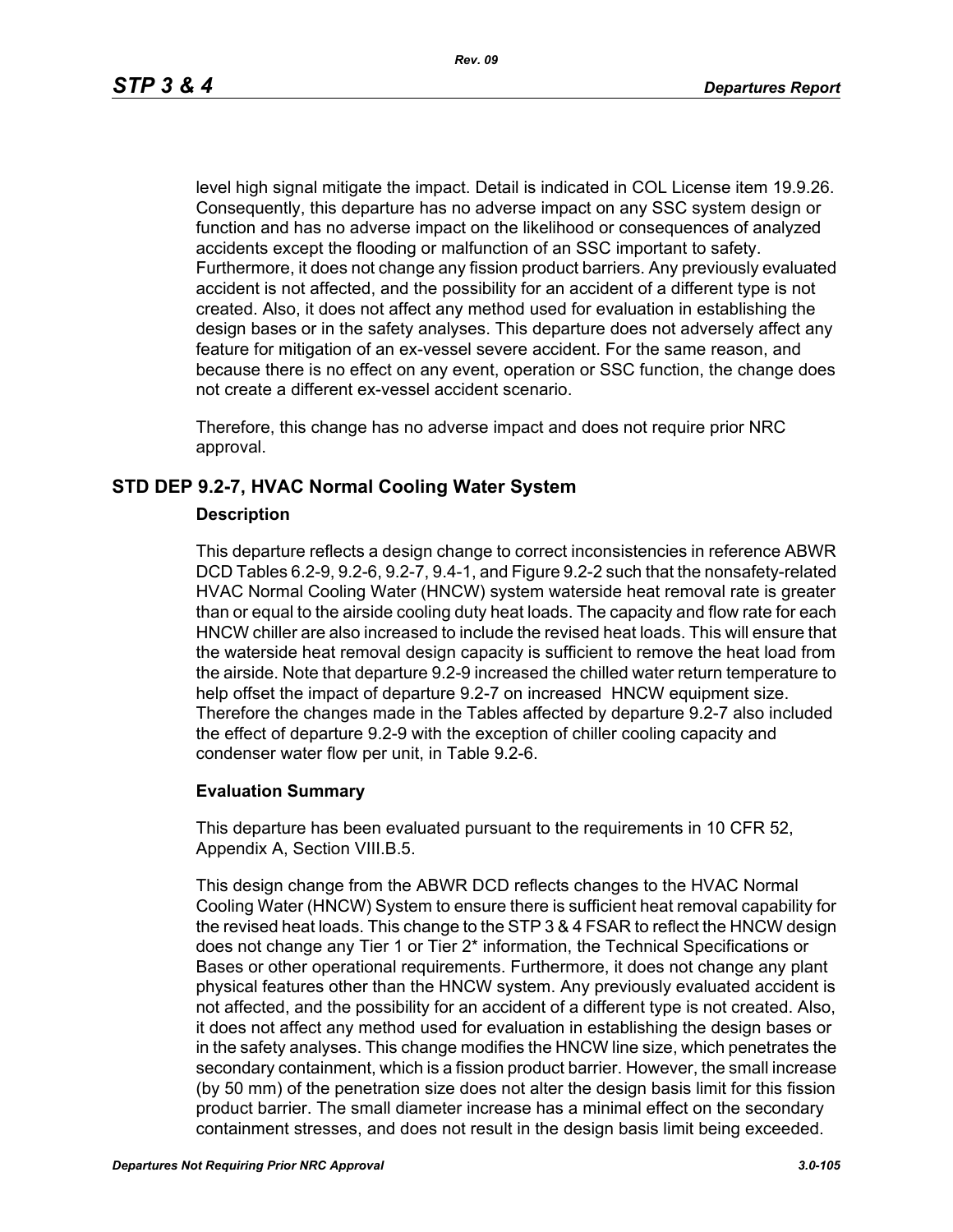This departure does not adversely affect the function of any feature for mitigation of an ex-vessel severe accident. For the same reason, and because there is no affect on any event, operation or SSC function, the change does not create a different ex-vessel accident scenario. Therefore, this change has no adverse impact and does not require prior NRC approval.

# **STP DEP 9.2-8, Potable and Sanitary Water System**

### **Description**

This departure makes the following changes specific to the operation of the Potable and Sanitary Water (PSW) System:

- **The minimum flow capacity of the PSW System has been doubled from 45 m<sup>3</sup>/h to** 90 m<sup>3</sup>/h to ensure that potable water is provided to all buildings at STP 3 & 4, intermittently, during peak demands.
- **Potable water is not filtered, is supplied directly off of the well water system, and is** chemically treated to prevent harmful physiological effects on plant personnel.
- **The Sewage Treatment System, including the Sanitary Drainage System, is** provided and sized to treat sanitary waste for all four units at the STP site.

This is another dual-unit change such that the potable water subsystem is capable of supplying both STP 3 & 4 and the sewage treatment subsystem is capable of treating sanitary wastes collected from all four units located at the site. This increase in system capacity ensures flexibility and reliability for future needs at the site.

### **Evaluation Summary**

This departure has been evaluated pursuant to the requirements in 10 CFR 52, Appendix A, Section VIII.B.5.

There is no impact on any Tier 1, Tier 2\*, technical specifications, basis for technical specifications or operational requirements as a result of this change.

The PSW System is described for the standard ABWR plant in the DCD and is not addressed as equipment important to safety, The basic function of the PSW System as described by the DCD is not significantly changed by this departure nor do these changes affect interactions with previously designated equipment important to safety. Changing the description of the source of water to the Potable and Sanitary Water System well water that is not filtered, and clarifications to the characteristics of PSW System equipment does not affect critical parameters associated with a previously described accident or malfunction of equipment important to safety. The PSW System is not relied upon to mitigate the consequences of accidents or equipment important to safety. Changes associated with this departure do not affect fission product barriers. These changes do not affect the probability of occurrence of a severe accident as described by the DCD, nor do they increase the consequences of a severe accident.

Based on the evaluation, prior NRC approval of the change is not required.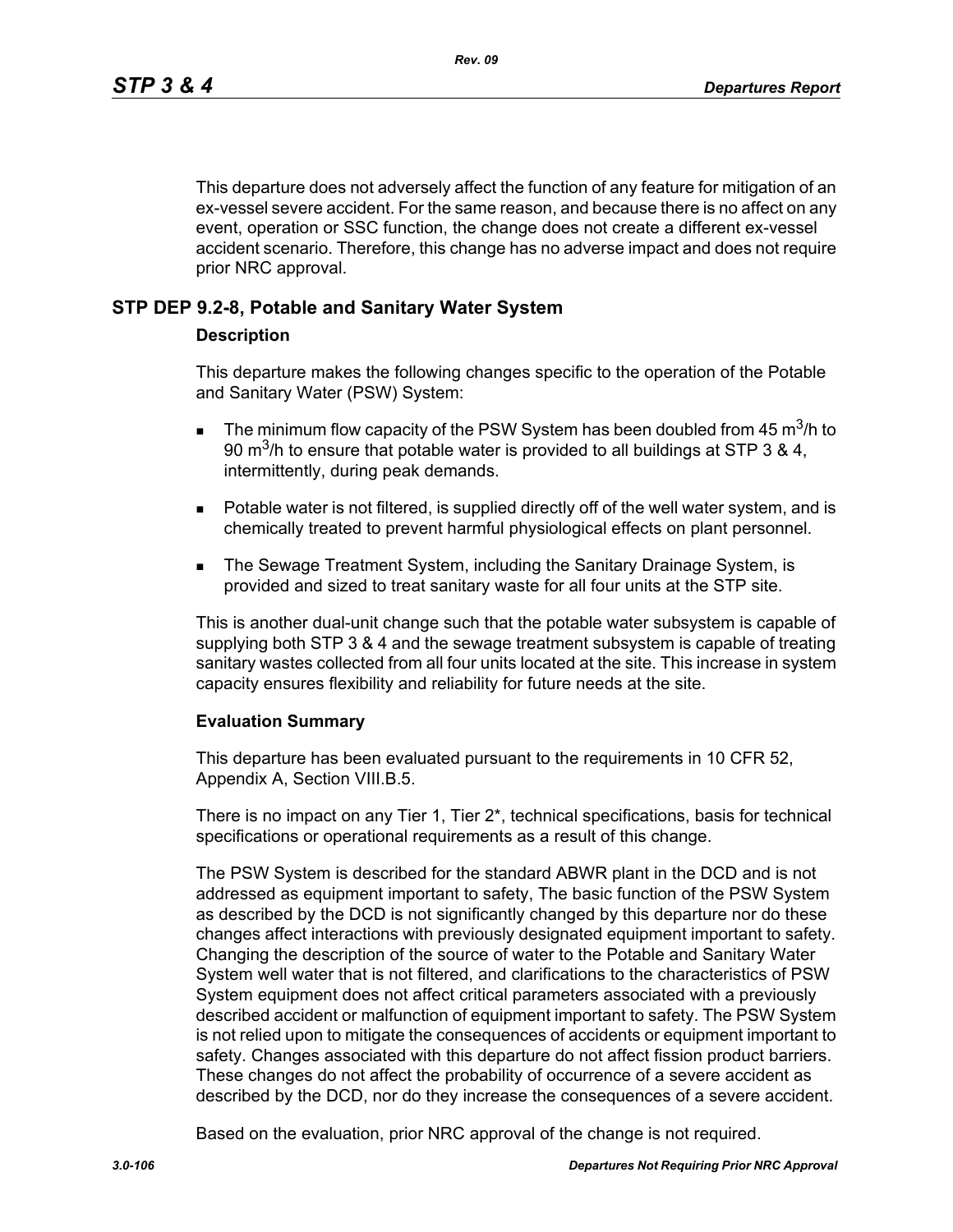# **STP DEP 9.2-9 HNCW Cooling Water System Description**

### This departure changes the HNCW return temperature from  $12^{\circ}$ C to  $14.7^{\circ}$ C and modifies the HNCW equipment to reduce equipment, piping, valve sizing and electrical power for better maintainability. This departure affects Subsection 9.2.12 (Tables 9.2- 6 and 9.2-7), Table 9.4-1 and Table 6.2-9. Note that in Table 9.2-6, the increased chilled water delta T only impacted the chilled water flow rate and pump capacity of 560 cubic meters/hour.

This change is closely related to departure 9.2-7 which tended to increase the chilled water flow rates to equipment cooled by HNCW. By raising the chilled water return temperature, departure 9.2-9 offset the increase in chilled water flow rate that would have resulted from departure 9.2-7 by itself and permitted the resulting adverse impact on equipment size to be minimized.

# **Evaluation Summary**

This departure has been evaluated and determined to comply with the requirements in 10 CFR 52, Appendix A, Section VIII.B.5. There is no impact on any Tier 1, Tier 2\* and technical specifications.

The departure increases the HNCW return temperature. As indicated above, by raising the chilled water return temperature, departure 9.2-9 offsets the increase in chilled water flow rate that would have resulted from departure 9.2-7 by itself and permitted the resulting adverse impact on equipment size to be minimized.Therefore, this change has minimal effect on the frequency or consequences of accidents, or the probability of consequences of malfunctions. The systems involved are not relied upon for ex-vessel severe accident mitigation.

As a result, prior NRC approval of this departure is not required.

# **STP DEP 9.2-10, Turbine Service Water System**

# **Description**

The Turbine Service Water (TSW) pumps transfer Main Cooling Reservoir water for the Turbine closed cooling water heat exchangers installed inside of the turbine building. The TSW System design parameters are revised to reflect site specific information. These changes include the TSW pump head and discharge flow, the TSW system design pressure, the location of the TSW pump house, the temperature increase and pressure drop across the Turbine Cooling Water (TCW) heat exchangers, and the number of TCW discharge lines. A filling line is also added to the TSW pump discharge, and the TSW system inlet and outlet are modified to reflect that these lines come from and go to the main cooling reservoir. This departure impacts FSAR Subsection 9.2.16.2, Tables 9.2-16, 19R-1, and Figure 9.2-8.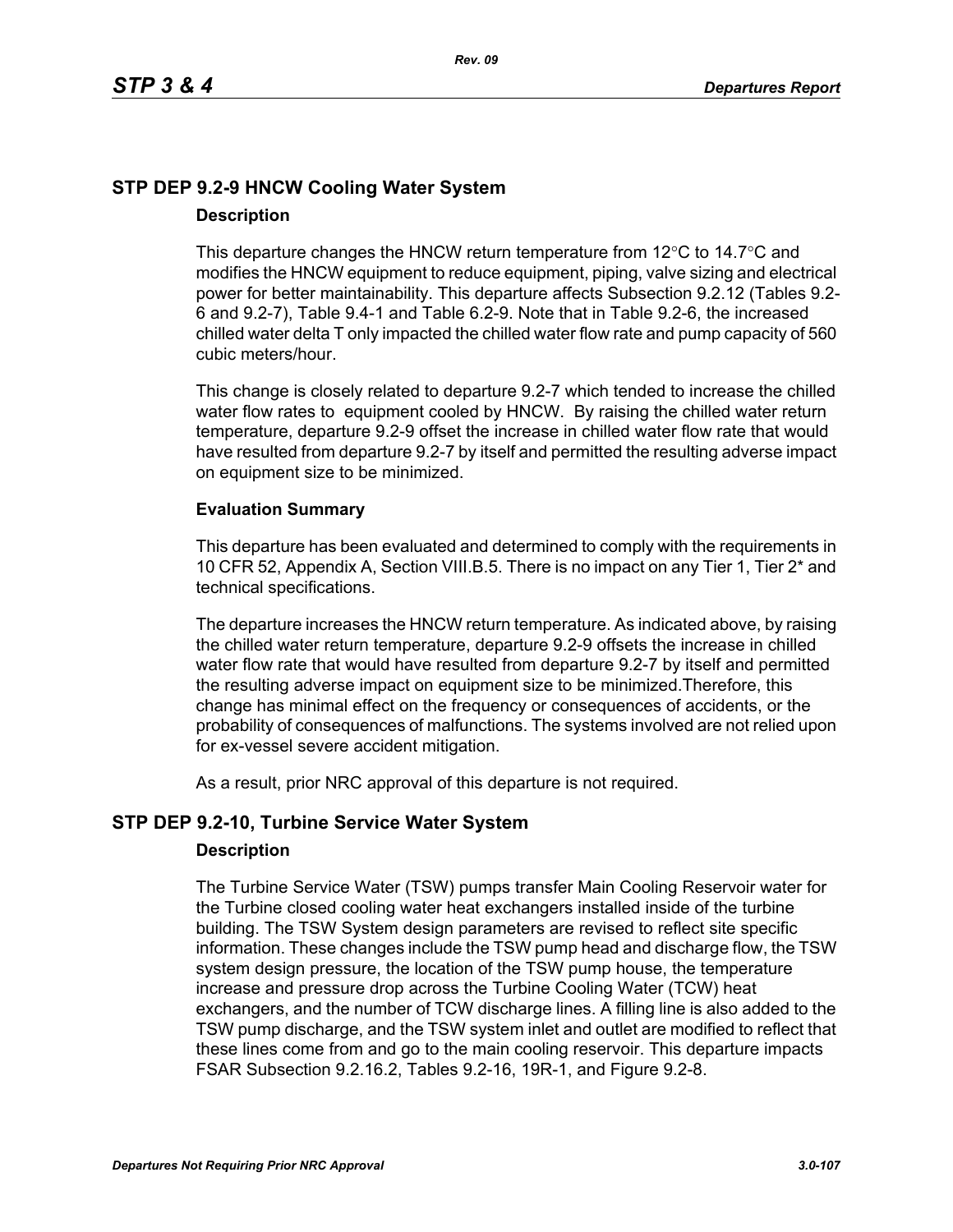### **Evaluation Summary**

This departure has been evaluated pursuant to the requirements in 10 CFR 52, Appendix A, Section VIII.B.5. There is no impact on any Tier 1, Tier 2\*, technical specifications, basis for technical specifications or operational requirements as a result of these changes. The TSW system is a nonsafety-related system. The proposed changes to the Turbine Service Water system proposed in this departure are to meet site specific conditions. The proposed changes do not impact the design or function of any SSC important to safety as a result of this change. Furthermore, the TSW system is not used to mitigate any accident. As a result of this departure, there is no effect on the frequency or consequences of any accidents or the likelihood or consequences of malfunctions of SSC important to safety previously evaluated in the DCD. There is no possibility of a new type of accident, and there is no impact on fission product barriers or ex-vessel severe accident events.

Therefore, the change has no adverse impact and does not require prior NRC approval.

### **STD DEP 9.3-1, Radwaste Drain Materials**

#### **Description**

This departure replaces the carbon steel piping in the Radwaste Collection System with stainless steel piping. Due to the greater corrosion resistance of stainless steel compared with carbon steel, this change will significantly reduce the amount of contaminated corrosion products, the load on the liquid radwaste system, and the solid radwaste shipment volume. This is consistent with NRC and industry initiatives for radwaste volume reduction.

### **Evaluation Summary**

This departure has been evaluated pursuant to the requirements in 10 CFR 52, Appendix A, Section VIII.B.5.

The Tier 1 and Tier 2\* DCD, technical specifications, basis for technical specifications and operational requirements were reviewed and were not impacted by this change.

As noted above, this departure is a design improvement in the materials specified for the radwaste piping which will reduce the volume of liquid and solid radwaste. This is a favorable change which will not adversely affect the likelihood or consequences of analyzed accidents or malfunction of SSC important to safety. There is no change to any design basis for a fission product barrier nor are there any new accident scenarios created.

The radwaste collection system has not been identified as a design feature in the DCD for mitigating an ex-vessel severe accident. In addition this is a design improvement which will reduce the volume of liquid and solid radwaste. Therefore, there is no increase in the probability or consequences of an ex-vessel severe accident.

Based on the results of this evaluation, prior NRC approval is not required.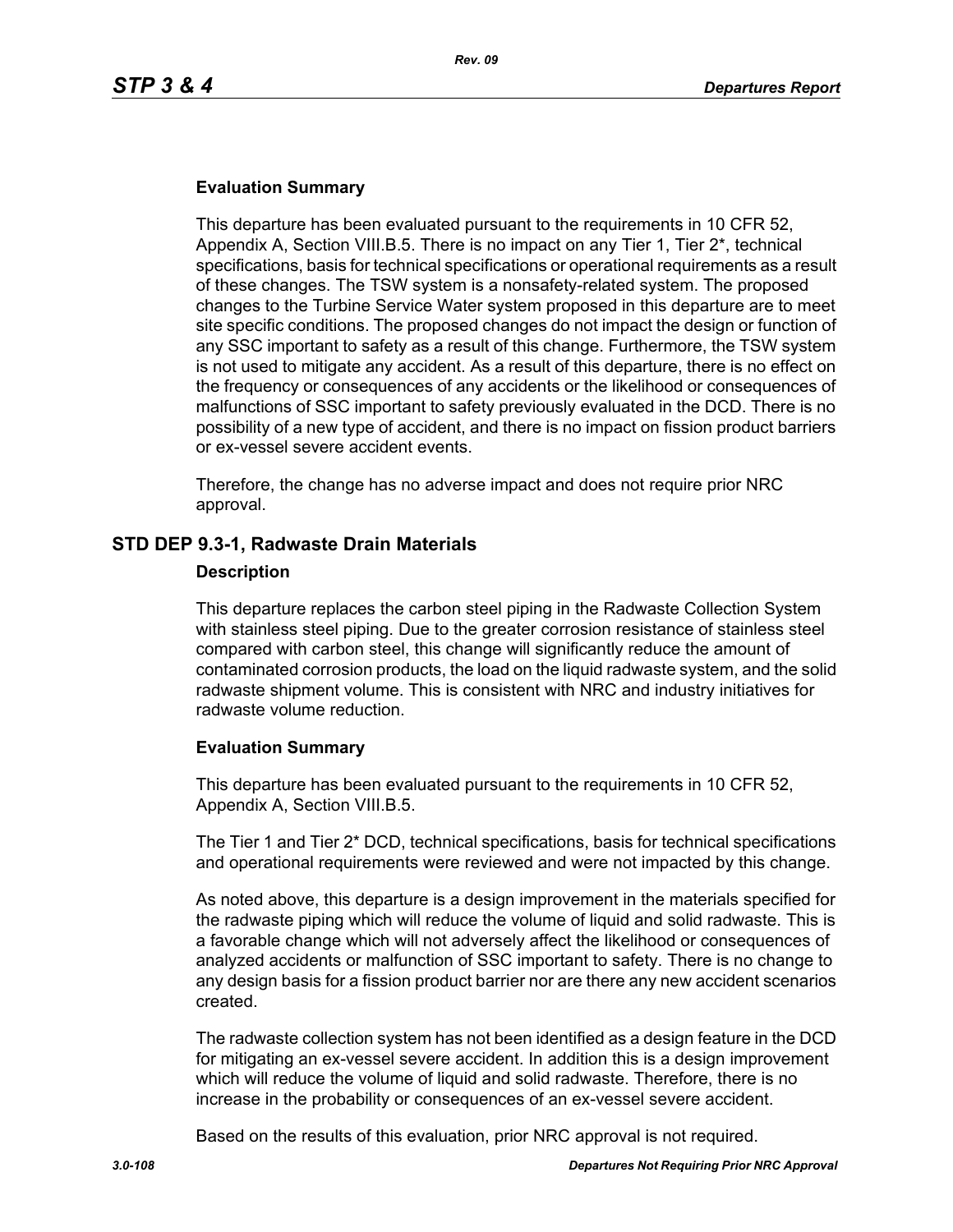# **STD DEP 9.3-2, Breathing Air System Description**

For industrial health reasons and as recommended by the Utility Requirements Document, this departure provides a new breathing air system (BAS) that is entirely separated from the existing service air system (SAS) as described in the reference ABWR DCD. The system consists of a bottled breathing air supply and a portable or permanent breathing air compressor supply system as-needed. The BAS will supply the Turbine Island, Nuclear Island and Radwaste Building. Backup to the BAS will consist of dedicated breathing air bottles.

Also, during preparation of the departure, inconsistencies in the DCD for the SAS were noted and corrected. Specifically, the SAS supply to containment is provided with a containment isolation scheme meeting the requirements of general design criterion (GDC) 56 "Primary containment isolation." The isolation scheme is a check valve inside and a locked closed manual globe valve outside containment (GDC 56, Option (2)). However in a number of places the DCD inconsistently refers to the penetration as being a GDC 57 "Closed system isolation valves" penetration, or refers to the SAS as a closed system, or refers to the inside containment isolation check valve as a globe valve. These inconsistencies are corrected.

Like the SAS, breathing air is supplied inside containment only while shutdown. This departure will utilize an existing spare containment penetration to supply the BAS inside containment and equips the penetration with two locked closed manual globe valves meeting the requirements of GDC 56, Option (1). Like SAS and the instrument air system (IAS), the new BAS penetrates secondary containment but also like SAS and IAS, the primary containment isolation scheme for BAS precludes it from being a potential bypass leakage path through the secondary containment.

# **Evaluation Summary**

This departure has been evaluated pursuant to the requirements in 10 CFR 52, Appendix A, Section VIII.B.5.

There is no impact on any Tier 1 or Tier 2\* DCD, Technical Specifications, basis for Technical Specifications or operational requirements as a result of this change.

For the SAS, this change makes editorial corrections (corrects inconsistencies) with no change to meaning or intent. The SAS was clearly intended to be considered a GDC 56 type penetration with two series containment isolation valves rather than a GDC 57 penetration with a single isolation valve. These inconsistencies have been corrected.

For the BAS this change consists of technical changes to the ABWR DCD pertaining to the separation of the BAS from the SAS.

The air supplied by the SAS and the BAS does not have a safety related use; however, the containment penetrations associated with the SAS and BAS have a safety related function to maintain containment integrity under design basis accidents. The safety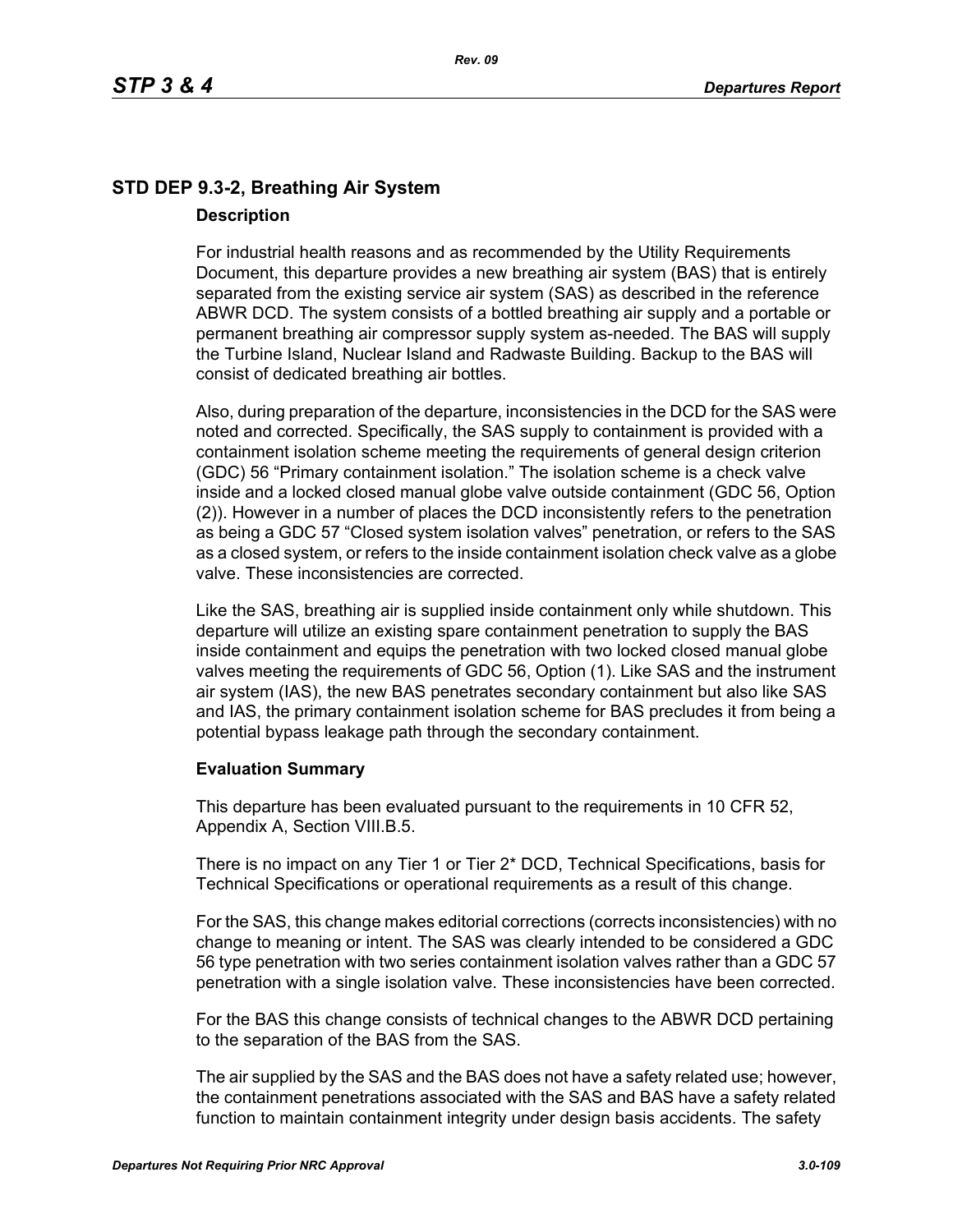significance of this departure is the change of a spare penetration to an additional functional containment penetration. However the same technical requirements that were imposed by the DCD on the BAS (as an integral part of the SAS) are now imposed by the FSAR on the new separate BAS. In addition, the locked closed containment isolation valves associated with the new BAS penetration are subject to the same locked valve administrative controls previously applied to the SAS inboard globe valve. Therefore the BAS containment penetration does not contribute to more than a minimal increase in the frequency of occurrence of an accident, nor an increase in the likelihood of occurrence of a malfunction of an SSC important to safety previously evaluated in the ABWR DCD. The changes to the BAS do not affect the probability of the occurrence of a severe accident as described by the DCD, nor do they increase the consequences of a severe accident.

Based on this evaluation, prior NRC approval of the change is not required.

# **STD DEP 9.3-3, Control Rod Drive System Sampling**

## **Description**

ABWR DCD Subsection 9.3.2.3.1 and Table 9.3.2 describe measurements of Oxygen and Conductivity for Control Rod Drive(CRD) System water. These water qualities can be monitored by Condensate Purification System (CPS) effluent and removal of these measurements has no safety significance. Therefore, these are integrated with measurement of Oxygen and Conductivity for CPS water. To keep the consistency of measurements between CPS and Feedwater, instrument range of the CPS effluent is changed from "0 to 100 ppb" to "0 to 250 ppb" and high alarm setpoint "200 ppb" is added to the CPS effluent.

# **Evaluation Summary**

This departure has been evaluated and determined to comply with the requirements in 10 CFR 52, Appendix A, Section VIII.B.5, as described previously.

It does not change the functional or safety requirements of the CRD system. The CRD water sources are the effluent from the CPS and the Condensate Storage Tank (CST). During plant operation, CRD water source is the effluent from the CPS. Water qualities of CRD system and CPS effluent are same. The changed instrument range is consistent with that of Feedwater. And the added high alarm setpoint is consistent with those of the CRD system and Feedwater. Furthermore, this change does not impact any plant physical features, SSCs important to safety or fission product barriers. Any previously evaluated accident is not affected, and the possibility for an accident of a different type is not created. Also, it does not affect any method used for evaluation in establishing the design bases or in the safety analyses. This departure does not affect any feature for mitigation of an ex-vessel severe accident. For the same reason, and because there is no effect on any event, operation or SSC function, the change does not create a different ex-vessel accident scenario.

Therefore, this change has no adverse impact and does not require prior NRC approval.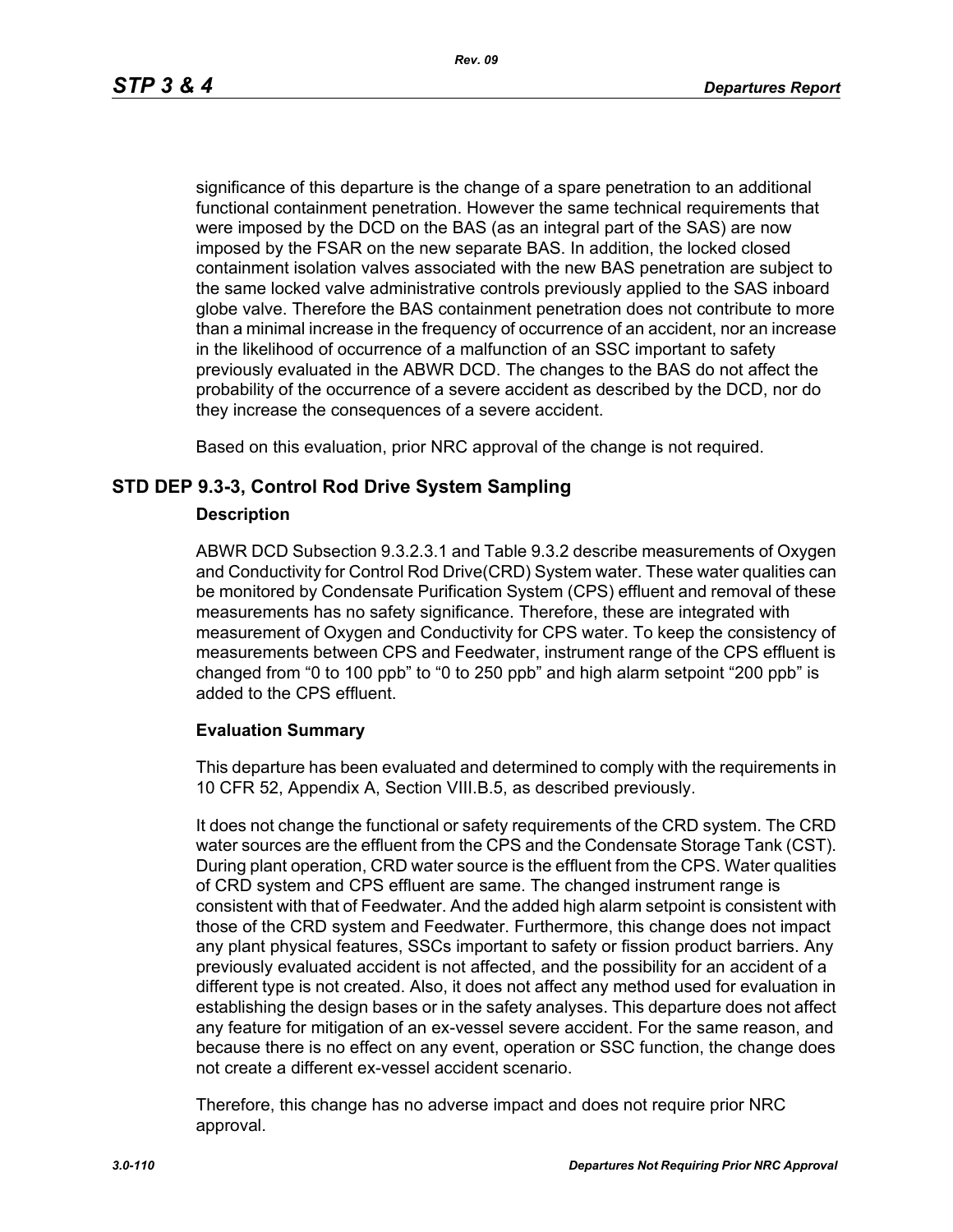# **STP DEP 9.4-1, Service Building HVAC System Description**

This site-specific departure modifies the reference ABWR DCD for the Service Building HVAC System. It revises the outside inlet air monitoring instrumentation design by removing the provisions for toxic gas monitors and the Technical Support Center (TSC) alarm for high toxic gas concentration. The toxic gas monitors and the TSC alarm can be deleted from the design based on the site-specific evaluation of on-site and off-site mobile and stationary sources of toxic gases described in FSAR Subsection 2.2S in accordance with Regulatory Guide 1.78.

# **Evaluation Summary**

This departure has been evaluated pursuant to the requirements in 10 CFR 52, Appendix A, Section VIII.B.5.

There is no impact on any Tier 1, Tier  $2^*$ , technical specifications, basis for technical specifications or operational requirements as a result of this change.

The Service Building HVAC System toxic gas monitors and alarms are not safetyrelated but are important to safety. The toxic gas monitors and alarms from the system are not needed based on the analysis contained in the FSAR Section 2.2S and their elimination does not affect the operation of the Service Building HVAC System. The basic function of the Service Building HVAC System as described by the DCD is not significantly changed by this departure and this change does not affect interactions with previously designated equipment important to safety. Elimination of the toxic gas monitors and alarms from the Service Building HVAC System does not affect previously described accidents or malfunction of equipment important to safety. The toxic gas monitors and alarms are not needed to mitigate the consequences of accidents or malfunctions of equipment important to safety. Changes associated with this departure do not affect fission product barriers. These changes do not affect the probability of occurrence of a severe accident as described by the DCD, nor do they increase the consequences of a severe accident.

Based on this evaluation, prior NRC approval of the change is not required.

# **STD DEP 9.4-2, Control Building HVAC System**

#### **Description**

This standard departure provides for changes from the reference ABWR DCD of the smoke removal mode of operation of the Control Building HVAC System described in FSAR Subsections 6.4.4.2, 9.4.1.1.4 and 9.5.1.1.6 as described below:

 FSAR Figure 9.4-1, sheets 1 and 2 are revised to include a control room main air supply duct bypass line around the air-handling unit with two motor operated dampers for each of the two control room habitability area HVAC divisions.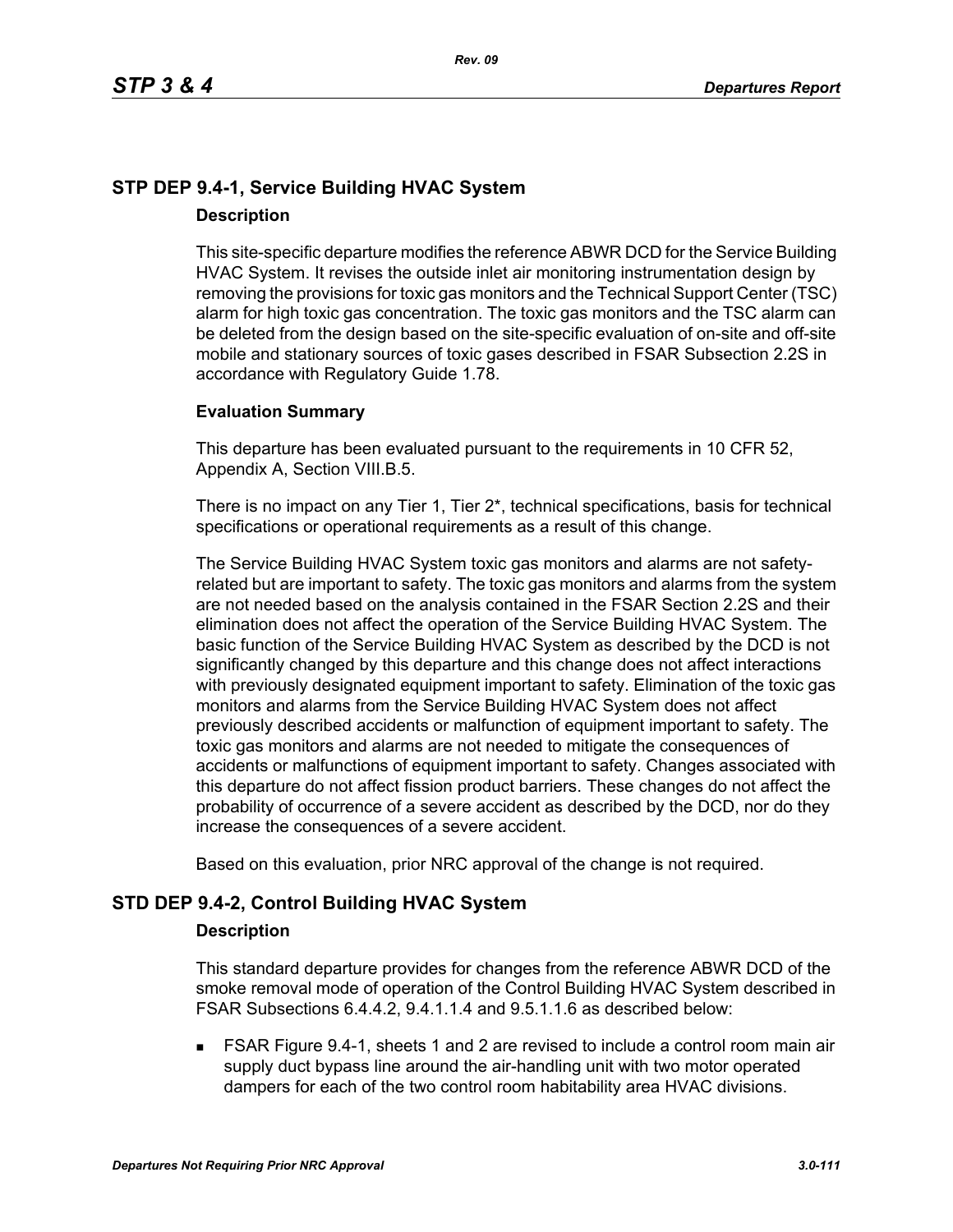This departure has been evaluated pursuant to the requirements in 10 CFR 52, Appendix A, Section VIII.B.5. There is no impact on any Tier 1, Tier 2\*, technical specifications, bases for technical specifications or operational requirements as a result of these changes.

Providing the Control Building HVAC Air Handling Units with bypass lines and associated dampers provides the necessary assurance that smoke is exhausted and not transported to other areas of the Control Building. As such, this change provides equivalent or better smoke removal, and thus does not have any effect on the frequency of occurrence or consequences of accidents or malfunction of SSC important to safety previously analyzed.

This change involves the design of the control room HVAC to assure air balance during smoke removal; this has no effect on the probability or consequences of an ex-vessel severe accident.

As a result of this evaluation, prior NRC approval of the change is not required.

# **STP DEP 9.4-3, Service Building HVAC System**

**Evaluation Summary**

# **Description**

The Service Building HVAC System described in the reference ABWR DCD had two subsystems, the Clean Area HVAC System and the Controlled Area HVAC System. This standard departure described in STP FSAR Subsection 9.4.8 deletes the subsystems and consolidates the Service Building HVAC System to supply air to both the Clean Area and the Controlled Area. The Service Building HVAC System is included as a load powered by the Combustion Turbine Generator that can be manually loaded by the operator. This allows the Technical Support Center and Operations Support Center to be habitable under accident conditions.

Additionally, design upgrades are made to provide automatic start of the emergency filter train and increase efficiency of the charcoal filters from 95% to 99%.

- FSAR Figure 9.4-1, sheets 3 through 5 are revised to include a control building air supply bypass line with two motor operated dampers around the air-handling unit in each of the three safety-related equipment HVAC areas.
- FSAR Sections 6.4.4.2, 9.4.1.1.4 and 9.5.1.1.6 are revised to describe how the dampers (described in the two bullets above) operate during the smoke removal mode.

Each air supply bypass line and damper arrangement as described above is required

to provide a balanced air flow such that smoke is exhausted and not transported into other areas of the control building. This air balance during smoke removal mode of operation is required because of the large mismatch between the air inlet supply (80,000 $\mathrm{m}^3$ /h) and the air exhaust (10,000  $\mathrm{m}^3$ /h total; 5,000  $\mathrm{m}^3$ /h for each exhaust fan).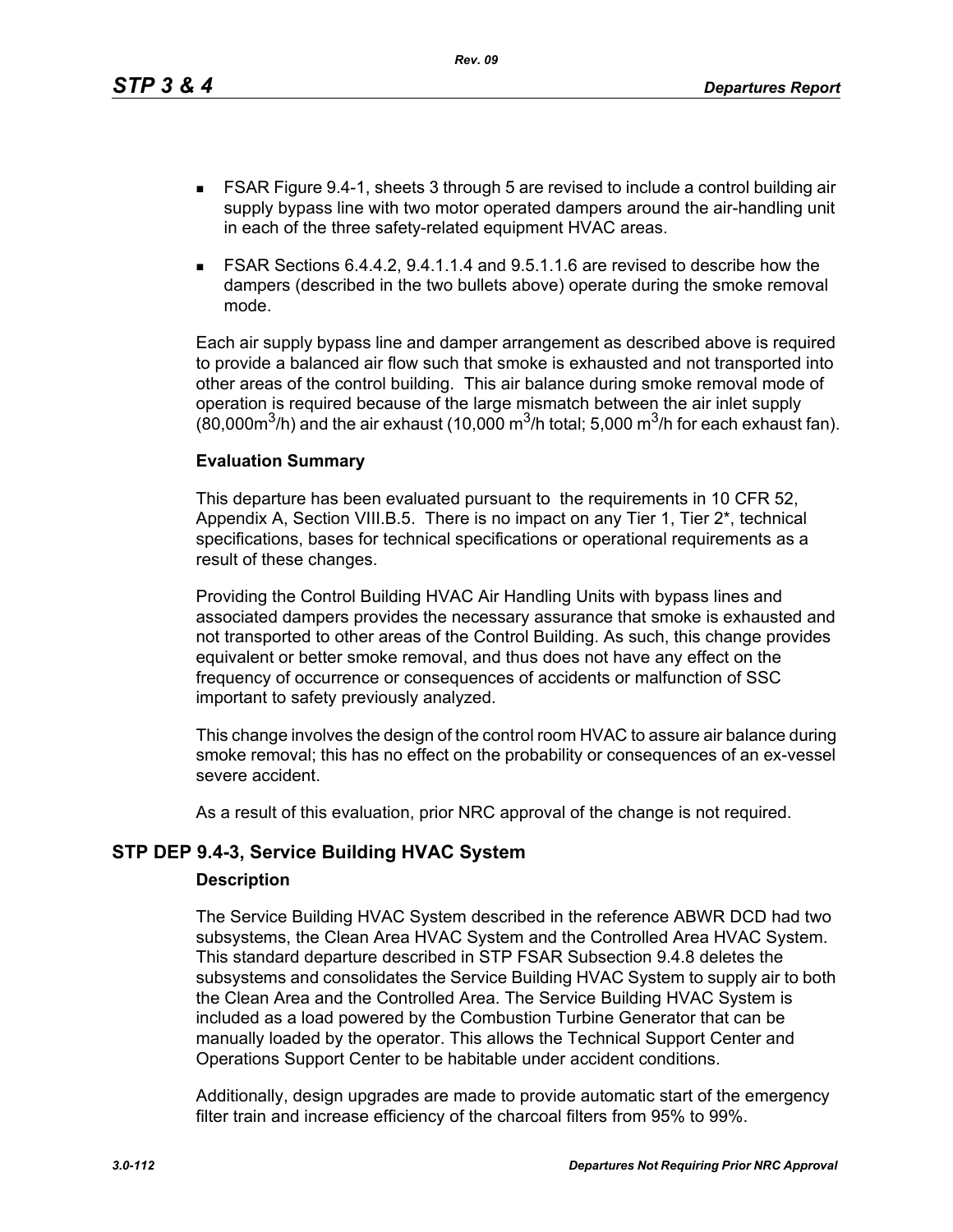## **Evaluation Summary**

This departure has been evaluated pursuant to the requirements in 10 CFR 52, Appendix A, Section VIII.B.5.

There is no impact on any Tier 1, Tier  $2^*$ , technical specifications, basis for technical specifications or operational requirements as a result of this change.

The proposed changes to the Service Building HVAC System include descriptive changes from two HVAC subsystems to one HVAC system that are consistent with the functional description of the system currently described by the ABWR DCD. An additional provision is included with the proposed change under this departure to make it possible for operation of Service Building HVAC using power from the Combustion Turbine Generator during loss of offsite power conditions. The basic function of the Service Building HVAC System and Combustion Turbine Generator as described by the DCD is not significantly changed by this departure and this change does not affect interactions with previously designated equipment important to safety. The design changes to increase filter efficiency and provide an automatic start of the emergency filter train are upgrades to the subsystem. These changes do not affect a previously described accident or malfunction of equipment important to safety. The proposed changes enhance the emergency filter train and the ability to operate the Service Building HVAC System using power supplied by the Combustion Turbine Generator during a loss of offsite power event. Changes associated with this departure do not affect fission product barriers. These changes do not affect the probability of occurrence of a severe accident as described by the DCD, nor do they increase the consequences of a severe accident.

Based on this evaluation, prior NRC approval of the change is not required.

#### **STD DEP 9.4-4, Turbine Island HVAC System**

#### **Description**

This departure revises STP 3 & 4 Turbine Island HVAC system flow rate and cooling/heating load to accommodate the effect of change of the Turbine Building General Arrangement and systems located in Turbine Building including the following changes specified in other departures:

- STP 3 & 4 turbine generator has been changed. (STD DEP 10.2-1)
- The power generation heat sink described in the DCD (natural draft cooling tower) is being replaced by a cooling reservoir. (STD DEP 10.4-2)
- The DCD medium voltage electrical system design is being replaced by a dual voltage design.
- STP 3 & 4 Off Gas system charcoal adsorber vault in OG Holdup room temperature range adopts newest design.(STD DEP 11.3-1)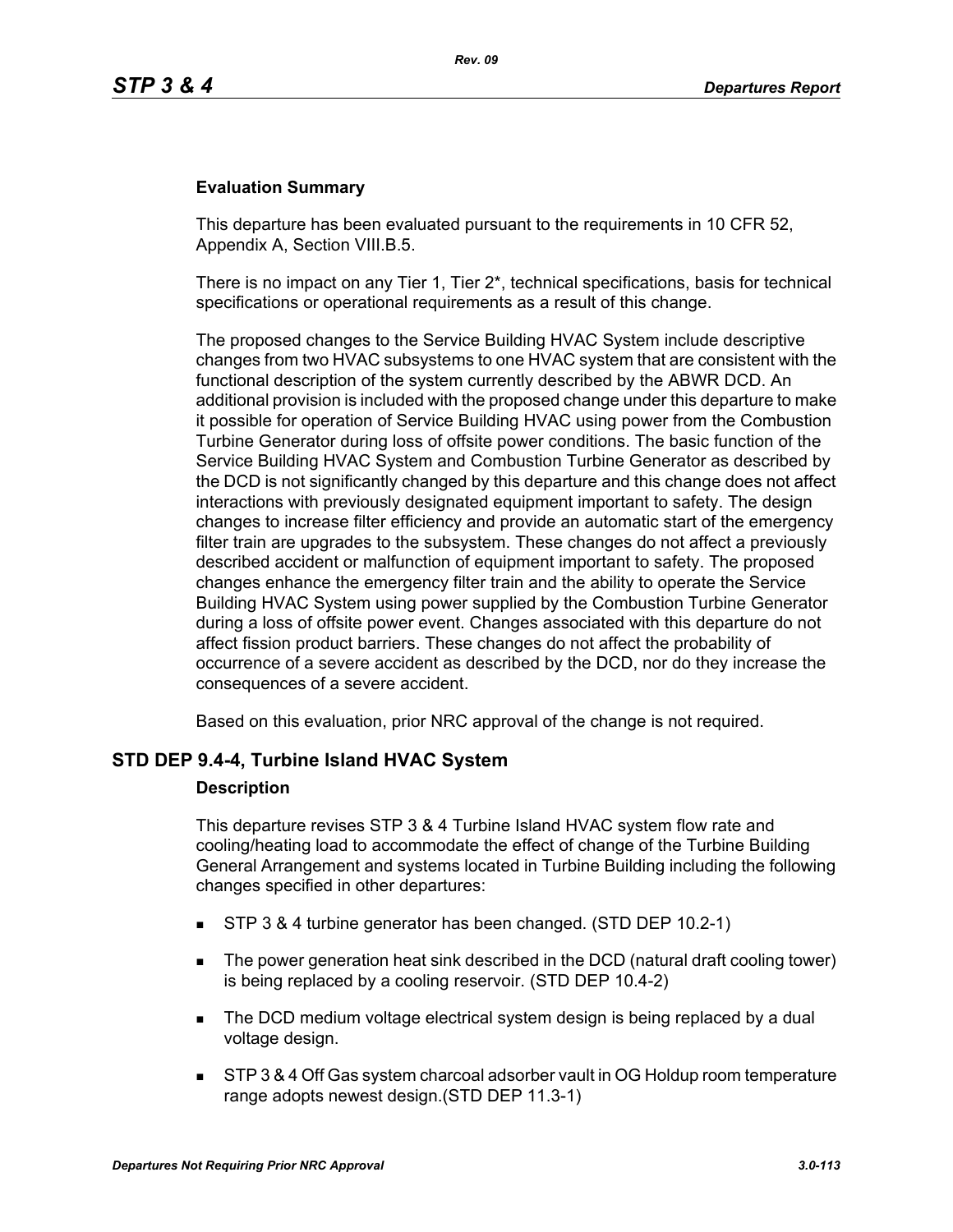**EXECT** Various other departures which change the quantity and arrangement of equipment in the Turbine Building. (e.g. STD DEP 10.4-5 for increased number of Feed Water Pumps.)

This departure adds the OG Holdup room temperature range limits to Subsection 9.4.4.1.2. Also, subsections 9.4.4.2.1.5 and 9.4.4.2.2.2 are revised to explain that local unit coolers and heaters are installed in high heat load areas, and the descriptions of specific areas with local unit coolers are deleted since the list of those areas is added to Figures 9.4-2b (Sheet 2) & c. The system and equipment specifications in Tables 9.4-3 and 9.4-5, and Figure 9.4-2a are changed as a result of a heat load re-calculation for the revised Turbine Building General Arrangement and Off Gas System requirements. The departure changes the HNCW water load described in Table 9.2-7 due to the changes in the Turbine Island HVAC.

STP 3 & 4 nonsafety-related electrical equipment is installed in a non-radioactive controlled area of Turbine Building, and ventilating and air-conditioning of these areas is performed by the Turbine Building Electrical Equipment Area (TBEEA) HVAC. Thus, it is necessary to change the Turbine Island HVAC subsystem name in section 9.4 from Electrical Building (E/B) HVAC to Turbine Building Electrical Equipment Area (TBEEA) HVAC.

## **Evaluation Summary**

This departure has been evaluated pursuant to the requirements in 10 CFR 52, Appendix A, Section VIII.B.5. There is no impact on any Tier 1, Tier 2\*, technical specifications, basis for technical specifications or operational requirements as a result of these changes.

This departure changes STP 3 & 4 Turbine Island HVAC system flow rate and cooling/heating load based on revised Turbine Building General Arrangement and Off Gas System requirements. Since this change does not affect any other plant SSCs, there is no effect on any accident previously evaluated in the DCD. Furthermore, although changes are made to certain plant physical features as described above, SSCs important to safety and fission product barriers are not affected in any way. Therefore, previously evaluated accidents are not affected, and the possibility for an accident of a different type is not created. Also, it does not affect any method used for evaluation in establishing the design bases or in the safety analyses. This departure does not affect any feature for mitigation of an ex-vessel severe accident. For the same reason, and because there is no effect on any event, operation or SSC function, the change does not create a different ex-vessel accident scenario.

Therefore, the change has no adverse impact and does not require prior NRC approval.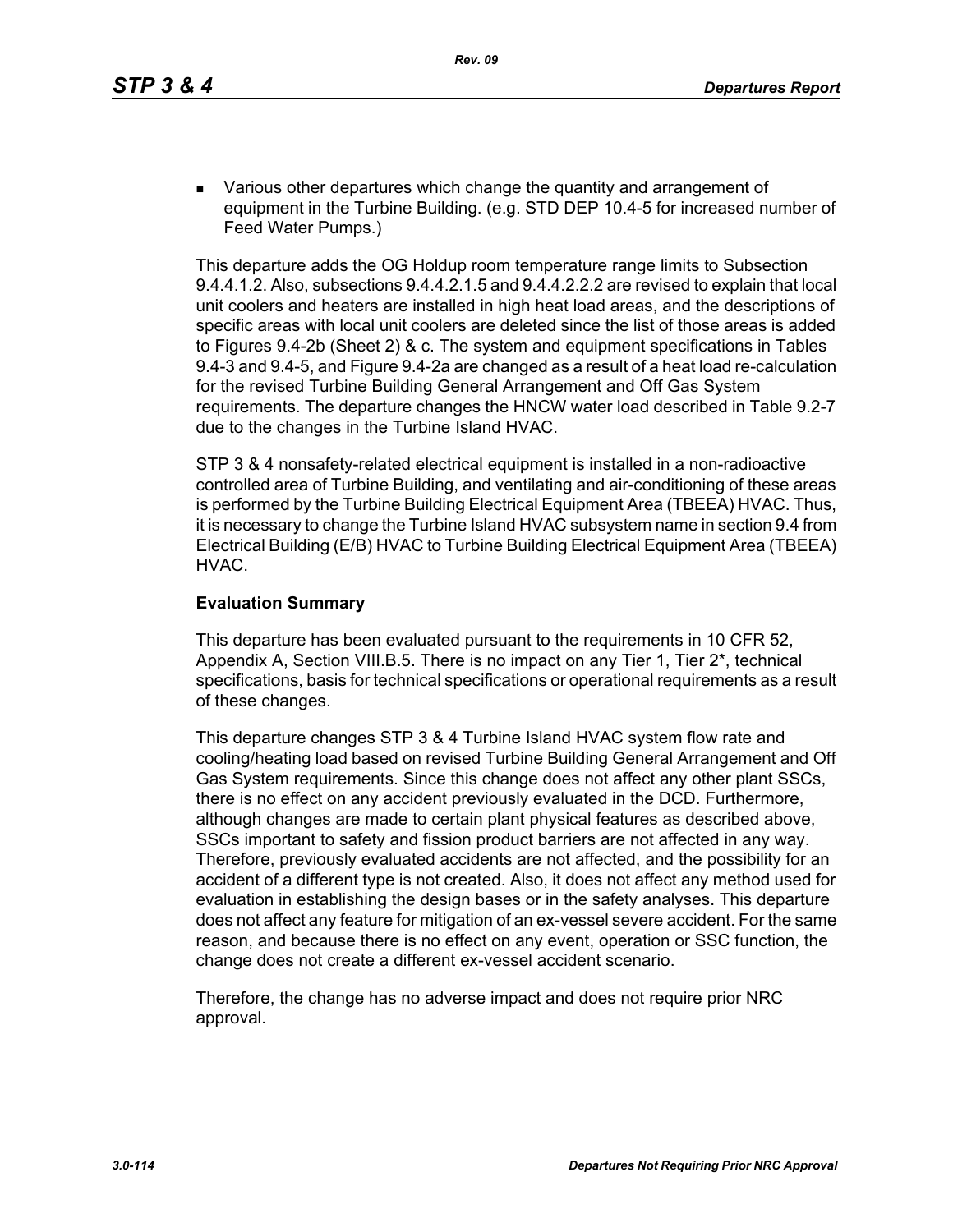# **STD DEP 9.4-5, Radwaste Building Ventilation Description**

This standard departure aligned the system described in the FSAR text with the figures depicting the system and eliminated HVAC equipment supporting the radwaste incinerator, which was deleted. The radwaste control room HVAC description was modified to be consistent with Figure 9.4-10 and the description of control room systems operation was clarified to demonstrate proper control room boundary pressurization.

A dedicated air conditioning system for electrical, HVAC equipment rooms and other areas was added as a result of design evolution.

Operation control of the exhaust air system from the radwaste process areas is augmented to automatically route the exhaust air through the filtration equipment upon detection of airborne radioactivity in the exhaust airflow, this will provide control of radioactivity release from the building and also reduces the replacement frequency of the filter banks of the air filtration equipment.

## **Evaluation Summary**

The changes to the Figure 9.4-10, sheets 1,2, & 3 were based on calculations and site specific general arrangements and temperatures.

This departure has been evaluated and determined to comply with the requirements in 10 CFR 52, Appendix A, Section VIII.B.5, as described previously. The change has no adverse impact, and affects the function, but is bounded by the safety analysis.

Although this departure alters the physical plant by adding a dedicated air conditioning system for electrical, HVAC equipment rooms and other areas, and thus is a change to the plant physical features, SSCs important to safety and fission product barriers are not affected. Therefore, previously evaluated accidents are not affected, and the possibility for an accident of a different type is not created. Also, it does not affect any method used for evaluation in establishing the design bases or in the safety analyses. This departure does not affect any necessary feature for mitigation of an ex-vessel severe accident. For the same reason, and because there is no effect on any event, operation or SSC function, the change does not create a different ex-vessel accident scenario. Therefore, this change has no adverse impact and does not require prior NRC approval.

# **STD DEP 9.4-6, Control Building HVAC System**

# **Description**

The reference ABWR DCD, Tier 2 Subsection 9.4.1, contains one flow element/flow switch (FE/FS) in the common discharge duct of each emergency filtration unit which is used to automatically start the standby emergency filtration unit in the event of operating unit low flow or fan failure. This departure changes the number, location and logic of these FEs/FSs. Instead of one FE/FS per division installed in the common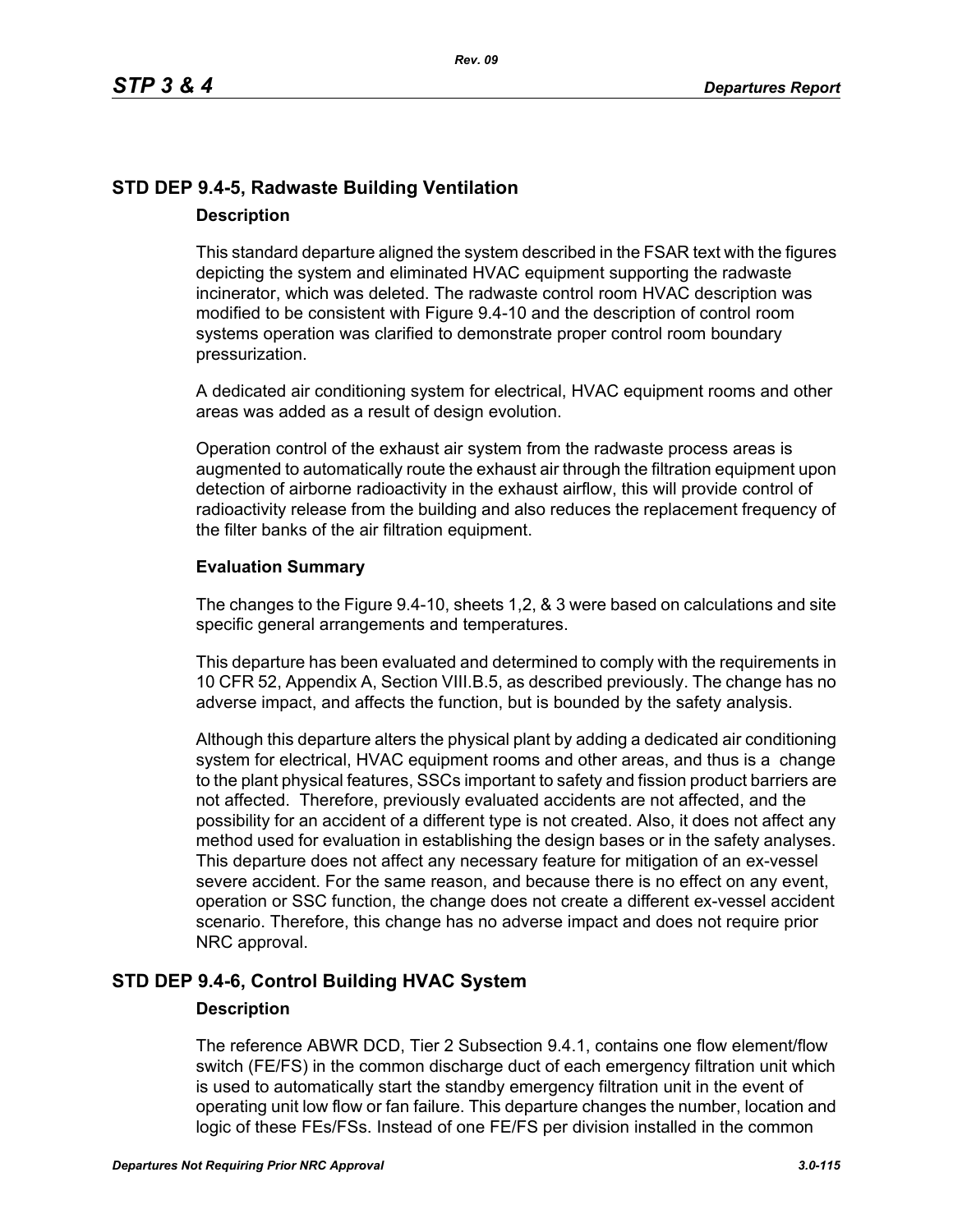discharge duct, a FE/FS is to be installed on the discharge side of each emergency filtration unit fan (two fans per redundant division, 4 total for the Control Room Habitability Area(CRHA) HVAC System, as depicted in Figure 9.4-1, Sheets 1 and 2. Within each redundant division, a two-out-of-two logic signal is required to automatically initiate switchover to the standby division. Utilization of 2 FEs/FSs in this manner places the system in conformance with Technical Specification 3.3.7.1.

## **Evaluation Summary**

This departure has been evaluated pursuant to the requirements in 10 CFR 52, Appendix A, Section VIII.B.5. There is no impact on any Tier 1, Tier 2\*, technical specifications, bases for technical specifications or operational requirements as a result of these changes.

Providing two channels per emergency filtration (EF) division instead of one, with two out of two logic for switchover to the standby division, provides added assurance that switching to the standby division only occurs when the primary EF has low flow in both fan units. This change provides equivalent or better EF operation in response to emergency conditions, thus does not have any effect on the frequency of occurence or consequences of accidents or malfunction of SSC important to safety previously analyzed.

This change involves the operation and switching of the primary and redundant emergency filtration divisions for the CRHA; these have no effect on the probability or consequences of an ex-vessel severe accident.

As a result of the evaluation, prior NRC approval of the change is not required.

# **STD DEP 9.4-7, Control Building HVAC System**

#### **Description**

The reference ABWR DCD states that the MG sets are located in the CB and the MG Set rooms are ventilated by CB Safety-Related Equipment Area (CBSREA) HVAC and cooled by MG Set Room AHUs. This standard departure addresses the requirements for ventilation of the Control Building Annex (CB Annex) due to moving the Reactor Internal Pump (RIP) motor generator (MG) sets from the Control Building (CB) to the CB Annex. This departure modifies the CB Annex HVAC to provide appropriate ventilation, filtering cooling and heating of the MG Set rooms in the Control Building Annex.

#### **Evaluation Summary**

This departure has been evaluated pursuant to the requirements in 10 CFR 52, Appendix A, Section VIII.B.5.

There is no impact on any Tier 1, Tier 2\*, technical specifications, bases for technical specifications or operational requirements as a result of these changes.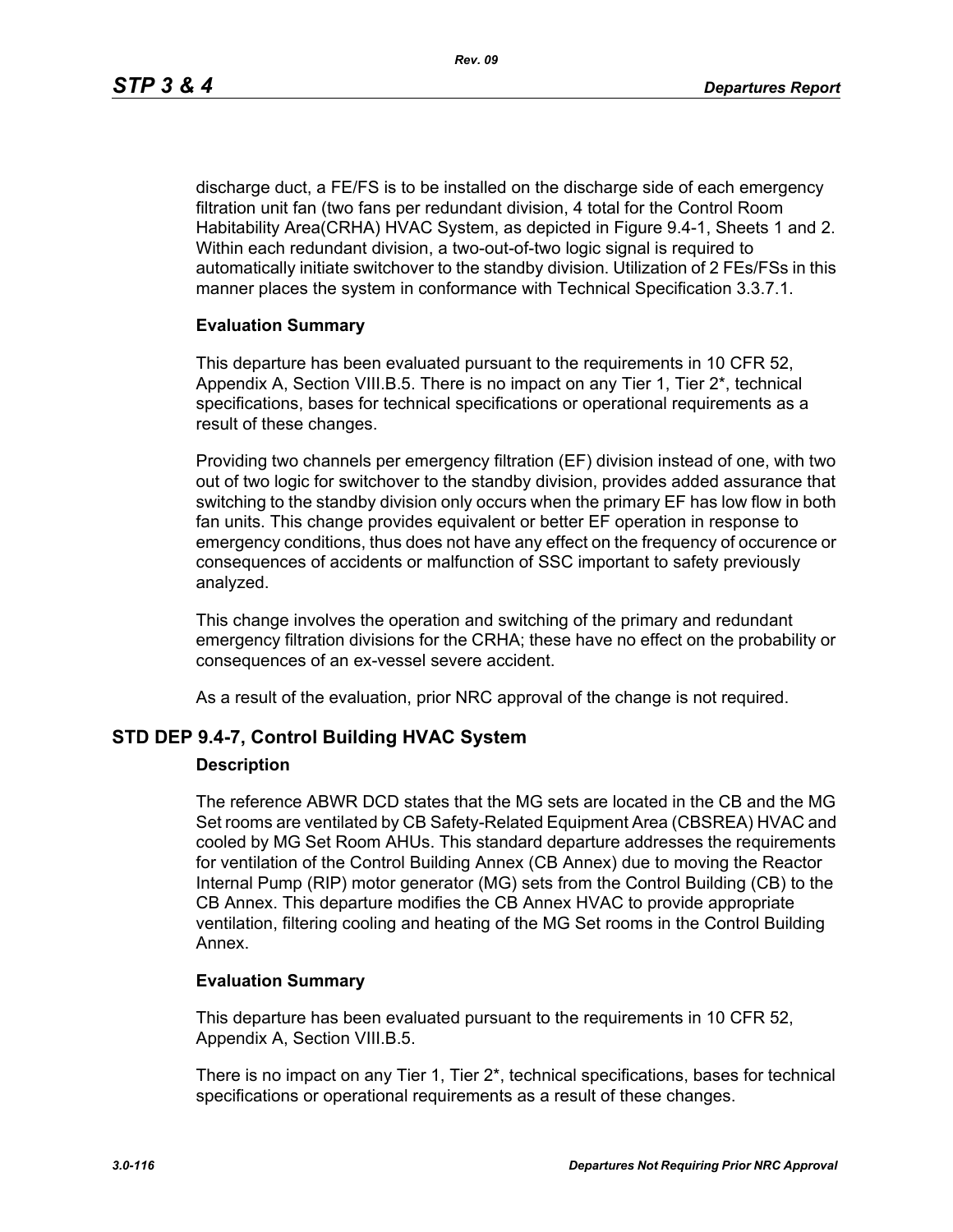*Rev. 09*

Revising the design of the Control Building Annex HVAC system to appropriately accommodate the MG sets relocated from the control building provides similar HVAC performance for this added nonsafety-related equipment, thus does not have any effect on the frequency of occurrence or consequences of accidents or malfunction of SSC important to safety previously analyzed.

This change involves systems which are not relied upon for mitigation of ex-vessel severe accident. Therefore the likelihood or consequences of an ex-vessel severe accident is not impacted.

As a result of this evaluation, prior NRC approval of the change is not required.

# **STP DEP 9.4-8, Reactor Building HVAC**

#### **Description**

Tornado dampers are added to the Tier 2 Figure 9.4-1 Control Building HVAC Flow Diagram inlet and exhaust sections to make them consistent with Tier 1 depictions.

The inlet air handling fans and equipment are rearranged and inlet tornado dampers are added to the Tier 2 Figure 9.4-3 Secondary Containment HVAC System diagram to make it consistent with the Tier 1 depiction.

Tornado dampers are added to the inlet and exhaust sections and fire dampers are removed from Tier 2 Figure 9.4-4 R/B Safety Related Electrical Equipment HVAC System to make them consistent with Tier 1 depictions.

In addition, this departure also clarifies that the nonsafety-related system design temperature limits are at the 1% exceedance values provided in Table 2.0-2. This includes the Secondary Containment HVAC System.

The change to the tornado dampers air handling fans and equipment and the fire dampers are a standard departure (STD). The change to the nonsafety-related system design temperature limits are a site specific departure (STP).

## **Evaluation Summary**

This departure has been evaluated pursuant to the requirements in 10 CFR 52, Appendix A, Section VIII.B.5. As stated above, the changes are made to the Tier 2 drawings to make them consistent with the Tier 1 drawings. The changes have no effect on the frequency or consequences of accidents, or the probability or consequences of malfunctions. The systems involved are not relied upon for ex-vessel severe accident mitigation.

As a result, prior NRC approval of this change is not required.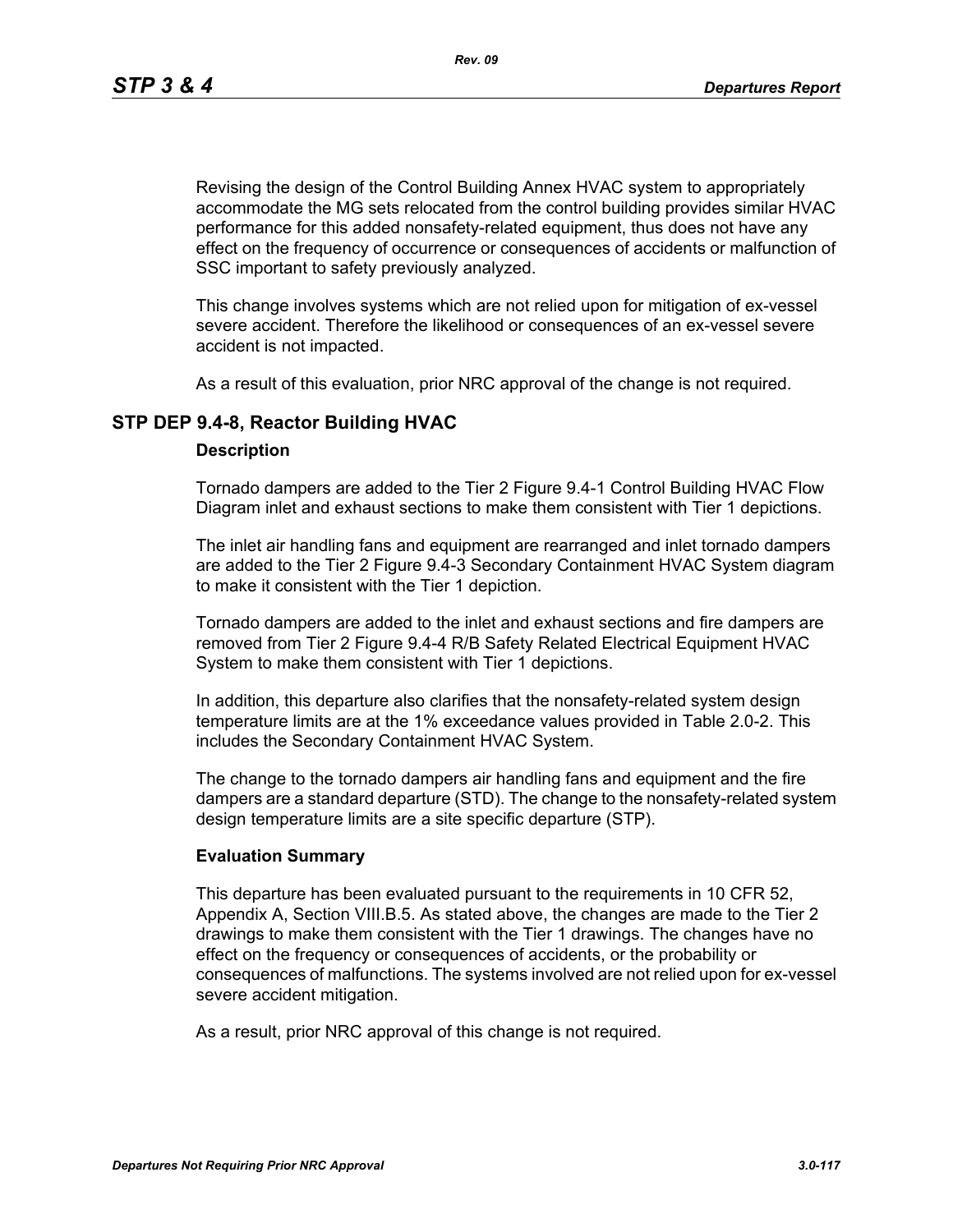# **STD DEP 9.4-9, Turbine Building HVAC System Description**

This departure revises the STP 3&4 Turbine Building HVAC design room temperature, system air flow, and main heating coil. The changes incorporated into the FSAR are as follows:

- Subsection 9.4.4.1.2 (1) lists the Turbine Building HVAC areas and specifies room temperature design limits. Some of the area and room temperatures specified in the DCD are unnecessarily conservative and are revised. Specifically:
	- Minimum temperature in Turbine Building changed from  $15^{\circ}$ C to  $10^{\circ}$ C. (consistent with other HVAC systems described in the ABWR DCD, such as R/B HVAC and C/B HVAC)
	- Steam tunnel area maximum temperature changed from 49°C to 60°C. (consistent with Table 3I-6)
	- Moisture separator compartment maximum temperature changed from  $49^{\circ}$ C to 60°C. (consistent with Table 3I-6)
- The Turbine Building HVAC system changed from a recirculating air flow system to a once-through air flow system to minimize contamination/exposure for controlled areas of the Turbine Building. This change is reflected in Section 9.4.4.1.2 (3) & (6), 9.4.4.2.1, 9.4.4.2.1.1, 9.4.4.2.1.2, Figure 9.4-2a, and Figure 9.4- 2b (Sheets 1 & 2).
- The Turbine Building HVAC main heating coil changed from a hot water coil to an electric heater coil. This change is reflected in Sections 9.4.4.2.1.1, 9.4.4.2.2.1, Figure 9.4-2a and Figure 9.2-2b (Sheet 1). Also, the last column is deleted from Table 9.4-5c (Steam to Hot Water Heat Exchanger Area).

# **Evaluation Summary**

This departure has been evaluated pursuant to the requirements in 10 CFR 52, Appendix A, Section VIII. B.5. There is no impact on any Tier 1 or Tier 2<sup>\*</sup>, Technical Specifications, Basis for Technical Specifications or operation requirements as a result of these changes.

This departure changes STP 3 & 4 Turbine Building HVAC design room temperature, system air flow, and main heating coil. Although this change alters some area and room temperatures specified in the DCD that are unnecessarily conservative, it does not affect any other plant SSCs; therefore, there is no effect on any accident previously evaluated in the DCD or fission product barrier. Any previously evaluated accident is not affected, and the possibility for an accident of a different type is not created. Also, it does not affect any method used for evaluation in establishing the design bases or in the safety analyses. This departure does not affect any feature for mitigation of an ex-vessel severe accident. For the same reason, and because there is no effect on any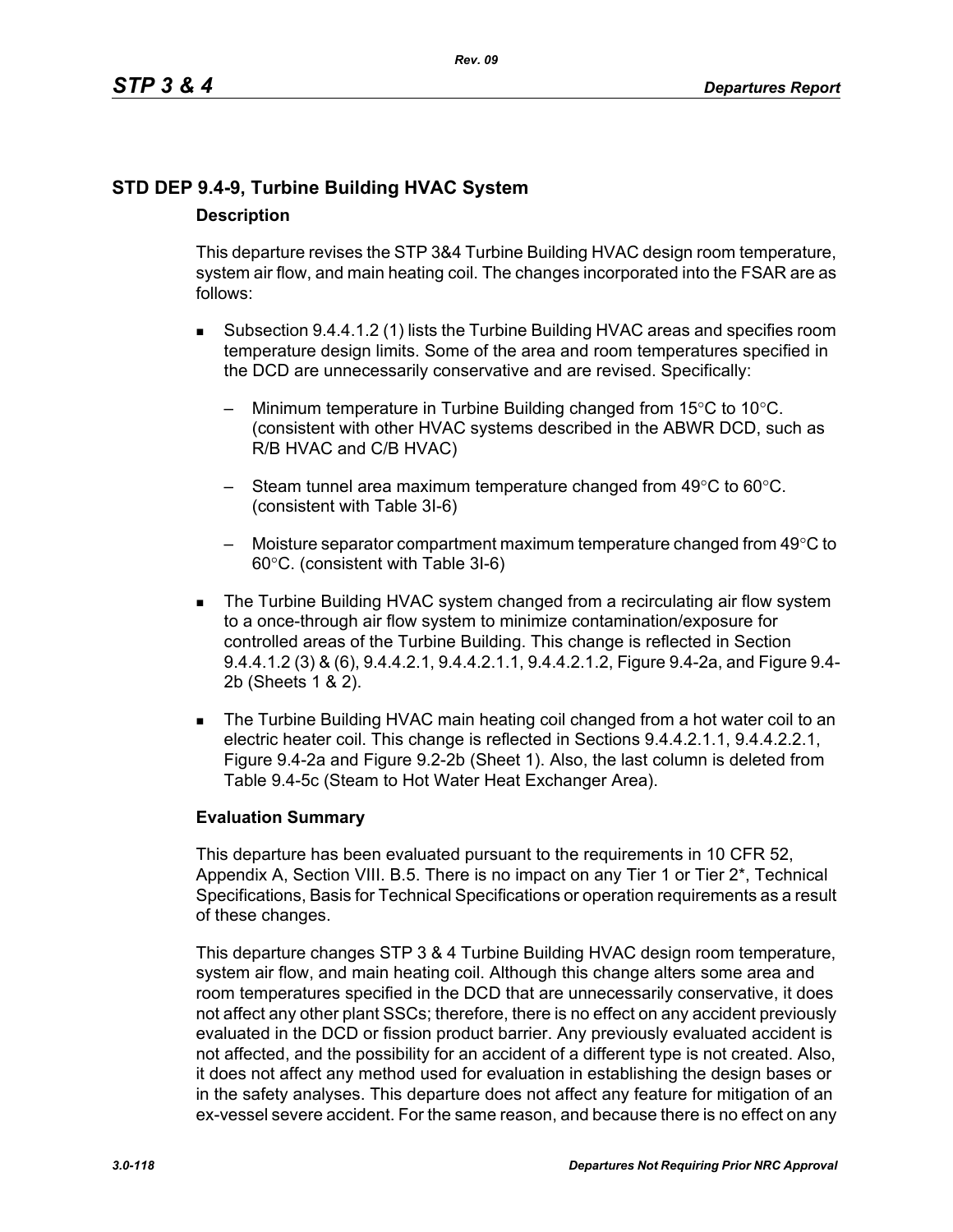event, operation or SSC function, the change does not create a different ex-vessel accident scenario.

Therefore, the change has no adverse impact and does not require prior NRC approval.

# **STD DEP 9.5-1, Diesel Generator Jacket Cooling Water System**

## **Description**

The reference ABWR DCD stated that the Diesel Generator Jacket Cooling Water System conformed to the inspection and testing requirements in Regulatory Guide (RG) 1.108. RG 1.108 was withdrawn in August 1993 with the issuance of RG 1.9, Rev. 3, which endorses IEEE-387 and addresses qualification, preoperational and periodic testing of the diesel generators. As a result, references to RG 1.108 are superseded by the requirements of RG 1.9.

# **Evaluation Summary**

This departure has been evaluated pursuant to the requirements in 10 CFR 52, Appendix A, Section VIII.B.5. As noted above, this change updates reference to the NRC requirements by deleting reference to an obsolete RG and replacing it with the current RG. The existing diesel generator jacket cooling water system has been evaluated to Regulatory Guide 1.9 and shown to meet these current requirements. There is no change to any design or function of an SSC important to safety. This change has no impact on the likelihood or consequences of analyzed accidents or malfunction of an SSC important to safety. There is no change to any design basis for a fission product barrier nor are there any new accident scenarios created. There is no impact on the probability or consequences of an ex-vessel severe accident.

Based on the results of this evaluation, prior NRC approval is not required.

# **STD DEP 9.5-2, Lower Drywell Flooder Fusible Plug Valve**

# **Description**

The reference ABWR DCD contained specific engineering design details about the fusible plugs based on an older design concept and patent application, but the actual fusible plugs were never built and tested. The changes made to the STP 3 & 4 FSAR describe the fusible plugs in less prescriptive generic terms to the system design requirements and incorporate design experience from actual design and test results:

- Clarified that 260°C is the temperature for fusible plugs to open.
- Added clarification of the isolation valve contained in each piping line in the lower drywell which is locked open during normal operation.
- **Replace specific design details of the fusible plug configuration with less** prescriptive generic functional and operational characteristics.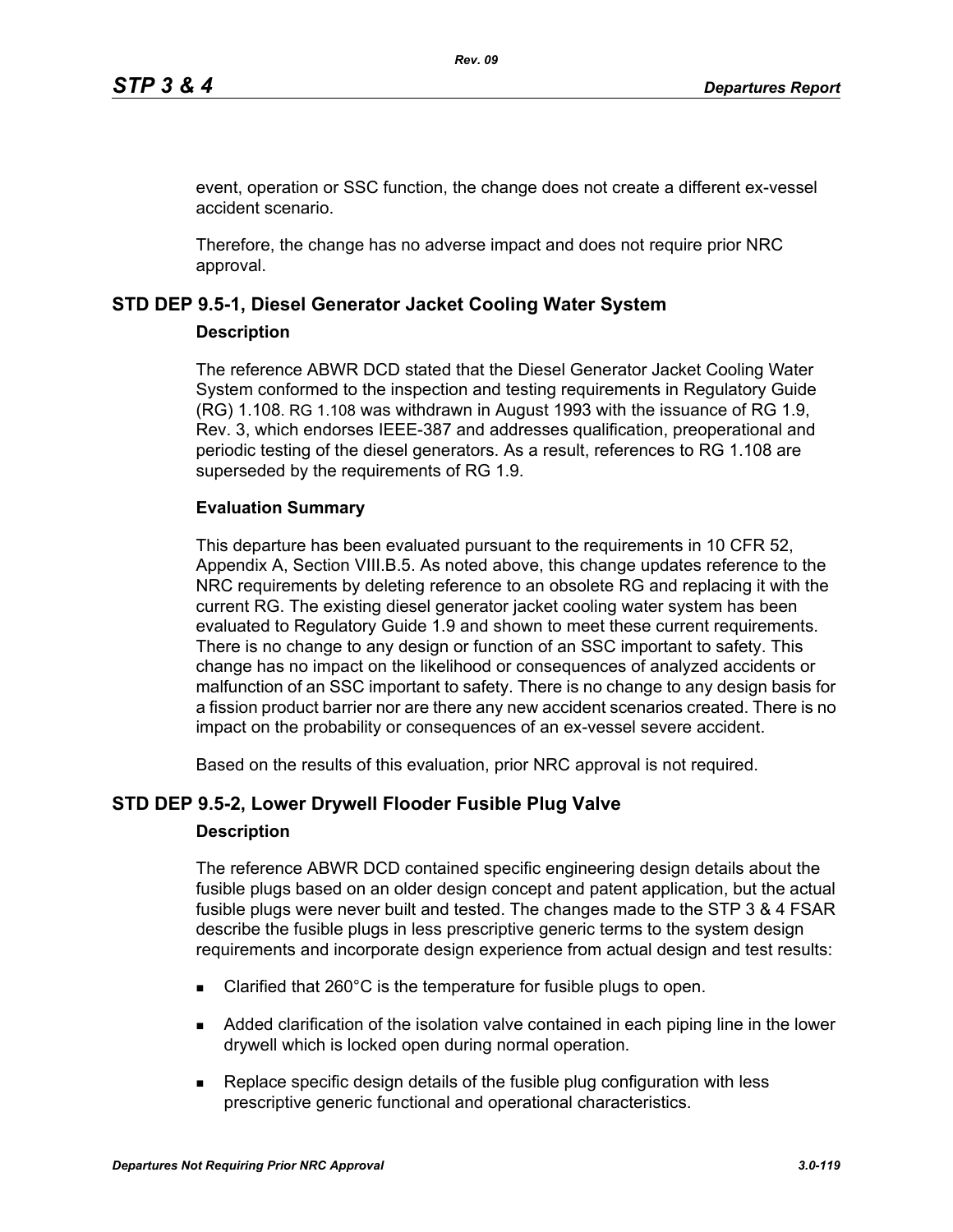- Clarified that the fusible plug valves are not ASME Code components.
- Clarified that the temperature of the surrounding air in the drywell is the measurement point for the opening temperature.
- Revised testing information and expanded the requirement to permit the functions of the fusible plugs to be tested separately, if applicable.

#### **Evaluation Summary**

This departure has been evaluated pursuant to the requirements in 10 CFR 52, Appendix A, Section VIII.B.5.

This departure does not change any Tier 1 information, Tier 2\* information, Technical Specifications, bases for the Technical Specifications, operational requirements, or design, performance, or testing requirements.

This departure includes two basic changes. First, this departure clarifies the performance and test requirements for the fusible plug valves. Second, the departure removes specific design details which were in the DCD and replaces them with less prescriptive, more generic performance requirements. Those performance requirements are unchanged from the DCD, but this departure provides additional flexibility to satisfy those requirements. As such, this departure does not change any design, performance or testing requirements for these valves, which are required to function following a severe accident. As a result, this departure has no impact on the likelihood or consequences of analyzed accidents or malfunction of an SSC important to safety. Furthermore, it does not change the performance of any plant physical features, SSCs important to safety or fission product barriers. Any previously evaluated accident is not affected, and the possibility for an accident of a different type is not created. Also, it does not affect any method used for evaluation in establishing the design bases or in the safety analyses. This departure does not adversely affect the performance of features for mitigation of an ex-vessel severe accident. For the same reason, and because there is no effect on any event, operation or SSC function, the change does not create a different ex-vessel accident scenario.

Therefore, this change has no adverse impact and does not require prior NRC approval.

# **STD DEP 9.5-3, System Description - Reactor Internal Pump Motor-Generator Sets Description**

This standard departure consists of several changes to the technical description of the non-safety Motor-Generator (MG) Set equipment that provides power to connected reactor internal pumps (RIPs). These changes are being made to clarify the original DCD technical descriptions or to reflect changes in the actual equipment design implementation details that have evolved since the original DCD descriptions were written. Basic changes in Section 9.5.10.2 are: (1) a clarification in the first paragraph that there is more than one auxiliary transformer; (2) An MG set to ASD RIP loads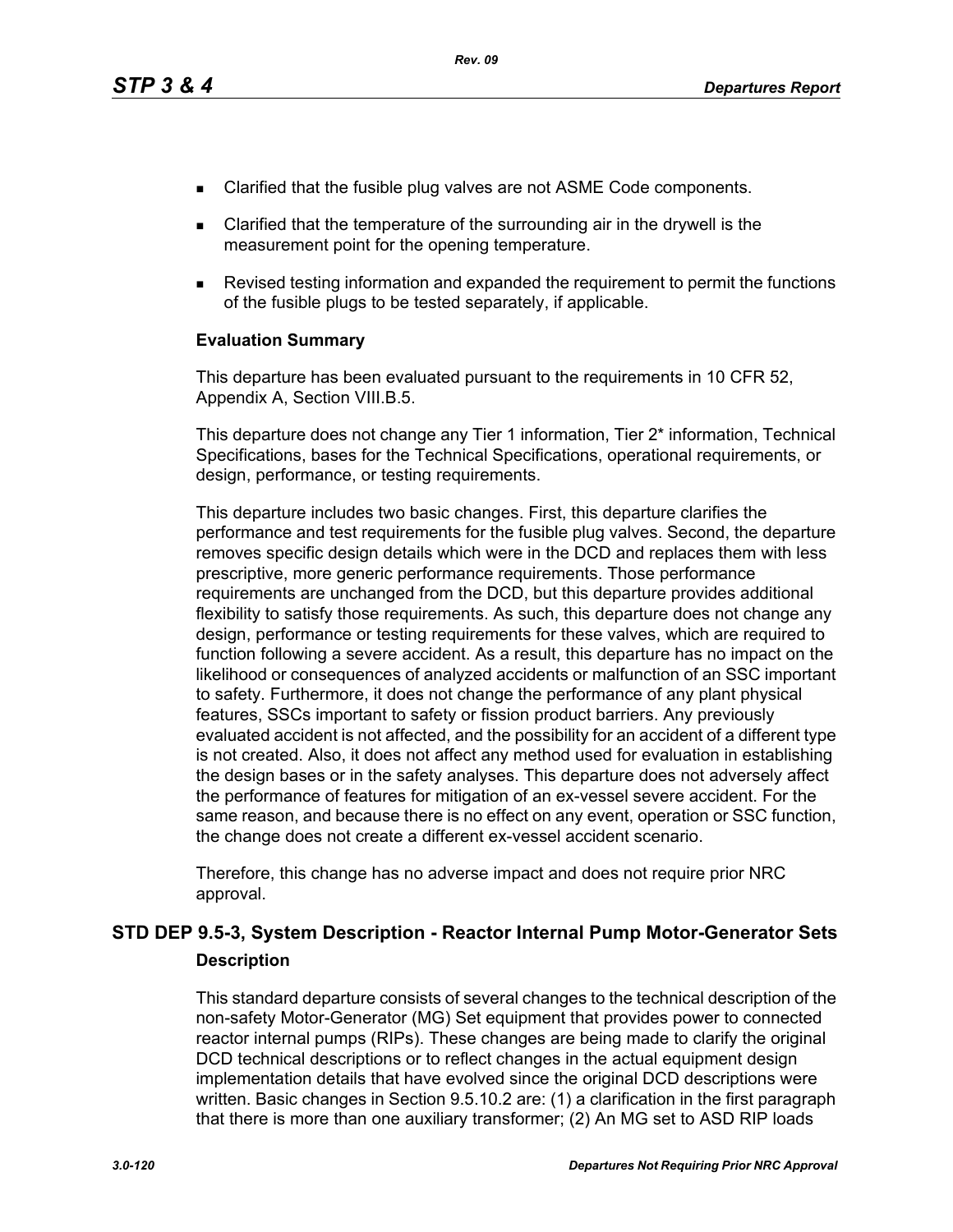interface is through three vacuum circuit breakers and three ASD input transformers. In Paragraph 7.7.1.3(7), a specific power device type "gate-turn-off (GTO)" is deleted. The purpose of this sentence is to describe how to implement the Recirculation Pump Trip (RPT) function in the ASDs. The description is consistent with the ASD design. Paragraph 7.7.1.3(8)(c) includes clarification changes.

## **Evaluation Summary**

This departure has been evaluated pursuant to the requirements in 10 CFR 52, Appendix A, Section VIII.B.5. There is no impact on any Tier 1, Tier 2\*, Technical Specifications, Bases for Technical Specifications or operational requirements as a result of these changes. The recirculation flow control system (RFC), which includes four adjustable speed drives (ASDs) and two MG Sets and associated ASDs, has no safety setpoints (see DCD Tier 2 Section 7.7.1.3 (13)).

The departure involves the electrical side of the MG-set/ASD design, but not the function. The design change reflects changes in the actual equipment design details that have been implemented in operating plants. The MG-set/ASD equipment, which has a nonsafety-related function of controlling the speed of the RIPs, is for power generation purposes only (see DCD Tier 2, Sections 7.7.1.3 (10) and 9.5.10.3), and evaluated in the Accident Analyses (see DCD Tier 2, Sections 15.2.6 and 15.3.1). In Section 15.2.6, "Loss of Non-Emergency AC Power to Station Auxiliaries", the analysis includes the six RIPs powered by MG sets that are capable of maintaining their original speeds for one second. This COLA change does not affect the analysis. In Section 15.3.1 "Reactor Internal Pump Trip", the analysis considers a loss of three RIPs. The change from one breaker per three ASDs to one breaker per ASD causes a loss of one RIP in a single failure event of a breaker, ASD or RIP, which is bounded by the current analysis. There is no impact on the probability or consequences of a previously evaluated accident. Consequently, there is no impact on the probability or consequences of an accident or malfunction of an SSC important to safety.

The MG-set/ASD equipment have not been identified as a design feature in the DCD for mitigating an ex-vessel severe accident. The likelihood or consequences of a severe accident are not impacted. Therefore, this change has no adverse impact and prior NRC approval is not required.

# **STD DEP 9.5-4, Lighting and Servicing Power Supply System**

# **Description**

Reference ABWR DCD Subsection 9.5.3 provides for the use of mercury lamps (or equivalent) for high ceilings, except where breakage could introduce mercury into the reactor coolant system. This standard departure replaces the mercury lamps with highpressure sodium (HPS) lamps. All references to mercury lamps have been replaced with HPS lamps. This standard departure is being taken because the Federal Energy Policy Act of 2005 bans the use of mercury vapor ballasts manufactured or imported after January 1, 2008.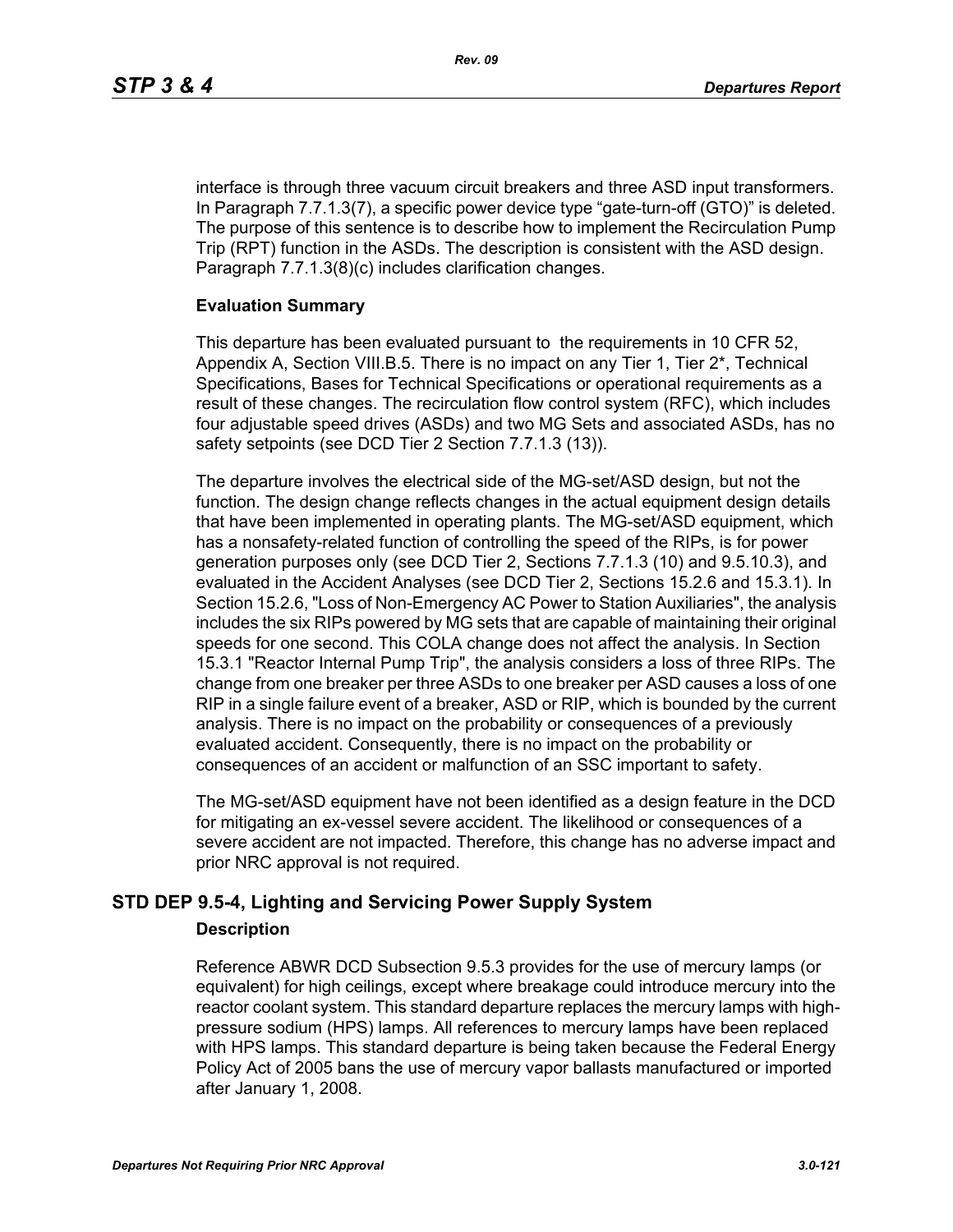#### **Evaluation Summary**

This departure has been evaluated pursuant to the requirements in 10 CFR 52, Appendix A, Section VIII.B.5.

There is no impact on any Tier 1, Tier  $2^*$ , technical specifications, bases for technical specifications or operational requirements as a result of these changes.

Changing the high ceiling lamps from mercury vapor to HPS only affects the lighting design. The removal of mercury vapor precludes the inadvertent introduction of mercury into the reactor coolant system. It has no effect on any safety systems and provides equivalent lighting. Thus this departure does not have any effect on the frequency of occurrence or consequences of accidents or malfunction of SSCs important to safety previously analyzed.

This change involves systems which are not relied upon for mitigation of ex-vessel severe accident. Therefore the likelihood or consequences of an ex-vessel severe accident is not impacted.

As a result of this evaluation, prior NRC approval of the change is not required.

# **STP DEP 9.5-6, Diesel Generator Fuel Oil Storage and Transfer System Description**

This site-specific departure addresses the following design changes from the reference ABWR DCD:

- The sample connection for the Fuel Oil Storage Tank is relocated slightly above grade elevation. The fill connection is relocated at grade elevation and the vent is extended to an elevation that exceeds the maximum flood level at STP 3 & 4.
- The fuel oil storage tanks are relocated in concrete vaults underground. Stick gauge access and a gravity drain from the bottom of the tank will be added. Piping will be routed underground in concrete tunnels between the storage tanks and the Reactor Building. Cathodic protection is deleted because piping and tanks will not be directly buried.
- **Locked closed isolation valves have been added to the fill and sample lines.**
- A second transfer pump for the Diesel Generator Fuel Oil System has been added and the pumps have been relocated inside the 7-day storage tank as a result of the STP 3 & 4 flood level.

#### **Evaluation Summary**

This departure for design improvement to the Diesel Generator Fuel Oil Storage and Transfer System has been evaluated pursuant to and determined to comply with the requirements in 10 CFR 52, Appendix A, Section VIII.B.5. This change is considered a necessary design upgrade because of the potential STP 3 & 4 flooding level. It does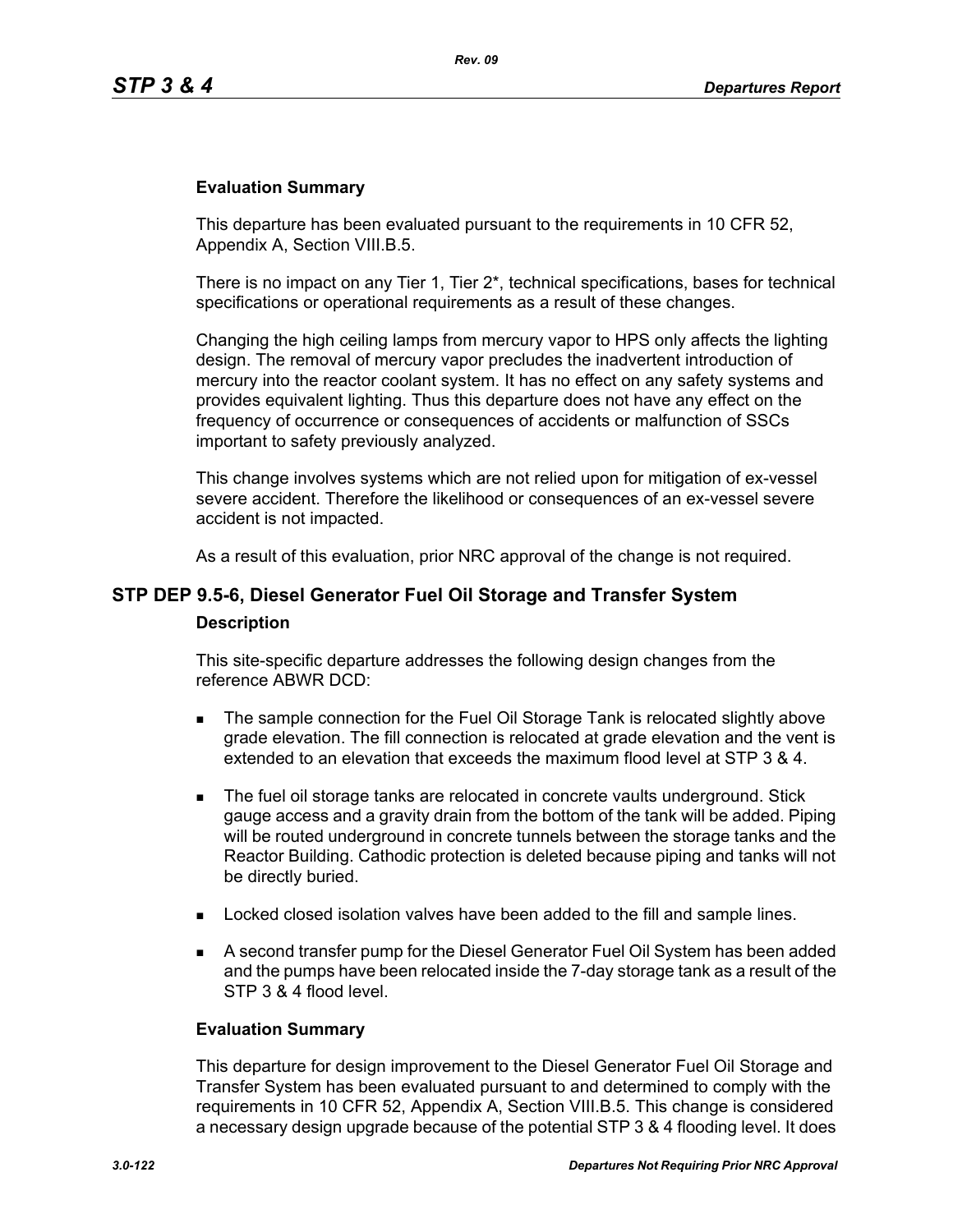not adversely affect any functional or safety requirements for storage and transfer but instead is an upgrade as described above. Since this change does not affect any other plant SSCs, there is no effect on any accident previously evaluated in the DCD. This departure does not change any Tier 1 information, Tier 2\* information, Technical Specifications, bases for the Technical Specifications, any other underlying design or other operational requirements. Furthermore, it does not change any plant physical features (other than those affected by this design change), SSCs important to safety or fission product barriers. Any previously evaluated accident is not affected, and the possibility for an accident of a different type is not created. Also, it does not affect any method used for evaluation in establishing the design bases or in the safety analyses. This departure does not affect any feature for mitigation of an ex-vessel severe accident. For the same reason, and because there is no effect on any event, operation or SSC function, the change does not create a different ex-vessel accident scenario. Therefore, this change has no adverse impact and does not require prior NRC approval.

# **STP DEP 9.5-7, Fire Protection - House Boiler Area of the Turbine Building Description**

An electrically-heated house boiler will replace the fuel oil-heated boiler. Therefore, fuel oil will not be a part of the combustible loading in that room. Replacing the fuel oilheated boiler with an electrically-heated boiler represents an improvement from a fire protection standpoint, as it decreases the combustible loading in room 247 and eliminates a potential open flame ignition source in this plant area. The combustible categories "lubricants" and "cables" remain and the combustible loadings will be quantified by a fire hazards analysis.

#### **Evaluation Summary**

This departure has been evaluated pursuant to the requirements in 10 CFR 52, Appendix A, Section VIII.B.5.

There is no impact on any Tier 1, Tier 2\*, technical specifications, basis for technical specifications or operational requirements as a result of this change.

This departure involves a reduction in combustible material that improves the fire protection posture of the house boiler area. The house boiler is not important to safety and is not addressed by the ABWR DCD as an initiator of an accident or as a potential cause of a malfunction of structures, systems or components that are important to safety. The house boiler does not have a described function to mitigate the consequences of an accident or to mitigate the consequences of a malfunction of structures, systems or components that are important to safety. The reduction of combustible loading in the house boiler area does not increase the possibility of an accident or malfunction of equipment important to safety of a different type than previously evaluated by the ABWR DCD. The change associated with this departure does not affect fission product barriers and does not change the method of evaluation used to establish design bases or safety analyses. This change does not affect the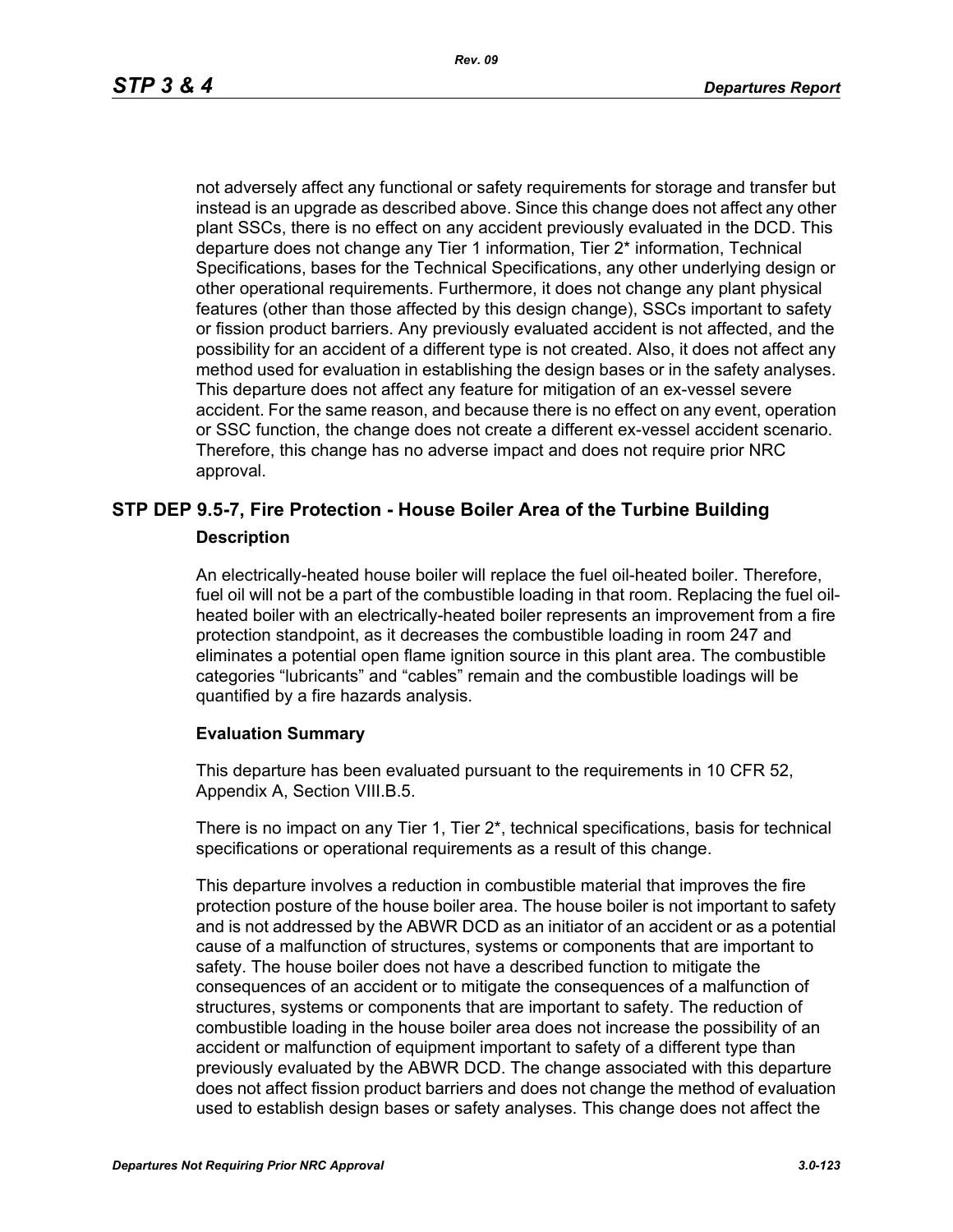probability of occurrence of a severe accident as described by the DCD, nor does it increase the consequences of a severe accident.

Based on this evaluation, prior NRC approval of the change is not required.

# **STP DEP 10.1-1, Turbine Pressure Description**

# **Description**

The reference ABWR DCD description of inlet pressure at the turbine main steam valves in Section 10.1 is correct for BWRs when the turbine inlet pressure is controlled by the pressure regulator, such that turbine inlet pressure varies linearly with reactor power level. For the ABWR, reactor dome pressure is controlled by the pressure regulator, and the turbine inlet pressure is determined by the steam line pressure drop. In this case, reactor vessel pressure is linear, while the pressure at the turbine inlet varies as a function of steam flow and steam line pressure drop. At approximately 70% power, the turbine inlet pressure is higher than the pressure at 100% power. Consequently, increase in flow above 100% will not result in a turbine inlet pressure that exceeds the pressure at approximately 70% power. In the STP 3 & 4 FSAR, the description is changed to the following:

The inlet pressure at the turbine main steam valves reflects reactor power, steam line flow and pressure regulator programming, but never exceeds the pressure for which the turbine components and steam lines are designed.

Tier 2 Section 10.1 of the referenced DCD describes the method to limit turbine inlet pressure for a typical BWR where the turbine control valve is regulated based on turbine inlet pressure. As described in DCD Tier 2 Subsection 7.7.1.8, the pressure regulation uses feedback signals from reactor steam dome pressure sensors. Therefore, Section 10.1 was revised to consistently describe the inlet pressure at the turbine main steam valves based on reactor power and reactor steam dome pressure.

# **Evaluation Summary**

There is no impact on any Tier 1 or Tier 2\* DCD, Technical Specifications, Bases of Technical Specifications or operational requirements as a result of this change. This departure does not affect any safety function; therefore there is no impact on the probability or consequences of an accident or malfunction of an SSC important to safety, and this departure does not cause an increase in the dose exposure to the public.

This departure has been evaluated pursuant to the requirements in 10 CFR 52, Appendix A, Section VIII.B.5 and does not require prior NRC approval.

# **STP DEP 10.1-2, Steam Cycle Diagram**

# **Description**

Figure 10.1-1 of the reference ABWR DCD reflects the steam and power conversion system consisting of four condensate pumps, a prescribed number of filters and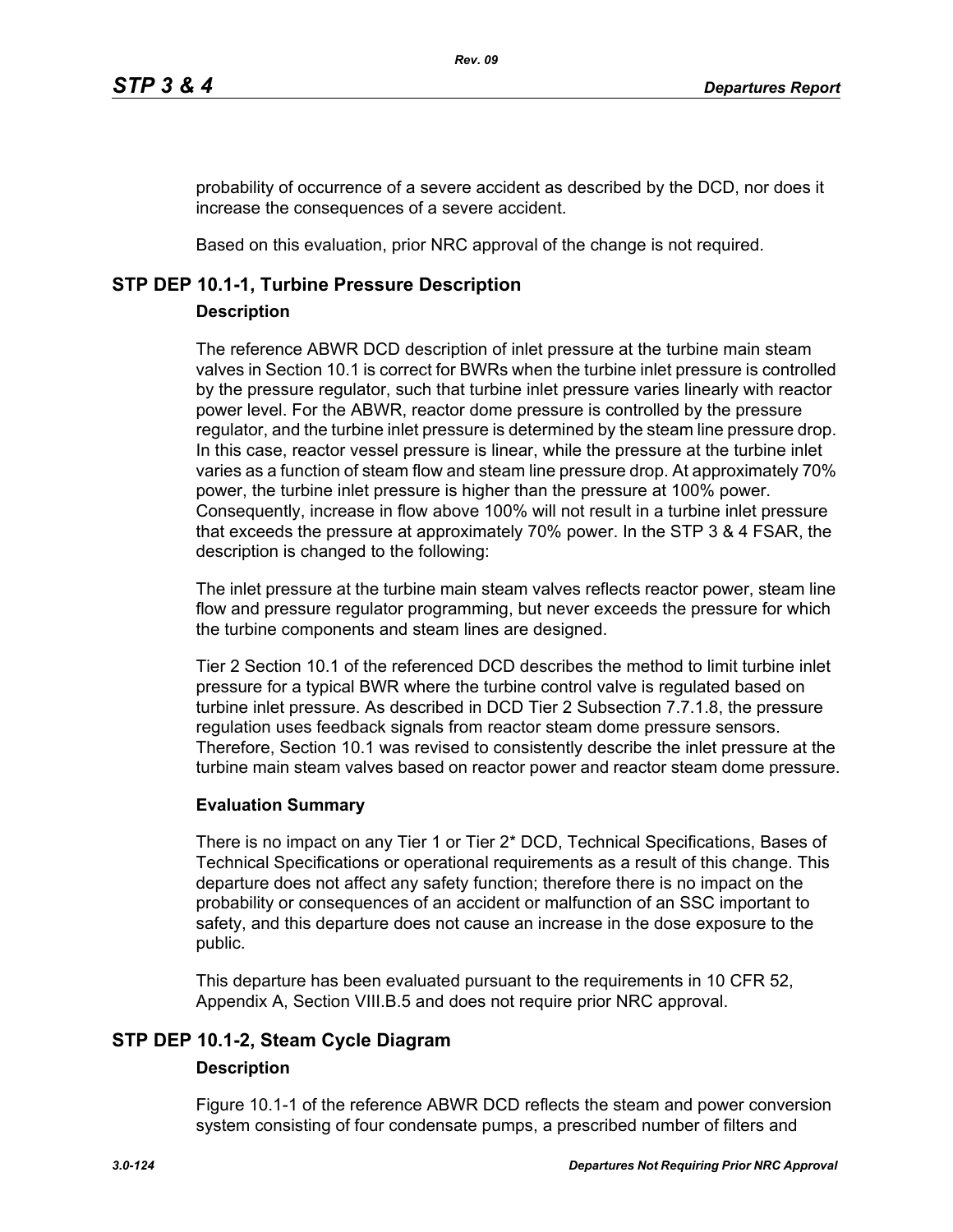demineralizers, three feedwater pumps, two high pressure heater drain tanks, a typical multipressure condenser design, and a main turbine with single stage reheat. For STP 3 & 4, four condensate booster pumps, three low pressure heater drain tanks, and separate No.1 feedwater heater drain coolers are added to this system, with three filters and six demineralizers, four reactor feedpumps, four heater drain pumps, one high pressure heater drain tank, and a turbine design with two stages of reheat. These changes are made to improve the overall cycle efficiency, plant reliability, and availability. Figure 10.1-1 is replaced to indicate these features.

## **Evaluation Summary**

This departure has been evaluated pursuant to the requirements in 10 CFR 52, Appendix A, Section VIII.B.5.

The described systems are nonsafety-related and provide no safety functions. Therefore, there is no impact on the probability or consequences of an accident or malfunction of SCC important to safety, and no effect on the safety analysis. The departure does not impact any Tier 1 or Tier 2\* DCD, Technical Specifications, Bases for Technical Specifications or operational requirements. This change has no adverse impact and does not require prior NRC approval.

# **STP DEP 10.1-3, Rated Heat Balance**

#### **Description**

Figure 10.1-2 of the reference ABWR DCD heat balance diagram reflects the turbine and steam cycle design as indicated in Figure 10.1-1 of the DCD. This figure is replaced in its entirety due to the changes in Figure 10.1-1 and the new Toshiba turbine design as described in STP 3 & 4 FSAR Section 10.2. Tier 2 Figure 1.1-2 of the reference ABWR DCD is the reactor heat balance. This figure is updated with the slightly increased (~0.06%) feedwater flow. This figure is also updated to reflect STP 3 & 4 changes in the RIP and CRD purge flows. The reactor heat balance is also updated to use ASME Steam Tables (IAPWS-IF97) and three significant figures for pressures.

Tier 2 Figure 5.1-1, Tier 2 Subsection 5.4.5.2, and Tier 2 Table 11.1-6 are also updated for consistency with the heat balance.

# **Evaluation Summary**

This departure has been evaluated pursuant to the requirements in 10 CFR 52, Appendix A, Section VIII.B.5. This departure does not change any Tier 1 or Tier 2\* DCD information, the Technical Specifications, Bases for Technical Specifications, any underlying design, or other operational requirements.

The proposed changes in this departure affect only performance data of SSCs not important to safety. The feedwater flow and rated main steam flow increase by less than 0.1% will have a negligible impact on the frequency of occurrence or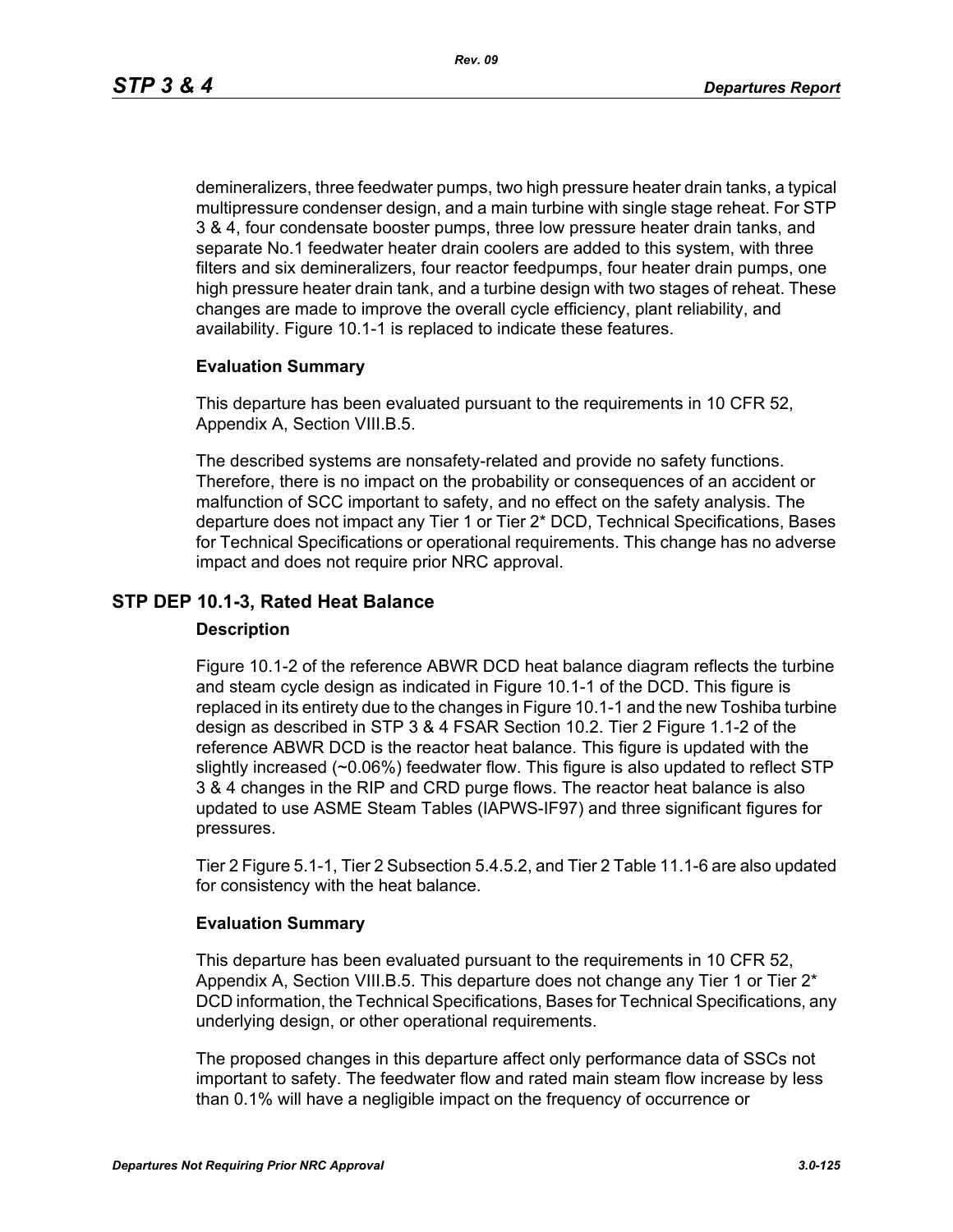consequences of an accident. The changes have no impact on fission product barriers or ex-vessel severe accidents.

Therefore, this change has no adverse impact and does not require prior NRC approval.

# **STP DEP 10.1-4, Valves Wide Open Heat Balance**

## **Description**

Figure 10.1-3 of the reference ABWR DCD heat balance diagram reflects the turbine and steam cycle design as indicated in Figure 10.1-1 of the DCD for turbine valve wide open conditions. This figure is replaced in its entirety due to the changes in Figure 10.1-1 and the new Toshiba turbine design as described in STP 3 & 4 FSAR Section 10.2. The changes have no impact on safety or transient analysis assumptions. The inlet feedwater temperature and flow remain the same as those in the DCD.

## **Evaluation Summary**

This departure has been evaluated and determined to comply with the requirements in 10 CFR 52, Appendix A, Section VIII.B.5. There is no impact on any Tier 1 or Tier 2\* DCD, Technical Specifications, Bases for Technical Specifications or operational requirements as a result of these changes.

This departure reflects the different design due to the changes in Figure 10.1-1 and the new Toshiba turbine compared to the reference DCD, and the differences from the plant specific design affect only the performance data for each system or component. All information related to the system and component data described in the heat balance diagram is nonsafety-related.

Therefore, the changes for this departure do not affect the inputs for evaluation for an accident, malfunction of a SSC important to safety, design basis limit for a fission product, the establishing design bases, safety analyses, nor ex-vessel severe accident, in the DCD, and do not create a possibility for an accident of a different type than any evaluated previously in the DCD.This change has no adverse impact and does not require prior NRC approval.

# **STP DEP 10.2-1, Turbine Design**

# **Description**

Compared to the product that formed the basis of the reference ABWR DCD, the following are the significant technical differences in the latest turbine design:

- **Two stages of reheat in the steam cycle instead of the single stage utilized in the** reference ABWR DCD, to improve turbine steam cycle efficiency
- **Replacing the separate reheater shells with symmetrically combined reheater** shells of two stages of four U-tube bundles, reducing the number of moisture separator reheaters (MSRs) from four to two.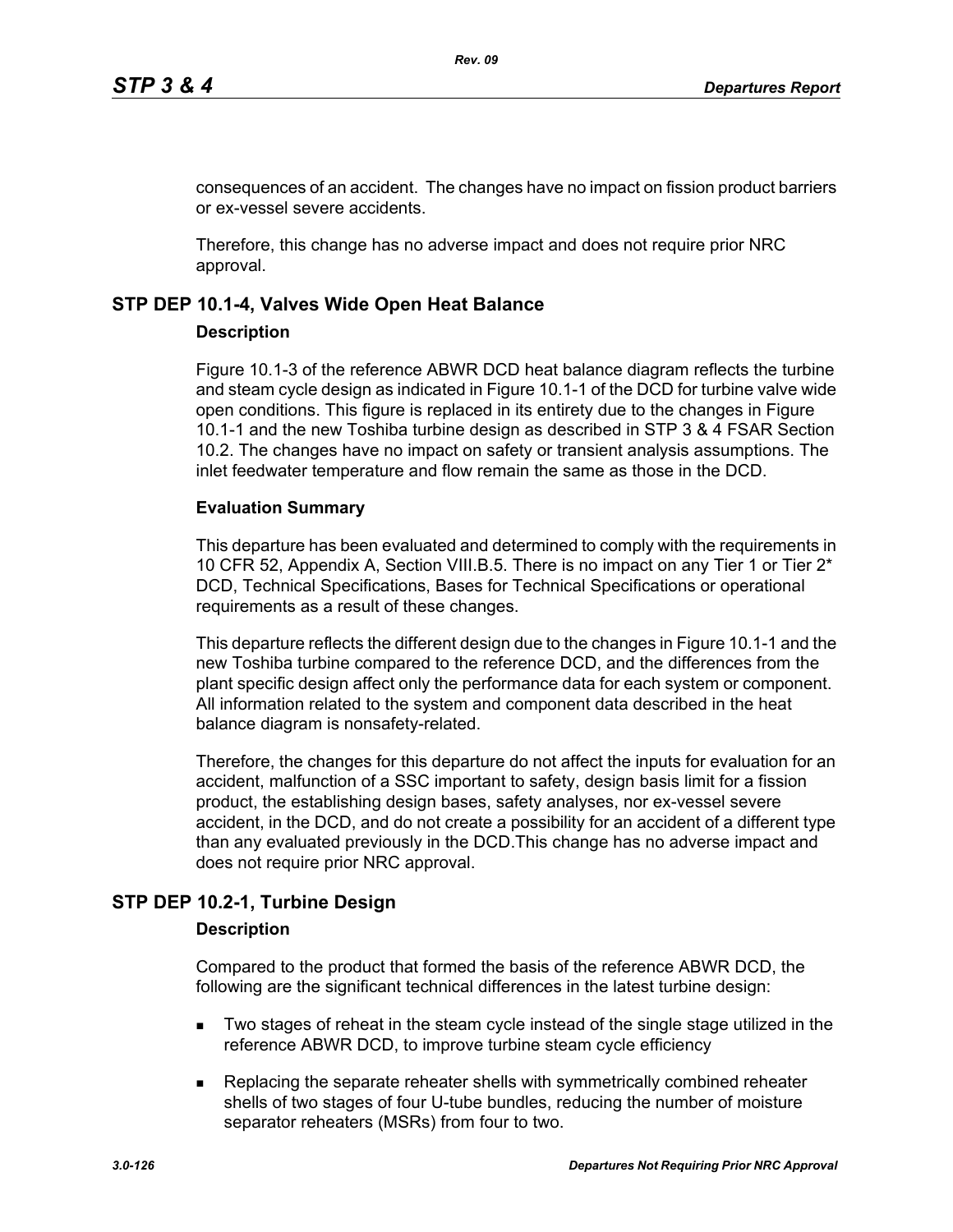Revised the description of the Combined Intermediate Valves (CIVs) to discuss that each CIV consists of two valves: an Intermediate Stop Valve (ISV) and an Intercept Valve (IV), each with its own valve disk and actuator contained in a common valve body, to provide for enhanced performance, reliability, and maintainability.

Additionally, the following subsections are revised to provide clarification and changes based on the design, procedures, and vendor/manufacturer recommendations:

- Subsection 10.2.2.2-Component Descriptions, including the MSRs, Intermediate Stop Valves and Intercept Valves, Low Pressure Turbines, Extraction Non-Return Valves, and the Generator
- Subsection 10.2.2.6-Turbine Protection System to describe main turbine trip logic as well as trip signals and trip response
- Subsection 10.2.3.5-Preservice Inspection Procedures and Acceptance Criteria
- Subsection 10.2.3.6-Inservice Inspection Requirements for Turbine Generator components and Turbine Steam Valves
- Subsection 14.2.12.1.64-Main Turbine Control System Preoperational Test
- Subsection 14.2.12.1.70-Main Turbine and Auxiliaries Preoperational Test

#### **Evaluation Summary**

The changes do not result in any functional departure from the referenced DCD. The Turbine Main Steam System is classified nonsafety-related. All the changes associated with this departure are to SSCs that are not important to safety, and do not alter the function of SSC important to safety as described in the DCD. Therefore, the changes have no impact on the probability or consequences of an accident or malfunction of SCC important to safety. Therefore these changes do not affect the safety or transient analysis assumptions.

This departure has been evaluated pursuant to with the requirements in 10 CFR 52, Appendix A, Section VIII.B.5. There is no impact on any Tier 1 and Tier 2\* DCD information, Technical Specifications, Bases for Technical Specifications, or operational requirements as a result of these changes. Therefore, this departure has no adverse impact and does not require prior NRC approval.

# **STP DEP 10.2-2, Turbine Rotor Design**

#### **Description**

In sections related to turbine rotor integrity, the reference ABWR DCD considered rotors of built-up construction. Today, the standard is the use of monoblock rotor forgings. Clarification has been provided in the STP 3 & 4 FSAR to enhance the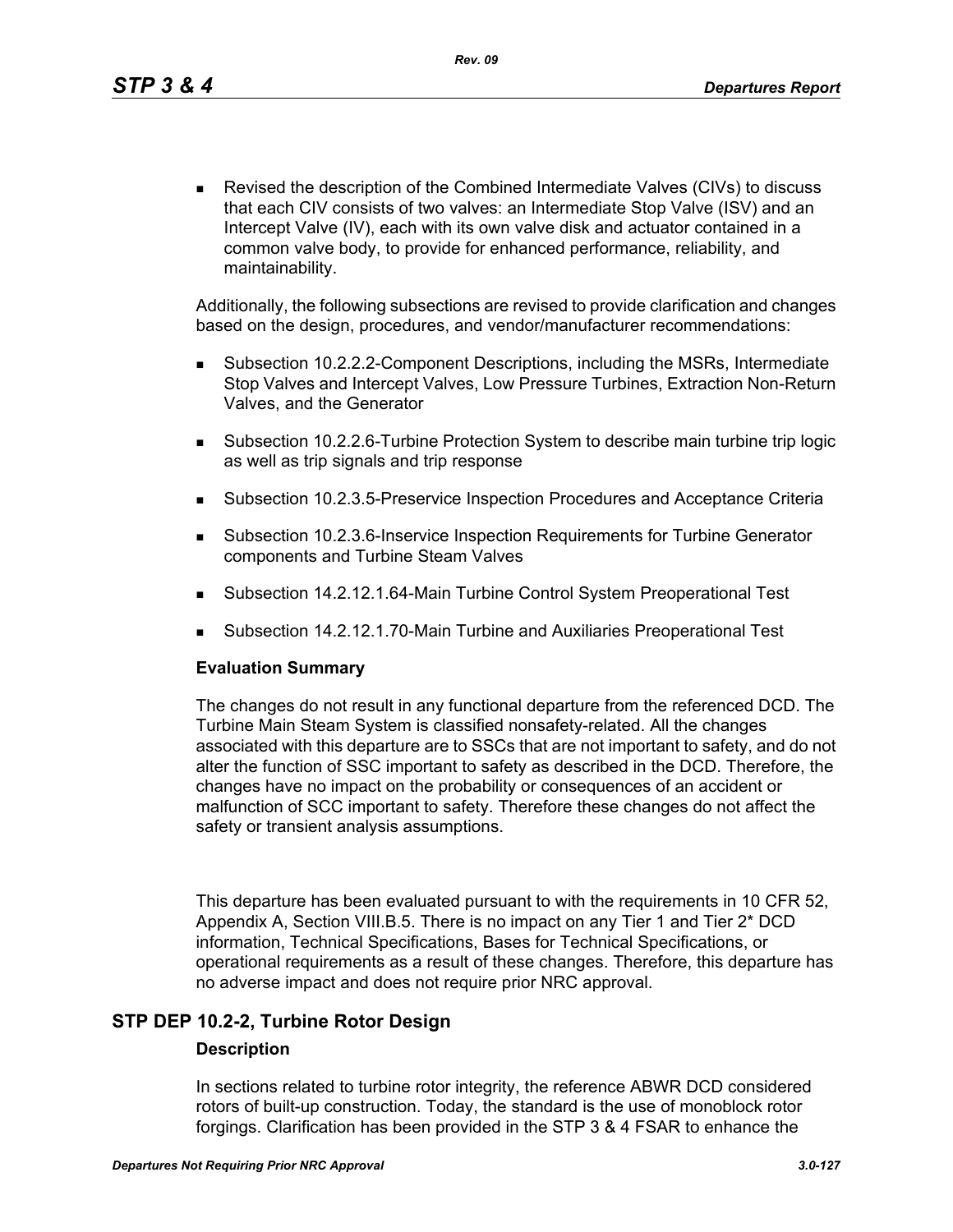description of turbine overspeed, design speed and their relationship to turbine rotor integrity.

The changes have no impact on safety or transient analysis assumptions. The monoblock rotor design greatly reduces the probability of turbine missiles due to overspeed, improves reliability and reduces maintenance.

## **Evaluation Summary**

This departure has been evaluated pursuant to the requirements in 10 CFR 52, Appendix A, Section VI II.B.5. There is no impact on any Tier 1 or Tier 2\* DCD, Technical Specifications, Bases for Technical Specifications or operational requirements as a result of these changes.

The proposed change provides a turbine rotor design with improved reliability which reduces the probability of turbine missiles during overspeed conditions. As such, the design improvement has no adverse effect on accidents, malfunctions of a SCC important to safety, design basis limits for a fission product, safety analyses, the establishing design bases, safety analyses, and ex-vessel severe accidents, previously evaluated in the DCD, and does not create a possibility for an accident of a different type than any evaluated in the DCD. Therefore, this departure has no adverse impact and does not require prior NRC approval.

# **STP DEP 10.2-3, Turbine Digital Control**

#### **Description**

Several modifications to the control logic for the turbine generator are described in Section 10.2. These modifications resulted from implementation of digital turbine controls for machine protection and reliability. This departure implements the following modifications:

- The control system uses electronic monitoring for control and overspeed protection of the main turbine.
- **Redundancy for overspeed trip is implemented using two electrical overspeed trip** devices that use diverse hardware and software/firmware functions. The overspeed trip system consists of the Primary and Emergency overspeed trip functions with two-out-of-three logic employed in each trip circuitry for additional reliability.

The expected speed range resulting from sudden loss of load is 105-108% and the limit of turbine speed when overspeed trip devices activate is 120%.

In addition, Subsection 10.2.2.7 is modified to define the frequency to which main turbine valves (stop valves, control valves, intermediate stop valves, and intercept valves) are exercised to include verification of the fast closure function.

#### **Evaluation Summary**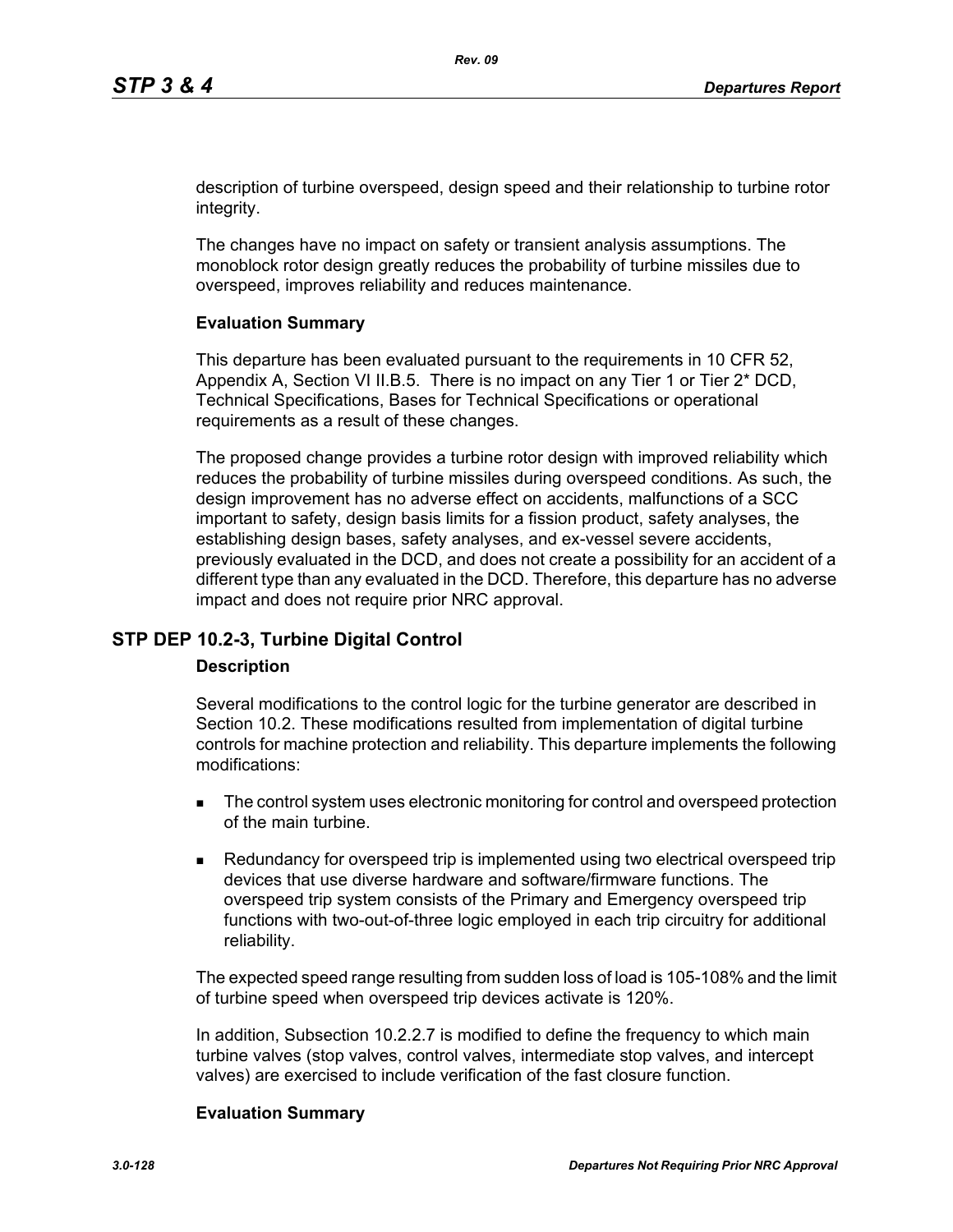These modifications allow for full online testability of any protective function and significantly reduce the possibility of tripping the main turbine during testing. Most major components of the overspeed monitoring and control system are located in low radiation areas and are designed for safe, online troubleshooting and maintenance of mission critical components (e.g. turbine trip logic circuit and turbine valve control function).

Reliability for the electrical trip system is achieved by using two sets of redundant speed sensing probes, which input to the independent Primary and Emergency Trip functions. The control signals from the two overspeed trip systems are isolated from, and independent of, each other. Each trip is initiated electrically in separate systems. These trip systems have diverse hardware and software/firmware to eliminate common cause failures (CCFs) from rendering both trip functions inoperable.

Also this departure defines the frequencies to exercise main turbine valves, which will provide a basis for improved component reliability.

The main turbine and turbine control system are classified as nonsafety-related. The turbine digital controller increases plant availability because a single failure will not result in a turbine trip and plant shutdown. There is no effect on the frequency or consequences of any accidents or malfunctions of SSC important to safety previously evaluated in the ABWR DCD. The overspeed protection system is not identified as equipment needed for any fission product barrier or mitigation of ex-vessel severe accidents. Therefore, this change has no impact on the probability of an ex-vessel severe accident, there is no possibility of a new type of accident, and there is no impact on fission product barriers or ex-vessel severe accident events.

This departure has been evaluated pursuant to the requirements in 10 CFR 52, Appendix A, Section VIII.B.5. There is no impact on Tier 1 or Tier 2\* DCD, Technical Specifications, Bases of Technical Specifications, or operational requirements as a result of the changes. Therefore, this departure has no adverse impact on the safety analysis and does not require prior NRC approval.

# **STP DEP 10.2-4, Bulk Hydrogen Storage**

#### **Description**

Subsection 10.2.2.2 of the reference ABWR DCD states that bulk hydrogen for the generator is stored outside but near the turbine building. This departure changes the description to state that bulk hydrogen for STP 3 & 4 will be stored well away from the power block buildings. Storing the bulk hydrogen away from the power block buildings reduces the probability of inadvertent explosion or fire causing damage to the buildings.

#### **Evaluation Summary**

This departure has been evaluated in accordance with the requirements in 10 CFR 52, Appendix A, Section VIII.B.5. This change does not adversely affect the frequency of occurrence or impact of an accident on any SSCs, since any damage to the Power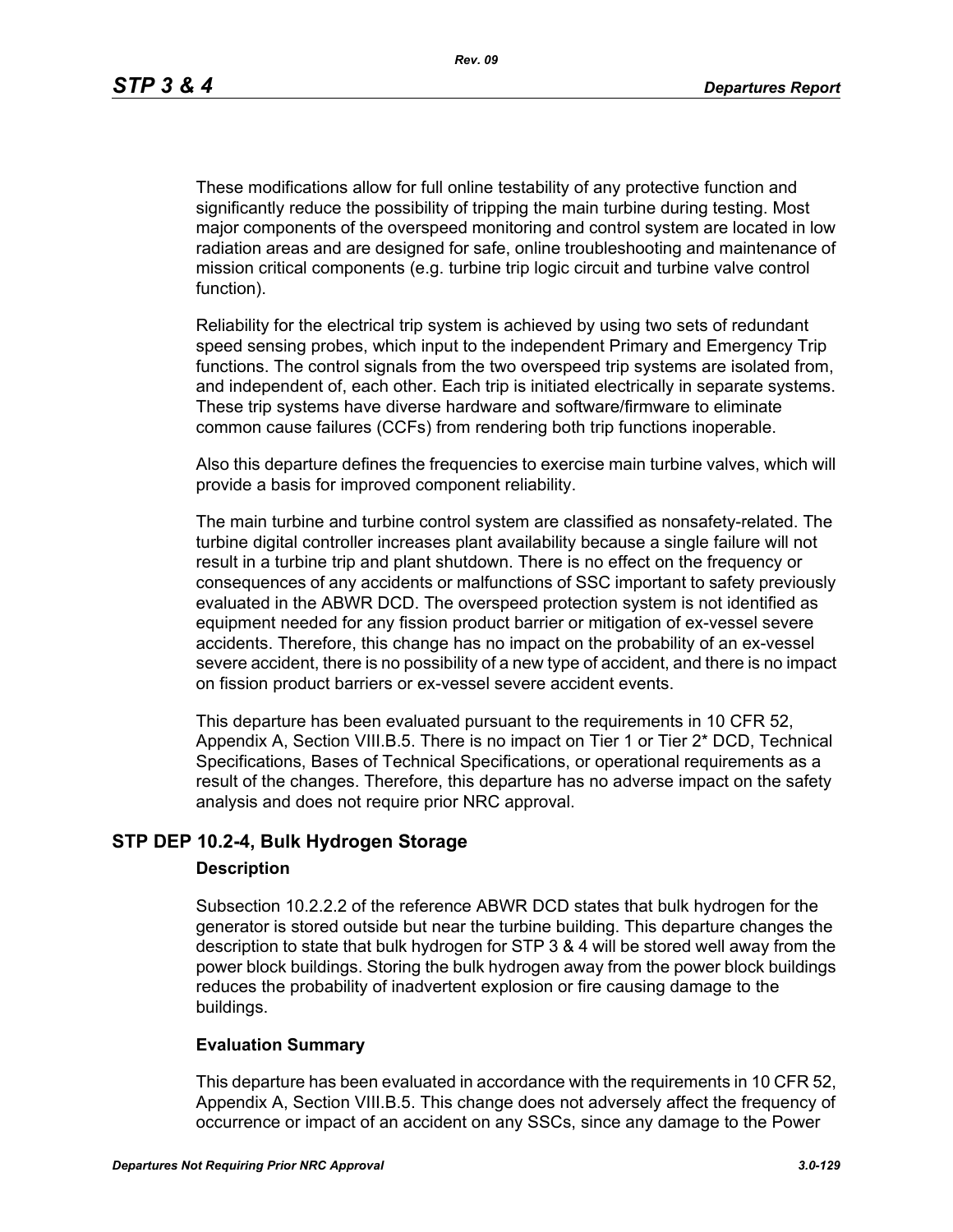Block by inadvertent explosion, fire or missile generated due to bulk hydrogen tank failure will be reduced by increasing the distance between the Bulk Hydrogen Storage Building and the Power Block.

In addition, this departure only moves the location of the Bulk Hydrogen Storage System and does not make any other changes. Therefore, this change does not result in new potential accident scenarios or new analysis methodologies.

Thus, the departure has no adverse impact, and prior NRC approval is not required.

# **STD DEP 10.3-1, Main Steam Line Drains**

#### **Description**

Subsection 10.3.2.1 of the reference ABWR DCD states that the drains from the steamlines inside containment are connected to the steamlines outside the containment to permit equalizing pressure across the MSIVs during startup and following a steamline isolation. FSAR Subsection 10.3.2.1 expands that discussion to state that the Main Steam System also serves as the main steam line leakage path to contain the radioactive steam which passes the main steam isolation valves before they close to isolate the reactor under emergency conditions. The discussion provides the details of design that provide the leakage path. Details concerning the slope of the main steam line drain piping are also added.

#### **Evaluation Summary**

This departure updates the Tier 2 Section 10.3.2.1 description of the main steam supply to include a discussion of the function of the main steam piping as the main steam line leakage path to contain the radioactive steam which passes the main steam isolation valves before they close during emergency conditions. This description is consistent with the design of the piping as provided in DCD Tier 2 Section 3.2.5.3 and does not reflect any change to that design.

Section 10.3.2.1 is updated to include additional details concerning the slope of the steam line drains. This discussion is consistent with the DCD.

These updates to Section 10.3.2.1 are intended to provide further clarification and are consistent with the main steam line and drain piping function and design as provided in the DCD. Consequently, this departure has no effect on any SSC design or function and has no impact on the likelihood or consequences of analyzed accidents or malfunction of an SSC important to safety. Furthermore, it does not change any plant physical features, SSCs important to safety or fission product barriers. Any previously evaluated accident is not affected, and the possibility for an accident of a different type is not created. Also, it does not affect any method used for evaluation in establishing the design bases or in the safety analysis. This departure does not affect any feature for mitigation of an ex-vessel severe accident. For the same reason, and because there is no effect on any event, operation or function of SSC important to safety, the change does not create a different ex-vessel accident scenario.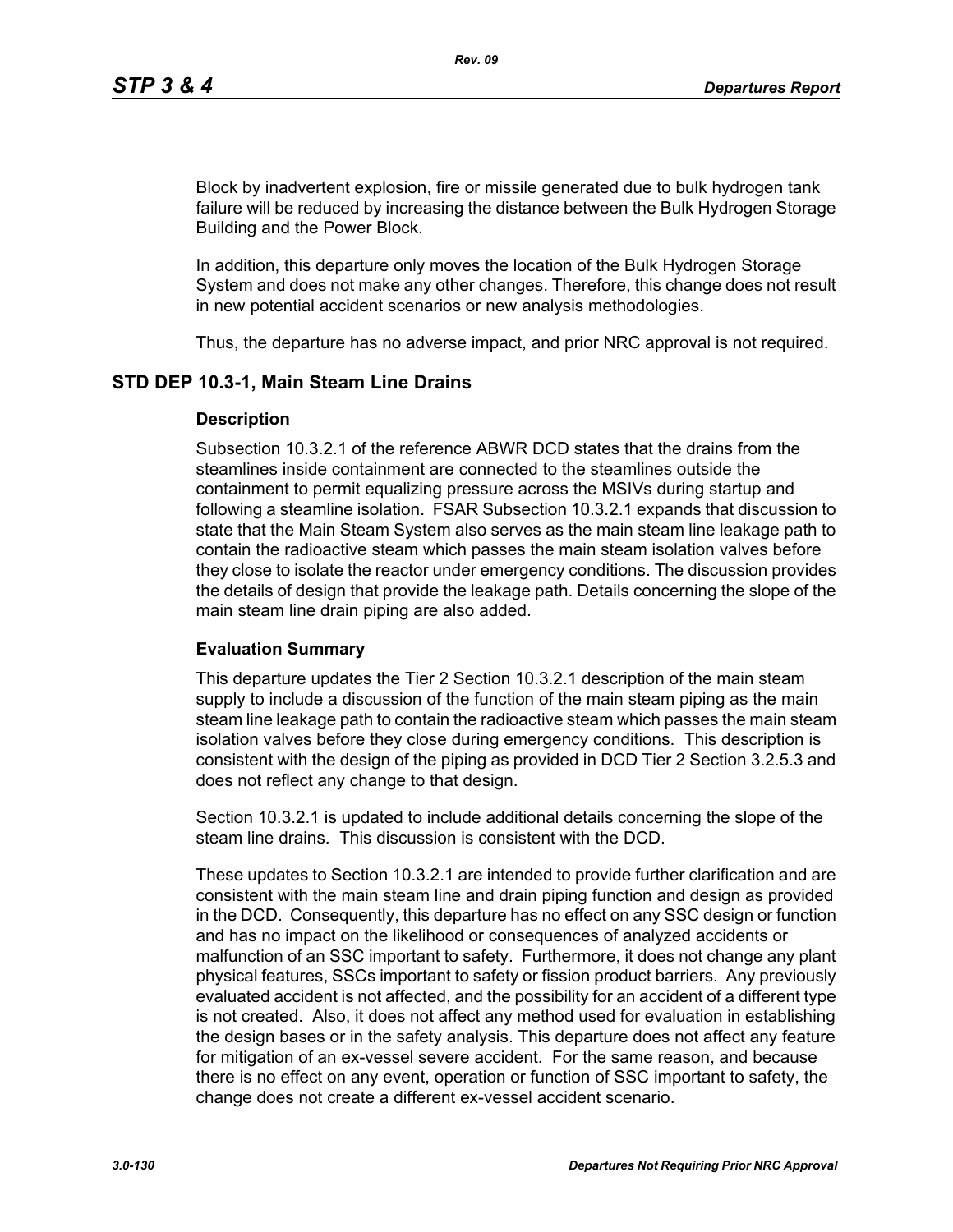This departure does not change any Tier 1 or Tier 2\* DCD information, the Technical Specifications, Bases of Technical Specifications, any underlying design, or operational requirements.

This departure has been evaluated pursuant to the requirements in 10 CFR 52, Appendix A, Section VIII.B.5. The change has no adverse impact and does not require prior NRC approval.

# **STD DEP 10.4-1, Turbine Gland Seal Steam**

#### **Description**

A nonsafety-related gland seal evaporator (GSE) is added to the reference ABWR DCD Turbine Gland Steam System to supply sealing steam to the main turbine shaft seal glands and various turbine valve stems, including the turbine bypass and main turbine stop-control valve stems.

Clean condensate makeup water is supplied to the GSE, which can be heated by either main steam or steam from the cross-around piping. The GSE will provide isolation from the potentially contaminated heating steam and the clean steam supplied to the gland seal system. The gland seal steam that can be supplied from the electrically heated auxiliary steam system is unaffected by the addition of the GSE.

The addition of the GSE will allow operational flexibility and minimize the use of the auxiliary boiler during plant startup and shutdown. Furthermore, the gland seal steam is condensed in the gland seal condenser and the non-condensible gases are discharged to the environment. The use of the clean steam for gland sealing will minimize dose release to the environment and ALARA concerns.

#### **Evaluation Summary**

This departure has been evaluated pursuant to the requirements in 10 CFR 52, Appendix A, Section VIII.B.5.

There is no impact on any Tier 1 or Tier 2\* DCD, Technical Specifications, Bases for Technical Specifications, or operational requirements as a result of these changes.

As discussed in the departure description, the proposed design provides operational flexibility and minimization of components and dose release to the environment. In addition, the TGSS is a nonsafety-related system. Therefore, the changes for this departure do not affect the inputs for evaluation of an accident, malfunction of a SSC important to safety, design basis limit for a fission product, the establishing of design bases, safety analyses, or evaluation of an ex-vessel severe accident, in the DCD, and do not create a possibility for an accident of a different type than any evaluated previously in the DCD. Consequently, the change has no adverse impact and does not require prior NRC approval.

# **STP DEP 10.4-2, Main Condenser**

#### **Description**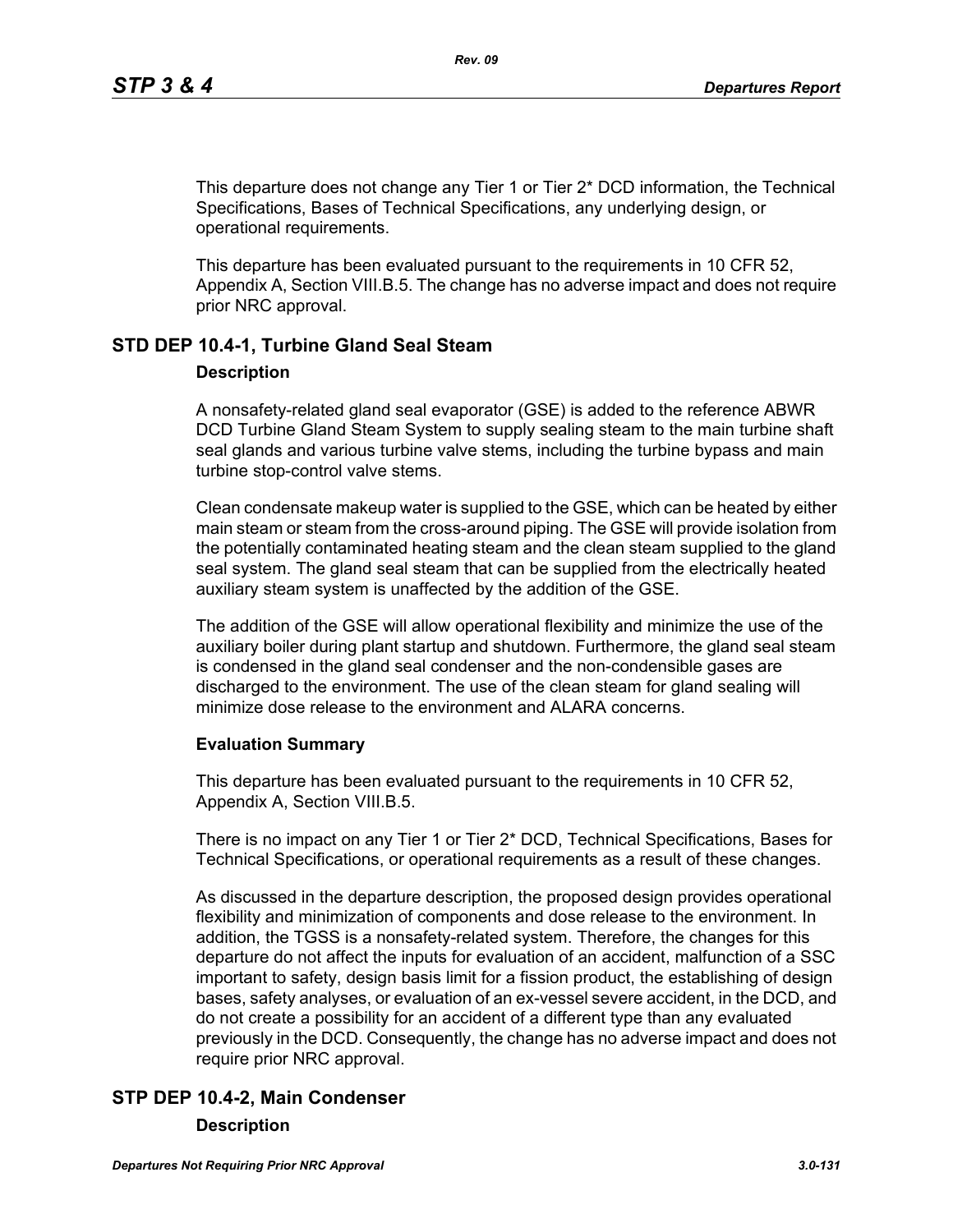*Rev. 09*

The main condenser design described in the reference ABWR DCD utilizes three independent multi-pressure single-pass shells, with each shell containing at least two tube bundles, and series circulating water flow. STP 3 & 4 will utilize three condenser shells cross-connected to equalize the pressure, with each shell containing four tube bundles, and parallel circulating water flow.

This site-specific departure will provide four 25% capacity circulating water pumps discharging into a common header. This departure will also provide the water filling procedure and instrumentation not specifically included in the reference ABWR DCD.

In addition, this departure eliminates the warm water recirculation operating mode to mitigate ice effects, along with deleting the associated warm water recirculation components.

Finally, the Condenser and Circulating water system design data are provided as site specific values.

#### **Evaluation summary**

The main condenser is of a conventional design, with the pressure in the three shells equalized. This site-specific departure provides four 25% capacity circulating water pumps discharging into a common header. This provides greater circulating water flow improving the ability of the equalized pressure shell condenser to maintain a higher vacuum, which enhances plant performance.

The warm water recirculation operating mode is eliminated based on historical water temperature data and the results of the potential ice effect evaluation as clarified in Subsection 10.4.5.5 of the FSAR.

Condenser design data in Table 10.4-1 are calculated for the optimized site specific condition of the condenser shell pressure and circulating water flow and temperature in Table 10.4-3.

The changes to the main condenser and Circulating Water System optimize the design for the site and do not alter the design functions specified in the DCD. There is no impact on the probability or consequences of an accident or malfunction of an SSC important to safety.

The procedure and instrumentation for initial water filling for both startup and plant power operation are described in Subsection 10.4.5.2.1, Subsection 10.4.5.2.3 and Subsection 10.4.5.5 of the FSAR. This procedure is used to develop and maintain venting of the system and prevents water pressure surges from damaging the piping or the condenser.

The changes on the Circulating Water System and Main Condenser were made to meet the the site-specific condition and do not alter the design functions specified in the DCD. Therefore, there is no impact on the probability or consequences of an accident or malfunction of an SSC important to safety.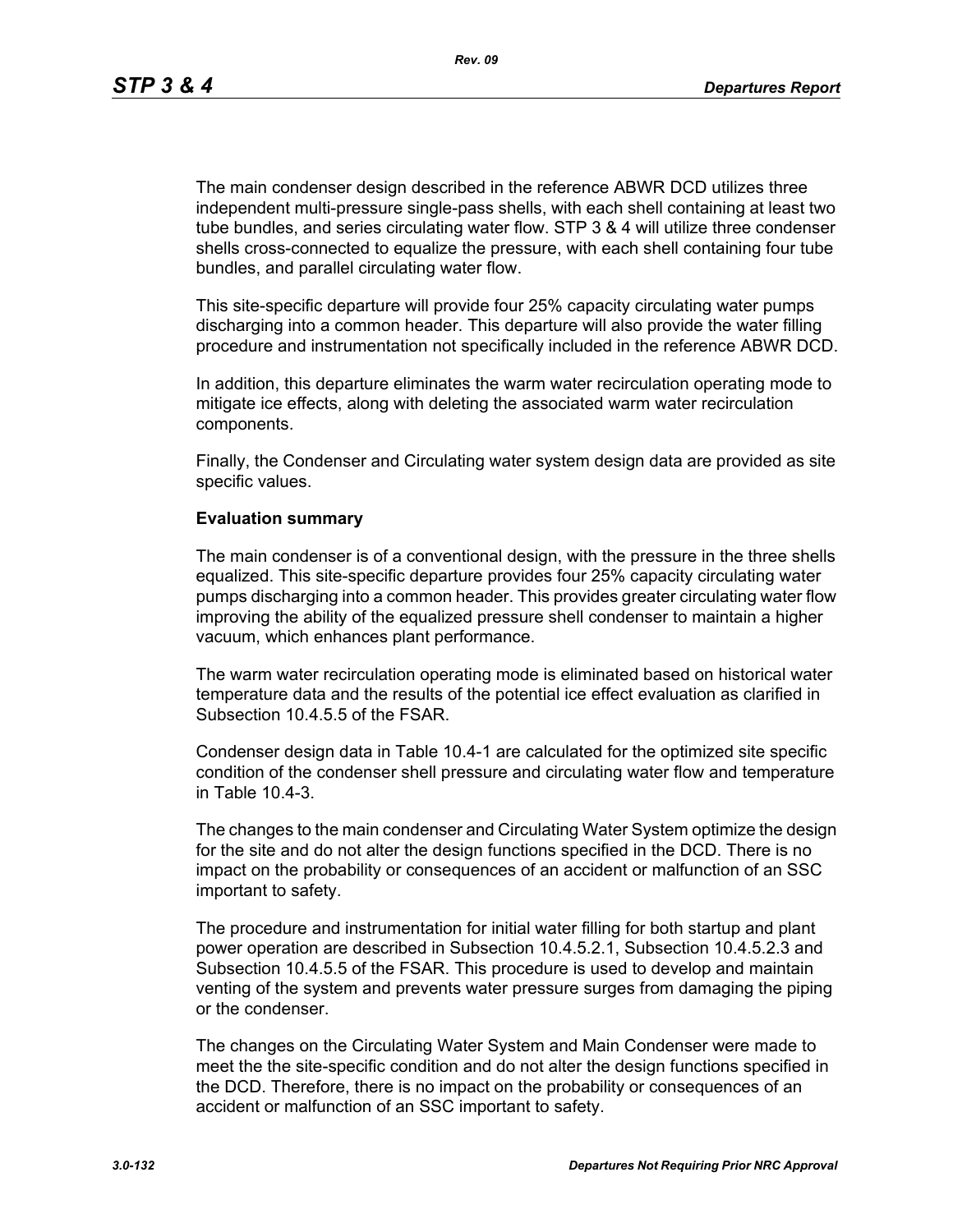This departure has been evaluated and pursuant to the requirements in 10 CFR 52, Appendix A, Section VIII.B.5. The changes have no adverse impact. As discussed above, the changes do not alter the design basis as described in the DCD. Therefore, there is no impact on any Tier 1 or Tier 2\* DCD, Technical Specifications, Bases for Technical Specifications, or operational requirements as a result of these changes and prior NRC approval is not required.

# **STP DEP 10.4-3, Main Condenser Evacuation System**

#### **Description**

This site-specific departure adds an additional mechanical vacuum pump, so the design now consists of two vacuum pumps, and changes the source of motive steam supplying the steam jet air ejectors during power operation.

The mechanical vacuum pump system establishes an initial vacuum in the condenser during the initial phase of startup. The vacuum pump may also be put into service when the desired rate of air and gas removal exceeds the capacity of the Steam Jet Air Ejectors. Only one mechanical vacuum pump is required for operation. The additional mechanical vacuum pump is added to serve as a backup instead of Steam Jet Air Ejectors driven by auxiliary boiler steam, to ensure MCES redundancy during startup. The second vacuum pump will enhance reliability during power operation and increased flow capacity during startup will reduce time to achieve required condenser vacuum. This will reduce the time to draw condenser vacuum, thus reduce startup time and enhance secondary system operation.

The site-specific design uses main steam as the main source to drive the Steam Jet Air Ejectors instead of utilizing cross-around steam with main steam as a backup. This eliminates possible transient effects, such as partial loss of condenser vacuum or inadequate steam dilution of radiolytically generated hydrogen, which might occur during a switchover from cross-around steam to main steam.

#### **Evaluation Summary**

This departure has been evaluated pursuant to the requirements in 10 CFR 52, Appendix A, Section VIII.B.5.

There is no impact on any Tier 1 or Tier 2\* DCD, Technical Specifications, Bases for Technical Specifications, or operational requirements as a result of these changes. The MCES is a nonsafety-related system. Therefore, the changes for this departure do not affect the inputs for evaluation for an accident, malfunction of a SSC important to safety, design basis limit for a fission product, the establishing design bases, safety analyses, nor ex-vessel severe accident, in the DCD, and do not create a possibility for an accident of a different type than any evaluated previously in the DCD. Consequently, the change has no adverse impact and prior NRC approval is not required.

# **STD DEP 10.4-6, Load Rejection Capability**

#### **Description**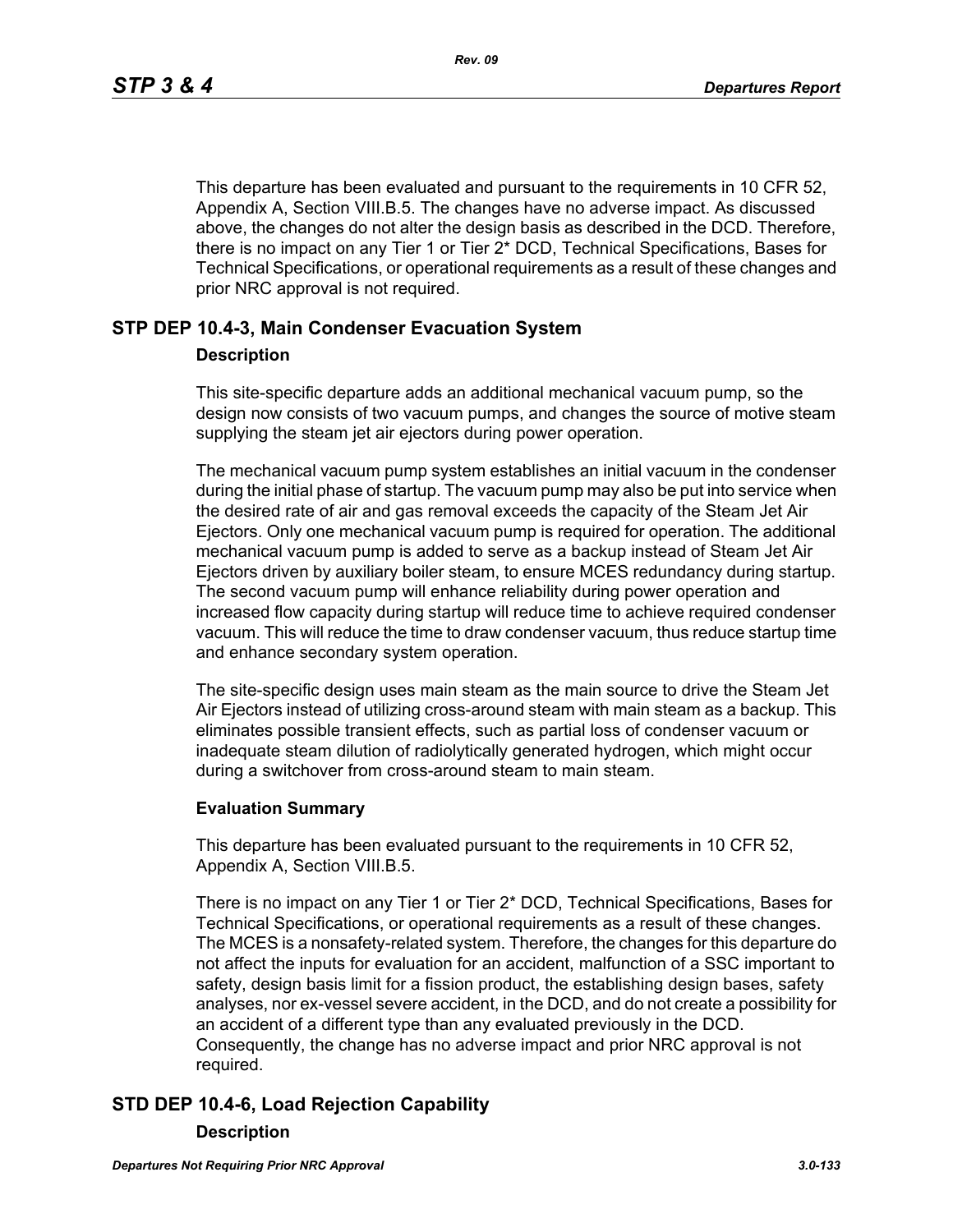Because the ABWR standard design has a turbine bypass system capacity of 33% of nuclear boiler rated flow, it can accommodate a 33% load reduction without reactor trip by full opening of the bypass valves. It can also accommodate a turbine trip from 33% power or below without reactor trip. Turbine trip or generator load rejection from power levels above 33% will result in a reactor trip, with attendant opening of SRVs if the trip is from sufficiently high power levels. Subsections 10.4.4.1.2 and 10.4.4.2.1 of the FSAR have been revised accordingly.

This departure also clarifies the description of the Automatic Power Regulator (APR) system and its relation to the turbine bypass valves in COLA Tier 2 Subsection 10.4.4.2.3.

#### **Evaluation Summary**

The described change is limited to the step-load reduction capacity without reactor trip, and with operation of the bypass valves.

Signal interfaces between the bypass valves and the Automatic Power Regulator (APR) system are provided as described in Tier 2 Section 7.7. The change does not affect the function of the bypass valves or coordination of the Turbine Bypass System (TBS) controls by the APR system.

Turbine bypass capacity is not changed from the specified input parameter for transient analysis system response in Table 15.0-1. The change is consistent with the function of the bypass valves to open upon turbine trip or generator load rejection and the design analysis results for transients such as load rejection with failure of all bypass valves and feedwater controller failure, maximum demand. The change does not affect any control system associated with bypass valves, and does not change the capacity of the bypass system or its response to a transient. Therefore, the change cannot affect the probability or consequences of an accident or a malfunction of an SSC important to safety previously evaluated in the ABWR DCD, and does not result in an accident or a malfunction of an SSC important to safety other than was previously evaluated. The departure does not affect the assumptions in the analyses for generator load reject or turbine trip with or without the bypass valves, and does not affect the analysis for opening of one or more bypass valves.

There is no impact on any Tier 1 or Tier 2\* DCD, Technical Specifications, Bases for Technical Specifications, or operational requirements as a result of this change.

This departure has been evaluated pursuant to the requirements in 10 CFR 52, Appendix A, Section VIII.B.5. The change has no adverse impact and prior NRC approval is not required.

# **STD DEP 10.4-7, Turbine Bypass Hydraulic Control**

# **Description**

Tier 2 Figure 10.4-9 is revised to indicate the use of valve position transmitters, one hydraulic accumulator for each bypass valve, the addition of the fast-acting solenoid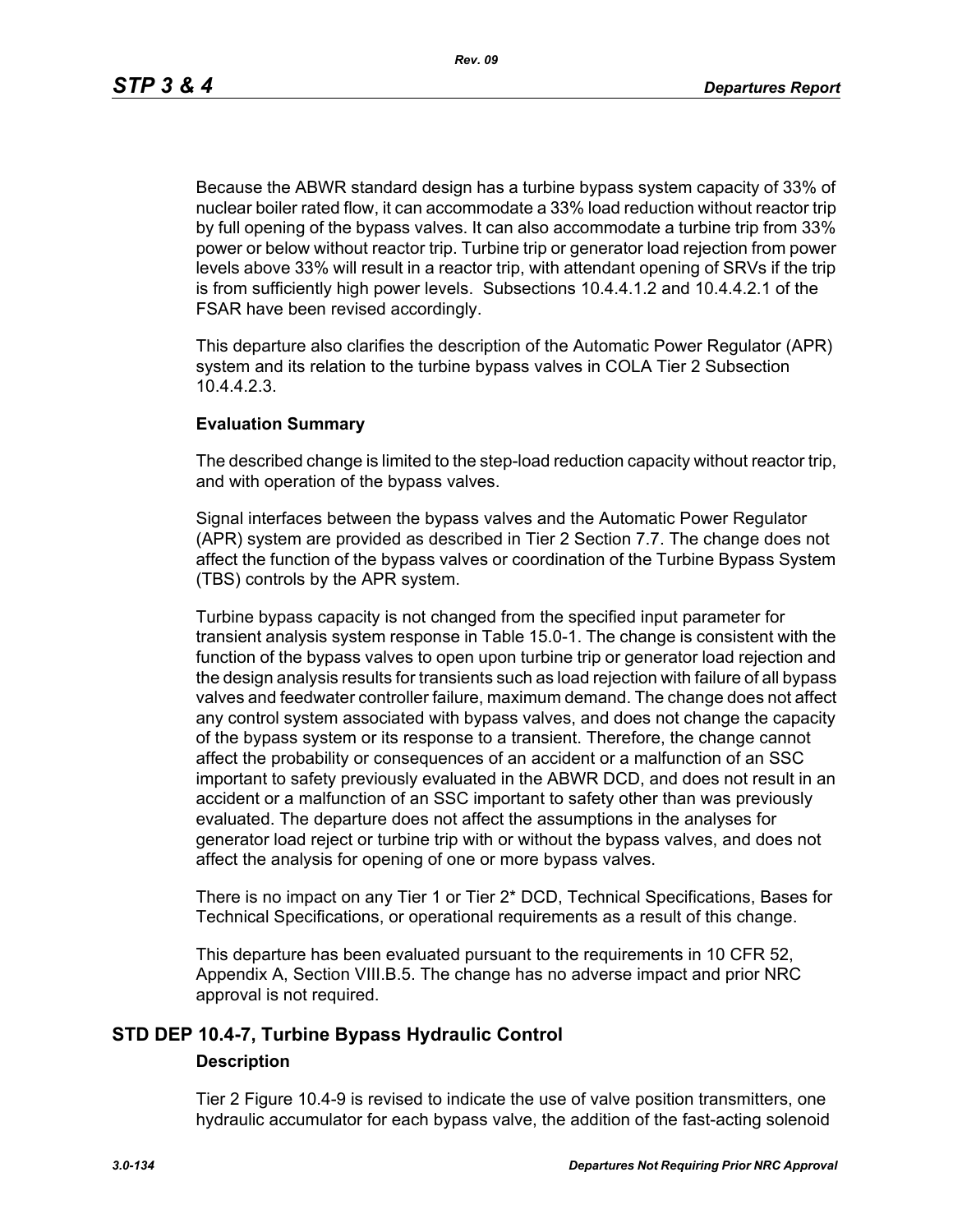valve, and the interface with the Steam Bypass and Pressure Control System (SB&PCS) for positioning of the bypass valves. This revision resolves inconsistencies between the figure and text descriptions as evaluated below.

#### **Evaluation Summary**

Valve position transmitters are used instead of valve position switches. The triplicated position transmitters are highly reliable, meeting the requirement that no single failure will result in loss of function, and provide signals for fully opened and closed position indications.

The fast-acting solenoid valves allow rapid opening of the bypass valves to mitigate the increase in reactor pressure in the event of a turbine trip or generator load reject, and for testing of bypass valves. The solenoid valve is added to make the figure consistent with the description in Tier 2 Section 10.4.4.2.2.

Signal interfaces from the valve position transmitters to SB&PCS controllers to the fastacting solenoid valves and servo valves that control the positions of the bypass valves are provided as described in Tier 2 Section 7.7.1.8. The changes do not affect the interface between the Turbine Bypass System (TBS) and SB&PCS and operation of the systems as described in Tier 2 Section 7.7.1.8.

One hydraulic accumulator for each bypass valve is indicated, according to the description in Tier 2 Section 10.4.4.2.2.

Valve position transmitters, fast-acting solenoid valves, hydraulic accumulators, and the bypass valves and controllers are components of TBS and SB&PCS and therefore are nonsafety-related. These changes do not affect the function of the Turbine Bypass System (TBS) to open upon turbine trip or generator load rejection, do not affect the function of the TBS during design basis feedwater controller failure, maximum demand event, as described in DCD Tier 2, Section 15.1.2, and the Technical Specification Bases, and are consistent with the triplicated fault-tolerant design used in Tier 2 Chapter 15 analyses. The changes do not affect any safety function; therefore there is no impact on the probability or consequences of an accident or malfunction of an SSC important to safety, and this departure cannot cause an increase in the dose to the public.

This departure has been evaluated pursuant to with the requirements in 10 CFR 52, Appendix A, Section VIII.B.5. There is no impact on any Tier 1 or Tier 2\* DCD, Technical Specifications, Bases for Technical Specifications or operational requirements as a result of this change. These changes have no adverse impact and do not require prior NRC approval.

# **STD DEP 11.2-1, Liquid Radwaste Process Equipment**

#### **Description**

The departure includes the use of mobile technology and deletes the forced-circulation concentrator system and other permanently installed liquid radwaste processing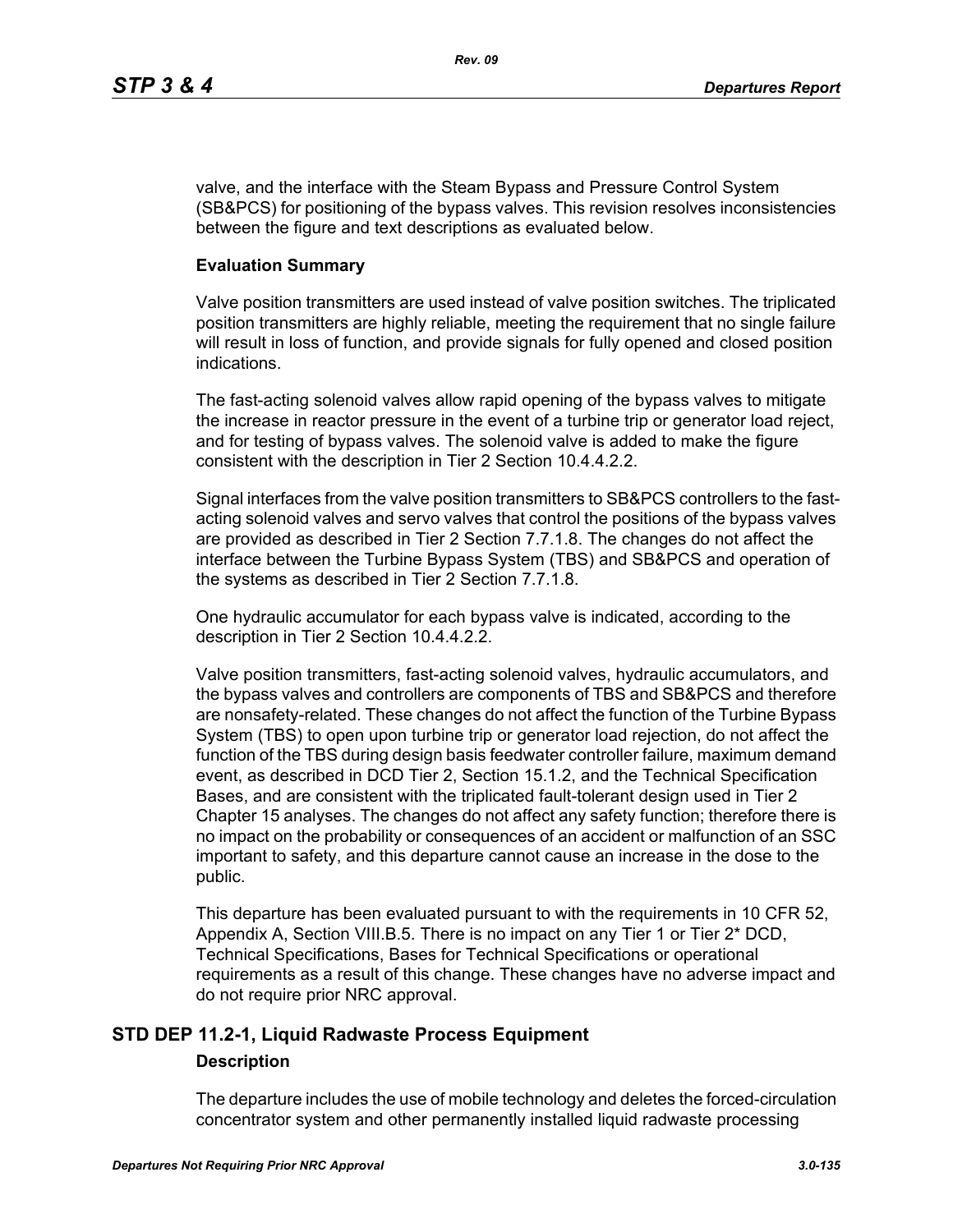equipment. The following liquid waste management system (LWMS) description reflects the changes to the system that have been generated by this standard departure.

The LWMS is composed of three subsystems designed to collect, treat, and recycle or discharge different categories of waste water. The three subsystems are the Low Conductivity (LCW) Subsystem, High Conductivity (HCW) Subsystem, and Hot Shower and Detergent Waste (HSD) Subsystem. The Chemical Drains (CD) are also collected and processed through the HSD Subsystem.

The LCW subsystem collects and processes clean radwaste (i.e., water of relatively low conductivity). Equipment drains and backwash transfer water are typical of wastes found in this subsystem. In the reference ABWR DCD, LWMS processes LCW as follows: The wastes are collected, filtered for removal of insolubles, demineralized on a mixed resin, deep-bed demineralizers for removal of solubles, processed through a second polishing demineralizer, and then routed to condensate storage unless high conductivity requires recycling for further treatment. A second LCW filter, arranged in parallel with the first, is also provided. The LWMS, using the mobile technology introduced with the change, processes LCW as follows: The waste is collected, mixed, sampled, and analyzed and then processed through modular processing units as required to treat the waste. After treatment, the waste is collected in sample tanks, sampled and analyzed, and recycled to the condensate storage tank, reprocessed if required, or discharged.

The HCW subsystem collects and processes dirty radwaste (i.e., water of relatively high conductivity and solids content). Floor drains are typical of wastes found in this subsystem. In the ABWR DCD LWMS processes HCW as follows. The wastes are collected, chemically adjusted to a suitable pH for evaporation, and concentrated in a forced-circulation concentrator with a submerged, steam-heated element to reduce the volume of water containing contaminants and to decontaminate the distillate. The distillate is demineralized to remove any soluble contaminants that could potentially be carried over from the concentrator. The LWMS, using the mobile technology introduced with the change, processes HCW as follows. The waste is collected, mixed, sampled, and analyzed and then processed through modular processing units as required to treat the waste. After treatment, the waste is collected in sample tanks, sampled and analyzed, and reprocessed if required, or discharged.

The ABWR DCD LWMS utilizes submerged-feed, forced circulation concentrators. Chemical addition and sampling equipment are provided for feed pretreatment to prevent excessive fouling and subsequent high carryover, and to protect the concentrator from corrosion. Concentrator feeds are concentrated to the required specific gravity and discharged to the solids handling equipment.

This equipment is replaced with a mobile liquid radwaste processing system consisting of modular liquid radwaste processing units that utilize appropriate technology, which is available, that will perform satisfactorily and produce an acceptable quality of treated waste. The processes currently envisioned include filtration, reverse osmosis, and ion exchange. The liquid radwaste processing system components are in modules that are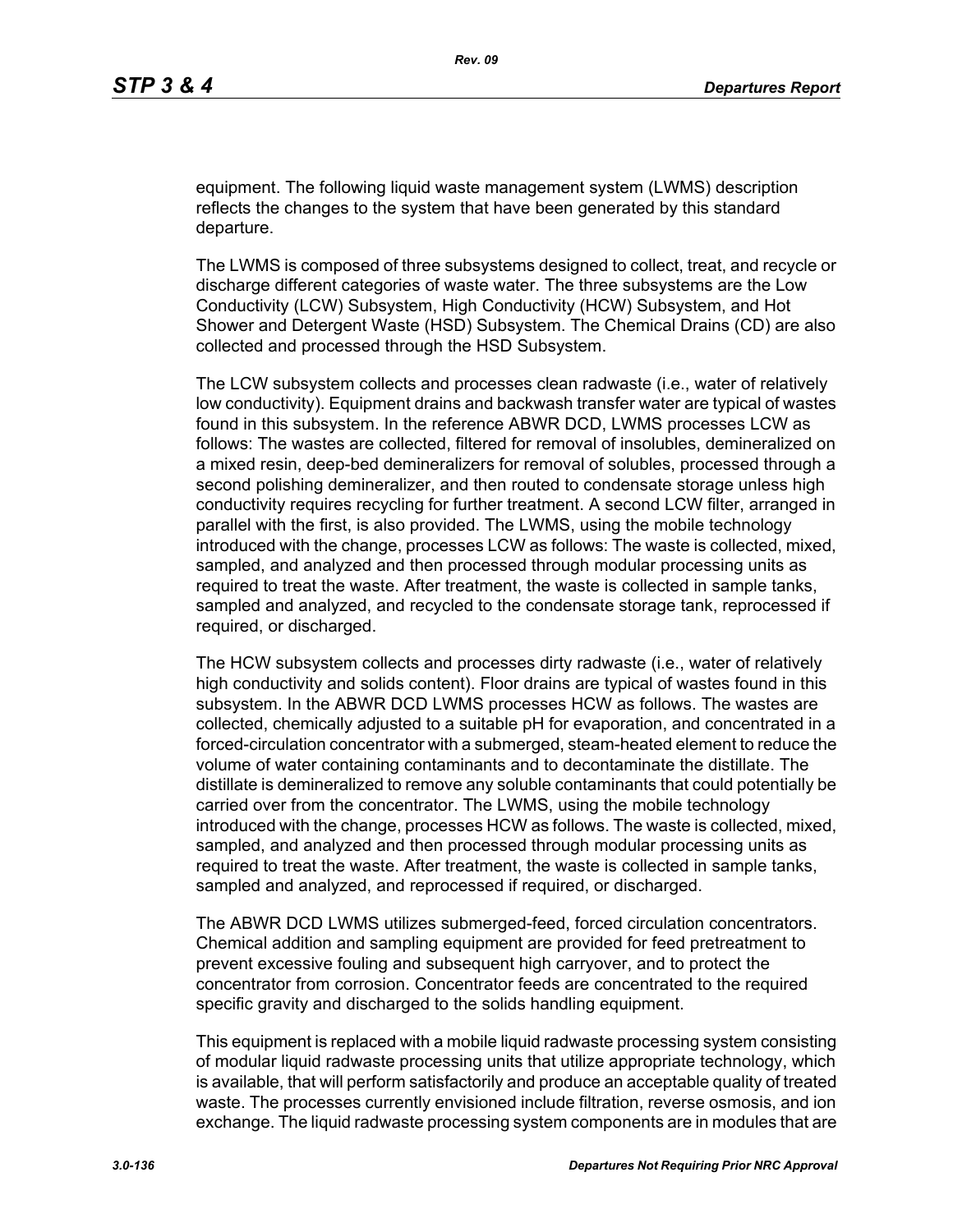designed for ease of installation and replacement due to component failure and/or technology upgrade. The waste from the LWMS process units is discharged to the Solid Waste Management System.

Other changes to the LWMS include changes to the number and capacity of the tanks and pumps, which will be permanently installed. The system is sized to process the normal liquid radwaste flows within a four-hour shift, five days per week, and one day of the maximum daily flow and four days of the normal daily flow within an eight-hour shift, five days per week.

The ABWR DCD HSD subsystem collects and processes detergent wastes from personnel showers and laundry operations. Normally, hot shower, detergent wastes, and storm water are collected in the detergent tank and processed through a detergent filter and discharged.

The HSD subsystem is changed to collect wastes from personnel showers and laundry operations, process the waste through a filter, and collect the processed waste in a sample tank. The processed waste is sampled and analyzed and discharged or processed through the HSD subsystem if necessary. The storm water is not managed using the LWMS.

#### **Evaluation Summary**

This departure has been evaluated pursuant the requirements in 10 CFR 52, Appendix A, Section VIII.B.5.

There is no impact on Tier 1, Tier 2\*, technical specifications or operational requirements as a result of this change.

The functional requirements of the LWMS, which is not shared between STP 3 & 4, are not changed by this departure except the storm water is not processed using the LWMS. The system is consistent with the description contained in the reference ABWR DCD except that the permanent liquid waste processing components are replaced with mobile liquid waste processing modules. In addition, the number and capacity of the permanently installed tanks and pumps is changed.

No fundamentally new processes or equipment are introduced by the changes to the LWMS and the complexity of the system is reduced (i.e., the permanent filters, forced recirculation evaporator, and ion exchangers are removed and replaced with mobile filters, reverse osmosis units, and ion exchangers). The reverse osmosis units are essentially very fine membrane filtration units and therefore are not a fundamentally new process.

The limiting accident for the LWMS is the failure of the LCW Collection tank and the subsequent airborne release, which is described in Section 15.7.3 of the DCD. The capacity of each LCW tank is reduced (from 430  $\text{m}^3$  to 140  $\text{m}^3$ ) and the number increased (from two to four). The design standards for the LCW tanks are not changed. Therefore, the proposed change does not result in more than a minimal increase in the frequency of the limiting accident previously evaluated in the DCD.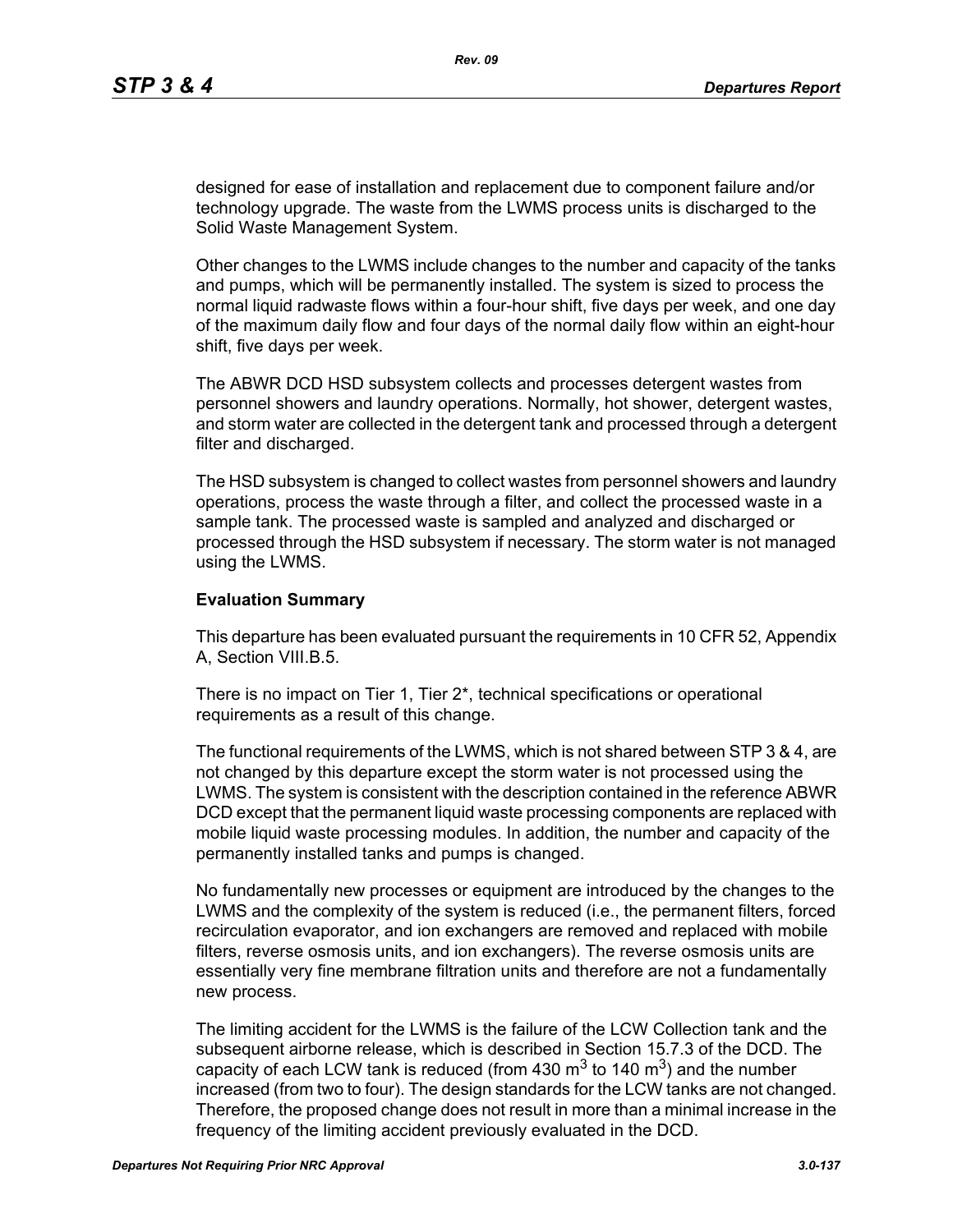A complex component, which is more prone to malfunction than other components in the LWMS (i.e., forced recirculation evaporator), is removed as part of these changes. Other changes use components that are comparable to those described in the DCD. As described in Section 15.7.3.1 of the DCD, a liquid radwaste release caused by operator error is considered a remote possibility. The administrative and physical controls for the release system are not changed. Therefore, the proposed change does not result in more than a minimal increase in the occurrence of a malfunction of a structure, system, or component (SSC) important to safety previously evaluated in the DCD.

The limiting accident associated with the LWMS is the failure of the LCW tank and the subsequent airborne release which is described in Section 15.7.3 of the DCD. The volume of the LCW tank is reduced. Therefore, the radionuclide inventory in the tank is reduced, thereby reducing the potential consequences of the accident. The description of the accident in DCD Section 15.7.3 states that the tank is located in a Seismic Category I Structure. As part of these changes, the Radwaste Building structure will be designed in accordance with the seismic requirements of Regulatory Guide 1.143 and will not be Seismic Category I. However, the tank cubicles will be lined with steel to a height capable of retaining the contents of the tank. Therefore, release to the groundwater is not considered credible. Therefore, the proposed change does not result in more than a minimal increase in the consequences of the limiting accident previously evaluated in the DCD.

A component which contains concentrated radionuclides at high temperatures (i.e., forced recirculation evaporator) is removed as part of these changes. Other changes use components that are comparable to the design described in the DCD. As described in Section 15.7.3.1 of the DCD, a liquid radwaste release caused by operator error is considered a remote possibility. The proposed change reduces the capacity of the sample tanks that would be emptied during an inadvertent release. The administrative and physical controls for the release system are not changed. This will reduce the consequences of an inadvertent release. Therefore, the proposed change does not result in more than a minimal increase in the consequences of the malfunction of a SSC important to safety.

No fundamentally new processes or equipment are being introduced by the changes to the LWMS. Therefore, the proposed change does not create the possibility for an accident of a different type than evaluated previously in the DCD.

No fundamentally new processes or equipment are being introduced by the changes to the LWMS. Therefore, the proposed changes do not create the possibility for a malfunction of an SSC important to safety with a different result than evaluated previously in the DCD.

The changes to the LWMS do not involve any interaction with the fuel, reactor system boundary, or the containment boundary. Therefore, the proposed change does not affect the fission product barrier as described in the DCD.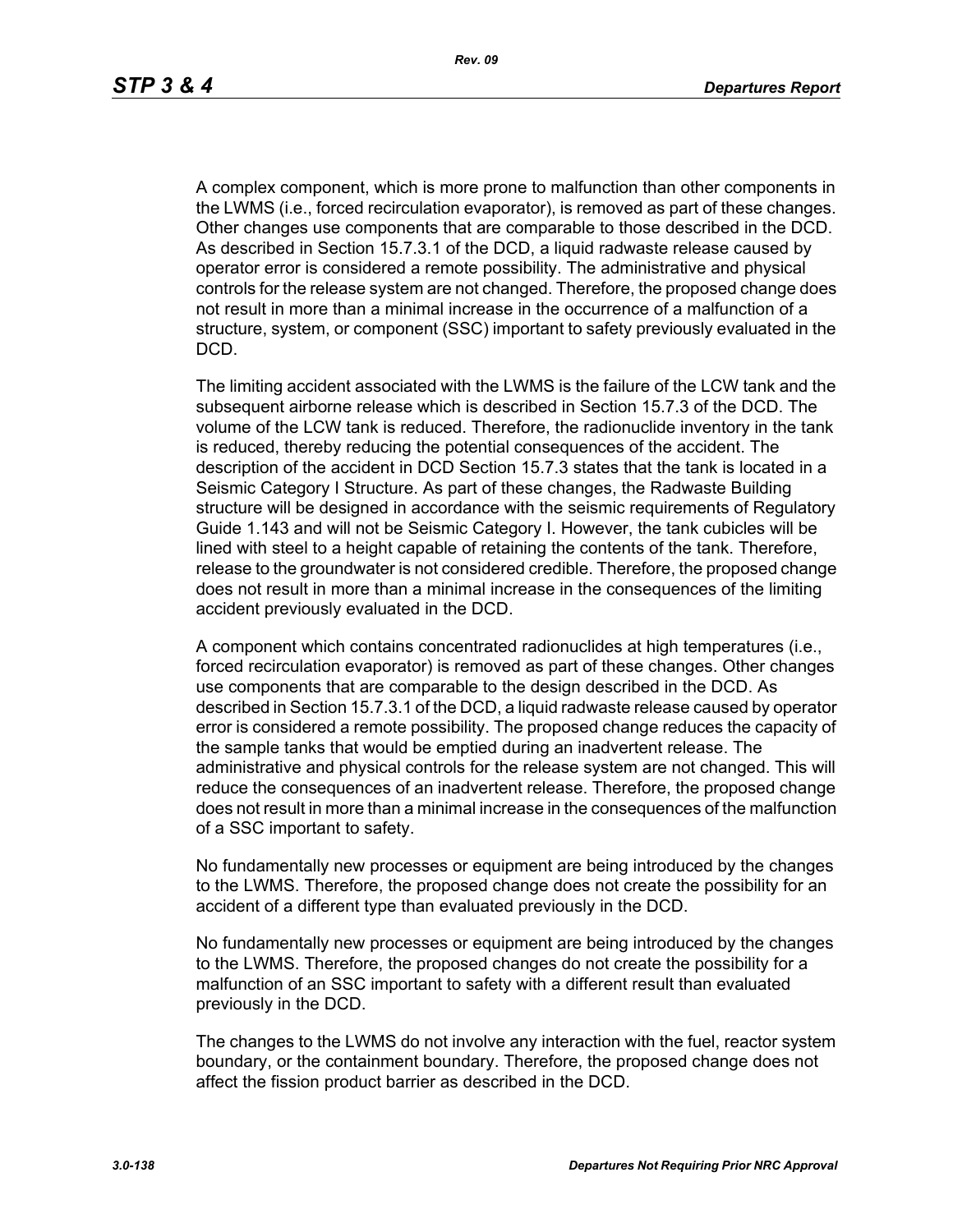*Rev. 09*

The LWMS design basis waste quantities and characteristics are the same (except for a lower maximum flow of storm water to a sample tank). The LWMS safety analysis is described in Section 15.7.3 of the DCD and the method of performing the analysis does not change. Therefore, the proposed change does not result in a departure from the method of evaluation described in the DCD used in establishing the design basis or in safety analysis.

The changes to the LWMS do not involve any interaction with fuel, reactor system boundary, or the containment structure or interact directly with systems associated with ex-vessel severe accidents. Therefore, there is no substantial increase in the probability of an ex-vessel severe accident such that a particular ex-vessel severe service accident previously reviewed and determined to be not credible could become credible.

The changes to the LWMS do not involve any interaction with fuel, reactor system boundary, or the containment structure or interact directly with systems associated with ex-vessel severe accidents or severe accident mitigation. Therefore, there is no substantial increase in the consequences to the public of a particular ex-vessel severe accident that was previously reviewed.

Based on this evaluation, prior NRC approval of the change is not required.

## **STD DEP 11.3-1, Gaseous Waste Management System**

#### **Description**

This departure makes the following changes to the gaseous waste management system:

- **EXECH** Changes the offgas recombiner from an integral unit to independent pre-heater, recombiner, and condenser arranged in a recombiner train.
- Adds an offgas evacuation system downstream of the HEPA filter to stabilize the offgas flow to the plant exhaust.
- Revises the charcoal adsorber vault temperature to a tighter range to maximize charcoal efficiency.
- Changes the number of charcoal adsorber vessels from nine (1 guard bed and 8 adsorbers) to five (1 guard bed and 4 adsorbers). Also, the arrangement of the charcoal adsorbers is changed from four parallel lines, each with two adsorbers in series, to four bigger adsorbers in series.
- Revises the mass of charcoal in each of the charcoal adsorber vessels from 13,600 kg (for the 8 adsorbers) to 27,200 kg (for the 4 bigger adsorbers). The total mass of charcoal in the adsorbers is unchanged. Note that the accident analyses in Section 15.7 assumes bypass of the charcoal adsorbers downstream of the guard bed, so the accident analyses are unaffected.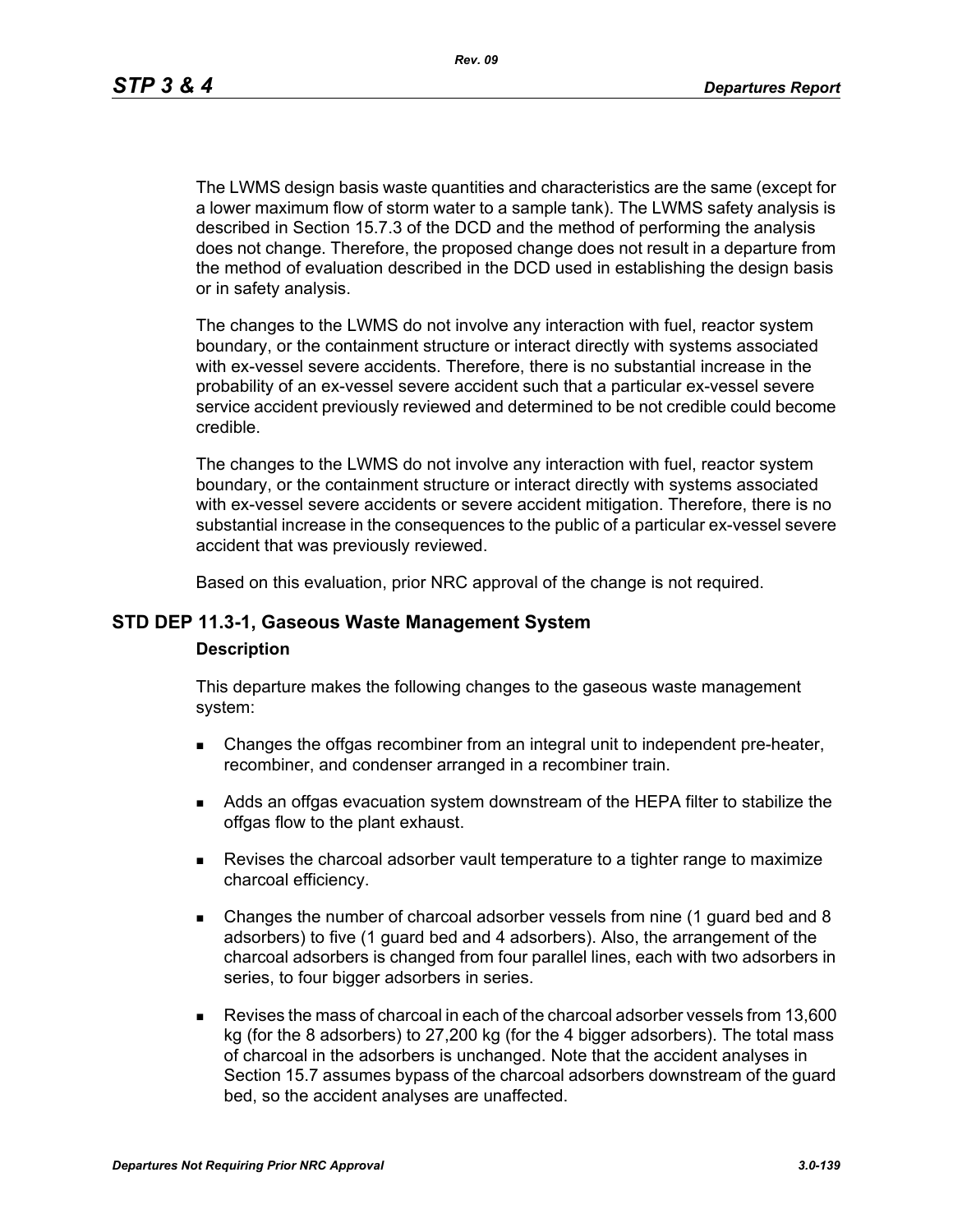Changes the mass of charcoal in the guard bed from  $4,500$  kg to  $4,721$  kg in Section 11.3 to be consistent with the accident analysis described in Section 15.7.1.

## **Evaluation Summary**

This departure has been evaluated pursuant to the requirements in 10 CFR 52, Appendix A, Section VIII.B.5. There is no impact on any Tier 1, Tier 2\*, Technical Specifications, Bases for Technical Specifications or operational requirements as a result of these changes. The change from an integral recombiner to a recombiner train provides the same function as the integral recombiner and has proven operational experience. The addition of the evacuation system to assure stable offgas flow to the plant exhaust is an enhancement to the offgas discharge and does not change the offgas function. Restricting the charcoal adsorber vault temperature optimizes the charcoal performance and does not change the design basis. The change in the number of charcoal adsorbers, and the change in adsorber configuration and vessel size, provides the same function as the DCD design and has proven operational experience.

This departure does not change any accident evaluation including those in ABWR DCD Tier 2 Subsection 15.7. There is also no impact on the probability or consequences of an accident or malfunction of an SSC important to safety. Furthermore, there is no impact on fission product barriers. Therefore, this change has no adverse impacts and does not require prior NRC approval.

# **STD DEP 11.4-1, Radioactive Solid Waste Update**

#### **Description**

Described below are Solid Waste Management System (SWMS) modifications addressed in this standard departure:

The solidification system, the dryer system, and the incinerator system are deleted because equipment operation and maintenance difficulties negatively impact the effectiveness of these processes. The compactor system is deleted as well.

A second spent resin storage tank is added to provide the capability to keep the spent resins from the Condensate Purification System and the spent resins from the LWMS mobile systems ion exchangers in separate spent resin storage tanks for radioactive decay and storage. This segregation allows the used condensate polishing resin from the Condensate Purification System may be used in the HCW demineralizer in the high conductivity waste subsystem. The reuse of the condensate resin helps to minimize the generation of radioactive waste.

A Liquid Waste Backwash Receiving Tank is added to collect the backwash from the Liquid Waste Management System (LWMS) mobile process units for transfer to the Phase Separators.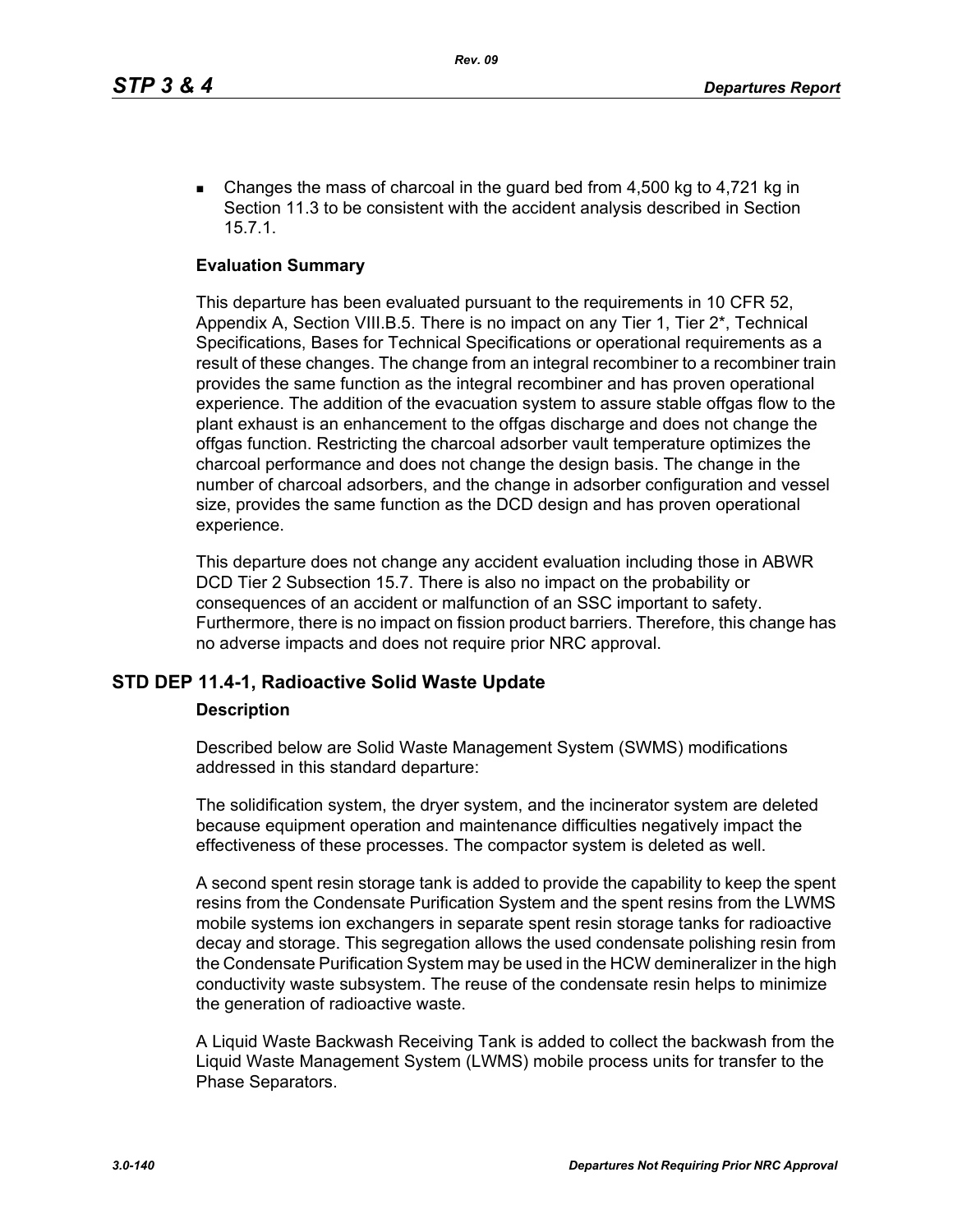The SWMS mobile system consists of equipment modules, complete with all subcomponents, piping and instrumentation and controls necessary to operate the subsystem. Solid wet radwaste processing is performed using mobile dewatering processing subsystem. The mobile dewatering processing subsystem is comprised of dewatering fillhead assembly, dewatering pump skid, valves, control console and dewatering container. The mobile dewatering processing subsystem includes the adequate shielding required between the radiation sources of the modules and access and service areas in the radwaste building. The SWMS mobile system components are in module(s) that are designed for ease of installation and replacement due to component failure and/or technology upgrade.

## **Evaluation Summary**

This departure has been evaluated pursuant the requirements in 10 CFR 52, Appendix A, Section VIII.B.5.

There is no impact on Tier 1, Tier 2\*, technical specifications or operational requirements as a result of this change.

The functional description of the SWMS, which is not shared between STP 3 & 4, is not significantly changed by this departure. The system is consistent with the description contained in the reference ABWR DCD except that the permanent volume reduction (incinerator and dryer), solidification, and dry active waste compaction units are replaced with a mobile solid waste dewatering unit. The specific processes will be selected prior to initial plant operation and may be changed as appropriate. In addition, the number and capacity of the permanently installed tanks and pumps is changed.

No fundamentally new processes or equipment are introduced by the changes to the SWMS and the complexity of the system is reduced (i.e., the incinerator, the dryer, the compactor, and the radwaste solidification system are removed). The limiting accident for the Radwaste Building is the failure of the Low Conductivity Waste (LCW) collector tank and the subsequent airborne release which is described in Section 15.7.3 of the DCD. The capacity of the SWMS tanks is not increased, therefore, the LWC Collector Tank failure remains the limiting accident. Therefore, the proposed change does not result in more than a minimal increase in the frequency of the limiting accident previously evaluated in the DCD.

No fundamentally different processes or equipment are introduced by the changes to the SWMS. Complex components, which are more prone to malfunction than other components in the SWMS (i.e., incinerator, the dryer, the compactor, and the radwaste solidification system), are removed as part of these changes. Other changes use components that are comparable to those described in the DCD. Therefore, the proposed change does not result in more than a minimal increase in the occurrence of a malfunction of a structure, system, or component (SSC) important to safety previously evaluated in the DCD.

The description of the limiting accident associated with the Radwaste Building, which is described in DCD Section 15.7.3, states that the Radwaste Building is a Seismic Category I Structure. As part of these changes, the Radwaste Building structure will be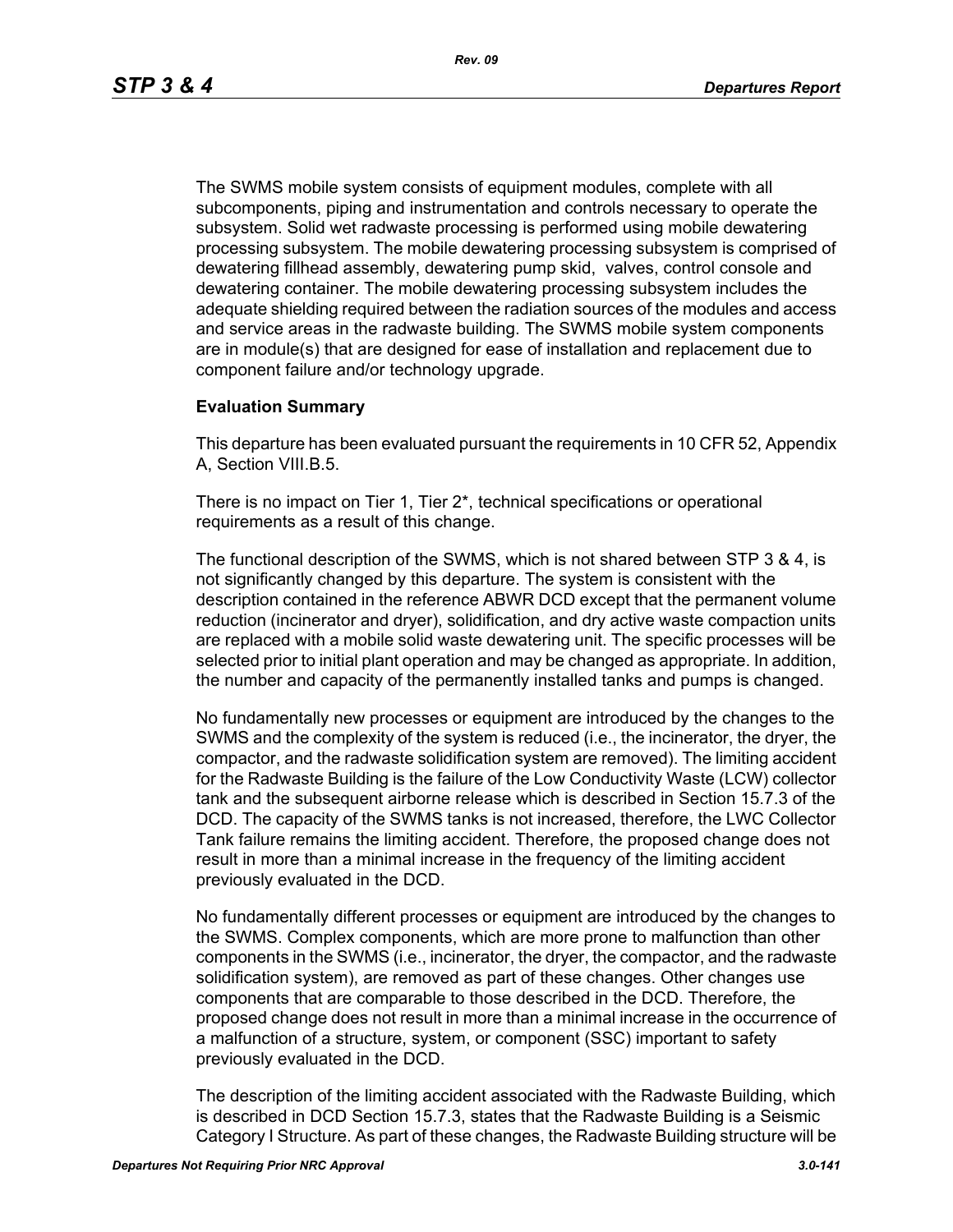designed in accordance with the seismic requirements of Regulatory Guide 1.143 and will not be Seismic Category I. However, the tank cubicles are lined with steel to a height capable of retaining the contents of the tank. Therefore, postulated release to the groundwater is not considered credible. Therefore, the proposed change does not result in more than a minimal increase in the consequences of the limiting accident previously evaluated in the DCD.

No fundamentally different processes or equipment are being introduced by the changes to the SWMS. Components, which contain concentrated radionuclides at high temperatures (i.e., the incinerator, the Concentrated Waste Tank, and the dryer), are removed as part of these changes. Other changes use components that are comparable to the design described in the DCD. Removal of these systems reduces the potential consequences of a malfunction by eliminating the potential for malfunctions. Therefore, the proposed change does not result in more than a minimal increase in the consequences of the malfunction of a SSC important to safety.

No fundamentally new processes or equipment are being introduced by the changes to the SWMS. Therefore, the proposed change does not create the possibility for an accident of a different type than evaluated previously in the DCD.

No fundamentally new processes or equipment are being introduced by the changes to the SWMS. Therefore, the proposed changes do not create the possibility for a malfunction of an SSC important to safety with a different result than evaluated previously in the DCD.

The changes to the SWMS do not involve any interaction with the fuel, reactor system boundary, or the containment boundary. Therefore, the proposed change does not affect the fission product barrier as described in the DCD.

The SWMS design basis waste quantities and characteristics are similar to those described in the DCD. The limiting safety analysis for the Radwaste Building is described in Section 15.7.3 of the DCD and the method of performing the analysis does not change. Therefore, the proposed change does not result in a departure from the method of evaluation described in the DCD used in establishing the design basis or in safety analysis.

The changes to the SWMS do not involve any interaction with fuel, reactor system boundary, or the containment structure or interact directly with systems associated with ex-vessel severe accidents. Therefore, there is no substantial increase in the probability of an ex-vessel severe accident such that a particular ex-vessel severe service accident previously reviewed and determined to be not credible could become credible.

The changes to the SWMS do not involve any interaction with fuel, reactor system boundary, or the containment structure or interact directly with systems associated with ex-vessel severe accidents or severe accident mitigation. Therefore, there is no substantial increase in the consequences to the public of a particular ex-vessel severe accident that was previously reviewed.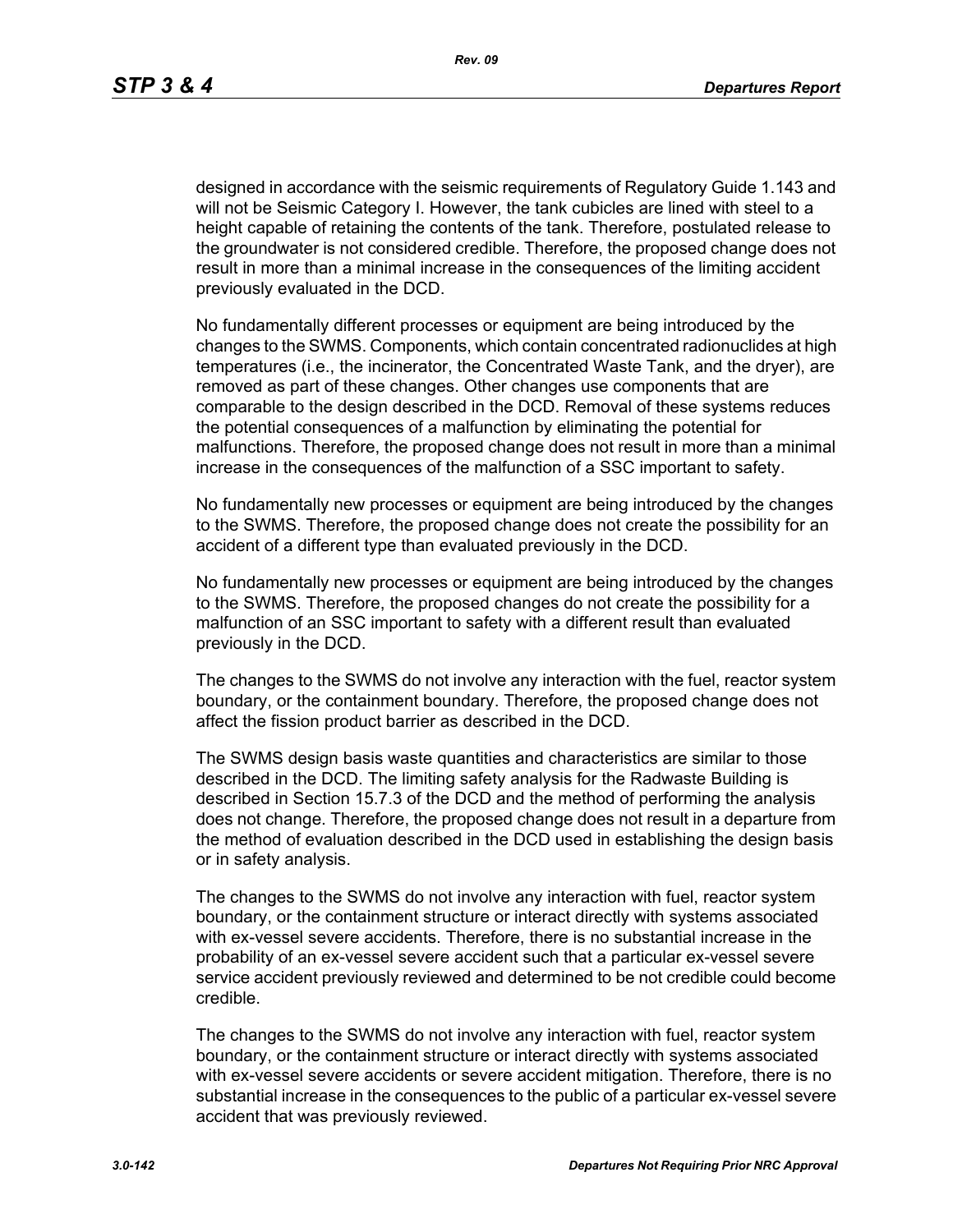Based on this evaluation, prior NRC approval of the change is not required.

# **STP DEP 11.5-1, Process and Effluent Radiation Monitoring and Sampling System Description**

There are several changes that have been made for this system:

- Functional Requirements set forth in the reference ABWR DCD will be met, but implementation of design and specific equipment is vendor-based.
- References to specific detector types, such as digital gamma sensitive Geiger-Mueller, ionization chamber, or scintillation detector, were deleted. Specific detector types will be selected later in the project based on state of the art and availability.
- Trip functionality for radiation monitors has been modified such that downscale (low) and inoperative are combined into one trip circuit rather than two separate circuits because these two trips are used for the common purpose of detecting equipment failures. Thus, each radiation monitor has three trip circuits: two upscale and one downscale/inoperative. Each trip is determined by the radiation monitor and then sent to the main control room for visual display.
- As for radiation unit to express the range of radiation monitor, Sievert is preferred to using Gray. Sieverts specifically addresses absorbed radiation dose in human tissue while Gray refers to radiation dosage in any material.
- **Recorders have been removed because data recording is performed by trending** software in the Digital Control and Instrumentation System.
- **STP 3 & 4 will not have an incinerator for burning low-level radwaste, so the** incinerator stack discharge radiation monitor is not required. Sections and references to this monitor have been removed.
- References to specific calibration techniques and maintenance procedures are removed. These techniques and methods, such as calibration reproducibility, error, precision, and timelines for maintenance, are specific to site procedures or are supplied by the equipment vendors.
- **FSAR Table 11.5-1 provides estimated channel ranges. Channel ranges will only** be finalized after analyses and calculations are complete.
- **Narning alarms are provided in the text of the specific section for each radiation** monitor and do not need to be provided in the table. Table 11.5-2 and Table 11-5- 3 provide expected activity, dynamic detection ranges and sensitivity. Dynamic detection ranges are calculated based on the radionuclides and the sensitivity of the radiation monitor. As the sensitivities are vendor provided, the dynamic detection range is estimated. Sensitivities are not included in the table as they are vendor provided.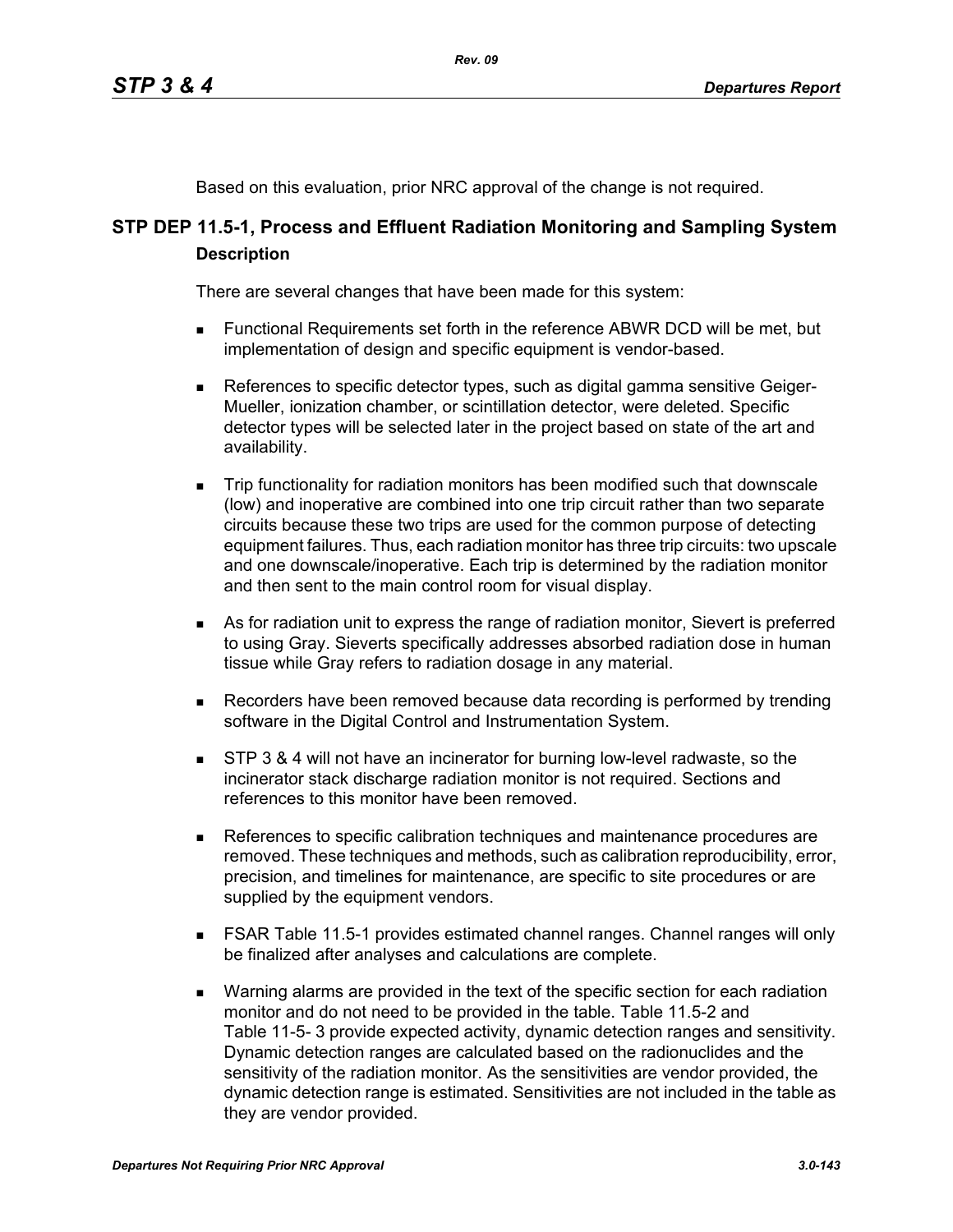*Rev. 09*

- The bypass valve closure trip of the Offgas Post-Treatment Radiation Monitor is corrected to High-High to be consistent with DCD IED (Figure 7.6-5).
- The High-High alarm for the Gland Seal Condenser Exhaust is added to be consistent with DCD (Figure 7.6-5).

## **Evaluation Summary**

This departure has been evaluated pursuant to the requirements in 10 CFR 52, Appendix A, Section VIII.B.5.

There is no impact on any Tier 1 and Tier 2\* technical specifications, basis for technical specifications and operational requirements as a result of these changes.

Implementation of detailed design and specific equipment is changed. But Functional requirements set forth in the reference ABWR DCD are not changed.

The Radiation Unit is changed to Sievert. Sievert specifically addresses absorbed radiation dose in human tissue while Gray refers to radiation dosage in any materials.

The recorders are removed because data recording is performed by trending software in the Digital Control and Instrumentation System. There will not be an incineration burning low-level radwaste, so the incineration stack discharge radiation monitor is not required.

The trip descriptions for Offgas Post-Treatment Radiation Monitor and the alarm descriptions for Gland Seal Condenser Exhaust Radiation Monitor are corrected to be consistent with DCD IEDs. Consequently, there is no impact on the probability or consequences of an accident, malfunction of an SSC important to safety, or the likelihood or consequences of a severe accident.

Based on this evaluation, prior NCR approval of these changes is not required.

# **STD DEP 12.2-1, Gamma Ray Source Energy Spectra Tables**

#### **Description**

Tier 2 Table 12.2-3b, "Gamma Ray Source Energy Spectra - Post-Operation Gamma Sources in the Core (pJ/W·s)," and Tier 2 Table 12.2-3c, "Gamma Ray Source Energy Spectra - Gamma Ray Sources External to the Core During Operation," are incorporated by reference from the generic ABWR DCD, as approved by Appendix A to 10 CFR Part 52. To address apparent errors in the units in the tables, this departure adds a footnote to each table in order to prevent the inadvertent use of the information with incorrect units. The footnotes state that the information in the tables is not to be used for detailed facility design or any changes to the FSAR.

#### Evaluation Summary

The footnotes are provided to address apparent errors in the units in Table 12.2-3b and Table 12.2-3c. It can be reasonably deduced that the units in Table 12.2-3b should be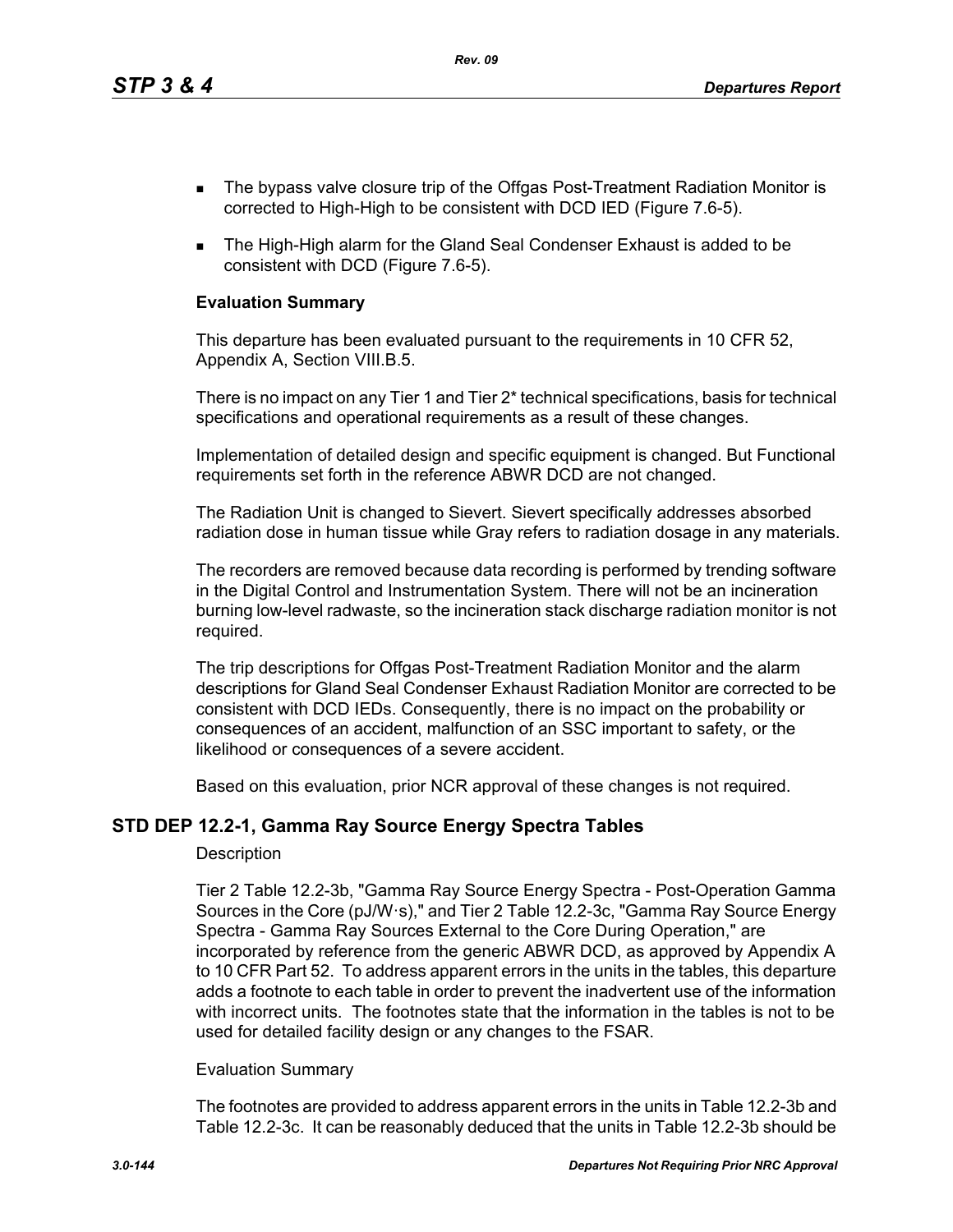J/s·MW<sub>t</sub> instead of pJ/W·s, and that the units in Table 12.2-3c should be pJ/cm3/s/W<sub>t</sub>, instead of pJ/cm<sup>3</sup>/s/MWt. Because source terms of the appropriate magnitude, i.e., values with correct units, were used in the facility design, including shielding design and evaluation of equipment qualifications, for the certified ABWR DCD, this error has no safety significance.

This departure does not change the information provided in Tables 12.2-3b and 12.2-3c and approved by Appendix A to 10 CFR Part 52. The information in the tables is relevant to other information incorporated by reference from the ABWR DCD that relies on, is based on, or is developed consistent with the information in this table. The tables are not used to address any new information required to be provided by the applicant.

This change is not related to any significant error in the application, is not needed to ensure compliance with NRC regulations, is not needed to support other licensing-basis documents, and is not needed to address a significant vulnerability identified by probabilistic risk assessments.

This departure has been evaluated pursuant to the requirements in Section VIII.B.5 of Appendix A to 10 CFR Part 52. There is no impact on Tier 1 or Tier 2<sup>\*</sup>, Technical Specifications, Bases of Technical Specifications, or operational requirements. Therefore, this departure has no adverse impact on the safety analysis and does not require prior NRC approval.

# **STD DEP 12.3-1, Cobalt Content in Stainless Steel**

#### **Description**

This departure revises the requirements for the material specification for the stainless steel component exposed to reactor coolant with specific reference to the cobalt content in the stainless materials.

The vendors supplying the material cannot reasonably achieve the cobalt limits in all cases. A graded approach to cobalt concentrations has been taken by using various grades of low cobalt stainless steel, with the material in the core receiving the least amount of cobalt. The cobalt concentrations are allowed to increase with the distance from the core. The overall cobalt limit for all reactor vessel material is 0.05 wt percent. Lower target values (aim limits) are provided to the material vendor as goals to trend for.

During the ABWR Certification process the average annual occupational exposure calculation was performed. The reduced cobalt loadings were not considered in that estimate. Therefore, based upon the method used and the assumptions made to evaluate the occupational exposure, materials procured with a 0.05 wt percent maximum cobalt requirement, with lower ALARA target values of cobalt for radiologically significant areas, will have no adverse affect on the estimated occupational exposure.

#### **Evaluation Summary**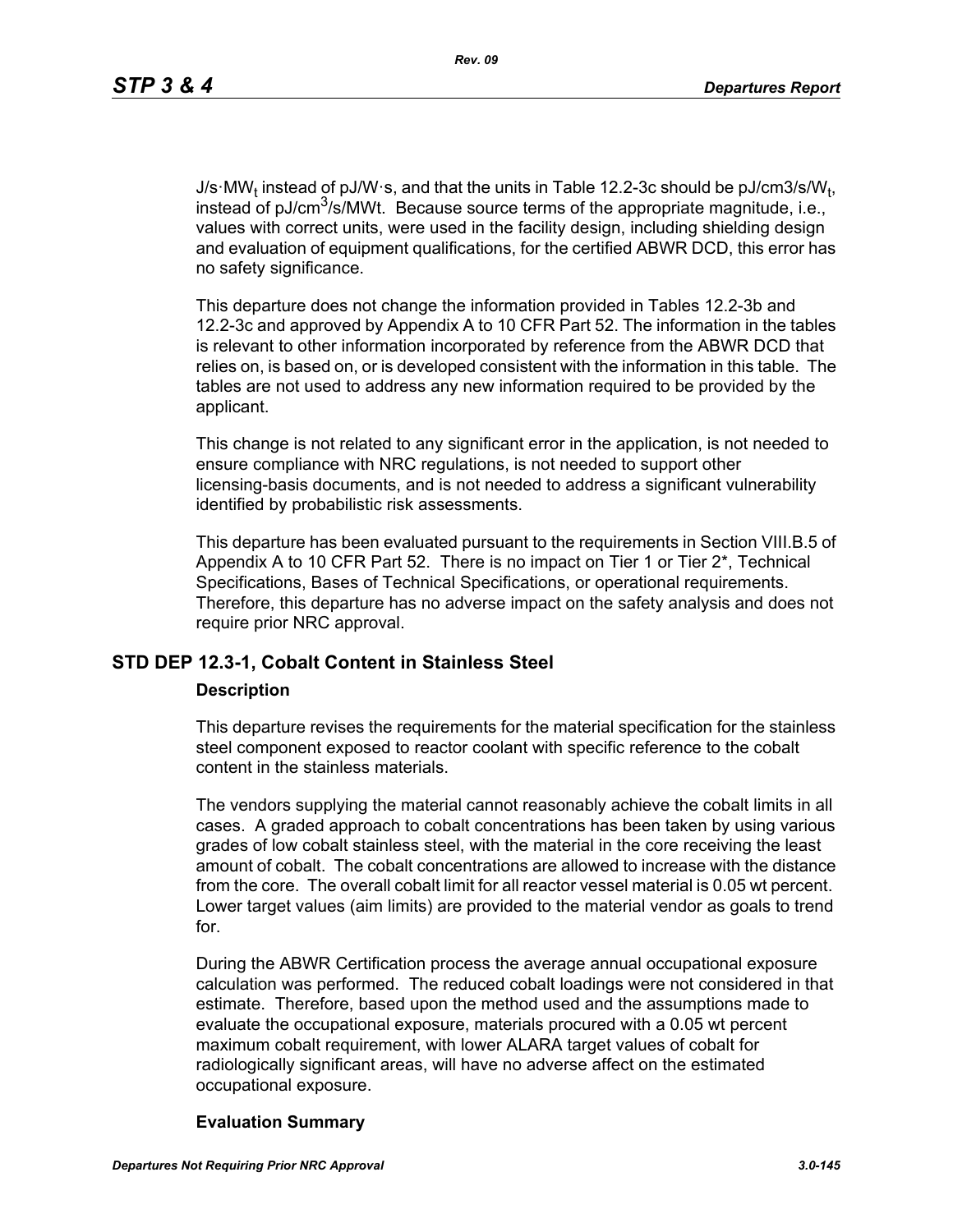The departure to clarify the the procurement and use of various grades of low cobalt stainless steel on a graded approach wherein the lowest cobalt material is used in the most radiologically significant areas with increasing cobalt material in less sensitive areas has been evaluated pursuant to the requirements in 10 CFR 52, Appendix A, Section VIII.B.5. There are no significant radiological consequences since the ABWR certification calculation of the average annual occupational exposure did not assume the reduced cobalt loadings, and the results show no adverse effect. This departure does not change the Technical Specifications, any underlying design or other operational requirements. Furthermore, it does not change any plant physical features, SSCs important to safety or fission product barriers. Any previously evaluated accident is not affected, and the possibility for an accident of a different type is not created. Also, it does not affect any method used for evaluation in establishing the design bases or in the safety analyses. This departure does not affect any feature for mitigation of an ex-vessel severe accident. For the same reason, and because there is no effect on any event, operation or SSC function, the change does not create a different ex-vessel accident scenario. Therefore, this change has no adverse impact and does not require prior NRC approval.

# **STD DEP 12.3-3, Steam Tunnel Blowout Panels**

#### **Description**

This departure removes the discussion in Subsections 3.8.4, 12.3.1.4.4 and 12.3.2.3 concerning blowout panels and relief and release pathways associated with the steam tunnel because these statements are inaccurate and conflict with the correct description in revised Subsection 3.8.4 and Subsection 3.12.1.3, where it more appropriately belongs. The design description of the routing and functioning of the blowout panels in Subsections 12.3.1.4.4 and 12.3.2.3 is inaccurate and is not needed in these subsections. This departure also adds the phrase "or equivalent" to the last sentence in Subsection 12.3.1.4.4 describing the use of lead-loaded silicone foam for sealing penetrations.

# **Evalutation Summary**

This departure has been evaluated pursuant to and determined to comply with the requirements in 10 CFR 52, Appendix A, Section VIII.B.5. This departure which removes the discussion concerning blowout panels and relief and release pathways associated with the steam tunnel would appear to eliminate a steam flow path; however, because there is no high energy line break (HELB) identified in the room identified in the deleted text (subcompartment SA2 - RHR Pump and Heat Exchanger Room), there is no need for a relief path from this compartment. Additionally, SSCs in the flow paths and adjoining areas are qualified or protected as needed from increased temperature, pressure and jet impingement forces. The design description of the location, routing and functioning of the blowout panels in Subsections 12.3.1.4.4 and 12.3.2.3 is inaccurate and is not needed in those subsections. The correct description of the blowout panels and relief and release pathways associated with the steam tunnel is contained in revised Subsection 3.8.4 and Subsection 3.12.1.3, where it more appropriately belongs. This departure also adds the phrase "or equivalent" to the last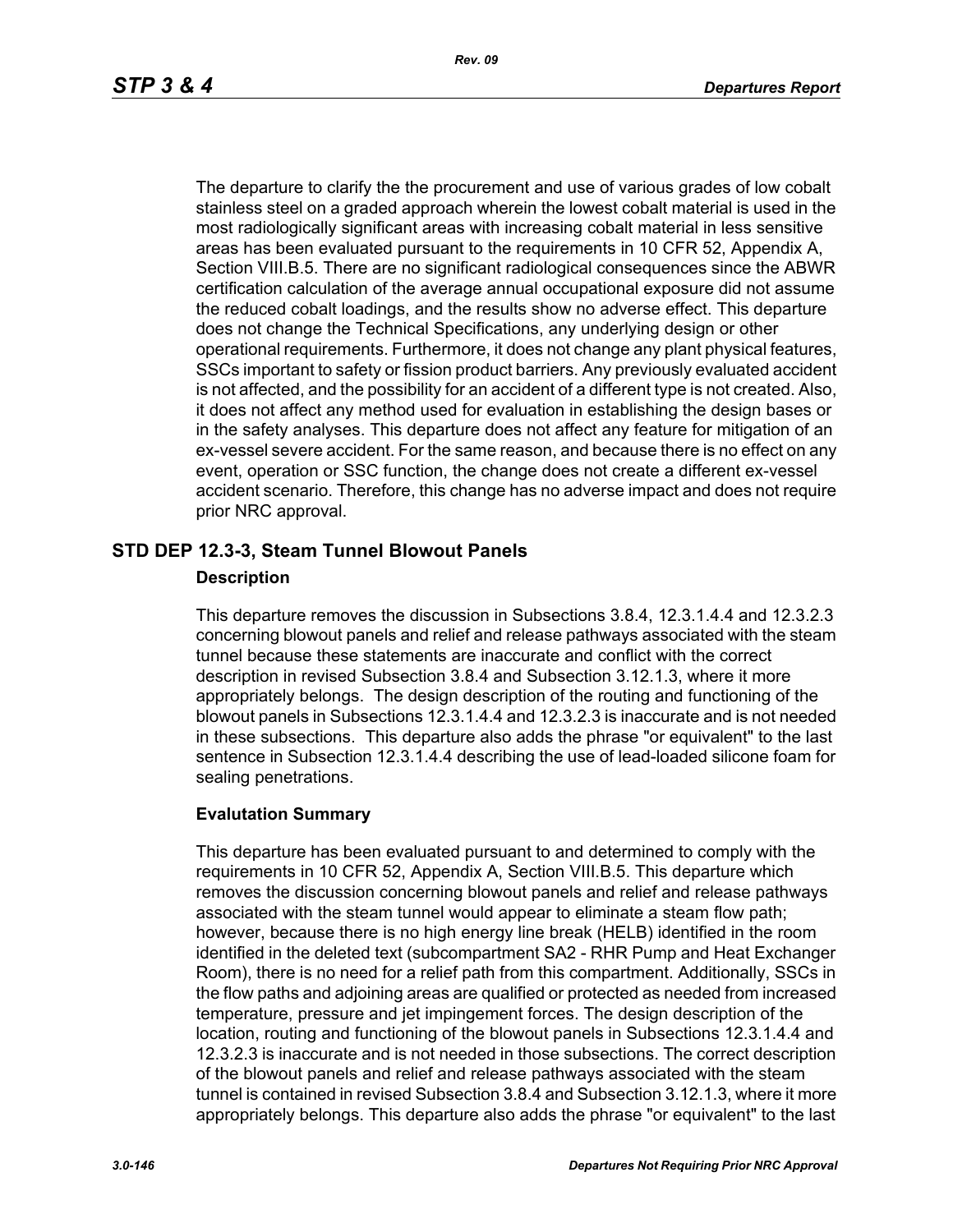sentence in Subsection 12.3.1.4.4 describing the use of lead-loaded silicone foam for sealing penetrations to allow for use of new or better products.

This design change does not change the Technical Specifications or Bases or other operational requirements. Furthermore, it does not change any plant physical features, SSCs important to safety or fission product barriers. Any previously evaluated accident is not affected, and the possibility for an accident of a different type is not created. Also, it does not affect any method used for evaluation in establishing the design bases or in the safety analyses. This departure does not affect any feature for mitigation of an ex-vessel severe accident. For the same reason, and because there is no effect on any event, operation or SSC function, the change does not create a different ex-vessel accident scenario.

Therefore, this change has no adverse impact and does not require prior NRC approval.

# **STD DEP 12.3-4, Alarm Capability for Area Radiation Monitors (ARMs)**

#### **Description**

This departure revises FSAR Tables 12.3-3, 12.3-6 and 12.3-7 to add alarm capability to certain area radiation monitors (ARMs). Five additional monitors have been added to the Reactor Building as indicated in Table 12.3-3 and as shown on Figures 12.3-56, 12.3-57, 12.3-58, 12.3-60 and 12.3-62.

#### **Evaluation Summary**

This departure has been evaluated pursuant to the requirements in 10 CFR 52, Appendix A, Section VIII.B.5. This departure does not change any Tier 1, Tier  $2^*$ information, the Technical Specifications, any underlying design or other operational requirements.

This departure represents a favorable change which provides additional alarm capability to area radiation monitors in the reactor building, radwaste building and turbine building, and adds additional area monitors in the reactor building beyond those identified in the DCD. As such,this departure provides additional notification to plant personnel regarding high radiation levels in these areas which is a safety improvement. There is no change in design or function of any other SSC important to safety. By providing additional notification to plant personnel for conditions which could lead to accidents, this departure has no adverse impact on the likelihood or consequences of analyzed accidents or malfunction of an SSC important to safety and may have a favorable impact. Furthermore, it does not change any plant physical features, SSCs important to safety or fission product barriers.

Any previously evaluated accident is not affected, and the possibility for an accident of a different type is not created. Also, it does not affect any method used for evaluation in establishing the design bases or in the safety analyses. This departure does not adversely affect any feature for mitigation of an ex-vessel severe accident and may have a favorable effect. For the same reason, and because there is no effect on any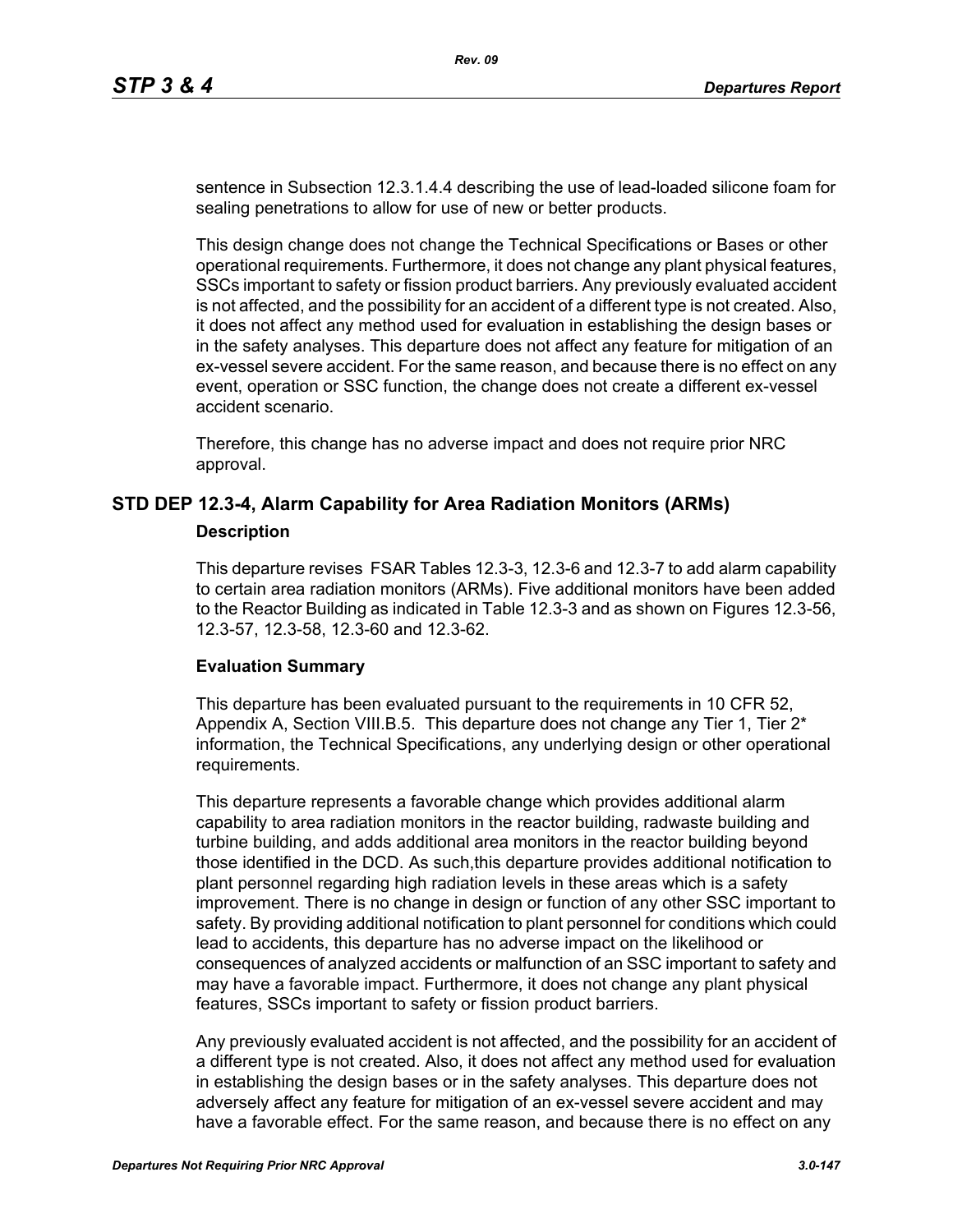event, operation or SSC function, the change does not create a different ex-vessel accident scenario.

Therefore, this change has no adverse impact and does not require prior NRC approval.

# **STD DEP 14.2-1, Control Rod Drive Friction Testing Requirement**

#### **Description**

The DCD Subsection 14.2.12 requirement for performing control rod drive (CRD) friction testing is modified to remove the portion of the test that is performed on selected rods at rated temperature and pressure. CRD friction testing is a traditional requirement performed on older BWR designs with CRDs positioned using hydraulic pressure. The ABWR employs a design in which normal rod positioning is accomplished by an electric motor. Mechanical binding (friction) of an ABWR CRD will result in blade separation from the ball nut which would be detected by existing, permanently installed Class 1E instrumentation. Thus ABWR CRDs are easily monitored for performance degradation during normal CRD withdrawal, and the portion of the startup friction testing performed on selected rods at rated temperature and pressure is not required.

### **Evaluation Summary**

This departure to remove the DCD-required CRD friction testing from the STP 3 & 4 FSAR has been evaluated pursuant to the requirements in 10 CFR 52, Appendix A, Section VIII.B.5. This departure does not change any Tier 1 or Tier 2<sup>\*</sup> DCD information, the Technical Specifications, Bases for Technical Specifications, any underlying design, or other operational requirements. It does not change any plant physical features, SSCs important to safety or fission product barriers. Any previously evaluated accident is not affected, and the possibility for an accident of a different type is not created. Also, it does not affect any method used for evaluation in establishing the design bases or in the safety analyses. This departure does not affect any feature for mitigation of an ex-vessel severe accident. For the same reason, and because there is no effect on any event, operation or SSC function, the change does not create a different ex-vessel accident scenario. Therefore, this change has no adverse impact and does not require prior NRC approval.

# **STD DEP 15.6-1, Clean Up Water Line Break Meteorology and Dose Results Description**

DCD Section 15.6, Table 15.6-18, Clean Up Water Line Break Meteorology and Dose Results provides accident meteorological dispersion factors, the thyroid dose, and whole body dose. The DCD Table lists doses for four different χ/Q values. For the first listed χ/Q value, the thyroid and whole body doses differ by a factor of approximately 100; however, for the other  $\gamma$ /Q values, the reported thyroid doses do not differ by a factor of approximately 100. In fact, the thyroid doses are reported as being the same as the whole body doses. This is clearly in error. The thyroid doses have been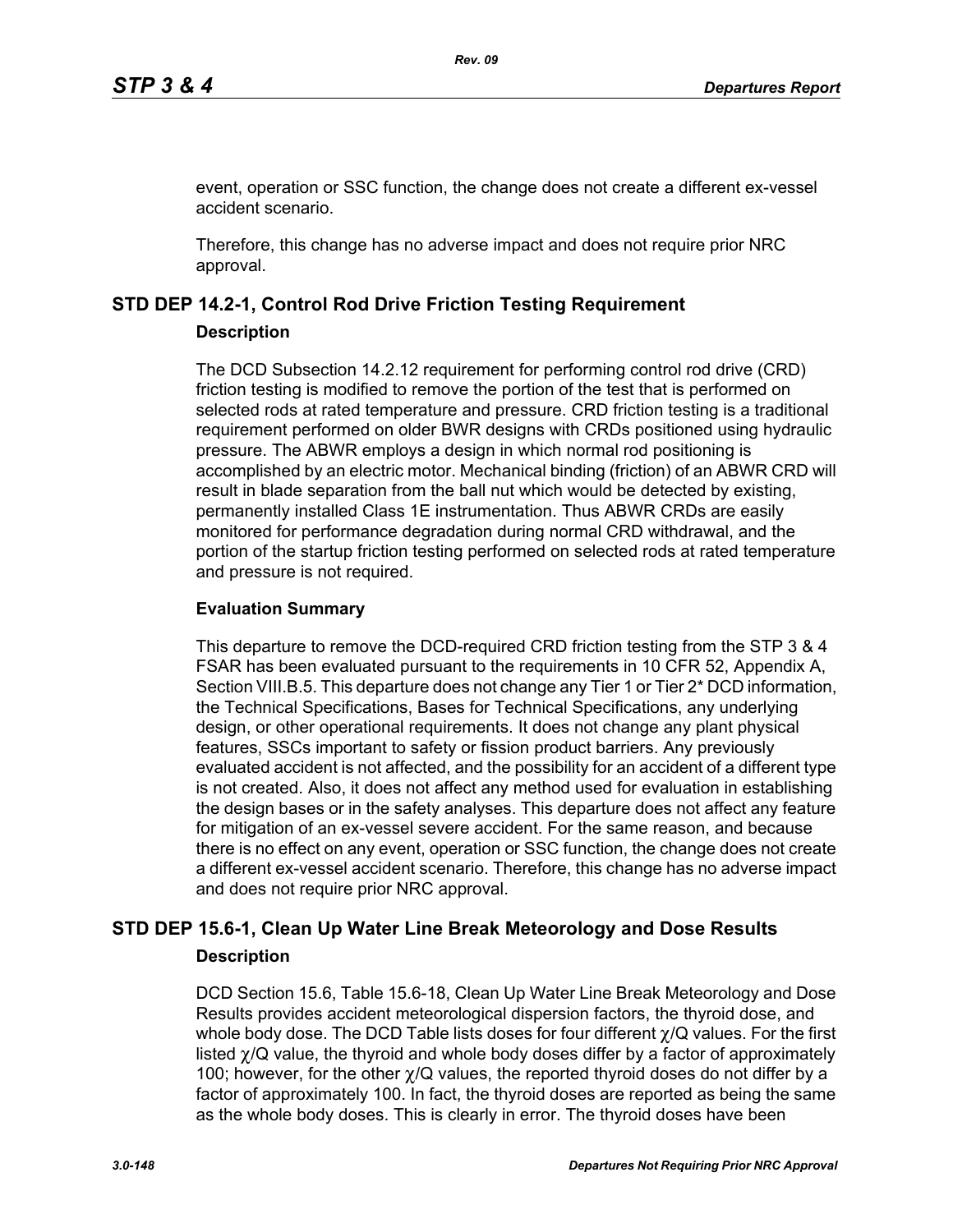recalculated based on the activity releases reported in DCD Table 15.6-17 and the  $\chi$ /Q values in DCD Table 15.6-18.

#### **Evaluation Summary**

This departure to correct the thyroid dose values presented in Table 15.6-18 of the STP 3&4 FSAR has been evaluated pursuant to the requirements in 10 CFR 52, Appendix A, Section VIII.B.5. This departure does not change any Tier 1, Tier  $2^*$ information, the Technical Specifications, any underlying design or other operational requirements. It does not change any plant physical features, SSCs important to safety, or fission product barriers. Any previously evaluated accident is only minimally impacted, and the possibility for an accident of a different type is not created. Also, it does not affect any method used for evaluation in establishing the design bases or in the safety analyses. This departure does not affect any feature for mitigation of an ex-vessel severe accident. For the same reason, and because there is no effect on any event, operation, or SSC function, the change does not create a different ex-vessel accident scenario. Therefore, this change does not require prior NRC approval.

# **STD DEP 18.4-1, Main Generator Synchronization Control Relocation Description**

The location of the controls and displays required for the synchronization of the main generator is not necessary at the main control console as stated in DCD Tier 2 Section 18.4.2, therefore these have been relocated to the main control room panel. This change allocates space on the main control console to more critical tasks and allows manual synchronization of the main generator by the control room operator or automatic synchronization by the Power Generation Control System. The relocation is consistent with the description provided in DCD Tier 1 Section 2.7.1 and the requirements in Section 18.7 for the final design of the main control room.

#### **Evaluation Summary**

The change does not affect any Tier 1 or Tier 2\* DCD information. This departure to relocate the controls for synchronization of the main generator to the main control panel has been evaluated pursuant to and determined to comply with the requirements in 10 CFR 52, Appendix A, Section VIII.B.5. This departure does not change the Technical Specifications or Bases of Technical Specifications, any underlying design or other operational requirements. Furthermore, it does not change SSCs important to safety or fission product barriers. Any previously evaluated accident is not affected, and the possibility for an accident of a different type is not created. Also, it does not affect any method used for evaluation in establishing the design bases or in the safety analyses. This departure does not affect any feature for mitigation of an ex-vessel severe accident. For the same reason, and because there is no effect on any event, operation or SSC function, the change does not create a different ex-vessel accident scenario. Therefore, this change has no adverse impact and does not require prior NRC approval.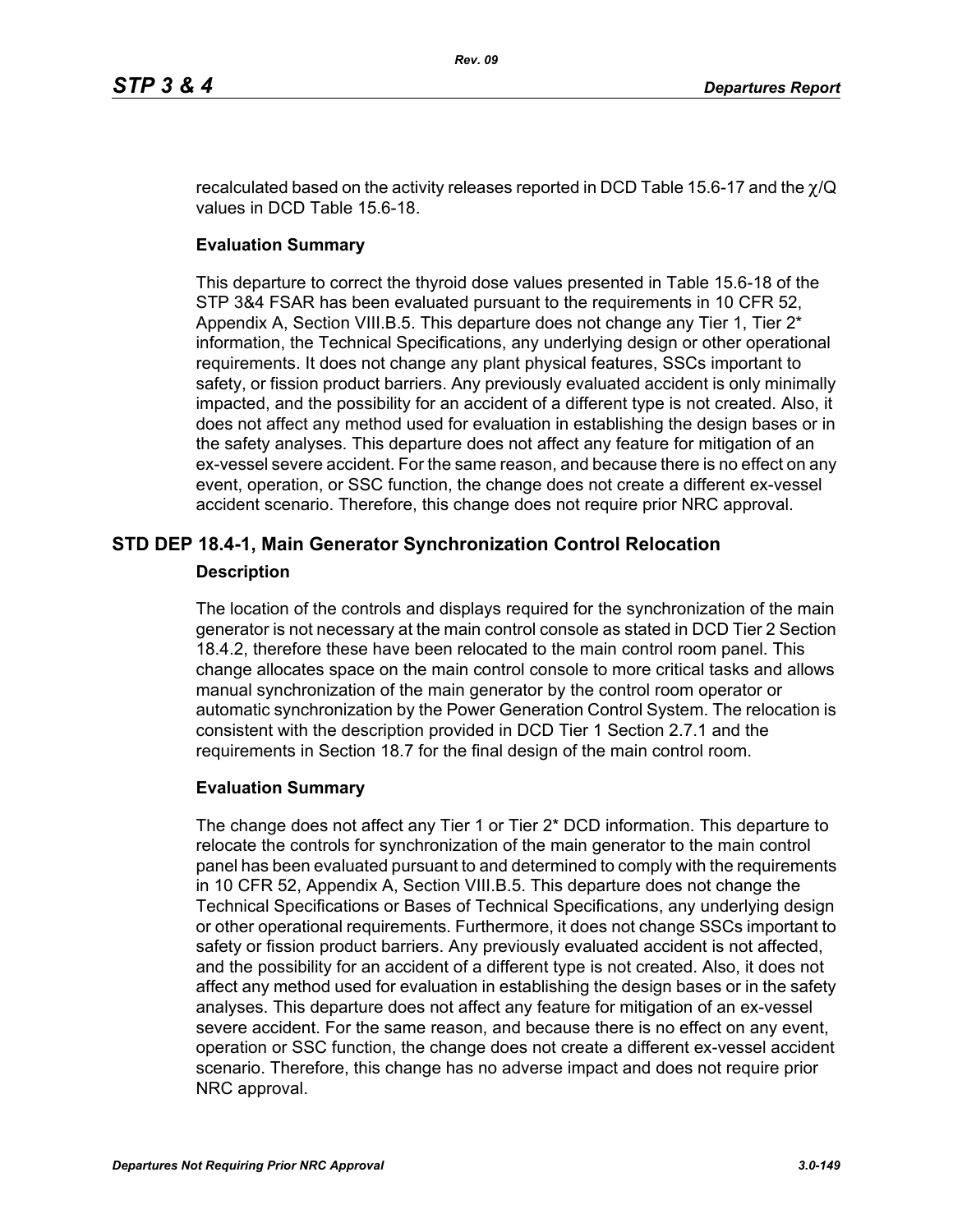# **STD DEP 19.3-1, Evaluation of Common Cause Failures Description**

ABWR Standard Safety Analysis Report (SSAR) Chapter 19.D.8.6 documents the results of a PRA sensitivity analysis on common cause failure of selected mechanical systems performed by GE in response to a request from the NRC during the ABWR certification process. The final paragraph in SSAR Chapter 19.D.8.6 summarizes the results of the sensitivity analysis and indicated that the common cause factors evaluated will be added to the plant PRA model in any future revised basic quantification of the ABWR. The common cause factors were added to the ABWR plant model used to quantify the effects of plant-specific factors for South Texas Project Units 3 & 4. The addition of the common cause terms represents a departure from the PRA described in the reference DCD.

# **Evaluation Summary**

This departure has been evaluated and pursuant to the requirements in 10 CFR 52, Appendix A, Section VIII.B.5, as described previously. There is no impact on any Tier 1, Tier 2\*, technical specifications, basis for technical specifications or operational requirements as a result of this change. As a result of this departure, there is no effect on the frequency or consequences of any accidents or the likelihood or consequences of malfunctions of SSC important to safety previously evaluated in the DCD. There is no possibility of a new type of accident, and there is no impact on fission product barriers or ex-vessel severe accident events. Therefore, the change has no adverse impact and does not require prior NRC approval.

Based on this evaluation, prior NRC approval of the change is not required.

# **STD DEP 19.7-1, Control Rod Drive Improvements**

# **Description**

Subsection 19.7.2, item 4 of the reference ABWR DCD discusses Control Rod Drive Improvements incorporated into the ABWR design. The second paragraph indicates that the Fine Motion Control Rod Drive (FMCRD) brake design had to be fully testable on an annual basis, presumably during refueling outages because testing of the brakes during power operation is not practical. A clarification is made for consistency with the outages on the 18-month cycle basis for the plant. Words, "an annual," are replaced with "refueling cycle." Technical Specification LCO 3.10.12 controls removal of CRD subassemblies during refueling.

# **Evaluation Summary**

This departure has been evaluated pursuant to the requirements in 10 CFR 52, Appendix A, Section VIII.B.5. There is no impact on any Tier 1, Tier 2<sup>\*</sup>, DCD, technical specifications, basis for technical specifications or operational requirements as a result of this change.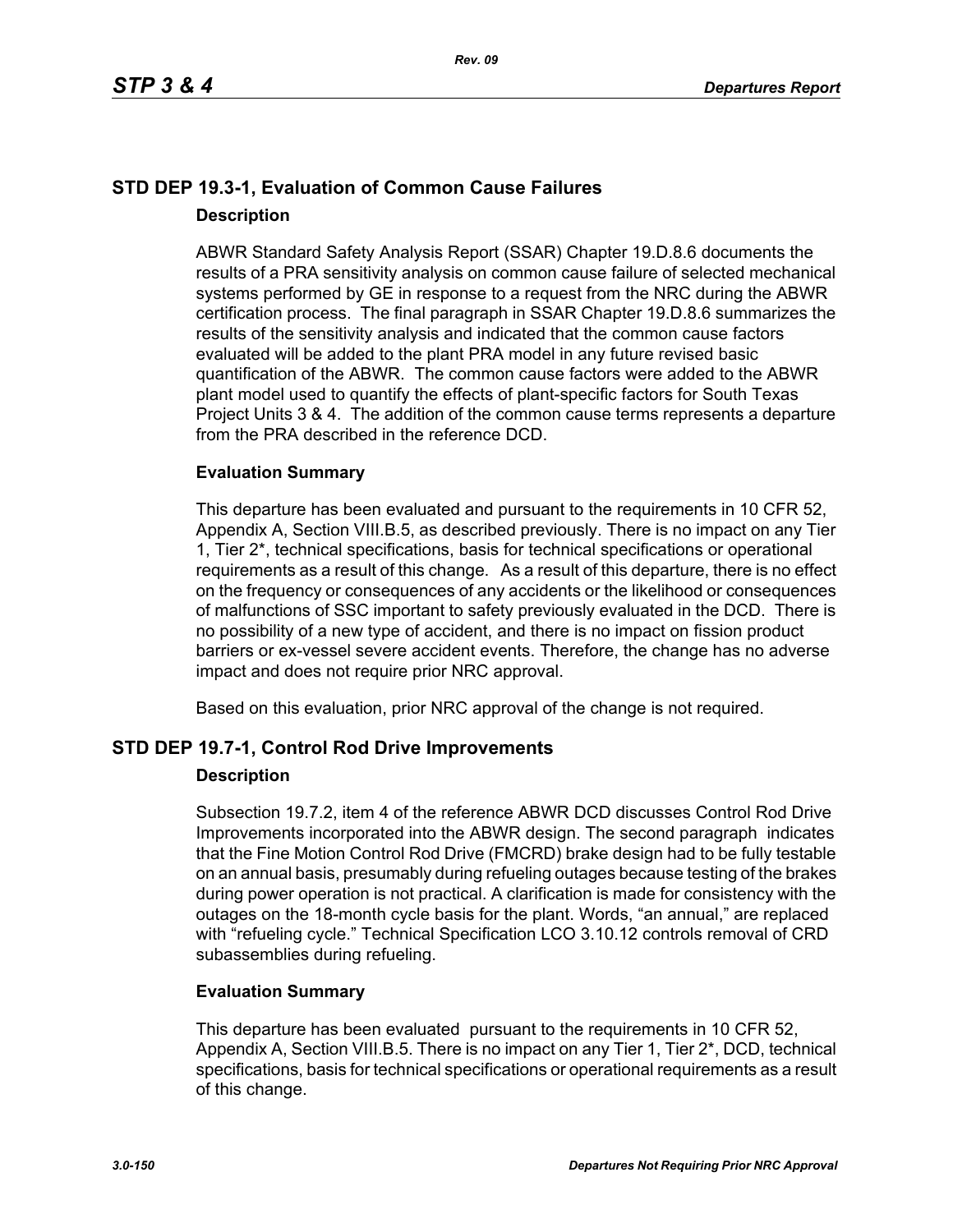The change is required to reflect that the plant refueling outage will be every 18 months, during which the FMCRD brakes can be tested. It does not affect the brake design or function. The FMCRD electro-mechanical brake is a Class 1E safety-related component with a 10-year Environmental Qualification replacement life. Brake performance characteristics testing is performed every 10 years when a replacement/new brake is installed. Thirty-five motor subassembly units, including the brake, will be tested during the 18-month refueling outages. This is sufficient to assure that the brake performance to prevent rod ejection is not affected as considered in the ABWR PRA studies. Section 15.4.9.1 of the DCD characterizes the probability of the initial causes of the control rod ejection accident as low enough to warrant it as a limiting fault. In addition, both the safety-related check valve and brake (see DCD Tier 2, Section 4.6.2.3.3.1.2 and 15.4.9.1) would have to fail in order for a rod ejection to occur. This makes the control rod ejection accident an extremely low probability event. Consequently, there is negligible impact on the probability or consequences of an accident or malfunction of an SSC important to safety.

The FMCRD brake has not been identified as a design feature in the DCD for mitigating an ex-vessel severe accident. The change to the brake testing frequency description does not impact the brake design or function, and therefore, the likelihood or consequences of a severe accident is not impacted.

Based on this evaluation, prior NRC approval of the change is not required.

# **STD DEP 19I.7-1, Atmospheric Control System Bypass Analysis**

#### **Description**

Appendix 19I of the reference ABWR DCD discusses the seismic margins analysis that evaluated the capability of the plant and equipment to withstand a large earthquake of two times the safe shutdown earthquake. Section 19I.7 of the DCD states that since the Atmospheric Control System crosstie valves are normally closed motor-operated valves, that this containment bypass path need not be included in the PRA analysis. This analysis has been changed in the STP 3 & 4 FSAR to reflect the design of airoperators on these valves and, as a result this analysis is the same as for the main purge valves.

#### **Evaluation Summary**

This departure has been evaluated pursuant to the requirements of 10 CFR 52, Appendix A, Section VIII.B.5.

There is no impact on any Tier 1, Tier 2\*, technical specifications, bases for technical specifications or operational requirements as a result of these changes.

Changing the design input assumption used in the seismic margins PRA analysis as it relates to the design of the ACS crosstie lines / valves is a correction of the PRA analysis basis, and has no effect on the plant design or safety analysis. It has no effect on any plant design or safety analyses. Thus this departure does not have any effect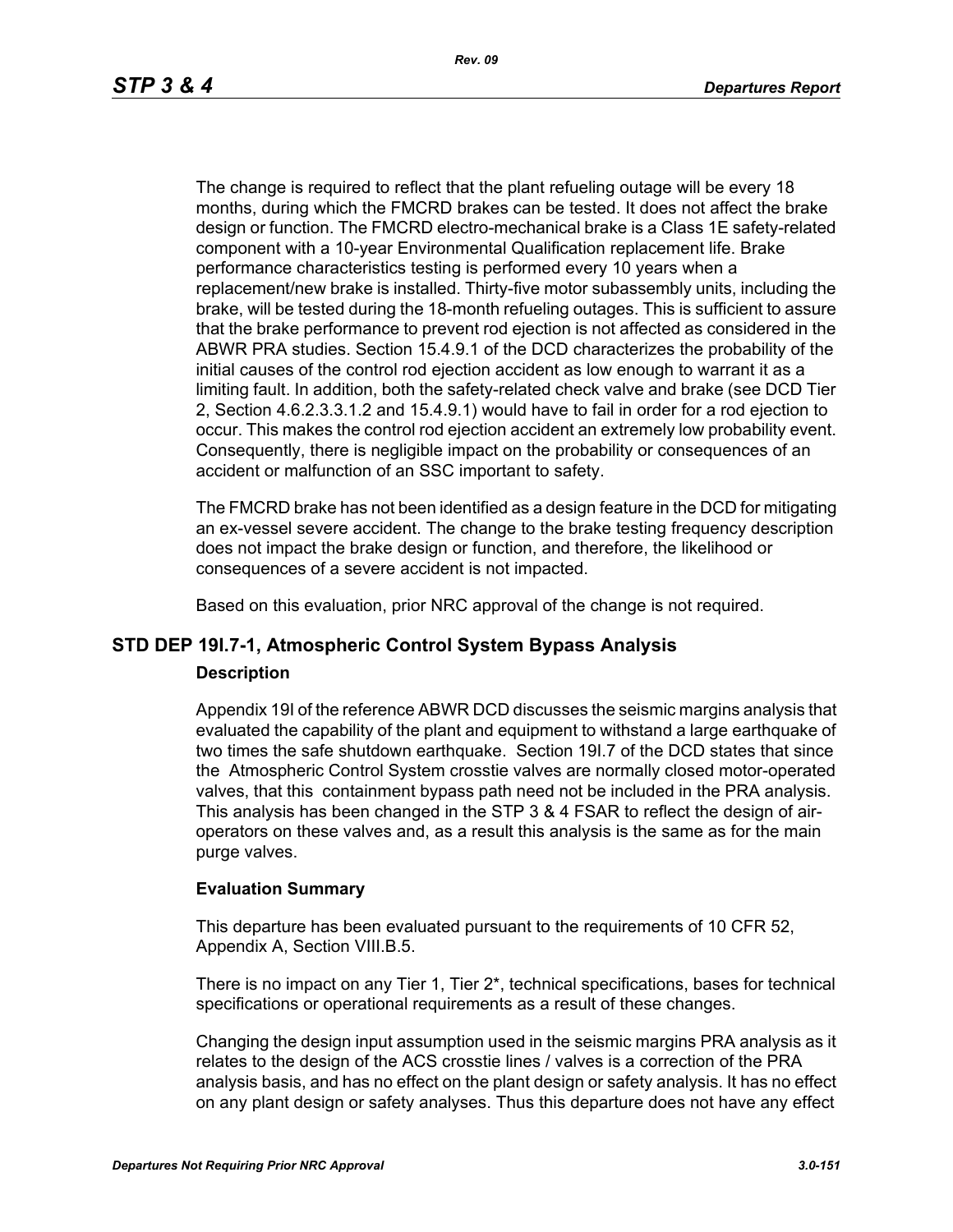on the frequency of occurrence or consequences of accidents or malfunction of SSC important to safety previously analyzed.

This change to the PRA analysis basis for the ACS has no effect on the design of any systems involved in mitigation of any ex-vessel severe accidents, therefore the likelihood or consequences of an ex-vessel severe accident is not impacted.

As a result of this evaluation, prior NRC approval of the change is not required.

# **STP DEP 19R-1 Internal Flooding Due to Removal of RSW Vacuum Breaker Valves Description**

This site-specific departure addresses internal flooding of the control building due the elimination of vacuum breaker valves on the supply and return piping connecting to the RCW heat exchangers. Elimination of the vacuum breaker valves is due to the RSW System design changes that include the use of horizontal type pumps instead of vertical wet-pit type pumps and piping configuration changes between the UHS basin and control building.

The ABWR DCD (Chapter 19 and Appendix 19R) was written with the assumption that vertical wet-pit type pumps would be used in the RSW System design. The ABWR DCD addressed the possibility that the UHS basin water could be siphoned into the control building. The return lines contained vacuum breaker valves located on the header that provided water to the cooling towers.

# **Evaluation Summary**

The RSW System is now designed with horizontal split case type pumps to increase system availability and reliability. There is no possibility of siphoning on the supply side with this design, because the RCW heat exchanger supply piping is constantly under positive pressure due to the normal operating hydrostatic head above the pump centerlines. Vacuum breaker valves are ineffective with this piping configuration and will not provide any protective measure against internal flooding of the control building. The vacuum breaker valves on the return piping from the RCW heat exchangers are deleted from the RSW System. The horizontal return piping routed inside the UHS basin is substructured in concrete and the vertical risers are encased in concrete. The vertical risers emerge out of the concrete at an elevation that is above the normal operating water level and are routed to the cooling towers' spray header interface point. Vacuum breaker valves on the return piping do not provide any protective measure against control building flooding due to siphoning.

There are redundant safety-related active motor-operated valves in the supply piping to each of the three RCW heat exchangers. Even if one of these valves is postulated to fail in the open position, there is another motor-operated valve that automatically closes on detection of a high-high water level in the RCW heat exchanger room to prevent gravity drainage from the UHS basin to the control building. There are leak detection measures in the control building that would annunciate and require operators to investigate potential flooding as well as trip the affected division's RSW pumps and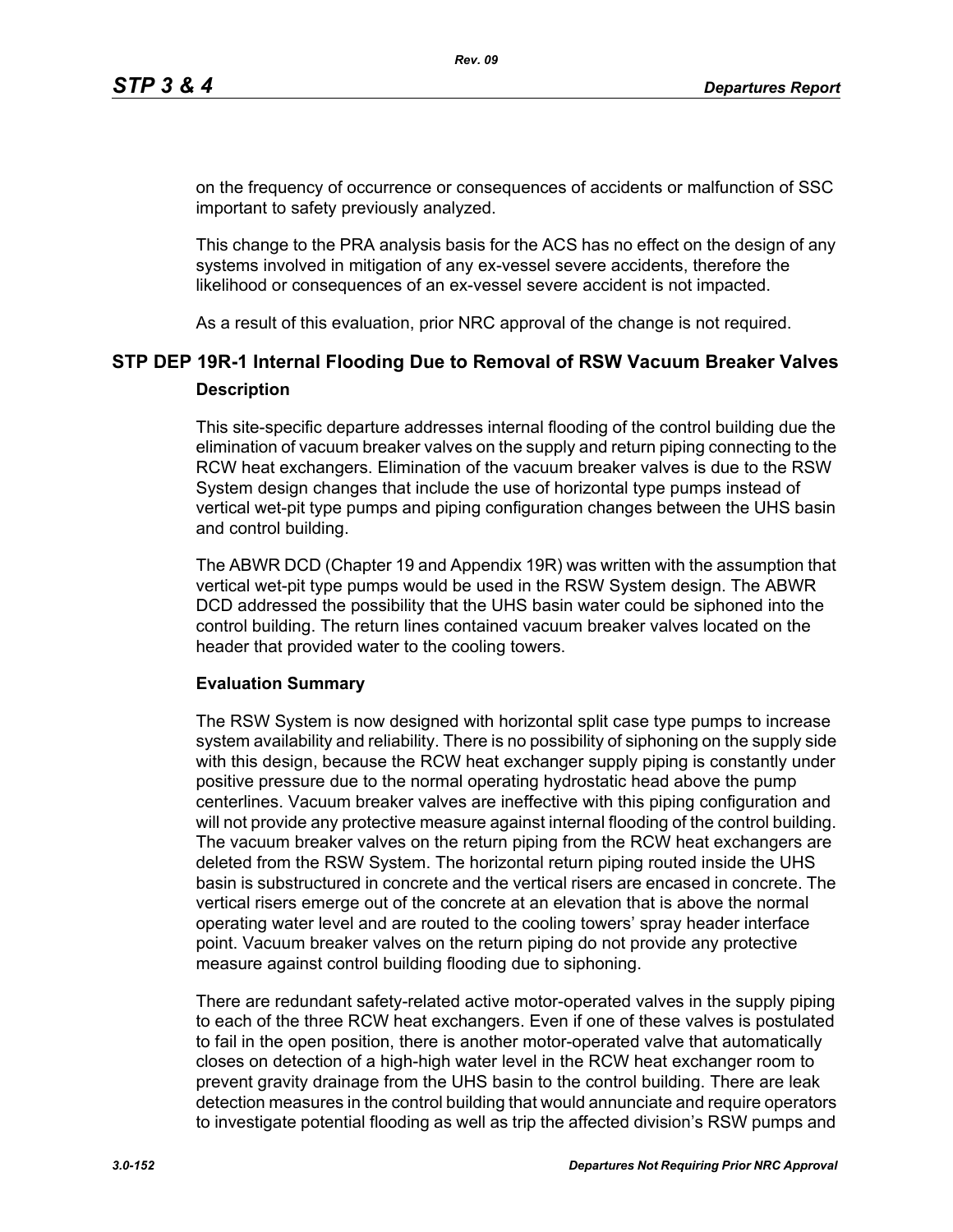*Rev. 09*

close redundant supply side motor-operated valves. Relocation of the UHS and RSW Pump House results in a significant reduction of the stored water volume in the buried RSW piping. This reduction in stored water would result in considerably less water mass that could flow into the control building due to a postulated moderate energy line crack. Consequently, there would be a lower flooding potential to the non-affected RSW divisions due to a lower water level in the RSW division postulated with the moderate energy line crack.

This departure has been evaluated and determined to comply with the requirements in 10CFR52, Appendix A, Section VIII.B.5, as described previously. The change has no adverse impact and does not require prior NRC approval.

# **STD DEP Vendor, Vendor Replacement**

#### **Description**

The reference ABWR DCD was developed with numerous statements that activities during construction and startup would be performed in accordance with GE approval or oversight. The intent of these statements was to ensure that the designer was appropriately involved in startup testing or construction activities.

Since the DCD was developed, other vendors have surfaced that have equivalent capability. This standard departure replaces the terms such as GE, GEH, and General Electric with the generic term NSSS Vendor, with an alternative vendor specified, or in some cases has eliminated the term altogether. This departure also replaces General Electric Company's product references such as NEDEs and NEDOs with the corresponding reference of another ABWR vendor whose reference has been approved by the NRC for use in this application. In all cases, the intent of the reference ABWR DCD statement is preserved by the departure and the replacement vendor must be fully qualified to perform the function by STPNOC. Furthermore, this departure only applies to Tier 2 information.

Examples within the scope of this departure include:

*During the construction cycle and the various testing phases, additional staff is supplied by the plant owner/operator,* the NSSS vendor*, and others.*

*For automatic start tests, in order to provide margins to overspeed and isolation trip setting, the transient start first and subsequent turbine speed peaks shall not exceed the requirement specified by the* Startup Test *Specification.*

*All fabrication of the reactor pressure vessel was performed in accordance with*  Toshiba *- approved drawings.*

#### **Evaluation Summary**

This generic departure does not change the design, the method of controlling the design, or the manner in which the ABWR will be operated. It only changes the use of the words GE, General Electric, GEH etc., to allow the use of other qualified vendors to perform certain functions that are explicitly called out in the reference ABWR DCD.